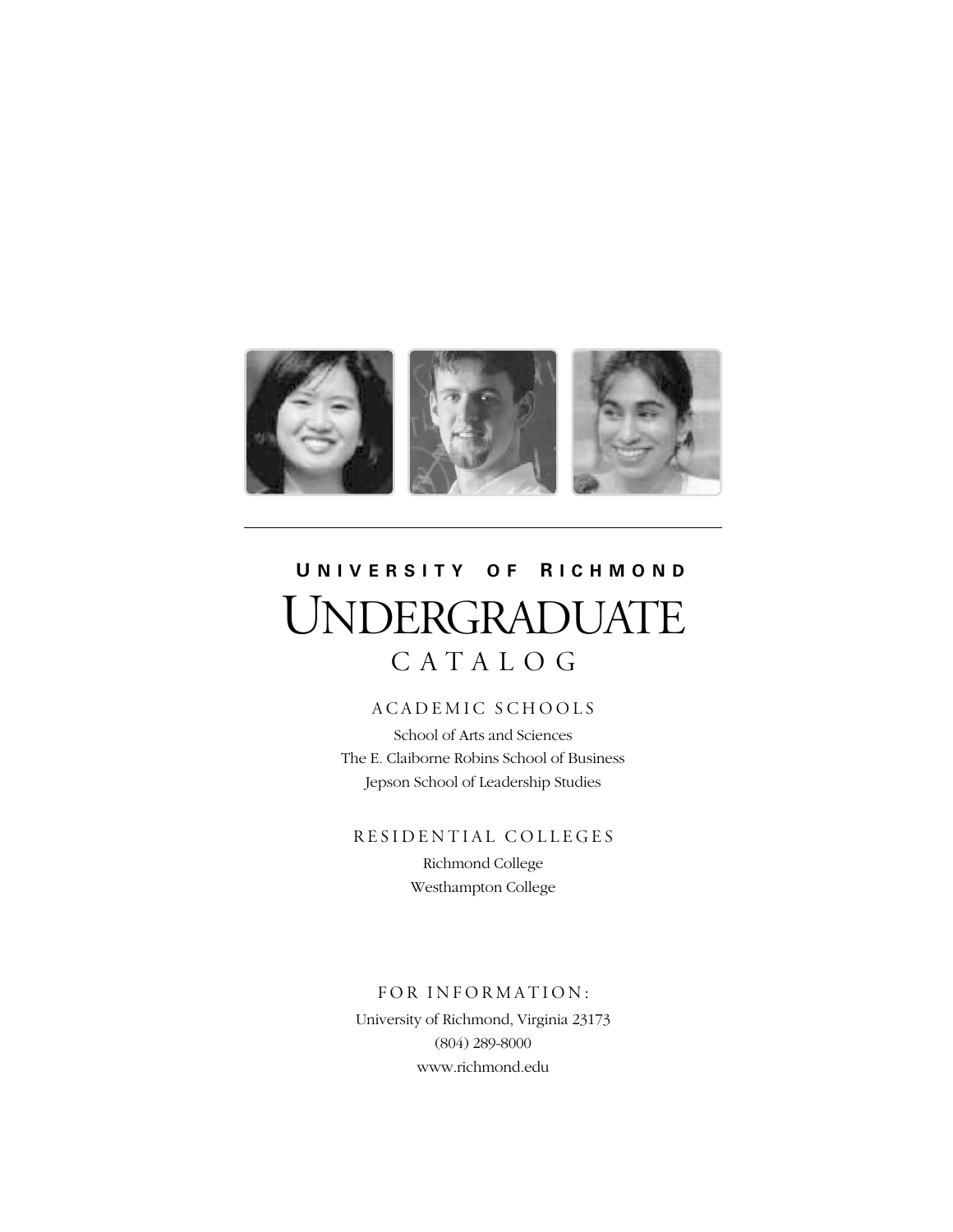# CONTENTS

| <b>Academic Calendars </b><br>3                                                    |
|------------------------------------------------------------------------------------|
| <b>University</b><br>of Richmond  6                                                |
| Admission 11                                                                       |
| Financial Affairs  15                                                              |
| <b>Student Life  19</b>                                                            |
| <b>Academic</b><br><b>Opportunities</b><br>and Support  28                         |
| <b>International Education.29</b>                                                  |
| <b>Academic Procedures33</b>                                                       |
| <b>General Education</b><br>$-45$<br>Curriculum                                    |
| Academic Programs:<br><b>School of Arts</b><br>and Sciences  49                    |
| <b>Curriculum</b><br>Requirements  49                                              |
| Curricula 56                                                                       |
| <b>Academic Programs:</b><br>The E. Claiborne Robins<br>School of Business  150    |
| <b>Curriculum</b><br>Requirements<br>151                                           |
| Curricula<br>156                                                                   |
| <b>Academic Programs:</b><br>Jepson School of<br><b>Leadership Studies </b><br>163 |
| <b>Curriculum</b><br>Requirements<br>163                                           |
| Curricula  165                                                                     |
| Directory 167                                                                      |
| Board of Trustees  167                                                             |
| Administration  168                                                                |
| <b>Faculty of the School</b><br>of Arts and Sciences  169                          |
| <b>Faculty of the</b><br>School of Business  180                                   |
|                                                                                    |
|                                                                                    |
| Faculty of the<br>School of Leadership  183<br>Campus Map  188                     |

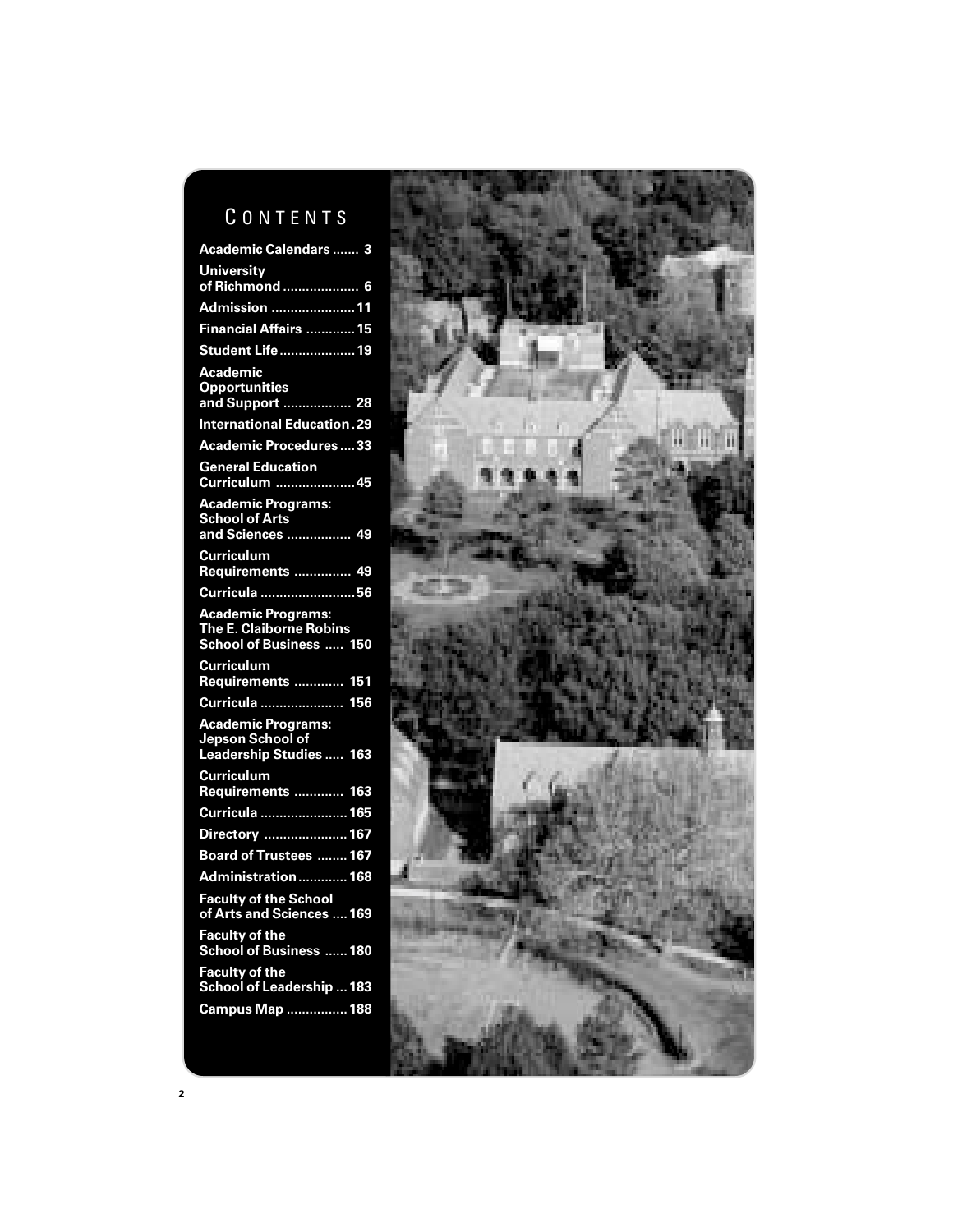# 2000-01\*

# **A CADEMIC C ALENDARS**

**SEMESTER 2000** 

|                                                      | begin orientation  |
|------------------------------------------------------|--------------------|
|                                                      | students arrive    |
|                                                      | students           |
|                                                      |                    |
|                                                      |                    |
|                                                      |                    |
|                                                      | halls remain open) |
|                                                      |                    |
|                                                      |                    |
|                                                      |                    |
|                                                      |                    |
|                                                      |                    |
| Dec. 14-20, Thur.-Wed.  Fall term examination period |                    |
|                                                      |                    |
|                                                      |                    |

# **SPRING SEMESTER 2001**

|                                                          | Jan. 10-11 Wed.-Thur.  Registration of new and readmitted students |
|----------------------------------------------------------|--------------------------------------------------------------------|
|                                                          |                                                                    |
|                                                          | filed earlier                                                      |
|                                                          |                                                                    |
|                                                          |                                                                    |
|                                                          |                                                                    |
|                                                          |                                                                    |
| Apr. 30-May 5, Mon.-Sat.  Spring term examination period |                                                                    |
|                                                          |                                                                    |
|                                                          |                                                                    |

# $2001 - 02^*$

# **FALL SEMESTER 2001** Aug. 22, Wed. ............................. School of Arts and Sciences: New students arrive; begin orientation Aug. 25, Sat. ................................ Arts and Sciences, Business, Leadership Studies: All students arrive Aug. 24, Fri.................................. Registration/problem resolution for entering students Aug. 27, Mon. ............................. Classes begin Sept. 3, Mon. ............................... Labor Day (classes meet) Sept. 7, Fri. .................................. Last day to file for May/August graduation Oct. 12, Fri. ................................. Last day of classes prior to Fall break (Residence halls remain open)

\*Each term the Registrar publishes a detailed academic calendar to inform the University community of time schedules and deadlines. Dates shown here are subject to change.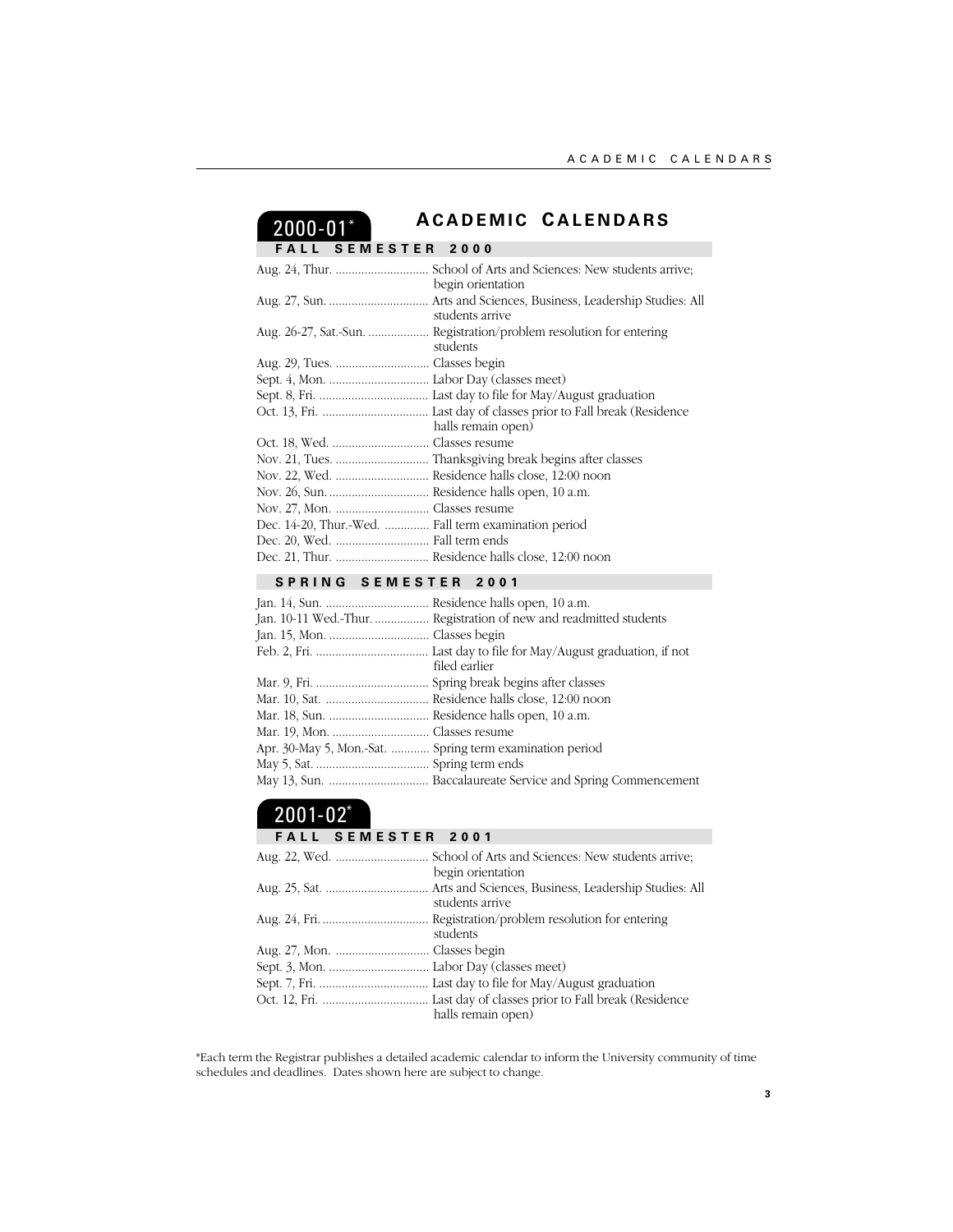| Dec. 10-15, Mon.-Sat.  Fall term examination period |  |
|-----------------------------------------------------|--|
|                                                     |  |
|                                                     |  |
|                                                     |  |

# **SPRING SEMESTER 2002**

| filed earlier                                                       |
|---------------------------------------------------------------------|
|                                                                     |
|                                                                     |
|                                                                     |
|                                                                     |
| Apr. 22-Apr. 27, Mon.-Sat.  Spring term examination period          |
|                                                                     |
|                                                                     |
| Addendum to the University of Richmond Academic Calendars 2000-2002 |

\*Each term the Registrar publishes a detailed academic calendar to inform the University community of time schedules and deadlines. Dates shown here are subject to change.

# **Addendum to the University of Richmond Academic Calendars 2000-2002**

The list below is intended to familiarize the University community with major religious holidays affecting many throughout the campus. Inclusion on this list does not imply that the day is a University holiday, but is provided to alert members of the Richmond community to possible scheduling conflicts. See the Class Attendance and University Holidays section of the catalog for details.

| Dec. 25, Tues., 2001 |
|----------------------|
| Mar. 29, Fri., 2002  |
| Mar. 31, Sun., 2002  |
| April 1, Mon., 2002  |
|                      |

| Holiday                                                   | 2000-2001 | 2001-2002                     |
|-----------------------------------------------------------|-----------|-------------------------------|
|                                                           |           | Sept. 18-19, Tues.-Wed., 2001 |
|                                                           |           | Sept. 27, Thur., 2001         |
|                                                           |           | Oct. 2-3, Tues.-Wed., 2001    |
| Shemini Atzeret/Simchat Torah Oct. 21-22, Sat.-Sun., 2000 |           | Oct. 9-10, Tues.-Wed., 2001   |
|                                                           |           | Dec. 10-18, Mon.-Tues., 2001  |
|                                                           |           | Mar. 28-29, Thur.-Fri., 2002  |
|                                                           |           | April 3-4, Wed-Thur., 2002    |
|                                                           |           | May 17-18, Fri.-Sat., 2002    |
|                                                           |           |                               |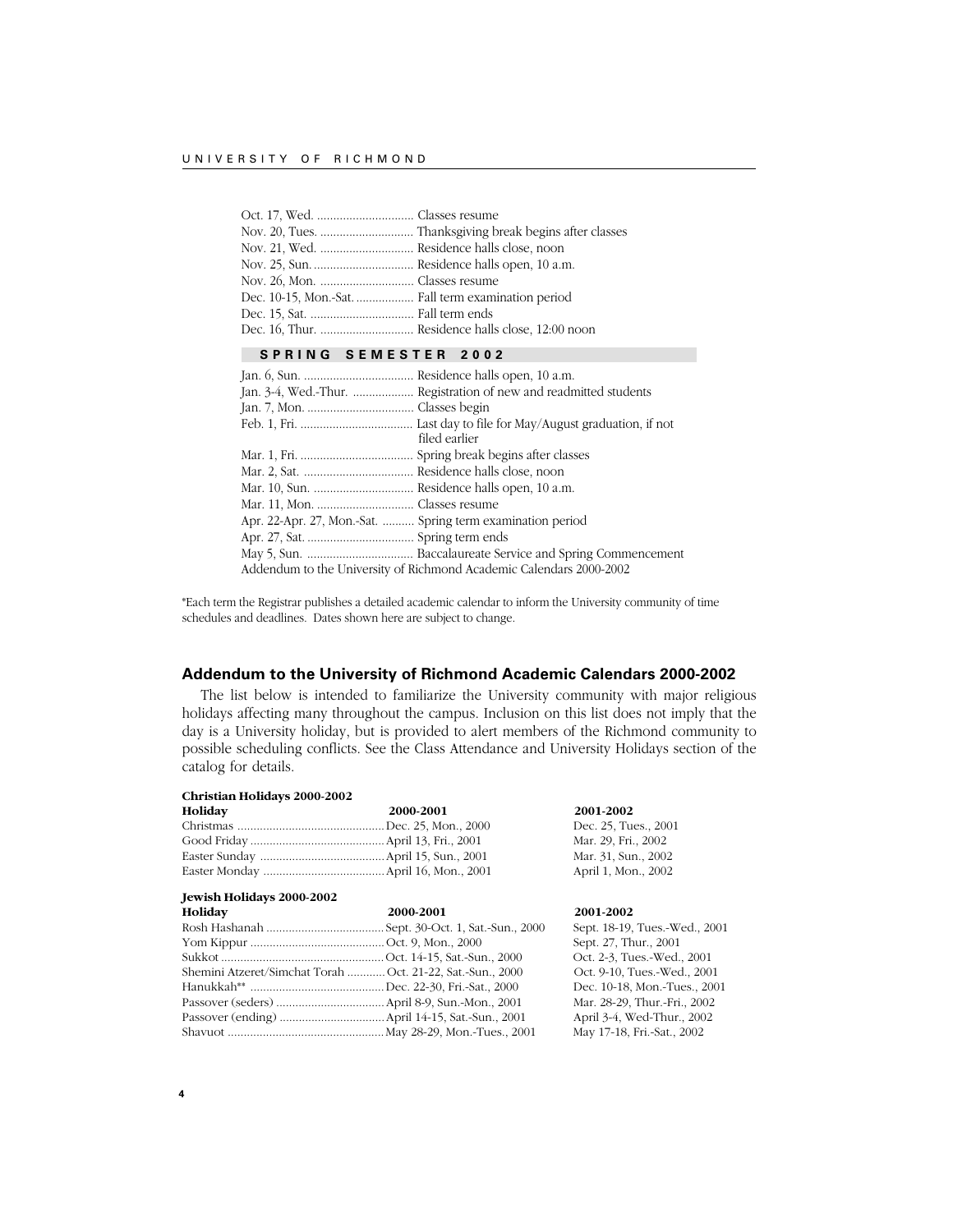Jewish holy days, religious festivals, and the weekly Sabbath begin at sunset. On these days, observant Jews do not engage in daily activities or fulfill routine commitments.

Many Jews who do not observe all holy days prefer to celebrate at their synagogue or at home on Rosh Hashanah, Yom Kippur, and the first two evenings of Passover.

\*\*This holiday does not require absence from routine commitments.

#### **Islamic Holidays 2000-2002**

| Holiday | 2000-2001 |
|---------|-----------|
|         |           |
|         |           |
|         |           |

**Holiday 2000-2001 2001-2002** Dec. 16, Sun., 2001 Feb. 23, Sat., 2002 Mar. 16, Sat., 2002

All Islamic dates begin at sunset the preceding evening.

The Islamic year is based on the lunar cycle, consisting of twelve months of 29 or 30 days each, totaling 353 or 354 days. Each new month begins at the sighting of a new moon. Actual dates may differ by a day or two from the above dates. In many places, the moon sighting is often determined in advance by astronomical calculations.

#### **For information regarding any of the following subjects, please write to the individual named:**

#### **Academic Schools**

*School of Arts and Sciences* David E. Leary, Dean Dona J. Hickey, Director, Graduate School of Arts and Sciences *The E. Claiborne Robins School of Business* Karen L. Newman, Dean Ian Stewart, Director, The Richard S. Reynolds Graduate School of Business *Jepson School of Leadership Studies* Anne W. Perkins, Interim Dean *The T. C. Williams School of Law* John R. Pagan, Dean *School of Continuing Studies* James L. Narduzzi, Dean

#### **Residential Colleges**

*Richmond College, for men* Richard A. Mateer, Dean *Westhampton College, for women* Patricia C. Harwood, Dean

#### **Admission and Transfer**

*School of Arts and Sciences* Pamela W. Spence, Dean *The E. Claiborne Robins School of Business* Terry M. Weisenberger, Associate Dean *Jepson School of Leadership Studies*

Anne W. Perkins, Interim Dean

# **Business Matters**

*Fees and Payments* Annemarie Weitzel, Bursar *Financial Aid* Cynthia A. Bolger, Director

#### **Housing**

*Richmond College* Joan D. Lachowski, Coordinator *Westhampton College* Bonnie L. Freshly, Coordinator

#### **Selected Administrative Offices**

*Athletics* James D. Miller, Director *Campus Recreation* Thomas Roberts, Director *Career Development Center* Andrew M. Ferguson, Director *Health Services*

- Lynne Pendleton Deane, M.D., Director *Information Services*
- Ellen Waite-Franzen, Vice President for Information Services
- *International Education* Uliana F. Gabara, Dean *Multicultural Affairs*
- Tinina Q. Cade, Director *Psychological Services*
- Warren P. Hopkins, Director
- *Records and Transcripts (Academic)*
- Carolyn S. Boggs, University Registrar

*Religious Life*

- David D. Burhans, Chaplain to the University
- *Student Activities*
- Max V. Vest, Director *Student Affairs*
- Leonard S. Goldberg, Vice President for Student Affairs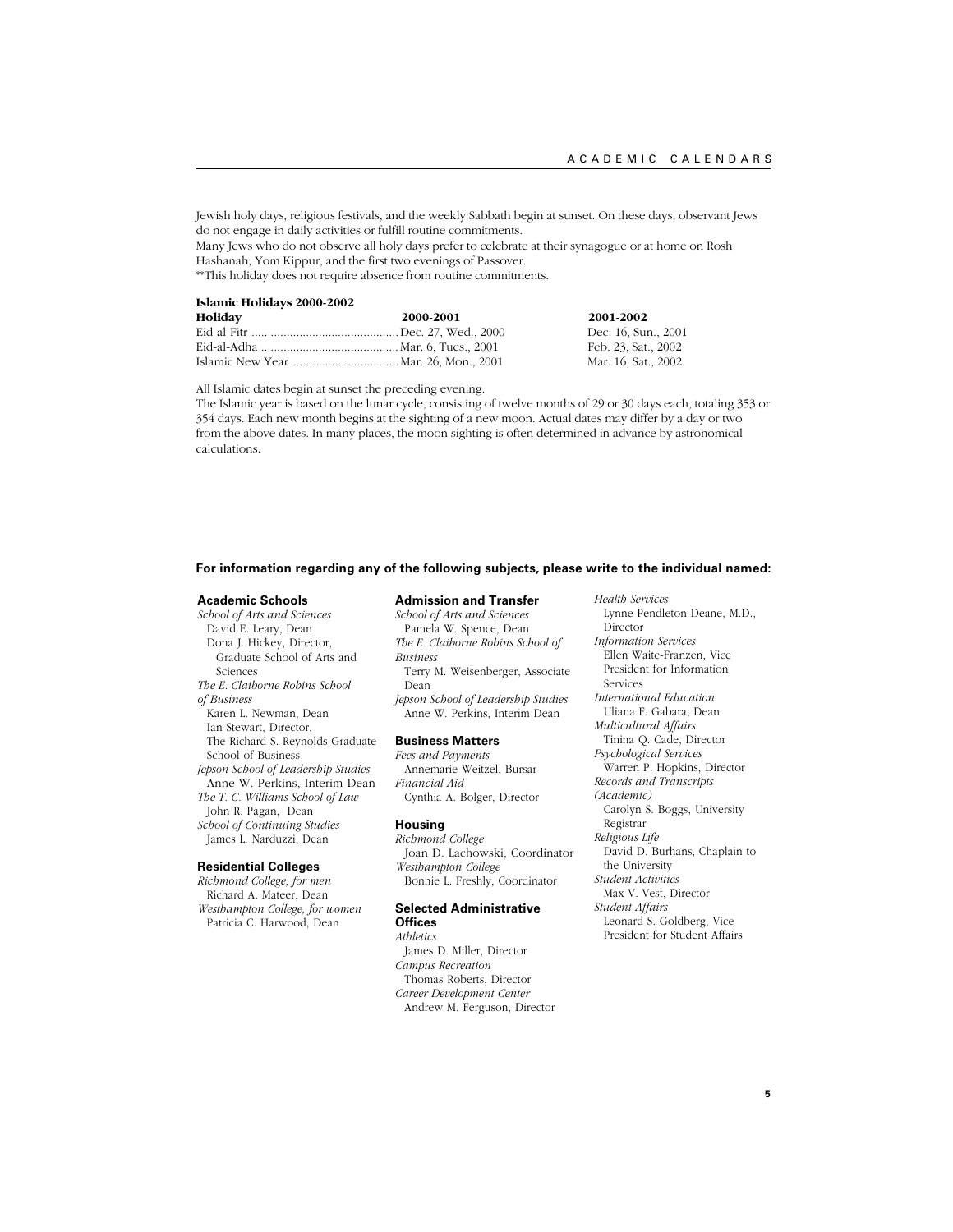# **U NIVERSITY O F R ICHMOND**

# **Statement of Purpose**

The University of Richmond is an independent, privately endowed institution of higher education that provides a comprehensive academic program for men and women. It offers the intimacy of a small university and the diverse educational opportunities that derive from undergraduate degree programs in liberal arts and sciences, business and leadership studies as well as graduate and professional programs in law, business, and selected areas of the arts and sciences.

The University also provides a variety of credit and continuing education programs as well as cultural events to the larger community.

The educational objectives of the University are to:

- ~ cultivate in students the interest, capacity, and skills necessary for independent intellectual inquiry and life-long learning;
- ~ convey to students a representative portion of the body of knowledge that has accumulated and endured through the history of world cultures;
- ~ encourage and aid students in the development of basic beliefs, values, and attitudes, including those of cooperation and tolerance;
- ~ assist students in selecting and preparing for careers as well as study in graduate and professional schools;
- ~ foster in students personal habits that contribute to health and physical fitness.

To achieve these objectives, the University is committed to:

- ~ an educational environment conducive to the development of the whole person—intellectually, socially, spiritually, physically and morally;
- ~ an academic setting that guarantees and encourages freedom of thought, expression and association;
- ~ an undergraduate curriculum that requires mastery of essential intellectual tools,

awareness of the diversity of human cultural experiences, extensive knowledge of at least one area of study, and opportunities for interdisciplinary and integrative inquiry;

- a faculty dedicated to excellent teaching and dialogue with students, an active engagement in scholarship, scientific inquiry and artistic creativity;
- a diverse, largely full-time and residential student body that participates in a broad range of University activities including opportunities for research, leadership, and development of civic responsibility;
- the essential resources for learning, including libraries, laboratories, studios, information and communications technology, and media resources;
- ~ opportunities for internships, social commitment and public service, and other domestic and international learning experiences;
- a program of varied social, spiritual and physical activities that provide occasions for growth, fun and fellowship;
- an administration and staff who preserve and enhance the University's environment and resources, and who represent the institution to the broader community it serves.

#### **Organization and Accreditation**

Five academic schools and two residential colleges form the University of Richmond, with authority and responsibility vested legally in the Board of Trustees and the President of the University. The several colleges and schools award no degrees individually, but all degrees for work done in any one of them are conferred by the University of Richmond.

The University enrolls approximately 2,900 full-time undergraduates, 92 percent of whom live on campus; 500 full-time law and graduate students; and 1,300 part-time students, largely from Richmond and the surrounding community.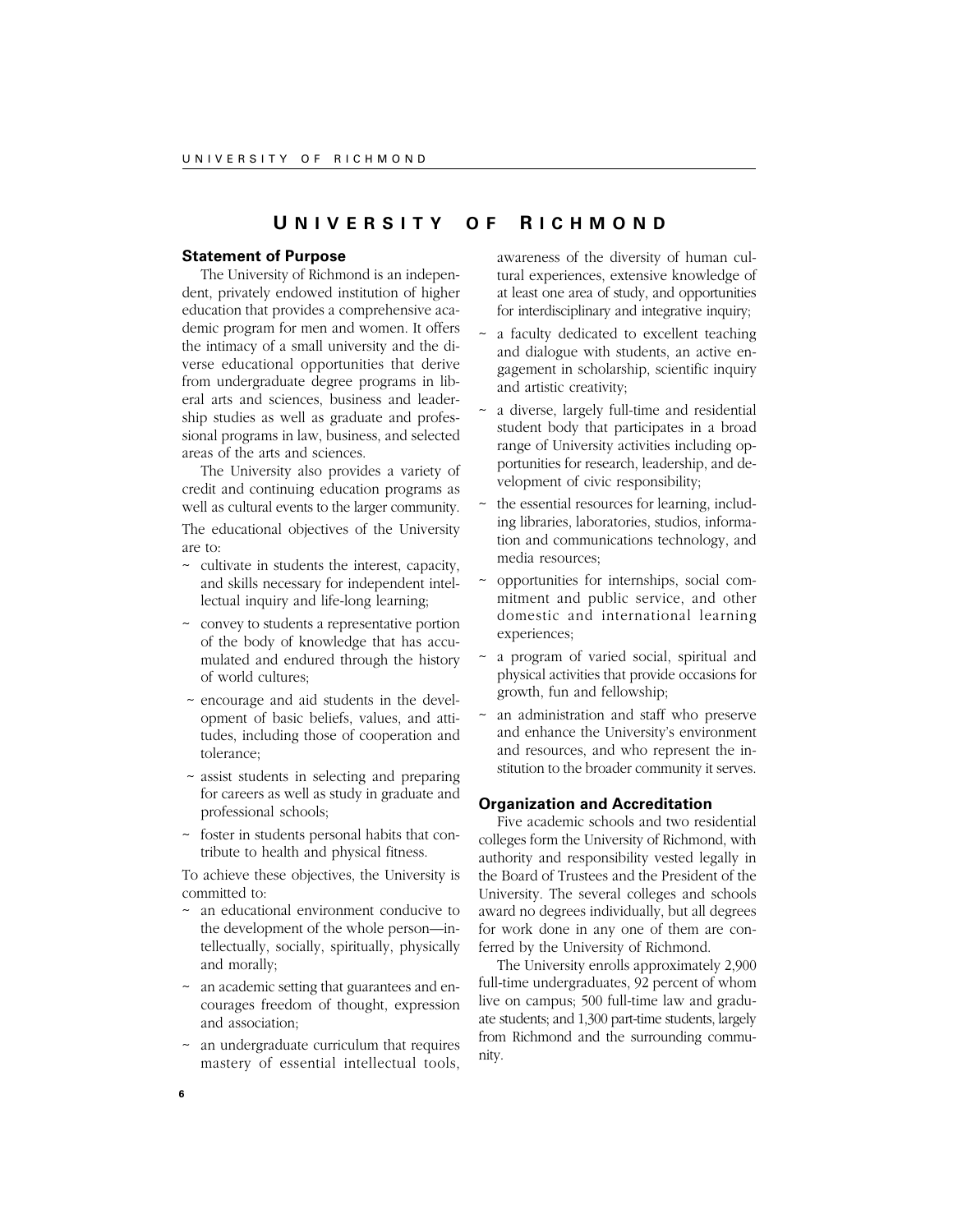The University of Richmond is fully accredited by the Southern Association of Colleges and Schools (1866 Southern Lane, Decatur, GA 30033-4097; Telephone 404-679-4501) to award associate, baccalaureate, master and juris doctor degrees. The University is also certified by the Virginia State Board of Education to offer teacher licensure programs. Various departments and divisions have more specialized accreditation. Included in this category are the music program, accredited by the National Association of Schools of Music; and the chemistry program, accredited by the American Chemical Society. In addition, The E. Claiborne Robins School of Business is accredited by the American Assembly of Collegiate Schools of Business at the undergraduate and graduate levels, and The T.C. Williams School of Law is accredited by the American Bar Association.

# **Environment and History**

The University of Richmond campus consists of about 50 major buildings of Collegiate Gothic architectural style set amid 350 acres of lawns, lake and woodlands. The beautiful and harmonious setting has been recognized nationally by college guides. Richmond's history began almost two centuries ago with Richmond College, founded in 1830 by Virginia Baptists as a college of liberal arts and sciences for men. Around this nucleus were established The T.C. Williams School of Law (1870); Westhampton College, a college of liberal arts and sciences for women (1914); the Graduate School of Arts and Sciences, for advanced study in the liberal arts and sciences (1921); The E. Claiborne Robins School of Business, for undergraduate and graduate study in business (1949); University College, now known as the School of Continuing Studies, for evening, summer, and continuing education (1962); and the Jepson School of Leadership Studies, the first school of leadership studies in the United States (1989).

In 1990, the academic missions of Richmond College and Westhampton College were combined in a separate school, the School of

Arts and Sciences. Richmond College and Westhampton College are the residential colleges for men and women respectively, providing special programming and leadership opportunities in student life.

Richmond benefits from a heritage of ethical and religious values, a residential character, and a commitment to liberal and general education through intimate schools and colleges joined into a substantial whole.

# **Information Services - Library and Computing Resources**

In 1997, the University Libraries and University Computing were combined under one umbrella, Information Services. The two areas work in tandem to provide the University community with access to a wide variety of information, maximizing the use of technology.

#### *Library Resources*

The University libraries are the center of intellectual activities outside the classroom. They are composed of the Central Library, Business Information Center, and Media Resource Center in Boatwright Memorial Library; the Science Library in the Gottwald Science Center, and the Music Library in the Modlin Center for the Arts. The Law Library in The T.C. Williams School of Law is administered separately.

Boatwright Memorial Library, facing Westhampton Lake and in the center of campus, is the central library containing over 450,000 volumes; nearly 1,800 social sciences, humanities, fine arts and business periodicals; microform collections; and numerous electronic databases. The University of Richmond has been a designated depository library for U.S. government documents since 1900; Boatwright Library contains over 300,000 items in print, microfiche, and in electronic formats, including publications from Congress, the Department of State and the Census Bureau.

The Galvin Rare Book Room contains nearly 25,000 rare books, first editions, maps, photographs and manuscripts. Boatwright Library seats up to 800 students and has individual and group study rooms.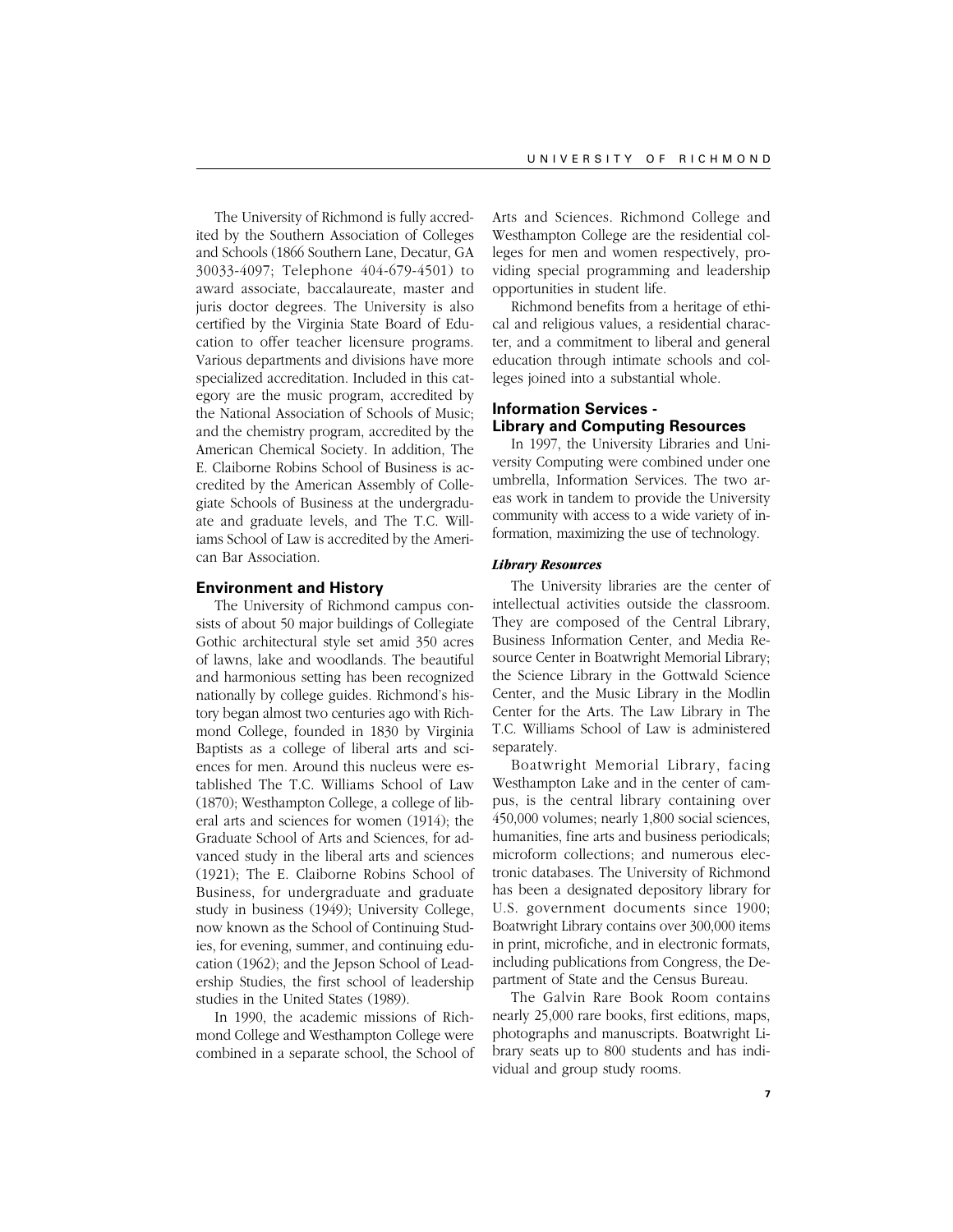An integral part of the library system is the Business Information Center of The E. Claiborne Robins School of Business, located on the second floor of Boatwright Library. The Center provides reference services to the campus and Richmond business community, and contains an extensive reference collection and a number of electronic databases.

The Billikopf Media Resource Center, located on the second and third floors of Boatwright Library, provides audiovisual materials, equipment and production services to the campus community. The MRC contains collections of films and videos, spoken art audiocassettes, recorded books, and a variety of media equipment. Many international programs are received from satellite transmission, and the campus cable system is utilized for instruction and academic assignments. The facilities of the MRC include the Adams Auditorium, classrooms, seminar rooms, and the Curriculum Materials Center located on the third floor of Boatwright Library.

The Music Library holds over 10,000 volumes of printed music, books and journals and nearly 10,000 musical sound recordings on LP, CD and audiocassette.

The Science Library has a collection of approximately 80,000 volumes and subscribes to over 900 journals and several electronic databases.

The libraries provide individual and group instruction on the use of various library and information resources, including the Internet and other electronic databases. A computer classroom is located in Boatwright Library for both group instruction and individual student use. The online catalog provides access to the collections of all the libraries on campus. The libraries belong to several local, state, regional and national consortia, and can obtain materials not held locally. Collections in various Richmond area libraries also are available for research and consultation, including those of Virginia Commonwealth University, the Medical College of Virginia, the Library of Virginia and Archives, Union Theological Seminary,

Randolph-Macon College and the Richmond public libraries.

Housed in a separate wing of Boatwright Memorial Library, the Virginia Baptist Historical Society's facility is designated as a memorial to the Virginia Baptists who struggled to secure religious liberty in America. The library holdings include 18,000 books by and about Baptists, 5,000 manuscripts, and over 400 collections of personal papers. More than 3,100 original Virginia Baptist church record books are on deposit in the collection, making it one of the largest archives of congregational records of any denomination. The Society also manages the University Archives, a large collection of books, papers, photos and memorabilia related to the history of the University of Richmond.

Libraries are open to the entire campus community.

The Lora Robins Gallery of Design from Nature, entered separately on the lower level of Boatwright Library, houses an extensive collection of gems and jewels, minerals, seashells and corals, fossils and cultural artifacts.

# *Computing Facilities*

The largest computing facility on campus is located in Jepson Hall. The ground floor of the building is dedicated to computer services. Jepson Hall houses three IBM-compatible teaching labs equipped with multimedia projection systems. When classes are not in session, these rooms may be opened for general student use. Two student computing labs also are open for general use and are equipped with a combination of Macintosh and IBMcompatible computers and Sun SPARCstations. University Computing also maintains a training lab that is used primarily for administrative and technology training sessions, and a Technology Learning Center that is largely a faculty resource.

Richmond provides computer lab facilities for teaching, research and learning at several other campus locations. IBM-compatible systems are the primary platform at the Univer-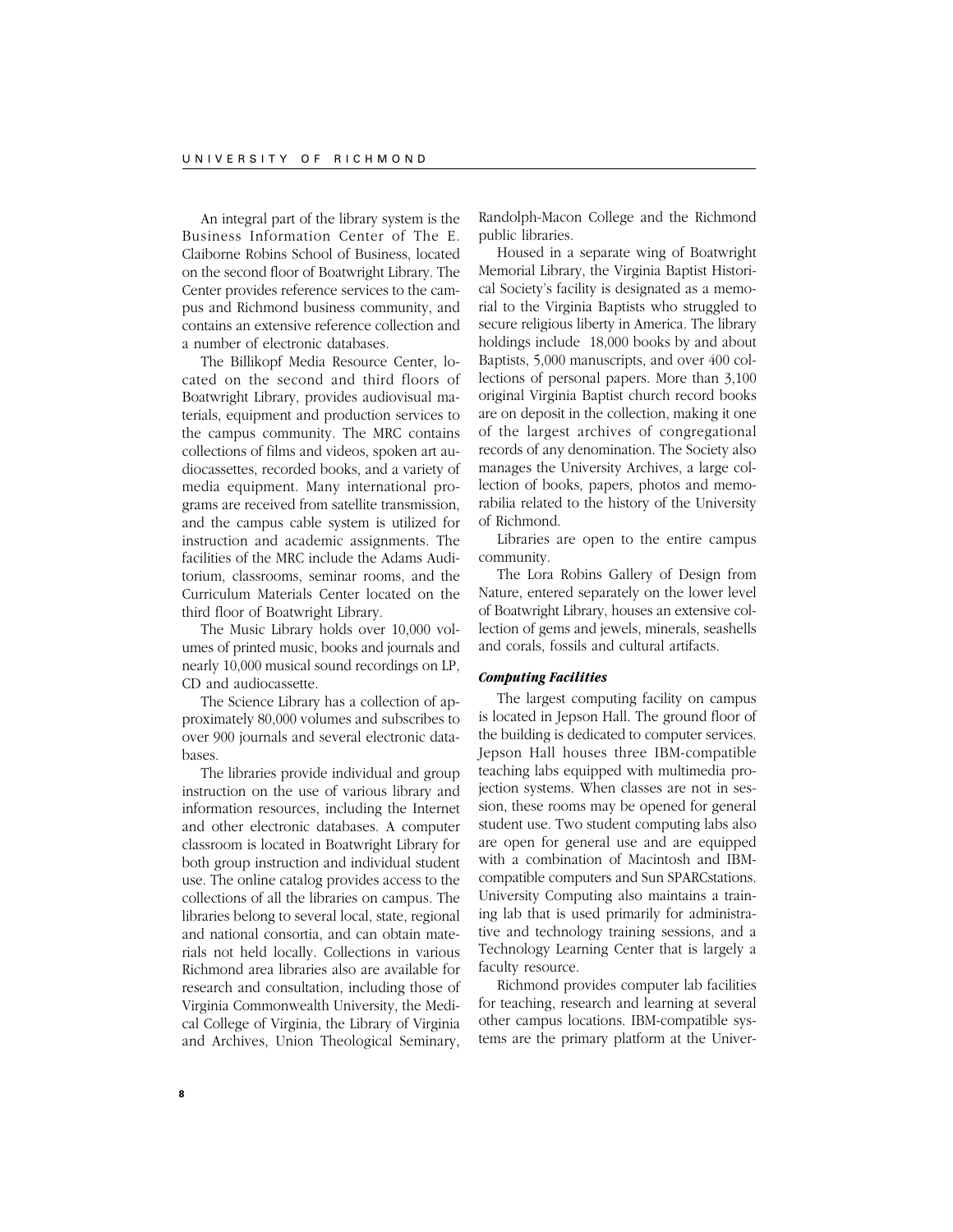sity, although there are Macintosh labs for departments who prefer them. Computer labs are located in many of the academic buildings and are dedicated to the special requirements of a particular department or discipline. The departments of Physics, Music, Psychology, Journalism, and Education have facilities that are populated primarily with Macintosh computers. The Gottwald Science Center, the departments of Modern Languages and Literatures and Classical Studies have lab facilities that utilize IBM-compatible systems or a mixture of IBM and Macintosh. Math and Computer Science students have access to systems running Unix and Windows NT.

In 1997 Boatwright Memorial Library opened the new Boatwright Computer Classroom. This multimedia classroom has IBMcompatible student stations. When it is not scheduled for classes, this classroom is open for general student use during normal hours of operation.

A major renovation of the building that houses The E. Claiborne Robins School of Business was completed in 1999. The building has 10 multimedia classrooms with desktop access to network services, including email and Internet access for all student stations. The building also contains a new IBMcompatible computer lab.

In addition, the University is committed to an ongoing initiative to equip classrooms around the campus with multimedia capability, including network and Internet access.

#### **Undergraduate Colleges**

Though Richmond is composed of five general academic schools as well as two residential colleges, this bulletin provides specific program information about only the School of Arts and Sciences, undergraduate study in The E. Claiborne Robins School of Business, and the Jepson School of Leadership Studies. Pertinent information about the residential colleges, Richmond College and Westhampton College, is also presented below and on selected pages following. Detailed information about each of the other academic schools is available upon request to the respective dean's office.

## **Academic Schools**

#### *School of Arts and Sciences*

The School of Arts and Sciences enrolls about 2,500 men and women and offers Bachelor of Arts and Bachelor of Science degrees in a wide range of subjects in the liberal arts and sciences. The Bachelor of Music degree is offered for those who wish to pursue intensive study in music. The Arts and Sciences faculty also provides instruction in the Graduate School of Arts and Sciences leading to a small number of master's degrees in five areas.

Students beginning their college careers are admitted to the School of Arts and Sciences. Those interested in earning degrees through The E. Claiborne Robins School of Business may declare their majors in the business school after their first year. Those students interested in leadership studies are required to be prepared in the liberal arts and sciences and be admitted to the Jepson School of Leadership Studies in the spring of their second year. Both of these schools are described below. Others will continue in the School of Arts and Sciences to complete the studies they have chosen.

#### *The E. Claiborne Robins School of Business*

The E. Claiborne Robins School of Business enrolls about 450 men and women. The school's principal objective is to provide a professional college education that will enable qualified students to meet the challenges of a complex and international business world.

The degree of Bachelor of Science in Business Administration is offered with majors in accounting, business administration and economics. The business administration major has several areas of emphasis that students may pursue. Once a student declares his or her major, The E. Claiborne Robins School of Business provides a number of internal activities that student may participate in, including its own student government and honor council. The School of Business also has a chapter of Beta Gamma Sigma, a national honor society. Membership in Beta Gamma Sigma is the high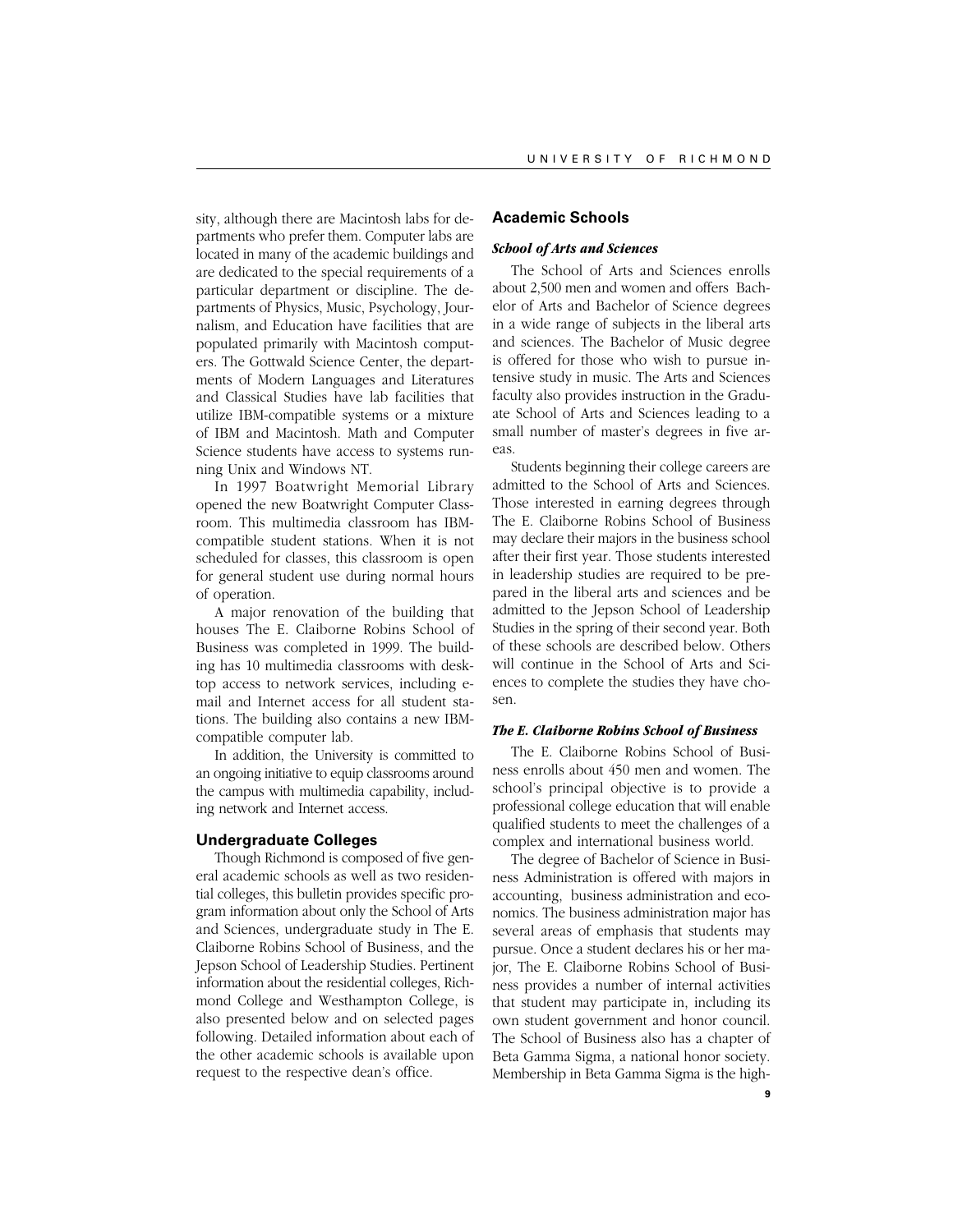est national recognition a student can receive in an undergraduate or master's program accredited by the AACSB.

The School of Business faculty also provides instruction in the Master of Business Administration degree program of The Richard S. Reynolds Graduate School of The E. Claiborne Robins School of Business.

# *Jepson School of Leadership Studies*

The Jepson School of Leadership Studies offers the Bachelor of Arts degree with a major in leadership studies. The major is broadly based but highly integrated with leadership as a unifying theme. In an exceptional academic environment, the Jepson School challenges students to reach their potential and prepares them for future responsibilities through education for and about leadership.

# **Residential Colleges**

The University seeks to provide education on a human scale through three academic schools and two residential colleges for undergraduates. It emphasizes the benefits of active involvement and participation in smaller communities as a way to draw the most from life in the University. Through such involvement and participation, a greater sense of satisfaction and community can be experienced as students celebrate traditions and make their own impact.

Each student admitted to one of the three academic schools simultaneously becomes a member of a residential college regardless of whether the student lives in a residence hall. The organization of residential colleges by gender clearly affords a basis for sharing common experiences and life issues. Richmond College, the residential college for men, and Westhampton College, the residential college for women, offer students unique opportunities to have meaningful bonding experiences in their communities and organizations of the

same gender. Such opportunities enhance the identity formation and personal development of the participants to a greater extent than the more typical coeducational curricular and cocurricular experience.

The coordinate colleges offer a ready way to focus on the important theme of gender in personal development. At the same time, the colleges' educational concerns encompass other critical issues in human education and experience, such as the growing challenges of a global society, the meaning of democratic values, the importance of ethical and religious issues in human life, and the significance of academic excellence.

Each residential college has its own dean and staff, student government, activities and traditions; the colleges work together where there are mutual concerns. The colleges seek ways to relate to the student as a person and not simply as a mind, body, or a set of emotions and interests. They develop for their students linkages between and among residential life, academic life, student government and social life, integrating the facets of students' lives. The college deans exercise academic responsibilities on behalf of the academic schools and are able to bring University resources from a variety of domains to bear on the life of individual students.

The gender-based residential colleges combine the benefits of a coeducational academic experience with the advantages of a singlegender experience. The greater number and variety of co-curricular activities provide more opportunities for student involvement. In particular, the University offers through its human-scaled structure many more student governance positions than usual and guarantees leadership roles for both men and women. Such positions allow students the chance to affect their quality of life and to help shape their University.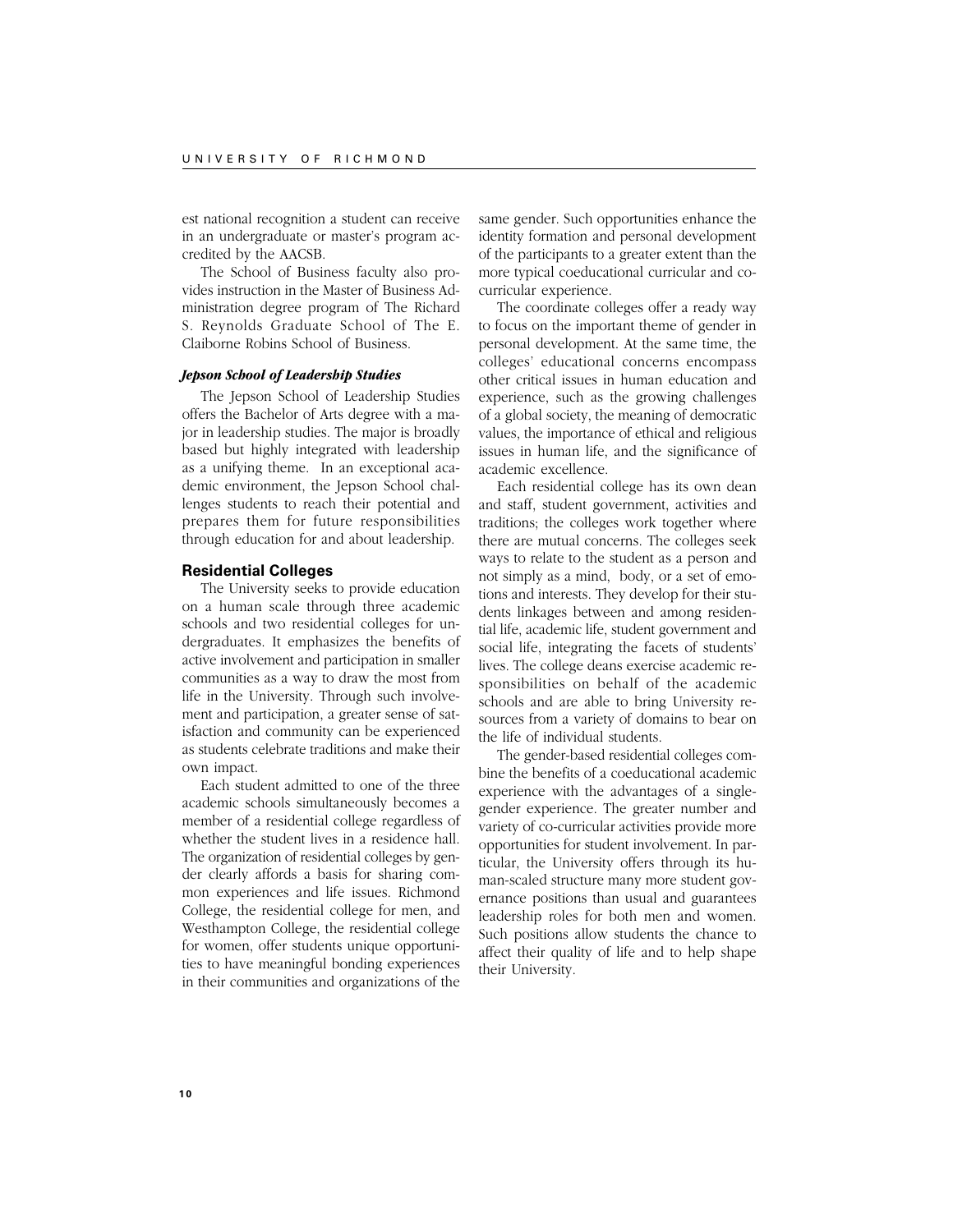# **A DMISSION**

The University of Richmond seeks to enroll men and women who have demonstrated the potential to succeed in their chosen course of study and have shown evidence of their capability to contribute to the University community. Admission to the University is competitive and selective.

Criteria for admission are both objective and subjective. Such qualities as academic ability and achievement combined with personal qualities of leadership, creativity, and independence are sought. For students entering as first-year students, the secondary school experience, the results of standardized tests, and the particular characteristics of each applicant will be considered.

The largest number of successful applicants will have taken a challenging college preparatory program and rank in the top fifth of their secondary school class. There are no minimums or cut-off scores for any factor included in the admission decision. Successful applicants represent a wide variety of backgrounds. The prospective student is advised, therefore, to complete the most challenging college preparatory program which can be taken at the secondary school which he or she attends. Students admitted must show evidence of high school graduation or exemplary completion on all five achievement tests of the general education development (G.E.D.) battery.

For students who have attended other institutions of higher learning and wish to transfer to the University of Richmond, the academic achievement and courses completed at the prior institution will be important to the admission decision. In short, whether first-year or transfer, those students with the potential to be the most successful in this educational environment will be offered admission.

 Virginia law mandates that each student submit an immunization record prior to enrollment. In compliance with this requirement, the immunization record is included in the health history form provided to entering students and is to be returned to the Student Health Center. Admission information for specific academic schools is presented in the following pages.

#### *Campus Visits*

Prospective students are invited to visit the campus, participate in the admission conference, take a tour of the campus, and confer with professors, coaches, or other persons in their fields of interest. The admission conference consists of a group presentation and discussion about the University of Richmond and is led by an admission officer. Personal or individual concerns may be discussed with the staff member after the presentation. When the University is in session, student-conducted campus tours usually follow each conference.

The schedule for admission conferences and tours during the academic year follows. Plans to visit the campus may be made by calling an appointment secretary in the Office of Admission, (804)289-8640 or (800)700-1662.

| M,W, F | 9:30 a.m.    | $1:45$ p.m. |
|--------|--------------|-------------|
| T, R   | $10:30$ a.m. | $1:45$ p.m. |

During January, February, and March, schedules are abbreviated and times vary.

While the admission process does not include a personal interview, a campus visit is encouraged because it provides an opportunity for the prospective student to learn about the University, have questions answered, and see the campus.

## *Admission Requirements*

Candidates for admission must have completed a minimum of 16 units of secondary school work. Minimum requirements include four units in English, three in college preparatory mathematics (inclusive of Algebra I, II, and Geometry), and at least two each in history, laboratory science, and foreign language. Competitive candidates for admission usually have three to four units in science, history and foreign language.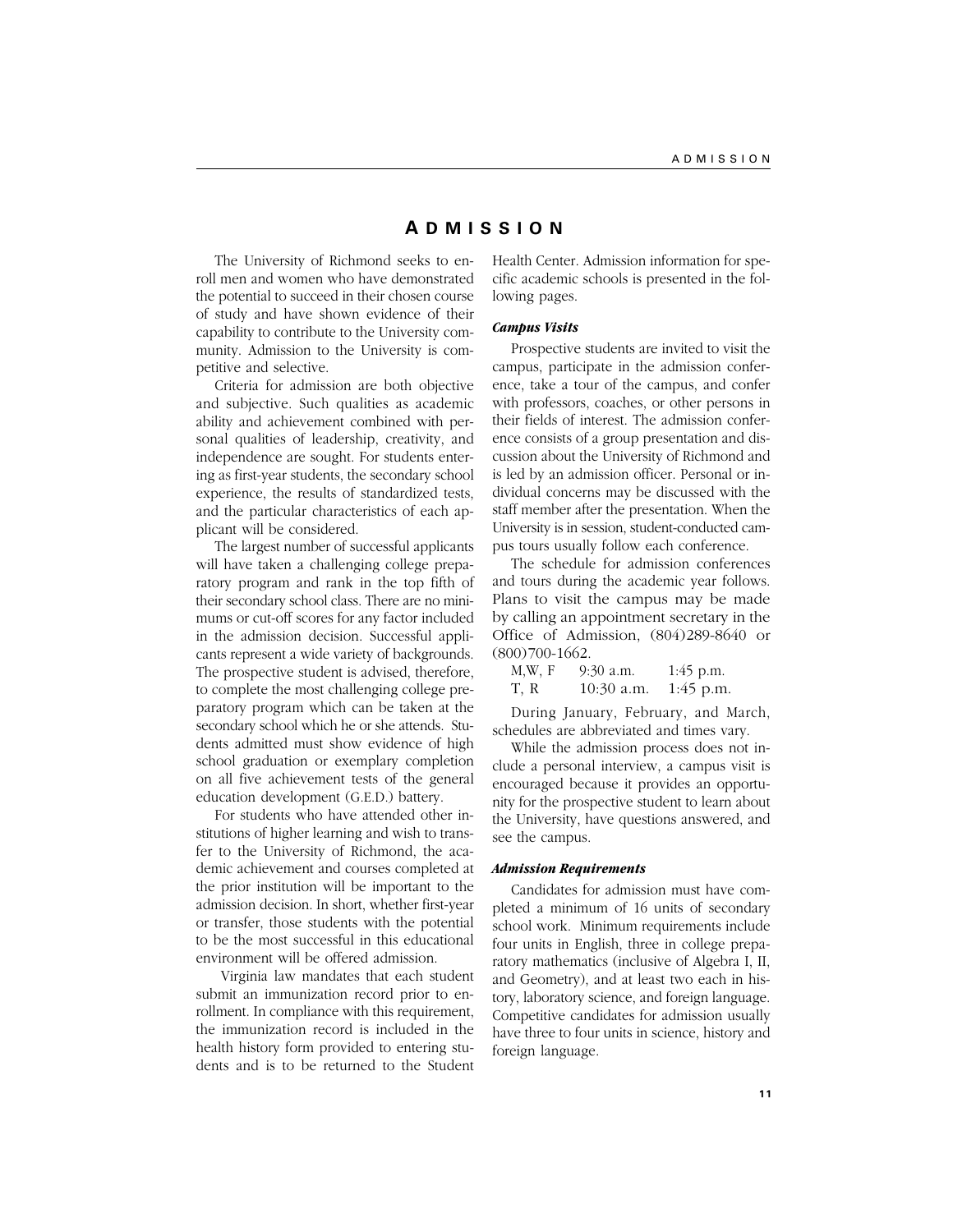The applicant must have the secondary school send an official transcript of work completed, courses in progress, and the school's recommendation. Students who have taken work at or under the auspices of a college or university must provide a statement describing the work, and an official transcript from the college or university must be sent directly to the Office of Admission, University of Richmond.

The Scholastic Assessment Test (SAT-I) and two SAT-II Subject Tests must be taken by all first-year candidates for admission. The SAT-II Subject Tests must include the writing test and the mathematics test (any level). It is strongly recommended that a classical or modern foreign language SAT-II test be submitted for placement or exemption purposes. American College Testing (ACT) scores may be submitted in lieu of the SAT-I and the two SAT-II scores.

Application for admission may be made on either the Common Application Form or on the University of Richmond application form. The non-refundable \$40 application fee must accompany the application for admission.

# **Admission Plans**

# *Regular Admission*

The application deadline for regular admission is February 1; candidates are notified of the admission decisions around April 1.

# *Early Decision*

The early decision plan is designed for well-qualified students who have decided that the University of Richmond is their clear first choice. Two plans are available. Fall early decision has a deadline of November 15. Winter early decision has a deadline of January 15. The applicant must file (prior to the deadline) an application form, an official copy of the academic record through the junior year, and the required standardized test scores. Candidates will be notified around December 15 for fall early decision and February 15 for winter early decision.

Accepted candidates must submit the required non-refundable deposit to confirm their admission to the University of Richmond. Deferred candidates' applications will be reconsidered under the regular admission plan. Further information may be obtained from the Office of Admission.

# *Early Admission*

The early admission program provides for the admission of exceptional students who have completed their secondary school experience in three years, prior to their college matriculation. Additionally, appropriate candidates must possess an unusually strong college preparation, as demonstrated through a challenging and rigorous course of study, while presenting scores on the SAT I and the two specified SAT II Subject Tests or an ACT of a highly competitive nature. The student is required to have an interview with an Admissions Office and submit a letter from the secondary school counselor endorsing the students' early admission application

#### *Transfer Admission*

A student who wishes to transfer from another college or university may apply for transfer admission. A student must have completed a minimum of at least 24 semester hours of transferable credit at the time of matriculation. The transfer credit must have been earned at an institution regionally accredited at the time the work was completed. Transfer candidates must have earned at least a *C* (2.00) average on all college-level work to be eligible for review, yet competitive candidates will have well above this minimum requirement. Interested students may wish to visit the campus and talk with an admission officer; however, a personal interview is not required. In order to receive a degree from the University of Richmond, a student must complete at least 60 semester hours at the University, including the work of the senior year.

The deadline to submit a transfer application is February 15 for fall enrollment or November 1 for spring enrollment. The applicant must file an application form, pay the \$40 non-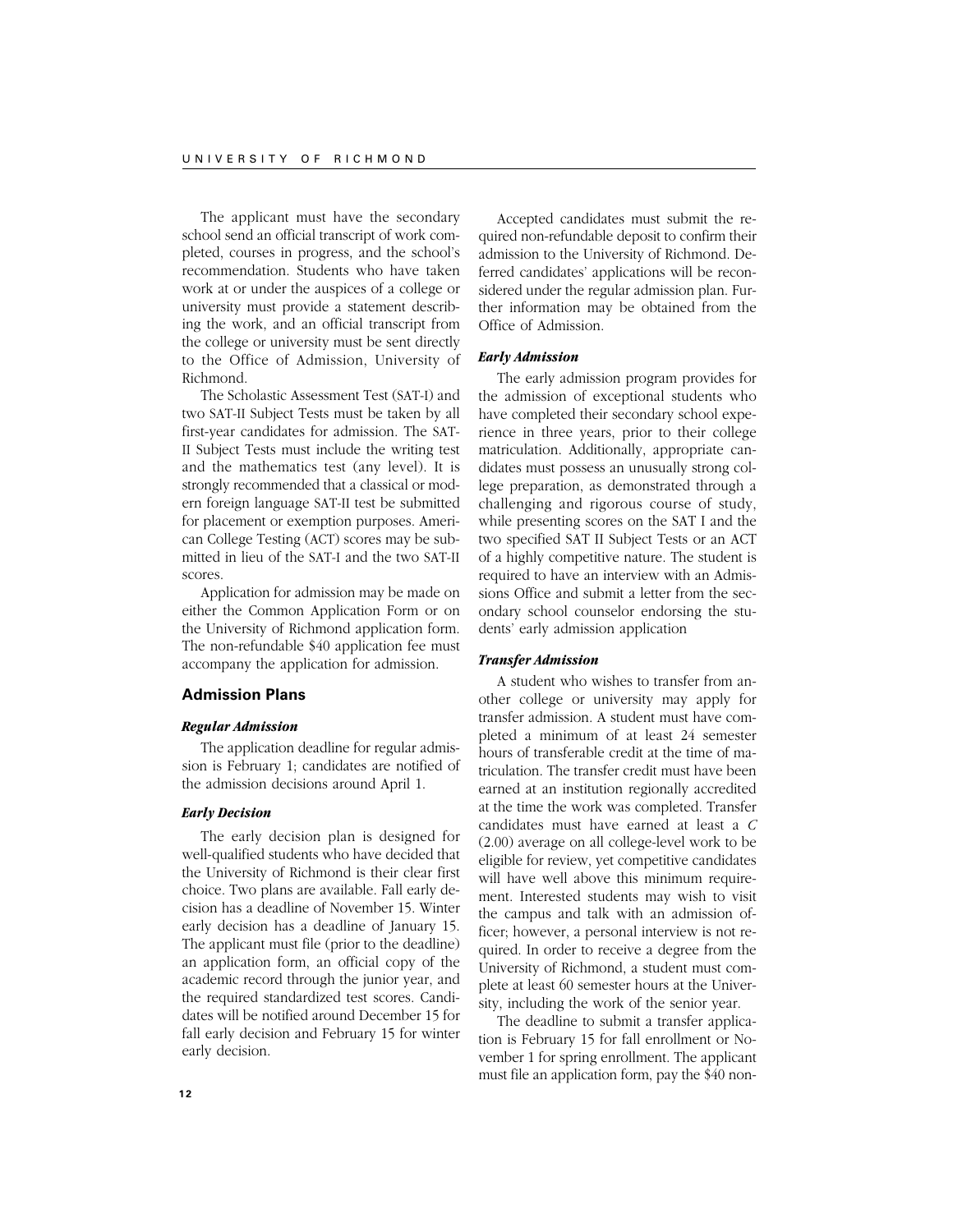refundable application fee, and have secondary school and college transcripts forwarded directly to the Office of Admission. Credit for work completed at another college or university will be subject to the following conditions:

A student must have sent official certificates showing:

- (a) Secondary school credits
- (b) College record
- (c) Honorable dismissal, or approval to continue in good standing

Credit is allowed only for work equivalent to courses offered at the University of Richmond. Credit is not granted for courses taken in another college in which the student earned a grade below the equivalent of *C* (2.0). The acceptance of courses in which a *C* (2.0) was earned and the application of such courses to degree requirements are subject to approval by the Office of the University Registrar and/ or the appropriate academic department.

Credit for all courses is regarded as provisional at the time of the applicant's admission and is not considered final until the satisfactory completion of one semester's work at the University.

## **International Admission**

The University of Richmond encourages international students with diverse cultural heritages and multicultural experiences to apply to the University as both first-year and transfer students.

First-year applicants must complete an academic secondary program which would prepare one for entrance to universities in the country of residence. Secondary study (grades 9, 10, 11, and 12) should include at minimum three or four years of coursework in the native language (or foreign language), mathematics, social sciences, laboratory sciences, and English language. Refer to the "Admission Requirements" section above.

A student may apply as a transfer candidate after successfully completing at least one year of full-time study at a recognized academic university in the United States or abroad. Refer to the "Transfer Admission" section above.

In addition to test requirements described in Admission Requirements above, all nonnative English speakers must submit results for Test of English as a Foreign Language (TOEFL). The University expects non-native English speakers to possess strong analytical and rhetorical writing skills and highly-developed oral communication proficiency in English. Because the University offers only shortterm, advanced English as a Second Language (ESL) study during summer and the academic year, applicants must demonstrate English proficiency prior to enrolling (consideration will be given to those candidates with a minimum score of 550 on the manual TOEFL or 213 on the computerized TOEFL).

# **Home Schooled Students**

Students who have been educated in a nontraditional secondary school setting are welcome to apply for admission. In addition to submitting a complete admission application, home school students are required to complete or submit the following items:

- (a) The ACT or SAT I and SAT II Subject Tests, in the subject areas of writing and mathematics. A student who has taken the SAT is strongly urged to submit two additional SAT II Subject Tests in the subject areas of history and natural science.
- (b) Participate in an interview conducted by one of the University's Admission Officers. The interview is required for students who spend 50% or more of their secondary school experience in a home school setting, or are graduating from a home school environment.
- (c) Submit a narrative description of the home schooling environment, such as parental instruction, community teaching, etc. Additional items which could be included are syllabi for all courses taken and a list of the textbooks used.
- (d) Optional letters of recommendation, preferably from individuals who have had academic contact with the student.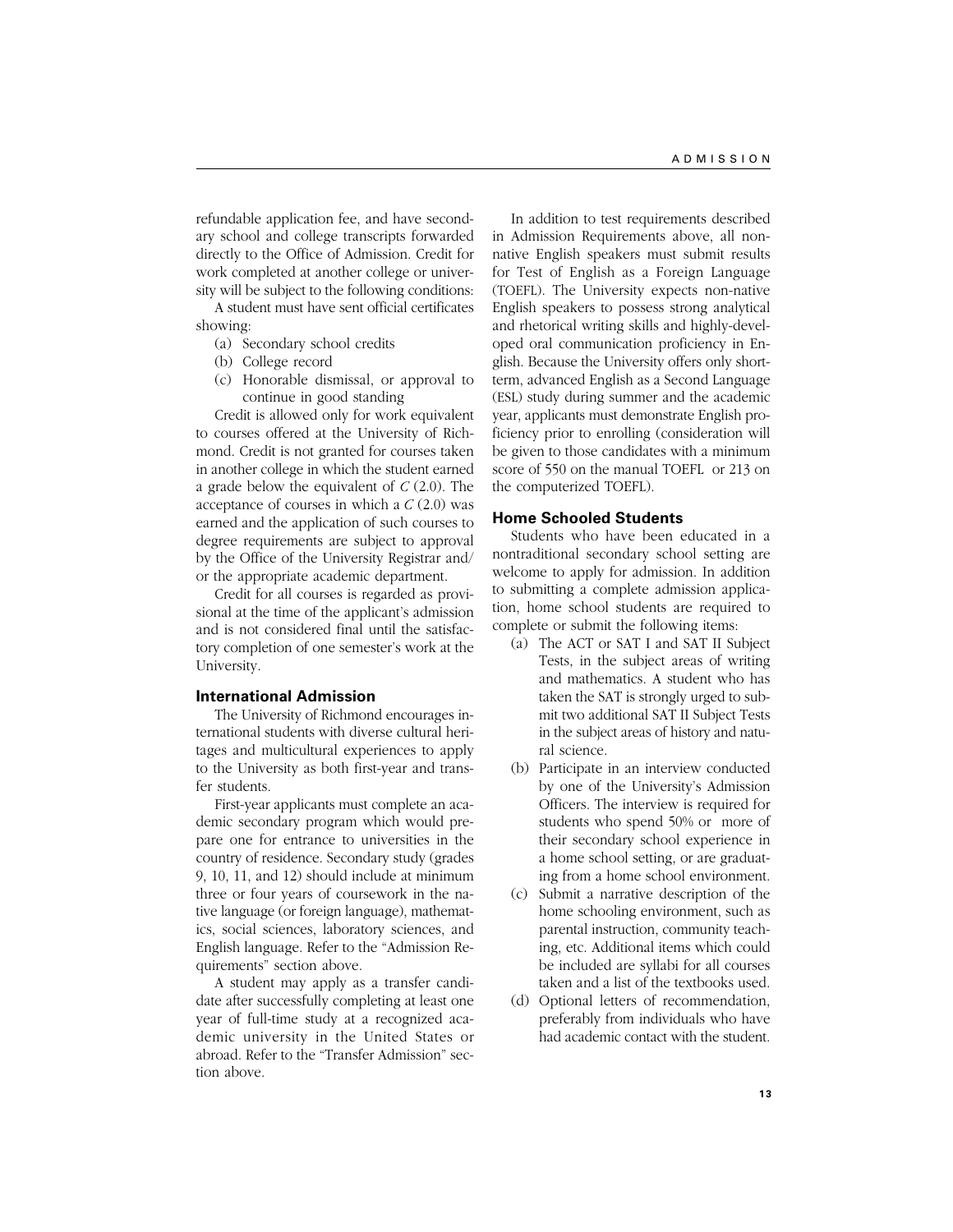# **School of Business**

The E. Claiborne Robins School of Business provides a professional education for students who wish to prepare for the challenges of a complex and international business world. This personalized education is offered primarily during the third and fourth years of college study.

The Bachelor of Science in Business Administration is built upon a broad foundation including two years of liberal arts courses and a business curriculum of required and elective courses. Students also will find the business curriculum broadly based. Emphasis is placed on the close interrelationships of the various business functions and operations.

After one year in the School of Arts and Sciences, students may declare their major in accounting, business administration, or economics. At the time of declaration, students will be assigned an academic advisor who teaches in the area in which the students intend to major.

In anticipation of the junior and senior years, planning should begin in the first year to meet the University's general education requirements as specified below:

First Year Core Course

Communications Skills I - Expository Writing

Communications Skills II - Foreign Language

Fields of Study (Historical, Literary, Natural Sciences, Social Analysis, Symbolic Reasoning, and Visual and Performing Arts)

Wellness Requirement

It is strongly recommended that a student complete the BSBA requirements (ACCT 201- 202, ECON 101-102, BUAD 201, and BUAD 203) during the first two years on campus. During the last two years in The E. Claiborne Robins School of Business, a student's course of study will be directed towards meeting the business foundation courses, courses within the major or concentration, and business or nonbusiness electives.

For further information, please feel free to contact:

*The Dean's Office The E. Claiborne Robins School of Business University of Richmond, Virginia 23173 Telephone: (804) 289-8550*

# **School of Leadership Studies**

The Jepson School of Leadership Studies seeks to develop in each student a base of knowledge that provides the conceptual tools which support the exercise of leadership in a variety of settings. Curriculum goals are achieved through courses which emphasize active and experiential learning, helping students understand how to use knowledge gained through coursework in the world outside the classroom.

Students interested in the major or minor must apply and be selected by the School of Leadership Studies. In this regard, the final decision concerning admission to the school rests with the Jepson School of Leadership Studies Student Affairs Committee.

The student must submit a formal application in the fall after completing the first academic year of study at an accredited college or university.

# *Admission Procedures*

To apply for admission to the Jepson School of Leadership Studies, a student must complete the following:

- a Jepson School application with recommendations and transcripts
- a personal essay
- ~ LDSP 201, Foundations of Leadership Studies
- ~ A *C* (2.00) average or better must have been earned on all academic work attempted; however, this average does not guarantee admission.

For further information please contact: *The Dean's Office Jepson School of Leadership Studies University of Richmond, Virginia 23173 Telephone: (804) 289-8008*

# **Disability Accommodations**

See page 20.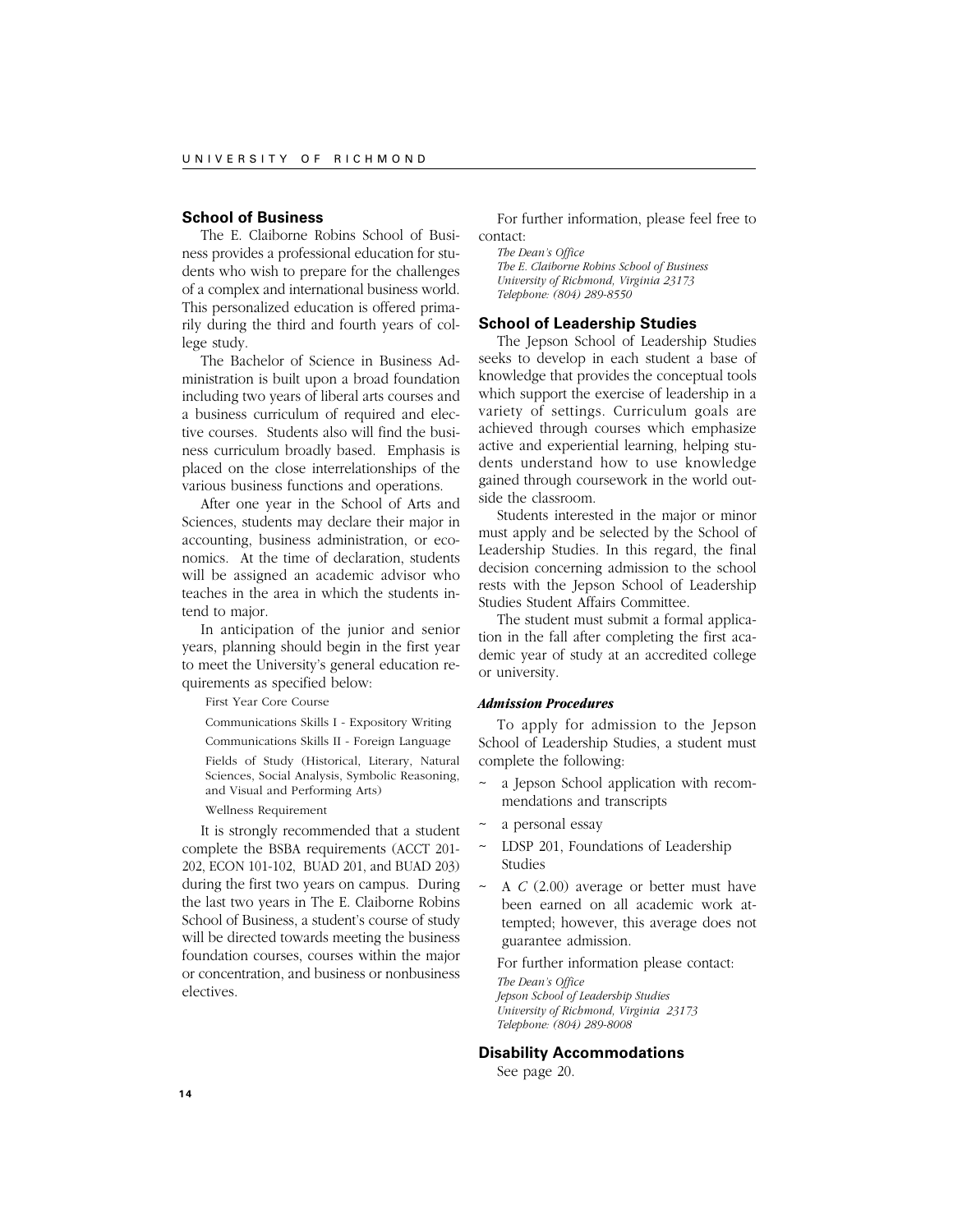# **FINANCIAL AFFAIRS**

| Fees: 2000-01 Schedule                                                            | <b>Semester</b> | Year     |
|-----------------------------------------------------------------------------------|-----------------|----------|
|                                                                                   | \$10,070        | \$20,140 |
|                                                                                   | 1,005           |          |
| <b>Housing</b> (per student)                                                      |                 |          |
| Double occupancy:                                                                 |                 |          |
|                                                                                   | \$1,035         | \$2,070  |
|                                                                                   | 1,022           | 2,044    |
|                                                                                   | 1,085           | 2,170    |
| If available or if assigned:                                                      |                 |          |
|                                                                                   | 150             | 300      |
|                                                                                   | (12.50)         | (25)     |
|                                                                                   | 1,135           | 2,270    |
| (Local telephone service, basic cable television, and University data connections |                 |          |
| provided in all residential housing)                                              |                 |          |
| <b>Meal Plans</b>                                                                 |                 |          |
|                                                                                   | \$1,230         | \$2,460  |
|                                                                                   | 1,210           | 2,420    |
|                                                                                   | 1,190           | 2,380    |
|                                                                                   | 595             | 1,190    |
|                                                                                   | 1,365           | \$2,730  |
|                                                                                   | 690             | 1,380    |
| <b>Special Fees</b>                                                               |                 |          |
| Applied Music - per course, non-majors only                                       |                 |          |
|                                                                                   | \$350           |          |
|                                                                                   | 20              |          |
|                                                                                   | 15              |          |
|                                                                                   | 30              |          |
| Campus vehicle permit (spring semester only: \$35)                                |                 | \$70     |
|                                                                                   | 10              |          |
| Registration, late (payable before matriculation)                                 | 60              |          |
| General Fee Payment, late – Fee will be assessed up to:                           | 60              |          |
| <b>Optional Fees</b>                                                              |                 |          |
|                                                                                   | \$105           | \$210    |
| Cable Television                                                                  |                 |          |
|                                                                                   | 42              | 84       |
|                                                                                   | 42              | 84       |

*(Semester fees are based on a single semester contract; year fees are based on a full year contract.)*

~ Textbooks cost approximately \$300-\$350 per semester; laundry, supplies, transportation, and sundries are extra costs.<br>~ Please consult the next chapter under the headings: Motorized Vebicles, Student Health Center, Resi

*Auxiliary Services*, for further information.

~ Regardless of the academic school in which a course is taken, the student pays the tuition and fees of the school to which<br>he or she has been admitted and which is considered the school of record. Any special fee associa course, such as a laboratory fee, is charged based on registration in the course.

~ The University reserves the right to increase the fees listed herein and the charges for room and board if conditions should make such changes necessary or advisable. The changes will be announced as far in advance as feasible.

**~ Fees and charges will increase for the 2001-2002 school year and will be announced as soon as possible.**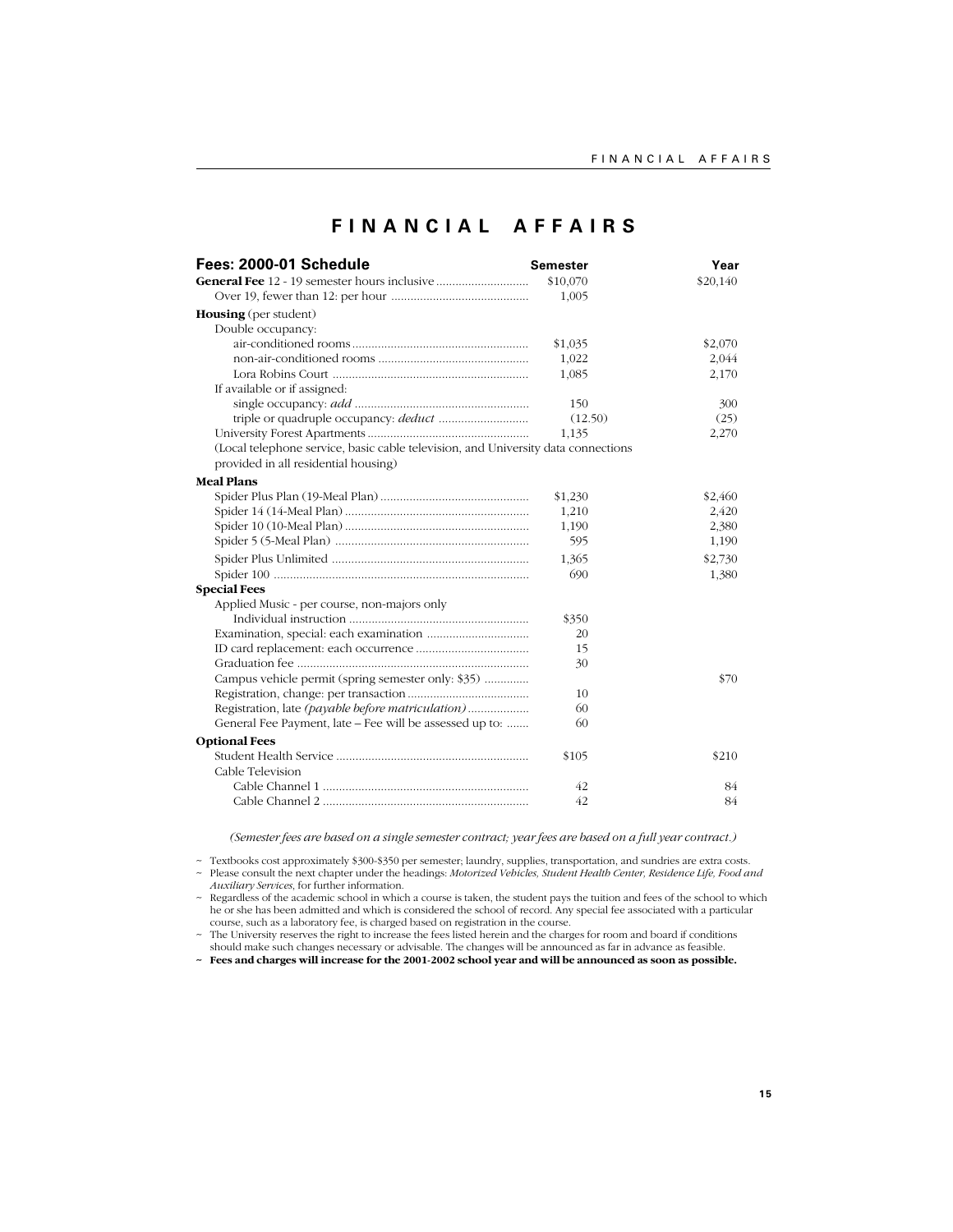# **Payments**

Inquiries concerning payments should be directed to the Office of the Bursar, phone (804) 289-8147.

Fees are billed, and are payable in advance by the semester — the fall semester payment is due by the first Monday in August, and the spring semester payment is due by the first Monday in December. To avoid incurring a late-payment fee and delays in housing, registration, and other areas, individuals are urged to pay fees when due.

# **Satisfactory financial arrangements for room and board must be made before occupancy.**

No credit is given for a term's work nor a degree conferred until all charges have been satisfactorily settled. Failure to make satisfactory financial arrangements can result in delay of graduation, denial of registration privileges, removal from classes, and/or the withholding of transcripts.

Remittance may be made by check drawn to University of Richmond, and addressed to: *Bursar's Office*

*Box R*

*University of Richmond, Virginia 23173*

To pay tuition and fees by MC/VISA or DISCOVER, call PhoneCharge at (877) 237- 9734. There is a convenience fee to use this service which is explained in detail during the phone call.

# *Deposits*

Upon acceptance for admission at the University of Richmond, a \$300 General Fee deposit is required, and a \$300 housing deposit is required if on-campus housing is requested.

Students planning to continue in the upcoming school year are notified around February 1 to remit the appropriate deposits: a General Fee deposit of \$100, and if on-campus housing is requested, a housing deposit of \$500. These deposits are payable by the mid-March date specified in the notice.

Deposits are treated as advance payments and are non-refundable. While a single remittance may cover both amounts, the distinction between the two deposits remains quite clear. The General Fee deposit signifies an

intention to attend or to continue to attend the University. The housing deposit signifies an earnest request for on-campus housing.

The University always credits the General Fee deposit first. If only a single deposit amount is received by the stated deadline, regardless of any accompanying instructions, the deposit will be placed in the General Fee category and the presumption made that no housing is requested.

# *Deferred Payments*

In recognition of the substantial interest in deferred payments, the University has arranged to make available the services of Tuition Management Systems, FACTS Management, and Academic Management Services. These firms represent one of several sound alternatives for financing a student's education. Information is mailed to students from these companies in April.

Many parents and students may prefer to arrange local financing through their local banks or other sources; but if there is interest in these plans, further information is available upon request from the University's Office of Student Accounts.

Students are urged to complete whatever arrangements they choose early, so that their accounts with the University may be settled in a timely manner.

# *Late Payment Fee*

A late payment fee will be assessed on any unpaid balance. Students who fail to make satisfactory arrangements for their semester fees by the close of the business on the first day of the term will be charged a late payment fee of up to \$60.

#### *Late Registration Fee*

A late registration fee of \$60 will be charged to any student who fails to complete registration for any semester by the close of business on the day before the first day of the term.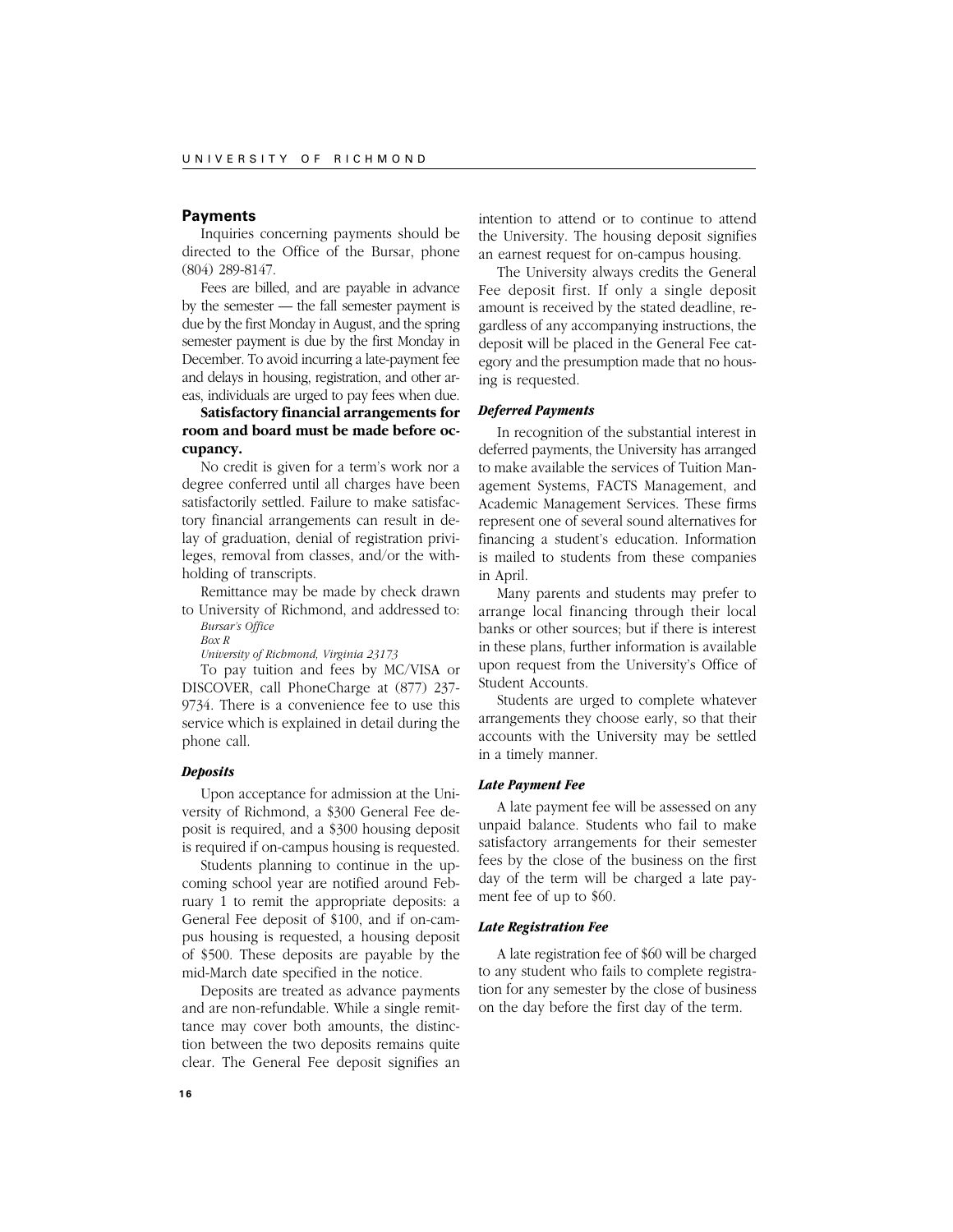# **Refunds**

Inquiries concerning refunds should be directed to the Office of the Bursar, phone (804) 289-8147.

# *University of Richmond Refund Policy*

#### *Advance Deposits - Returning and Readmitted Students*

General Fee Deposit - *Non-refundable*.

Housing Deposit - *Non-refundable* once a room has been selected or assigned.

#### *Advance Deposits - First-Time Students*

If the "accepted applicant" fails to matriculate, no refund of advance deposits. If the "accepted applicant" matriculates and therefore becomes a student: General Fee Deposit and Housing Deposits are refundable in accordance with the University Refund Policy.

#### *General Fee, Room and Board Refund*

Inquiries concerning refunds should be directed to the Office of the Bursar, phone (804) 289-8147.

Students are matriculated by semester. If a student withdraws from school or is dropped from the University for whatever cause, a refund of fees for a fall or spring semester shall be made in accordance with the University's Refund Policy. This schedule is adapted for summer terms. Students who withdraw from the University and are receiving any financial assistance may be required to return such assistance per Public Law 668.22. The University Refund Schedule is available in the Bursar's Office or Office of Financial Aid.

*Any special fee associated with a particular course is non-refundable after the first day of the term.*

# **Appeals Process**

The University of Richmond has an appeals process for students and parents who believe individual circumstances warrant exceptions from published policy. All appeals must be in writing and directed to Annemarie Weitzel, Bursar, Box R, University of Richmond, VA 23173.

#### **Financial Aid**

The financial aid program at the University of Richmond provides need-based grants, loans and work opportunities, and also awards merit scholarships. Applicants for financial aid must be enrolled or accepted for enrollment in a degree or certificate program at the University. The **need-based aid** programs are designed for those families who are unable to pay the full cost of a college education. The **scholarships for merit** are provided in recognition and support of noteworthy academic achievement. These merit scholarships are independent of any assessment of need, although it is possible to qualify for a combination of need- and merit-based aid.

Applicants for need-based financial aid must complete both the Free Application for Federal Student Aid (FAFSA) and the University of Richmond's Financial Aid Supplemental Application. Prospective students (including transfers) should mail the completed FAFSA by mid-February to ensure its receipt no later than the **deadline date of February 25\***. Generally, to be considered for need-based aid, an applicant must be a U.S. citizen, must be enrolled or accepted for enrollment on a fulltime basis in a degree or certificate program, and must demonstrate financial need. Once aid is offered it is generally renewed in subsequent years if the family's financial situa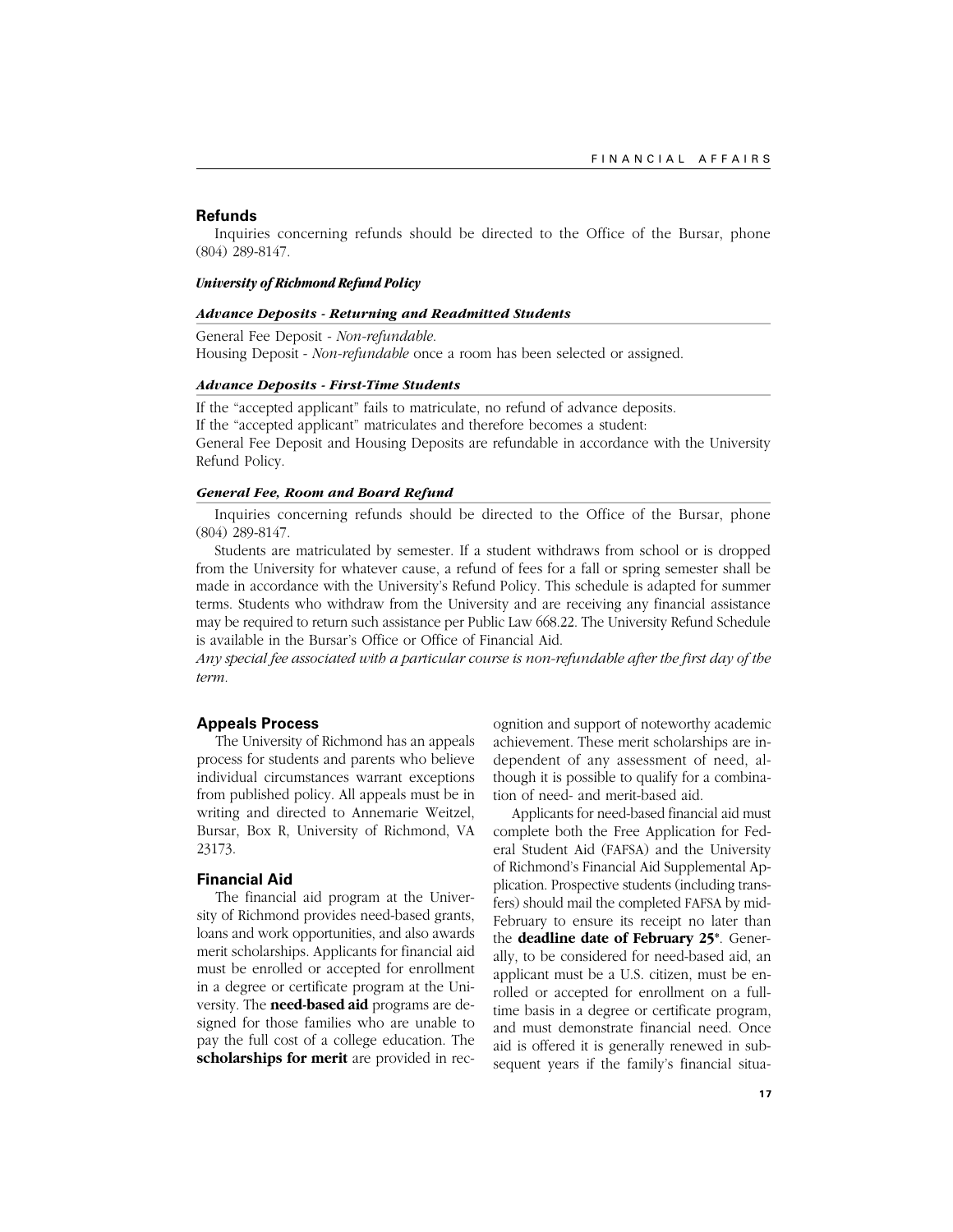tion stays the same. A new financial aid application must be filed each year and the student must meet certain standards of Satisfactory Academic Progress as outlined below.

(**\*NOTE:** The deadline for financial aid applications for returning students is May 1.)

Students who are eligible for need-based aid are offered a package of funding that typically consists of a mix of grants, loans and work. While the total amount of aid offered is based upon an assessment of financial need, the type and mix of aid is influenced by the student's ability. Thus students with superior academic records and potential will have a greater proportion of grant than loan in their aid package than will those students with records not as strong.

There are a number of merit scholarship programs, some of which pay full tuition, room and board. Students are usually either nominated for these scholarships or are selected from the pool of applicants for admission. Separate merit scholarship applications may be required.

The Virginia Tuition Assistance Grant is awarded to those students who are residents of Virginia. In 1999-00 grants were awarded in the amount of \$2,700. Applications are sent from the Admissions office to students who are accepted to the University.

Financial aid awards made for an academic year may be used for study abroad if the student enrolls at one of the universities with which the University of Richmond has a direct exchange agreement. Financial aid for enrollment in non-exchange programs is limited to loans.

To receive assistance from any of the needbased financial aid programs at the University of Richmond, or from the Direct Loan or Direct PLUS programs, students must maintain satisfactory academic progress towards the

completion of degree requirements. An evaluation of progress is made at the end of each academic year, including an analysis of earned credit hours and grade point average. Students not making satisfactory academic progress will be ineligible for further financial assistance until the deficit is made up. Waivers of these requirements may be granted for special circumstances upon appeal to the Director of Financial Aid.

The standards of academic progress outlined here are solely for the purpose of evaluating eligibility to continue receiving needbased financial aid. They do not replace or modify academic standards required for continued enrollment at the University of Richmond.

Undergraduate students must meet the following minimum standards:

| credits       | grade point |
|---------------|-------------|
| <u>earned</u> | average     |
| 24            | 1.50        |
| 48            | 1.70        |
| 72            | 1.85        |
| 96            | 2.00        |
| 122           | 2.00        |
|               |             |

Students earning a Bachelor of Music degree must earn 128 credits by the end of the tenth semester. These totals do not include sport science activities courses. Undergraduate students are not eligible for financial aid after ten semesters (including enrollment at schools other than the University of Richmond).

For further information about the various financial aid programs, contact the Financial Aid Office at (804) 289-8438 with questions about need-based aid, or call the Office of Admission at (804) 289-8640 with questions about merit scholarships.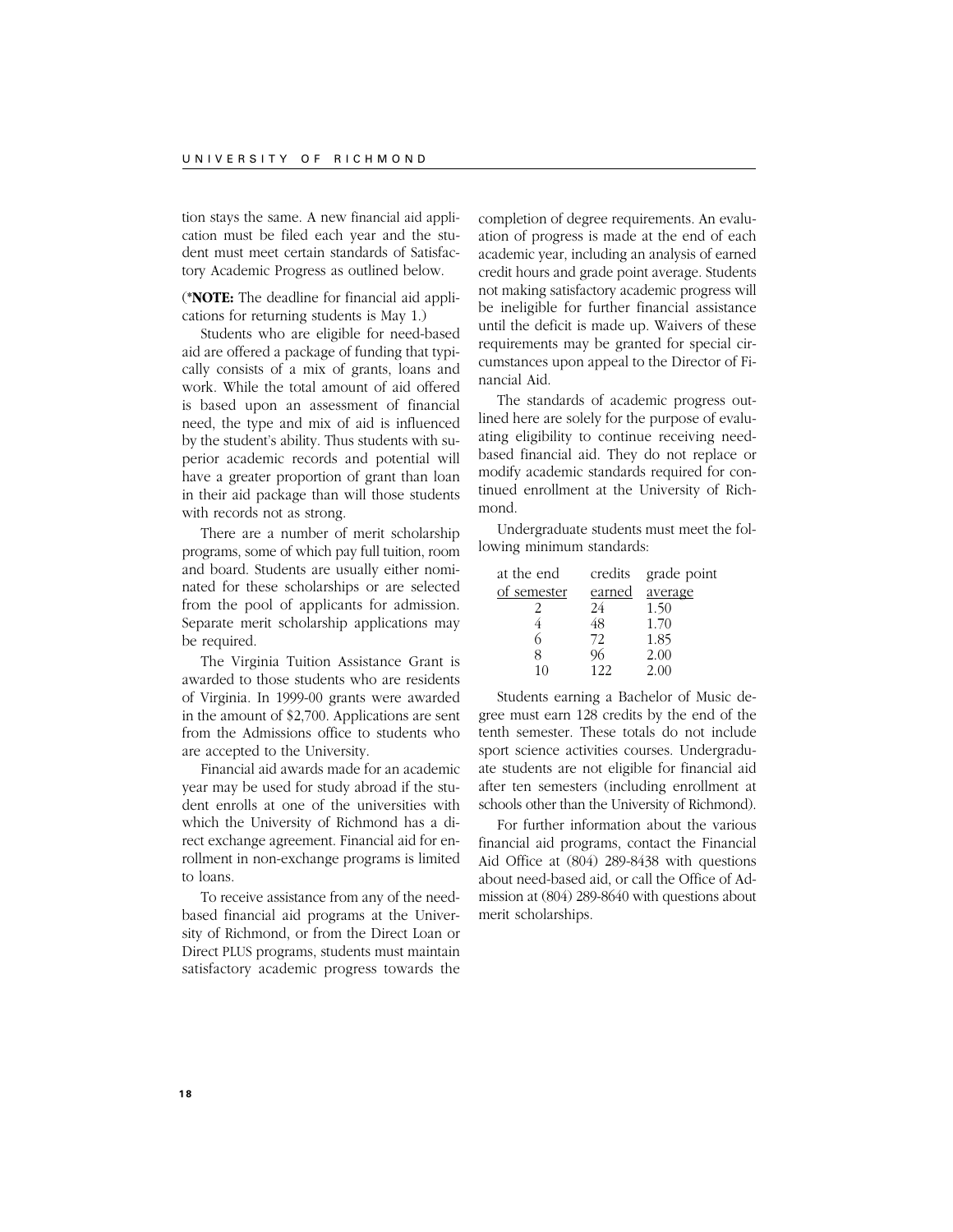# **S TUDENT L IFE**

The University of Richmond, through the Division of Student Affairs, provides a variety of co-curricular and extracurricular programs and student-support services. These are designed to enrich the quality of the collegiate experience by creating an environment in which the student can grow intellectually, emotionally, physically, socially, and spiritually. The ultimate purpose of this environment is to help each student fulfill his or her potential.

The deans' offices for Richmond College and Westhampton College, the University's residential colleges, are focal points in student life matters. For the University, the offices are centers for closely knit smaller communities within the whole.

On a more personal level, a student may find the dean or staff member serving as a counselor, advisor, mentor, or collaborator. If questions remain after reading the Student Life section of this catalog, a dean's office can usually provide a more complete explanation or indicate where more information may be found. In all cases, the deans' offices are contact points to provide assistance. Each student is encouraged to make full use of these excellent resources.

# **Student Life Services**

#### *Career Development Center*

The Career Development Center (CDC), located on the ground level of Richmond Hall, provides comprehensive career services for undergraduate and graduate students. The CDC exists to help students identify and achieve their career goals, and is committed to providing resources and services to students and alumni, based on the fundamental belief that career decision making is a lifelong process, integral to the University's educational objectives.

Staff members provide individualized career counseling and help students develop systematic approaches to job or graduate school searches. Programs, which often feature alumni and area employers, are presented throughout the year on job search strategies, connections between careers and majors, internships, transitions from student to work life, and other relevant topics.

The Career Development Center houses a career resource library that contains a variety of print and multimedia materials. The library also has computer stations with FOCUS II (a career guidance program), graduate school admissions test preparation software, and Internet access. The Internet enhances the CDC's ability to communicate with and provide services to students. Over the Web, students can access complete graduate and professional school catalogs, full-time job vacancies, and more than 20,000 internship listings on the award-winning Internship Exchange and its companion Intern Center. Résumé Expert Systems Web software allows students to sign up for on-campus recruiting events, and to register their résumé and job targets online for referrals to employers and internship sponsors. Students should visit the CDC on the Web to view all available resources and a calendar of upcoming events.

Service learning integrates participation in community organizations with the curriculum. Brought to University in 1993 by Dr. Richard Couto of the Jepson School of Leadership Studies, service learning has become an integral part of the UR experience for many faculty members and students. The Career Development Center inherited this program in 1998, and is excited to work with faculty, community organizations, and students to provide even more opportunities for UR students to participate in service learning projects.

Students are encouraged to visit the Career Development Center in their first year, to meet with a counselor to plan career development strategies. An online introduction to the CDC is included in first-year student orientation activities, and serves to introduce new students to the vast resources available in the Center.

#### *Chaplaincy*

Religious activities center in the Office of the Chaplaincy, which is easily accessible in the E. Carlton Wilton Center for Interfaith Cam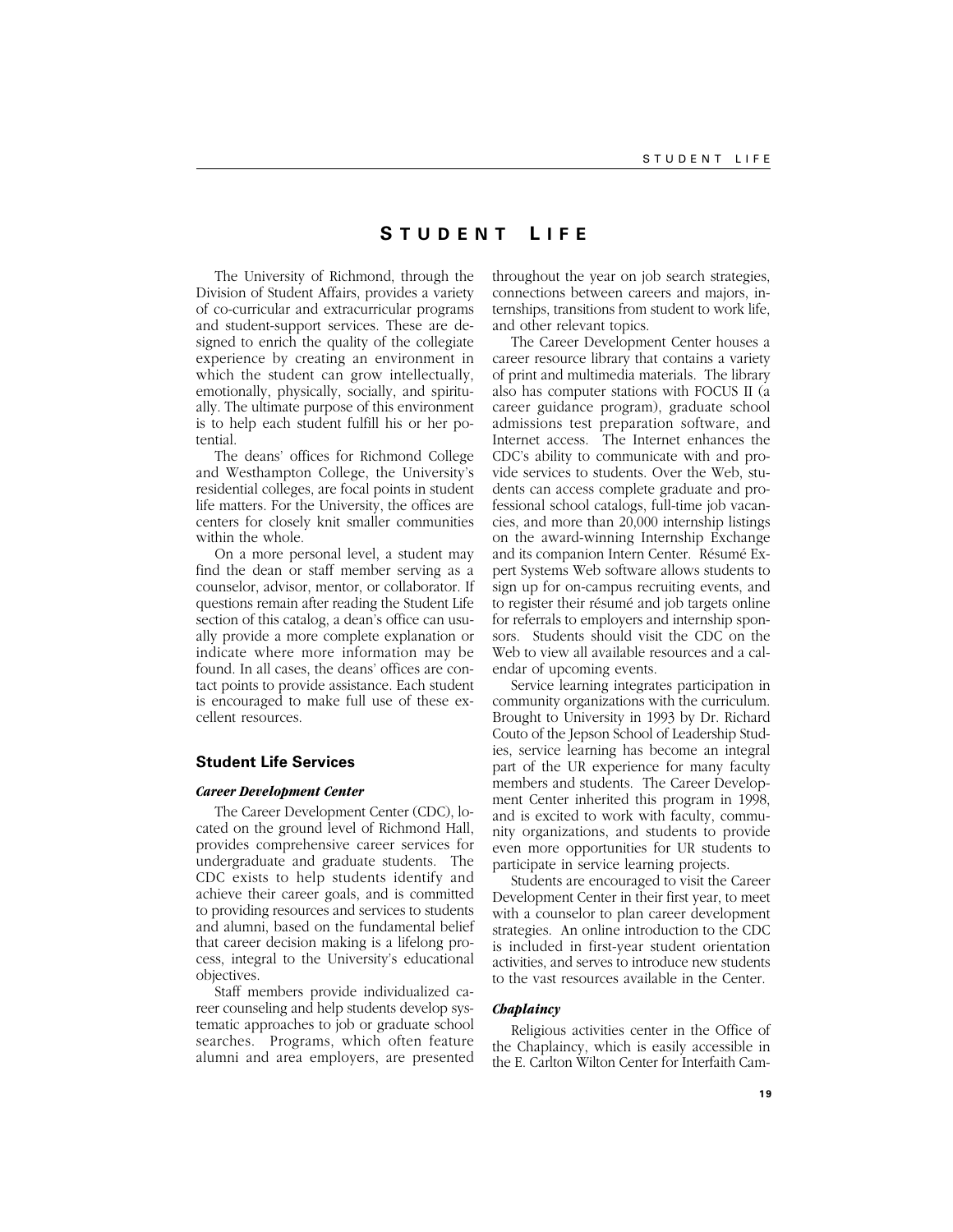pus Ministries. Though the institution is related to the Baptist General Association of Virginia, the University is interested in the spiritual needs and growth of all of its students regardless of faith or belief. This is appropriate because the religious groups represented in the student body are many and diverse.

There are numerous denominational organizations for students of various faiths: Jewish, Christian, Muslim, and others. Religious activities and dinners are held which are open to all to promote interfaith understanding. Each Sunday morning there is an interdenominational Christian worship service in Cannon Memorial Chapel, a Roman Catholic liturgy on Sunday evening, and a Sabbath evening service for Jewish students on Friday. The City of Richmond has well over 300 places of worship, each of which welcomes students to participate.

The Chaplaincy office offers help, through individual counseling or group workshops, to the student who is facing personal problems or critical decisions, or who has spiritual needs.

## *Counseling and Psychological Services*

The University maintains an office for Counseling and Psychological Services (CAPS) in addition to the academic advising and religious counseling services described above. The office is staffed by counseling and clinical psychologists who are prepared to help students meet academic, personal, or emotional challenges while they are enrolled at the University. The services correspond to students' needs and include short-term counseling and psychotherapy, assessment, crisis intervention, psycho-educational presentations, individual consultations, and referral services. A policy of confidentiality is maintained with all services guided by the standards of the American Psychological Association and the licensing laws of the Commonwealth of Virginia.

#### *Disability Accommodations*

The University seeks to comply with all applicable federal, state, and local laws regarding the rights of individuals with disabilities. To facilitate such compliance, the Vice President for Student Affairs serves as the University's Disability Coordinator. The Uni-

versity does not discriminate on the basis of disability in admission. Therefore, applicants are not required to provide information about their physical condition or disability status prior to admission. Individuals with disabilities are invited to contact the Disability Coordinator regarding any accommodations they may require in visiting the campus or upon matriculation. The University provides reasonable adjustments or accommodations in its academic programs as necessary for equal opportunity and participation for qualified students with disabilities.

# *International Students and Study Abroad*

The Office of International Education, located in the administrative wing of Boatwright Library, serves all students: undergraduate and graduate, in arts and sciences, business, leadership studies, continuing studies and law. It offers advising on study abroad opportunities and procedures, and a wide variety of services for international students: orientation, visa, work, health insurance and taxes as well as cultural and social activities.

# *Multicultural Affairs*

Working closely with the Office of Admission, the Office of Multicultural Affairs is the focus of the University's effort to increase and maintain a diverse student population. To support this effort, the office develops and implements programs of specific interest to students of diverse ethnic backgrounds, and assists them in becoming acclimated to the University's environment.

#### *Student Health Center*

The Student Health Center offers a comprehensive program in health education and health maintenance, as well as treatment for illness and injury. The Health Center staff includes board certified family practice physicians and registered nurses. Services include acute care for illness and injury, general medical care, gynecology, allergy shots, and immunizations.

Students living on campus are eligible for the services provided by the Student Health Center, because the cost of these services is included in the housing fee. Student Health Center privileges are available to off-campus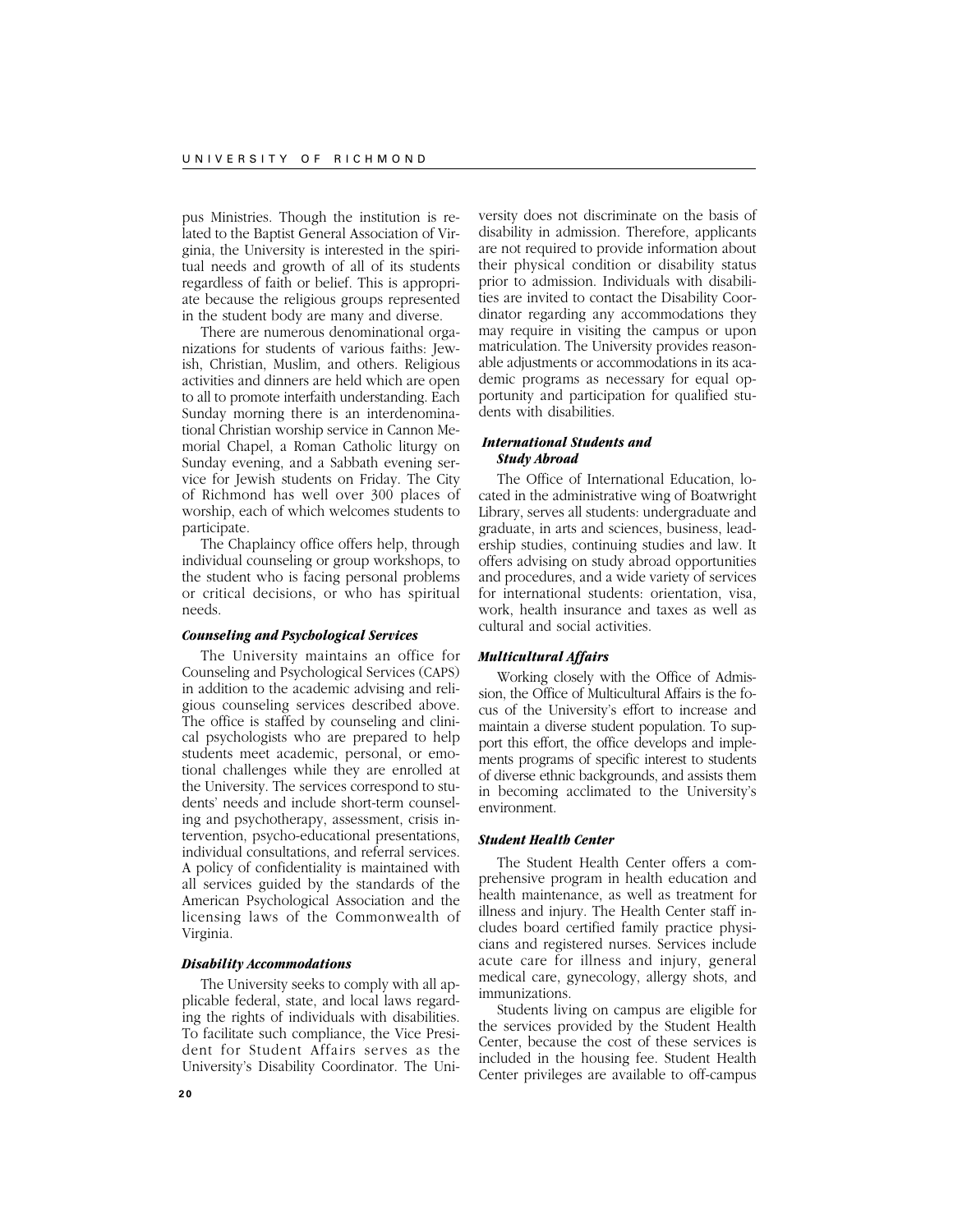students for a per semester fee. The cost of prescription drugs, some laboratory tests, hospital emergency room treatment, hospitalization, x-rays, and referral off campus for consultation with medical specialists are not covered by any student fees. These costs will be billed separately by the provider.

Hours of operation (subject to change) are from 8:00 a.m. to 5:00 p.m., Monday - Friday and 1:00 p.m. - 5:00 p.m. on Saturday and Sunday. Registered nurses are on duty at all times. The doctors maintain regular office hours Monday - Friday. If a physician's services are required after office hours, an offcampus referral to a private facility will be made. The telephone number is (804) 289- 8064 and the FAX number is (804) 287-6466.

Upon arrival at the Student Health Center, each patient may initially be evaluated by the nurse who will advise the proper treatment for the patient's medical complaint. If the evaluation indicates a need, an appointment with the doctor will be made. Appointments are made only after evaluation by the nurse except for annual gynecological examinations, doctor-requested follow-up visits, allergy shots, immunizations (influenza, tetanus, MMR, Hepatitis B, Hepatitis A, etc.), and PPD tests.

Allergy shots are given by appointment on weekdays during specified hours. Detailed instructions from the referring physician must accompany the allergy serum. There is a fee for this service and is payable at the time of the visit.

A fee for immunizations is payable at the time of the injection and is based on the cost of the serum. This also applies to PPD (tuberculosis) skin tests.

Legal and ethical standards pertaining to confidentiality and health matters are observed by the Student Health Center staff.

#### **Policies**

The University of Richmond is governed by policy statements which guide individual members in their actions toward each other and toward the larger community. These policy statements support the University's educational mission while seeking to assure that both individual and group rights are appropriately observed and maintained.

#### *University Academic Honor Code Statute*

The School of Arts and Sciences, the Jepson School of Leadership Studies, and The E. Claiborne Robins School of Business each operates under the University Honor Code Statute. Breaches of the code are cheating, plagiarism, lying, academic theft, disclosing honor council information, registration irregularity, and failure to report an Honor Code Statute violation. Any person who violates these standards shall be subject to disciplinary action ranging from reprimand up to and including expulsion from the University. Determination of guilt or innocence and imposition of sanctions, when necessary, will be effected according to established procedures, with procedural fairness observed, and with appropriate appeal procedures available. The University Honor Code Statute is available from any dean's office.

## *Richmond College Honor System*

The Richmond College Honor Council mails information about its Honor System to each applicant who expects to enroll in Richmond College. During New Student Orientation, students are given information about the Honor System, and are instructed as to its meaning and operation. Each student is required to pass a test to demonstrate an adequate knowledge of the Honor System. Each new member of Richmond College signs the Honor Code during the Investiture Ceremony early in the fall semester.

## *Westhampton College Honor System*

The Westhampton College Honor Council sponsors Proclamation Night, a ceremony which formally introduces each Westhampton College student to the Honor Code and at which each student is required to sign the Honor Code. Prior to the signing ceremony, each student is given information about the Honor System and is instructed in its meaning and operation. Each student is required to take a test to demonstrate knowledge of the Honor Code and College policies. No student's matriculation is complete until the test is passed and the Honor Code signed.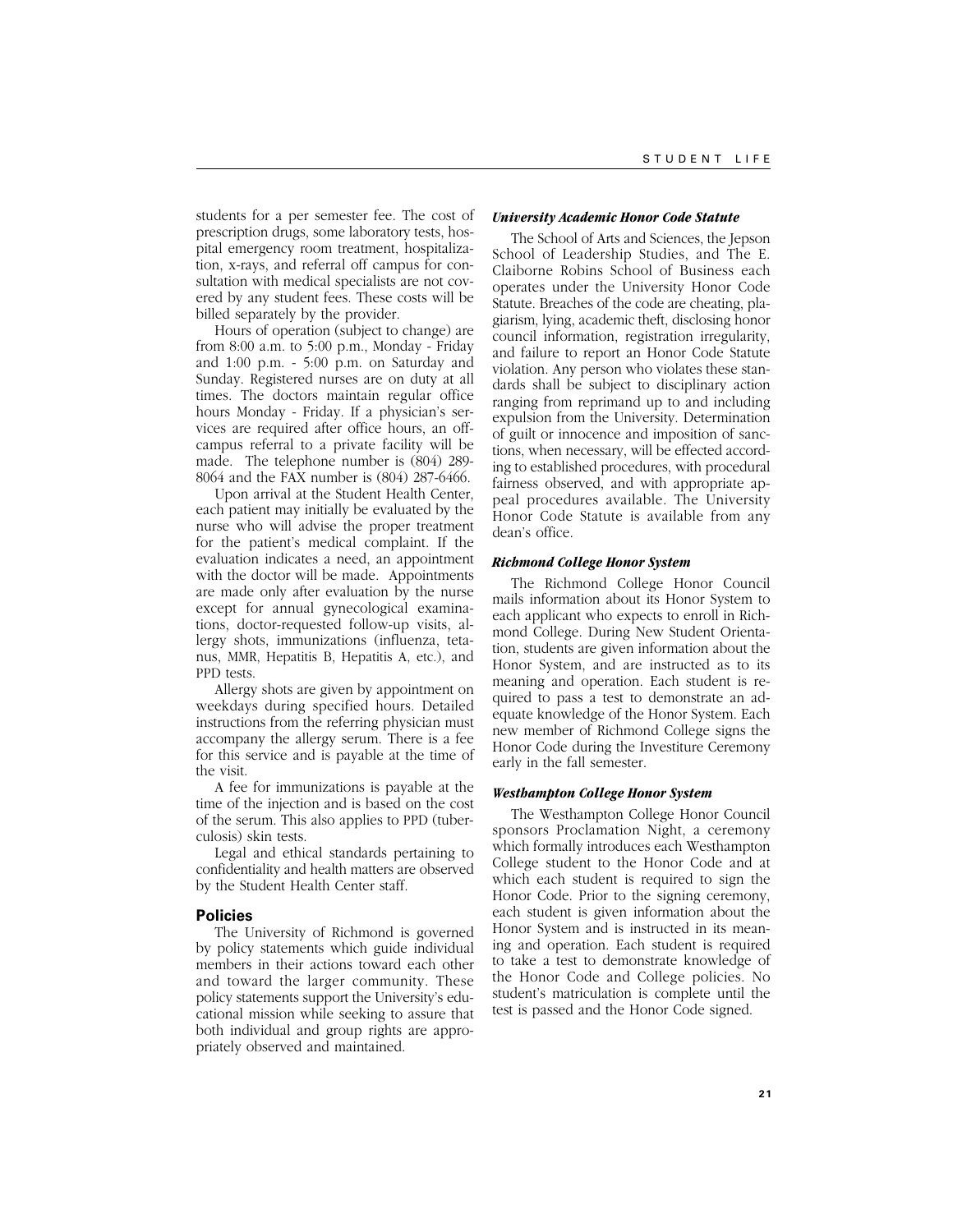#### *Standards of Conduct*

The University of Richmond considers cultivation of self-discipline and resolution of issues through processes of reason to be of primary importance in the educational process and essential to the development of responsible citizens. All members of the University community have a responsibility to comply with local, state, and federal laws, and with all published University policies and regulations. In a community of learning, individual or group conduct that is unlawful, that disrupts or interferes with the educational processes, that causes destruction of property, or otherwise infringes upon the rights of others or of the University itself, cannot be tolerated.

The Trustees of the University of Richmond have authorized a Policy Statement on Standards of Conduct, Penalties, and Disciplinary Procedures to guide the conduct of students and their guests. This statement sets forth those standards of conduct which the University of Richmond deems essential for fulfilling its educational mission. Any person who violates the standards of conduct and regulations of the University of Richmond shall be subject to disciplinary action and, if need be, legal action. Disciplinary action may range from reprimand/ disciplinary warning up to and including dismissal or expulsion from the University. Sanctions will be imposed after proper determination has been made in accordance with established disciplinary procedures of the University, with fair procedures observed and with appropriate appeal procedures available, as outlined in the Policy Statement and any approved revisions thereof.

A copy of this Policy Statement and/or any officially approved revisions thereof is readily available in the residential college handbooks for each student who matriculates. All members of the University community should familiarize themselves with this Policy Statement and revisions, and with any other official publications, handbooks, or announcements issued from time to time by the University of Richmond or by individual colleges and schools of the University.

#### *Right to Privacy*

Student academic and personnel records are administered under the procedures and requirements of the Family Educational Rights and Privacy Act of 1974 (P.L. 93-380), as amended. This act generally prohibits the unauthorized release of confidential information about individual students; however, directory information usually may be released. For more information, see *Confidentiality* at the end of this section or contact the Office of the University Registrar, located in Sara Brunet Memorial Hall.

#### *Alcoholic Beverages and Other Drugs*

The legal age for the consumption and possession of beverage alcohol is 21 in the Commonwealth of Virginia; the law governs all sites within the Commonwealth and all persons including temporary visitors from other places. The University supports the laws of the Commonwealth, and has policies to educate and regulate its campus constituencies regarding the consumption of alcohol. Similarly, there are statutes as well as University policies prohibiting the possession, distribution, sale, or use of illegal drugs or narcotics, including marijuana and hallucinogens. Moreover, each person is responsible for his or her destructive, obstructive, or otherwise inappropriate behavior whether under the influence of any substance or not. Persons in violation of the law are subject to prosecution by law enforcement agencies as well as disciplinary proceedings by the University.

#### *Motorized Vehicles*

Each automobile, motorcycle, motorbike, or other such motorized vehicle operated on the campus must be promptly registered with the University, and the campus automobile permit fee paid. Individuals operating vehicles must abide by the regulations governing registration, use, and parking. The University Police Department administers the registration and monitors compliance. Inquiries should be directed to that office.

#### **Residence Life**

On-campus housing for undergraduate women is arranged by the Housing Coordinator of Westhampton College; arrangements for undergraduate men are made by the Housing Coordinator of Richmond College. Inquiries, reservations, or other housing-related correspondence should be addressed to the appropriate housing coordinator.

The University attempts to provide on-campus housing for full-time students who desire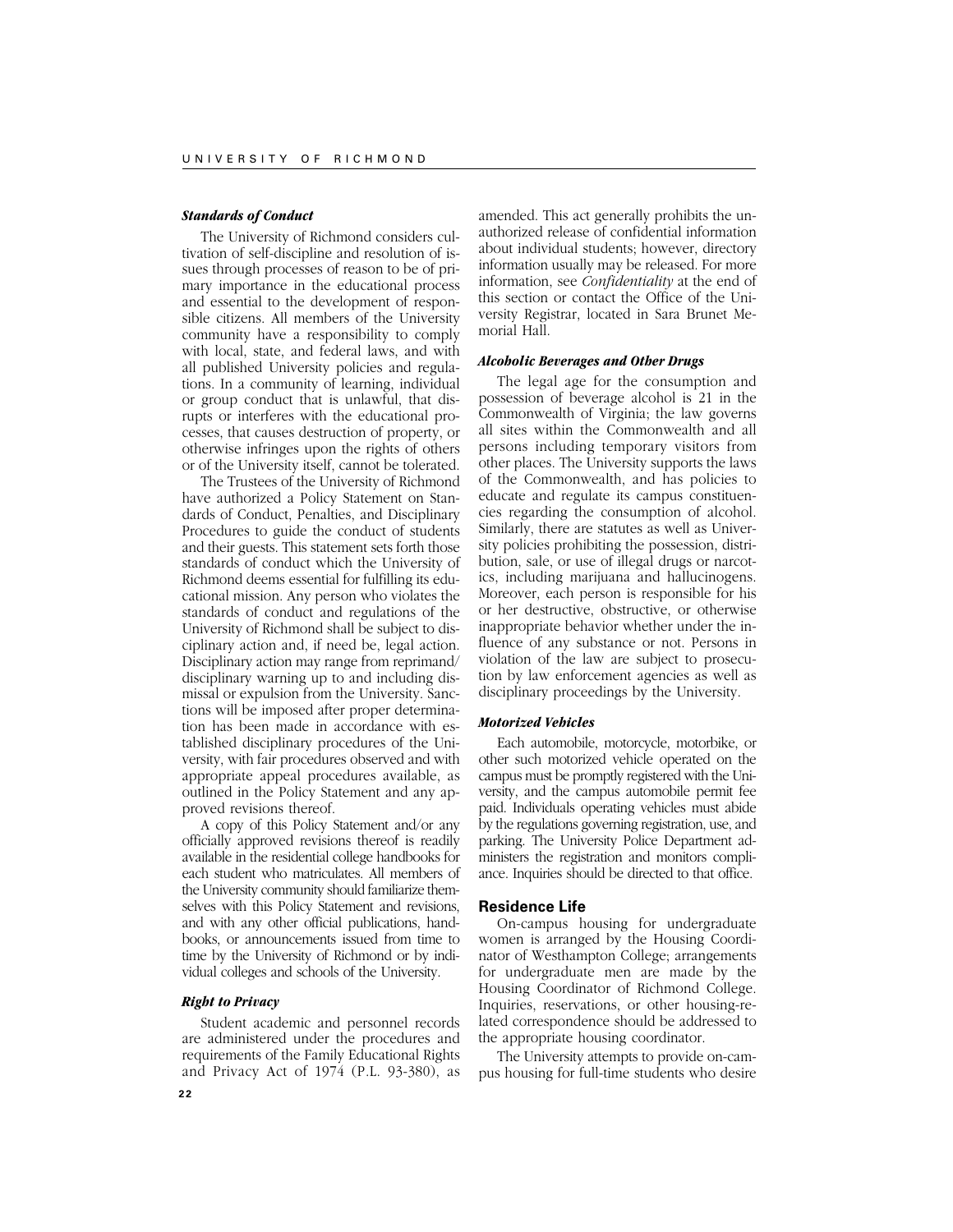to be accommodated. No student is required to live on campus, and some choose to reside off campus in private homes or apartments. The University does not provide married student housing.

There are five residence halls for women on the Westhampton College campus. For men, the Richmond College campus has eight residence halls. In addition, townhouse apartments accommodate upper-level students from all undergraduate schools.

 Residence hall rooms generally house two students, but there are rooms available which house one or three persons. (One-person rooms are not available for first-year students.) Most residence halls have lounges and laundry areas.

General supervision of the residence halls is provided by professional staff who are assisted by specially trained upperclass students. University policy is the framework under which all campus residences are governed.

Numerous educational and social programs are planned for residents by the residence life staffs of the colleges, the Residence Hall Association, and the President's College Associates. These programs make the residence halls and apartments living/learning environments which promote a sense of community and personal growth.

Room reservation procedures are made available at appropriate times during the school year. In general, continuing students request rooms and roommates according to the procedures established by each college. Incoming students complete a questionnaire. Using expressed lifestyle, mutual interests, and other criteria, rooms and roommates are assigned.

#### *General Conditions*

The Unified Agreement sets forth the specific terms and conditions applicable to residence hall rentals, meal plans, telecom services, and data services. Each student approved for housing receives a copy of the Unified Agreement, which details the services provided to students, in conjunction with the room reservation procedures. Detailed information regarding residence life and housing is available in the college handbooks.

# **Activities**

Because co-curricular activities are an important part of the campus experience, a broad range of events and opportunities to challenge student interests is provided. The University has opportunities for leadership and community service as well as for cultural, recreational, social, and spiritual interests. There are weekly events with bands, comedians, single artists, disc jockeys, and the Tucker-Boatwright Festival, which brings to campus outstanding figures in the literary and artistic world. Academic departments and programs sponsor many lectures, concerts, and plays. These activities combined with academic pursuits contribute to the formation of the well-rounded individual.

#### *Organizations*

There are approximately 230 recognized student organizations, groups, and clubs. The list of organizations each year reflects changes in student interests.

Academically oriented groups and chapters of national honor societies comprise about a quarter of the student organizations. These organizations, such as Phi Beta Kappa for students in the arts and sciences and Beta Gamma Sigma for business students, recognize exceptional academic achievement. Other organizations provide opportunities in academic disciplines for study, research, or practice beyond the classroom. Each serves to unite students who have a common academic interest.

There are organizations which represent the University in the community. These include the student newspaper and other publications, theater productions, performing music ensembles, and the student-operated radio station.

Religious organizations are an important part of the University scene. They present a variety of opportunities for fellowship, study, and social service in denominational, nondenominational, and interdenominational settings.

The Greek social system comprises approximately 40% of the full-time undergraduate men and 50% of the full-time undergraduate women. There are presently seven organizations for men and eight for women; all are nationally recognized. The men have their own lodges for social and recreational purposes while the women use existing campus facilities. However, Greek sys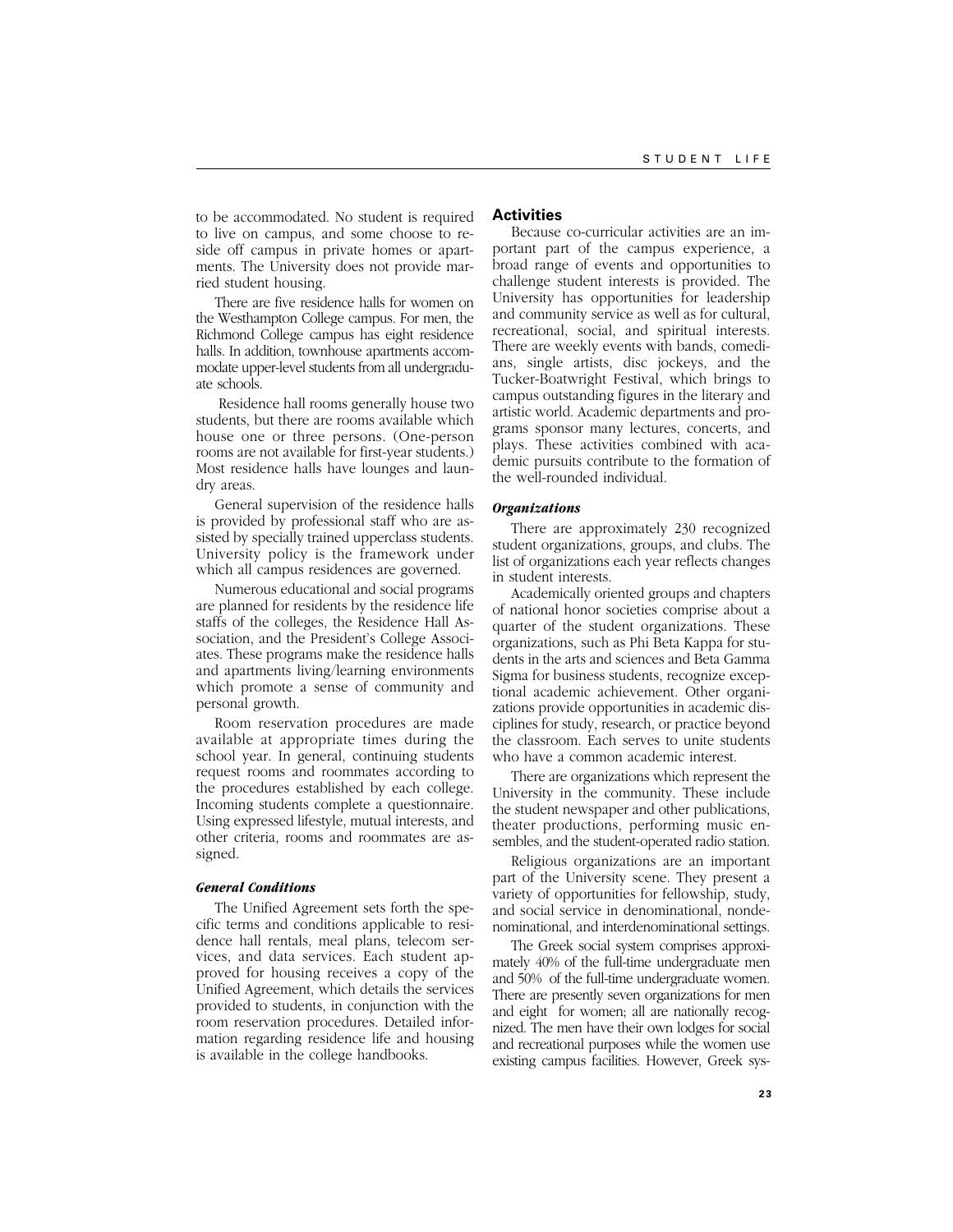tem members live among other students in the campus residence halls and eat in the central dining center. In addition to their social activities, these organizations have historically organized and supported a broad range of community service projects.

Special interest organizations are yet another way for a student to gather with others who have similar interests. In this context an individual might want to learn or sharpen skills in, for example, skiing. If there is no club to meet the common interest of several students, there are procedures to guide the formation of one.

#### *Campus Recreation*

Campus Recreation is dedicated to the concept of providing quality recreational opportunities for the campus community. Campus Recreation has six components: informal recreation; aerobics and fitness; intramurals; outdoor adventure; special events; and sport clubs.

With a valid University ID card, students, faculty, and staff are eligible to use the informal recreation gymnasiums, weight room, exercise rooms, pool, seven racquetball courts, two squash courts, 13 tennis courts, and 400 meter track. More than 30 stretching, toning, and aerobic dance-exercise sessions are offered each week in a variety of levels to accommodate beginner to advanced participants. A wide variety of intramural sports and special events is available in men's, women's, and co-recreational divisions at varying competitive levels. Eighteen sport clubs provide students the opportunity to compete in sports not offered at the varsity level, or just to learn and practice a new activity. The Outdoor Adventure Program provides outdoor equipment and acts as a resource for local outdoor recreation programs and activities.

#### *Intercollegiate Athletics*

In intercollegiate athletics, the University of Richmond is a member of the National Collegiate Athletic Association Division I. The University fields men's teams in nine sports, including Division I AA football in the Atlantic 10 Conference and Division I basketball, baseball, cross country, golf, soccer, track (indoor and outdoor), and tennis in the Colonial Athletic Association (CAA). Women's inter-

collegiate athletics teams compete in the CAA in basketball, cross country, field hockey, lacrosse, soccer, swimming, track (indoor and outdoor), and tennis. Effective July 1, 2001, all of these intercollegiate athletics teams will compete in the Atlantic 10 Conference. The women's synchronized swimming team competes under the auspices of the United States Synchronized Swimming Association.

#### *Student Government*

To as great an extent as possible, the University places the governance of students in the hands of students. The residential colleges, and the schools of business and leadership studies each have their own elected student government association which responds to the needs and interests of its specific students. In addition, student representatives are chosen to sit and vote on certain faculty committees and committees of the Board of Trustees. Each college has its own honor council and its own judicial council composed entirely of students.

#### **Dining Services**

The main dining center at the University of Richmond is the spacious E. Bruce Heilman Dining Center. This well-equipped building is located on a particularly attractive site overlooking Westhampton Lake. The main dining area accommodates 2,200 students; a lower level is used as a catering area for University functions and for the University Club. The Tyler Haynes Commons building houses Tyler's Grill, a fast food facility, and The Cellar, a late night gathering space. The units of the townhouse apartments have kitchens for the use of their residents.

## *Meal Plans*

All students living on campus, except those residing in the University Forest Apartments, must participate in a meal plan. Details of the meal plans follow.

#### **Residence Hall Students:**

*First- and Second-Year Students -* Participation in Spider Plus Plan is automatically assigned to all first- and second-year students as part of the residence hall agreement. Students may elect to upgrade to the Spider Plus Unlimited.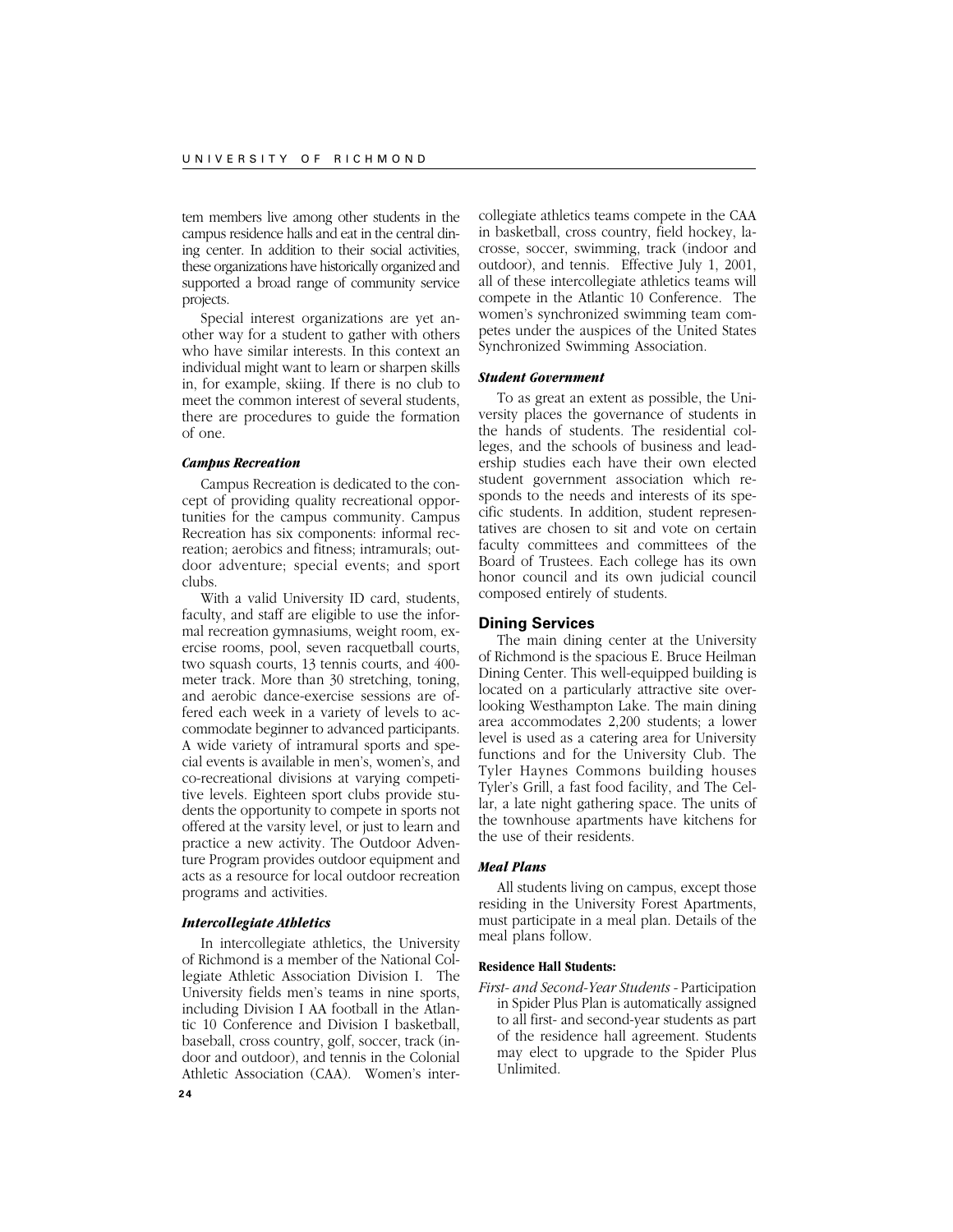- *Third- and Fourth-Year Students* Returning third- and fourth-year students in the residence halls have a variety of meal plans to choose from during registration for campus services. Students can choose the Spider Plus, Spider 14, Spider 10, or upgrade to the Spider Plus Unlimited. If an option is not selected during the registration period for Campus Services or changed prior to June 1st for fall semester or October 15 for spring semester, the student will automatically be assigned his/her meal plan option from the previous semester.
- Spider Plus Plan: One meal punch during each of the 19 meal periods at either Tyler's Grill or the Heilman Dining Center. also includes one guest meal per semester, and the ability to use the One-Card at all dining locations.
- Spider Plus Unlimited: One meal punch per each meal period at Tyler's Grill or unlimited meals at the Heilman Dining Center during each of the 19 meal periods. Also includes five guest meal punches per semester, one bonus punch per week with up to a \$5.00 value for use in The Cellar, Edible Bites or Whitehurst, and the ability to use the One-Card at all dining locations.
- Spider 14: One meal punch per meal period at either Tyler's Grill or the Heilman Dining Center for 14 our of the 19 meal periods offered weekly. Also includes one guest meal punch per semester and the ability to use the One-Card at all dining locations.
- Spider 10: One meal punch per meal period at either Tyler's Grill or the Heilman Dining Center for 10 our of the 19 meal periods offered weekly. Also includes one guest meal punch per semester and the ability to use the One-Card at all dining locations.

#### **University Forest Apartment Residents and Off-Campus Students:**

*UFA and Off-Campus Students* may select any of the above meal plans, waive meal plan participation or choose from one of the two specialty options designed just for them. Please note that only meal plan participants can use their One-Card at Tyler's Grill or the Heilman Dining Center. If an option not selected during the registration period for Campus Services or changed prior to June 1st for fall semester or October 15 for spring semester, the student will automatically be assigned his/her meal plan option from the previous semester.

- Spider 5: One meal punch per meal period at either Tyler's Grill or the Heilman Dining Center for 5 our of the 19 meal periods offered weekly. Also includes one guest meal punch per semester and the ability to use the One-Card at all dining locations.
- Spider 100: A block of 100 meals each semester is available to all students selecting this plan. Spider 100 participants can elect to use one punch during any meal period at the Heilman Dining Center with return access during that meal period or can use up to three punches per meal period at Tyler's Grill. for 10 our of the 19 meal periods offered weekly. Included in this plan are two guest meal punches per semester, one bonus punch per week with up to a \$5.00 value for use in The Cellar, Edible Bites or Whitehurst, and the ability to use the One-Card at all dining locations. Meals do not roll over semester to semester.

# *Changes in Meal Plan*

Once a selection has been made, third- and fourth-year students may make one additional change within the meal plan options prior to June 1 for the fall semester and prior to October 15 for the spring semester. To initiate a change, the student must personally contact the One-Card Office by the published deadline.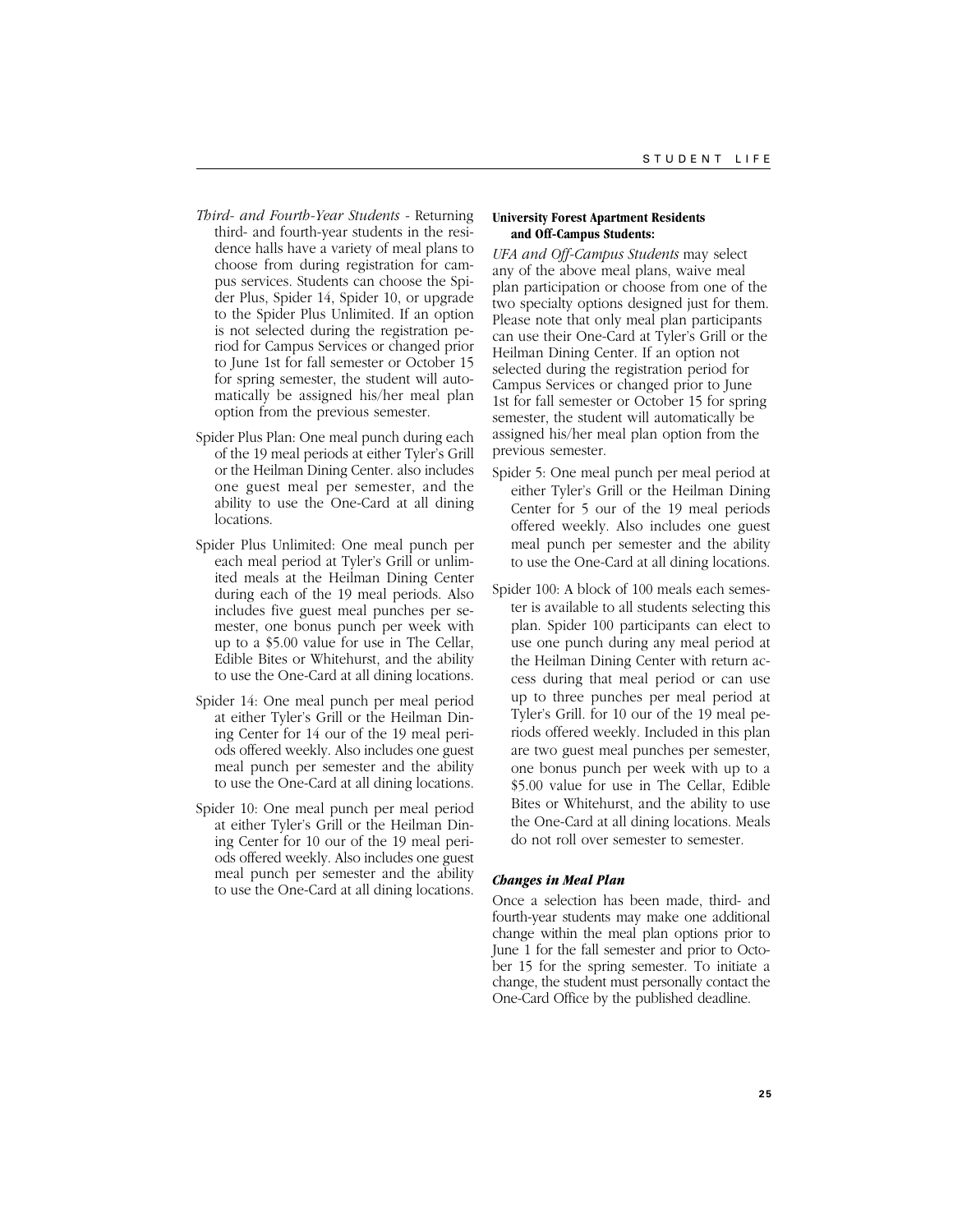After the deadline, a change can be made only with the approval of the Director of Dining Services. A student may be permitted to move between the appropriate meal plans, but **no refunds will be issued.** Any decrease in charges will automatically be credited to a University One-Card account for the student's use on campus. Increased charges will be due at the time of the change or will be billed.

## *Conditions*

Meals under all meal plans are served during the days and times stated in the calendar for the School of Arts and Sciences, the Jepson School of Leadership Studies, and the undergraduate school of The E. Claiborne Robins School of Business.

The ID/Meal Card is **nontransferable**.

 All University students may sign up for the University's Spider account, a declining balance program which allows students to access previously deposited funds via their University One-Card. The Spider account allows students the ability to make purchases without carrying cash and can be used by all students at Edible Bites, the Bookstore, Whitehurst, the Student Health Center, The Cellar, in laundry facilities, most vending machines, and for pinball and video games. Students on a meal plan also may make purchases with their One-Card at Tyler's Grill and the Heilman Dining Center. Students will be mailed information each semester for One-Card sign up. A minimum initial deposit is required. Complete information on the One-Card is available in the University' brochure.

Please refer to Dining Services webpage for more specific information on hours, dates of operation, menus, service policies, box meals, nutrition counseling, and other specialty services.

#### **Bookstore**

The University Bookstore carries textbooks for all courses scheduled for a given term at the University. A comprehensive selection of reference books, study and research aids, and general reading materials is also available. The store offers desk, office, and art supplies; posters; greeting cards; gift items; clothing; and

health and beauty aids. Among the services provided by the bookstore are ring and jewelry special orders; book special orders; film developing; photo and document mounting; and group imprinted clothing orders.

#### **Identification Card**

Each student enrolled in the School of Arts and Sciences, the Jepson School of Leadership Studies, and the undergraduate division of The E. Claiborne Robins School of Business is issued a picture identification card. The card verifies that the holder is eligible to receive University library and certain other campus privileges and services, including food service for those who are so entitled. Neither the card nor its privileges may be transferred.

#### **Written Complaints and Grievances**

Students who wish to lodge a complaint or grievance pertaining to University policies, procedures, or conditions may address their complaints in written form to the appropriate department head or official who oversees the area of concern. If in doubt as to whom to direct the complaint, the following officials may be contacted:

Academically-related concerns:

- *Arts and Sciences:* Dean of Richmond
	- College (Men) or Dean of Westhampton College (Women)
- *Business School:* Dean of The E. Claiborne Robins School of Business
- *Leadership School:* Dean of the Jepson School of Leadership Studies
- *Housing:* Dean of Richmond College (Men) or Dean of Westhampton College (Women)
- *Financial Policies:* Vice President for Business and Finance
- *All other concerns:* Vice President for Student Affairs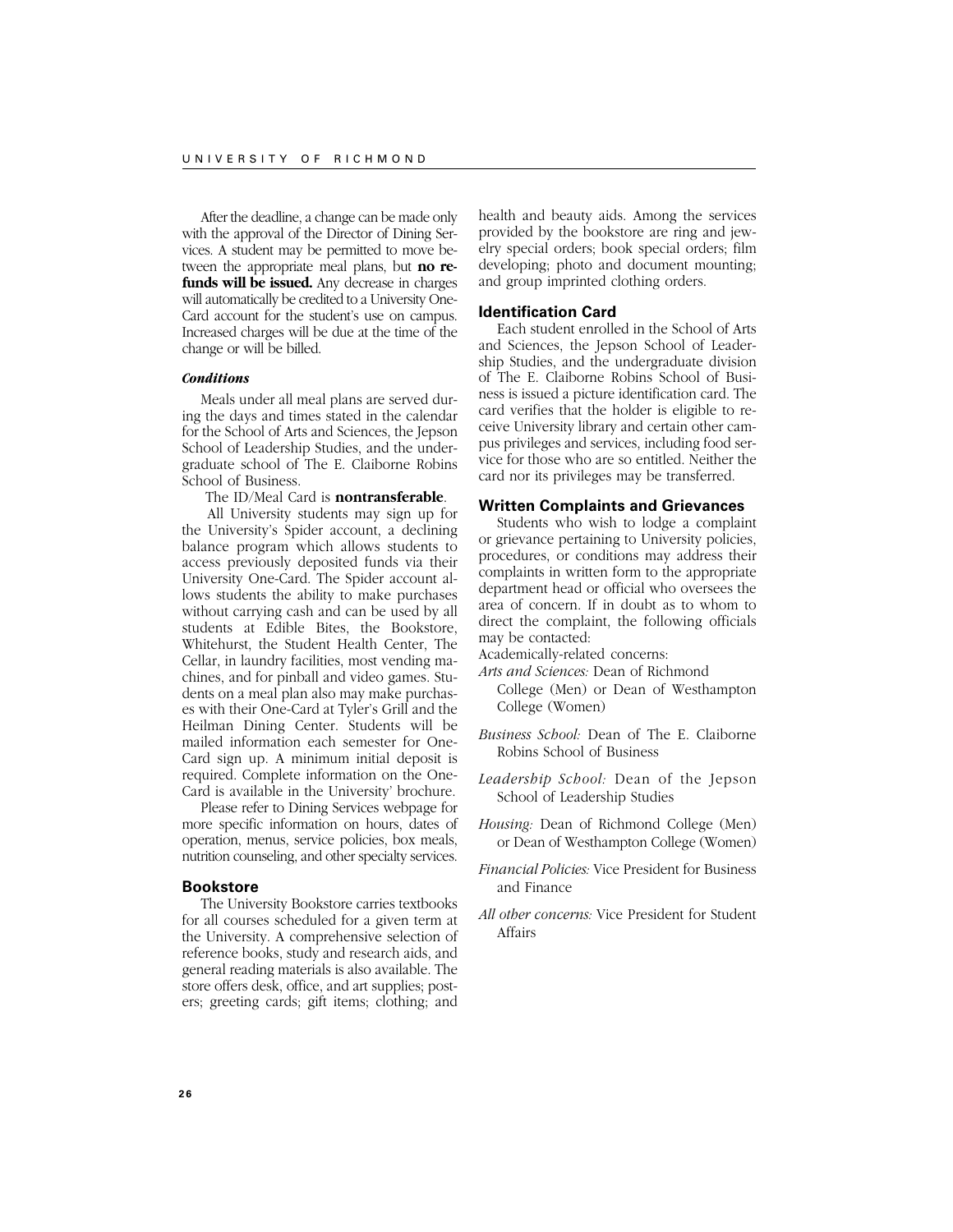# **CONFIDENTIALITY**

University of Richmond procedures and Family Educational Rights and Privacy Act of 1974 (P.L. 93-380) as amended, prohibit the unauthorized release of confidential information about individual students. However, directory information is not considered to be confidential and may be published or otherwise released. A full list of information considered directory information is available on the Office of the University Registrar's web page at <http://www.richmond.edu/~registr/ferpa.html> or by contacting the Office of the University Registrar. Students may opt to have their directory information withheld. To exercise this option, the appropriate form must be obtained from the Office the University Registrar, completed and returned to that office. Once filed this form remains in effect until withdrawn in writing by the student to the Office of the University Registrar. For further information, contact the Office of the University Registrar.

#### **RIGHTS WITH RESPECT TO EDUCATION RECORDS**

The Family Rights and Privacy Act (FERPA) affords students certain rights with respect to their education records. They are:

- 1) The right to inspect and review their records within 45 days of the date the University receives a request for access.
- Students should submit to the University Registrar a written request that identifies the record(s) they wish to inspect. The Registrar will make arrangements for access and notify the student of the time and place the records may be inspected.
- 2) The right to request the amendment of the student's education records that the student believes are inaccurate or misleading.

Students may ask the University of Richmond to amend a record that they believe is inaccurate or misleading. They should write the University Registrar, clearly identify the part of the record they want changed, and specify why it is inaccurate or misleading.

If the University of Richmond decides not to amend the record as requested by the student, the University will notify the student of the decision and advise him/her of his/her right to a hearing regarding the request for amendment. Additional information regarding the hearing procedures will be provided to the student when notified of the right to a hearing.

3) The right to consent to disclosures of personally identifiable information contained in the student's education records, except to the extent that FERPA authorizes disclosure without consent.

Exceptions which permit disclosure without consent are disclosure to the following:

- a. To school officials with legitimate educational interests. A school official is:
	- A person employed by the University in an administrative, supervisory, academic or research, or support staff position.
	- A person elected to the Board of Trustees.
	- A person employed by or under contract to the University to perform a special task, such as the attorney or auditor.
	- A person serving on an institutional governing body of the University (such as Honor Councils, Student Government Associations, etc.).
	- A school official has a legitimate educational interest if the official is:
	- Performing a task that is specified in his or her position description or by a contract agreement.
	- Performing a task related to a student's education.
	- Performing a task related to the discipline of a student.
- b. To certain officials of the U.S. Department of Education, the Comptroller General, and state and local educational authorities, in connection with certain state or federally supported education programs.
- c. In connection with a student's request for or receipt of financial aid, as necessary to determine the eligibility, amount or conditions of the financial aid, or to enforce the terms and conditions of the aid.
- d. If required by a state law requiring disclosure that was adopted before November 19, 1974.
- e. To organizations conducting certain studies for or on behalf of the University.
- f. To accrediting organizations to carry out their functions.
- g. To parents of an eligible student who claim the student as a dependent for income tax purposes, provided dependency is substantiated by copies of income tax returns.
- h. To comply with a judicial order or a lawfully issued subpoena.
- i. To appropriate parties in a health or safety emergency.
- j. To an alleged victim of any crime of violence of the results of any institutional disciplinary proceeding against the alleged perpetrator of that crime with respect to that crime.

The University of Richmond will maintain a record of all requests for and/or disclosure of information from a student's education records. The record will indicate the name of the party making the request, any additional party to whom it may be redisclosed, and the legitimate interest the party had in requesting or obtaining the information. The record may be reviewed by the student or eligible parents.

4) The right to file a complaint with the U.S. Department of Education concerning alleged failures by the University of Richmond to comply with the requirements of FERPA. The name and address of the Office that administers FERPA are: Family Policy Compliance Office, U.S. Department of Education, 400 Maryland Avenue, SW, Washington, DC 20202-4605

The University of Richmond's complete FERPA Policy Statement is available as part of the Office of the University Registrar's web page at www.richmond.edu/academics/registrar or by contacting the Office of the University Registrar.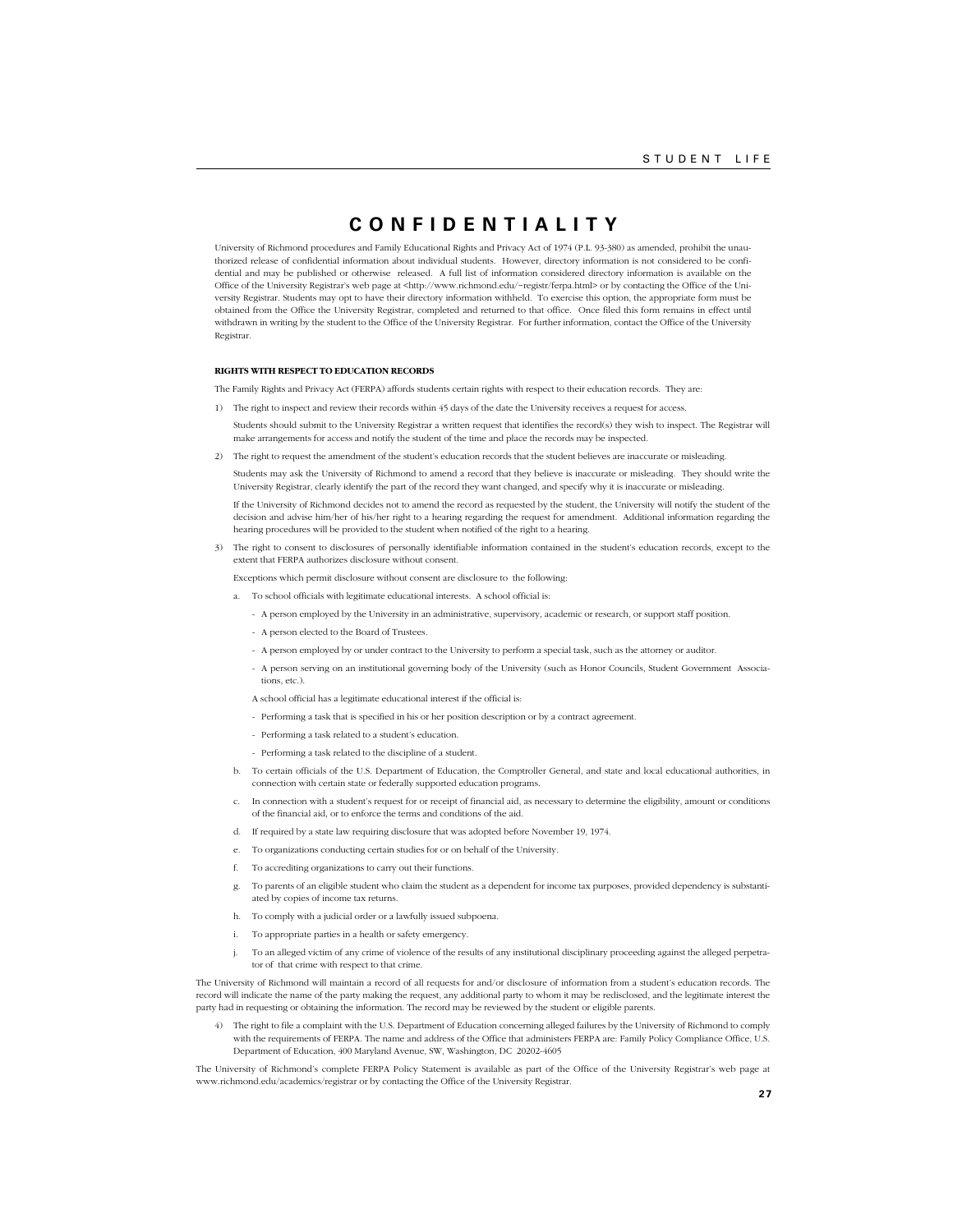# **A CADEMIC O PPORTUNITIES AND S UPPORT**

# **Academic Advising**

Every new student is assigned an academic advisor who is either a faculty or staff member. The advisor serves as a resource for the student in the development of the student's academic program and in other academic matters. The student is expected to meet with his or her academic advisor regularly to plan an academic program and review achievement.

By the end of the second year, in conjunction with the selection of a major, a different advisor will be assigned by the departmental chair or coordinator who is responsible for the student's chosen major subject area.

Consistent with the University's belief that responsibility for one's actions reside with the individual, academic advisors are indeed resource persons. The final decisions and responsibility remain with the student.

# *Academic Support Centers:*

#### *Academic Skills Center*

The Academic Skills Center, located in the administrative wing in Boatwright Library, provides academic skills support to all students (i.e., undergraduate, graduate, etc.). Operating from a holistic vantage point, the Center incorporates counseling and study skills techniques which address the academic performance of students and their social adjustment to the University environment. The Center offers the Peer Academic Skills Tutoring (PAST) program staffed with tutors who are trained to simultaneously provide tutorial assistance in various subject areas and in study skills. The Academic Skills Center is open Monday through Friday.

# *Speech Center*

Practice and preparation can make the difference between a satisfactory speech and a memorable one. Videotaping, review, and peer consultation are available at the Speech Center to assist students in the development of their oral presentations. Faculty and staff

rely on the Speech Center as well to prepare for workshops and to tape small group discussions for classroom purposes. The staff of the Career Development Center uses the Center's facility to simulate employment interviews at students' requests.

Faculty and trained undergraduate students conduct consultations at the Speech Center weekday afternoons and evenings and weekends by appointment. To reserve a practice time, students may come by the Speech Center, located on the first floor of the Webb Tower, adjacent to Booker Hall and Keller Road. The reservation board, located in the foyer, lists available appointment times, as well as numbers to call for special appointments. Individuals and groups should reserve a practice time two days in advance. To make the most of this opportunity, students should bring notes and a videotape for recording and review.

#### *Writing Center*

The Writing Center offers assistance to students writing papers and reports as well as to those making applications to graduate and professional schools and preparing resumés. Beginning about the third week of each semester, the Writing Center is open on a regular basis and staffed with student tutors. Students may contact the Writing Center by telephone to make an appointment or drop by to talk with a tutor or sign up for an appointment at a later time. The Writing Center also offers typing instruction and special tutoring for international students. The Center is located in the Boatwright Library's Administrative Wing, under the bell tower to the right of the library's main entrance.

# **WILL Program (Women Involved in Living and Learning)**

The WILL Program (Women Involved in Living and Learning), established in 1980, is a selective four-year program for undergradu-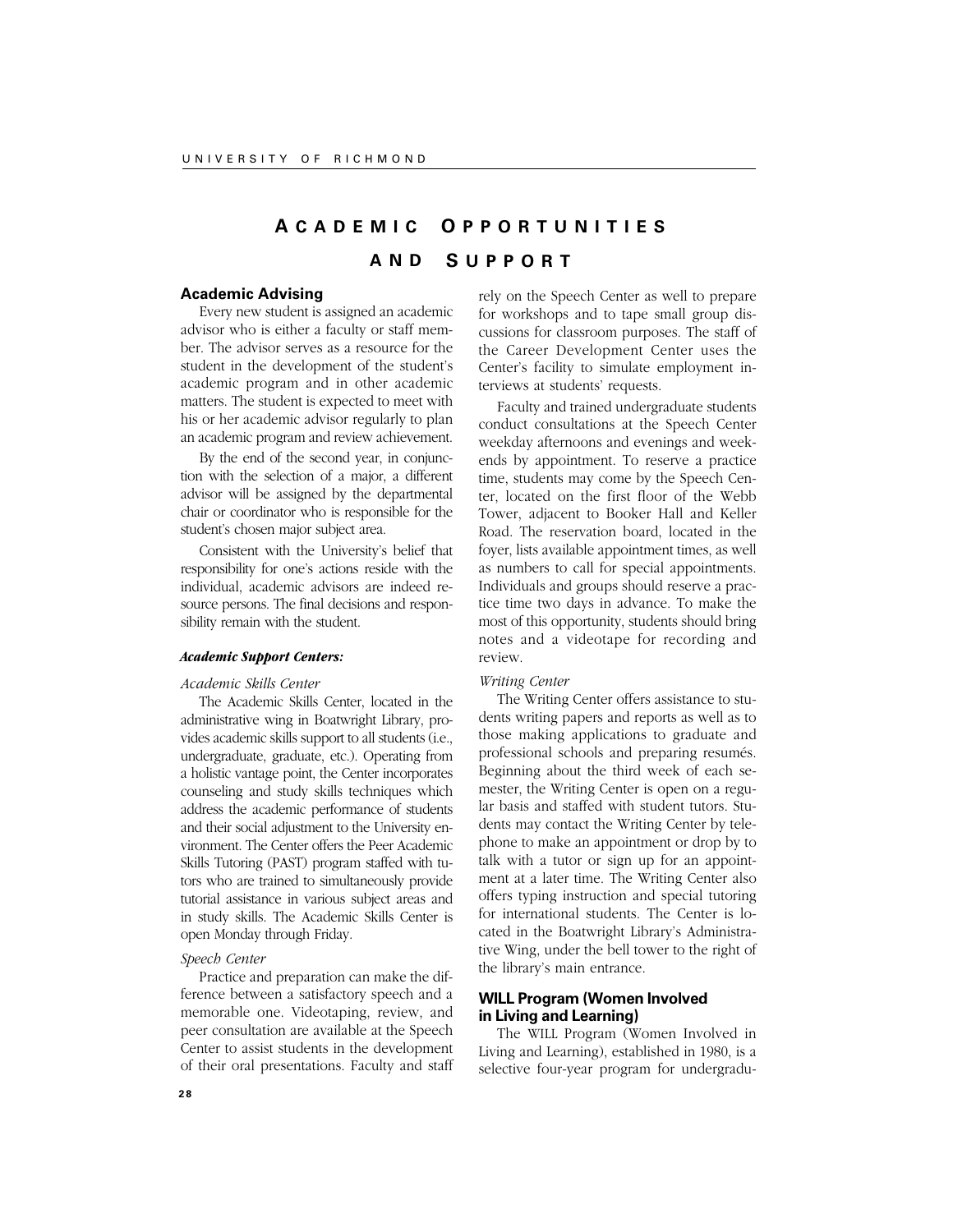ate women. WILL's mission is to help women realize their full potential by providing a supportive and challenging environment. WILL aims to increase the self-esteem, self-confidence, and self-awareness of women as well as an awareness and acceptance of women different from themselves. Towards this end, WILL promotes critical thinking, intellectual curiosity, and active learning opportunities which empower women to be leaders during and beyond their university experience.

To meet these goals, WILL students complete a minor in Women's Studies, participate in an internship, attend and help plan programs (speakers, workshops, plays, musical performances, etc.) for the campus community on topics related to the unique and diverse experiences of women, and participate in the organization of WILL.

Examples of courses WILL students have historically been required to take include "Introduction to Women's Studies," "Introduction to Feminist Theories," a WILL internship, sophomore and senior WILL seminars, and women's studies electives.

WILL seeks members who demonstrate leadership potential and an interest in exploring women's studies. Applications are accepted from first-year women in October of each year. Subject to space availability, second year women may inquire about applications through October of their second year.

# **I NTERNATIONAL E DUCATION**

In a world of wide-ranging and rapidly increasing contacts and interdependence among nations, states, and cultures, a well-prepared student is one who is able to function knowledgeably in an international and cross-cultural environment. To give students an opportunity to be well prepared, University of Richmond faculty stress cultural, political, economic, environmental, and social aspects of their disciplines which are international and intercultural. The University of Richmond believes that the preparation of students for their roles as active citizens and effective leaders of the next generation must include a strongly internationalized curriculum and international education opportunities on campus and abroad.

The Academic Programs sections following this chapter offer particulars about programs in the School of Arts and Sciences, The E. Claiborne Robins School of Business, and the Jepson School of Leadership Studies.

The academic program of the School of Arts and Sciences provides opportunities for the study of international issues within academic fields which have long been associated with such issues, e.g., political science and foreign languages and literatures. In addition, as a result of focused efforts to internationalize the whole curriculum, there is also a large and growing number of courses in nearly all other departments, such as art, English, history, philosophy, religion and biology, which include international, often non-Western components. Students interested in the international field can major in one of the academic disciplines and in International Studies, an interdisciplinary and crosscultural program coordinated by Professor John Outland (See pages 101-108). The curricula of The E. Claiborne Robins School of Business and the Jepson School of Leadership Studies include a number of courses which are international in scope. The E. Claiborne Robins School of Business offers a concentration in International Business.

For a list of courses with significant international content, contact the Office of International Education.

 International education is an important aspect of the total University of Richmond experience. The Office of International Education is charged with coordinating its elements, including advising students on study abroad opportunities and procedures and on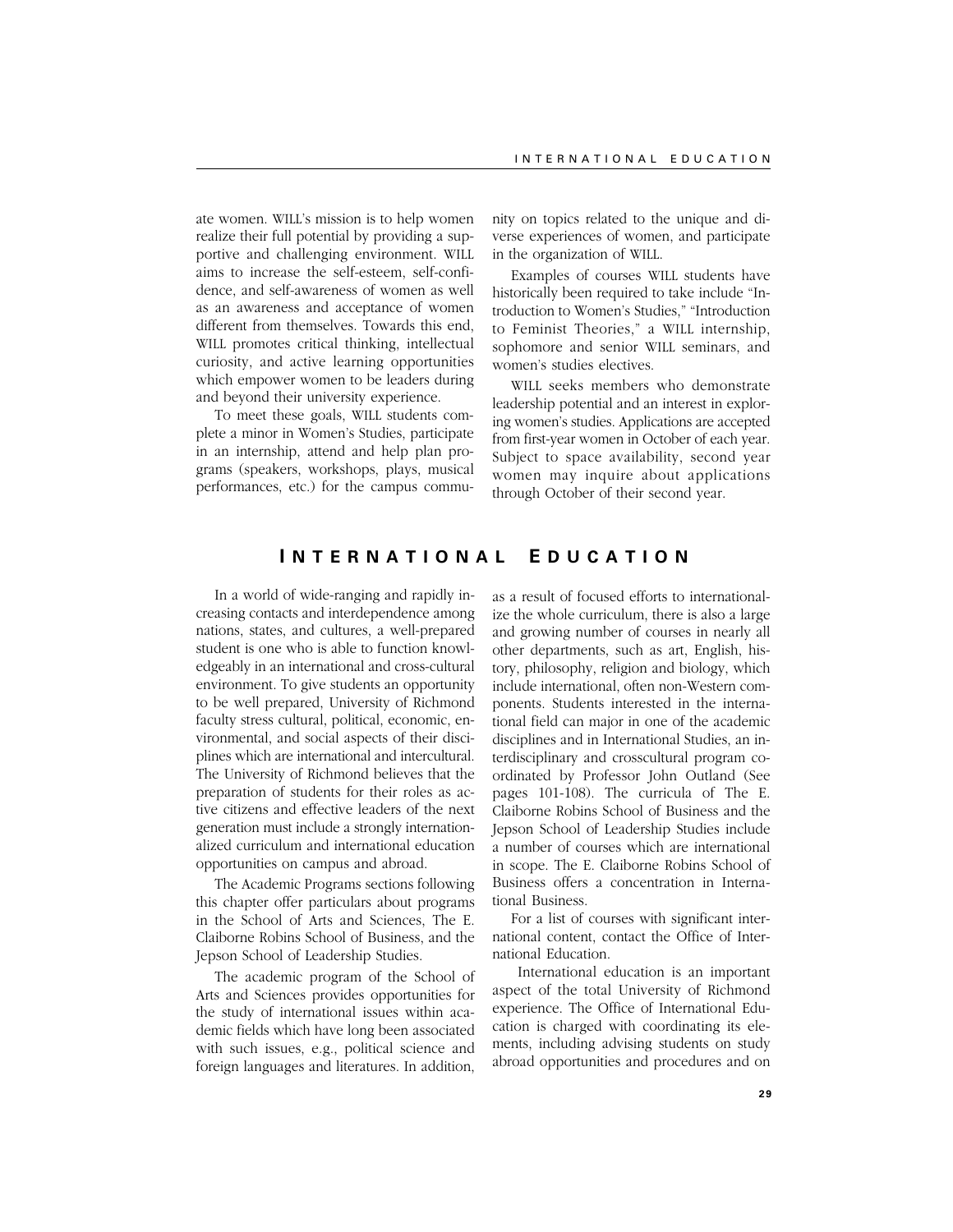the Fulbright program, providing advising and services for international students, and sponsoring a wide range of international programs and visitors. The office, which serves all schools of the University, is located in the Administrative Wing of the Boatwright Library. It welcomes visits from students and prospective students interested in international issues and in contributing to the internationalization of the University.

# **Campus Activities**

The University of Richmond provides a wide range of on-campus activities and events in support of international education. Courses, lectures, and seminars are offered by resident and visiting faculty and international scholars, writers, artists, and critics. The annual International Film Series, exhibits and concerts bring to the campus arts from around the world. Students are also able to participate in such organizations as the Asian Students Association, Multicultural Student Union, International Club, Model United Nations, and Amnesty International. Familiarization with other countries and cultures is enhanced on campus through contacts with a growing number of international students who are fully integrated into the life of the University. For example, in addition to their active participation in classes and student life, advanced undergraduate and some graduate students from various countries regularly conduct drill sessions in their native languages. Informal chats sponsored by the International House help students develop a command of the languages they study.

Cross-cultural education and dialogue at Richmond take place in residence halls as well as in classes. While the great majority of international students live in general dormitories, there is an International House that is home to U. S. and international students. Programs planned and executed by students living in the International House are open to the whole University community.

The rapidly growing international student population has recently included representatives from Argentina, Australia, the Bahamas,

Bangladesh, Belgium, Brazil, Bulgaria, China, Colombia, Costa Rica, Ecuador, El Salvador, France, Germany, Ghana, Great Britain, Haiti, Hong Kong, Iceland, India, Iran, Jamaica, Japan, Kazakhstan, Kenya, Korea, Mexico, Pakistan, Panama, Peru, Romania, Russia, Singapore, Spain, Taiwan, Tanzania, Trinidad, Ukraine, Uruguay, and Uzbekistan, a total of 57 countries.

# **Study Abroad**

Direct experience of cultures is the best way to learn to communicate across barriers of language, custom, politics, and geography. An encounter with different values and educational systems, when supported by good will and serious study, broadens students' understanding of the complexities of our rapidly changing world. Students who study abroad find their experiences, both in and out of the classroom, to be stimulating and rewarding. They return with a better understanding not only of other cultures, but also of their own, not only of other people, but of themselves.

It is important to stress that study abroad is possible and encouraged for all students, regardless of their major and financial situation. Students who follow required procedures transfer up to 16 credits per semester of study abroad and graduate with their class, in four years. While some think that proficiency in a foreign language is necessary for study abroad, it is, in fact, possible to study in English, in such countries as Australia, New Zealand, the UK, South Africa, Ghana, Kenya, Jamaica and others, and even in non-English speaking countries where English is widely used and courses in English are offered: Denmark, Holland, Sweden, Austria, and Italy offer such opportunities. It is also possible to combine intensive study of a foreign language with some courses taught in English. In special cases, a student may, for example, begin or continue the study of a foreign language while taking courses in various disciplines (history, sociology, philosophy, business, etc.) in English.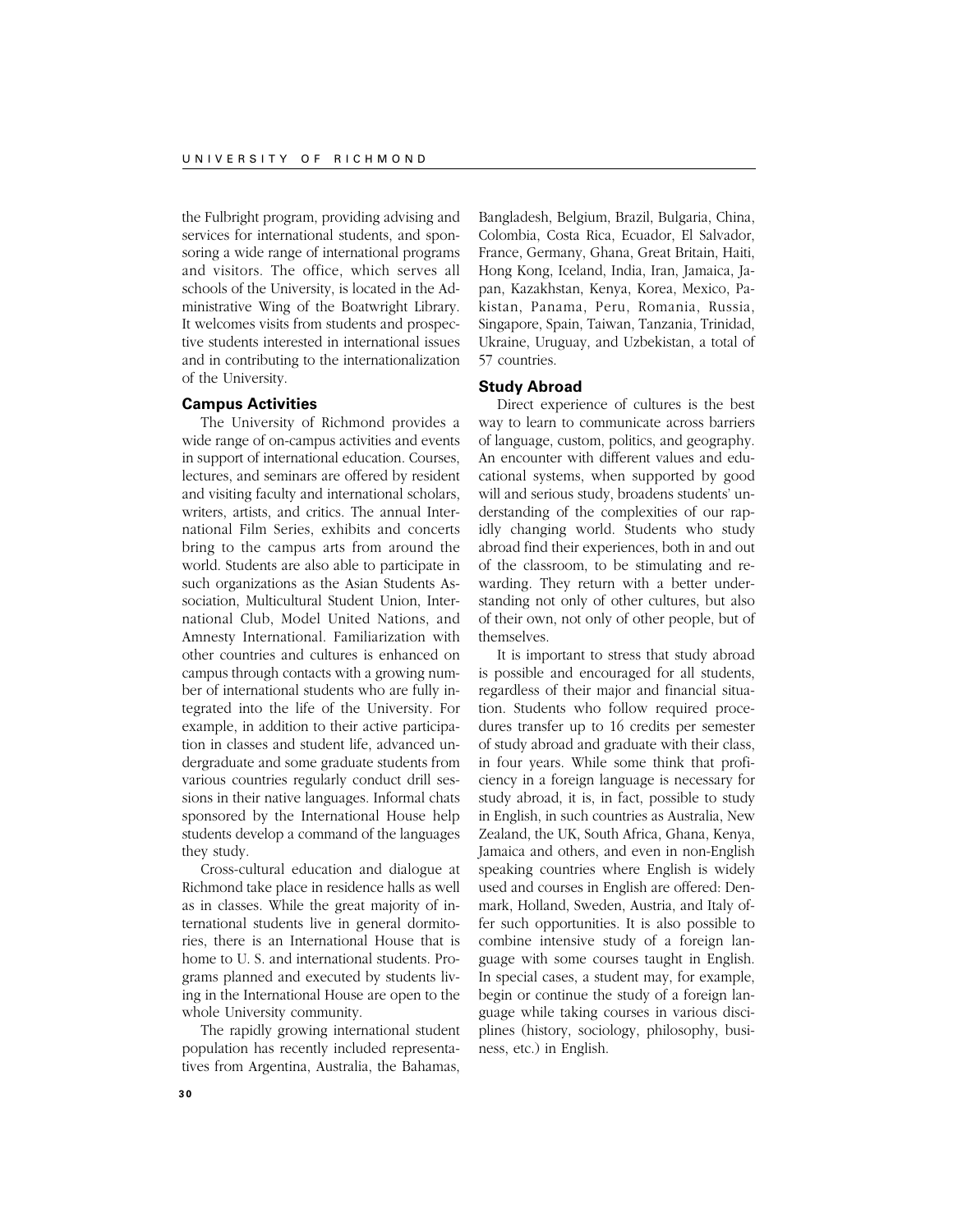When deciding when and for how long to study abroad, a variety of alternatives should be considered. There are opportunities to study for a year, a semester, or a summer, and in the second, third, or even the fourth year. Summer study after the first year, and semester study during the third year are among the best choices.

The subjects students pursue abroad range from art to business to zoology. The countries they choose range from Great Britain to South Africa and Egypt, from Chile to Italy and Australia. Living arrangements include dormitories with local students, home-stays and independent apartments. While study abroad has long been recognized as a significant component of a liberal arts education, today students majoring in the sciences, leadership studies, and in business are actively participating in study abroad in large and growing numbers.

Early planning is crucial to any successful study abroad experience. The selection of an appropriate program must take into account the student's academic and personal needs, the country and language in which he or she wishes to study, and a number of other factors. Students are encouraged to begin exploring the opportunities for foreign study as early as in the first year at the University, and to plan their University of Richmond courses accordingly.

There are a number of options in study abroad programs. During the academic year there are opportunities to study through the University's direct exchanges with universities in the following countries:

- Argentina (Universidad Blas Pascal, Cordoba and Universidad Torcuato Di Tella, Buenos Aires);
- Australia (Curtin University, Perth; Macquarie University, Sydney; The University of Melbourne; University of Queensland, Brisbane);
- Austria (Vienna University of Economics and Business Administration);

China (University of Hong Kong);

- Denmark (Copenhagen Business School and Denmark's International Study Program);
- England (Universities of Bath, Bristol, East Anglia, Lancaster and Warwick and Queen Mary-Westfield College, University of London);
- France (MICEFA Universités de Paris and CIEE - Rennes);
- Germany (University of Konstanz and University of Münster);
- Ghana (University of Ghana);
- Ireland (University of Ulster, Northern Ireland; National University of Ireland, Galway; and University College, Dublin);
- Italy (Universita' Commerciale Luigi Bocconi, Milan);
- Mexico (Instituto Technologico y de Estudios Superiores de Occidente, Guadalajara);
- Netherlands (Erasmus University, Rotterdam and Leiden University);
- New Zealand (University of Otago);
- Poland (Jagiellonian University);
- Scotland (University of Edinburgh and University of St. Andrews);
- Spain (Universidad de Deusto, San Sebastián and Universidad Antonio de Nebrjia, Madrid);

Sweden (Uppsala University).

 Additional exchange relations are currently being developed in Belgium, China and Taiwan, Italy, Israel, Turkey, and other countries. The University's membership in the Associated Colleges of the South offers a number of additional options. With prior approval, students may also enroll in and transfer credits from programs administered by other institutions.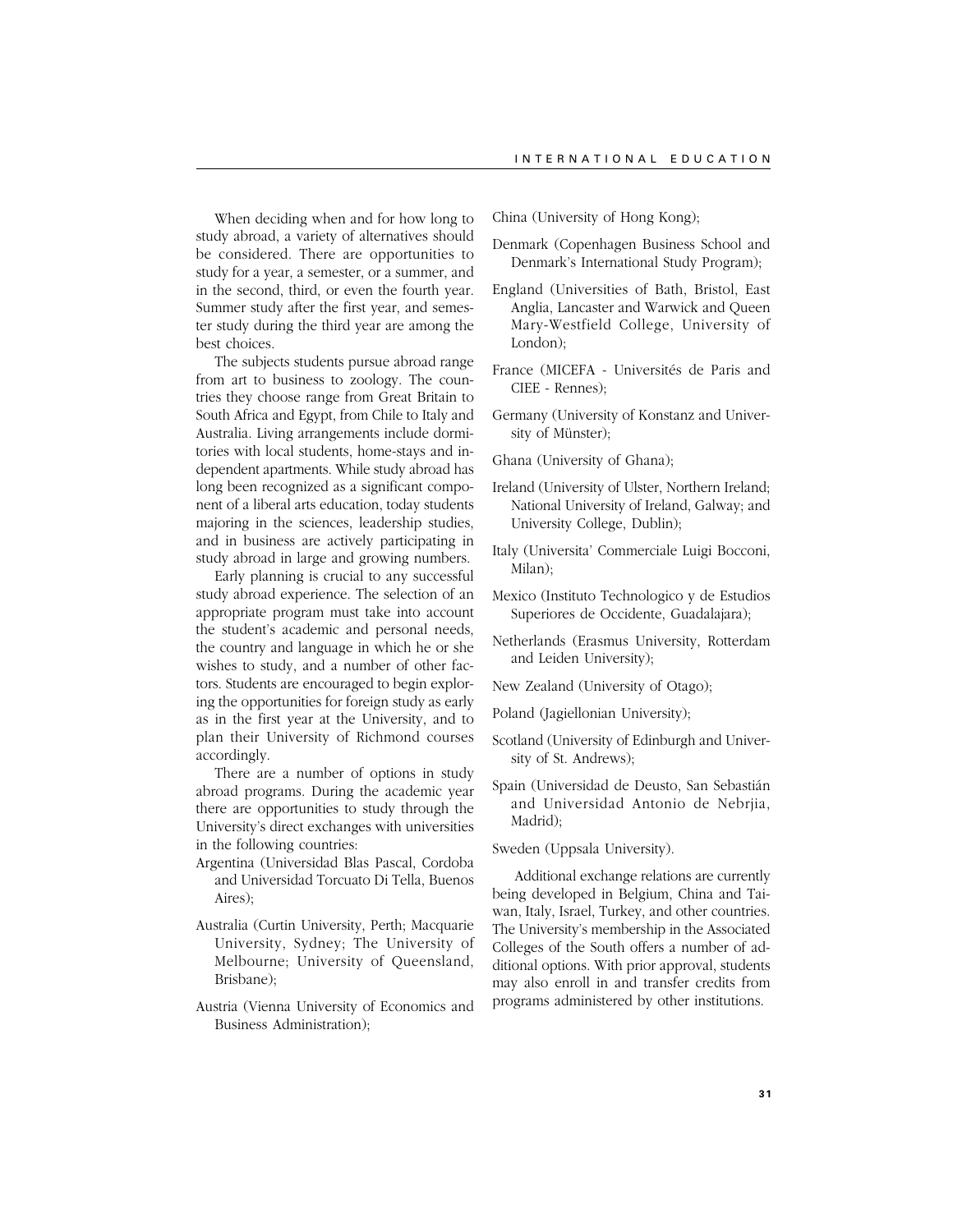During the summer, the University of Richmond sponsors a number of study abroad programs directed by Richmond faculty. There are programs in Australia, Costa Rica, Ecuador, European Community, France, Germany, Greece, Japan, London, Russia, Spain, and Zimbabwe. And new ones are always being created.

The Office of International Education advises students on study abroad programs and procedures, and coordinates University-sponsored study abroad programs. Students should begin planning for foreign study by visiting the Office of International Education and by attending a weekly information session.

Students should be aware of the University of Richmond's policy on study abroad. The University recognizes the importance of providing students with opportunities to broaden their education through study abroad and encourages students to take advantage of worldwide opportunities for such study.

The continually growing number of options include:

- enrollment in universities abroad with which the University of Richmond has affiliation agreements;
- ~ summer programs directed by Richmond faculty;
- ~ study through consortia and other approved programs with which the University of Richmond is affiliated; and
- ~ individually selected programs of sound academic quality which require that a petition be submitted to the Office of International Education.

The University of Richmond invests considerable resources to create study abroad programs consistent with the standards and educational objectives of this University and the needs of its students. In cases where designated programs exist, Richmond students will be expected to enroll in them, unless they can successfully petition to attend a different program.

A successful petition will demonstrate the sound academic and cross-cultural quality of the alternate program and a compelling reason why the designated Richmond program does not serve the student's academic needs. Decisions regarding petitions will be made by a subcommittee of the International Education Committee, in collaboration with the Office of International Education and the departments from which the student is seeking academic credit.

After an appropriate study abroad program has been selected, each student is expected to follow procedures administered by the Office of International Education. Maintenance of status as a current student and credit transfer for study abroad can be assured only if the program and specific courses have been pre-approved. Please see pages 39-40 for additional administrative information. For specific information on financial aid for study abroad see the Office of Financial Aid. Financial aid is fully transferable only to University of Richmond academic semester and year programs.

The International Resource Center, located in the Office of International Education, contains information on study abroad programs, scholarships, graduate study abroad, teaching, working, travel and volunteering abroad.

#### *International Student Advising*

The Office of International Education is the primary 'port of call' for international students, scholars and visitors before and during their stay at the University. Issues related to student visas, health insurance, taxes, housing, as well as academic and cultural concerns, are addressed by the staff in consultation with relevant departments and other administrative units of the University. In order to help international students and scholars to become integrated in the University and the U.S. and to share their cultures with others, the office organizes orientation sessions for international students, as well as cultural and social activities throughout the year.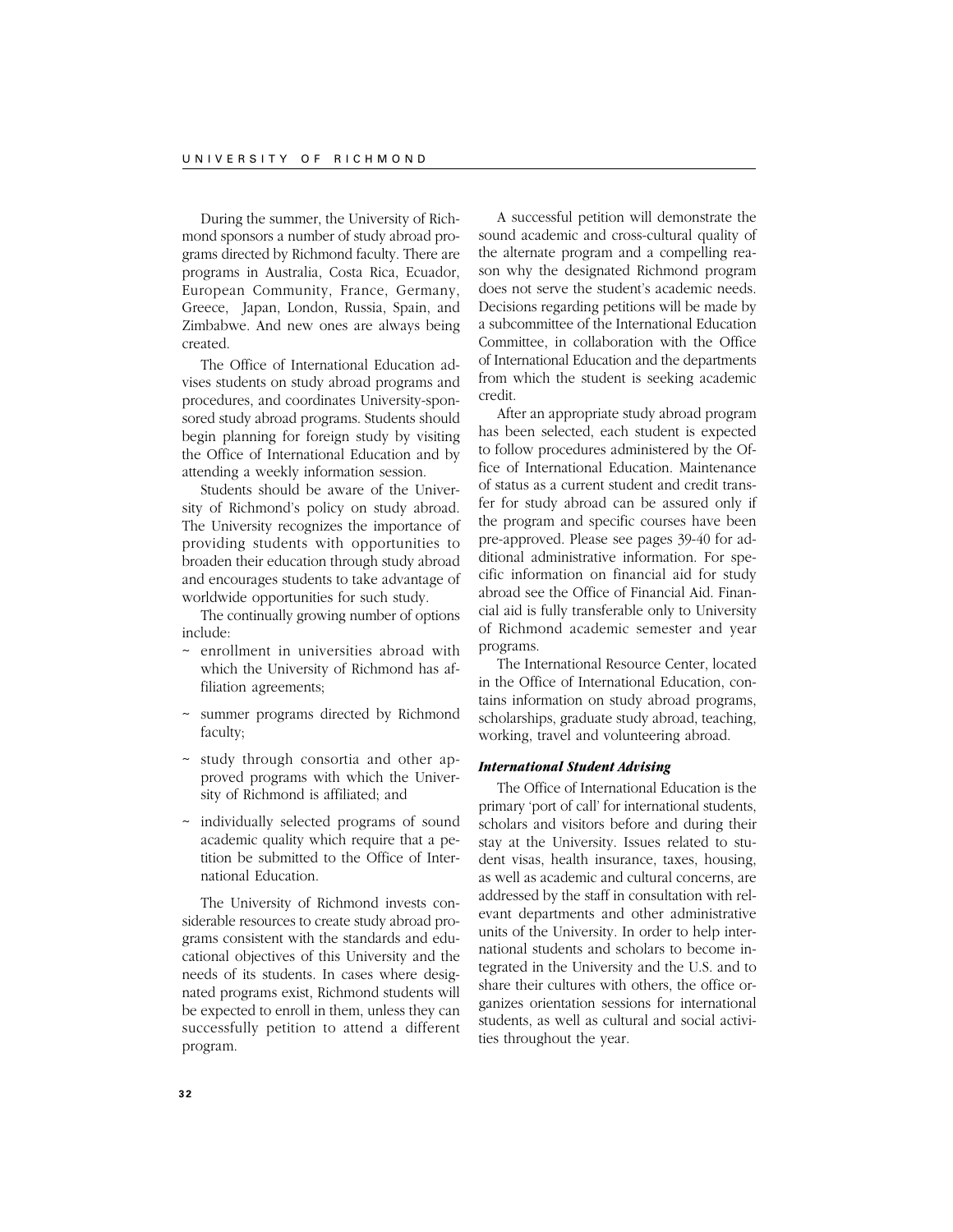# **A CADEMIC P ROCEDURES**

The University of Richmond has, for each academic program, procedures and degree requirements that must be satisfied before the degree can be granted. The student is responsible for knowing the specific requirements and planning appropriately to allow for the completion of these requirements. The University provides, depending on the program, either or both academic advisors and administrative personnel to assist students with their plans. In any case, the final responsibility for following procedures and meeting degree requirements rests solely with the student.

The following sections describe academic policies, regulations, and procedures. If no indication of school is given, that section pertains universally to the School of Arts and Sciences, The E. Claiborne Robins School of Business, and the Jepson School of Leadership Studies. When a statement pertains to a particular school or schools, it is listed under the appropriate school heading.

# **Advanced Standing**

# *I. Credit By Examination*

The University of Richmond accepts several credit by examination options. A maximum of 30 semester hours of credit by examination may be applied to a University of Richmond degree. The following are guidelines for the most common examinations warranting credit. Please see the Office of the University Registrar and the Office of International Admissions in regards to guidelines for additional international examinations which are eligible for credit.

# *A. Advanced Placement*

The University of Richmond participates in the Advanced Placement program of the College Entrance Examination Board. Successful candidates for admission who have taken Advanced Placement examinations may have the test results evaluated for college credit. Students who have received appropriate scores on Advanced Placement examinations (as established by the departments concerned) may be exempt from communication skills requirements of the General Education Requirements, either with or without credit, depending on the scores achieved. Students who have received appropriate scores on Advanced Placement Examinations (as established by the departments concerned) may receive course credit that satisfies fields-of-study requirements of the General Education Requirements, if the Richmond equivalent courses for which they will receive credit can be used by Richmond students to meet fields-of-study requirements. Specific allocations of AP credit for communication skills or fields-of-study requirements may vary from year to year. Current information is available from the Office of the University Registrar.

# *B. CLEP*

The University of Richmond awards credit for an acceptable performance on a College Level Examination Program (CLEP) examination recognized by the University academic department concerned. Generally a student may not attempt credit by examination for a course in which a failing grade was received, or for a basic course in an area in which acceptable college credit has been earned at a more advanced level. Students who have received appropriate scores on CLEP examinations (as established by the departments concerned) may receive course credit that satisfies fields-ofstudy requirements of the General Education Requirements, if the Richmond courses for which they will receive credit can be used by Richmond students to meet fields-of-study requirements. Specific allocations of CLEP credit for communication skills or fields-of-study requirements may vary from year to year. Current information is available from the Office of the University Registrar.

Arrangements to take CLEP examinations may be made with the University's Counseling and Psychological Services office. Information on current University policies relating to CLEP may be obtained from the Office of the University Registrar.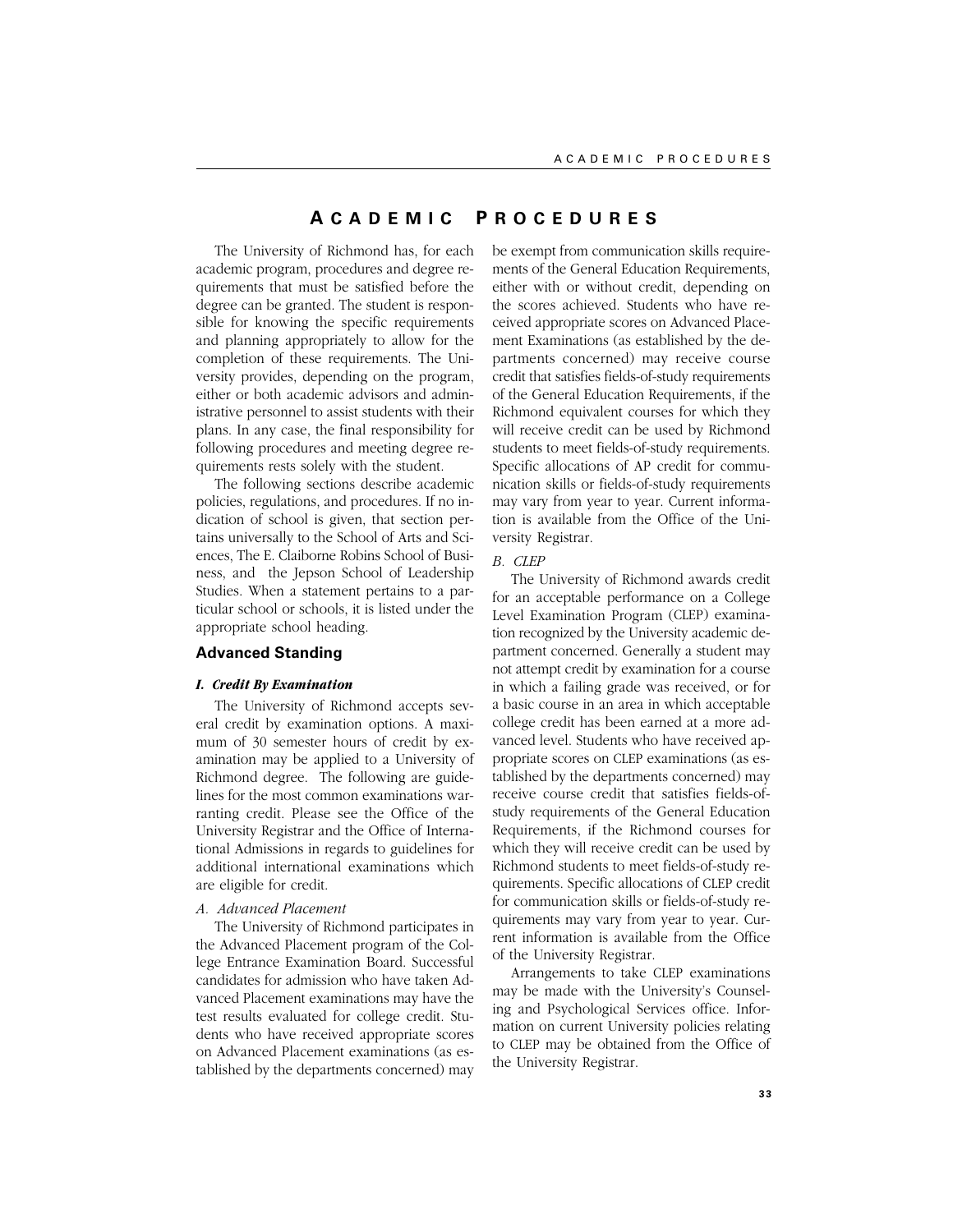**Note:** CLEP no longer offers examinations with essays, but departmental-designed essays in addition to CLEP scores are required by many departments within the University, in order for exemption or credit to be awarded.

# *C. Credit By Local Examination*

Credit by local examination may be used to satisfy general education requirements in the areas of communication skills, health, and fields-of-study, as well as to satisfy major requirements or use as elective credit. Information on courses for which credit by local examination may be earned is available in the Office of the University Registrar. Students should check with departments for examination dates, fees, and related regulations.

## *D. International Baccalaureate*

The University of Richmond considers for credit Higher Level exams in the International Baccalaureate (IB) program. Generally, the University awards credit for scores of 5, 6, or 7 on a Higher Level examination recognized by the academic department concerned. Specific allocations of IB credit for communication skills or fields-of-study requirements may vary from year to year. Detailed information on current IB policies is available from the Office of the University Registrar.

# *II. Credit for Veterans*

In accordance with the recommendations of the American Council on Education, the following advanced credit will be allowed veterans:

- 1. A veteran who has served between six months and one year on active duty shall receive credit for two semester hours in Military Science.
- 2. A veteran who has served more than one year on active duty shall receive credit for four semester hours in Military Science.
- 3. A veteran may receive additional credit for specialized training courses and for correspondence courses taken from accredited colleges under the auspices of the U.S. Armed Forces

Institute. A veteran desiring such credit should present the record of training to the University Registrar either on the transcript form of the college in which the work was taken, or on the form prepared for such purposes by the U.S. Armed Forces Institute. In cases of question, the appropriate Academic Council will determine the amount of credit to be granted.

4. In allowing further advanced credit for educational experience in the armed services, the University is guided largely by recommendations of the American Council on Education.

# *III. Transfer Credit*

Credit in transfer may be accepted only for courses which are comparable to courses offered at the University of Richmond. Moreover, the coursework must have been taken at an institution or institutions accredited by a regional accrediting agency at the time the work was taken, and a grade or equivalent of *C* (2.0) or better must have been earned. Coursework accepted in transfer shall be applied to specific degree requirements subject to the discretion of the academic department concerned. Hours awarded are added into hours required for graduation, but grades are not calculated in the grade point average.

No transfer credit shall be formally accepted or recorded until the University has received an official transcript directly from the records office of the institution which offered the coursework. If coursework is being transferred from more than one institution, an official transcript must be received from each institution. **Note:** For applicability of transfer work to general education requirements, see General Education Curriculum, pages 45-48.

#### **Registration Policies**

Registration is limited to admitted, degreeseeking students unless specific approval is granted for unclassified status.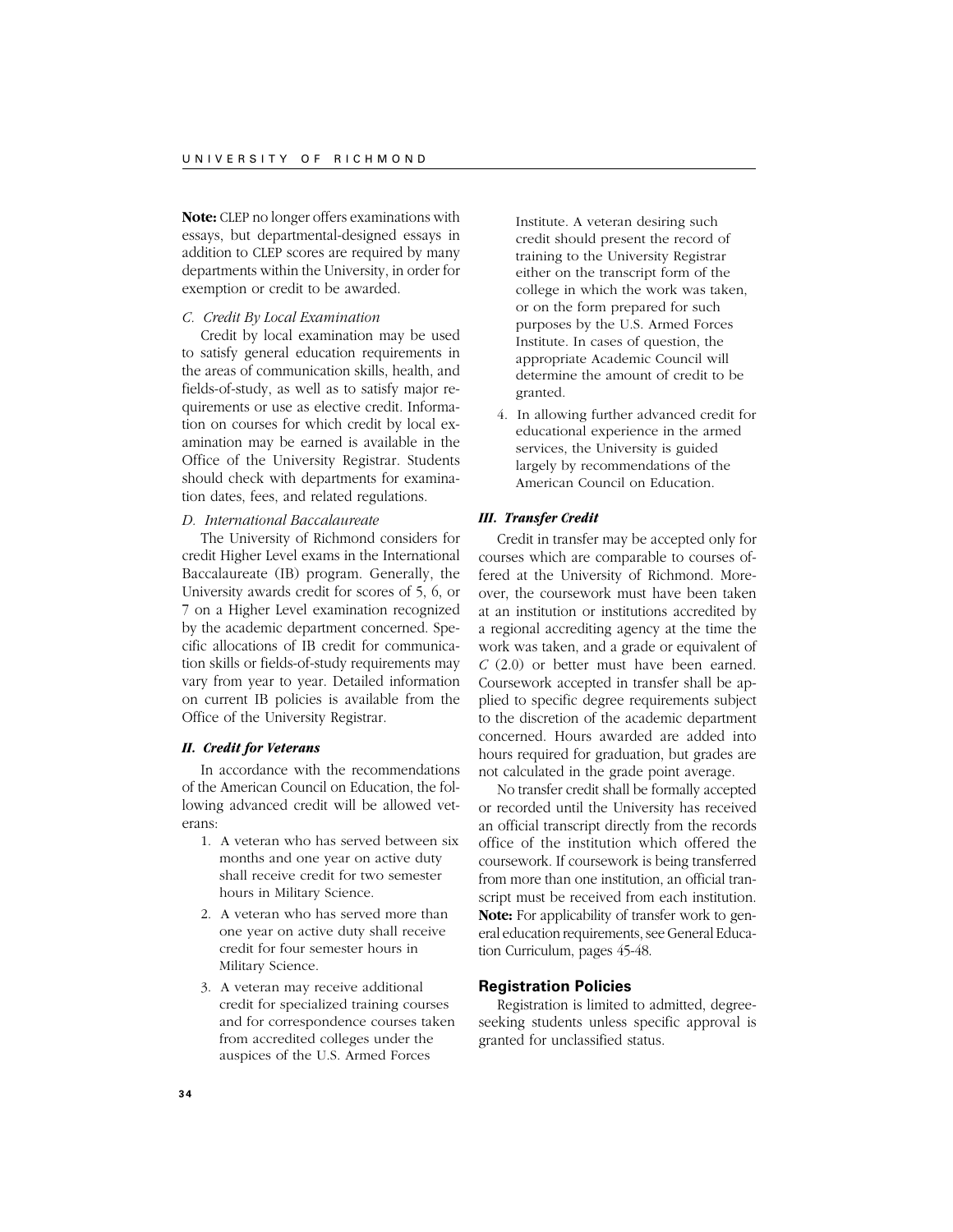# *Registration*

Students shall register by following the policies stated in the *Schedule of Classes*, which is published each semester by the University Registrar.

**Note:** A student is not fully registered for any term until satisfactory arrangements have been made for that term's fees.

Late registrations may be accepted subject to the policies for adding classes, as indicated in the section below entitled Change of Registration. A special fee is required.

# *Prerequisites*

Students should consult the catalog and/ or department for required prerequisites before registering for a course. Successful registration for a course does not mean that prerequisites have been fulfilled. A student registered in a course without the required prerequisites may be disenrolled from the course.

# *Limits of Work*

A student normally enrolls for 15 or 16 semester hours of work a week. The minimum load for a full-time student is 12 semester hours.

No student may enroll for more than 19 hours nor fewer than 12 hours of work without the permission of the dean of his or her school. (Arts and Sciences – see Residential Dean; Business and Leadership Studies – see Academic Dean.) Enrollments in either category are subject to special charges as specified in the chapter entitled Financial Affairs. Students enrolled for fewer than 12 hours are classified as part-time and are not entitled to athletic ticket books or student publications. In addition, a student who wishes to register for 18-19 hours must have the permission of his or her advisor.

# **Change of Registration**

After the end of the first 10 days of classes, but before the end of the seventh week, students may withdraw from courses provided that they receive the permission of the appropriate course instructor and academic advisor. Students will be required to pay the fee for change in class and will receive an *M* if failing at the time of withdrawal, or a *W* if passing at the time of withdrawal. Ordinarily, a student may not withdraw from a course after the end of the seventh week of classes except for medical reasons. The student's dean may, under special circumstances, make an exception to this policy.

# *Auditing Courses*

With the approval of the student's academic advisor, dean, and the instructor of the course, a student may register for a course on an audit basis. The regular rate of tuition is charged, and the audit course is counted as a part of the student's semester load. A permission form must be obtained from and returned with appropriate signatures to the Office of the University Registrar by the end of the tenth day of classes. Once the form is submitted to the University Registrar, the decision may not be reversed. An audited course cannot subsequently be taken for credit unless approved by the appropriate dean.

## *Pass/Fail Option*

*School of Arts and Sciences School of Leadership Studies* (excluding Leadership Studies courses)

(Not available to business students.)

An Arts and Sciences or Leadership Studies student who has completed at least 61 semester hours of academic work may opt for one course per semester to be graded on a Pass/Fail basis. The course may only be used to count as total hours of credit toward a degree, and *cannot* be used to satisfy any general education requirement or any major or minor requirement. No School of Leadership Studies or School of Business courses may be taken for Pass/Fail grading except those in the Department of Economics. No more than four student-opted Pass/Fail courses are acceptable for degree credit.

**Note:** The restrictions stated above do not apply to courses authorized to be graded only as Pass/Fail.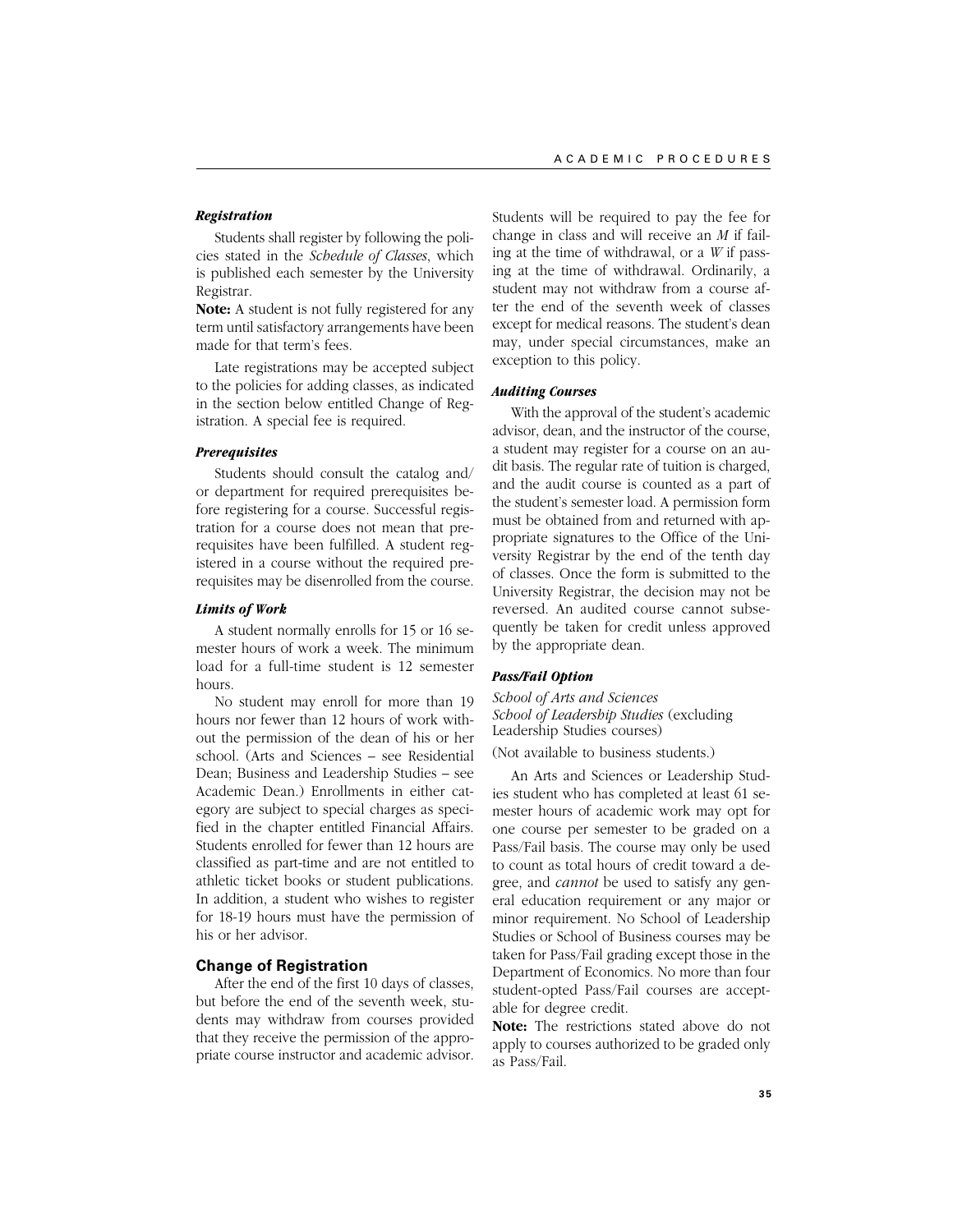The level of performance necessary to earn a Pass in a student-opted Pass/Fail course is *D*- or better. A Pass grade will be recorded as *P* on the permanent record. The hours will be added into hours earned toward graduation and will not affect the grade point average. A Fail grade will be recorded as *F* on the permanent record. The hours will be added into GPA hours and will affect the grade point average.

To opt for Pass/Fail grading, a permission form must be obtained from and returned with appropriate signatures to the Office of the University Registrar by the end of the tenth day of classes. Once the form is submitted to the University Registrar, the decision may not be reversed.

# *Repeated Courses*

Coursework may not be repeated for credit toward graduation except as sanctioned by the University; however, particular coursework may meet more than one requirement for graduation. An example of a sanctioned repeat-for-credit is the subsequent registration for a course in which the content changes from term to term such as Special Topics or Independent Studies. Also, certain courses in a major or program may have to be repeated if the grade earned the first time does not meet requirements; in such a case, the credit hours will be counted only once but both grades will be calculated in the cumulative grade point average.

Courses taken on an audit basis cannot be repeated for credit unless approved by the appropriate dean.

Except in clear situations, the Office of the University Registrar should be consulted before registration to learn if a proposed repeat is sanctioned for credit or if sanction is possible.

All courses taken at the University of Richmond become a part of the permanent academic record. The grade for a course repeated at the University of Richmond becomes a part of the grade point average if the grade otherwise would be included in the computation.

# **Course Administration**

# *Class Attendance*

Each student is expected to attend all meetings of all classes, including lectures, seminars, laboratories and drills, in which he or she is enrolled. The specific attendance policy in each course, however, is determined by the instructor of the course, subject to the section on University Holidays below. The specific attendance policy for each course will be announced to the students and distributed on the course syllabus at the beginning of the course.

Faculty members will honor an official notification from the appropriate dean that a student is to be excused for participation in a University-sponsored event, such as choral performances off campus, intercollegiate athletic events, or judicial hearings at which the student must be present.

A student generally will be held responsible for all work of a class or laboratory missed during an absence. Acceptance of any excuse for an absence, other than those excused by the appropriate dean in the previous paragraph, and any provision for makeup, will be at the discretion of the instructor provided it is consistent with the announced policy for the course and with the University Holiday Schedule below. Missed classes, work, tests and/or excessive absences with or without good cause may result in a poorer grade, or failure, in the course. (NOTE: Students enrolled in Business School or School of Continuing Studies courses must attend at least 75% of the class meetings regardless of the reasons for absence to be eligible to receive credit for the course.)

Generally, absences that may be excused by faculty members include accident or illness, death or serious illness of a family member, bona fide religious holiday observance, or participation in other University activities such as field trips. Students should make arrangements with their instructors as far in advance as possible for the make up of any missed work. Students experiencing difficulty in making reasonable arrangements for make-up work may see their dean.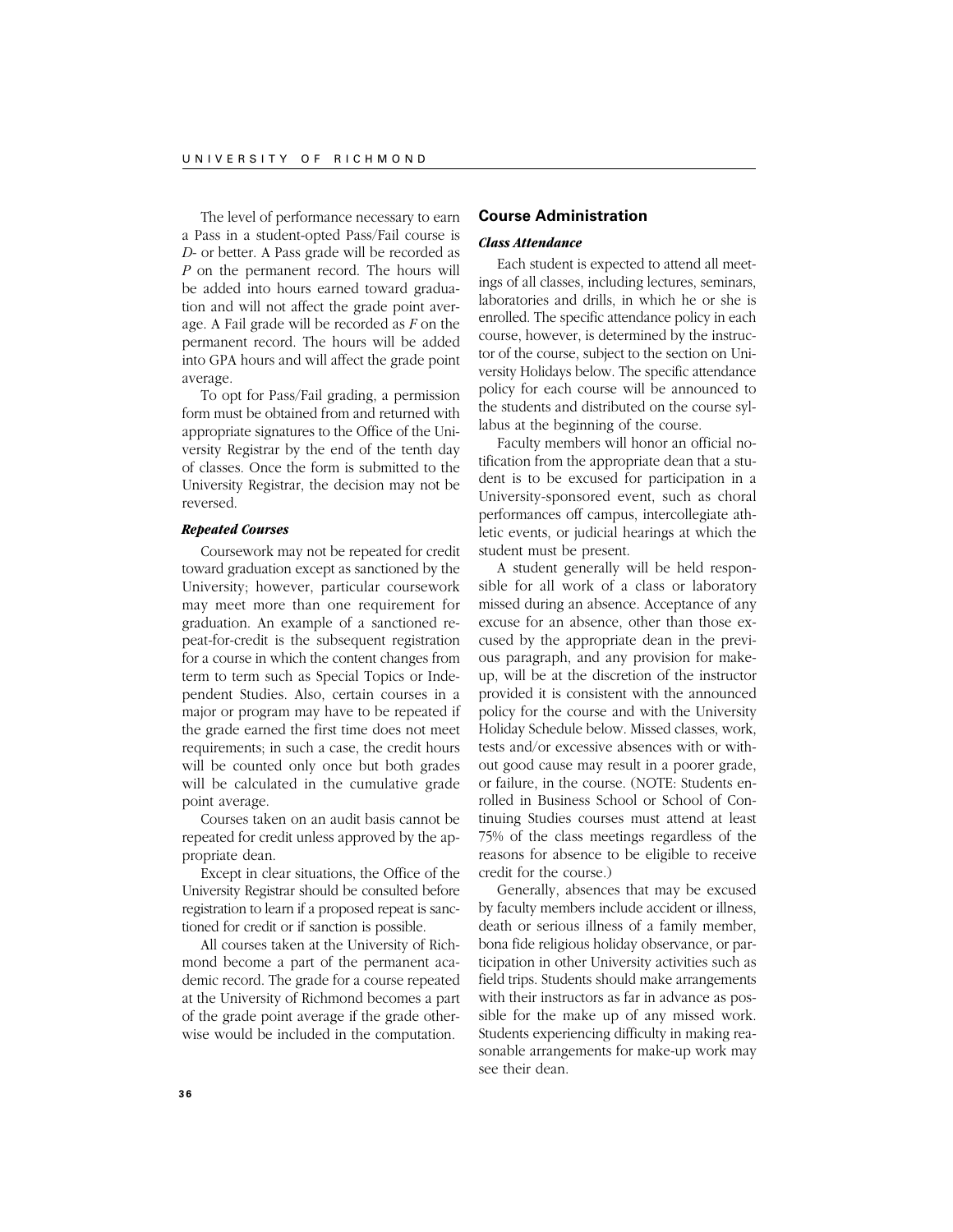### *University Holidays*

With the increasing diversity of the University community and the limited flexibility in setting the academic calendar, it is not possible to avoid some religious and secular holidays that are very important to some members of our faculty, staff, and student body. However, the University is very sensitive to the special needs of those who need to observe such holidays and will make accommodations for them to make up the time missed if arrangements are made in advance.

The University is officially closed on New Year's Day, Thanksgiving Day, and Christmas. In addition, some schools are closed for classes on Memorial Day, July  $4<sup>th</sup>$ , and Labor Day while others hold classes on those days. (See the appropriate academic calendar for specifics.)

Other holidays affecting University community members include Martin Luther King Day, Rosh Hashanah, Yom Kippur, the first two days of Passover, Good Friday, and Easter Sunday. In consideration of their significance for our students, students who observe these holidays will be given an opportunity to make up missed work in both laboratories and lecture courses. If a test or examination is given on the first class day after one of these holidays, it must not cover material introduced in class on that holiday. Faculty and staff should be aware that Jewish and Islamic holidays begin at sunset on the evening before the published date of the holiday.

The University recognizes that there are other holidays, both religious and secular, which are of importance to some individuals and groups on campus. Such occasions include, but are not limited to, Sukkoth, the last two days of Passover, Shavuot, Shemini Atzerat, and Simchat Torah, as well as the Islamic New Year, Ra's al-sana, and the Islamic holidays Eid-al-Fitr and Eid-al-Adha.

**Students who wish to observe any such holidays must inform their instructors within the first two weeks of each semester of their intent to observe the holiday even when the exact date of the holiday will not be known until later, so that al-** **ternative arrangements convenient to both the student and instructor can be made at the earliest opportunity. Students who make such arrangements will not be required to attend classes or take examinations on the designated days, and faculty must provide reasonable opportunities for such students to make up missed work and examinations. To facilitate this, faculty will announce and distribute all anticipated test and examination dates on the course syllabus, distributed at the beginning of each semester. Students should be aware that faculty may need to adjust these dates as necessary.**

#### *Examinations*

Most classes have examinations at the close of each term, according to a published schedule.

Each student is responsible for taking final examinations as scheduled. No rescheduling, excuse for absence, and/or provision for making up final examinations will occur without the written approval of the student's dean. Such approval shall be made only for illness certified by a physician, participation in authorized University activities, and/or personal emergencies such as death in the family.

Appeals of the rulings associated with the administration of these regulations shall be directed to the student's dean and, if necessary, through that dean to the academic council of the faculty concerned.

### *Evaluation*

Instructors establish grading criteria for their courses, and prepare and submit the final course reports (using the grades defined under Grading Policies) to the University Registrar for recording. In the event of a question about the accuracy of the recorded grade, a student should direct inquiries to the instructor and/or the Office of the University Registrar.

It is recognized that each class and each student in a class has unique characteristics that the instructor alone is in the best posi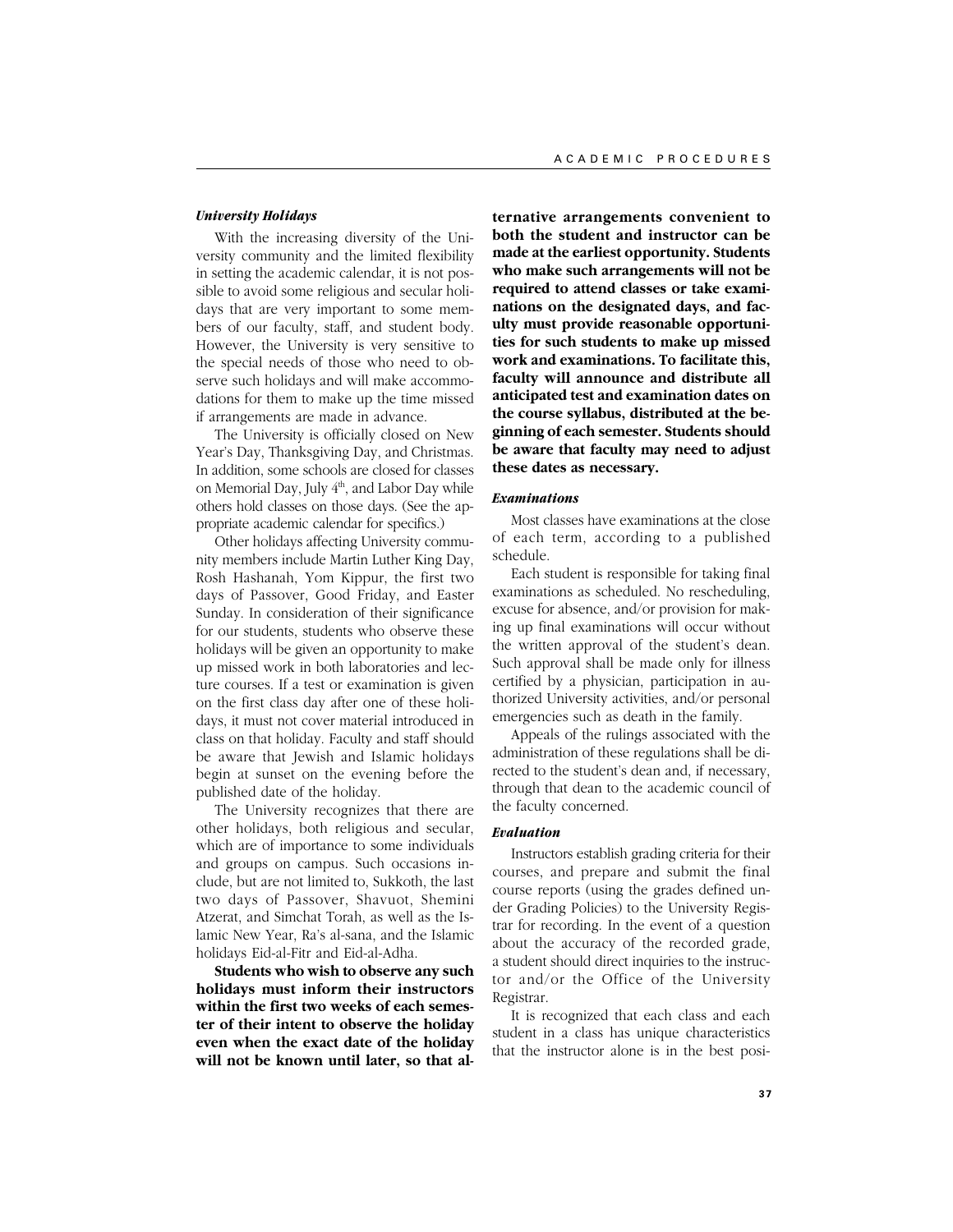tion to evaluate; consequently, except in unusual circumstances, formal appeals to others concerning the evaluation on which a grade is based are not appropriate.

If unusual circumstances appear to have existed which could have affected the evaluation, the student should first bring the matter to the attention of the instructor (if available). If that informal inquiry is impossible, or if its results are disputed, the student may next bring the matter to the attention of the department chair and the instructor, jointly. In the event of continued dispute, the student may formally petition the dean of the student's school who, in consultation with department faculty, may present the matter to the academic council for a decision.

# *Grading Policies*

The level of student's performance in classwork and examinations is indicated by letters. *A (excellent)*, *B* (good), *C* (average), and *D* (poor) indicate that the work has been passed. The foregoing grades may be accompanied by a plus (+) or minus (-) to indicate a relative position within the grade category. *P* shows credit has been earned in a Pass/Fail course, and *Z* shows that a course was audited. *S* and *U* indicate satisfactory or unsatisfactory performance in non-academic courses or in a Pass/No-credit course. *W* indicates that the student withdrew from a course with a passing average. Marks indicating failure and included as such in the grade point average are *F*, *M* (withdrew from a course with a failing average), and *V* (failure because of excessive absences). The *X* indicates that the grade is not available from the instructor.

*I* and *Y* mean that coursework has not been completed by the end of the term. The *I*, which provisionally counts as a failing grade, is given when the reasons for incomplete work are deemed unjustifiable by the instructor. The work is to be made up by the date the instructor specifies, but no later than 45 calendar days from the last class day of the term in

which the *I* was given. If the work is not made up during the grace period, the *I* will be converted to *F*. The *Y*, which does not count as a failing grade, is given when the reasons for incomplete work are deemed justifiable by the instructor, or at the end of the first term of a course that continues into a succeeding term. There is no deadline for completion of the work unless the instructor so specifies. In the case of an *I* or *Y*, once the make-up grade is received, it appears to the right of the incomplete grade on the permanent record. In all cases, it is the student's responsibility to make arrangements for and progress to the completion of an incomplete course.

# *Credit and Grade Point Average*

The University of Richmond uses the semester hour value. A semester hour is the value of one 50-minute class-hour of work a week through a nominal 14-week semester.

The grade point average is based on two factors:

*GPA Hours* - The accumulation of academic semester hours that have grades to which grade point values are assigned; and

*Grade Points* - Given for each semester hour's grade according to this scale:

| A+ 4.0 B+ 3.3 C+ 2.3 D+ 1.3 |  |  |  |
|-----------------------------|--|--|--|
| A 4.0 B 3.0 C 2.0 D 1.0     |  |  |  |
| A- 3.7 B- 2.7 C- 1.7 D- 0.7 |  |  |  |
| F 0.0 I 0.0 M 0.0 V 0.0     |  |  |  |

*Calculation* - The grade point average is calculated by dividing the total number of grade points earned by the total number of GPA hours.

The accumulations and average are shown each term on the permanent academic record and on the student grade report. Also shown on these reports is the accumulation of *Earned Semester Hours.* Earned hours are the academic semester hours in which the student has earned passing grades, plus semester hours credit, if any, for accepted transfer work.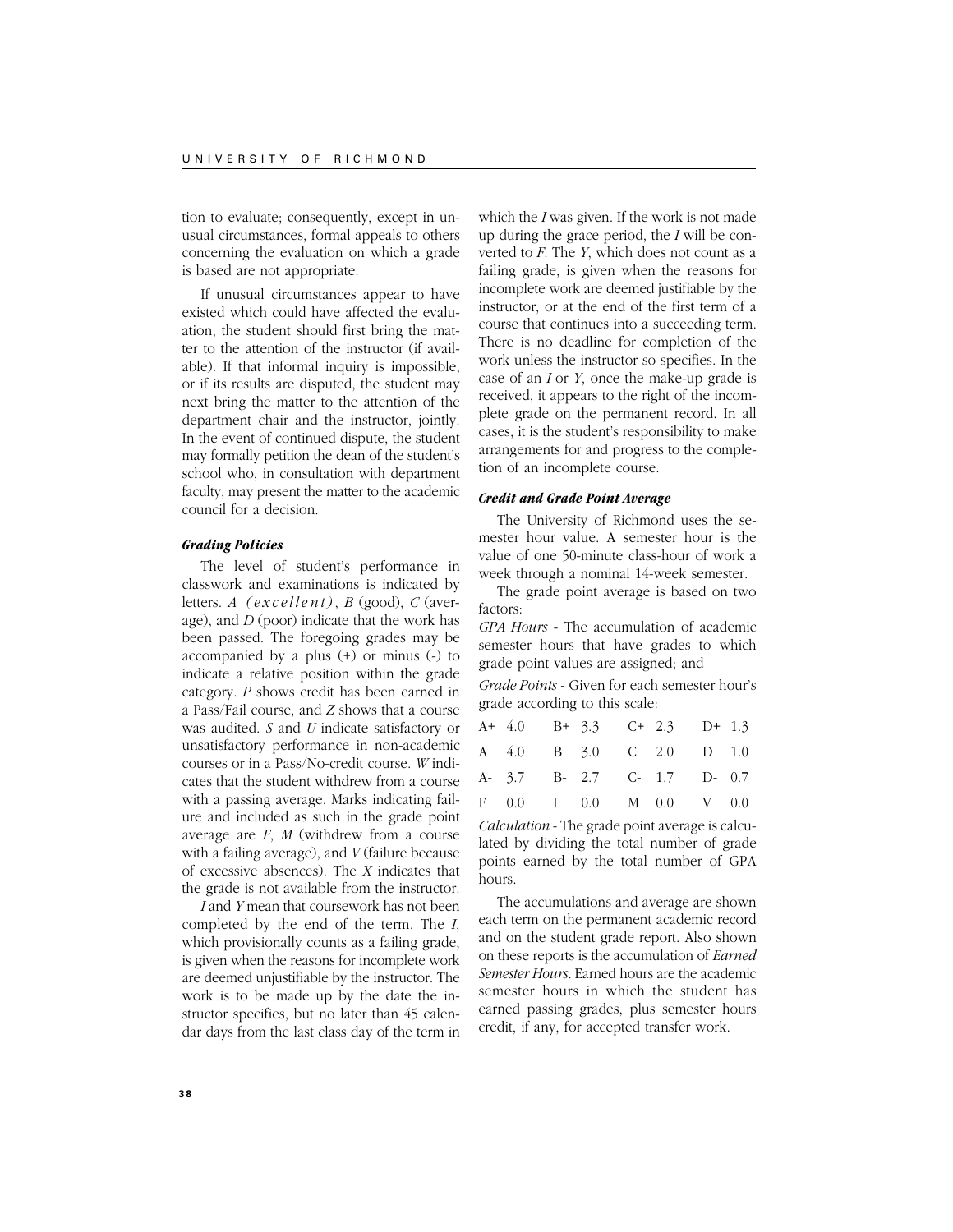### *Academic Reports*

Reports of the student's progress are prepared each term in the form of the permanent academic record. The information included is the record of the student's registration and grades, with such other information as may be deemed important. All courses taken at the University of Richmond become a part of the permanent academic record.

# *Work Taken Elsewhere*

This section pertains to students who wish to take academic work elsewhere while actively pursuing a degree at the University of Richmond. (Individuals admitted as transfer students, please see the Advanced Standing section above.)

### *Study in the United States*

The student is to obtain the approval of each department chair concerned and the appropriate dean before taking work elsewhere. The approvals ensure that the work is acceptable to the University, its departmental standards, and the student's curriculum. The Office of the University Registrar provides the special form for the purpose, and also will answer questions about the procedure.

# *School of Arts and Sciences School of Leadership Studies*

While students are expected to get approval before taking work elsewhere, work taken without prior approval may be accepted subject to transfer credit policies.

# *School of Business*

The E. Claiborne Robins School of Business will approve for transfer credit those courses that meet the following criteria: The course is completed at an institution accredited by the American Assembly of Collegiate Schools of Business (AACSB); the student receives a final course grade of at least *C* as verified by an official transcript; the approval of the appropriate department chair and dean is obtained. Approvals should be obtained prior to taking the coursework elsewhere. Courses completed at non-accredited institutions are generally not accepted for credit. Grades for courses taken at another institution are not included in the calculation of the University's grade point average.

#### *Study Abroad*

Students wishing to study abroad should contact the Office of International Education for information about the range of opportunities and the procedures which they must follow. The procedures ensure that academic work abroad will qualify for transfer credits to the University of Richmond, and that the student will continue to be enrolled at the University while abroad. Further information about study abroad is presented in the chapter on International Education.

### **Visiting Student Status**

Under certain circumstances, students, while not enrolled at the University of Richmond, are granted Visiting Student Status. This status is based on attending a University-approved program of study. To determine if a domestic program is approved, contact the Office of the University Registrar; for abroad programs, contact the Department of International Education.

# **Acceptance of Credit**

*Summer Study Abroad Programs*

Only programs with a University of Richmond director or faculty, which also are administered by the University, are included in this category.

For academic record, degree progress, and grade point average purposes, coursework taken in these programs is treated as if the work were completed on campus. Currently there are 11 such University Study Abroad programs held in: Australia, Costa Rica, Ecuador, the European Union, France, Germany, Greece, Japan, Spain, Russia, and Zimbabwe. All of the programs above are administered through the University of Richmond Summer School office.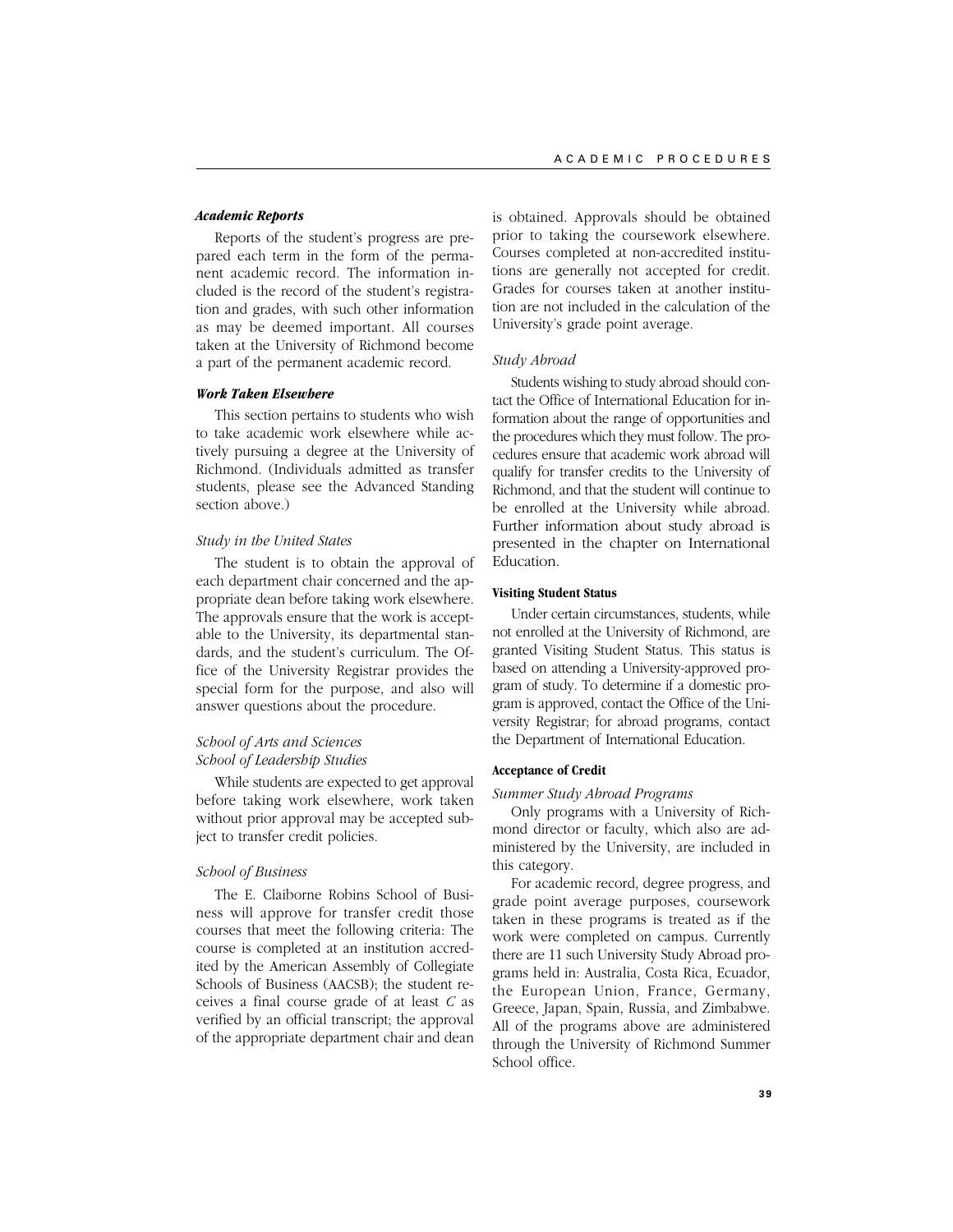### *Other Programs*

Credit will be awarded for pre-approved coursework in which a grade, or equivalent, of *C* (2.0) or better has been earned. Credit for *C* (2.0) coursework to be counted toward the major is subject to approval by the academic department concerned. No credit will be awarded for work taken elsewhere until an acceptably complete official transcript in English is received by the University Registrar directly from the institution providing the instruction or the approved agency coordinating the instruction. Such credit is recorded as academic hours passed and is not computed in the student's grade point average.

**NOTE:** To determine whether a program is sponsored by the University of Richmond, a student should contact the Office of the University Registrar for programs in the United States, or the Office of International Education for programs abroad.

# **Academic Standing**

Students are expected to achieve in the classroom and make steady progress toward completion of degree requirements. Relevant designations are specified in the following sections.

### *Class Standings of Students*

The class standing is established at first matriculation and is evaluated after grade posting for each subsequent term of enrollment. The standing is based on semester hours passed including, if applicable, acceptable transfer and/or advanced standing credit, but excluding physical activity courses. The standings are:

| Year 1 | $0 - 23.9$ hours |
|--------|------------------|
| Year 2 | 24 - 53.9 hours  |
| Year 3 | 54 - 83.9 hours  |
| Year 4 | 84 or more hours |

# *Dean's List*

The Dean's List of Distinguished Students recognizes outstanding scholars for each fall and spring semester.

*School of Arts and Sciences*

*School of Business*

*School of Leadership Studies*

The student must complete at least 12 earned hours for the semester (excluding P/F hours), with no grade below a *B-* (2.7), and a minimum term GPA of 3.60.

# *Academic Deficiencies*

Academic deficiencies are of two types: academic warning and academic probation.

# *Academic Warning*

At any time when a student's overall grade point average falls below 2.00, the student automatically will be on academic warning. A student on academic warning should take active steps to improve academic performance.

# *Academic Probation*

Academic reports are evaluated at the end of each grade-posting period. Regardless of the specific provisions for each school stated below, if at the end of any term a student's record reveals such significant deterioration in performance that extraordinary action is deemed appropriate by the dean of the student's school or college, that student may be placed on probation, limited in credit hours of enrollment, or recommended for suspension from the school or college regardless of grade point average. In addition, such student may be restricted from participation in certain University activities.

Appeals of rulings associated with the administration of these regulations shall be directed to the relevant academic council.

*School of Arts and Sciences*

*School of Business*

A student who falls below the following minimum accumulations of semester hours and grade point average (GPA) will be placed automatically on academic probation: Year 1 (0 - 23.9 hours passed) 1.50 GPA Year 2 (24 -53.9 hours passed) l.70 GPA<br>Year 3 (54 - 83.9 hours passed) l.85 GPA

Year  $3(54 - 83.9$  hours passed) Year  $4$  (84 or more hours passed) 2.00 GPA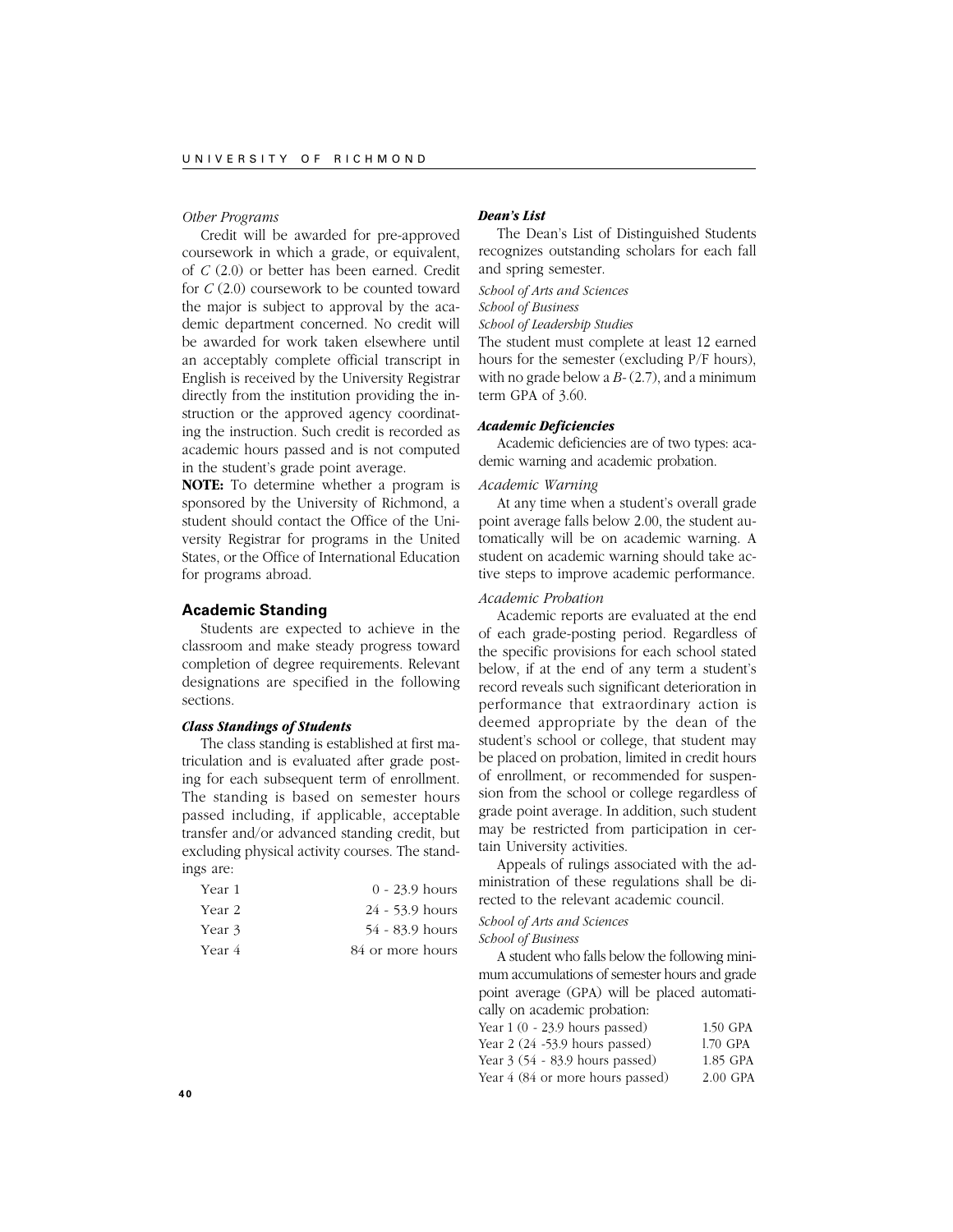If at the end of the second consecutive semester\* of enrollment after being placed on academic probation, the student fails to meet the minimum standard based on hours then passed, the student shall be allowed to enroll for no more than 7 semester hours of academic work per regular semester or during the entire summer. Such a student has a maximum of 14 semester hours of work attempted in which to achieve the minimum requirement. Otherwise he or she will be suspended from the School of Arts and Sciences or School of Business.

The above provisions notwithstanding, the dean of the student's college, in circumstances which seem to warrant such action, may allow the student to continue as a full-time student on probation for a single additional semester.

# *School of Leadership Studies*

A student whose leadership studies cumulative grade point average (GPA) falls below 2.30 will be placed automatically on academic probation. While on academic probation a student's participation in activities such as athletics, debating, dramatic or musical organizations, or their representation of the University in any public capacity, may be restricted.

Following subsequent semesters in which a student fails to reach the minimum GPA required for the major, the record of such student will be reviewed to determine whether further sanctions, which may include dismissal from the School of Leadership Studies, should be applied.

# **Readmission to the University**

Students who have withdrawn from the University for whatever reason, other than participating in an *approved* study abroad, exchange, or visiting away program, and wish to return must make their request for readmission in writing to the Dean of the appropriate academic school. Students seeking readmission to the School of Arts and Sciences should contact the Dean of Richmond College (men) or Dean of Westhampton College (women). Students seeking readmission to The E. Claiborne Robins School of Business or the Jepson School of Leadership Studies should contact the Associate Dean of that school.

# **Graduation**

# *Qualifications*

To graduate a student must meet certain qualifications.

# **Curriculum and Achievement**

A candidate for the Bachelor of Arts, Bachelor of Science, or Bachelor of Science in Business Administration degree must complete 120 semester hours, plus the Wellness requirement. A candidate for the Bachelor of Music degree must complete 126 semester hours, plus the Wellness requirement. Undergraduate degree candidates must earn a grade point average of not less than 2.00 on all coursework attempted and must receive credit for attendance at assemblies and convocations, as required. All degree requirements must be satisfactorily completed.

# **Time Limits**

# *School of Arts and Sciences*

There is no time limit in regard to the completion of general education requirements. In the event of catalog changes, a student may choose to fulfill admission and general education requirements for graduation from a subsequent catalog provided all of the requirements of the chosen catalog are met.

# *School of Business and*

*School of Leadership Studies*

A student must complete the requirements for the degree, as stated in the catalog at the time of entrance, within five years from the date of original entry. Reinstatement to a program after five years requires permission of the academic council of the student's school. If an extension of time is granted, the student may be required to satisfy the degree requirements in effect at the time of re-entrance.

*\* Work taken during an entire summer, provided 12 semester hours or more are attempted, shall count as a regular semester.*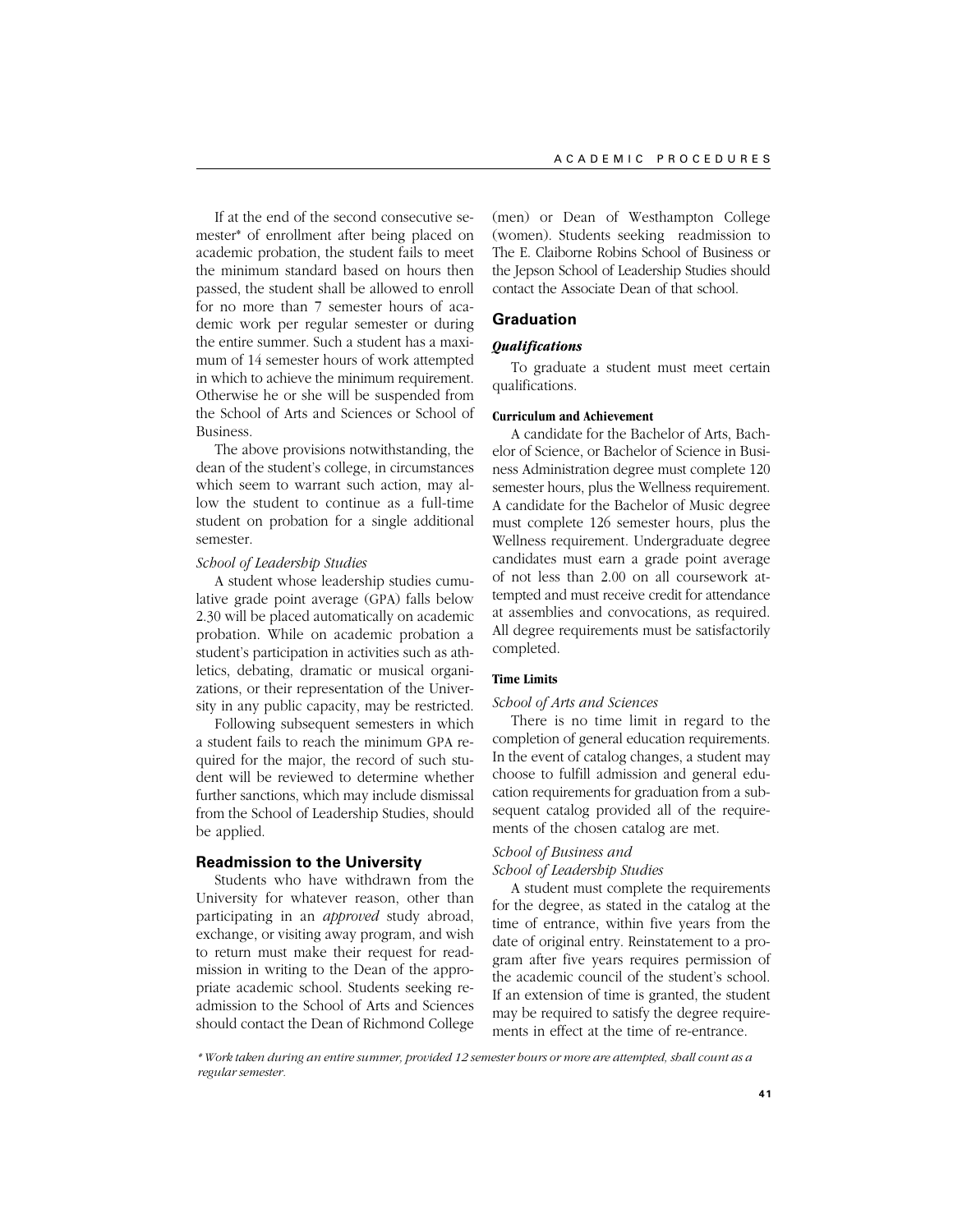### **Changes in Catalog Information**

*Caution:* The course offerings and requirements of the University of Richmond are under continual examination and revision. This catalog is not a contract; it merely presents the offerings and requirements in effect at the time of publication and in no way guarantees that the offerings and requirements will not change. The University specifically reserves the right to change requirements for any major, minor, and/or program, and to implement them during any particular year.

The student assumes full responsibility for compliance with all academic requirements. Current course offerings may be obtained from the appropriate department. Current major, minor, program and degree requirements may be obtained from the University Registrar; the Deans' Offices of the Schools of Arts and Sciences, Business, and Leadership Studies, and Richmond and Westhampton Colleges; or from the department chair of the appropriate department.

In the event the University adopts new general education and/or major, minor, and program requirements, efforts will be made to accommodate hardships during the transition period.

# **Declaration of Majors/Minors**

All undergraduate degrees at the University of Richmond require satisfactory completion of one major. The Bachelor of Arts in Leadership Studies also requires completion of a minor or a leadership concentration. Multiple majors and/or minors also may be pursued, and upon completion will be recorded on the permanent academic record. With the exception of leadership studies, students have the option to declare a major as early as the end of the first year. They are encouraged to declare during the second year, and are expected to declare by the end of the second year.

All declarations of majors and minors must be received in the Office of the University Registrar during the two week Add/Drop period to be effective for that term. Declarations re-

ceived after Add/Drop will not be processed until the end of the term. For procedures on how to declare majors and/or minors both in the home school and between schools, contact the Office of the University Registrar.

### **Work at the University**

A student must have completed at least 60 semester hours of acceptable course-work required for the degree in one or more of the undergraduate schools of the University. The last 30 hours are expected to be included within the 60 hours.

# *School of Business*

All transfer students, as part of their degree requirements, must complete at least 36 semester hours of coursework in Business/ Economics within the School of Business.

# *School of Leadership Studies*

At least 34 of these 60 semester hours must be taken in the School of Leadership Studies.

### **Financial/Administrative Responsibilities**

No degree is conferred if the student's responsibilities to the University are in an unsatisfactory condition. Responsibilities in this sense include financial and administrative matters such as, but not limited to, delinquent payments, parking fines, or overdue library books.

### **Degree Application**

To graduate a student must file a degree application. Degree applications are to be filed by the second Friday in September for the coming May or August commencement. Those enrolled only in the spring file by the first Friday in February. Students enrolled only in the summer culminating in their graduation file by the third Friday in June.

If degree requirements are not completed prior to the intended graduation date, the student must file a new degree application according to the schedule above.

Degree applications are available in the respective deans' offices, the residential deans' offices, and in the Office of the University Registrar.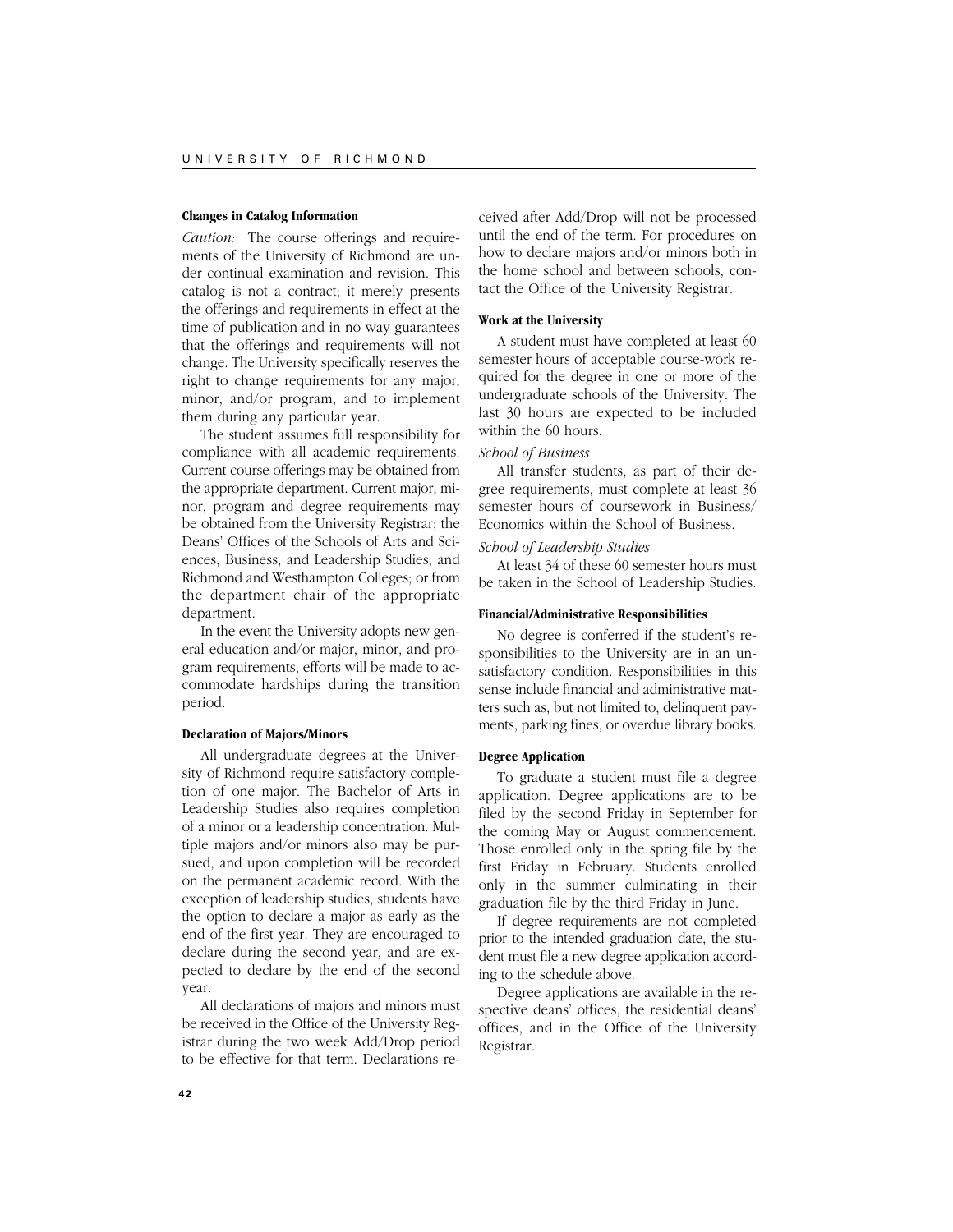Students must file the degree application in the Office of the University Registrar.

# **Attendance At Commencement**

To graduate a student must comply with the graduation attendance policy. Degrees are awarded in person except by the decision of the University not to do so. A student who expects to graduate in the spring commencement may request absentia status by explaining in writing the very unusual circumstance which prevents participation in the ceremony. This request must be received by the University Registrar no later than eight working days before the ceremony. The University Registrar will notify the degree candidate of the status granted by the University. Unless approved as absentia, a candidate for graduation who does not participate in the commencement ceremony does not graduate. Such candidate may graduate by again filing a degree application and by following the appropriate graduation policy.

August degrees are conferred as of the date specified in the University Calendar, and diplomas are mailed to those qualified.

# **Degree With Honors (Latin Honors)**

General academic honors of three ranks are awarded to members of the graduating classes on the basis of their grade point average on work completed at the University of Richmond.

*School of Arts and Sciences and School of Leadership Studies*

*School of Business*

| Cum Laude       | $3.40 - 3.59$ |
|-----------------|---------------|
| Magna Cum Laude | $3.60 - 3.79$ |
| Summa Cum Laude | $3.80 - 4.00$ |

### **Graduate Study**

University of Richmond students who are near completion of the undergraduate degree may study in a master's degree program in the University's Graduate School of Arts and Sciences. To qualify for this option, a student must have already passed at least 100 semester hours of coursework before beginning his or her seventh semester of study, have an overall grade point average of at least 3.30, and be admitted to the Graduate School as a regular student by its standard procedures. Individual departments may set a higher minimum grade point average (both overall and in the major) to qualify for this option and/or restrict the courses that may be taken under it. Until students have completed requirements for the bachelor's degree, they may take no more than three courses for graduate credit and not more than two in any given semester. Although a student who is accepted to this option will be enrolled in undergraduate and graduate courses simultaneously, the undergraduate and graduate transcripts will be kept separately. Courses taken for graduate credit will not apply to the bachelor's degree. The student will register as an undergraduate and pay the undergraduate tuition rate until the bachelor's degree is completed.

# **Second Undergraduate Degree**

A student may earn more than one undergraduate degree either consecutively or concurrently in relation to another undergraduate degree provided the degrees are not alike, e.g., not two B.A.s or two B.S.s.

The following policies apply to any student seeking a second undergraduate degree.

### *Consecutive Bachelor's Degree*

A consecutive bachelor's degree is one which is begun after a first degree has been conferred or after the degree requirements for the first degree have been recorded as completed on the student's permanent academic record.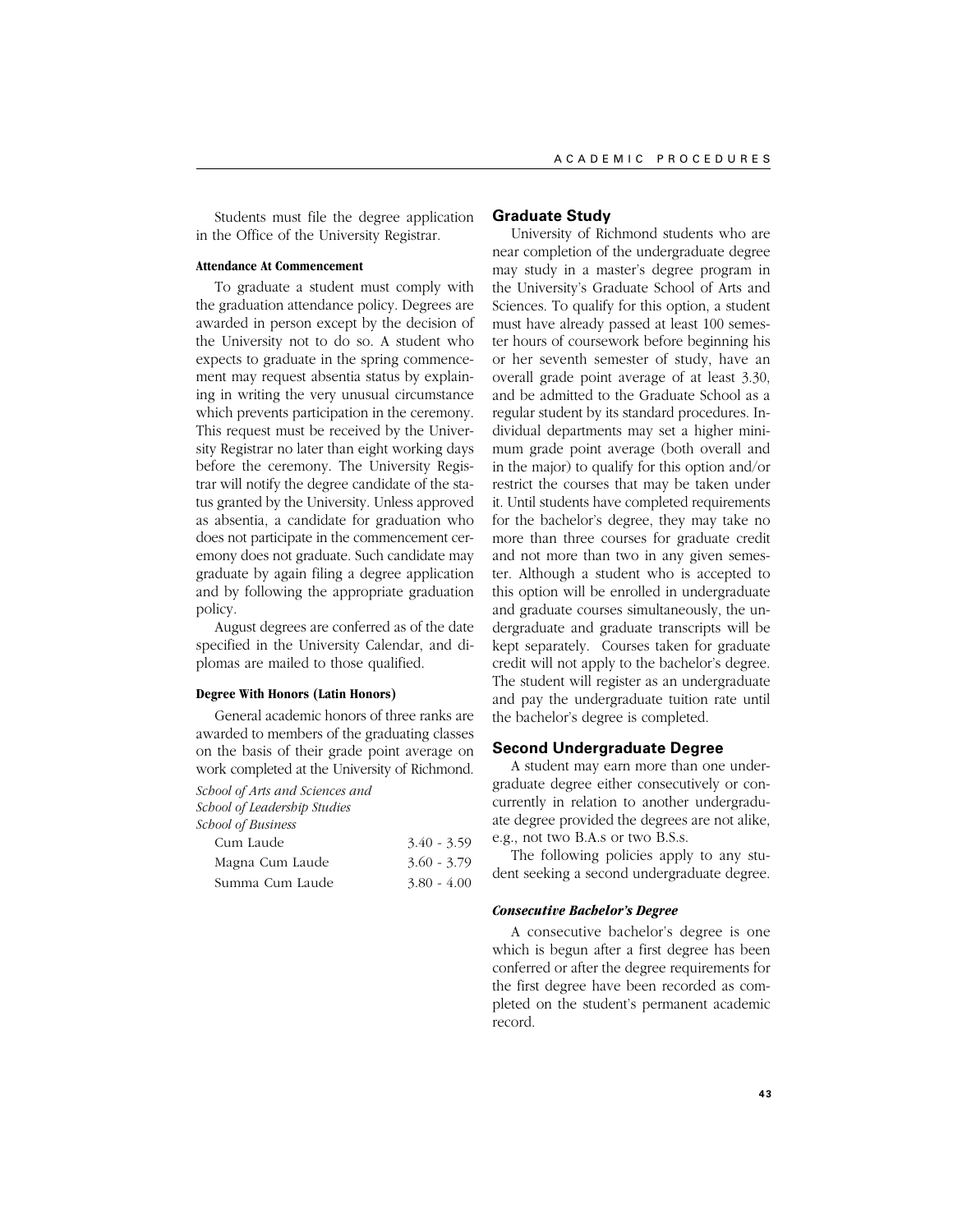A student who wishes to pursue the second bachelor's degree consecutively shall apply to the dean of the school concerned. (Arts and Sciences students should contact the dean of the appropriate residential college.) The dean shall make a decision for admission based on the quality of prior work, the favorable recommendation of the intended major department, and space availability. Once admitted, the student's grade point average shall be based only on the work taken at the University of Richmond while pursuing the second degree. The student's dean may limit or deny further registration if the quality of the student's work indicates that at least a 2.00 average will not have been achieved by the time the student has attempted 30 semester hours. A student admitted for a consecutive degree shall be considered a member of the senior class for registration purposes.

To earn a consecutive bachelor's degree, a student must achieve at least a 2.00 grade point average on a minimum of 30 additional semester hours of resident academic coursework selected from the catalog of courses. Courses in which a student-opted Pass is earned shall not count in the 30 hours. In addition, general education requirements appropriate to the degree being sought, as well as requirements for the major, must be met satisfactorily. Work taken for the preceding degree may be considered as transfer credit for the purpose of meeting these requirements; however, at least half of the major must be taken at the University of Richmond, and all other degree requirements must be met as outlined on page 41 under Graduation, including the 60-hour residency requirement.

A student who completes the requirements for the consecutive degree is ineligible for Latin honors, and will not be assigned a graduating class rank.

### *Concurrent Bachelor's Degree*

A concurrent bachelor's degree is one which is pursued at the same time as another bachelor's degree.

A student who wishes to pursue a bachelor's degree concurrently shall notify the dean of his or her school promptly after the decision is reached. (Arts and Sciences students should contact the dean of the appropriate residential college.) A student in the School of Business or the School of Leadership Studies who desires a second undergraduate degree in the arts and sciences must receive the approval of the dean of the appropriate residential college as well as the sanction of the dean of their home school. Even when approved for the second degree, such student remains a member of their home school for academic, administrative, and extracurricular purposes.

When two degrees are being sought concurrently, the grade point average computation and all academic policies are administered on the basis of the then-accumulated work for both degrees.

To earn a concurrent bachelor's degree, a student must complete 150 semester hours of academic work plus the Wellness requirement (156 if one of the degrees is the Bachelor of Music) with at least 90 of the hours taken at the University of Richmond. In addition, the general education requirements appropriate to each degree being sought, as well as requirements for the majors, must be completed satisfactorily. At the proper time, two degree applications must be submitted simultaneously to the University Registrar.

Latin honors, if earned, will be shown on both degrees.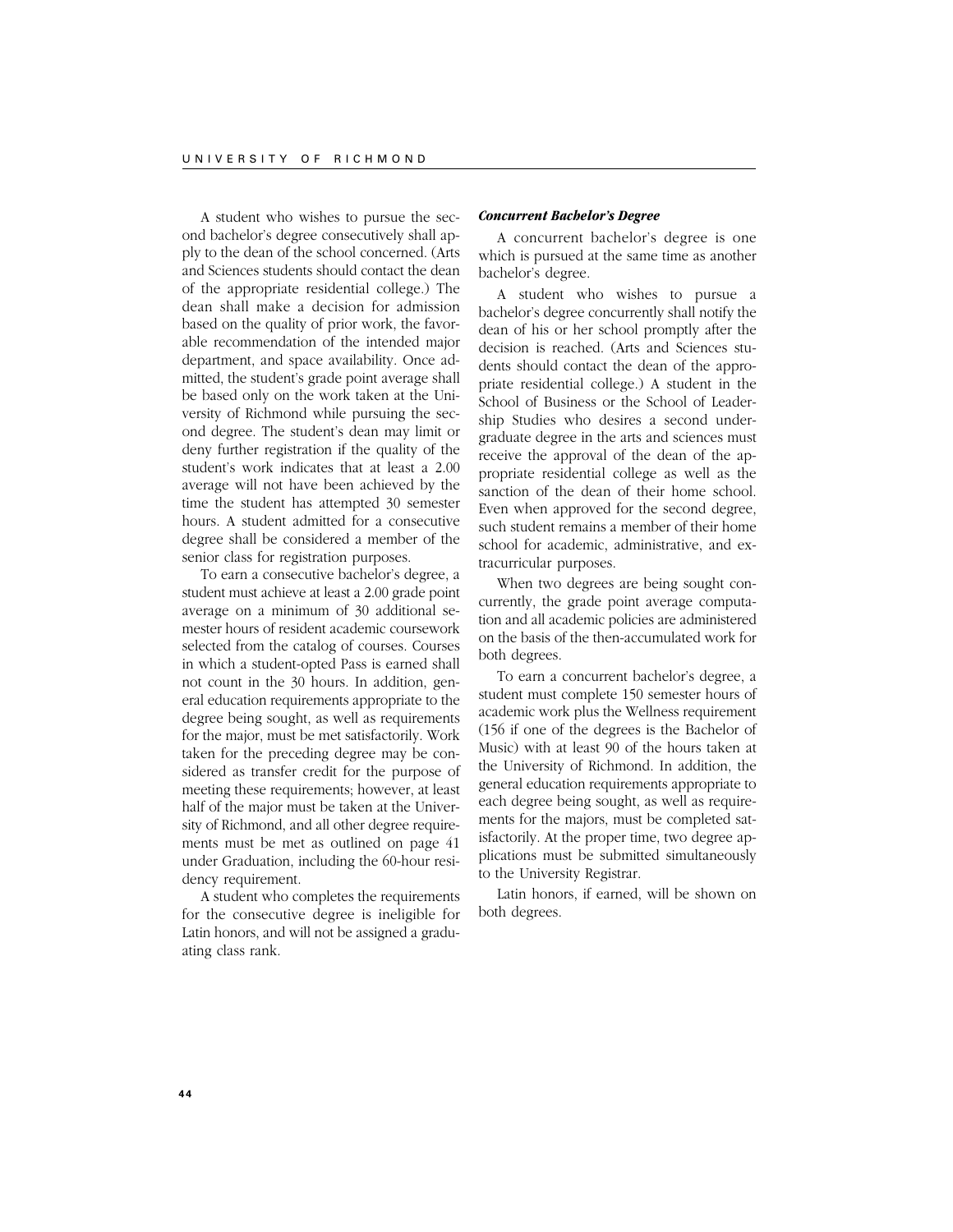# **G ENERAL E DUCATION C URRICULUM A T THE U NIVERSITY O F R ICHMOND**

A liberal arts education is typically characterized by the development of broad intellectual and cultural interests and by the achievement of a significant body of skills and knowledge. It is the particular responsibility of a general education curriculum to address the first of these goals—the broadening of students' interests—while also laying the foundation for the acquisition of advanced skills and deeper knowledge within optional areas of concentration, normally defined as majors.

So it is at the University of Richmond, where a distinctive general education curriculum has been designed

- ~ to provide a stimulating and challenging introduction to collegiate life through a First-Year Core Course;
- ~ to establish the basic prerequisites of productive scholarship through a set of Communication Skills requirements;
- ~ to convey the basic knowledge and habits needed to live a healthy life through Wellness requirements; and
- $\sim$  to familiarize students in a meaningful way with some of the major approaches to intellectual and cultural life through a series of Fields-of-Study requirements.

This curriculum is offered by a faculty that sees general education as fundamental to its mission. Through its various general education courses, the faculty intends to incorporate each and every student into a community of learners who value and practice the life of the mind. Beginning with their general education courses and continuing through the courses in their major, their elective courses, and their various co-curricular and extra-curricular learning experiences, University of Richmond students are expected to develop their ability to think critically and independently, to learn to tolerate ambiguity where true ambiguity exists, and to grow in their respect for—and their ability to deal with—the kinds of multiplicity that characterize our complex world. The common goal of the University's faculty is the education of independent, responsible, and contributing members of society.

# *I. First-Year Core Course (CORE)*

This two-semester course explores some of the fundamental issues of human experience through close analysis of relevant texts drawn from a number of cultures, disciplines, and historical periods. In this course all first-year students, together with a significant portion of the faculty, share a common syllabus, and thus engage in a common conversation. A central goal of the course is to incorporate students into a community of learners from the very start of their collegiate careers. It is also hoped that the intensive reading, focused discussions, and frequent writing that typify the course will develop the fundamental skills required for subsequent coursework and life. Sometimes associated with the course are co-curricular events such as lectures and musical performances. This course is to be taken and passed by all students, without exception, in their first year of matriculation. It earns three academic credits per semester.

# *II. Communication Skills*

Ideas and experiences must be communicated if they are to be shared, scrutinized, and transformed into effective knowledge. Toward these ends, the faculty expects each student to develop skills in expository writing, oral communication, and foreign language.

# **Expository Writing (COM1)**

As regards expository writing, or basic composition, the faculty assumes that all entering students have a certain level of technical competence, but scholarly work at the collegiate level demands that a student's writing be not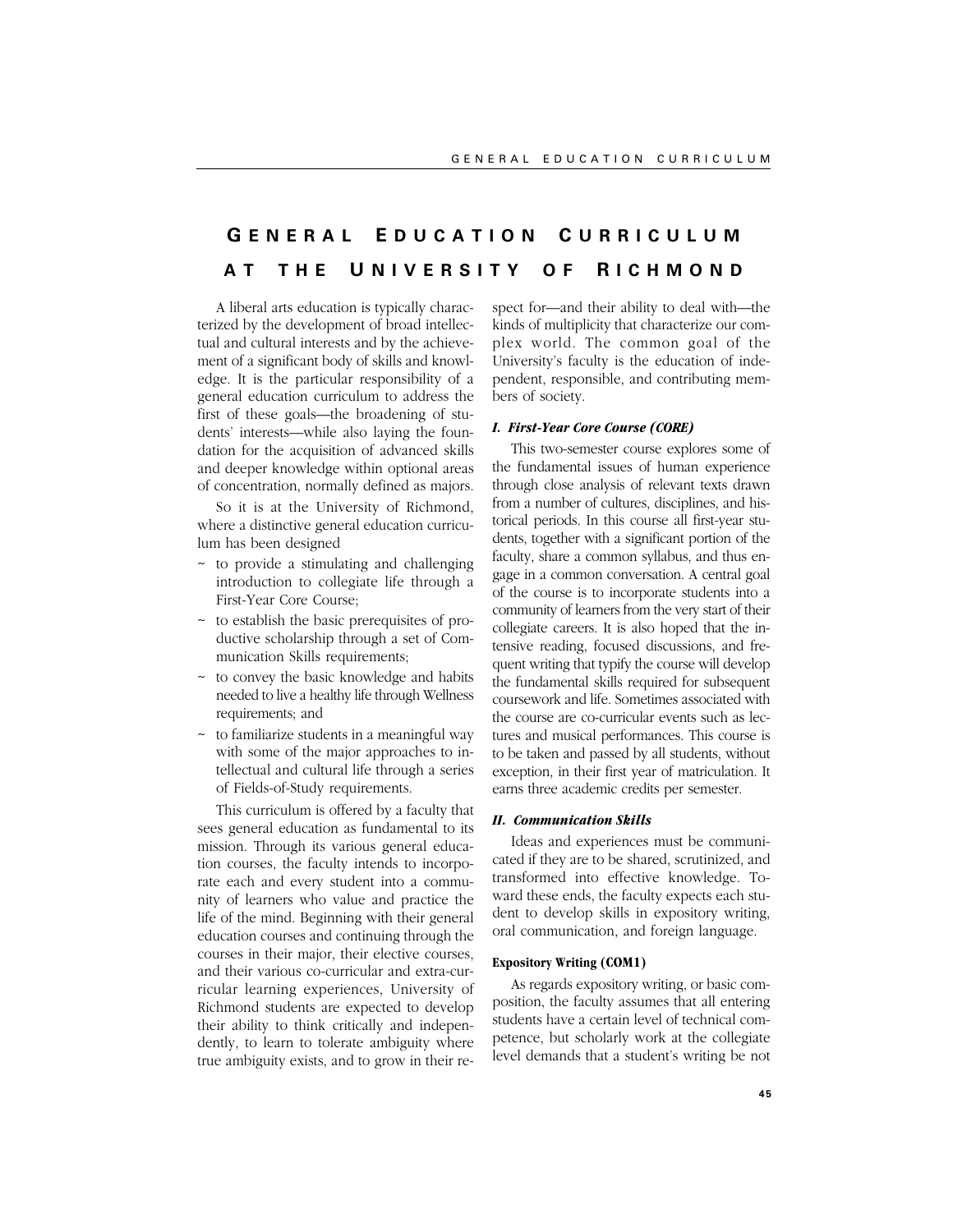only technically correct but also purposeful and effective. For this reason, the basic course that satisfies this requirement—English 103 is essentially a course in critical thinking, in which writing skills are developed as a tool for thought and communication. Although some students are exempted from this course on the basis of certain test scores, the majority of incoming students still satisfy this requirement through taking and passing English 103. In addition to this course, the faculty has begun to implement a writing program that will help to enhance the expository writing skills of many University students beyond the minimum level set by this requirement.

### **Oral Communication**

Oral communication is another skill that is essential for education and life. Students should be able to speak so that their ideas are expressed logically, lucidly, and effectively, and they should be able to provide relevant evidence whenever appropriate. In addition, students should be able to analyze the spoken discourse of others. The general education curriculum at the University of Richmond assists students in these regards by immediately immersing them into frequent and intensive oral exchanges and presentations in the First-Year Core Course, and by offering relevant courses, such as Rhetoric and Communication Studies 101, through the Department of Speech Communication. In addition, many faculty and departments have been increasing the oral communication components in their courses and seminars, with the goal of enhancing this fundamental skill. Their efforts are assisted by the University's Speech Center. There is no required course that students must take to fulfill this portion of their general education.

### **Foreign Language (COM2)**

**46** Foreign language has become more and more important as the world for which students are preparing themselves has placed increasing demands upon them to understand the national and cultural perspectives of other language groups. The knowledge of a foreign language is critical for achieving such understanding as well as for exposing the learner to

other cultures, in ancient or contemporary guise, that he or she may encounter after graduation. For these reasons, the faculty expects all students to demonstrate functional ability in listening, speaking, reading, and writing in a modern foreign language or in reading and writing in a classical language. These abilities are appraised either at entrance or through introductory and intermediate courses.

# *III. Wellness Requirement (WEL1 and WEL2)*

In keeping with the University's objective of fostering knowledge and personal habits that contribute to health and wellness, every undergraduate at the University of Richmond is required to complete a three-part series on wellness. The wellness series covers 1) an alcohol awareness program called URAWARE and 2) two mini-workshops on health and wellness related topics such as nutrition, sexual health, and fitness, called the Plus2 program. The URAWARE component, Wellness 085, is to be taken and satisfactorily completed in the first year of matriculation. The Plus2 component, Wellness 090, is strongly urged to be taken and satisfactorily completed before or during the third year.

# *IV. Fields of Study*

Fields-of-study courses introduce students to some of the primary fields, or sets of related disciplines, within which scholars group phenomena for study. These courses are intended to familiarize students with the kinds of questions raised by scholars within each of these groupings, and with the methods by which scholars try to answer such questions. Although fields-of-study courses are typically offered by individual departments, they have nonetheless been designed and approved with general education as their primary objective. Thus, their scope exceeds the boundaries of singular disciplines insofar as they seek to give explicit attention to the perspectives, ways of thinking, and methodological approaches of larger fields of inquiry. In order to give students a broad understanding as well as a basic foundation for further study in any of these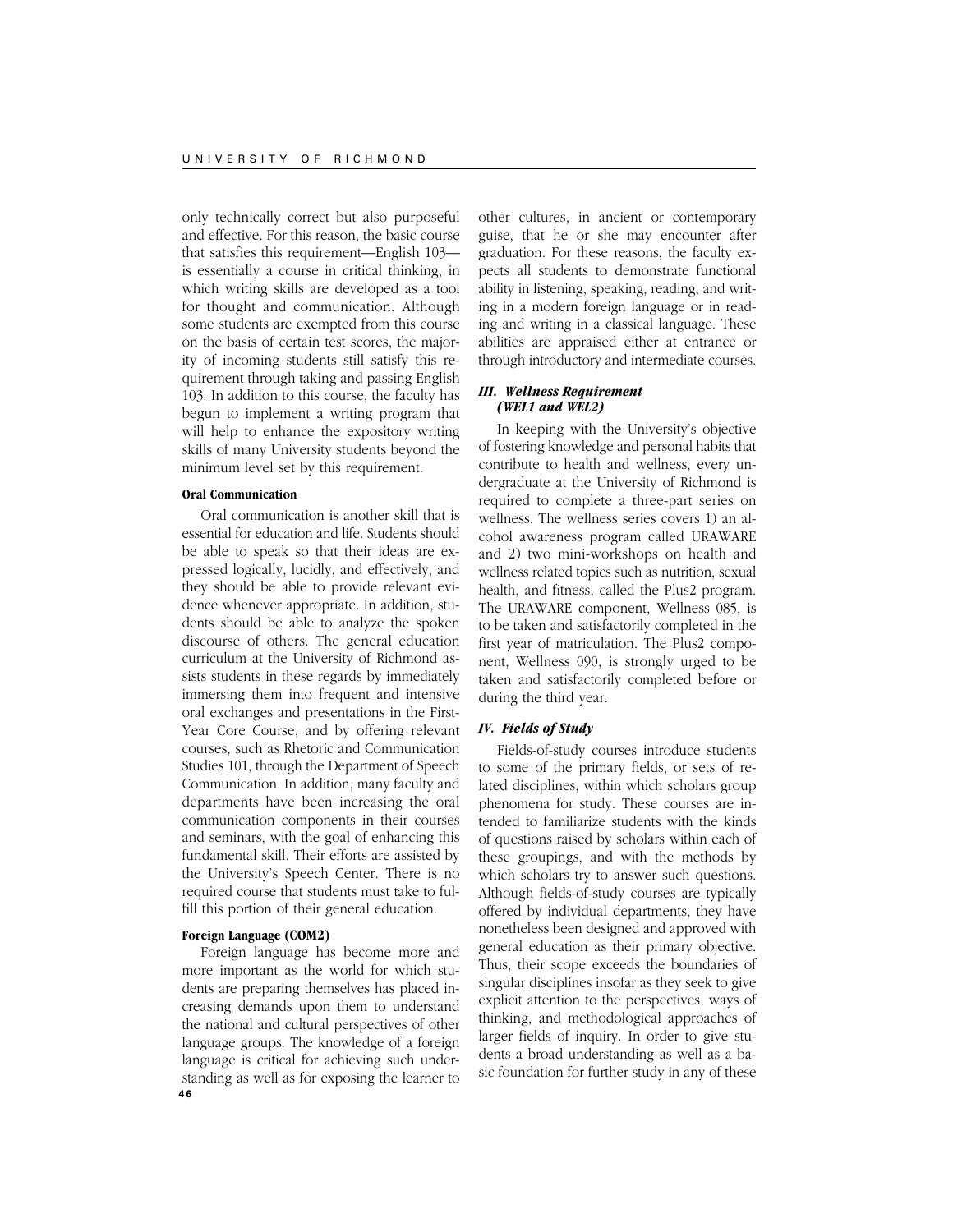fields, the faculty requires students to pass specially designated courses in each of six fields-of-study: historical studies, literary studies, natural science, social analysis, symbolic reasoning, and visual and performing arts. The minimum number of academic credits to be earned in each case, except in the natural science, is three. In natural science, as explained below, students must earn four academic credits in each of two different sciences.

# **Historical Studies (FSHT)**

Historical studies examine events and actors of the recent or distant past within the context of the ideas, institutions, social norms, cultural practices, and physical environments out of which they arose. Courses with an historical perspective enable us to understand the values and institutions of disparate societies and cultures as they have developed over time.

By emphasizing the critical analysis of sources and the interrelationships among ideas, institutions, social structures, and events within one or more interpretive frameworks, these courses foster students' awareness of the methods and perspectives for understanding past societies and cultures in historical context. Courses that focus narrowly on the history of a discipline, that only use chronology as an organizational structure, or that do not stress the context in which ideas and events occurred fall outside the category of historical studies.

# **Literary Studies (FSLT)**

The field of literary studies concerns itself with verbal texts read as structures of meaning. While language is a practical tool for thought and communication of many sorts, the particular focus of literary studies is on linguistic creations as meaningful in themselves, and not purely as documents that record meaning outside themselves.

Courses satisfying the literary studies requirement are centrally concerned with the textual analysis of primary works. They consider a variety of interpretive frameworks and attend to one or more collateral areas of investigation, including the study of the process by which texts are created and received, the historical and cultural contexts in which they are created and received, and their relationships to each other and to other fields of experience and analysis. The field of literary studies brings its perspectives and methods to bear on imaginative and non-imaginative works alike.

### **Natural Science (FSNB, FSNC, FSNP)**

The field of natural science is concerned with the physical universe from subatomic to cosmic levels of organization, including inanimate as well as living systems, their structure, diversity, interaction, and evolution. Based upon the generation and testing of hypotheses, scientific inquiry is restricted to the study of repeatable, measurable, and verifiable phenomena. Within this field, knowledge may be gained either by controlled experiment or diligent observation, depending upon the phenomena being studied. Similarly, some of the field's methodologies rely upon quantitative analysis, while others are primarily qualitative.

The natural science requirement is designed to enhance students' appreciation of the beauty of science as well as their understanding of the challenges of doing science. Students gain experience in the formulation and testing of hypotheses and are introduced to more than one scientific methodology. The natural science requirement consists of two laboratory courses selected from two of the three areas of science represented at the University of Richmond, namely, chemistry, physics, and the biological sciences. This requirement can be met by topical as well as survey courses.

# **Social Analysis (FSSA)**

Social analysis is the systematic study of individual and social human behavior. This field of study involves a systematic theoretical and empirical examination of the patterns of human behavior within or across various societies and cultures.

 Courses satisfying this requirement focus on human behavior. They teach students to analyze individual and group behavior by utilizing a variety of theoretical and empirical frameworks. All courses in this field of study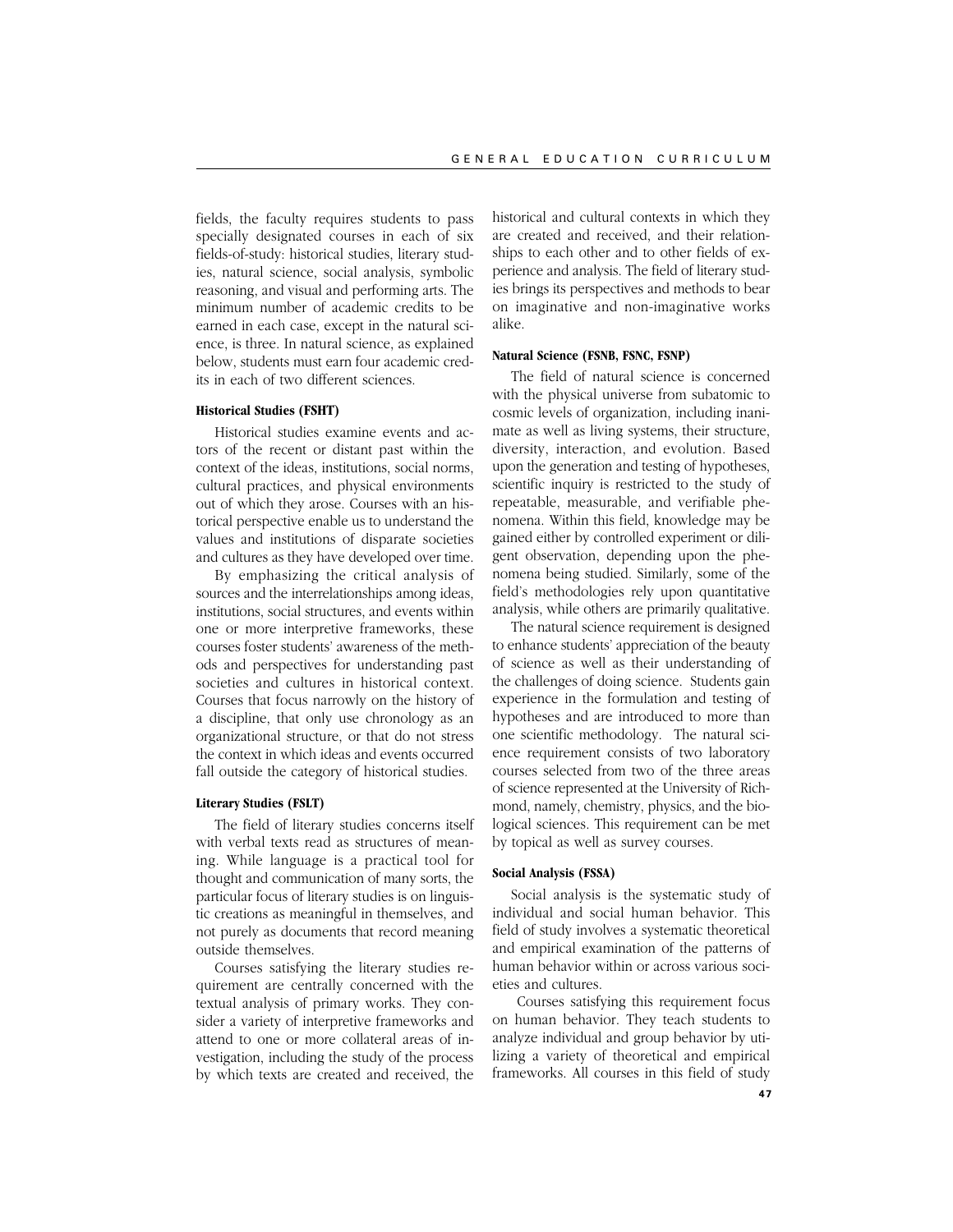must include the reading of or involve students in research on patterns of human behavior. Courses that employ social contextual analysis for purposes of providing a frame of reference for the study of other phenomena, such as literary texts, works of art, etc., do not fulfill this requirement

### **Symbolic Reasoning (FSSR)**

As a field of study, symbolic reasoning is distinguished by its attention to internal logical consistency and by its wide external applicability. This field of study emphasizes symbolic problem solving, a process that includes translating problems into terms that are amenable to treatment within a symbolic system, understanding consistent rules by which the information relevant to the problem may be processed in order to obtain a solution, recognizing important underlying principles that govern the application of these rules, and judging both the appropriateness of known solution methods to a particular problem and the quality or reasonableness of the solution obtained.

Courses in this field of study aim to develop in students the skills to obtain valid solutions using one or more symbolic systems, the ingenuity to translate new problems into appropriate terms for such systems, and the persistence to carry a solution method through to completion. The focus of a symbolic reasoning course should be on understanding the symbolic system and how it can be used to develop problem-solving tools rather than on the tools themselves. Applications of these tools, while a welcome addition, should not be the primary objective of the course.

# **Visual and Performing Arts (FSVP)**

The field of visual and performing arts considers questions having to do with the forms, traditions, meaning, and historical contexts of works in visual and performance media, and explores issues of method, process, and personal resources in the media.

Courses satisfying this requirement are centrally concerned with the roles of creation and interpretation in the study of art. They develop

in students an enhanced understanding of art both by fostering their intellectual appreciation of works of art and by involving them in the creative process. These courses are suffused with the notion that the arts are a powerful and profound influence on human perception and understanding.

# *Conclusion*

In addition to the fundamental educational experiences represented by these requirements, the faculty recognizes that thoughtful reflection upon an even wider range of topics and issues e.g., pertaining to gender, race, ethics, international perspectives, and other matters—is an important component in the education of Richmond students. While some of these topics and issues may be addressed in one or another course in the general education curriculum, the faculty feels strongly that they are best treated—sometimes focally, sometimes incidentally—within many different courses, outside as well as inside that curriculum. By addressing them in a variety of ways, from a variety of viewpoints, and with a variety of voices across the entire curriculum, the faculty as a whole will insure that students are aware of the many complex and serious ways in which these issues touch their lives and the lives of others.

**Note:** Courses meeting general education requirements are denoted with the appropriate code following the course description in this catalog, as well as in the Schedule of Classes, published each semester. The codes are as follows:

- COM1 Communication Skills Expository Writing
- COM2 Communication Skills Foreign Language
- CORE First-Year Core Course
- FSHT Field of Study: Historical Studies
- FSLT Field of Study: Literary Studies
- \*FSNB Field of Study: Natural Science, Biological Sciences
- \*FSNC Field of Study: Natural Science, Chemistry
- \*FSNP Field of Study: Natural Science, Physics
- FSSA Field of Study: Social Analysis
- FSSR Field of Study: Symbolic Reasoning
- FSVP Field of Study: Visual and Performing Arts WEL1 - URAWARE
	-
- WEL2 Plus2: Wellness Topics

**\*Note:** The natural science field-of-study requirement consists of two semesters of science from two different subject areas.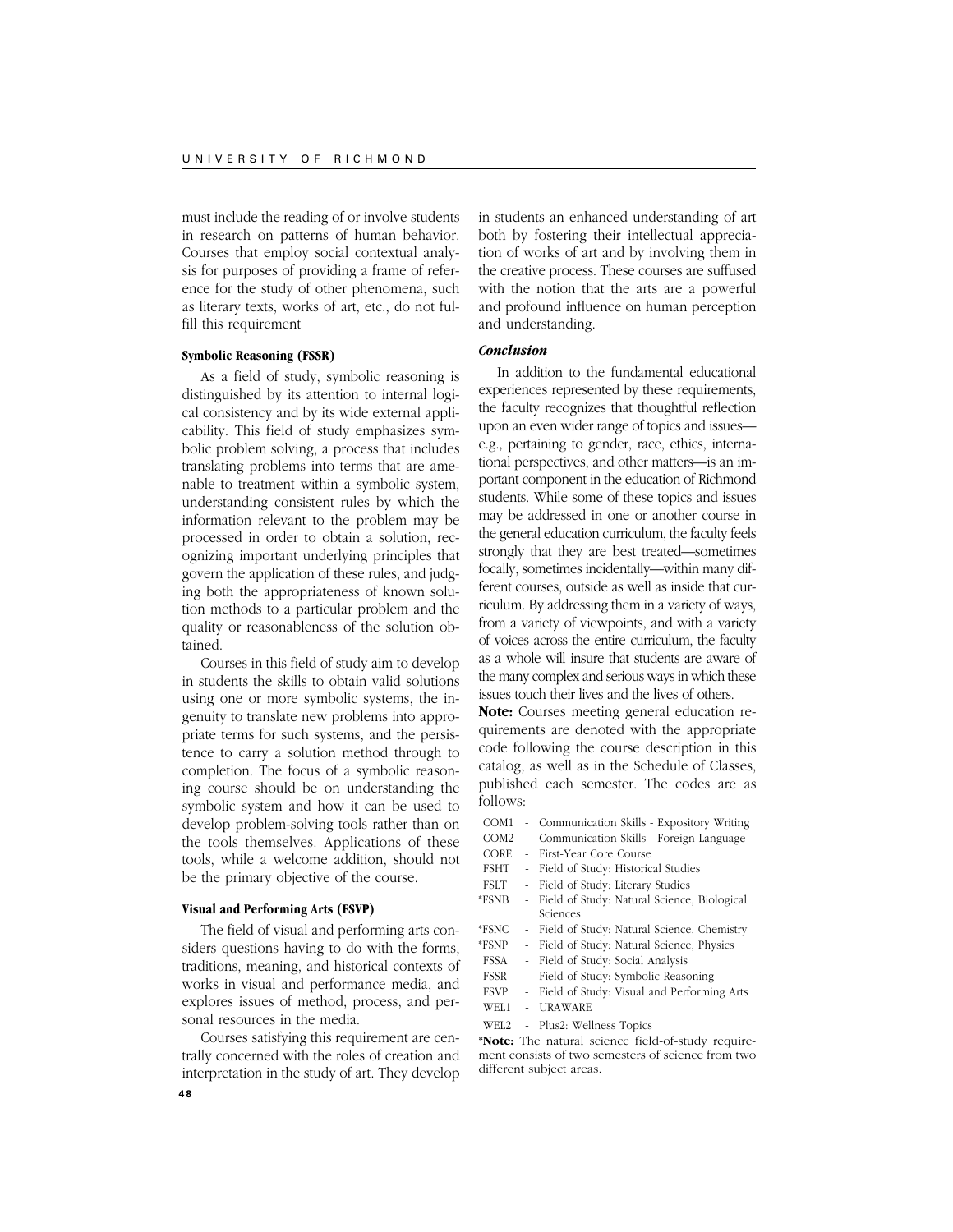# **A CADEMIC P ROGRAMS**

# **S CHOOL O F A RTS AND S CIENCES**

The School of Arts and Sciences offers a majority of the courses taken by undergraduate students at the University. Even students who major in business or leadership studies take up to two-thirds of their courses—elective as well as general education courses—in the School of Arts and Sciences. The School provides a broad range of majors and offers numerous opportunities for interdisciplinary study. Such study takes many forms, from self-designed programs, to interdisciplinary concentrations within traditional fields, to fully developed interdisciplinary majors. Graduates today live in a world in which the ability to integrate knowledge and skills from a variety of disciplines is increasingly important. The School of Arts and Sciences fully recognizes this fact and is constantly working to create opportunities for students to integrate and apply what they are learning.

Engagement in active and interactive learning is the hallmark of education in the School of Arts and Sciences. Students are involved in guided independent study projects, collaborative research with faculty and other students, internships and other service learning experiences, as well as artistic and creative projects. Active engagement enables students to assume increasing responsibility for the own learning and development, and prepares them for lifelong growth and adaptation to change.

The faculty of the School are committed, first and foremost, to teaching and learning, and to the overall education and development of their students. Faculty take the advising and mentoring of students very seriously and meet frequently with their students and advisees to discuss course-related projects as well as career plans and long-term goals.

The School's faculty are also productive scholars and artists, who introduce students to the excitement of research and creative activity. As distinguished scholars, scientists, artists, and practitioners, they are able to teach by example as well as by precept.

By graduation, Arts and Sciences students are well prepared for employment in the business, service, or non-profit sectors and for further study in graduate or professional schools. Contrary to popular belief, Arts and Sciences students do well on the job market, both in getting initial employment and throughout their careers. The knowledge and skills fostered by a liberal arts education serve students well in the world of work, as well as in their personal lives. In addition, an education in the School of Arts and Sciences prepares students to become well-informed and thoughtful citizens, able to contribute to the lives of others and to help advance the society of which they are a part.

### **Curriculum Requirements**

The School of Arts and Sciences offers Bachelor of Arts, Bachelor of Science, and Bachelor of Music degree programs.

In addition to the degree requirements previously stated under Graduation, a candidate must satisfy general education requirements and major requirements outlined in the following pages.\*

**Course limitations** - Of the following no more than the stated semester hours can count toward any degree in a given school:

~ 24 semester hours - Courses not in the School of Arts and Sciences curriculum and not comparable in intent and/or subject matter to such courses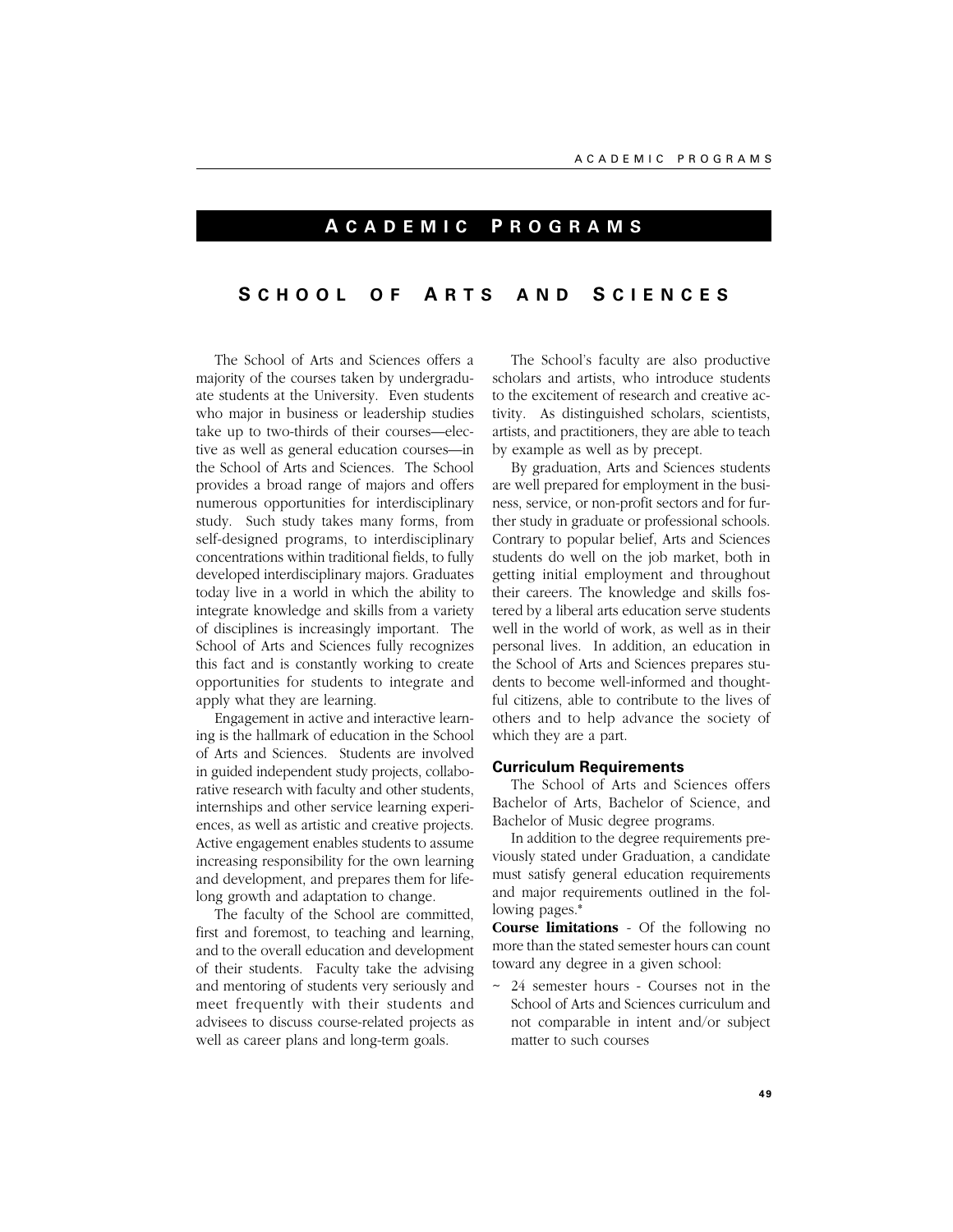- ~ 12 semester hours Internship courses of whatever kind, excluding student teaching and Theatre 330-341, Practicum
- ~ 6 semester hours Internship 388 taken in the same academic department

Courses taught through the School of Continuing Studies may not be used to meet general education requirements.

See also the previous section entitled "Repeated Courses."

# **Bachelor of Arts**

# *I. General Education Requirements*

Courses used to satisfy the First-Year Core Course, the Communication Skills, and the Wellness requirements of the General Education Requirements may not be used to meet the fields-of-study requirements for the degree. The First-Year Core Course must be taken in the first year of matriculation. The Communication Skills and the URAWARE Wellness requirements are normally met in the first year of university study, and should not be postponed beyond the second year.

# **A. First-Year Core Course**

A student may satisfy this requirement by passing CORE 101-102.

# **B. Communication Skills I - English 103**

A student may satisfy this requirement by meeting one of the following alternatives:

(1) Passing English 101-102 (no longer offered at the University of Richmond), completing English 103 with a grade of *C* (2.0) or higher, or presenting a score of 5 or 4 on either Advanced Placement exam in English, or presenting a core of 5, 6, or 7 on the IB Higher Level English exam

(2) Presenting a score on the SAT-II Subject Test - Writing/English Composition or the ACT acceptable to the Department of English

*Only alternative (1) carries semester hours credit toward a degree.*

# **C. Communication Skills II - Foreign Language**

A student may satisfy this requirement in a modern foreign language or in a classical language by meeting one of the following alternatives:

- (1) Passing the intermediate (122 or 202) level of one language, presenting a score of 5 or 4 on a Modern Foreign Language or Latin Advanced Placement test, or presenting a score of 5, 6, or 7 on an IB High Level exam in a Modern Foreign Language
- (2) Presenting a score on the SAT-II Subject Test acceptable to the language faculty concerned, or a score of 3 on a Modern Foreign Language Advanced Placement test
- (3) Making an acceptable score on a departmental placement test
- (4) For non-native English speakers, obtaining an acceptable score on the TOEFL

*Only alternative (1) carries semester hours credit toward a degree.*

### **D. Wellness Requirement**

A student may satisfy this degree requirement by satisfactorily completing Wellness 085, URAWARE: Alcohol Awareness Program, and two sections of Wellness 090, PLUS2: Wellness Topics.

<sup>\*</sup>University Scholars are not required to satisfy the General Education Requirements, except the First-Year Core Course, CORE 101-102, nor is any major or minor required for their graduation. If a University Scholar declares a major or program, however, that student must satisfy whatever requirements are stated.

<sup>\*</sup>Oldham and Ethyl Scholars are exempt from the Communication Skills requirements only, but must satisfy the First-Year Core Course, the Health and Physical Activity, and all Fields-of-Study requirements of the General Education Requirements.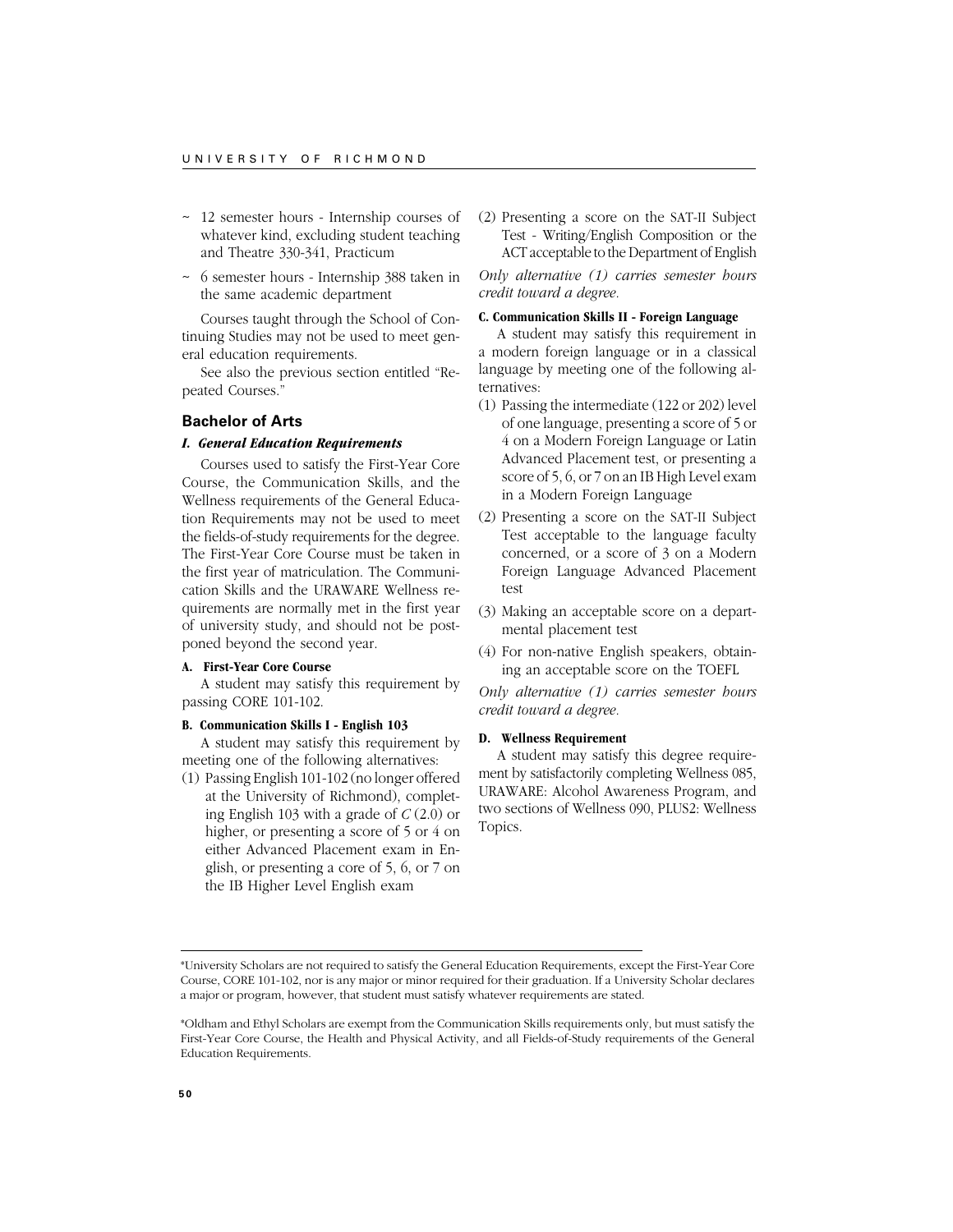### **E. Fields of Study**

A student may satisfy the fields-of-study requirements by passing one approved course in each of the areas of historical studies, literary studies, social analysis, symbolic reasoning, and visual and performing arts, and two approved courses in natural sciences from two different subject areas. Such courses must have been approved by the General Education Committee and the faculties of the Schools of Arts and Sciences, Business, and Leadership Studies as meeting these requirements.

Courses meeting general education requirements are designated in this catalog following the course description, as well as in the *Schedule of Classes*. All courses used to meet general education requirements must be passed with a grade of *D-* (.7) or higher, with the exception of English 103, which requires a *C* (2.0) or higher. No general education courses may be taken Pass/Fail.

*Summary of General Education Requirements*

### *First-Year*

Core Course, *6 credits*

### *Communication Skills*

Expository Writing, *3 credits* Foreign Language, *up to 16 credits*<sup>a</sup> Oral Communication

# *Wellness*

URAWARE, *non-credit* Plus2 (two topics of choice), *non-credit*

### *Fields of Study*

Historical Studies, *3 credits* Literary Studies, *3 credits* Natural Science, *8 credits* Social Analysis, *3 credits* Symbolic Reasoning, *3 credits* Visual and Performing Arts, *3 credits*

# **Total:** *up to 48 credits*

a Variable credits; may be satisfied by a demonstration of proficiency upon entrance to the University.

# *II. Requirements for the Major*

The major is a field of academic study chosen as an area of specialization. A major will include courses in a subject area,\* such other courses outside the subject area as may be designated, and any courses prerequisite to those required courses. Unless a special waiver of the Academic Council has been granted to a department or program and endorsed by the Arts and Sciences faculty, a major will require 30 to 36 hours in a single subject area, including all prerequisites within the subject area. In addition, a major will require no more than 54 total hours, counting all courses both inside and outside the subject area, including all prerequisites for those courses. Majors in interdisciplinary programs will require a minimum of 30 hours and no more than 54 total hours, including all prerequisites.

In no case may a student count more than 60 hours from a single subject area toward the minimum number of hours necessary for graduation.

English 103, the Wellness requirements, and basic modern foreign language courses through the intermediate level will not be counted toward the major. Classical languages are exempt from this exclusion.

A student may concurrently fulfill the requirements of more than one major. To initiate more than one major, the student should declare the majors in the manner currently provided. Upon graduation, only one degree will be conferred,\*\* but each completed major will be recorded on the student's permanent academic record, provided the student has listed the major on the degree application and is certified to have completed all of the requirements specified for the given major.

If a student's major(s) and other coursework can be arranged to meet the requirements for either the Bachelor of Arts degree or the Bachelor of Science degree, no more than one degree has been earned; however,

<sup>\*</sup>Subject area refers to coursework listed under a single specified rubric as published periodically in the Schedule of Classes by the Office of the University Registrar.

<sup>\*\*</sup>Students interested in earning more than one undergraduate degree should refer to "The Second Undergraduate Degree" on pages 43-44.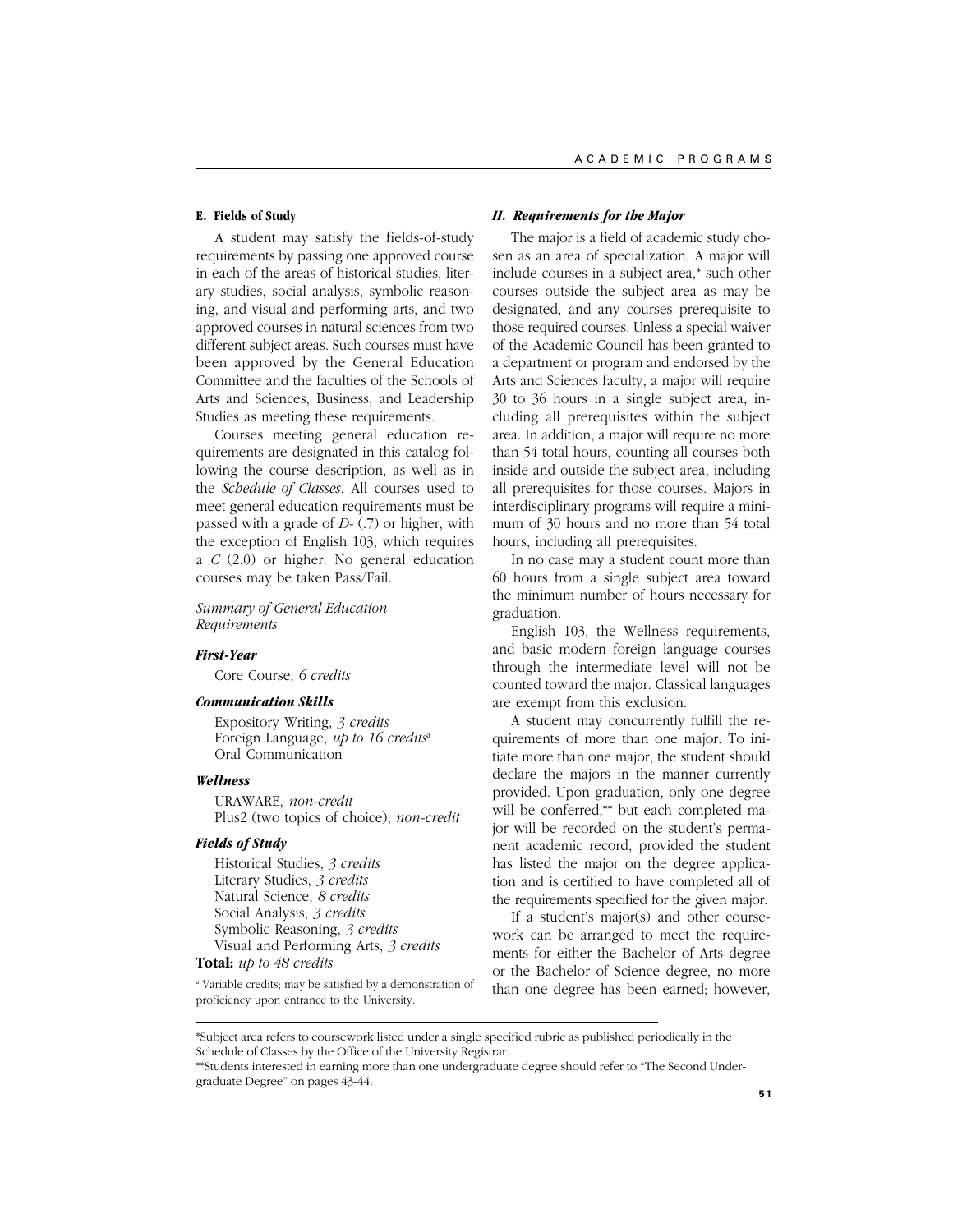the student must specify which degree is desired. Any major associated with a degree not chosen shall be recorded according to the provisions previously stated.

Specific major requirements may be found under the appropriate academic department listing in the Curricula section. In that section, the requirements are presumed to be for the Bachelor of Arts degree unless otherwise stated. For a description of the Minor Option, see that heading in the Program Opportunities section of this chapter.

# **Bachelor of Science**

# *I. General Education Requirements*

The requirements are the same as for the B.A. degree except proficiency in calculus must also be demonstrated by passing Mathematics 212 or completing acceptably the Advanced Placement Test.

### *II. Requirements for the Major*

The provisions listed under the B.A. degree apply. The B.S. degree is offered only in biology, chemistry, computer science, health, interdisciplinary studies, mathematics, physics, psychology, and sport science. For differences in the major requirements for the degrees, consult the appropriate departmental description under "Curricula."

A major will include courses in a subject area, such other courses outside the subject area as may be designated, and any courses prerequisite to those required courses. (See note under Bachelor of Arts for definition of subject area.) Unless a special waiver by the Academic Council has been granted to a department or program, and endorsed by the faculty, a major will require 30 to 42 hours in a single subject area, including all prerequisites within the subject area. In addition, a major will require no more than 64 total hours, counting all courses both inside and outside the subject area, including all prerequisites for those courses and Calculus II. The interdisciplinary studies program will require a minimum of 30 hours and no more than 64 total hours, including all prerequisites.

In no case may a student count more than 60 hours from a single subject area toward the minimum number of hours necessary for graduation.

# **Bachelor of Music**

The Bachelor of Music degree does not require the same general education requirements which pertain to the B.A. and B.S. degrees. Of the hours required for graduation, at least 80 semester hours must be taken within the Department of Music, and a minimum of 30 semester hours must be taken outside the Department of Music.

All Bachelor of Music majors must take the following:

| MUSIC CORE REQUIREMENTS                                                                                                                                                                                                                                                     |           |
|-----------------------------------------------------------------------------------------------------------------------------------------------------------------------------------------------------------------------------------------------------------------------------|-----------|
| 109 Elementary Musicianship                                                                                                                                                                                                                                                 | 4 hours   |
| 110 Tonal Harmony I:                                                                                                                                                                                                                                                        |           |
| Common Practice Period                                                                                                                                                                                                                                                      | 4 hours   |
| 211 Tonal Harmony II: Chromaticism                                                                                                                                                                                                                                          | 4 hours   |
| 212 Analytic Approaches to                                                                                                                                                                                                                                                  |           |
| Twentieth-Century Music                                                                                                                                                                                                                                                     | 4 hours   |
| 213 Computer Music                                                                                                                                                                                                                                                          | 3 hours   |
| 227-228 General History of Music 4-4 hours                                                                                                                                                                                                                                  |           |
| 24 semester hours of applied courses                                                                                                                                                                                                                                        |           |
| on major instrument                                                                                                                                                                                                                                                         |           |
| 8 semester hours in large performing<br>ensembles                                                                                                                                                                                                                           |           |
| 4 semester hours in small performing<br>ensembles                                                                                                                                                                                                                           |           |
| 18 semester hours in Music History and<br>Literature above Music 228, or Music<br>in Popular Culture above Music 200,<br>or Music Theory above Music 212, or<br>Music Technology, excluding en-<br>sembles, keyboard skills, applied<br>courses, and Music 388 (Internship) |           |
| A Junior Recital                                                                                                                                                                                                                                                            |           |
| A Senior Recital                                                                                                                                                                                                                                                            |           |
| LIBERAL ARTS REQUIREMENT                                                                                                                                                                                                                                                    |           |
| Core 101-102, Exploring<br>Human Experience                                                                                                                                                                                                                                 | 3-3 hours |
| Communication Skills I.                                                                                                                                                                                                                                                     |           |
| Expository Writing;                                                                                                                                                                                                                                                         |           |
| English 103, Introduction to<br>Expository Writing;                                                                                                                                                                                                                         | 3 hours   |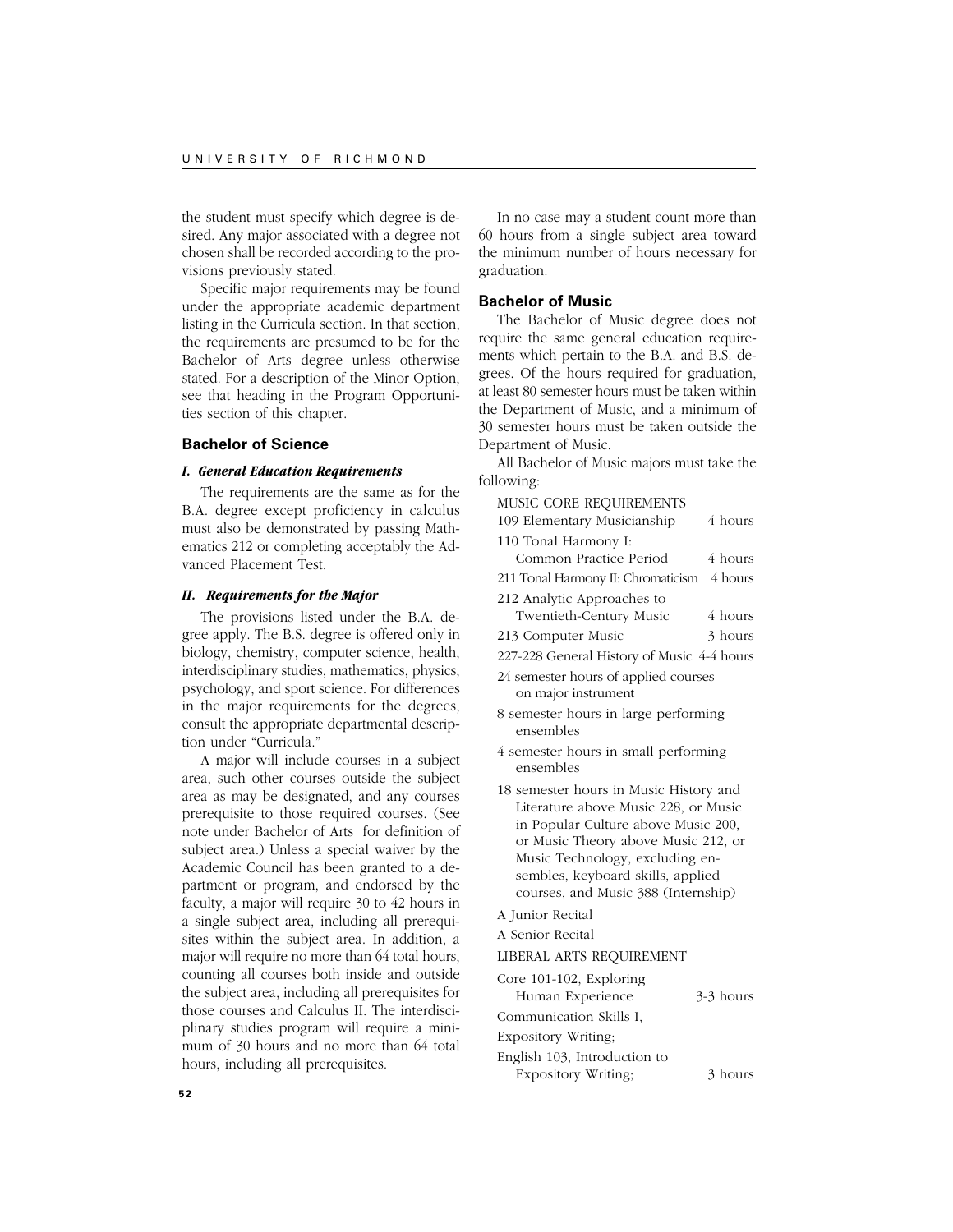### OR

Exemption by Advanced Placement or SAT-II Subject Test

Communication Skills II,

Foreign Language

- Passing the 202 level (or its equivalent) of Chinese, French, German, Italian, Japanese, Russian, or Spanish
- Academic elective courses outside of music including one course from social/behavioral sciences and one course from natural sciences/mathematics, sufficient to bring the total to at least 30 semester hours.

# **Degree Credit for Professional Studies**

Professional studies in medicine, dentistry, or law may be substituted for the fourth year of academic work under the following conditions:

- (1)At the end of the second year, the student must have completed at least 60 semester hours of academic work with at least 180 grade points
- (2)Before registering for the third year in the School of Arts and Sciences, the student's course of study must be approved by the dean of the student's school, (Dean of Richmond College for men, and Dean of Westhampton College for women)
- (3)At the end of the third year the student must have completed at least 100 semester hours of academic work with at least 300 grade points
- (4)During the first year in a professional school, the student must make satisfactory progress toward achieving the professional degree as certified by the professional school

Under the above conditions, the student's professional work may be offered in lieu of certain degree requirements. A candidate for the B.A. degree may offer, for example, the first year's work in an accredited law school in lieu of 18 semester hours of related subjects in the major and six semester hours of elective subjects. A candidate for the B.S. degree may substitute the first year's work in an accredited medical or dental school for a maximum of eight semester hours in the major and the remaining work for elective courses.

# **Special Program Opportunities** *Creative Writing Program*

Designed for students who would like to combine the creative and scholarly aspects of literature, this program includes course offerings in creative writing and related disciplines (see listings in English under Curricula), presentations by eminent writers, workshop privileges, and publication outlets. The program assists students to become writers of poetry, fiction, or drama, or to continue their studies on the graduate level. Further information is available from the Department of English office in Ryland Hall.

# *Honors Program*

Outstanding students with intellectual initiative and the desire to pursue academic achievement beyond standard coursework have the opportunity to broaden and deepen knowledge in selected major fields through the Honors Program. Departmental honors coordinators invite promising qualified majors to apply, but an interested student may contact his or her major department or the Faculty Committee on the Honors Program to indicate interest and obtain further information. To qualify, a student should have at least a 3.30 cumulative grade point average, 65 or more semester hours completed, and, excluding coursework primarily for first-year students, 12 or more semester hours completed with distinction in the major field. Successful completion of an Honors Program is shown on the student's permanent academic record and on the diploma.

# *Interdisciplinary Programs:*

# **Self-Designed Interdisciplinary Studies Major**

Under the general supervision of two faculty advisors and the Coordinator of Interdisciplinary Studies, a self-designed interdisciplinary major is offered. The interdisciplinary major provides a student the opportunity to propose and pursue, with faculty supervision,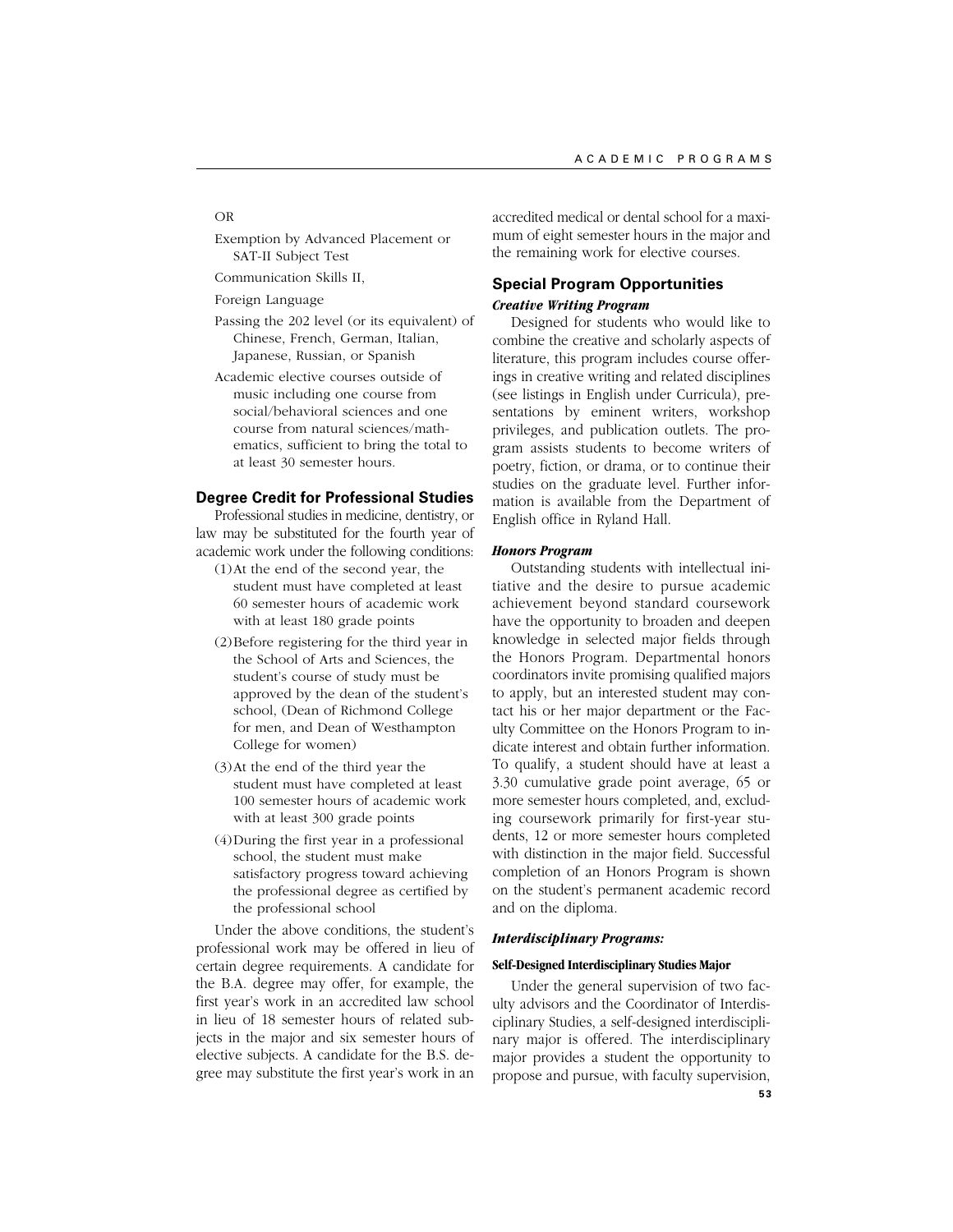a unique program of study leading to either a Bachelor of Arts or a Bachelor of Science degree with a major in Interdisciplinary Studies. A senior thesis, which is the culmination of the major and for which the student receives three credit hours, is required.

Applications and further information are available from the Coordinator of Interdisciplinary Studies or from the Dean of the School of Arts and Sciences whose office is in Boatwright Library. Applications are to be submitted to the Coordinator of Interdisciplinary Studies by April 1 of the second year. At least a 3.00 cumulative grade point average is recommended.

# **Interdisciplinary Majors**

In addition to the self-designed interdisciplinary major, the School of Arts and Sciences offers support for interdisciplinary study through six interdisciplinary programs that offer majors within the Bachelor of Arts degree. They are American Studies, Classical Civilization, Criminal Justice, International Studies, Urban Practice and Policy, and Women's Studies. Further information is available from the Program Coordinators listed under each program.

# *International Studies Major*

International Studies is a cross-cultural, interdisciplinary major comprising eight areas of concentration, of which the student selects one. The concentrations are Africa, Asia, International Economics, Latin America, Modern Europe, World Politics and Diplomacy, and Russian and Eastern European Studies. Further information is available from the Office of International Education in the administrative wing of Boatwright Library.

### **Interdisciplinary Concentrations**

The School of Arts and Sciences offers a series of curricular configurations known as "interdisciplinary concentrations *within* disciplinary majors." Instead of constituting standalone majors or minors, these concentrations are tied closely to selected majors, thus fostering an integrated learning experience that

offers depth in a traditional discipline combined with breadth in interdisciplinary study. Current interdisciplinary concentrations include Arts Technology (for Studio Art, Music or Theatre majors) Biochemistry (for Chemistry majors), Comparative Literature (for English majors), Dramatic Studies (for English or Theatre majors), Medieval and Renaissance Studies (for English majors), Music Theatre (for Music or Theatre majors), and Neuroscience (for Biology or Psychology majors). An interdisciplinary concentration within a disciplinary major toward a B.A. degree will require no more than 72 total hours, counting all courses and including all prerequisites for those courses. An interdisciplinary concentration within a disciplinary major toward a B.S. degree will require no more than 75 total hours, counting all courses and including all prerequisites for those courses and Calculus II. For specific descriptions and requirements, refer to pages 145-149.

### *Internship Program*

Internships provide students with supervised opportunities to understand by direct experience how skills and theories learned in the classroom are applied in business, industry, community agencies, and government. Each internship must include an academic base, such as an appropriate reading list or other resources, which demonstrates or stresses the interrelatedness of the academic background with the selected workplace.

Internships are usually limited to junior or senior students who must have the prior approval of the department concerned. No more than 12 semester hours of internship courses of whatever kind nor more than six semester hours of Internship 388 taken in the same department may be counted toward a School of Arts and Sciences degree. Student teaching and Theatre Arts 330-341, Practicum, are not included in this policy.

Further information is available from the chair or coordinator of the appropriate department or program.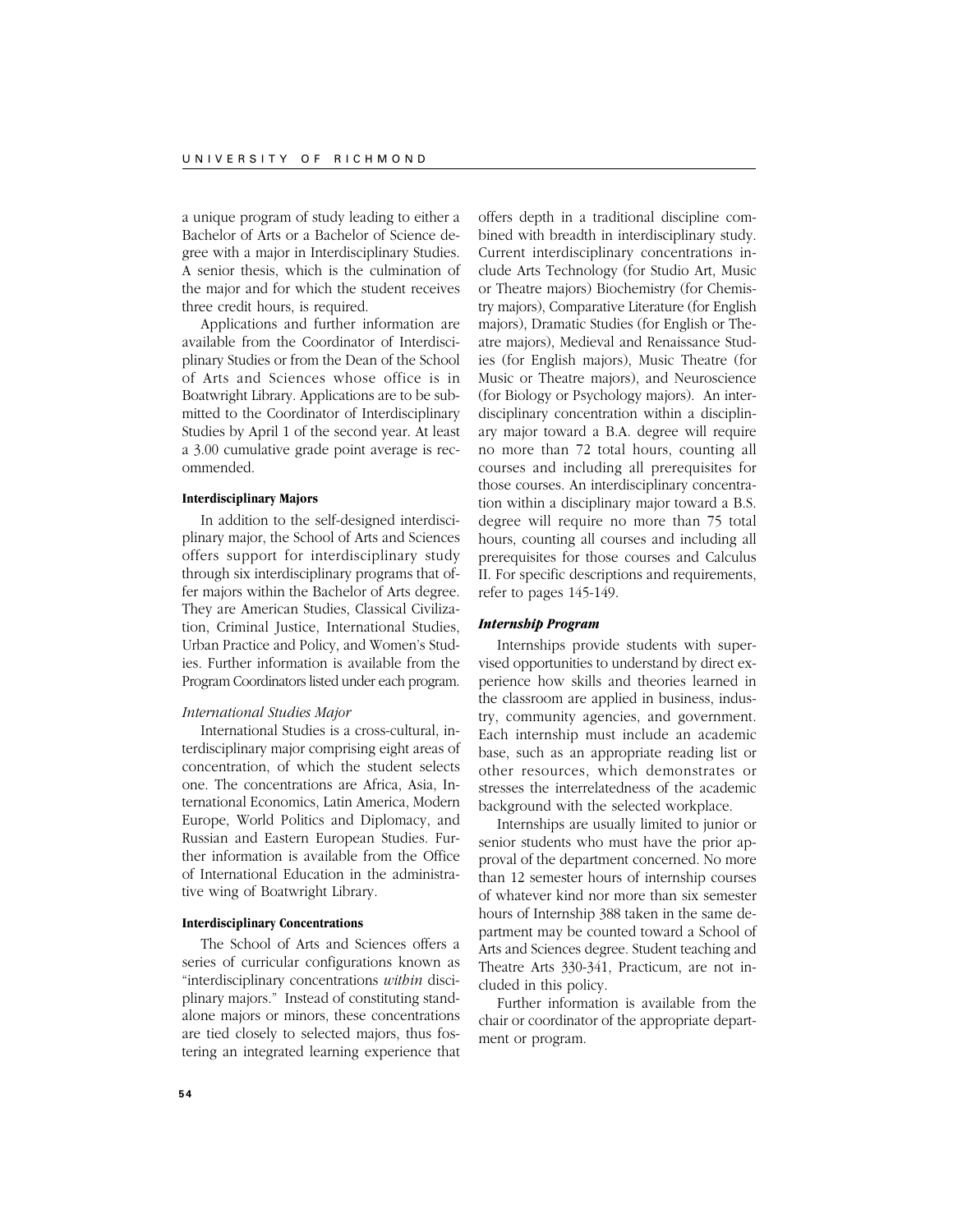# *Marine Studies*

The University of Richmond Department of Biology and the Duke University Marine Laboratory (DUML) offer a program supplement in marine science. Instruction is given by DUML and may be accepted as transfer credit in the student's University of Richmond program. Further information about the program can be obtained from the University of Richmond Department of Biology.

# *Master's Degree, Early Beginning*

University of Richmond students who are near completion of the undergraduate degree may begin study in a Master's Degree program in the University's Graduate School of Arts and Sciences. Please see page 43 for further details.

# *Minor Option*

A minor is a secondary academic specialization which may be sought in addition to the required academic major. A minor consists of at least 15 semester hours and may include certain other requirements as specified by the academic department concerned. A student may elect to complete more than one minor in the degree program. The minor is declared in the same manner as the major. Upon graduation, each completed minor will be recorded on the student's permanent academic record, provided the minor is listed on the degree application form and the requirements have been met. Many academic departments offer a minor. The requirements in the minor, for the departments in which the minor is available, are presented under the appropriate departmental listing in the Curricula section.

# *Research Grants for Undergraduates*

Each year the School of Arts and Sciences offers its students unusual opportunities for research projects. Grants are awarded by the Undergraduate Research Committee to support research projects in a variety of ways such as purchase of materials and equipment, travel or other such expenses, and presenting or publishing the results of the research. The grant may be awarded for a project which is the student's own idea or an idea which has been conceived in cooperation with a faculty member; in any case there must be a faculty member who is willing to supervise the project. Generally, the project is approved for academic credit, and often the student and the faculty member will co-author one or more professional papers on the work.

Application forms and further information are available from the Associate Dean of the School of Arts and Sciences whose office is in the administrative wing of Boatwright Library, or through the departmental chair of the department in which the project is to be supervised.

# *Undergraduate Work Taken After Graduation*

Students who have graduated from an accredited college or university and who wish to take undergraduate courses in the liberal arts and sciences during the academic year, but not for degree purposes, should apply to the Office of Admissions for acceptance as an unclassified student. Permission to take such classes may be granted on a space-available basis and with due regard for prior achievements. Application for such undergraduate work to be taken in the summer will be received by the Summer School office. Students who are required to take undergraduate work in preparation for a University of Richmond Arts and Sciences graduate program, or who take undergraduate and graduate work simultaneously, shall register through the Arts and Sciences Graduate School.

Additional majors may be completed after graduation and recorded subject to the following: The student must have a Bachelor of Arts degree or a Bachelor of Science degree from the University of Richmond; all work required to complete the additional major subsequent to graduation must be taken at the University; the academic department concerned must certify that the major is complete; and the student must complete the work within two years of graduation unless additional time is granted by the major department concerned, and the department notifies the University Registrar.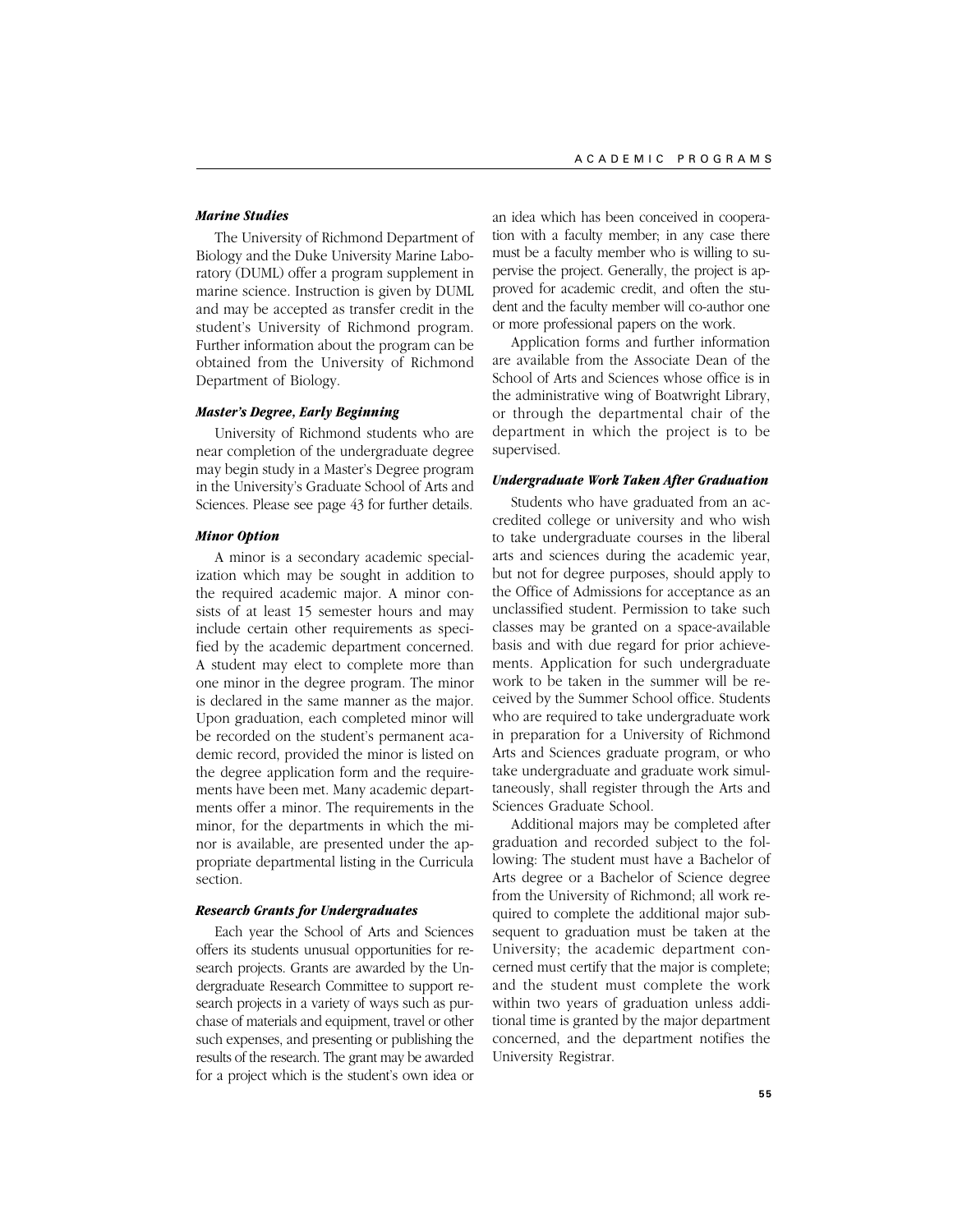# **C URRICULA**

# **S CHOOL O F A RTS AND S CIENCES**

This chapter presents departmental majors and minors, and the courses, with their descriptions, offered by each department. In a course description, where the course numbers for a two-semester course are separated by a hyphen, either half of the course may be taken independently for credit, and in any order unless a prerequisite is stated.

**Note:** Undergraduate courses at the University of Richmond long were numbered in the range 0-399, with 300 level being the most advanced. Beginning with the 1990 fall term, undergraduate course numbers may extend through the 400 level; however, not all departments have renumbered their courses. Therefore, it should not necessarily be concluded that a department with 400-level courses has more advanced offerings than a department having only 300-level courses as its highest.

# **Individual Internship**

Any academic department may offer an individual internship under the following general description.

**388 Individual Internship.** Application of academic skills and theories in a selected work environment, plus related academic work supervised by a member of the faculty. Pass/fail grading may be designated by a department for any or all enrollments. May be repeated; however, no more than six semester hours in the same department may be counted toward the total number of hours required for a degree. *Prerequisite:* Permission of department concerned. *1-6 sem. hrs.* **Note:** No more than 12 semester hours of internship of any kind may count toward the total number of hours required for a degree. Student Teaching and Theatre Arts Practica are not included in this policy.

# **First-Year Core Course (CORE)**

#### *Kathleen M. Hewett-Smith, Coordinator (English)*

This course provides an intensive introduction to critical analysis at the college level for firstyear students. Students examine important primary texts from a number of world cultures and historical periods. The course's primary concern is to develop students' ability to analyze texts and to express their ideas about these texts and about the issues they raise. The course is required of all first-year students.

**101-102 Exploring Human Experience.** Intensive reading and analysis of important primary texts dealing with basic issues of human existence. Strong emphasis on discussion and writing. To be taken in consecutive semesters during the first year. *3-3 sem. hrs.*

# **American Studies (AMST)**

*Robert C. Kenzer, Coordinator (History)*

### **The American Studies Major**

**Note**: The grade point average of the coursework comprising the major must be no less than 2.00 with no course grade below *C-* (1.7).

Thirty-three semester hours selected from the courses below distributed as follows:

| American Studies 201               | 3 hours |
|------------------------------------|---------|
| One course selected from either    |         |
| American Studies 301-341, or 381   | 3 hours |
| Either American Studies 390 or 391 | 3 hours |
| Area A—American Literature         | 6 hours |
| Area B—American History            | 6 hours |
| Area C—Social Sciences             | 6 hours |
| Area D—Fine Arts and Humanities    | 6 hours |

No more than nine semester hours of courses below the 300 level (and no more than three semester hours at the 100 level) may be counted toward Areas A, B, C, and D.

# **American Studies Courses (AMST)**

**201 Introduction to American Studies.** Surveys multidisciplinary nature of American Studies by focusing on methodologies, sources, themes, and major ideas used when examining American culture. *3 sem. hrs.*

**301 The Harlem Renaissance.** Study of meaning, goals and strategies, and periodization of the Harlem Renaissance. *Prerequisite:* American Studies 201, or at least junior status, or permission of instructor. *3 sem. hrs.*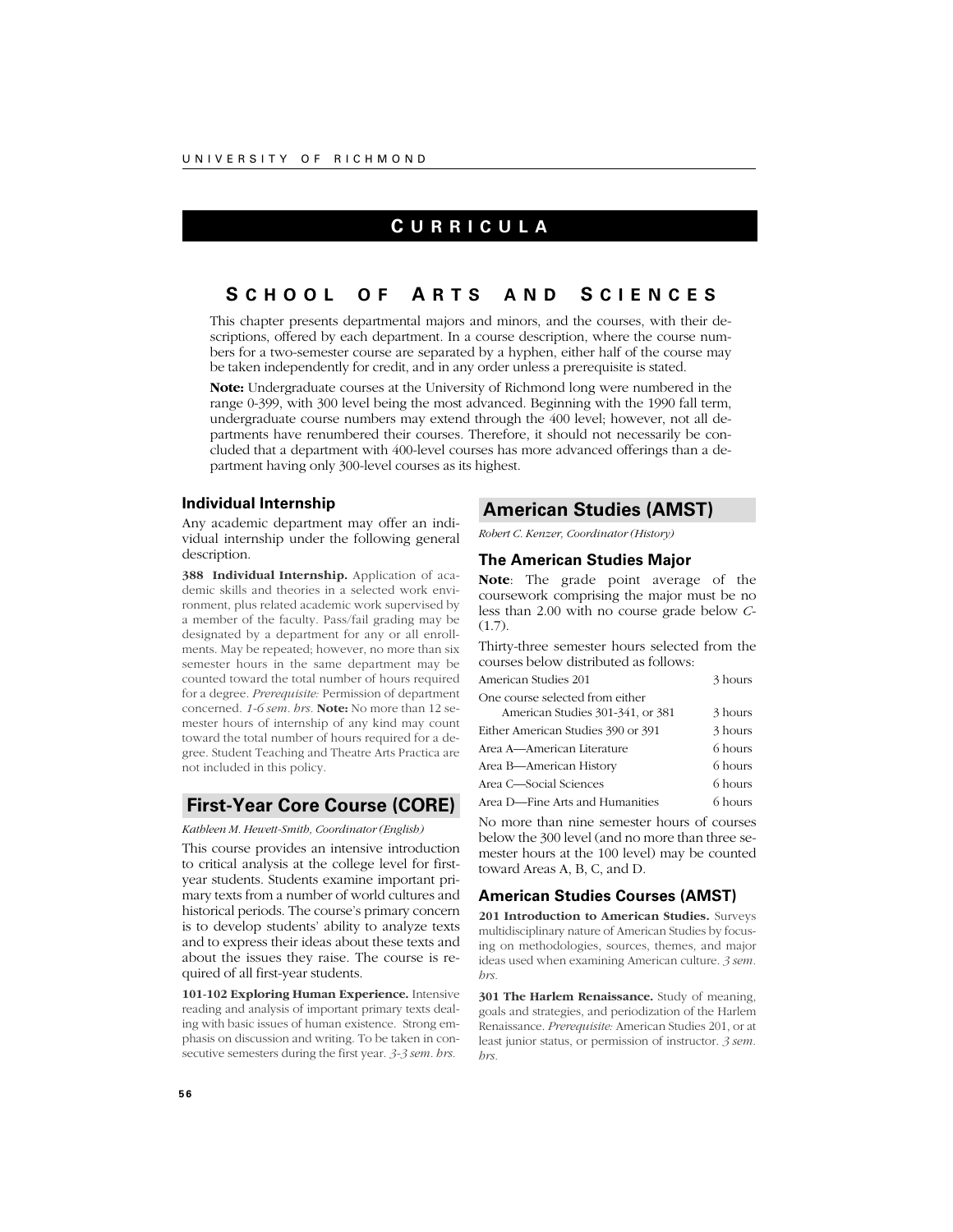**321 American Immigration and Ethnicity.** Examination, through historical and literary materials, of challenges confronting and posed by waves of immigrants who shaped American civilization. *Prerequisite*: American Studies 201, or at least junior status, or permission of instructor. *3 sem. hrs.*

**322 Jews in the American Mind.** Interdisciplinary exploration of image of Jews in several spheres of American culture, chiefly letters, higher education, performing arts, and law. *Prerequisite*: American Studies 201, or at least junior status, or permission of instructor. *3 sem. hrs.*

**323 African American Intellectual Leadership of the Twentieth Century.** Leadership of ideas by such twentieth-century African Americans as W.E.B. Du Bois and Paul Robeson, black feminists and public intellectuals. *Prerequisite*: American Studies 201, or at least junior status, or permission of instructor. *3 sem. hrs.*

**381 Community Problem Solving Seminar.** Combines internship with reading and discussion about community problems from multidisciplinary perspectives. *Prerequisite*: American Studies 201 or junior or senior status. *3 sem. hrs.*

**390 Seminar in American Studies.** Designed primarily as capstone experience for American Studies majors, seminar will focus on topic in American culture that can be approached through several disciplines. *Prerequisites*: American Studies 201, junior or senior status, and permission of the instructor. *3 sem. hrs.*

**391 Thesis.** Thesis project involving primary sources designed, researched, and written by student under faculty supervision. *Prerequisite*: American Studies 201, junior or senior status, and an approved prospectus with bibliography. *3 sem. hrs.*

**398 Selected Topics.** Varying multidisciplinary topics related to American Studies. *3 sem. hrs.*

*See the departmental listings for descriptions of the following courses.*

# **Area A: American Literature**

### **English (ENGL)**

206 Selected Readings in American Literature

- 208 Twentieth-Century American Fiction
- 231 African-American Literature
- 232 Southern Fiction
- 233 Tradition and Renewal in Native American Literatures
- 330 American Literature through the Civil War
- 331 American Literature since the Civil War
- 334 Literature of the South
- 364 Literature of American Minorities
- 366 Black Women Writers
- 430 Topics in American Literature to 1900
- 431 Topics in American Literature after 1900
- 433 The American Novel

# **Area B: American History**

# **History (HIST)**

- 205 The United States to 1877
- 206 The United States since 1877
- 220 American Women from the Colonial Period to the Present
- 302 Colonial America
- 303 The American Revolution
- 305 The Civil War and Reconstruction
- 306 Late Nineteenth-Century American History
- 307 The United States, 1896-1941
- 308 The United States since 1941
- 309 The United States in the Twentieth Century through Video and Film
- 311 History of Virginia since 1800
- 313 Frontier and West in American History
- 317 The Old South
- 320 American Social History
- 327 American Diplomatic History since 1945
- 328 Americans from Africa
- 369 The Machine in Modern Society
- 396 The Vietnam Conflict

### **Area C: Social Sciences**

### **Anthropology (ANTH)**

307 Native American Heritage

### **Economics (ECON)**

- 101 Principles of Microeconomics
- 102 Principles of Macroeconomics
- 200 The Economics of Money, Banking, and Financial Markets
- 300 Industrial Organization and Public Policy
- 331 Labor Economics

#### **Health and Sport Science (HSS)** 355 Sport in Society

#### **Journalism (JOUR)**

- 200 News Media and Society
- 302 Public Affairs Reporting
- 303 Journalism Ethics, Law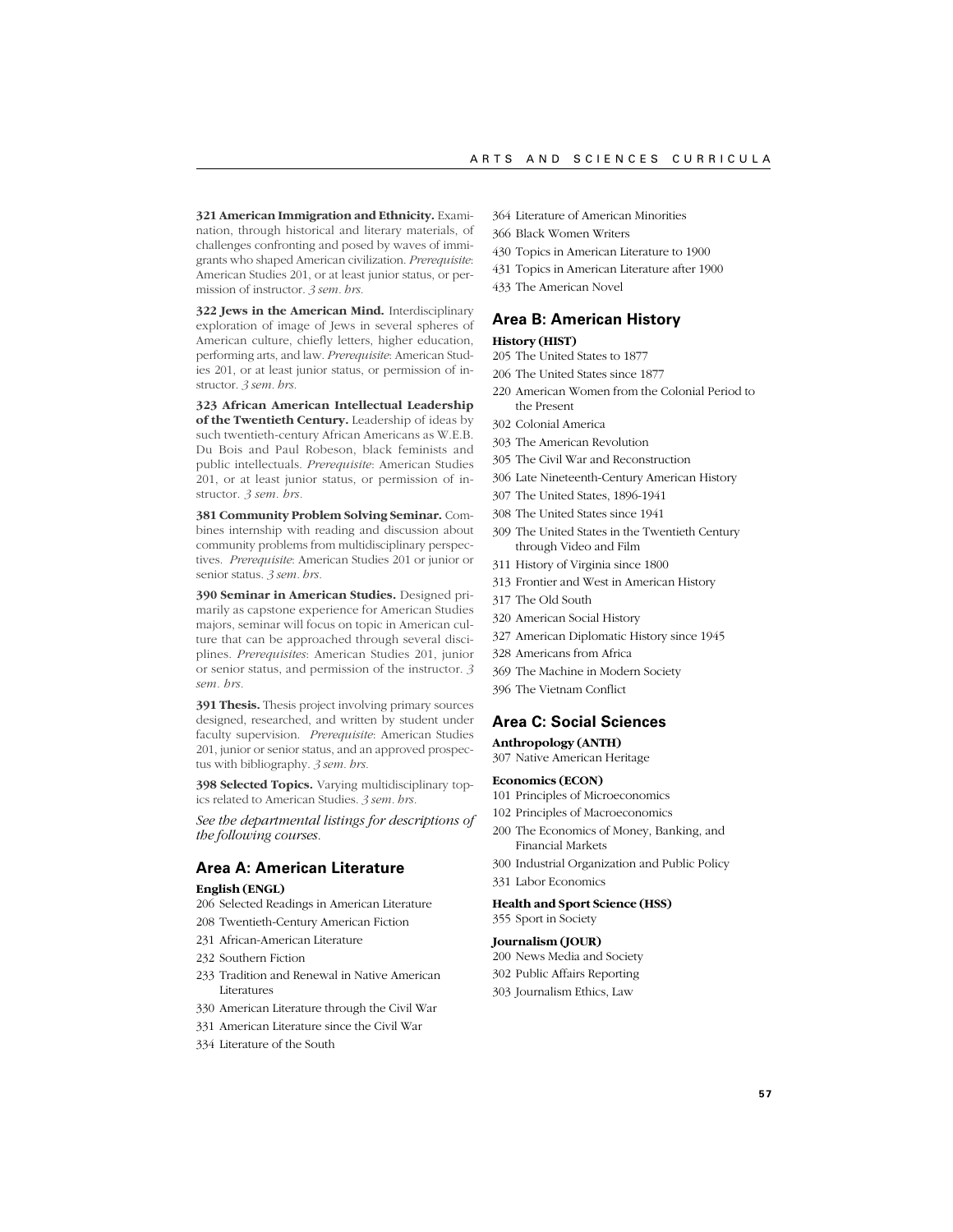### **Political Science (PLSC)**

- 220 Introduction to American Government
- 221 Introduction to Public Policy
- 300 Bureaucracy and Public Policy
- 304 Virginia Government and Politics
- 315 American Political Theory
- 321 Women and Power in American Politics
- 322 Public Opinion and Public Policy
- 324 The Politics of Social Welfare
- 325 Minority Politics
- 326 Legislative Process
- 327 The American Presidency
- 328 American National Government
- 329 Campaigns and Elections
- 331 Constitutional Law
- 333 Civil Rights/Liberties
- 336 American Constitutional History
- 337 Politics and the Legal System
- 350 American Foreign Policy

#### **Sociology (SOC)**

- 101 Introduction to Sociology
- 303 Sociology of Families
- 309 Social Problems
- 310 Criminology
- 311 Juvenile Delinquency
- 316 Race and Ethnicity in America
- 318 Social Stratification
- 320 Sociology of Religion
- 323 The Black Community in Urban America
- 324 Law and Society
- 328 Social Gerontology
- 329 Education and Society
- 342 Dying, Death, and Grief

# **Area D: Fine Arts and Humanities Art (ART)**

- 213 Art of the United States
- 218 Twentieth-Century Art
- 320 Seminar in Contemporary Art
- 322 Seminar in Museum Studies

### **Music (MUS)**

- 115 All That Jazz
- 118 The Life and Music of Duke Ellington
- 120 The Music and Poetry of Jazz
- 121 Music in Film
- 122 Madonna and Yo-Yo Ma: Music in the 1990s

# **Religion (RELG)**

- 254 Interaction of Church and State in Contemporary America
- 255 Fundamentalism and Evangelicalism in America
- 259 Black Religion in America
- 265 Religion and Moral Decisions
- 266 Television: Ethics for Hire?
- 357 Religion in the Development of American Society
- 359 American Judaism
- 369 Problems in Social Ethics

#### **Women's Studies (WMST)**

303 Women in Television: Representations, Images, and Stereotypes

# **Anthropology (ANTH)**

(See Sociology and Anthropology)

# **Art (ARTS) and Art History (ART)**

*Charles Johnson, Chair*

- *Professors Addiss, Johnson*
- *Associate Professors Denton, Rhodes, Softic' Assistant Professor Sjovold*
- *Director of the University Museums,Waller*
- *Professionals from the fields in art also are employed as*
- *adjunct faculty members.*

The Department of Art and Art History offers programs in the studio arts, Western and non-Western art history and museum studies. In the new Modlin Center for the Arts, students work in an environment where they can develop their intellectual and creative abilities to the fullest potential. In addition to a rigorous and stimulating curriculum, students also participate in the activities of the University Museums. The museums present exhibitions of both historical and contemporary art with related lectures, workshops, and symposia, with visiting artists, critics, and art historians. A study abroad program allows students to study art and art history in approved programs under the direction of the Office of International Education. Because majors are required to develop a senior project, it is recommended that prospective majors should consult with the department early to allow adequate time for planning.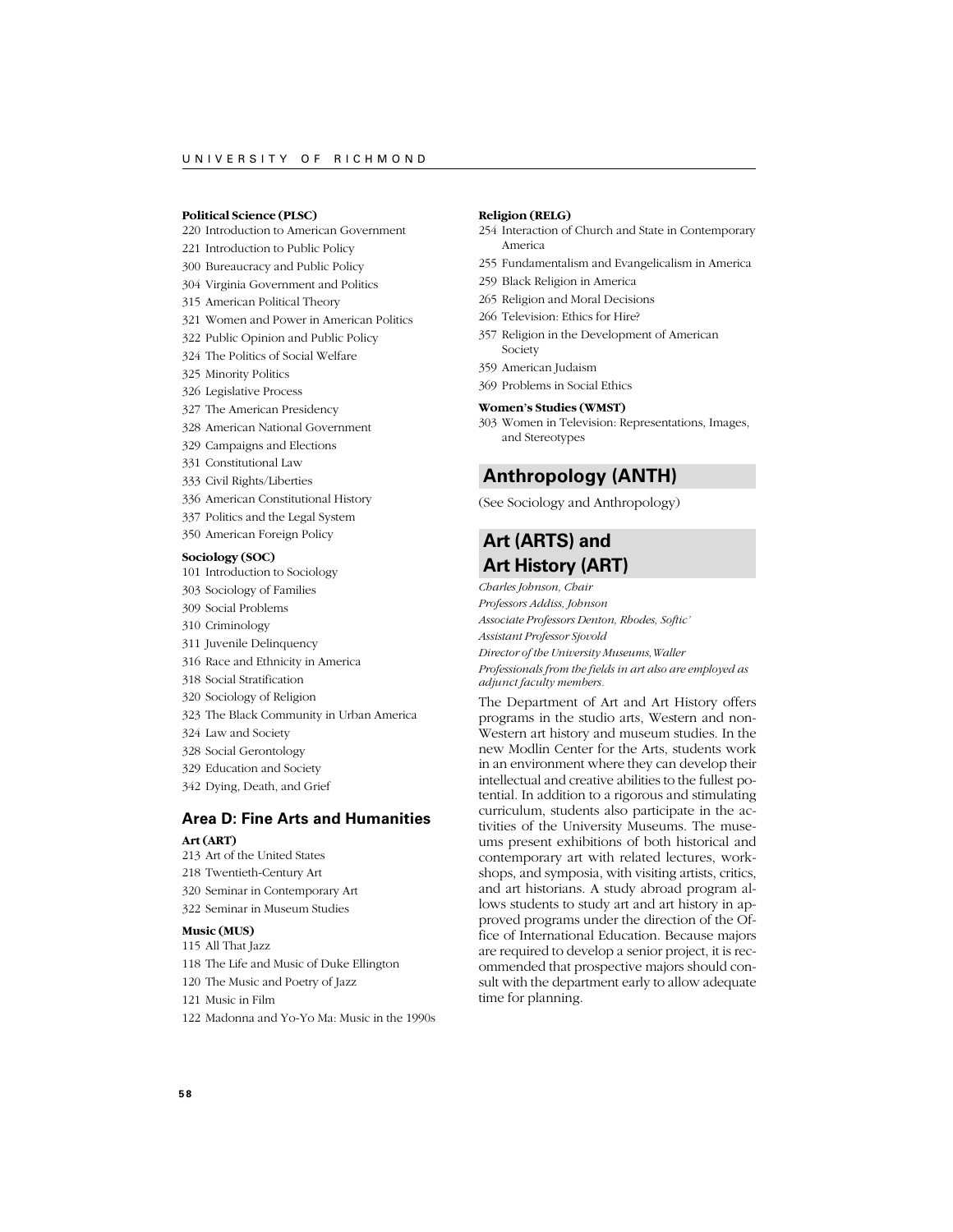# **The Art History Major**

**Note:** A grade of not less than *C* (2.0) is required in each course comprising the major.

Forty semester hours selected from the courses below distributed as follows:

**A. Art History Surveys 9 semester hours** ART 121 Art History: Prehistory through the Middle Ages, 3 ART 122 Art History: Renaissance to the present, 3

Course in non-Western Art History, 3

**B. Art History Courses 12 semester hours** Four courses selected from: ART 213 Art of the United States, 3

ART 214 Northern Renaissance Art, 3

ART 215 Art of the Renaissance, 3

ART 216 Mannerism and the Baroque, 3

- ART 217 Nineteenth-Century Art, 3
- ART 218 Twentieth-Century Art, 3

ART 278 or 279 Selected Topics, 3 (only one course will count toward the major)

- **C. Studio Art Courses (ARTS) 6 semester hours** One 2-D and one 3-D course required
- **D. Seminar in Art History 3 semester hours** ART 319, Advanced Seminar, 3
- **E. Related field course 3 semester hours** ART 281 Philosophy of Art, 3

or another course in aesthetics

- **F. ART 365 Art Theories and Methodologies 3 semester hours**
- **G. ART 466 Thesis: Research Project** 4 semester hours (Students prepare their bibliography and thesis proposal to present to the art faculty at the end of the fall semester; thesis is completed during the spring semester.)

Majors are expected to take Art 121-122 before enrolling in 200-level Art History courses. Independent studies cannot be substituted for required courses in the art history major.

In addition to the above, the following are strongly recommended for the major:

- A semester of international studies through a program approved by the department and the Dean of International Education, in which case one course would apply toward the major.

- One course from the following: ART 301/CLSC 301 Greek Art and Archaeology, 3 ART 302/CLSC 302 Roman Art and Archaeology, 3

# **Honors Program in Art History**

Majors are encouraged to apply for and pursue the honors program in Art History. To earn honors in Art History, a student must complete at least 13 hours of honors credit with distinction through a combination of upper-level courses including Art 365-466; the program must be planned in consultation with the student's major advisor and the department. Honors students must also maintain an overall GPA of no less than 3.30 while in the program.

### **The Art History Minor**

Eighteen semester hours approved by the department, including six semester hours in Art History 121-122; three semester hours from Studio Art 101, 103, or 105; nine semester hours from three elective art history courses of which six semester hours must be at the 200-level.

# **Art History Courses (ART)**

**121 Art History: Prehistory through the Middle Ages.** Survey of Western Art, with some attention given to non-Western Art, from prehistoric times through the Middle Ages. Intended as introductory course for general student as well as art majors and minors. 121 and 122 may be taken independently and in any sequence. *3 sem. hrs.*

**122 Art History: Renaissance to the present.** Historical and analytical study of representative major works of art from Renaissance to the present for general student and art major. *3 sem. hrs.* (FSVP)

**213 Art of the United States.** Art and architecture from 1800 to 1900. Examined in relation to cultural, political and social contexts of nineteenth-century America. *3 sem. hrs.*

214 Northern Renaissance Art. Fifteenth- and sixteenth-century Northern Renaissance art from Van Eyck to Bruegel. *3 sem. hrs.*

**215 Art of the Renaissance.** Major developments in Italian art from early thirteenth century through High Renaissance in early sixteenth century. *3 sem. hrs.*

**216 Mannerism and the Baroque.** Major developments in European art of sixteenth and seventeenth centuries. *3 sem. hrs.*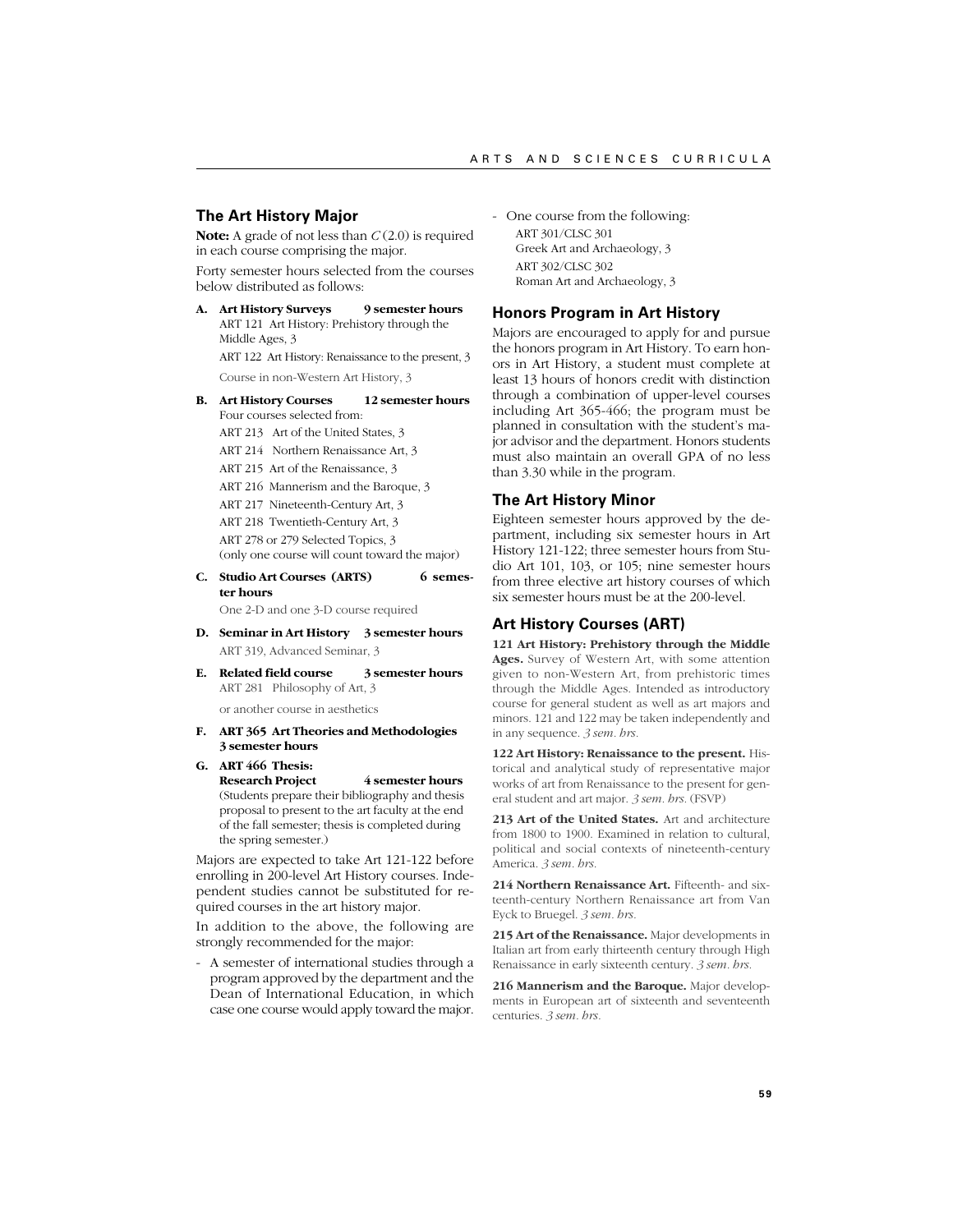217 Nineteenth-Century Art. Major art trends during nineteenth century in Europe. Special attention given to representation of women in art and women artists. *3 sem. hrs.*

**218 Twentieth-Century Art.** Major movements and developments of modern art in Europe and America. Examination of theoretical bases of modern art, concepts of avant-garde and consideration of public's relationship to modern art. *3 sem. hrs.*

**223 Studies in the History of Photography.** Combines study of the photograph and its interpretation with consideration of technical developments. *3 sem. hrs.*

**224 Art and the Human Spirit.** Exploration of significant periods of world art, stressing non-Western traditions in relation to poetry, music, religion, philosophy, and cultural history. *3 sem. hrs.* (FSVP)

**226 Art and Culture of Japan.** Introduction to art and culture of Japan stressing interconnections between art, literature, and historical developments. *3 sem. hrs.* (FSVP)

**278 Topics in Asian Art.** Examples include Japanese prints, painting, ceramics, Buddhist art, and Chinese calligraphy. May be repeated for credit when topic varies. *3 sem. hrs.*

**279 Selected Topics.** Examples include African art, History of Architecture, and other specialized topics. May be repeated for credit if topics differ. *Prerequisite*: Permission of instructor. *3 sem. hrs.*

**281 Philosophy of Art.** (See Philosophy 281.) *3 sem. hrs.*

**282 Values in World Film.** Study of films from around the world centering on major themes, with focus on differing cultural values and film art and techniques. *3 sem. hrs.*

**301 Greek Art and Archaeology.** (See Classics 301.) *3 sem. hrs.* (FSVP)

**302 Roman Art and Archaeology.** (See Classics 302.) *3 sem. hrs.* (FSVP)

**303 The Aegean Bronze Age.** (See Classics 303.) *3 sem. hrs.*

**319 Advanced Seminar.** Highly focused in-depth studies on topics of Art History related to departmental course offerings. Topics to be chosen by instructor. Representative topics: Poetry and Sculpture of Michelangelo, French Eighteenth-Century Tomb Architecture, Hieronymus Bosch, and Picasso. *Prerequisite*: 200-level Art History course in the area of the Seminar or permission of instructor. *3 sem. hrs.*

**320 Seminar in Contemporary Art.** Major developments in international contemporary art from 1970 to present, with emphasis on current trends. *Prerequisites*: Art History 121, 122, and 218, or permission of instructor. *3 sem. hrs.*

**322 Seminar in Museum Studies.** History, philosophy, functions, and future of museums; collection research, evaluation, publications, and museum procedures and education. *3 sem. hrs.*

**365 Art Theories and Methodologies.** Study of theoretical approaches and methods used in discipline of art history. Required for art history majors in fall semester of their senior year. Permission of instructor required for non-art history majors. *3 sem. hrs.*

**370 History and Aesthetics of Film.** (See English 370.) *3 sem. hrs.*

**380 Advanced Topics in Japanese Art.** Topics stated for term. May be repeated for credit when topic varies. *Prerequisite*: Art 226. *3 sem. hrs.*

**388 Individual Internship.** Supervised work experience at approved museum, gallery, or other art institutions. May be repeated for credit at a different institution. Maximum of six semester hours will be allowed toward major. *Prerequisite*: Permission of instructor. *1-3 sem. hrs.*

**395-396 Independent Study.** Individually designed program under faculty supervision. *Prerequisite*: Permission of department. *1-3/1-3 sem. hrs.*

**466 Thesis: Research Project.** Required for art history majors in their senior year. *Prerequisite*: Art History 365. *4 sem. hrs.*

# **The Studio Art Major**

**Note:** A grade of not less than *C* (2.0) is required in each course comprising the major.

Forty-four semester hours composed of the following courses:

- **A. Foundation Courses 9 semester hours** ARTS 101 Drawing I, 3 ARTS 103 Sculpture I, 3 ARTS 122 Design I, 3
- **B. For a concentration in a specific area or medium (generally in 2-D or 3-D): nine hours beyond the 100-level courses, as approved by the department.**
- **C. Studio Art Electives 9 semester hours**
- **D.** ARTS 465 Thesis I: Portfolio Development, 4 ARTS 466 Thesis II: Senior exhibition, 4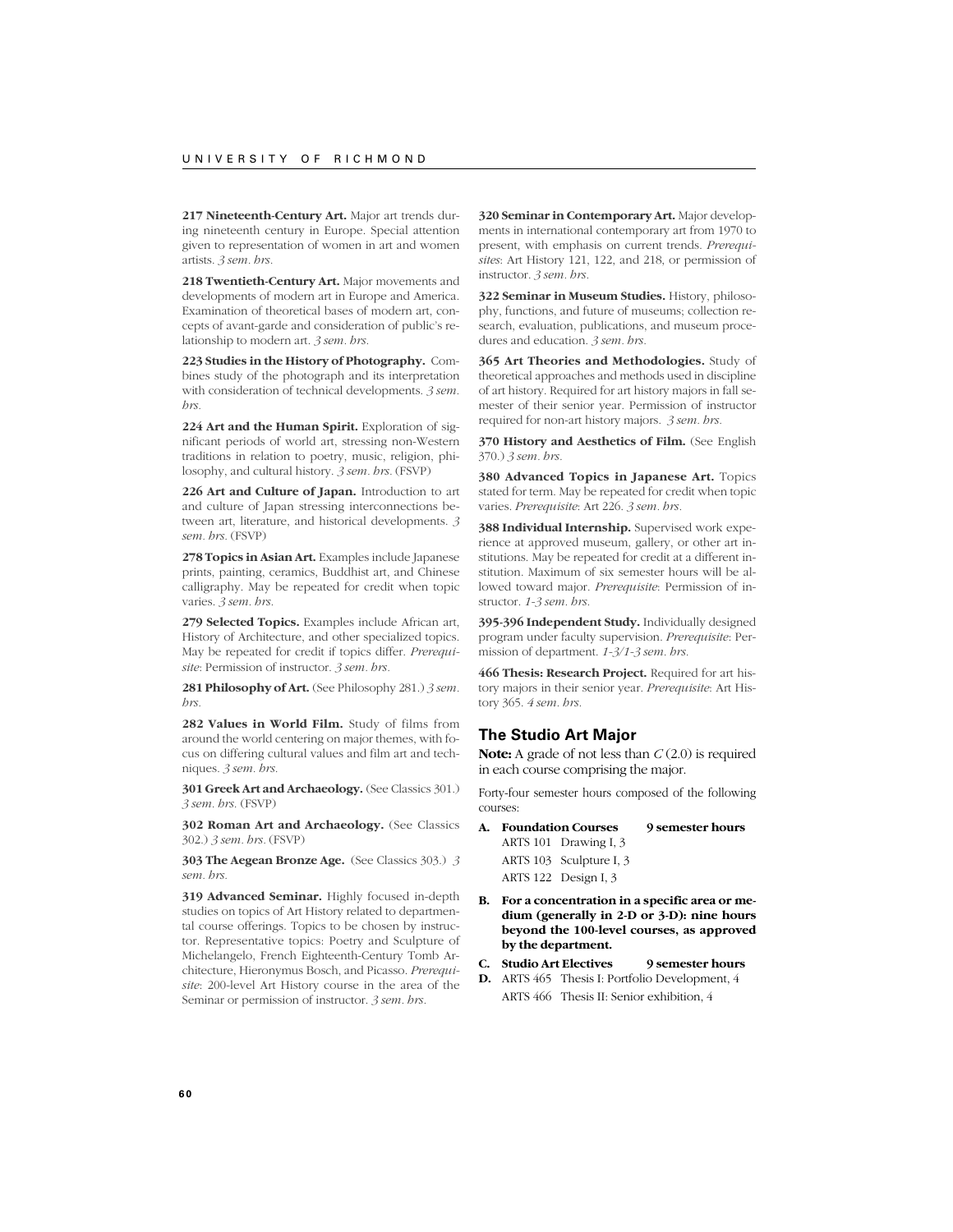**E. Art History courses 6 semester hours** ART 121 Art History: Prehistory through the Middle Ages, 3 ART 122 Art History: Renaissance to the present, 3

**F. Related field courses: three hours of a closely related field course is required, as approved by art department; any upper level art history course will count toward this requirement.**

A student seeking teaching licensure may substitute 300 or 400-level studio course, as approved by department, for Studio Art 465.

### **Honors Program in Studio Art**

Majors are encouraged to apply for and pursue the honors program in Studio Art. To earn honors in Studio Art a student must complete 12 hours of honor credit with distinction through a combination of upper-level courses with Thesis I and Thesis II; the program must be planned in consultation with the student's major advisor and the department. Honors students must also maintain an overall GPA of no less than 3.30 while in the program.

# **Interdisciplinary Concentration in Arts Technology for Studio Art, Music, and Theatre Majors**

See pages 145-146.

### **The Studio Art Minor**

Eighteen semester hours approved by the department, including six semester hours in Studio Art 101, 103, or 105; three semester hours from Art History 121 or 122; nine semester hours from three elective studio art courses of which six semester hours must be at the intermediate or advanced levels.

### **Studio Art Courses (ARTS)**

**101 Drawing I.** One-semester studio course that explores fundamentals of representational and non-representational drawing and visual perception, using pencil, pen and ink, charcoal, and pastel. *3 sem. hrs.* (FSVP)

**103 Sculpture I.** Basic introduction to material and perceptual problems in sculpture. *3 sem. hrs.* (FSVP)

**105 Painting I.** One-semester studio introduction to practice of painting. Will help student develop working understanding of methods and materials of oil painting while investigating basic aspects of visual perception. *3 sem. hrs.* (FSVP)

**107 Printmaking I.** Projects in woodblocks, linoleum cuts, and etching. *3 sem. hrs.*

**110 Photography I.** Introduction to fundamental, technical, and aesthetic issues of black and white photography with emphasis on using medium for personal expression. Includes series of problems designed to increase understanding of basic camera operation, darkroom techniques, and artmaking strategies. History of photography will be included through study of past and contemporary photography. Camera with manually adjustable aperture and shutter speeds required. *3 sem. hrs.*

**122 Design I.** Color theory, perception, and interaction used in painting, collage, and computer design to study basic principles of two-dimensional abstract design, composition, and computer art. *3 sem. hrs.*

131 Ceramics I. Basic introduction to wheelthrown pottery techniques. Basic glazing techniques. *3 sem. hrs.*

**201 Drawing II.** Continuation of Studio Art 101. *Prerequisite*: Studio Art 101. *3 sem. hrs.*

**203 Sculpture II.** Continuation of Studio Art 103, with emphasis on technical problems in sculpture. *Prerequisite*: Studio Art 103. *3 sem. hrs.*

**205 Painting II.** Continuation of Studio Art 105. *Prerequisite*: Studio Art 105. *3 sem. hrs.*

207 Printmaking II. Projects in plate and stone lithography/introduction to color printing. *Prerequisite*: Studio Art 107. *3 sem. hrs.*

**210 Photography II.** Explore different styles of photography through lectures, slides, critiques, and assignments. Introduction to black and white archival fiber-base printing process in addition to experimentation with different films, filters, papers and developers, and presentation techniques. *Prerequisite*: Studio Art 110. *3 sem. hrs.*

**222 Design II.** Continuation of Studio Art 122. *Prerequisite*: Studio Art 122. *3 sem. hrs.*

**223 Digital Artmaking.** Introduction to digital art, including its brief history and how to use it as an art medium. Interdisciplinary course provides basic background to the field of computer technology-based artmaking combined with the studio experience of using this technology to create art. (Same as Computer Science 108). *3 sem. hrs.* (FSVP)

**231 Ceramics II.** Continuation of Studio Art 131 with emphasis on development of technique and individual experimentation with form and surface. *Prerequisite*: Studio Art 131. *3 sem. hrs.*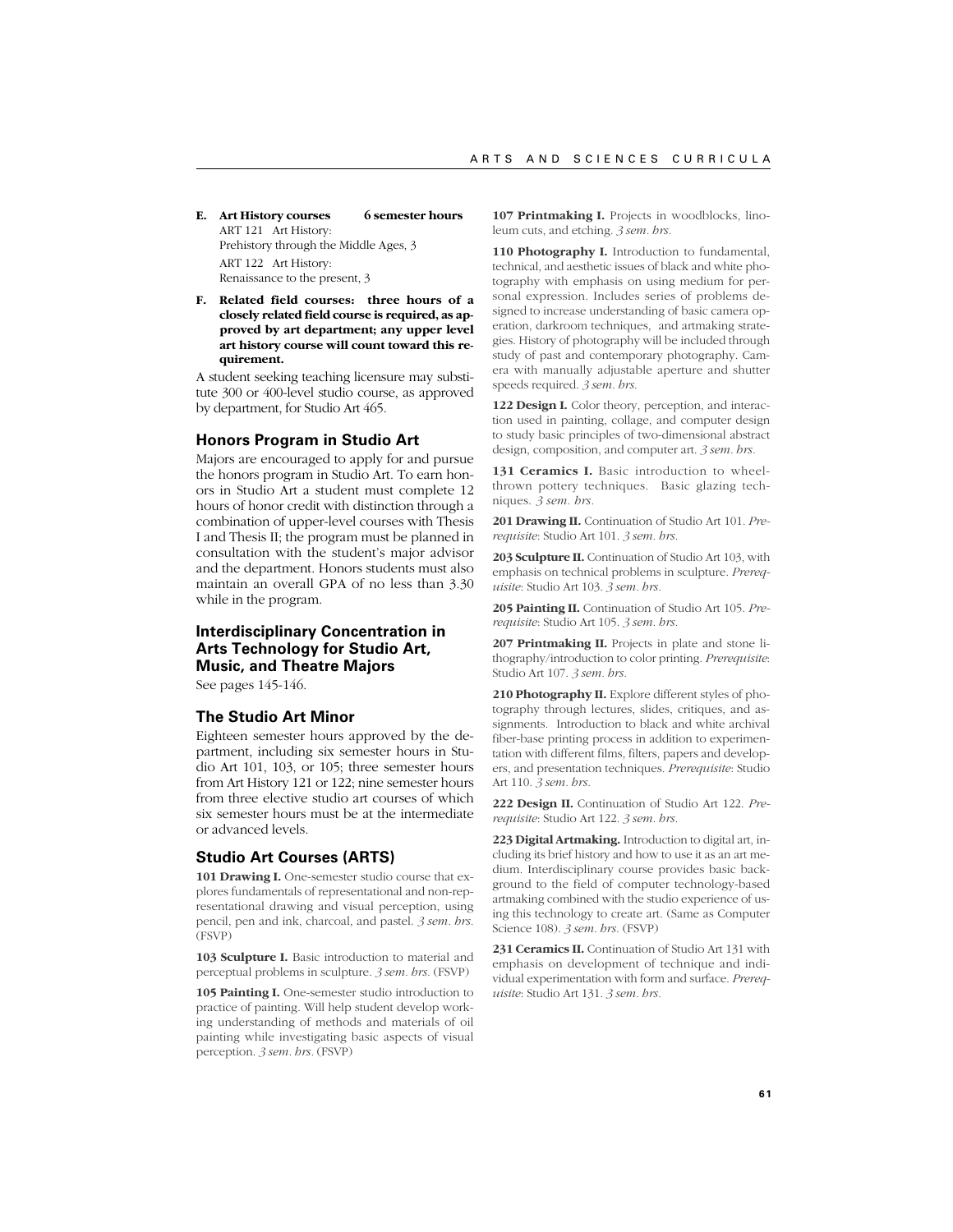**279 Selected Topics.** Examples include watercolor technique, landscape painting, nontraditional artmaking, tea and Japanese aesthetics, and others as arranged by the department. May be repeated for credit if topics differ. *Prerequisite*: Permission of instructor. *1-3 sem. hrs.*

**301 Drawing III.** Continuation of Studio Art 201. Emphasis on advanced problems in drawing. *Prerequisite*: Studio Art 201. *3 sem. hrs.*

**303 Sculpture III.** Continuation of Studio Art 203. Advanced problems in sculpture, including stone carving and bronze casting. *Prerequisite*: Studio Art 203. *3 sem. hrs.*

**305 Painting III.** Continuation of Studio Art 205. Emphasis on advanced problems in painting. *Prerequisite*: Studio Art 205. *3 sem. hrs.*

**307 Printmaking III.** Continuation of Studio Art 207. Emphasis on advanced problems in printmaking and introduction of experimental printmaking processes. *Prerequisite*: Studio Art 207. *3 sem. hrs.*

**322 Design III.** Continuation of Studio Art 222. Emphasis on advanced problems in design. *Prerequisite*: Studio Art 222. *3 sem. hrs.*

**331 Ceramics III.** Continuation of Studio Art 231. Emphasis on advanced techniques, glaze chemistry, and firing techniques. *Prerequisite*: Studio Art 231. *3 sem. hrs.*

**388 Individual Internship.** Supervised work experience at approved artist's studio, museum, or gallery. *Prerequisite*: Permission of instructor. *1-3 sem. hrs.*

**395-396 Independent Study.** Individually designed program under faculty supervision. *Prerequisite*: Permission of instructor. *1-4/1-4 sem. hrs.*

**401 Drawing IV.** Continuation of Studio Art 301. Emphasis on personal expression in drawing and independent projects. *Prerequisite*: Studio Art 301. *3 sem. hrs.*

**403 Sculpture IV.** Continuation of Studio Art 303. Emphasis on personal expression in sculpture and independent projects. *Prerequisite*: Studio Art 303. *3 sem. hrs.*

**405 Painting IV.** Continuation of Studio Art 305. Emphasis on personal expression in painting, and independent projects. *Prerequisite*: Studio Art 305. *3 sem. hrs.*

**407 Printmaking IV.** Continuation of Studio Art 307. Emphasis on personal expression in printmaking. Prerequisite: Studio Art 307. 3 sem. hrs.

**422 Design IV.** Continuation of Studio Art 322. Emphasis on advanced problems and portfolio development in design. *Prerequisite*: Studio Art 322. *3 sem. hrs.*

**431 Ceramics IV.** Continuation of Studio Art 331. Emphasis on personal expression in ceramics. *Prerequisite*: Studio Art 331. *3 sem. hrs.*

**465 Thesis I: Portfolio Development.** Senior studio art majors will create focused body of work and begin to clarify and establish future directions and resources for personal research and artmaking in preparation for their spring thesis exhibition. *Prerequisite*: Studio art major, senior level. *4 sem. hrs.*

**466 Thesis II: Senior Exhibition.** Graduating studio art majors will organize and present exhibition of their art. *Prerequisite*: Studio Art 465. *4 sem. hrs.*

# **Astronomy (ASTN)**

**101 Astronomy.** Survey including solar system, stars, galaxies, cosmology, etc. Historical background with emphasis on current theories, observations, and topics of special interest. Observations of the night sky. *3 sem. hrs.*

# **Biology (BIOL)**

*W. John Hayden, Chair Professors Bishop, Hayden, Kish Associate Professors de Sá, Kingsley, Radice Assistant Professors, Elhai, Goodner, Reynolds, Smallwood, Stenger, Wohl Directors of Biology Laboratories Lessem, Reiner, Smith Manager of Biology Laboratories Farrell*

# **The Biology Major**

**Note:** The grade point average of the coursework in biology and chemistry must be no less than 2.00 with no course grade below *C-* (1.7).

For either the Bachelor of Arts of Bachelor or Science degrees at least 32 hours of biology, including Biology 211, 212, 213, 214 and 16 additional hours in biology selected from approved courses, plus Chemistry 103-104 or 151 and Chemistry 205-206. Physics 131-132 and Mathematics 129 are recommended. The following courses will not count towards the biology major: any 100-level course, 349, 350, 370, 371, 388, 391, 395, 396. All other 200- and 300-level courses may be used to meet major requirements. Neither Biology 326 nor Chemistry 326 can count towards both the Biology and Chemistry majors; likewise, neither Biology 327 nor Chemistry 327 can count towards both the Biology and Chemistry majors.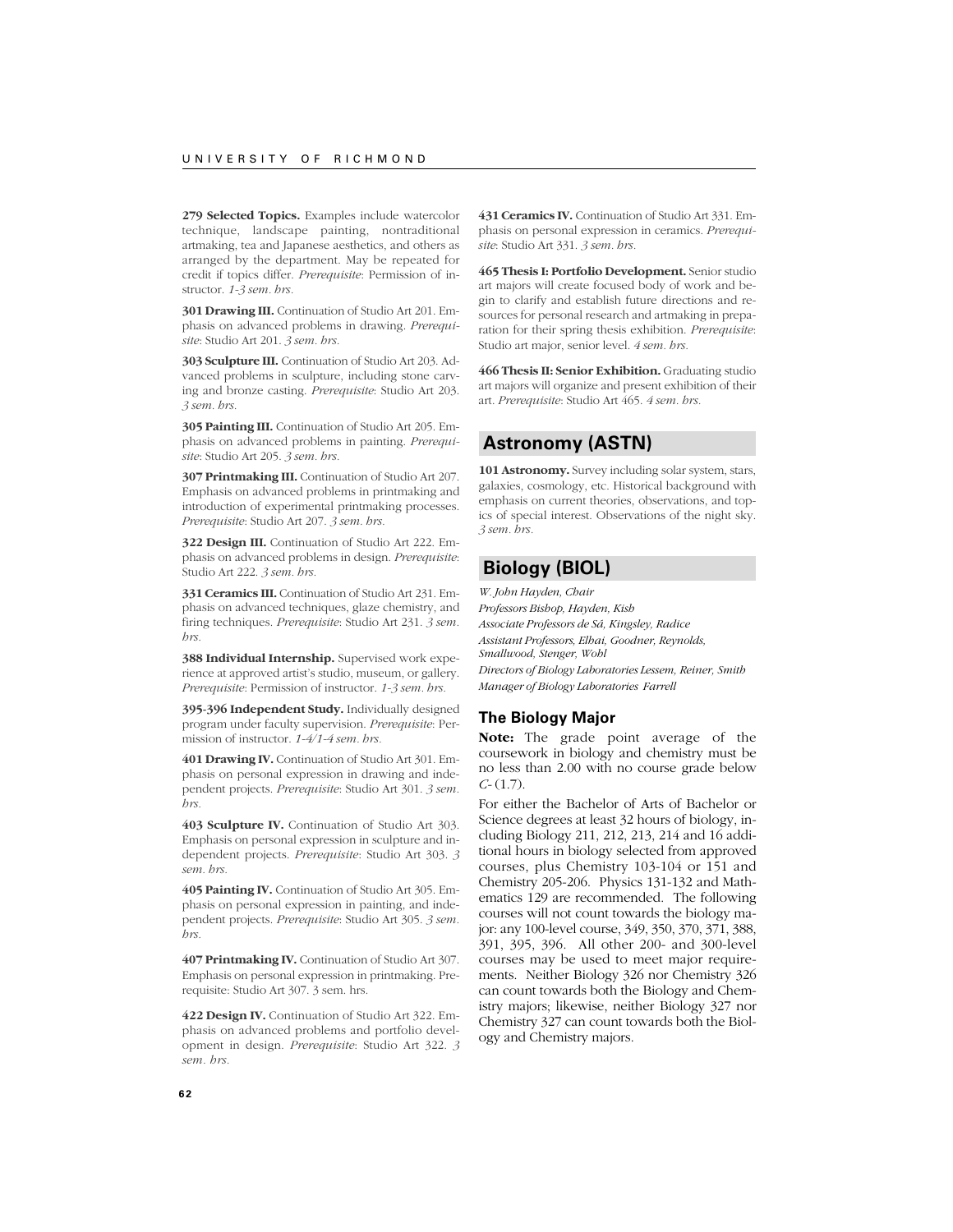# **The Biology Minor**

Biology 211, 212, 213, 214, at least 4 additional hours selected from courses approved for the major, and not less than a *C*- (1.7) in each course.

# **Honors Program**

Students invited into the Honors program may earn honors in Biology by completing 12 hours of honors credit through a combination of upper level courses, Honors Research, and Honors Seminar; the program should be planned in consultation with the student's research advisor and the department's honors coordinator. Honors students must also maintain an overall GPA of no less than 3.30 while in the program and write an original honors thesis to be submitted to their research advisor.

# **Interdisciplinary Concentration in Neuroscience for Biology or Psychology Majors**

*See pages 149.*

**DUML OPTION:** The Duke University Marine Sciences Laboratory, in cooperation with the Department of Biology, provides opportunities for instruction in the marine sciences. Work taken in the program may be included in the student's University of Richmond curriculum only with the prior approval and under the direction of the Department of Biology. Students interested in this option are encouraged to apply to the department for further information.

# **Biology Courses (BIOL)**

**102 Exploring Human Biology.** Examination of human biology from perspective of cellular processes, genetics, structure and function of organ systems, and evolution. Many topics will include application of the scientific method and consideration of ethical issues. For non-science major. Will not serve as basis of further work in science nor meet entrance requirements for any health profession. Three lecture and two laboratory hours a week. *Prerequisite*: High school biology. *4 sem. hrs.* (FSNB)

**105 Impact of Science on Societal Problems.** How scientific thought, particularly in biology, can be brought to bear on a question of social interest. Students will be guided to take problem apart and use scientific literature to find elements of a solution. Hands-on experimentation and presentation of knowledge to others will be stressed. Five hours of lecture/lab a week. *4 sem. hrs.* (FSNB)

**107 Human Genetics.** Introduction to basic concepts in human genetics and how advances in the field impact health care, biotechnology, public policy, and the law. Topics such as the Human Genome Project, gene therapy, and prenatal testing for genetic disorders will be discussed. Students will gain working knowledge of how scientists think and how they approach research problems. Designed for students with little or no background in biology, chemistry and mathematics. Three lecture and two laboratory hours a week. *4 sem. hrs.* (FSNB)

**108 Environmental Biology.** Basic ecological principles and selected topics in environmental science, including worldwide impact of growing human population, patterns of energy consumption, and issues of water quality, water management, land use, food production, and biological resources. Application of the scientific method will be incorporated in laboratory component. For non-science major. Will not serve as basis of further work in science nor meet entrance requirements for any health profession. Three lecture and two laboratory hours a week. *Prerequisite*: High school biology. *4 sem. hrs.* (FSNB)

211 Organismal Biology I. Introduction to organismal biology; origin of life; basic biochemistry; biology of prokaryotes; eukaryotic cell structure and function; biology of protistans, fungi, and plants, including their diversity, anatomy, physiology, reproduction, and evolution. Development of laboratory skills. Will serve as basis for further work in science and meet entrance requirements for any health profession. Three lecture and three laboratory hours a week. *4 sem. hrs.* (FSNB)

212 Organismal Biology II. Continuation of introduction to organismal biology; biology of animals, including their diversity, anatomy, physiology, behavior, reproduction, and evolution; principles of ecology. Continued development of laboratory skills. Will serve as basis for further work in science and meet entrance requirements for any health profession. Three lecture and three laboratory hours a week. *Prerequisite*: Biology 211. *4 sem. hrs.* (FSNB)

213 Genetics. Classical and molecular analysis of biological adaptability, continuity, and variation. Laboratory uses established methods of genetic investigation with focus on analysis of experimental data. Three lecture and three laboratory hours a week. *Prerequisites*: Biology 211, 212 and Chemistry 104 or 151. *4 sem. hrs.*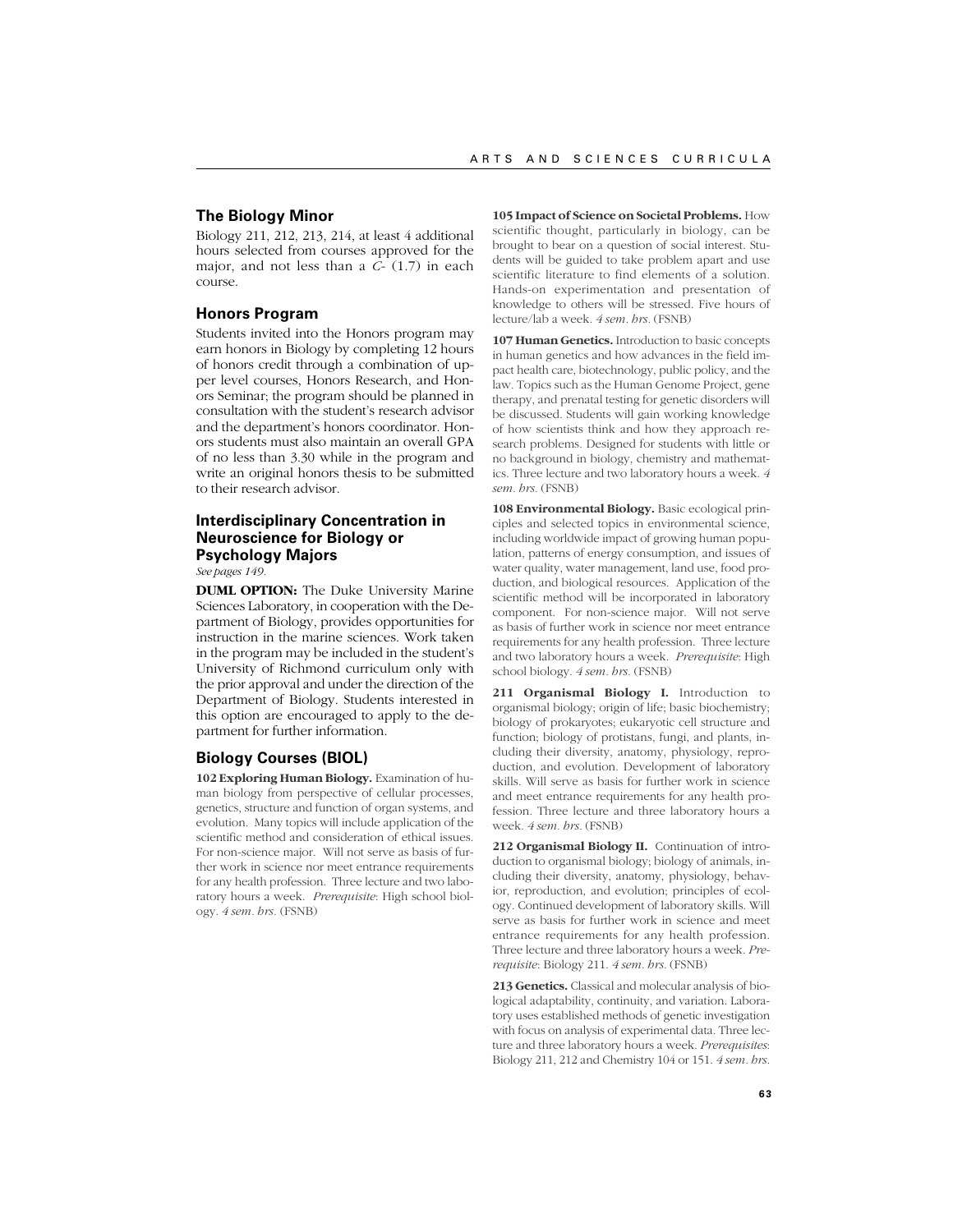**214 Cell and Molecular Biology.** Introduction to structure and function of biological molecules and cellular organelles. Laboratory emphasizes separation and analysis of cell constituents. Three lecture and three laboratory hours a week. *Prerequisites*: Biology 211, 212, 213 and Chemistry 104 or 151. *4 sem. hrs.*

**225 Evolution.** Introduction to biological evolution including history of field, mechanisms of evolution, and fossil record. Understanding of basic genetics recommended. *Prerequisite*: Biology 212. *4 sem. hrs.*

**301 Microbiology.** Morphology and physiology of bacteria, with laboratory emphasis on techniques of culturing and handling organisms. Three lecture and three laboratory hours a week. *Prerequisites*: Biology 214 and Chemistry 104 or 151 or permission of instructor. *4 sem. hrs.*

**303 Plant Morphology.** Structure, life histories, and phylogeny of major divisions of algae, fungi, and terrestrial plants. Three lecture and three laboratory hours a week. *Prerequisite*: Biology 212. *4 sem. hrs.*

**305 Plant Anatomy.** Microscopic structure of vascular plants with emphasis on function, development, and evolution. Three lecture and three laboratory hours a week. *Prerequisite*: Biology 212. *4 sem. hrs.*

**306 Systematic Botany.** Identification and classification of vascular plants; emphasis on local flora; principles of systematics. Two lecture and four laboratory hours a week. *Prerequisite*: Biology 212. *4 sem. hrs.*

**307 Advanced Cell and Molecular Biology.** Analysis of molecular mechanisms by which cells interact with each other and environment. Topics include signal transduction, cell cycle regulation and molecular models of cancer and microbial pathogenesis. *Prerequisites*: Biology 214 and Chemistry 206. *3 sem. hrs.*

**308 Comparative Vertebrate Anatomy.** Comparative anatomy and biology of several systems of organs of representative vertebrates in an evolutionary context. Two lecture and four laboratory hours a week. *Prerequisite*: Biology 212. *4 sem. hrs.*

**309 Invertebrate Zoology.** Morphology, physiology, development, and relationships of representative invertebrate animals. Three lecture and three laboratory hours a week plus field trips. *Prerequisite*: Biology 212. *4 sem. hrs.*

**311 Microanatomy.** Microscopic structures and functions of vertebrate tissues and organs. Laboratory emphasizes quantitative light and electron microscopy and computer-assisted image analysis. Three lecture and three laboratory hours a week. *Prerequisites*: Biology 211, 212, 214. *4 sem. hrs.*

**312 Developmental Biology.** Development of animals, including embryogenesis, metamorphosis, and regeneration. Emphasizes mechanisms of cell differentiation and pattern formation. Three lecture and three laboratory hours a week. *Prerequisite*: Biology 214. *4 sem. hrs.*

**314 Molecular Genetics.** Examination of experimental underpinnings of knowledge about gene transmission and function through critical analysis of key papers. Lab projects focus on developing skill in posing problems that can be addressed experimentally. Three lecture and three laboratory hours a week. *Prerequisite*: Biology 213. *4 sem. hrs.*

**315 Plant-Microbe Interactions.** Examination of interactions between plants and bacteria, fungi, and viruses. Mechanisms of interactions will be explored from both the microbe and plant perspective. Introduction to current techniques used to study these interactions. Three lectures and three laboratory hours a week. *Prerequisite*: Biology 214. *4 sem. hrs.*

**316 Reproductive Biology of Flowering Plants.** Introduction to diverse aspects of floral biology including ecology of plant-pollinator interactions, wind pollination, flower development, and self-incompatibility. Additional topics and more in-depth laboratory experience included in 4 semester hour version. Three hours or six hours of lecture/discussion/laboratory a week. *Prerequisite*: Biology 214. *3-4 sem. hrs.*

**318 Field Biology.** Introduction to theory and practice of field biology research, including sampling, monitoring, and experimental design. Emphasis on both gathering quantitative information and understanding natural history of the study organism. Three lectures and three laboratory hours a week. *Prerequisite*: Biology 213. *4 sem. hrs.*

**319 Mountain Ecology.** (Summer only.) Field oriented approach to ecology. Includes extended camping in remote regions of Appalachian Mountains. (Additional fee for field trips.) *Prerequisites*: Biology 212 and permission of instructor. *4 sem. hrs.*

**320 Bacterial Development.** Genetic mechanisms by which bacteria respond to environmental stresses to change their morphology and biochemical repertoire. Regulation of complex behavioral and morphological changes by both unicellular and multicellular bacteria. *Prerequisite*: Biology 213. *4 sem. hrs.*

**325 Molecular Evolution.** Introduction to molecular evolution with focus on genome structure, mutation selection, and random genetic drift at molecular level. Evolution by gene duplication, exon shuffling, and transposition. Lab focuses on cloning and recombinant DNA techniques. Strong lab component, two lecture and four laboratory hours a week. *Prerequisites*: Biology 212 and 213. *4 sem. hrs.*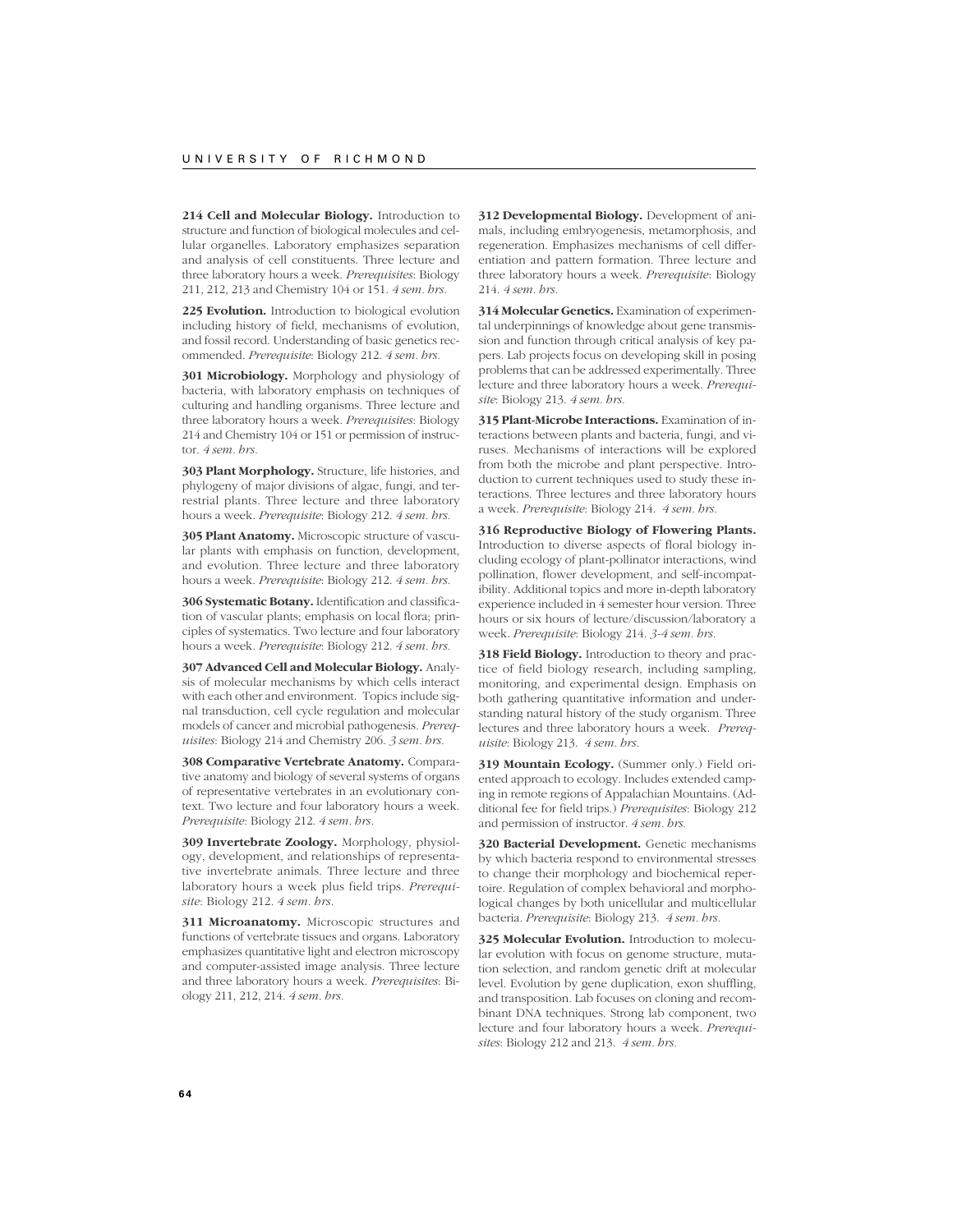**326 Biochemistry.** (See Chemistry 326). *Prerequisites*: Biology 212, Chemistry 206, and permission of instructor. *4 sem. hrs.*

**327 Biochemistry II.** (See Chemistry 327). *Prerequisites*: Chemistry 326 or Biology 214 or permission of instructor. *3 sem. hrs.*

**328 Vertebrate Zoology.** Comprehensive survey of vertebrate classes emphasizing phylogenetic theory, natural history, behavior, and ecology. Two lecture and four laboratory hours a week. *Prerequisite*: Biology 212. *4 sem. hrs.*

**330 Ecology.** Interrelationships of organisms and their environments. Three lecture and three laboratory hours a week plus two overnight field trips. *Prerequisite*: Biology 212. *4 sem. hrs.*

**332 Tropical Marine Biology.** Introduction to marine biology and other oceanographic disciplines using tropical marine habitats as specific examples. Three lecture hours a week and laboratory portion composed of field trips and exercises including Spring Break field experience in Caribbean (extra fee required). *Prerequisites*: Biology 212 and permission of instructor. *4 sem. hrs.*

**333 Microbial Ecology.** Examination of ecological role of microorganisms in terrestrial, freshwater, and marine habitats with emphasis on role of microorganisms in flow of materials and energy through global ecosystem. Laboratory includes independent research project. *Prerequisites*: Biology 214 and 301 or permission of instructor. *4 sem. hrs.*

**334 Oceanography.** Integrated introduction to biological, geological, chemical, and physical oceanography. Multidisciplinary approach to ocean processes. Three lecture hours a week and laboratory and field trips. *Prerequisites*: Biology 212 and Chemistry 104 or 151. *4 sem. hrs.*

**335 Freshwater Biology.** Physical, chemical, and biological properties of fresh waters. Three lecture and three laboratory hours a week. *Prerequisite*: Biology 212. *4 sem. hrs.*

**336 Plant Physiology.** Explores roles of endogenous factors (hormones, biological clocks, phytochrome), environmental influences (light, temperature, water, and inorganic nutrients), and gene expression in plant functions, growth and development. Three lecture and three laboratory hours a week. *Prerequisite*: Biology 214. *4 sem. hrs.*

**338 Comparative Animal Physiology.** Introduction to major characteristics of animal function at level of whole organism and component structures and organ systems. Emphasis on physiological function and processes related to survival in natural environment. Topics include respiratory physiology, blood and oxygen transport systems, gut anatomy and digestion, energy metabolism, body size, pressure physiology (altitude, deep-sea, and diving), temperature adaptation and heat balance, water relations, locomotion and biomechanics, and information control and integration. Three lecture and three laboratory hours a week. *Prerequisites*: Biology 214 and Chemistry 206. *4 sem. hrs.*

**339 Physiology of Marine Organisms.** Physiological adaptations, including osmoregulation, respiration, diving physiology, and temperature regulation of organisms to marine environments, such as estuaries, the open ocean, and deep sea. Half-day field trips required. Three lecture/laboratory hours a week. *Prerequisites*: Biology 214. *3 sem. hrs.*

**340 Introduction to Immunology.** Overview of immunology. Current theories and their explanation of pertinent contemporary issues included. Three lecture and three laboratory hours a week. *Prerequisite*: Biology 214. *4 sem. hrs.*

**341 Animal Physiological Ecology.** Introduction to animal physiological adaptation to the natural environment. Emphasis will be on physiological responses of animals to both biotic and abiotic factors and interaction with ecology and population dynamics of species. Topics covered will stress interdisciplinary relationship between physiology and both natural biological sciences (ecology, natural history, behavior, and evolution) as well as applied sciences (population management and conservation biology). *Prerequisites:* Biology 212. *4 sem. hrs.*

**342 Biology of Cancer.** Historical perspective on principal developments in cancer research. Topics focus on molecular basis of cancer: selection and clonal evolution of cancer cells, oncogenes and tumor supressor genes, control of tumor growth and metastasis, RNA and DNA transforming viruses, carcinogenesis induced by chemicals and radiation, and molecular basis of cancer treatment. Three lecture and three laboratory hours a week. *Prerequisites*: Biology 213, 214, and Chemistry 206. *4 sem. hrs.*

**344 Behavioral Ecology.** Introduction to analysis of behavior of organisms, including humans, by study of how behavior affects survival and reproduction. Behaviors studied include foraging, aggression, cooperation, and reproduction. Verbal, graphical, and mathematical models to describe and predict behavior are studied and tested. Three lecture and three laboratory hours a week; may include overnight field trips. *Prerequisites*: Biology 212 and Mathematics 111 or 121, or permission of instructor. *4 sem. hrs.*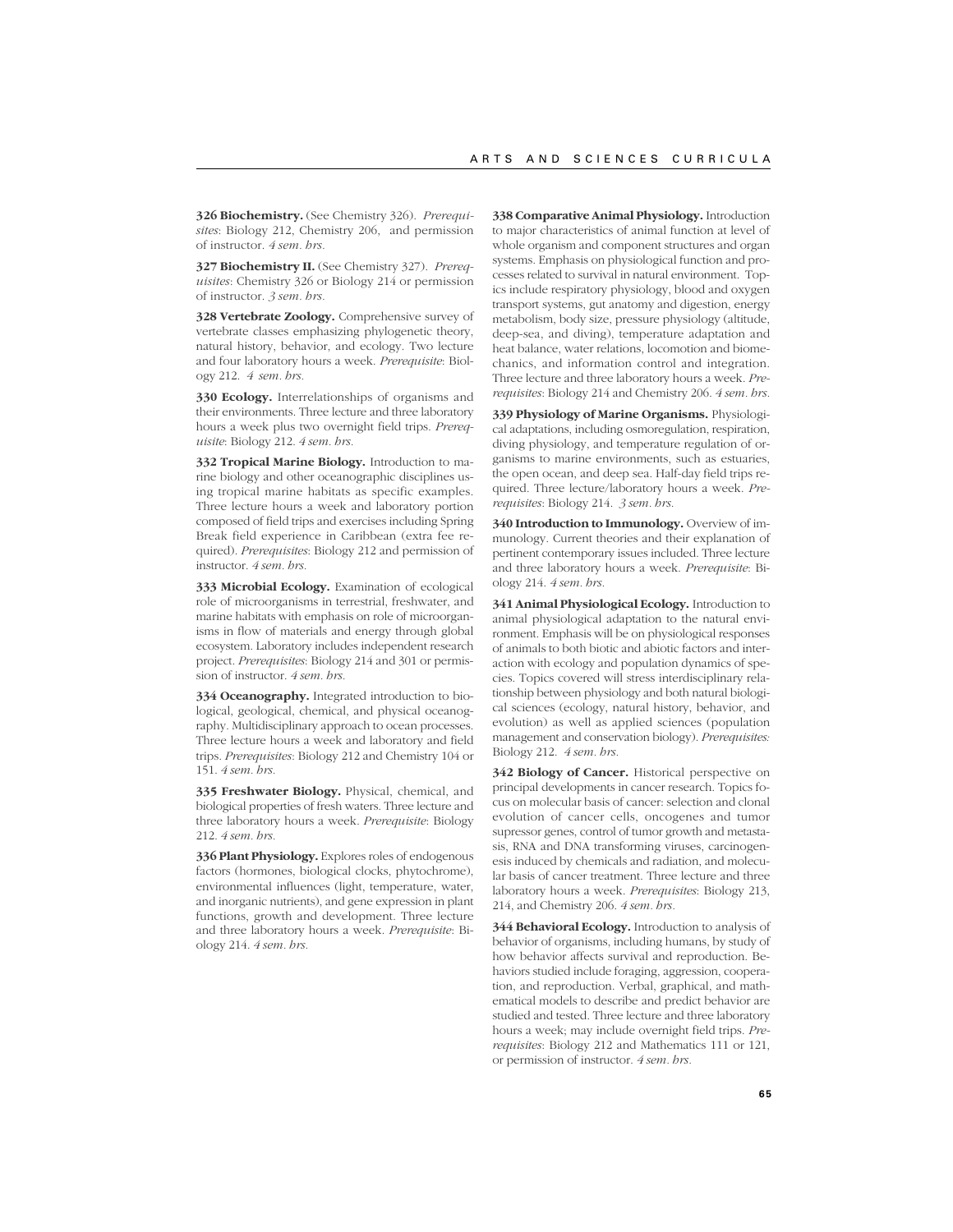**349-350 Undergraduate Research.** Independent research conducted with faculty supervision. May be repeated without credit. *Prerequisite*: Permission of instructor. *2-2 sem. hrs.*

**351 Special Topics.** Special course areas covered when sufficient interest. Considers subject matter not covered in other biology courses. *Prerequisite*: Biology 214. *1-4 sem. hrs.*

**365 Human Anatomy and Physiology I.** (See Health and Sport Science 365.) *4 sem. hrs.*

**366 Human Anatomy and Physiology II.** (See Health and Sport Science 366.) *4 sem. hrs.*

**370 Women in Science.** Critical analysis of involvement of women in science, history of participation of women in science, current trends and barriers to full participation in science and feminist analyses of science. Continuing dialogue on how science is done and impact that feminist scholarship has had on this dialogue. *Prerequisite*: Students must have fulfilled their FSNS requirement or have permission from the instructor. *3 sem. hrs.*

**371 Urban Ecology.** Interdisciplinary approach to ecology of past, present and future cities. Involves class discussions, field trips and team research projects. Three hours of class a week. *3 sem. hrs.*

**374 Evolutionary Biology of Lower Tetrapods.** Introduction to amphibians and reptiles and fundamental transitions in vertebrate evolution. *Prerequisite*: Biology 212 or equivalent. *4 sem. hrs.*

**380 Philosophical Issues in Evolutionary Biology.** Philosophical problems within evolutionary biology and its influence on society. Issues range from how natural selection works (at what levels, to what ends) to how human traits (intelligence, sexual preference, altruistic and violent tendencies) may be influenced by our evolutionary history, and how such influences should be considered in our ethical and legal codes. Lecture/seminar format, with student oral presentations and term papers. *3 sem. hrs.*

**383 Tropical Biology and Conservation.** Introduction to principles of tropical biology and conservation, including historical and economic components. *Prerequisite*: Biology 102, 212, or equivalent. *4 sem. hrs.*

**384 Eukaryotic Genetics.** Principles underlying gene expression in higher eukaryotes, examined through selected genetic pathologies. The course seeks to increase students' facility in making creative use of the primary scientific literature. *Prerequisite*: Biology 213. *3 sem. hrs.*

**388 Individual Internship.** Supervised independent work under field conditions. Designed to give student applied experience in biological specialty. *Prerequisite*: Biology major at junior or senior rank. *4 sem. hrs.*

**391 Honors Seminar.** Special topics, for junior and senior honors candidates. *Prerequisite*: Permission of instructor. *1 sem. hr.*

**395-396 Honors Research.** Laboratory or field-centered independent study. *Prerequisite*: Permission of instructor. *2-2 sem. hrs.*

# **Chemistry (CHEM)**

*Stuart C. Clough, Chair Professors Gupton, Myers Associate Professors Abrash, Clough, Dominey, Goldman, Stevenson Assistant Professor O'Handley Director of Chemistry Laboratories Ferguson*

# **The Chemistry Major**

For the Bachelor of Arts degree:

A total of 31 hours in chemistry approved by the department including Chemistry 103-104 (or 151), 205-206, 300, 301, 309 (or 310), 322, 421, and 422.

For the Bachelor of Science degree:

A total of 35 hours in chemistry approved by the department including Chemistry 103-104 (or 151), 205-206, 300, 301, 309, 310, 322, 421, and 422.

And for any of the above degrees:

Eight semester hours in Physics, and six semester hours in related fields approved by the department. Two full years of either biology or physics are recommended. A grade of not less than *C-* (1.7) is required in each course applied to the hours needed in the main field of study.

# **Interdisciplinary Concentration in Biochemistry for Chemistry Majors**

For the Bachelor of Science degree with a concentration in biochemistry:

A total of at least 46 hours including Chemistry 103-104 (or 151), 205-206, 300-301 (or 302), 309- 310, 326, and 327; three courses chosen from Biology 213, 214, 301, 307, 314, 325, 336, 338, 339, 340, and 342; and 3 semester hours of Chemistry 320 including a senior paper on an approved topic. See page 146.

**Note:** Credit will be given for the concentration in biochemistry or the minor in biology but not both.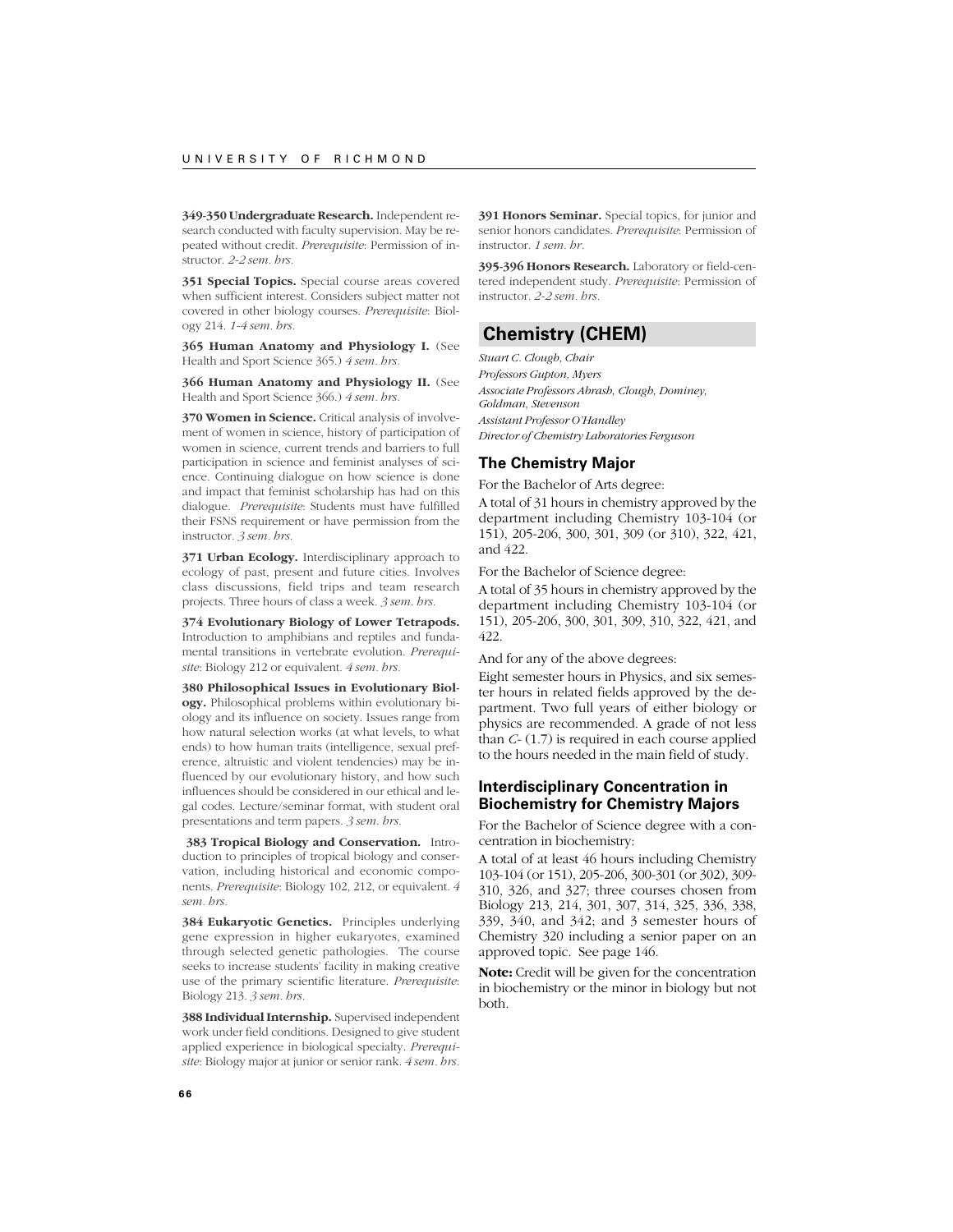### **Certifications in the Major**

Certifications by the department, based on American Chemical Society specifications, require completion of the minimum requirements for the Bachelor of Science degree and

# For chemistry:

Completion of 10 additional semester hours approved by the department, including Chemistry 302, 320, 326, 418 and 419. Additional recommended coursework: Mathematics 129, 235, 240, and 245.

For chemistry/biochemistry:

Chemistry 302, 320, 326, 327, 418, and 419. Additional coursework: Biology 203, 204, and 340.

### **The Chemistry Minor**

Chemistry 103-104 (or 151), 205-206, 300 and 301 (or 302), and one additional course approved by the department. A grade of not less than *C-* (1.7) is required in each course.

# **Chemistry Courses (CHEM)**

**103-104 Fundamentals of Chemistry.** Principles of chemistry including stoichiometry, states of matter, atomic and molecular structure, chemical bonding, periodicity, energy relationships and equilibria, acidbase chemistry, electrochemistry, kinetics, and systematic study of families of elements. Laboratory work includes inorganic qualitative analysis. For science-oriented students, but may be taken by other interested persons. Meets requirements for chemistry major and serves as prerequisite for medical, dental, or related studies. Three lecture and three laboratory hours a week. Previous knowledge of chemistry helpful but not required. *Prerequisites*: High school algebra and geometry. Chemistry 103 is prerequisite to 104. *4-4 sem. hrs.* (104 only, FSNC)

110 Chemistry in Context. Focus on impact, influence, and consequences of fundamental principles of chemistry on society. Three lecture and three laboratory hours a week. *Prerequisites*: High school chemistry and biology or permission of instructor. *4 sem. hrs.* (FSNC)

**111 Chemical Structure Determination.** Introduction to how chemists qualitatively determine structures of compounds. Three lecture and three laboratory hours a week. *Prerequisite*: High school chemistry or permission of instructor. *4 sem. hrs.* (FSNC)

*Note: Chemistry 110 and 111 will not count towards the major.*

**151 Intensive General Chemistry.** Principles of chemistry, including atomic and molecular structure, bonding, periodicity, energy relationships and equilibrium, acid-base chemistry, electrochemistry, kinetics, and states of matter. For exceptionally well-prepared, science-oriented students. Meets requirements for chemistry major and serves as a prerequisite for medical, dental, or related studies. Three lecture and three laboratory hours a week. *Prerequisites*: High school algebra and geometry plus high school AP course in chemistry with a score of 3 or better on the Advanced Placement Test, or permission of instructor. *4 sem. hrs.* (FSNC)

*Note: Credit will be given for Chemistry 151 or 103- 104, but not both.*

**205-206 Organic Chemistry.** Chemistry of compounds of carbon, which is fundamental to understanding of both chemistry and biology. Nomenclature, structure-physical property relationships, reactions, reaction mechanisms, spectroscopy, and introduction to macromolecules including those of biological significance. Three lecture and three laboratory hours a week. *Prerequisite*: Chemistry 104 or 151. Chemistry 205 is prerequisite to 206. *4-4 sem. hrs.*

**252 Materials and Polymers.** Introduction to fields of materials science and polymers. Issues of synthesis, structure, physical and chemical properties which are central to design and use of new materials will be covered. Important applications of products used in industry and in our lives will also be discussed. Three lecture and three laboratory hours a week. *Prerequisite*: Chemistry 206. *4 sem. hrs.*

**300 Measurement Statistics.** Overview of statistics of measurements on chemical systems. Includes characteristics of data which contain random error. Statistics used to describe and summarize trends of measured data will be introduced, as well as a number of statistical tools needed to draw meaningful and objective conclusions based on data. Should be taken simultaneously with Chemistry 301. *1 sem. hr.*

**301 Analysis I.** Principles and techniques of chemical and instrumental methods used for quantitative analysis. Includes lecture coverage and extensive laboratory use of gravimetric, titrimetric, electrochemical, and spectroscopic methods. Two lecture and eight laboratory hours a week. *Prerequisite*: Chemistry 104 or 151. *Corequisite:* Chemistry 300. *4 sem. hrs.*

**302 Analysis II.** Principles and techniques of chemical and instrumental methods used for compound identification, separation, and purification. Focus on modern instrumental methods for compound structure elucidation and principles underlying instrumentation itself. Two lecture and eight laboratory hours a week. *Prerequisite*: Chemistry 206. *4 sem. hrs.*

**308 Statistical Mechanics.** (see Physics 308.) *3 sem. hrs.*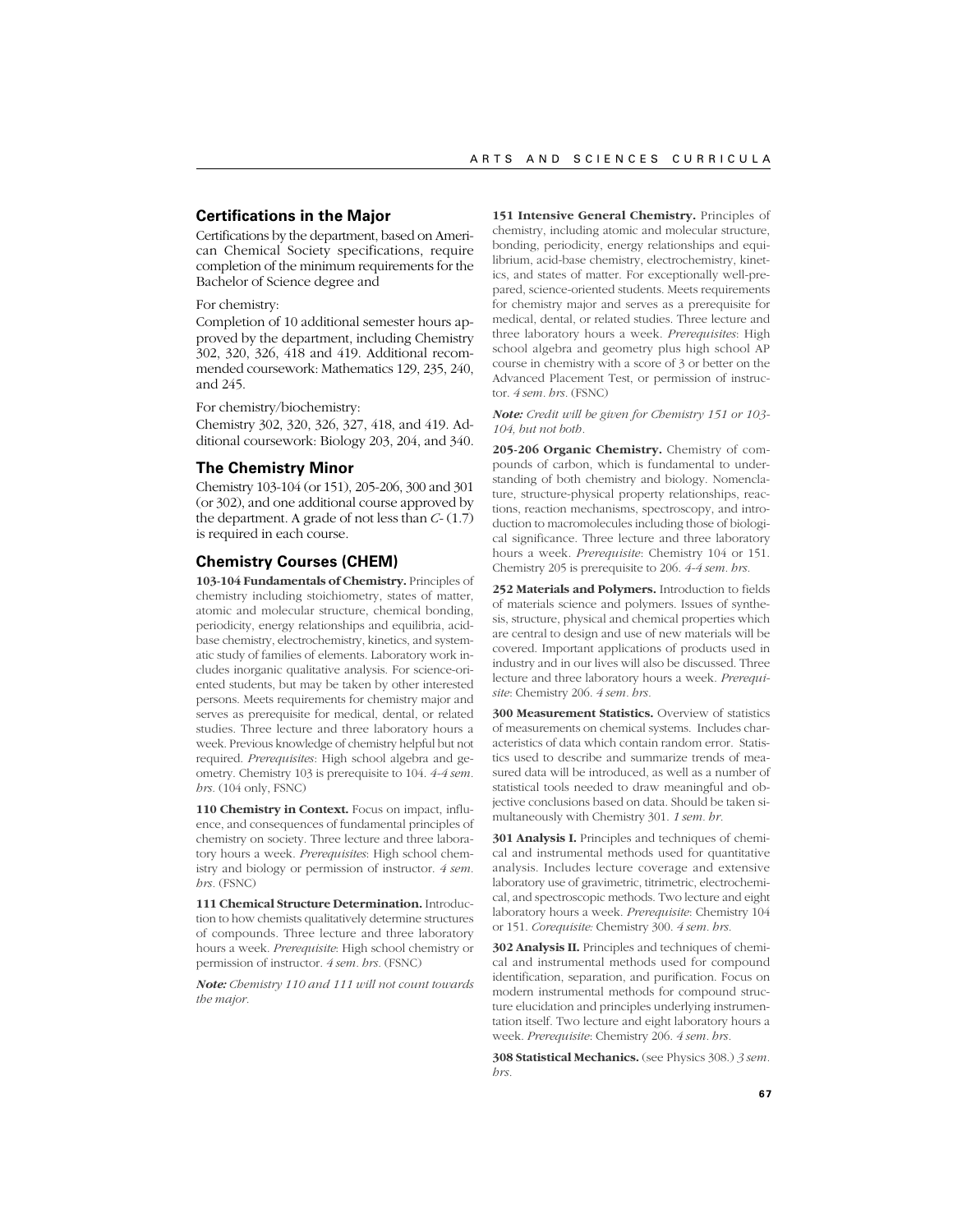**309-310 Physical Chemistry.** Principal laws and theories of chemistry: gas laws and kinetic molecular theory, classical and statistical thermodynamics, wave mechanics and molecular structure, and chemical kinetics. Principles and properties of liquids, solids and solutions, and phase equilibria are examined along with electrochemistry. Three lecture and four laboratory hours a week. *Prerequisites*: Chemistry 104 or 151, Physics 132 and Mathematics 212. Chemistry 309 is prerequisite to 310. *4-4 sem. hrs.*

**316 Environmental Chemistry.** Study of the fate, transport, and distribution of chemicals in the environment. The chemistry of the atmosphere, hydrosphere, and geosphere will be covered, highlighting effects of inorganic and organic pollutants. Topics such as global warming, stratospheric ozone depletion, acid rain, photochemical smog, and groundwater contamination will be discussed in detail. Three lecture hours a week. *Prerequisite*: Chemistry 206 or permission of instructor. *3 sem. hrs.*

**320 Introduction to Research.** Laboratory research experience with a faculty member. *1-3 sem. hrs.*

**322 Junior Seminar.** Regular attendance in departmental seminar program. One class hour a week. *Prerequisite*: Chemistry 206. *0 sem. hrs.*

**326 Biochemistry I.** Structure and chemistry of biologically important macromolecules and chemical processes involved in cellular synthesis; degradation and assembly of these macromolecules. Three lecture and three laboratory hours a week. *Prerequisite*: Chemistry 206. *4 sem. hrs.*

327 Biochemistry II. Current research topics in biochemistry such as DNA repair, recent developments in enzymology, metabolic control, biochemical endocrinology, biochemical physiology, biochemical immunology, and biochemical genetics. Three lecture hours a week. *Prerequisite*: Chemistry 326 or Biology 214 or permission of instructor. *3 sem. hrs.*

**330 Projects.** Laboratory work requiring integration of information from various fields of chemistry and involving a number of techniques. *1 or 2 sem. hrs.*

**401-402 Quantum Mechanics.** (See Physics 401- 402.) *3-3 sem. hrs.*

**418 Chemical Synthesis Laboratory.** Synthetic techniques including vacuum line, airless ware, gas addition, and high temperature applied toward synthesis and characterization of organometallic, transition metal coordination, main group inorganic, and organic compounds. Four laboratory hours a week. *Prerequisite*: Chemistry 206. *1 sem. hr.*

**419 Advanced Inorganic Chemistry.** Study of principles of chemistry involved in bonding, structure, properties, and reactions of main group metal, transition metal, coordination, and organometallic compounds with emphasis on periodic trends, thermodynamic and kinetic factors, and symmetry. Three lecture hours a week. *Prerequisites*: Chemistry 206 and 309 (309 may be taken concurrently). *3 sem. hrs.*

**421-422 Senior Seminar.** Participation in departmental seminar program, to include regular attendance and one presentation each semester. Presentation will include both written and oral component, each prepared on specific topic in chemistry. *Prerequisite:* Chemistry 322. *1-1 sem. hrs.*

**427 Independent Study.** In-depth exploration of subjects not included in other courses, done independently but under faculty member's supervision. *Prerequisites*: Four semesters of chemistry and permission of instructor. *1-2 sem. hrs.*

**433 Special Topics.** Special interest topics offered at department's discretion. Considers subject matter not covered in other chemistry courses. *1-3 sem. hrs.*

# **Classical Civilization**

*Stuart L. Wheeler, Coordinator (Classical Studies)*

# **The Classical Civilization Major**

**Note:** The grade point average of the coursework comprising the major must be no less than 2.00 with no course grade below *C-*  $(1.7)$ 

Thirty-three semester hours including a threehour research seminar (Classical Civilization 498). With the advice of an advisor from the faculty of the Department of Classical Studies or the Classical Civilization Advisory Committee, and the approval of the program coordinator, each student designs his or her own major which must include either Greek and Roman Values (Classics 305) or the Classical Tradition (Classics 306).

Although each student plans his or her major according to individual interests, the following emphases are recommended possibilities: Greek and Roman archaeology; Classical and Medieval history; Classical, Medieval, and Renaissance literature; and the Classical Tradition in art history, literature, and philosophy. (For examples of such major programs, see the coordinator.)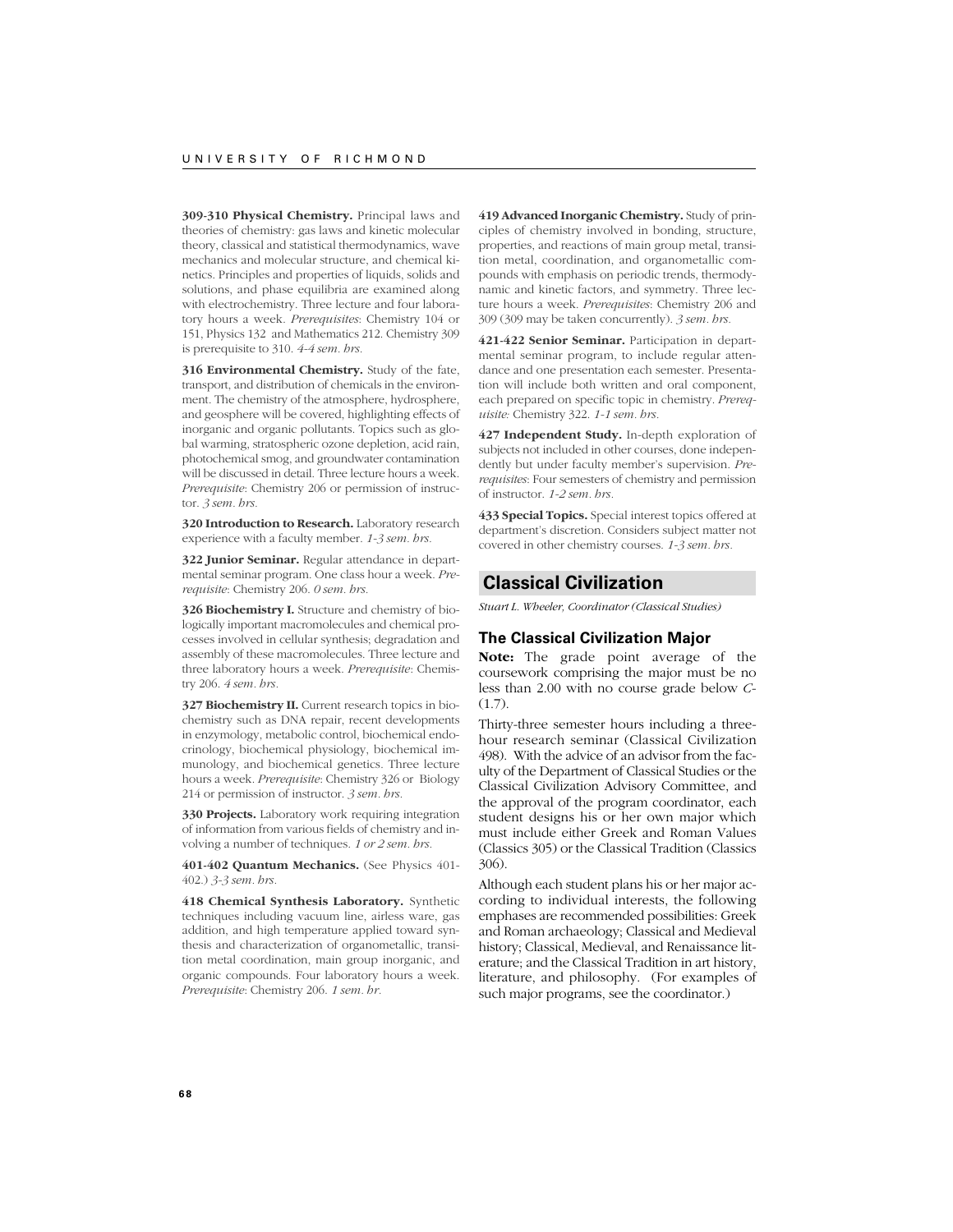A faculty member selected by the coordinator shall be involved in the on-going advising of each major. Courses may be selected from those listed under the Department of Classical Studies and from the courses listed below (preapproved as belonging to the Classical Civilization major) or other courses approved by the coordinator.

# **The Classical Civilization Minor**

Eighteen semester hours approved by the coordinator of which at least 12 must be in the Department of Classical Studies and the remainder from the courses listed below or other courses approved by the coordinator. (Latin and Greek courses may not be counted toward this minor.)

# **Classical Civilization Courses (CLCV)**

**Classical Civilization 498.** Major Seminar. Study of research strategy and methodology inherent in Classical Civilization. Preparation of research paper. *Prerequisite*: Permission of coordinator. *3 sem. hrs.*

*See the departmental listings for descriptions of the following courses.*

### **Anthropology (ANTH)**

205 Introduction to Cultural Anthropology

#### **Art History (ART)**

- 201 Greek Art and Archaeology
- 202 Roman Art and Archaeology
- 214 Northern Renaissance Art
- 215 Art of the Renaissance
- 216 Mannerism and the Baroque
- 322 Seminar in Museum Studies

#### **English (ENGL)**

- 301 English Literature from the Middle Ages through the Renaissance
- 302 English Literature from the Restoration through Romanticism
- 342 Modern Grammar
- 390 Interdisciplinary Studies in the Middle Ages and Renaissance
- 402 Chaucer
- 403 Shakespeare to 1600
- 404 Shakespeare after 1600
- 405 Milton
- 406 Critical Approaches to Shakespeare
- 411 Topics in Medieval Literature
- 412 Topics in Renaissance Literature
- 413 Topics in Restoration and Eighteenth-Century Literature
- 414 Topics in Romantic Literature
- 450 Critics since Plato

# **History (HIST)**

- 329 History of Greece
- 330 Hellenistic Greece and Republican Rome
- 331 The Roman Empire
- 332 Medieval Church
- 333 European Economic History to 1450
- 334 High and Late Middle Ages
- 335 Renaissance

#### **Philosophy (PHIL)**

271 Ancient Greek Philosophy 281 Philosophy of Art

#### 311 Political Theory: Plato to Locke

#### **Religion (RELG)**

- 200 Symbol, Myth, and Ritual
- 230 The History of Israel

**Political Science (PLSC)**

- 231 The Bible and Western Culture
- 240 Introduction to the New Testament
- 241 Introduction to Early Christian Era
- 243 The World of the New Testament
- 256 Introduction to the History of Christianity
- 258 Medieval Religious Thought
- 331 The Hebrew Prophets
- 332 Hebrew and Christian Wisdom Literature
- 340 Varieties of Early Christianity
- 341 Paul and Christian Origins
- 342 John in Early Christian Literature

# **Rhetoric and Communication Studies (RHCS)**

301 Classical Rhetoric

# **Classical Studies (CLSC, GREK, LATN)**

#### *Stuart L. Wheeler, Chair*

*Associate Professors D. Simpson, Stevenson, Wheeler Assistant Professor Laskaris*

**Note:** A grade of not less than *C-* (1.7) is required in all coursework comprising the Greek or Latin major or minor.

# **The Greek Major**

Thirty-six semester hours including 12 hours of a core curriculum and 24 hours of Greek.

**I. Core Curriculum 12 hours** CLSC 301 Greek Art and Archaeology 3 hours CLSC 305 Greek and Roman Values 3 hours OR CLSC 306 The Classical Tradition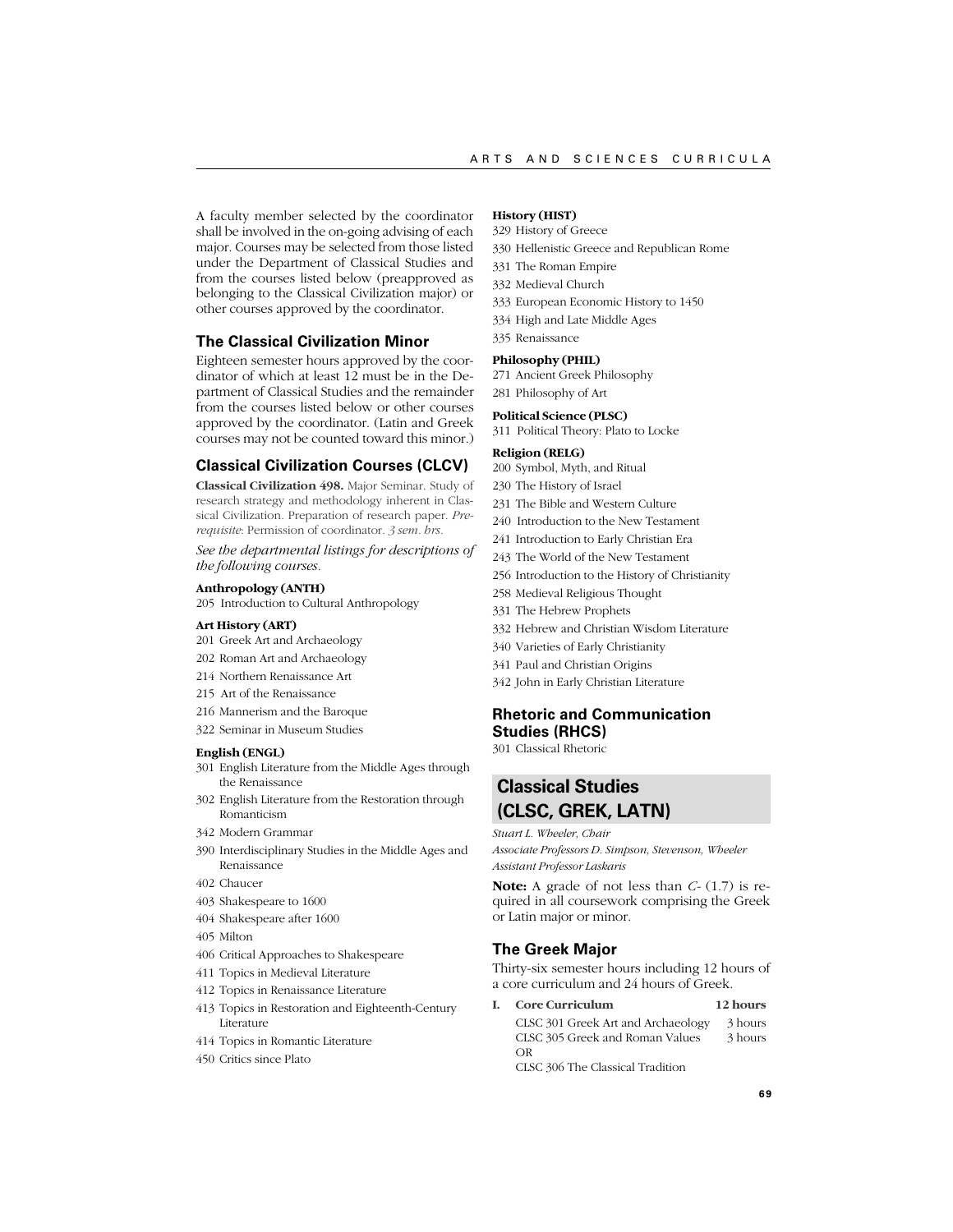| HIST 329 History of Greece     | 3 hours |
|--------------------------------|---------|
| OR                             |         |
| CLSC 303 The Aegean Bronze Age | 3 hours |
| GREK 498 Maior Seminar         | 3 hours |

#### **II. Twenty-four semester hours of Greek**

**Note**: A minimum of two years of Latin is recommended for students intending to pursue graduate study.

# **The Greek Minor**

Eighteen semester hours of Greek with at least six semester hours at the 400 level.

*No Greek 100- or 200-level course may be used to meet the Literary Studies field-of-study requirement.*

# **Greek Courses (GREK)**

**101-102 Elementary Greek.** Introduction to ancient Greek language and culture. *Prerequisite*: Greek 101 is prerequisite to 102. *3-3 sem. hrs.*

201-202 Intermediate Greek. Continued study of ancient Greek language and culture plus selected readings. *Prerequisite*: Greek 102 or permission of department. Greek 201 is prerequisite to 202. *3-3 sem. hrs.* (202 only, COM2)

*General Prerequisite for all 300- and 400-level Greek courses: Greek 202 or permission of department.*

**301 Greek Epic.** Readings from Homer's Iliad and Odyssey. *3 sem. hrs.*

**302 Greek Drama.** Readings from Sophocles and Euripides. *3 sem. hr.*

**303 Greek Historiography.** Readings from Herodotus and Thucydides. *3 sem. hrs.*

**304 Greek Philosophical Prose.** Readings from Plato and Aristotle. *3 sem. hrs.*

**398 Selected Topics.** Topics or themes in Greek literature and history. Examples include Pre-Socratics, Greek concepts of love, Socrates, Greek oratory, Hellenistic philosophy, Hellenistic poetry and scholarship, and New Testament. *3 sem. hrs.*

**498 Major Seminar.** Required of all majors. Study of research strategy and methodology inherent in classical studies. Preparation of research paper. *Prerequisite*: Permission of department. *3 sem. hrs.*

**499 Independent Study.** Content adapted to the requirements and interests of participant. *Prerequisite*: Permission of department. *1-3 sem. hrs.*

# **The Latin Major**

Thirty-six semster hours including 12 hours of a core curriculum and 24 hours of Latin.

| T. | <b>Core Curriculum</b>                     | 12 hours |
|----|--------------------------------------------|----------|
|    | CLSC 302 Roman Art and Archaeology         | 3 hours  |
|    | CLSC 305 Greek and Roman Values            | 3 hours  |
|    | OR                                         |          |
|    | CLSC 306 The Classical Tradition           |          |
|    | HIST 330 Hellenistic Greece and Republican |          |
|    | Rome                                       | 3 hours  |
|    | OR                                         |          |
|    | HIST 331 History of the Roman Republic and |          |
|    | Empire                                     | 3 hours  |
|    | LATN 498 Major Seminar                     | 3 hours  |

#### **II. Twenty-four semester hours of Latin**

**Note**: A minimum of two years of Greek is recommended for students intending to pursue graduate study.

# **The Latin Minor**

Eighteen semester hours of Latin, with at least six hours at the 300 or 400 level.

*No Latin 100- or 200-level course may be used to meet the Literary Studies field-of-study requirement.*

# **Latin Courses (LATN)**

**101-102 Elementary Latin.** Introduction to Latin language and Roman culture. *Prerequisite*: Latin 101 is prerequisite to 102. *3-3 sem. hrs.*

**201-202 Intermediate Latin.** Continued study of Latin language and Roman culture plus selected readings. *Prerequisite*: Latin 102 or the permission of department. Latin 201 is prerequisite to 202. *3-3 sem. hrs.* (202 only, COM2)

*General Prerequisite for all 300- and 400-level Latin courses: Latin 202 or permission of department.*

**301 Plautus.** Study of Roman comedy using Latin texts, videotapes, and live performance. *3 sem. hrs.* (FSVP)

**302 Ovid.** Mythic traditions of Graeco-Roman culture. *3 sem. hrs.*

**303 Roman Epic.** Special emphasis on Vergil's *Aeneid*. *3 sem. hrs.*

**304 Roman Historiography.** Emphasis on Livy and Tacitus. *3 sem. hrs.*

**305 Horace - The Lyric Poetry.** *3 sem. hrs.*

**306 Roman Philosophical Literature.** Special emphasis on Lucretius' *De Rerum Natura* or Cicero's *Tusculan Disputations*. *3 sem. hrs.*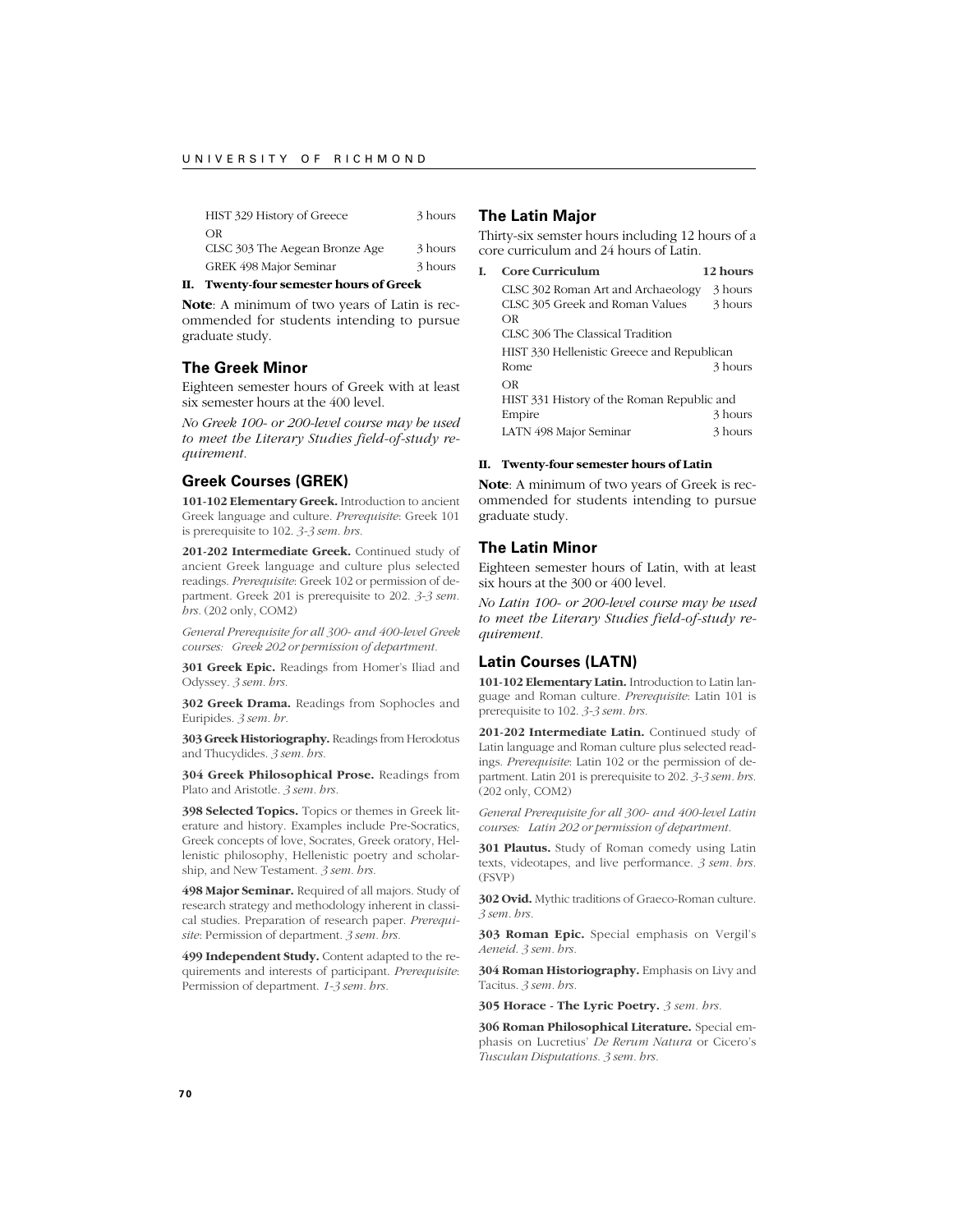**307 Catullus.** Literary analysis of selected readings. *3 sem. hrs.* (FSLT)

**308 The Novel.** Latin novels of Petronius and Apuleius. *3 sem. hrs.*

**309 Cicero.** Theory and history of Roman oratory. *3 sem. hrs.*

**398 Selected Topics.** Topics or themes in Roman literature and history. Examples include historical biography, epistolography, drama, Latin Christian literature, Medieval or Renaissance Latin, and art criticism in Latin literature. *3 sem. hrs.*

**498 Major Seminar.** Required of all majors. Study of research strategy and methodology inherent in Latin studies. Preparation of research paper. *Prerequisite*: Permission of department. *3 sem. hrs.*

**499 Independent Study.** Content adapted to requirements and interests of participant. *Prerequisite*: Permission of department. *1-3 sem. hrs.*

# **Classics in English (CLSC)**

The following courses are designed for the student who is interested in the cultures and literatures of Greece and Rome. Knowledge of Greek or Latin is not required.

While these courses do not fulfill the foreign language communication skills requirement, courses so designated meet various fields-ofstudy requirements.

### **Classics Courses (CLSC)**

**201 Classical Elements in the English Language.** Vocabulary development and use of English through study of Greek and Latin elements in English. *3 sem. hrs.*

**206 Greek and Roman Mythology: Epic.** Selected mythic themes in Greek and Roman epic literature from Homer to Vergil. Emphasis on myths prominent in Western literature. *3 sem. hrs.* (FSLT)

**207 Greek Magic.** Exploration of magic as a means to understanding and affecting the natural world. Major topics include erotic magic, dreams and divination, ritual purification, sacred plants, and healing. *3 sem. hrs.*

**208 Mythology: Greek Drama.** Study of myths preserved in Greek dramas, and historical and literary analysis of these plays. *3 sem. hrs.* (FSLT)

**209 The Built Environment.** (See Urban Practice and Policy 209.) *3 sem. hrs.*

**301 Greek Art and Archaeology.** Architecture, painting, and sculpture of Greece; the techniques by which these were produced and are reclaimed and displayed. (Same as Art 301.) *3 sem. hrs.* (FSVP)

**302 Roman Art and Archaeology.** Architecture, painting, and sculpture of Roman world (Same as Art 302.) *3 sem. hrs.* (FSVP)

**303 The Aegean Bronze Age.** Cycladic, Minoan, and Mycenaean cultures and their connections to the ancient Near East. *3 sem. hrs.*

**304 The Feminine in Greco-Roman Literature.** Concept of the feminine as seen in major works of Greek and Roman poetry, prose, and drama. *3 sem. hrs.*

**305 Greek and Roman Values.** Investigation of ancient Graeco-Roman values, artistic, religious, political, and personal, as found in eclectic survey of unusual primary texts. Focuses on methods of understanding these distant and relatively well-preserved civilizations. *3 sem. hrs.* (FSHT)

**306 The Classical Tradition.** Legacy of classical Greece and Rome in medieval and modern worlds. *3 sem. hrs.* (FSHT)

**307 Myth and Film.** Study of use of ancient myth in modern cinema. *3 sem. hrs.*

**308 Women in Greece and Rome.** Structure of Greek and Roman societies based on analysis of the position of women within them. Comparison with other disenfranchised groups, particularly ethnic minorities. *3 sem. hrs.* (FSSA)

**312 The Land of Hellas: Ancient Topography— Modern Legacy.** (Summer only.) Study of ancient remains of Bronze Age and Classical Greece and their role as a binding force for the ethnic and national identity of the modern country (taught abroad). *3 sem. hrs.*

**388 Individual Internship.** Supervised independent work. *Prerequisite:* Permission of department. *3 sem. hrs.*

**398 Selected Topics.** Topics or themes in Classics. Examples include origin and development of historiography, ancient conceptions of death and the soul, ancient athletics, Greek and Roman novel, pagan and Christian beliefs in late antiquity, Greek sculpture, the Etruscans, and Greek topography. *Prerequisite*: Permission of department. *3 sem. hrs.*

**499 Independent Study.** Content adapted to requirements and interests of participant. *Prerequisite*: Permission of department. *1-3 sem. hrs.*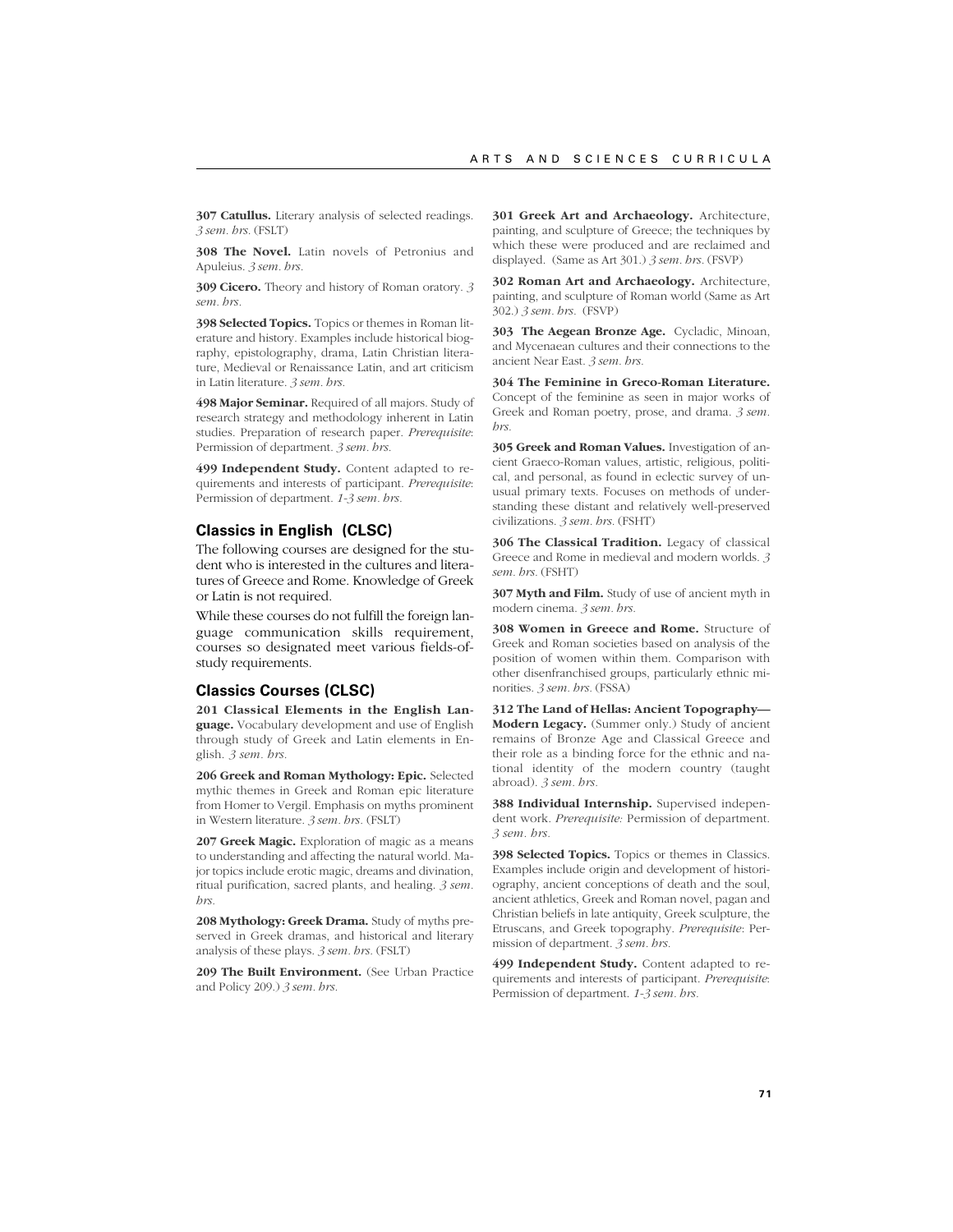# **Computer Science (CMSC)**

(See Mathematics and Computer Science)

# **Core Course (CORE)**

(See First-Year Core Course)

# **Criminal Justice (CJ)**

*Joan L. Neff, Coordinator (Sociology)*

**Note:** The grade point average of the coursework comprising the major or the minor must be no less than 2.00 with no course grade below *C-* (1.7).

# **The Criminal Justice Major**

The criminal justice major is an interdisciplinary program designed to provide students with a basic understanding of significant issues in the criminal justice system. Students majoring in criminal justice select courses together with their advisor, Dr. Joan L. Neff, coordinator of the program. Upon completion of the major students are prepared to enter a variety of fields, such as law enforcement, correctional counseling, probation and parole counseling, and criminal justice administration. In addition, many students elect to continue their education by pursuing graduate degrees in criminal justice, public administration, social work, sociology, or law.

### *Requirements:*

Students must select 27 semester hours from the list of core courses in group A.

# *Group A Requirements:*

- One course in Philosophy (220, 260 or 364)
- One course in Political Science (331, 333 or 337)
- Sociology 310, Criminology
- Sociology 311, Juvenile Delinquency, or 305, Deviance
- Criminal Justice 490, Senior Seminar
- 12 additional hours from Group A selected in consultation with Dr. Neff.

Students must also select nine semester hours from Group B. The Group B courses are selected in consultation with Dr. Neff, with careful consideration given to the student's graduate study or career objectives and the potential for double majors or minors in other disciplines.

# **The Criminal Justice Minor**

### *Requirements:*

Students must take 18 semester hours from Group A, including all of the specific courses required for the major, plus one additional elective from Group A. The minor does not require any courses from Group B.

**Note:** Students are responsible for completing all prerequisites for courses that are part of the criminal justice program.

# *Group A: Core Courses*

### **Criminal Justice (CJ)**

- 320 Fundamentals of Criminal Law
- 321 Fundamentals of Criminal Procedure
- 379 Selected Topics
- 388 Individual Internship
- 400 Independent Study
- 450 Research Practicum
- 490 Senior Seminar

# **Philosophy (PHIL)**

- 220 Contemporary Moral Issues
- 260 Philosophical Problems in Law and Society
- 364 Philosophy of Law

# **Political Science (PLSC)**

- 331 Constitutional Law
- 333 Civil Rights/Civil Liberties
- 337 Politics and the Legal System

# **Psychology (PSYC)**

299 ST:Understanding Human Behavior 299 ST:Human Diversity

# **Sociology (SOC)**

- 305 Deviance
- 310 Criminology
- 311 Juvenile Delinquency
- 313 Field Investigation of the Juvenile
	- and Adult Criminal Justice Systems
- 324 Law and Society

# *Group B: Related Courses*

**Note:** These electives must be selected in consultation with the program coordinator.

### **Accounting (ACCT)**

201, 202 Fundamentals of Financial/ Managerial Accounting

#### **Mathematics (MATH)**

119 Social Science Statistics

#### **Political Science (PLSC)**

- 221 Introduction to Public Policy
- 303 Metropolitan Problems and Politics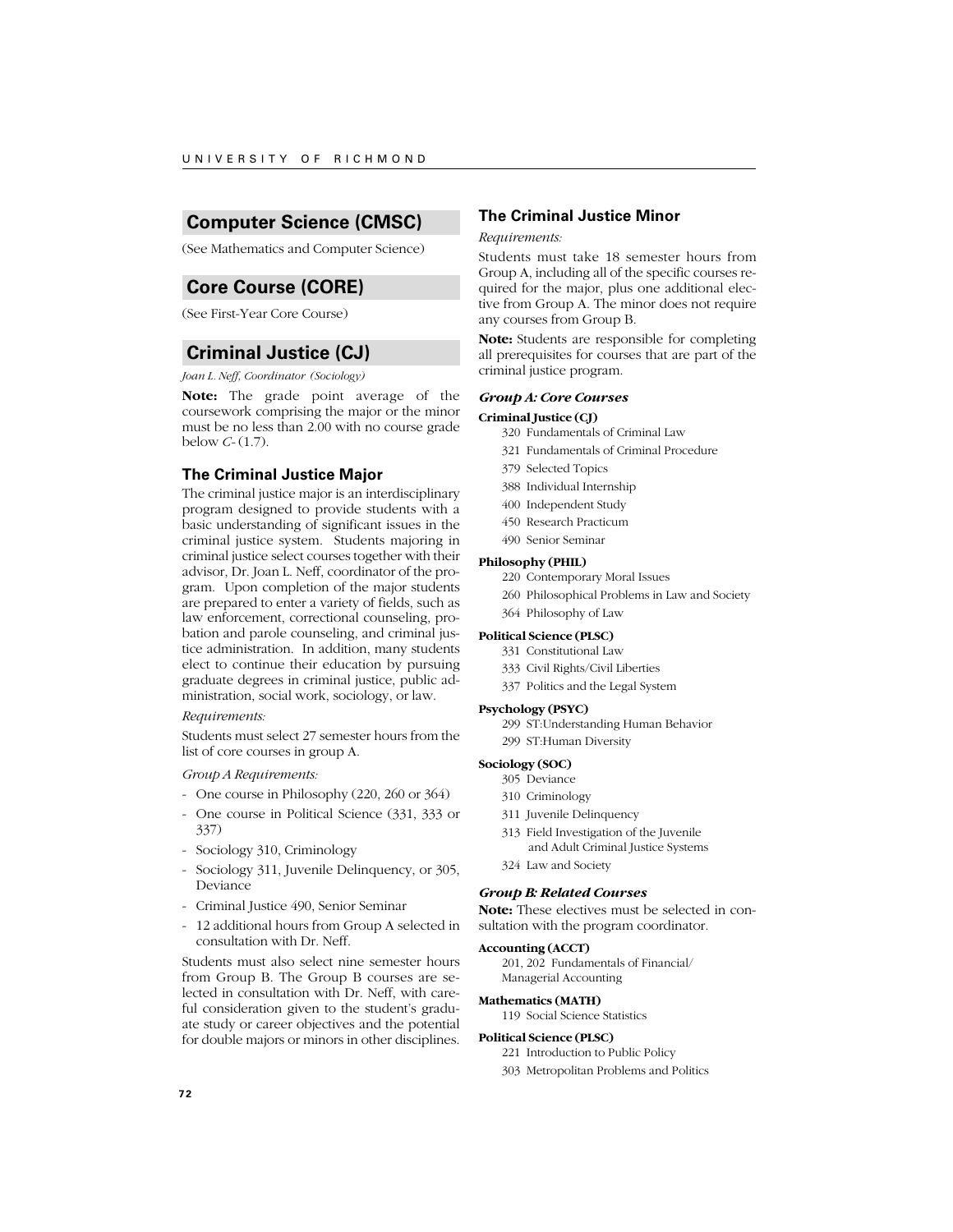- 307 Public Management
- 371 Introduction to Political Research and Analysis

#### **Psychology (PSYC)**

- 200 Methods and Analysis
- 311, 312 Child Development
- 313, 314 Social Psychology
- 435 Advanced Personality and Social Psychology
- 436 Developmental Psychopathology

# **Rhetoric and Communication Studies (RHCS)**

- 105 Interpersonal Communication 201 Argumentation and Debate
- 306 Persuasion

### **Sociology (SOC)**

- 300 Fundamentals of Sociological Research
- 316 Race and Ethnicity in America
- 318 Social Stratification
- 322 Collective Behavior
- 323 The Black Community in Urban America

# **Criminal Justice Courses (CJ)**

**320 Fundamentals of Criminal Law.** Overview of general structure of substantive aspects of criminal law in the United States. Analyzes concepts of law and crime. Discusses objectives of criminal law and distinction between crimes and civil wrongs. *Prerequisite*: One of the following: Political Science 331, 333, or 337, Sociology 310 or 311, or permission of program coordinator. *3 sem. hrs.*

**321 Fundamentals of Criminal Procedure.** Overview of procedural aspects of criminal law in the United States. Focuses on processing of criminal cases through the legal system and rules applied and decisions made at each point in the process. *Prerequisite*: One of the following: Political Science 331, 333, or 337, Sociology 310 or 311, or permission of program coordinator. *3 sem. hrs.*

**379 Criminal Justice: Selected Topics**. Varying topics of current relevance and interest in the field of criminal justice. May be repeated for credit if topics differ. *Prerequisite*: One of the following: Political Science 331, 333, or 337, Sociology 305, 310, 311, 313, 324, or permission of program coordinator. *3 sem. hrs.*

**400 Directed Independent Study.** Individually designed in-depth study of a specific topic in criminal justice. Not available for minor credit. *Prerequisite*: Permission of program coordinator. *1-3 sem. hrs.*

**450 Research Practicum.** Student designed research project Not available for minor credit. *Prerequisite*: Permission of program coordinator. *3 sem. hrs.*

**490 Criminal Justice Senior Seminar.** In-depth discussion and analysis of major components of the criminal justice system: police, courts, and corrections. *Prerequisite*: Senior status in the Criminal Justice major or minor, or permission of program coordinator. *3 sem. hrs.*

See the departmental listings for descriptions of the courses in academic departments.

# **Economics (ECON)**

*J. Patrick Raines, Chair Professors Dolan, Raines Associate Professors Cook, Craft, Dean, McGoldrick, Nicholson, Schmidt, Whitaker, Wight*

# **Economics Major**

**Note:** A grade point average of *C* (2.00) is required in the major, with no course grade below a *C-* (1.7) in Economics 270, 271, or 272.

Thirty semester hours in economics courses, including Economics 101, 102, 270, 271, and 272; four economics electives (two of which must be at the 300-level) and Economics 380, Senior Capstone Experience; Business Administration 203, Software Tools and Applications; and 18 semester hours in closely related fields, of which 12 hours must be at the 300 level.

**Note:** Successful completion of Psychology 200 or Business Administration 201 can be used in lieu of Economics 270 to satisfy the statistical requirements of the major; however, another 300 level economics course must be taken in its place (Economics 340 is suggested). Students cannot receive credit for both Business Administration 201 and Economics 270.

Majors are strongly encouraged to take Economics 101 and 102 during their first year, and Economics 270, 271, and 272 during their second year. A basic foundation in calculus (e.g. Math 211) is assumed for Economics 271.

### **The Economics Minor**

**Note:** A grade point average of *C* (2.00) is required in the minor with no grade less than *C-* (1.7) in Economics 271 and 272.

Eighteen semester hours in economics including Economics 101, 102, 271, 272, and six semester hours at the 300 level. A basic foundation in calculus (e.g. Math 211) is assumed for Economics 271.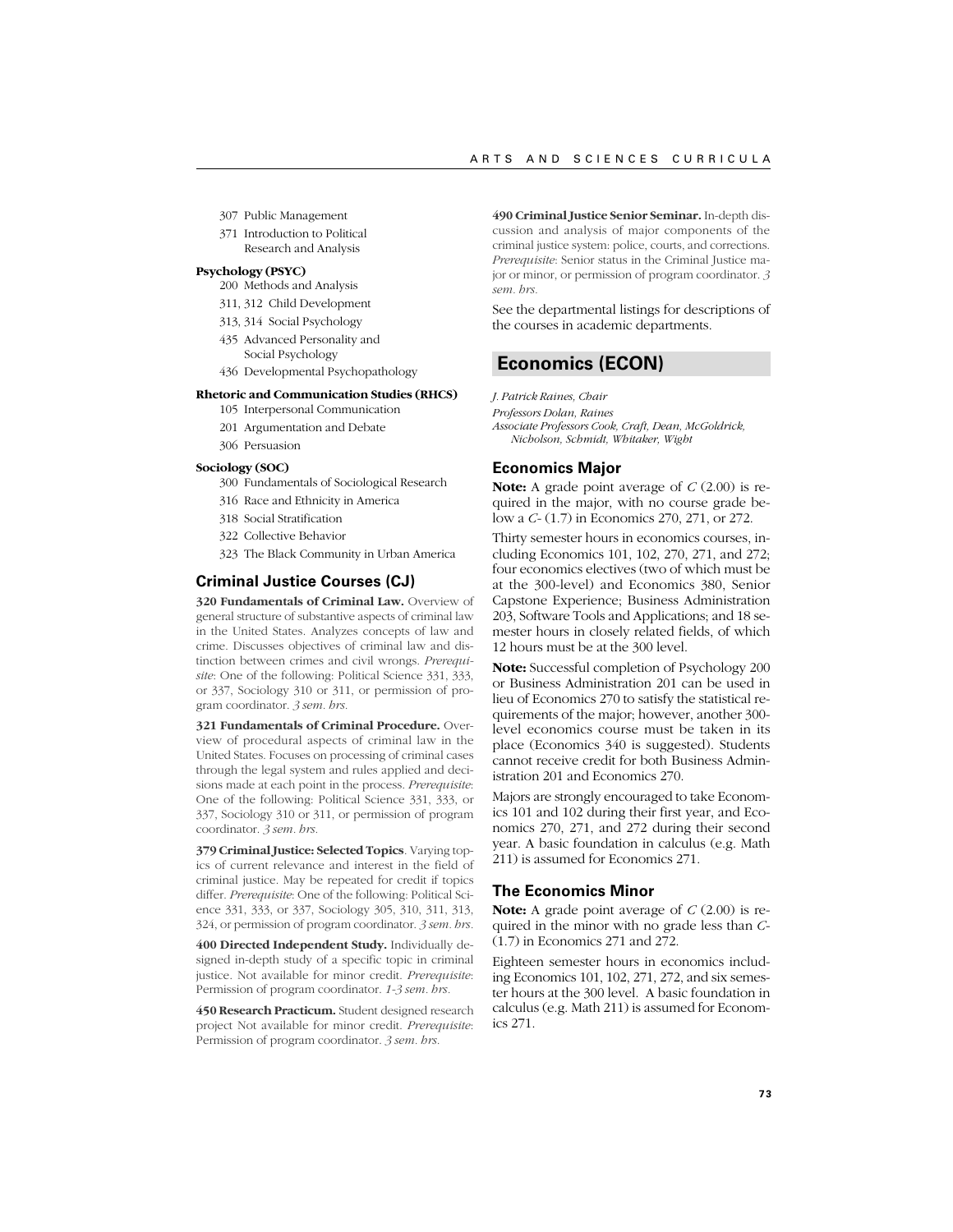Students may plan their course load to pursue a general degree in economics or to study a specific area in economics. Voluntary elective fields have been developed in the areas of Business Economics, International Economics, Economic History, Public Policy, and Quantitative Economics. Students are encouraged to speak with their academic advisor about the options available to them. Students interested in pursuing a graduate degree in economics are encouraged to take Math 235, Multivariate Calculus; Math 240, Differential Equations; and Math 245, Linear Algebra.

# **Economics Courses (ECON)**

**101 Principles of Microeconomics.** Provides students with the analytical perspective to think critically about market system and social objectives it may serve. Topics include supply and demand, market structure, production, market failure (e.g., pollution), and benefits and costs of government intervention. *3 sem. hrs.* (FSSA)

**102 Principles of Macroeconomics.** The study of national income determination within a global economy. Topics include inflation, unemployment, GDP dermination, money supply, balance of payments, currency markets, and role of fiscal and monetary policies. *Prerequisite*: Economics 101 or permission of instructor. *3 sem. hrs.*

**105 Introduction to Global Economics.** Survey of international economic issues for nonmajors. The U.S.'s role in the global economy is covered analytically, historically, and institutionally, with special attention given to balance of payments analysis, exchange rate determination, gains from trade, trade policy, the IMF, GATT, and other topics. **Note:** This course has no prerequisites and fulfills no prerequisites for other economics or business courses. *3 sem. hrs.*

*Prerequisite: Economics 101 and 102 are prerequisite to the following economics courses.*

#### **200-209 Business Economics (ECON)**

**200 The Economics of Money, Banking, and Financial Markets.** Role and functions of money; operation of financial institutions; structure and influence of Federal Reserve System; effects of money and credit on economic activity. *3 sem. hrs*.

**201 Managerial Economics.** Fundamental, theoretical, analytical tools of economics as applied to decision making; illustrations from empirical studies and cases. **Note:** This course is not recommended for students who are majoring in economics. *3 sem. hrs.*

### **210-219 International Economics (ECON)**

**210 Comparative Economic Systems.** Comparative analysis of economic systems operating in world's major industrial nations. Economic institutions, banking system, labor-management relations, and public finance examined in U.S., Western Europe, Japan, and CIS (former Soviet Union). *3 sem. hrs.*

**211 Economic Development in Asia, Africa, and Latin America**. Comparative analysis of economic growth, income and wealth distribution, trade and finance, population, agriculture, and industrialization in Latin America, Africa, and Asia. *3 sem. hrs.*

# **220-229 Economic History (ECON)**

**220 History of Economic Thought.** Survey of development of economic analysis with emphasis on contributions from Adam Smith through J.M. Keynes. *3 sem. hrs.*

**221 American Economic History.** Applies basic economic theory and concepts to study of American history. Topics include: Native American development before and after the arrival of Europeans, Jamestown, indentured servitude, the American Revolution, 19th century banking, transportation revolutions, slavery, the Civil War, the Populist Movement, the Great Depression, and the Civil Rights Movement. *3 sem. hrs.*

### **230-239 Public Policy (ECON)**

**230 Environmental Economics.** Development and application of economic principles to understand and evaluate causes and solutions to environmental problems such as pollution and conservation. Topics include economics of biodiversity protection, global warming, natural resource damage assessment, measurement of environmental values, and alternative strategies for pollution control. Special attention given to optimal use of exhaustible and renewable natural resources. *3 sem. hrs.*

**231 Law and Economics.** Application of economic analysis to field of law. Using goals of efficiency and wealth maximization, shows how economic theory can unify property law, contract law, tort law, criminal law, and family law, as well as offer new insights to old problems. *3 sem. hrs*.

**232 Women and Gender Issues in Economics.** Designed to point out differences in economic circumstances of men and women. Topic discussions include educational attainment, labor market participation decisions, joblessness, poverty, and associated policy. Different theoretical explanations (neoclassical, Marxist, institutionalist, and feminist) are covered and students evaluate rationale for each theory. *3 sem. hrs.*

**260 Selected Economic Topics.** Major areas in economics, application of economic principles, and analysis of policy issues. *1-3 sem. hrs.*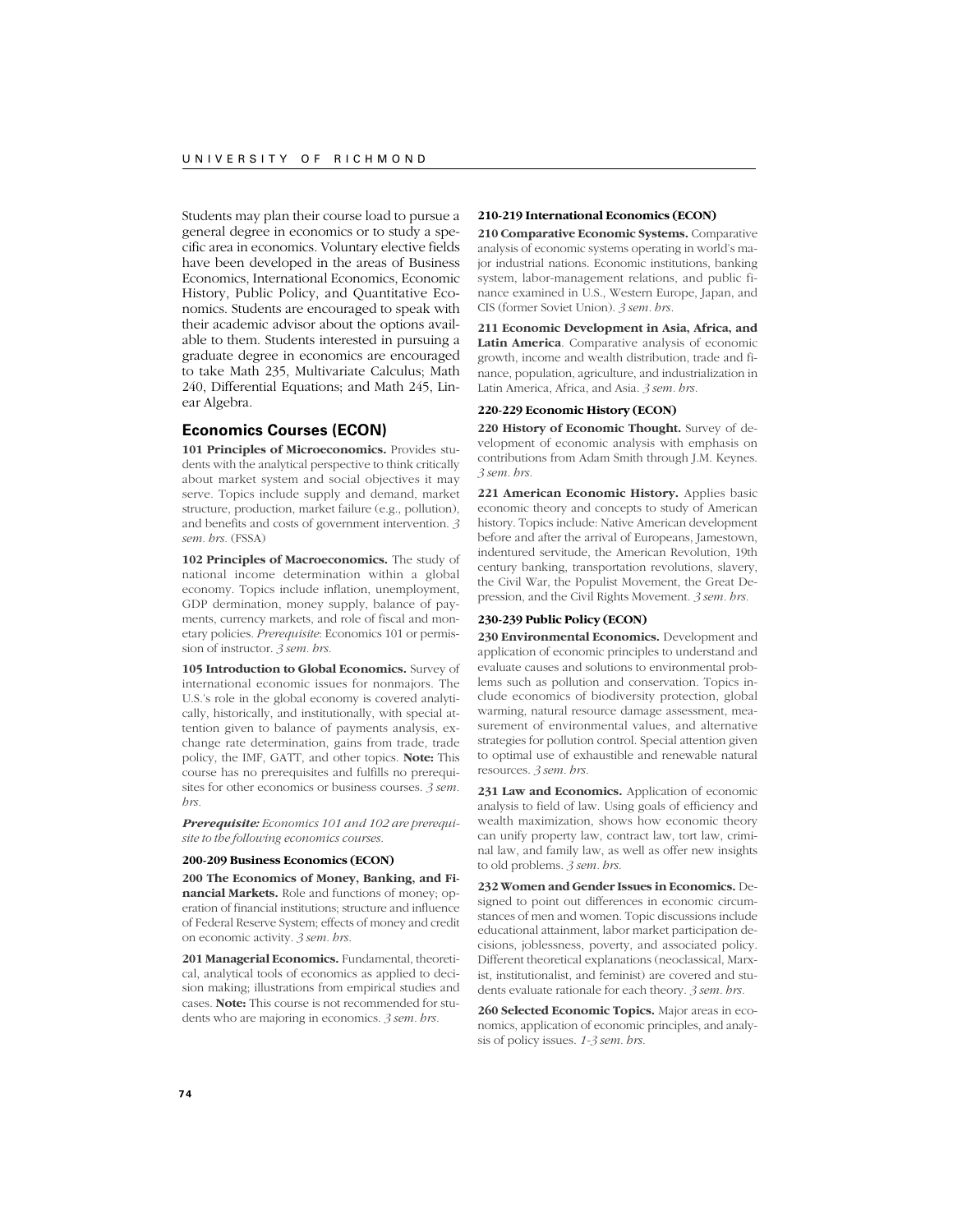### **Intermediate Core (ECON)**

**270 Symbolic Reasoning for Economists.** Introduction into basic statistical methods most frequently encountered in economic analysis. Topics include descriptive statistics, probability theory, functions of one or more random variables, sampling theory, statistical inference, and simple linear regression. Prior knowledge of statistics not required (Cannot be used in Business School concentration area.) *3 sem. hrs.* (FSSR)

**271 Microeconomic Theory.** Theory of price determination in both output and input markets; in-depth analysis of behavior of individual consumers, firms, and industries under various market structures; theories of exchange and distribution. A basic foundation in calculus (e.g. Math 211) is assumed. *3 sem. hrs.*

**272 Macroeconomic Theory.** Theory of national income determination; short/medium-run monetary and fiscal policy issues are examined using Keynesian and New Classical models; long-run analysis focuses on recent extensions of the Neo-classical growth model. *3 sem. hrs.*

#### **Advanced Electives (ECON)**

*The following 300-level courses require the prerequisites listed in the course description in addition to Economics 101 and 102.*

#### **300-309 Business Economics (ECON)**

**300 Industrial Organization and Public Policy.** Designed to identify features of industries with various degrees of competition. Issues to be explored include: identifying dominant firm, tight or loose oligopoly, competitive and monopoly industries; product vs. geographic markets; technological innovations; collusion, product differentiation; mergers; advertising; efficiency; price discrimination; etc. In addition, antitrust policies will be reviewed as they pertain to these issues. **Note:** This course may also be applied to the Public Policy area. *Prerequisites:* Economics 271. *3 sem. hrs.*

#### **310-319 International Economics (ECON)**

**310 International Trade and Finance.** Introduction to basic argument for free trade with emphasis on general equilibrium analysis; survey of trade restrictions including theory of tariffs, quotas, subsidies and preferential trade agreements. International monetary theory; determination of exchange rates in spot and forward markets; extension of national income model to international markets. *3 sem. hrs.*

#### **330-339 Public Policy (ECON)**

Also see Economics 300, Industrial Organization and Public Policy in the Business Economics section.

**331 Labor Economics.** Economic analysis of labor markets including labor supply, investment in human capital, labor demand, and wage determination. Policy issues include labor unions, discrimination, and analysis of government programs affecting labor markets. *Prerequisite:* Economics 271. *3 sem. hrs.*

**332 Public Economics.** Economic analysis of government spending and taxation with particular emphasis on current public policy issues (e.g., social security, health care, and fundamental income tax reform). *Prerequisite:* Economics 271. *3 sem. hrs*.

#### **340-349 Quantitative Economics (ECON)**

**340 Econometrics.** Basic concepts in matrix algebra and statistical inference; classical linear regression model; problems of estimation in linear regression; applications to macro and microeconomics; simultaneous equation systems. *Prerequisite:* Economics 270. *3 sem. hrs.*

**341 Mathematical Economics**. Examines various economic concepts by means of mathematical analysis. *Prerequisite:* Economics 271. *3 sem. hrs.*

#### **Additional 300-level Electives (ECON)**

**360 Selected Economic Topics.** Major areas in economics, application of economic principles, and analysis of policy issues. *Prerequisite:* A core course to be announced. *1-3 sem. hrs.*

#### **Capstone Experience (ECON)**

**380 Senior Capstone Experience**. Students will be required to complete one or more of the following courses of study: a senior research thesis, a major seminar, a cumulative exam, a teaching practicum, an experiential learning project, or another experience approved by the Capstone Coordinator. **Note:** Participation in the Honors program fulfills the Capstone requirement. *Prerequisites:* Economics 270, 271, 272, and Senior standing. *3 sem. hrs.*

# **Honors (ECON)**

**390 Honors in Economics**. Honors seminar. *Prerequisite:* Departmental invitation. *3 sem. hrs.*

**391 Honors in Economics.** Capstone independent research project and Honors paper. **Note:** Participation in the Honors program fulfills the Capstone requirement. *Prerequisite:* Departmental invitation. *3-3 sem. hrs.*

 In addition to the courses listed here, the Department participates in the Honors Program of the School of Arts and Sciences.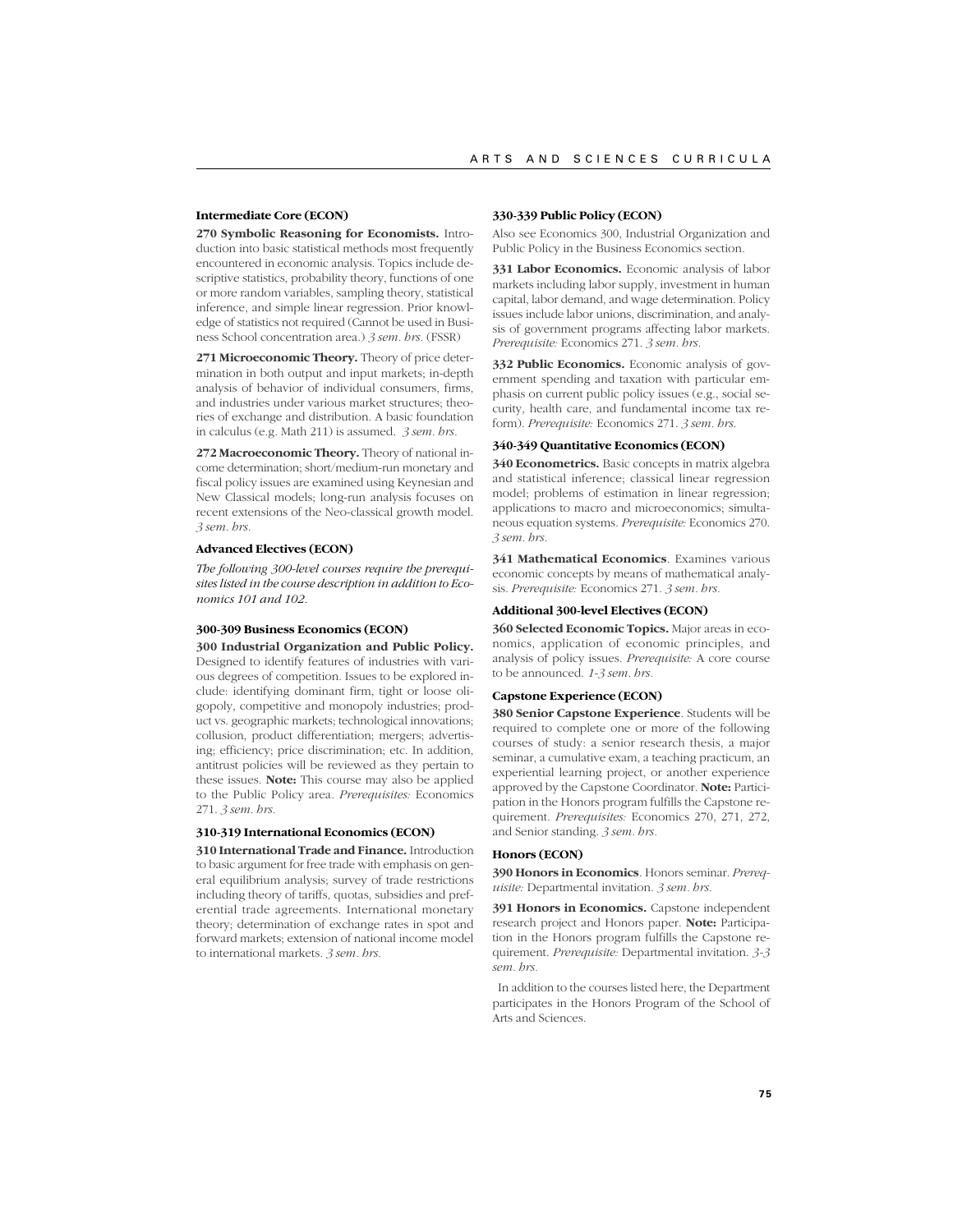# **Education (EDUC)**

*Associate Professor M. Brown Assistant Professors Keiler, Stohr-Hunt Field Placement Director D. Moore*

# **State-Approved Teacher Licensure Programs at the University of Richmond**

The University of Richmond was first granted an Approved Teacher Education Program by the Virginia State Board of Education in 1972. Since that time the University's Department of Education has maintained approved program status and, as such, participates in reciprocity of licensure with states that have interstate agreements with Virginia. Currently Virginia has licensure reciprocity with 39 states and the District of Columbia.

In order for programs to remain current with licensure regulations as mandated by the Virginia State Department of Education, the requirements as stated are subject to change.

# **The Education Minor**

Students seeking teacher licensure in the state of Virginia cannot major in Education. They must major in another liberal arts area and complete a teacher licensure program. **Education is not, therefore, an academic major at the University of Richmond. Students who complete the requirements of one of the Education Department's Teacher Licensure Programs will receive a minor in Education.**

# **Teacher Licensure Programs and the Liberal Arts Major**

The Teacher Licensure Programs at the University of Richmond prepare students to teach at the Elementary level (preK-6), the Secondary level (6-12) or Comprehensive level (preK-12) in Art or Foreign Language. Students seeking an Elementary (preK-6) license may major in any liberal arts discipline. Students seeking a Secondary (6-12) or Comprehensive (preK-12) license must meet the requirements for a major which is compatible with one of the following licensure (endorsement) areas:

Art Computer Science English Foreign Language -- French Foreign Language -- German Foreign Language -- Spanish Government History History and Social Science Mathematics Science -- Biology Science -- Chemistry Science -- Physics

**Students majoring only in Business or Leadership are not eligible for a teaching license in Virginia.**

# **Program Objectives**

The Teacher Licensure Programs at the University of Richmond are structured to assist students in achieving (1) knowledge of public education as a contemporary institution—its functions and governance; (2) an understanding of the philosophical, sociological, psychological, and historical foundations of education; (3) an understanding of student development with emphasis on student learning and achievement;  $(4)$  familiarity with the intellectual, social, emotional, and physical characteristics of students which affect the learning process; (5) knowledge of instructional techniques, materials, and procedures pertinent to particular content areas and grade levels; (6) competency in planning, implementing, and evaluating classroom instruction; (7) competency in establishing and maintaining an orderly and supportive classroom environment.

# **Teacher Education Advisory Committee**

A committee appointed by the Dean of the School of Arts and Sciences and composed of members of the Arts and Sciences faculty, faculty of the Department of Education, and public school personnel advises the Department of Education on matters related to the ongoing evaluation and coordination of the Teacher Preparation Program.

# **Admission to the Teacher Licensure Program**

Students must go through a formal application process and be admitted to a Teacher Licensure Program. The application process takes place while students are taking Education 301 or 302. For details of the process and application criteria, see the chronology below.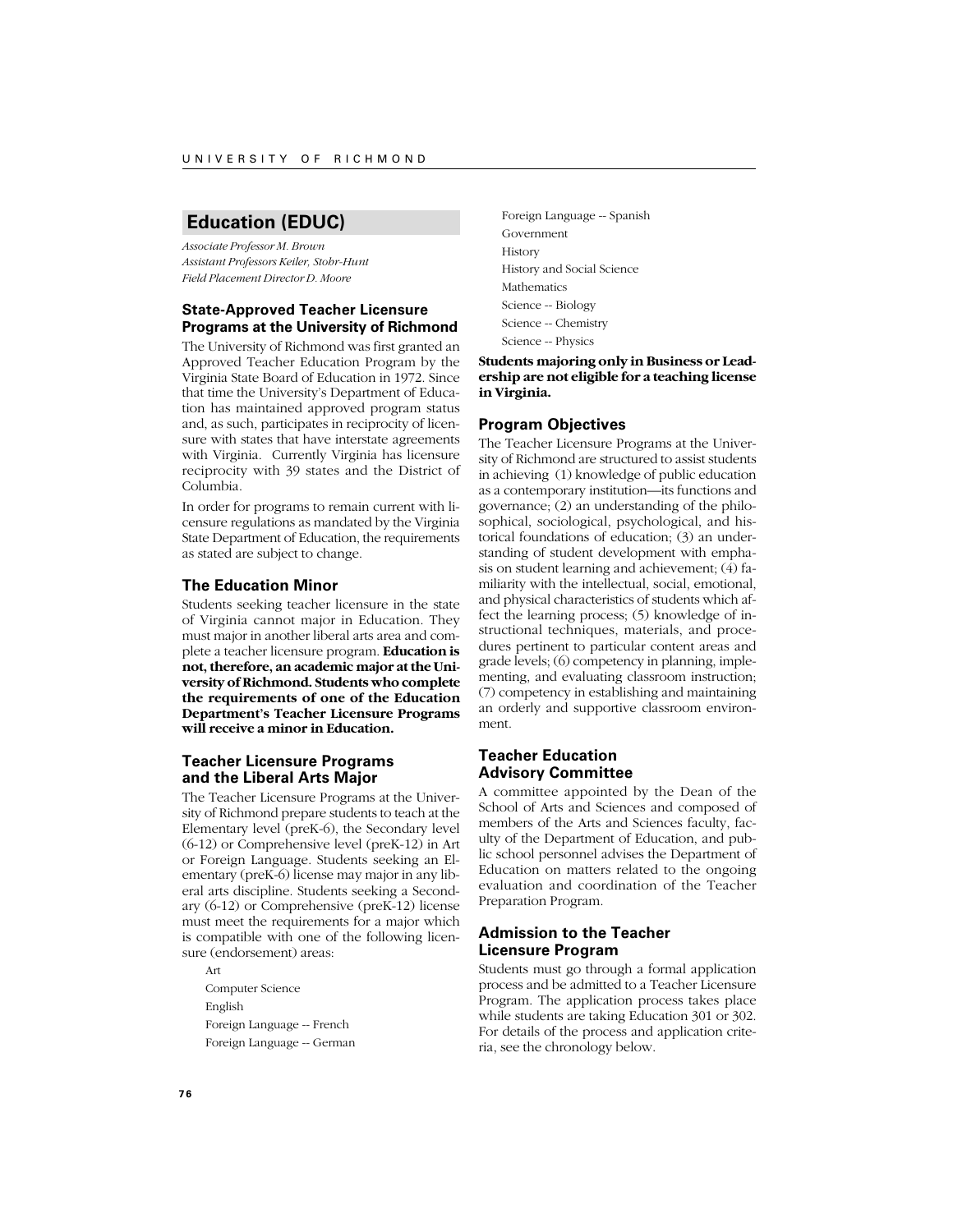# **Teacher Licensure Program Chronology**

(Transfer students may need an extra semester or year to complete the requirements for licensure.)

# *Year One*

Students interested in becoming teachers should contact the Department of Education during their first year at the University and arrange to meet with a faculty advisor. They should also enroll in Psychology 100, Introduction to Psychological Science. This fourcredit-hour course, taken at the University of Richmond, is required for all University of Richmond students preparing to become teachers.

### *Year Two*

Students begin the education sequence by taking Education 301, if they are interested in elementary education, or Education 302, if they are interested in secondary education. While taking Education 301 or 302, students must submit a formal application to the Teacher Licensure Program and arrange to take Praxis I. To be eligible for admission to the program, students must (1) have achieved a cumulative grade point average of 2.70, (2) earned a grade of *B-* (2.7) or better in Education 301 or 302, and (3) received passing scores on all three sections of Praxis I.

#### *Year Three*

Students enroll in the sequence of courses for either elementary or secondary education. During the fall semester of this year, students also apply for the student teaching experience that will occur during the fall semester of the fourth year. Students must maintain a cumulative grade point average of 2.70 to be eligible for student teaching.

### *Year Four*

Students enroll in and complete the semester-long teaching experience and the accompanying seminar. Students also complete Career Development Center placement file and licensure application forms. **(The Department of Education will forward licensure applications and recommendations for licensure only for those students who complete the student teaching experience through the University of Richmond.)**

Students should take the appropriate Praxis II if this is required for their licensure area. Students must receive passing scores on Praxis II to be eligible for licensure. Students should consult their faculty advisor in the Department of Education for information about this requirement.

# **Academic Requirements**

Only students who maintain a cumulative grade point average of 2.70 and perform satisfactorily in field experiences will be permitted to remain in a Teacher Licensure Program. Coursework in Education in which a grade of less than *B-* (2.70) is received must be repeated. A student who earns less than a *B-* (2.70) in two Education courses will not be permitted to remain in a Teacher Licensure Program.

## **Licensure of Teachers**

Licensure application forms may be obtained from and when complete should be returned to the Department of Education at the University of Richmond.

With the licensure application, students must also submit (1) official transcripts of all college work including transfer credit, (2) passing scores on the required Praxis tests, and (3) a check, money order, or cashier's check made payable to the State Department of Education to cover the application fee.

Upon satisfactory completion of degree requirements and the University's Approved Teacher Education Program, and upon receipt of the required licensure materials, the Virginia State Department of Education will issue a Collegiate Professional License which is valid for five years and renewable with additional professional and/ or college credit.

#### *Elementary Education (preK-6)*

# *Required courses:*

- **Education (EDUC)**
	- 301 Foundations and Approaches to Elementary Education, 4
	- 323 Science in the Elementary School, 3
	- 324 Reading in the Elementary School, 4
	- 325 Language Arts in the Elementary School, 3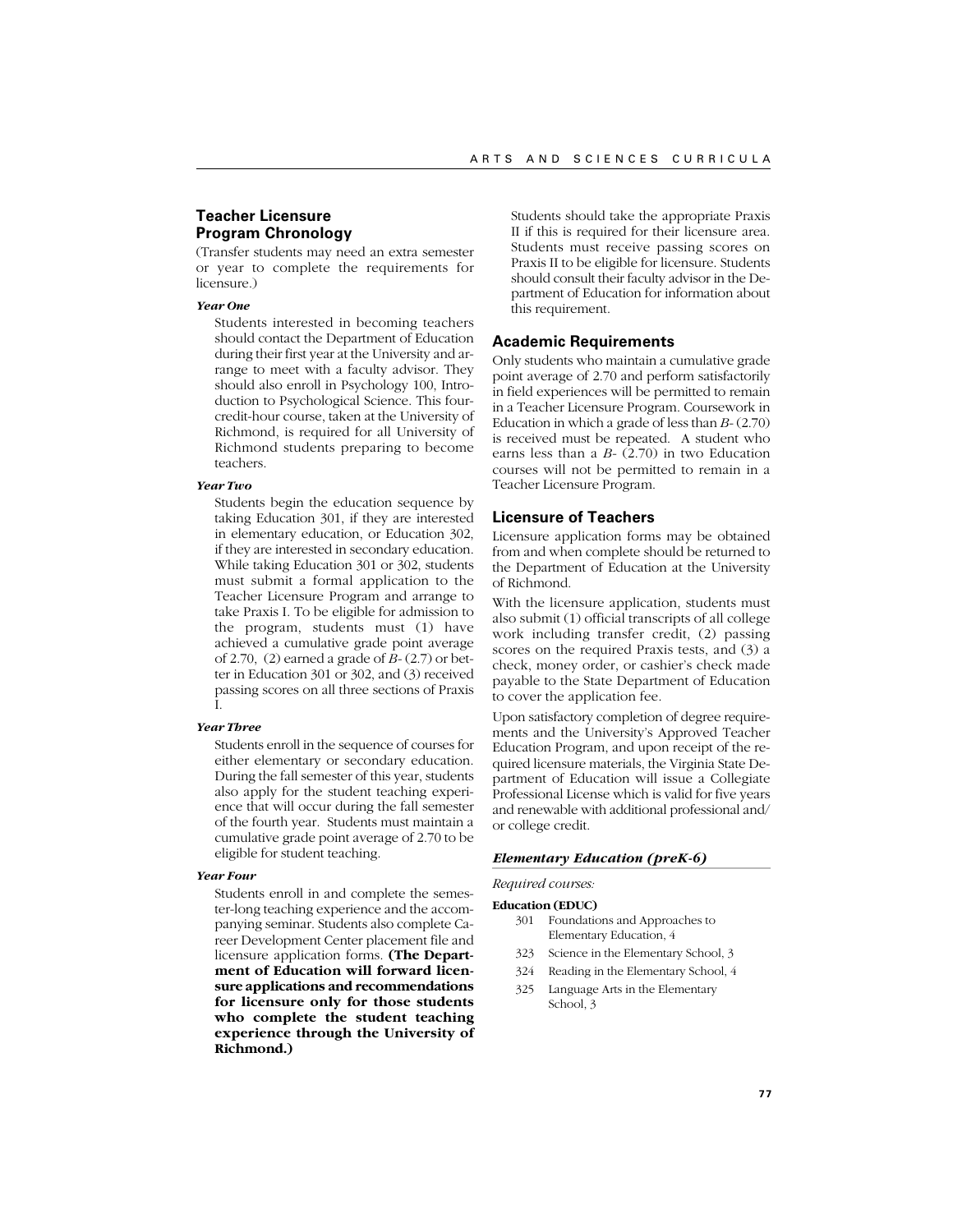- 327 Mathematics in the Elementary School, 3
- 328 Social Studies in the Elementary School, 3
- 343 Computers in the Classroom, 3
- 475 Student Teaching, Elementary Education (preK-6), 12
- 479 Elementary Student Teaching Seminar, 2

### **Psychology (PSYCH)**

100 Introduction to Psychological Science, 4

# *Secondary (6-12) and Comprehensive Education (preK-12)*

### *Required courses:*

### **Education (EDUC)**

- 302 Foundations and Approaches to Secondary Education, 4
- 342 Instructional Design and Evaluation, 3
- 343 Computers in the Classroom, 3
- 358 Classroom Management, 3
- 446 Research and Analysis of Teaching, 4
- 449 Content Area Reading, 3
- 477 Student Teaching, Secondary Education (6-12), 12 OR
- 478 Student Teaching, Comprehensive Subject Endorsement Area (preK-12), 12
- 480 Secondary/Comprehensive Student Teaching Seminar, 2

#### **Psychology (PSYCH)**

100 Introduction to Psychological Science, 4

# *Secondary and Comprehensive Subject Area Endorsement Requirements*

Licensure requirements for some endorsement areas include particular courses in the academic major and/or a related field. Consult the section that follows for the requirements for each endorsement area.

### **ART ENDORSEMENT (preK-12)**

Students seeking the Art endorsement must meet the requirements of the Studio Art major.

# **COMPUTER SCIENCE ENDORSEMENT**

Students seeking the Computer Science endorsement must meet the requirements of the Computer Science major.

## **ENGLISH ENDORSEMENT**

Students seeking the English endorsement must meet the requirements of the English major. Their coursework in English must include the following:

English 342 Modern Grammar, 3

English 376 Introduction to Composition Theory and Pedagogy, 3

## **FOREIGN LANGUAGE ENDORSEMENTS (preK-12)**

### **French**

Students seeking the French endorsement must meet the requirements of the French major and also take the following course: Modern Languages 410 The Teaching of a Modern Foreign Language, 3

# **German**

Students seeking the German endorsement must meet the requirements of the German major and also take the following course: Modern Languages 410 The Teaching of a Modern Foreign Language, 3

# **Spanish**

Students seeking the Spanish endorsement must meet the requirements of the Spanish major and also take the following course: Modern Languages 410

The Teaching of a Modern Foreign Language, 3

# **Latin**

Students seeking the Latin endorsement must meet the requirements of the Latin major.

#### **Additional Foreign Language endorsements**

Students completing the requirements for an endorsement in French, German, or Spanish may add an endorsement in a second modern language by completing 24 hours of coursework above the intermediate level in the second language.

# **GOVERNMENT ENDORSEMENT**

Students seeking the government endorsement must meet the requirements of the Political Science major.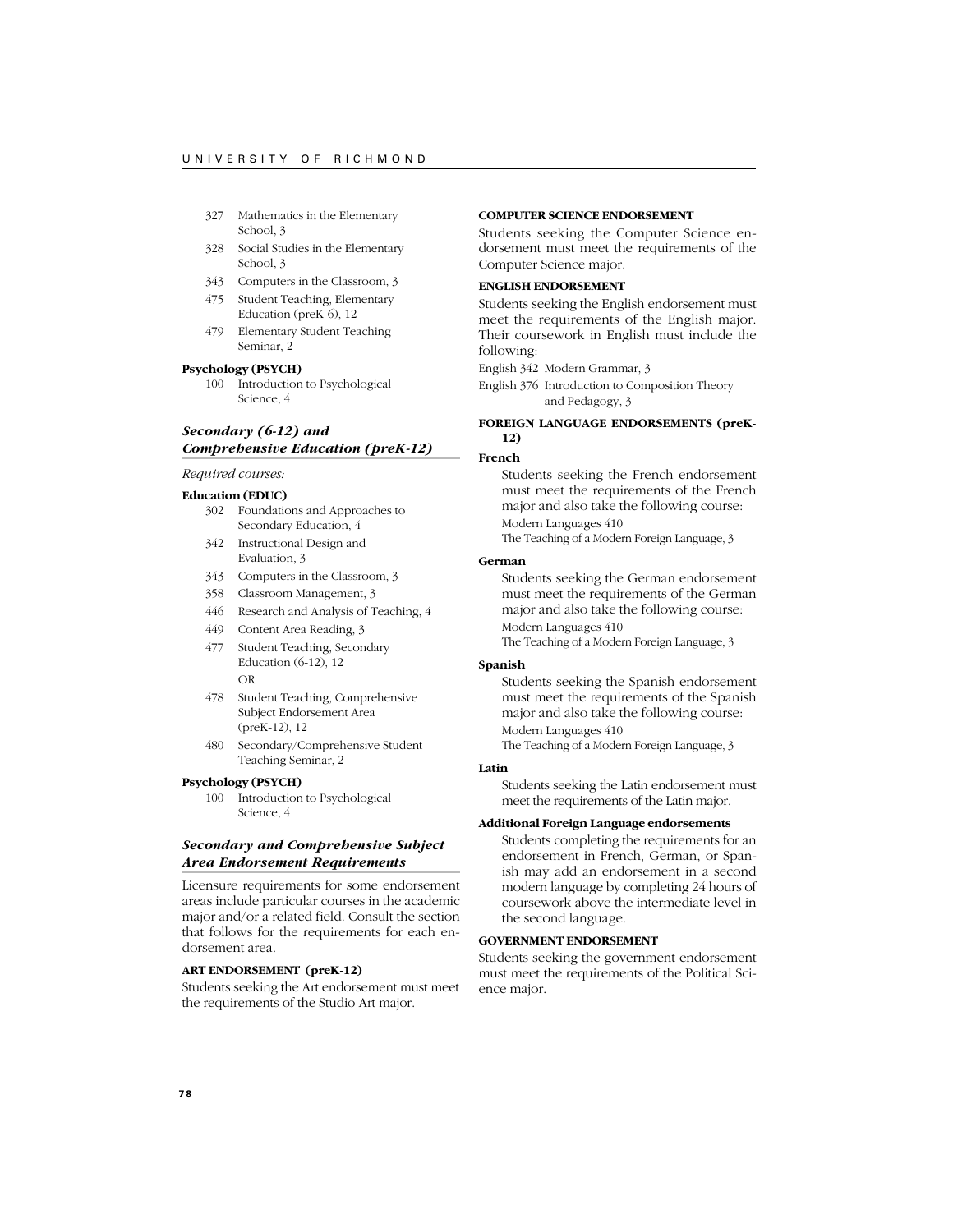### **HISTORY ENDORSEMENT**

Students seeking the history endorsement must meet the requirements of the History major with a concentration in either U.S. History or World History.

### **HISTORY AND SOCIAL SCIENCE ENDORSEMENT**

Students seeking the history and social science endorsement must meet the requirements of the History major. Students seeking this endorsement must also take the following courses:

### **Political Science (PLSC): 6 hours**

- 220 Introduction to American Government, 3
- 336 American Constitutional History, 3

### **Economics (ECON)**

Three hours of coursework.

### **Geography (GEOG)**

Three hours of coursework.

**Please note**: The History and Social Science endorsement prepares students to teach all areas of secondary social studies.

#### **MATHEMATICS ENDORSEMENT**

Students seeking the Mathematics endorsement must meet the requirements for either the Bachelor of Arts or Bachelor of Science degree in mathematics.

### **SCIENCE ENDORSEMENTS**

# **Biology**

Students seeking the Biology endorsement must meet the requirements of the Biology major.

#### **Chemistry**

Students seeking the Chemistry endorsement must meet the requirements of the Chemistry major.

#### **Physics**

Students seeking the Physics endorsement must meet the requirements for the Bachelor of Science degree in Physics.

### **Additional Science Endorsements**

Students completing the requirements for an endorsement in Biology, Chemistry, or Physics may add an endorsement in a second science by completing 18 hours of coursework in the second science.

#### **ADD-ON ENDORSEMENT REQUIREMENTS**

Students who meet the endorsement requirements in any teaching area may apply for an add-on endorsement if they meet the requirements for a minor that is compatible with one of the following licensure (endorsement) areas:

> Computer Science Dance (preK-12) Journalism Mathematics -- Algebra I Speech Communication Theatre Arts (preK-12)

# **Education Courses (EDUC)**

**301 Foundations and Approaches to Elementary Education.** Introductory analysis of American Education. Readings from various texts provide exposure to historical, philosophical, sociological and legal issues of education. In addition, the critical examination of goals, content and methods of elementary schooling will be stressed. Emphasis will be placed on curriculum theory, learning theory, and meeting needs of special students. Particular attention will be given to recently developed approaches to teaching and learning. Includes one semester hour of field laboratory. *Prerequisite:* Sophomore status. *4 sem. hrs.*

**302 Foundations and Approaches to Secondary Education.** Introductory course on middle and secondary education in the United States which explores the philosophical, sociological, historical, and political perspectives of middle and secondary schools. Attention given to legal issues and concerns, teacher preparation, and current trends and issues. Includes one semester hour of field laboratory. *Prerequisite:* Sophomore status. *4 sem. hrs.*

**312-313-314 Independent Study in Education.** Special projects and practical experience in educational programs. *1-2-3 sem. hrs.*

**316 Special Topics.** Accommodates special needs of teachers and school systems through use of selected contemporary topics, resource persons, and prepared programs; supports requests for professional development. Variable credit depending on course structure and time commitment. *1-3 sem. hrs.*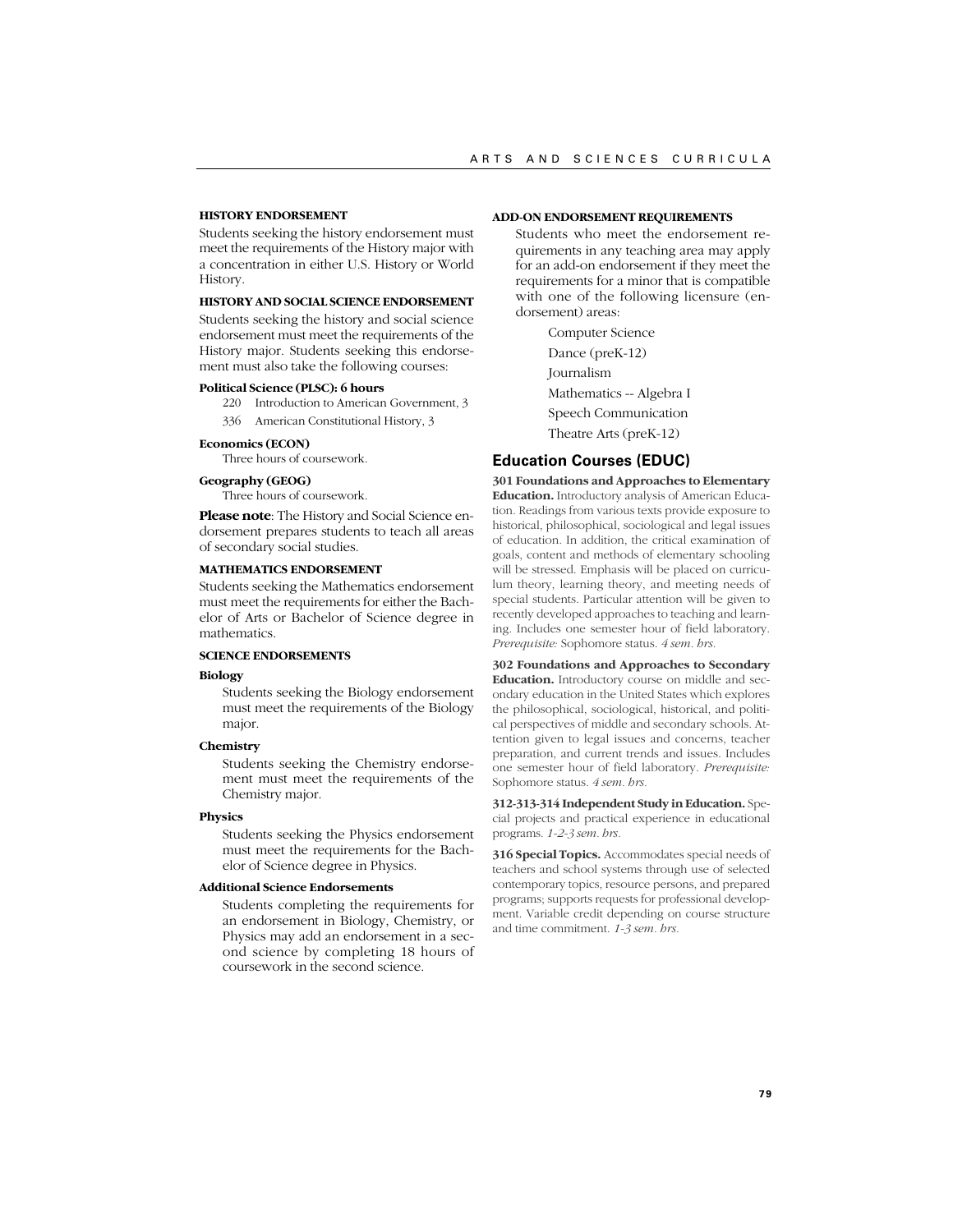**319 Student Development Theory and Its Application to Residential Life.** Theoretical and experiential study of human behavior. Emphasis on selfawareness and growth, and its application to understanding students and their lives. Attention given to leadership skills in residential setting. Graded pass/ fail. *Prerequisite*: Selection as Residential Life staff member or permission of instructor. *1 sem. hr.*

**322 Teaching Diverse Learners.** Examines the teaching, instruction, and curricula required to meet the needs of diverse students who, by virtue of their experiential, cultural, socioeconomic, linguistic, and physiological backgrounds, challenge traditional curriculum and instructional programs. *3 sem. hrs.*

**323 Science in the Elementary School.** Theories, research, methods and materials relevant to teaching elementary science, theoretical foundations, empirical research, constructivism, teaching strategies, problem solving, and process skills. Experience with use of technology in context of science instruction. *Prerequisite:* Education 301 (may be taken concurrently). *3 sem. hrs.*

**324 Reading in the Elementary School.** In-depth examination of developmental nature of language and reading ability and its link to literacy development. Study of methods and materials associated with reading instruction. *Prerequisite*: Education 301. *4 sem. hrs.*

**325 Language Arts in the Elementary School.** Examination of language arts processes of communicating (speaking, listening, reading and writing) along with specific methods to promote growth in communication skills in elementary school children. Includes study of selected children's literature. *Prerequisite:* Education 301. *3 sem. hrs.*

**327 Mathematics in the Elementary School.** Theories, research, methods and materials relevant to teaching elementary mathematics; theoretical foundations; empirical research; constructivism, teaching strategies; problem solving; fundamental mathematical concepts. Experience with use of technology in context of mathematics instruction. *Prerequisite:* Education 301. *3 sem. hrs.*

**328 Social Studies in the Elementary School.** Understanding the knowledge, skills, and processes of history and the social science disciplines as defined in the Virginia Standards of Learning, and how those standards provide the necessary foundation for teaching history and social science. *Prerequisite:* Education 301. *3 sem. hrs.*

**333 Drugs and Society.** (See Health and Sport Science 333.) *3 sem. hrs.*

**335 Assessment and Evaluation in Education.** Considers issues surrounding assessment in the school setting. Introduction to forms of assessment, including standardized, diagnostic, authentic, performance, and portfolio. Emphasis on procedures of construction, analysis, and evaluation of tests. *3 sem. hrs.*

**342 Instructional Design and Evaluation.** Process of establishing appropriate goals and objectives for instruction in middle and secondary schools including writing cognitive, affective, and psychomotor objectives and using these in planning and evaluation aspects of instruction. Attention to design, construction, use of classroom tests, and general principles of assessment. *Prerequisite*: Education 302. *3 sem. hrs.*

**343 Computers in the Classroom**. Theory and pedagogy of using technology for instruction in all areas of K-12 curriculum. *Prerequisite*: Admission to the teacher preparation program and junior status. *3 sem. hrs*.

**344 Technology Practicum**. Practical experience in teaching children with and about technology and developing technology curriculum. Requires portfolio. Graded pass/fail. *Prerequisite*: Education 343 (may be taken concurrently). *1 sem. hr*.

**345 Curriculum Modifications for Inclusion.** Includes techniques and methodology for modifying instruction and assignments. Includes collaborative paradigms and assessment across the exceptionalities and the content areas, K-12. *Prerequisite*: Education 301 or 302. *3 sem. hrs.*

**358 Classroom Management.** Behavioral principles and procedures for reducing classroom problems, increasing motivation, and strengthening desired classroom behavior. *Prerequisite*: Education 301 or 302. *3 sem. hrs.*

**375 Using Literature to Craft Classroom Writing.** (Summer only.) (Same as English 375.) *3 sem. hrs.*

**425 Language Arts and Social Studies in the Elementary School.** Examines purposes and curriculum structure of language arts and social studies programs. Language arts component will emphasize methods and materials for instruction in speaking, listening, writing, spelling, and grammar. Social studies area will include objectives, instructional strategies, and evaluation of social studies education. Includes three hours of lecture and one hour of laboratory a week. *Prerequisites*: Permission of instructor. *4 sem. hrs.*

**446 Research and Analysis of Teaching.** Research results are used to identify teacher behaviors and characteristics essential to effective instruction. Students will develop and demonstrate methodologies appropriate to meeting student needs. Classroom strategies are examined via micro-teaching demonstrations. Includes a one-semester-hour laboratory. *Prerequisites*: Education 342. *4 sem. hrs.*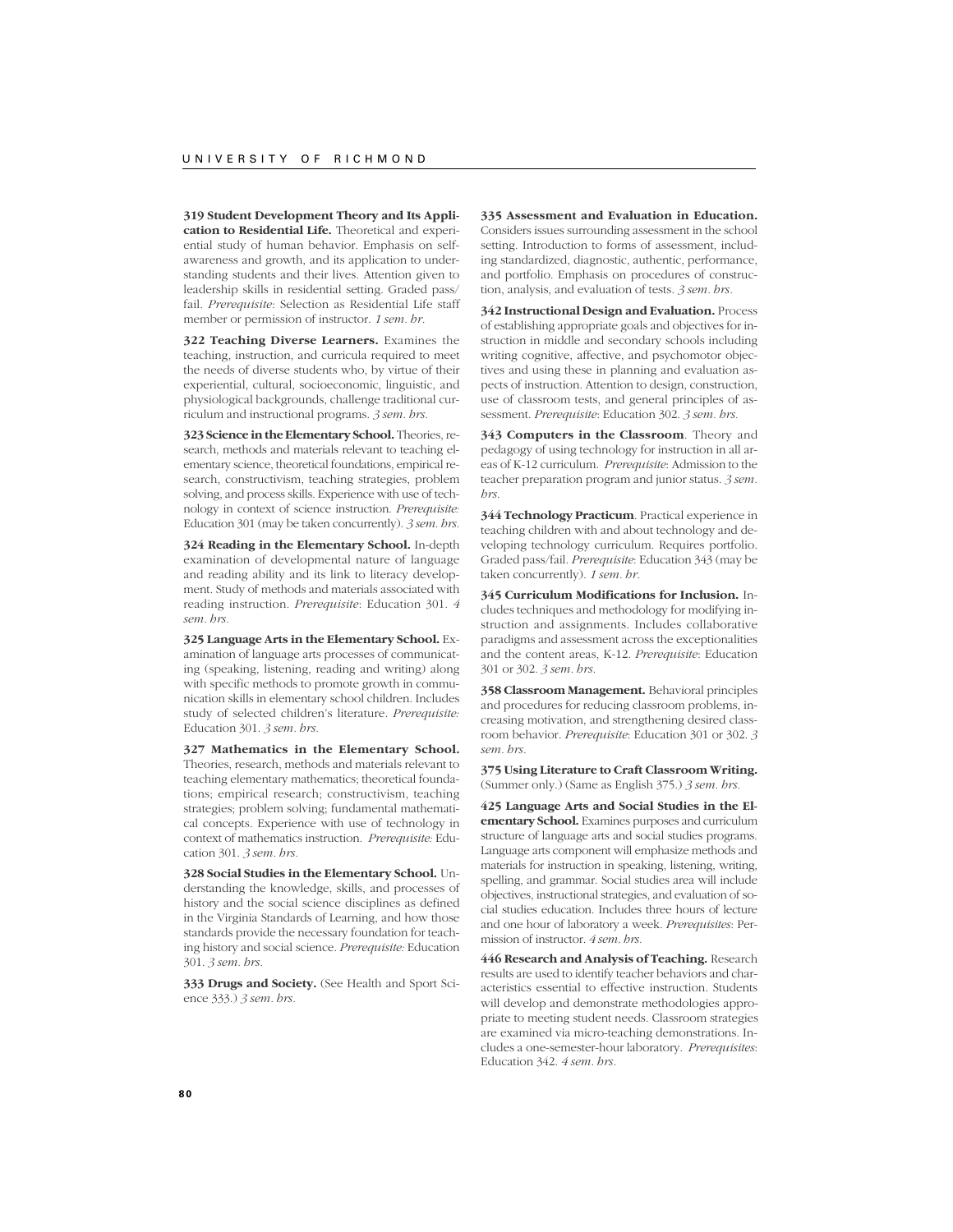**449 Content Area Reading.** Reading and critical thinking in secondary school content areas. Specific strategies are explored that enhance comprehension, concept development, and vocabulary knowledge. Effects of text organization and relationship between reading and writing are examined for all content areas. *Prerequisite:* Senior status or permission of instructor. *3 sem. hrs.*

**451 Survey of Children's Literature.** Survey of modern and traditional literature with emphasis on evaluative criteria used in selecting books based on school and recreational needs and interests of children. Features storytelling, creative dramatics, and ways of integrating books into curriculum. *3 sem. hrs.*

# **Student Teaching Courses (EDUC)**

**475 Student Teaching, Elementary Education (preK-6).** Involves working directly with students in classroom on full-time basis under direction of cooperating teacher and University supervisor; student assumes full teacher responsibility for all instructional periods and school activities. Weekly seminar. Graded pass/fail; however, a comprehensive evaluation is completed for each student teacher. *Prerequisite*: Departmental Approval. *12 sem. hrs*

**477 Student Teaching, Secondary Education (6- 12)** (See description under Education 475.) *12 sem. hrs.*

**478 Student Teaching, Comprehensive Endorsement Subject Area (preK-12).** (See description under Education 475.) *12 sem. hrs.*

**479 Elementary Student Teaching Seminar.** Seminar correlates with elementary student teaching. Forum for discussion and examination of critical issues related to students' teaching responsibilities and competence. *Corequisite*: Enrollment in Education 475. *2 sem. hrs.*

**480 Secondary/Comprehensive Student Teaching Seminar.** Seminar correlates with middle and secondary student teaching. Forum for discussion and examination of critical issues related to students' teaching responsibilities and competence. *Corequisite*: Enrollment in Education 477 or 478. *2 sem. hrs.*

# **English (ENGL)**

*Raymond F. Hilliard, Chair Professors Dance, Hilliard, Loxterman, McMurtry, Nelson, W.D. Taylor*

*Associate Professors Barza, Givens, Gruner, Hewett-Smith, Hickey, S. Jones, MacAllister, Russell, Schwartz, Tremaine*

*Assistant Professors Allen, Larkin, Marx Director of Writing Center Essid*

**Note**: Students must complete English 103 with a grade of *C* (2.0) or better before taking any other English courses. (This does not apply to students who are exempt from English 103 on the basis of an Advanced Placement or English Achievement score.) English 299, Introduction to Literary Analysis, is a prerequisite to most advanced literature courses. A grade of *C* (2.0) or better is required in all coursework comprising the English major or the minor.

# **The English Major**

Thirty-six semester hours in English approved by the department as noted below.

| English 299                                                                                                      | 3 hours  |
|------------------------------------------------------------------------------------------------------------------|----------|
| Four survey courses:                                                                                             | 12 hours |
| three from group A and                                                                                           |          |
| one from group B                                                                                                 |          |
| One American literature course at the 300 or 400<br>level                                                        |          |
| (not including English 330)                                                                                      | 3 hours  |
| One theory course                                                                                                | 3 hours  |
| One foundational author course                                                                                   | 3 hours  |
| Two Topics Seminars at the                                                                                       |          |
| $400$ level                                                                                                      | 6 hours  |
| (400-level courses are more specialized than those at<br>the 300-level and often have a 300-level prerequisite.) |          |
| Two electives, one of which may be at the 200 level                                                              |          |

(Exceptions: English 208, 213, 220, or 232 may not be taken as an elective.) 6 hours

# **The English Minor**

Twenty-one hours in English approved by the Department as noted below. English 299 3 hours Two British survey courses from among English 301, 302, 303 6 hours One American Literature course at the 300 or 400 level 3 hours One Special Topic Seminar at the 400 level 3 hours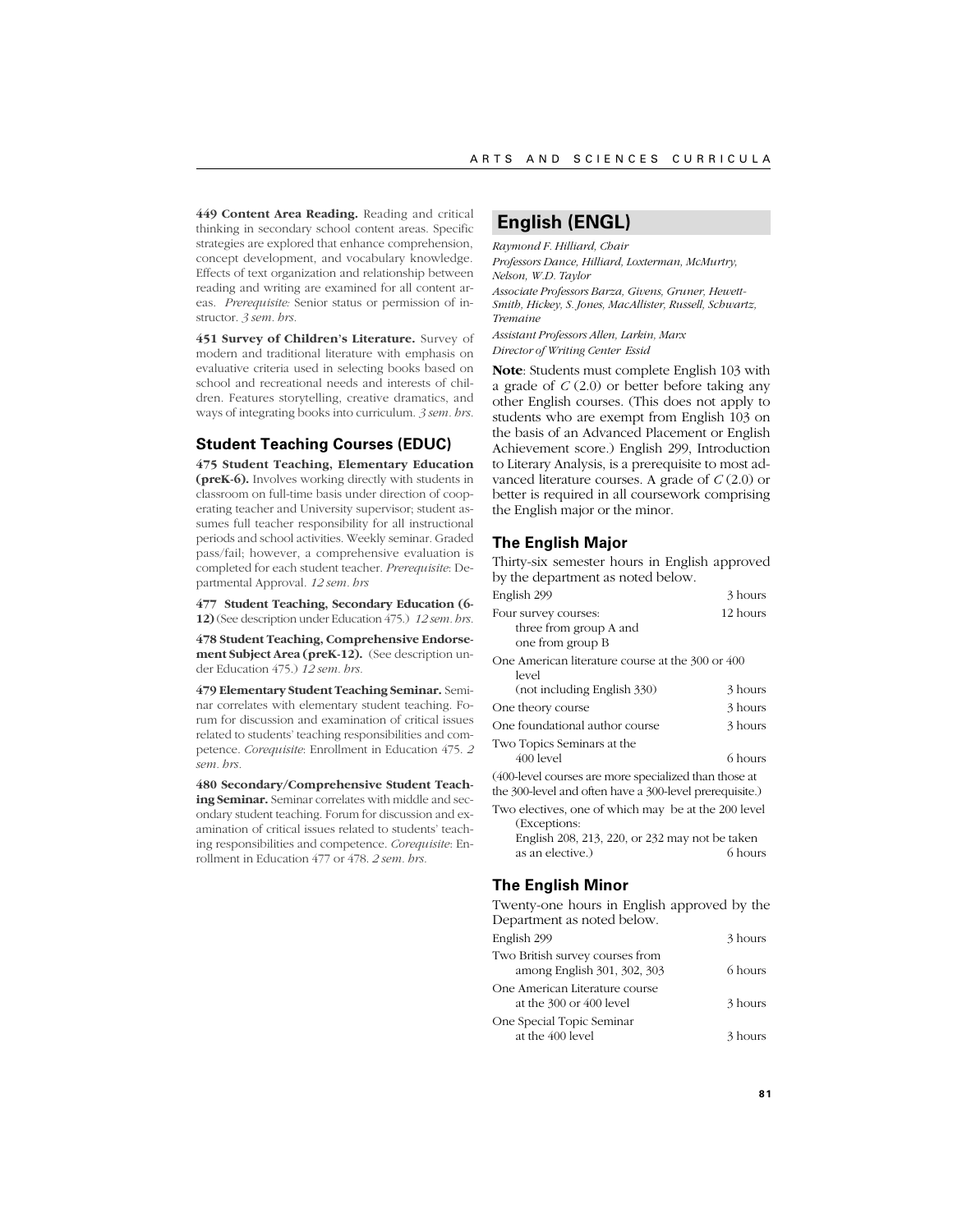Two other English courses, one of which may be at<br>the 200 level 6 hours the  $200$  level

(Exceptions: English 208, 213, 220, or 232 may not be taken as an elective.)

English 299 is a prerequisite to most 300- and 400-level English courses (for possible exceptions, see below under Advanced Literature Courses).

*Special topics seminars may be taken more than once for credit when topic changes.*

## **Honors Program**

To earn honors in English, a major must complete three additional hours in a Special Topics Seminar or in a Graduate Course (choice to be made in consultation with the Honors Coordinator). The student must also complete three hours of thesis writing (English 499, Honors Thesis) and have attained a departmental GPA of 3.60 by the beginning of the fall semester of the senior year. The student must also maintain that GPA through the completion of the program and an overall GPA of no less than 3.30 while in the program. The thesis must be submitted to a faculty committee in the spring of the student's senior year. Honors will be granted only to those students whose theses meet departmental standards. Students should declare their intention to seek honors and meet with the Honors Coordinator in their sophomore year. Students who have not declared by the second semester of their junior year are disqualified from further honors consideration. Those who have declared that they are seeking honors will be considered candidates until they fail to meet one of the program's requirements. For further information and advice on standards and curriculum, see the Honors Coordinator.

# **Interdisciplinary Concentration in Medieval and Renaissance Studies for English Majors**

See pages 147-148.

# **Interdisciplinary Concentration in Dramatic Studies for English or Theatre Majors**

See page 144.

# **Interdiciplinary Concentration in Comparative Literature for English Majors**

See pages 146-147.

# **First- and Second-Year English Courses (ENGL)**

**103 Introduction to Expository Writing.** Introduction to critical reading, thinking and writing across disciplines. Students must complete English 103 with grade of *C* (2.0) or better to meet Communications I, Expository Writing general education requirement and receive credit toward graduation. *3 sem. hrs.* (COM1)

*English 103 with a grade of C (2.0) or better or exemption is a prerequisite to all 200-level English courses.*

**203 Children's Literature.** Analysis of children's literature, from folk and fairy tales to today's stories, poems, and novels for children. *3 sem. hrs.* (FSLT)

**204 Literature and Culture.** Representation of cultural identity and experience in works drawn from diverse cultural traditions. *3 sem. hrs.* (FSLT)

**206 Selected Readings in American Literature.** Selected works reflecting one or more major patterns in American literature. Specific emphasis may change from term to term and will be announced each term. *3 sem. hrs.* (FSLT)

**208 Twentieth-Century American Fiction.** Textual analysis of novels and shorter fiction representing diverse authors, themes, movements, and techniques. *3 sem. hrs.* (FSLT)

**209 Special Topics in Literary History.** Topic stated for term; may change from term to term. *3 sem. hrs.*

**213 Literature and Human Issues.** Major issues in human experience in various literary traditions, past and present. *3 sem. hrs.*

**215 Reading Science Fiction.** Analysis of selected works of science fiction. *3 sem. hrs.* (FSLT)

**216 Literature, Technology and Society.** Literary and nonliterary texts that react, in given society and period of history, to technological change and social effects of technology. *3 sem. hrs.* (FSLT)

**217 The Bible and Literature.** Study of representative texts from Hebrew bible and New Testament, and examination of their relationships to later works of drama, poetry, short stories, and the novel. *3 sem. hrs.* (FSLT)

**218 African Literature.** Representative works from written traditions in modern African literature. *3 sem. hrs.* (FSLT)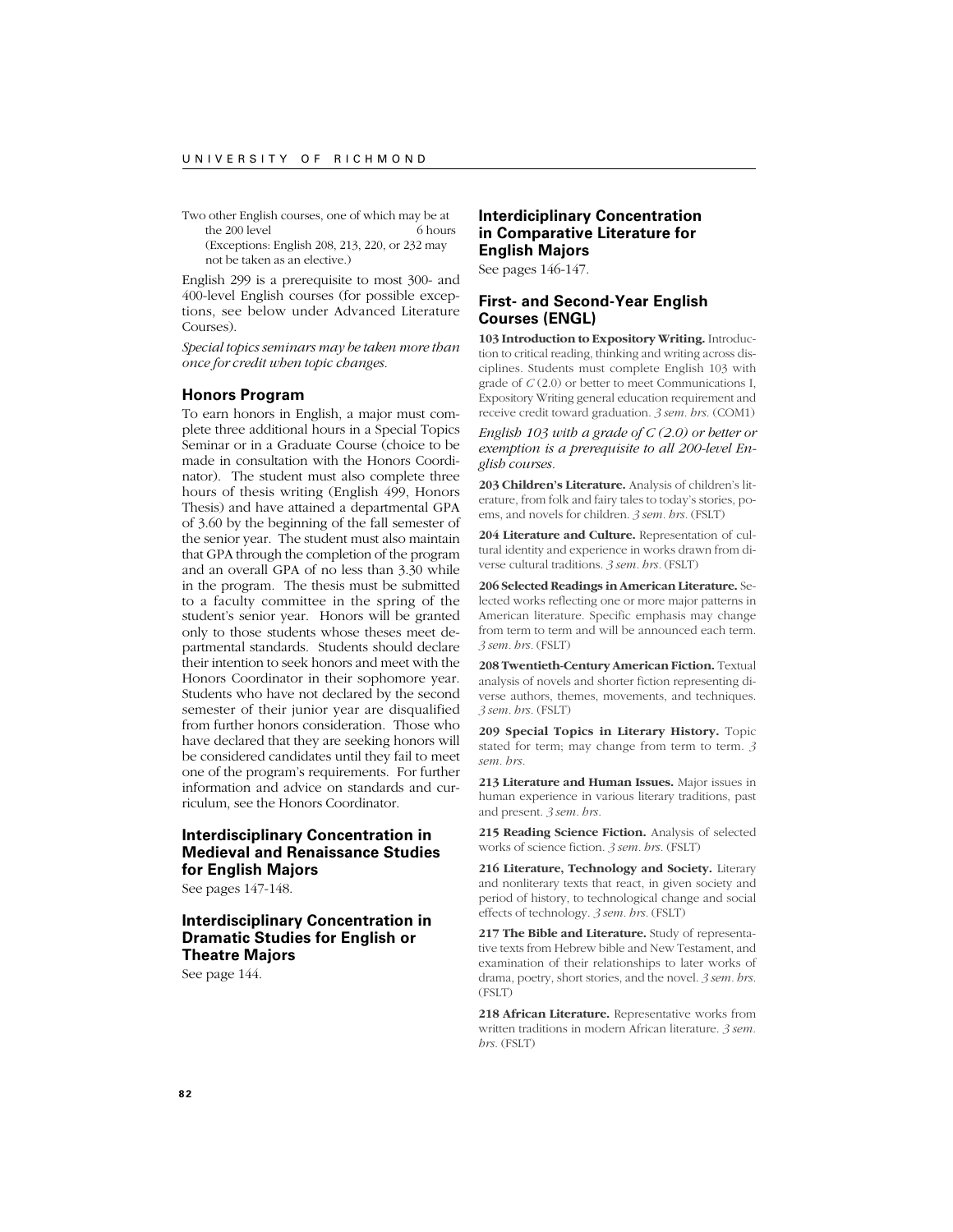**219 Special Topics in Literary Themes.** Topic stated for term; may change from term to term. *3 sem. hrs.*

**220 Film Studies.** History and aesthetics of the documentary film, from 1895 to present, with attention to the language of film and techniques of production. *3 sem. hrs.*

**221 Introduction to Poetry.** Analysis of works by selected poets. *3 sem hrs.* (FSLT)

**222 Short Fiction.** Rigorous textual analysis of short fiction as a means of defining its many formal and philosophical expressions. *3 sem. hrs.* (FSLT)

**223 The Modern Novel.** Analysis of selected twentieth-century novels. *3 sem. hrs.* (FSLT)

**224 Great Novels.** Selected major novels of eighteenth, nineteenth, and twentieth centuries. *3 sem. hrs.* (FSLT)

**225 Selected Fiction by Women.** Analysis and interpretation of novels and/or stories by women writers. *3 sem hrs.* (FSLT)

**226 Love and War in Medieval Literature.** Selected readings in medieval literature (some in translation), with focus on literary representations of love and war. *3 sem. hrs.* (FSLT)

**227 Life-Writing as Literature: Studies in Biography and Autobiography.** Study of resources, methods, and aims governing the re-creation of individual lives by writers of biography and autobiography. *3 sem. hrs.* (FSLT)

**228 World Drama.** Analysis of significant works, both traditional and contemporary. *3 sem. hrs.* (FSLT)

229 Special Topics in Genre. Topic stated for term; may change from term to term. *3 sem. hrs.*

**230 Women in Modern Literature.** Modern woman's search for identity and struggle for self-realization through study of selected figures from nineteenth- and twentieth-century literature. *3 sem. hrs.* (FSLT)

**231 African-American Literature.** Survey of major works of African-American literature with attention to oral traditional contexts. *3 sem. hrs.* (FSLT)

**232 Southern Fiction.** Fiction of both old and new South with attention to themes, techniques, and perspectives of the region. *3 sem. hrs.* (FSLT)

**233 Tradition and Renewal in Native American Literatures.** Selected works (songs, stories, novels, and poetry) representative of oral and written traditions of American Indian cultures. *3 sem. hrs.* (FSLT)

**234 Shakespeare.** Analysis of selected plays and poems from variety of critical perspectives. *3 sem. hrs.* (FSLT)

**235 Narratives of Personal Development.** Analysis of literature of personal growth and human development, from autobiography and biography to various forms of fictions—Bildungsroman, novels of education, fictionalized biography, autobiography in verse, etc. *3 sem. hrs.* (FSLT)

**236 On the Road: Literature of Quest and Pilgrimage.** Survey of literature of quest and pilgrimage with attention to issues of race and gender. *3 sem. hrs.* (FSLT)

**237 Literature of English-Speaking Peoples.** Comparative study of diverse literary traditions in the English language such as those of America, Britain, Ireland, India, and Australia. *3 sem. hrs.* (FSLT)

**239 Special Topics in Literary Perspective.** Topic stated for term; may change from term to term. *3 sem. hrs.*

**299 Introduction to Literary Analysis.** Essentials of critical reading (close textual analysis) and critical writing (with special attention to theory, critical vocabulary, and methodology of literary interpretation). *3 sem. hrs.* (FSLT)

### **Advanced Literature Courses (ENGL)**

(Non-majors and majors lacking the stated prerequisites, including English 299, may be admitted by permission of instructor if they have completed either English 103 or a 200-level FSLT English course.)

*Survey Courses in British and American Literature: Majors must take four of those listed below, three from Group A and one from Group B. Survey courses should be taken sequentially when this is possible. The entire sequence need not be finished before taking topics courses for which the student has taken the particular prerequisite courses.*

### *Group A*

**301 English Literature from the Middle Ages through the Renaissance.** Selected works by major English writers from the seventh through the later seventeenth century with intellectual backgrounds and cultural context. *Prerequisite*: English 299 with grade of *C* (2.0) or better. *3 sem. hrs.*

**302 English Literature from the Restoration through Romanticism.** Selected works by major English writers from the late seventeenth through early nineteenth century with intellectual backgrounds and cultural context. *Prerequisite*: English 299 with grade of *C* (2.0) or better. *3 sem. hrs.*

**330 American Literature through the Civil War.** Survey of American literature from Colonial period through the Civil War. *Prerequisite*: One of the following: English 299, 206, 208, 231, 232, or 233 with grade of *C* (2.0) or better. *3 sem. hrs.*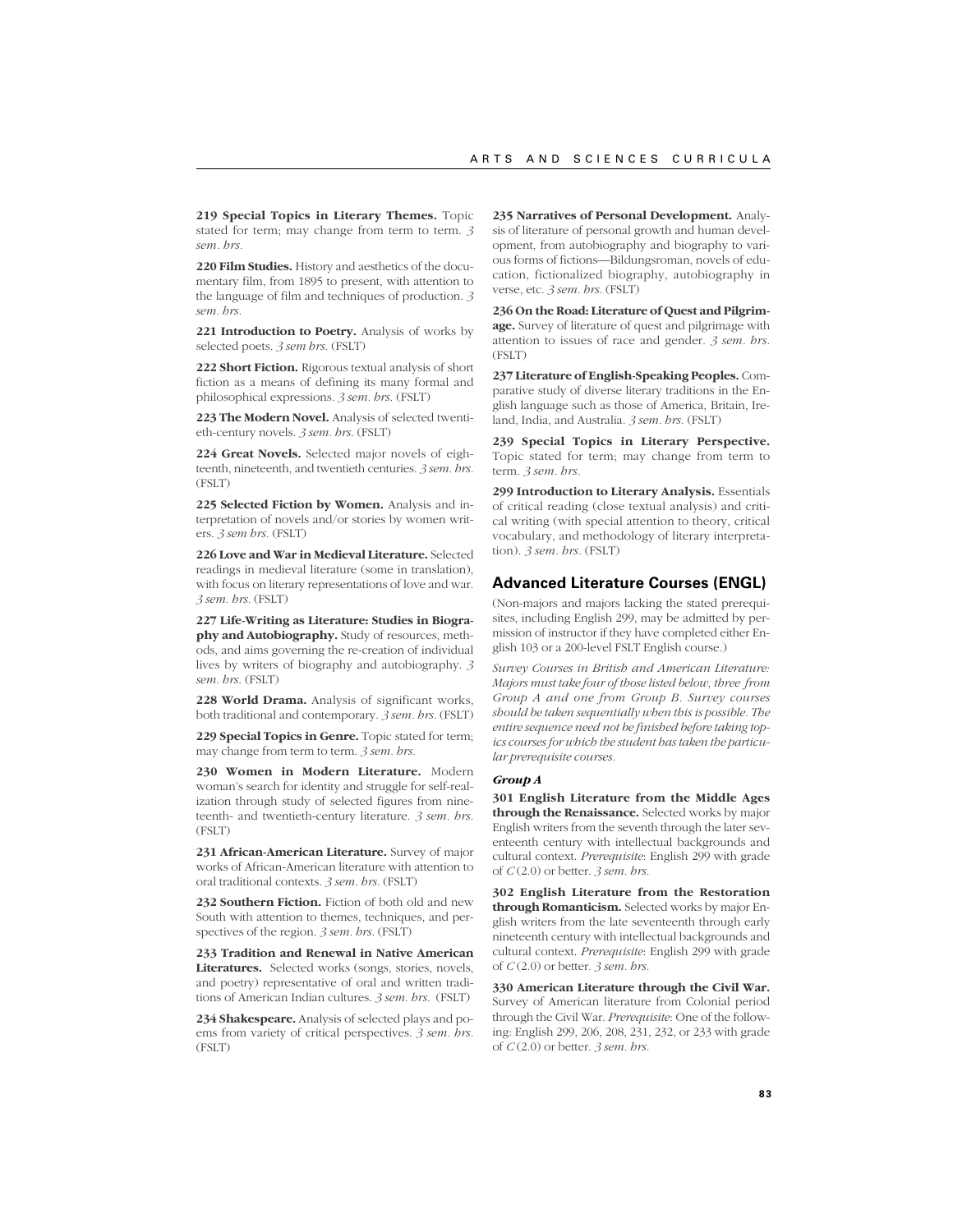## *Group B*

**303 English Literature of the Victorian Period and the Twentieth Century.** Focus on representative British and post-colonial literature, 1832-present. *Prerequisite*: English 299 with grade of *C* (2.0) or better. *3 sem. hrs.*

**331 American Literature Since the Civil War.** Survey of American Literature from the Reconstruction period to the present. *Prerequisite*: English 299 with grade of *C* (2.0) or better. *3 sem. hrs.*

# **American Literature Courses (ENGL)**

*NOTE: Students who take English 331 to satisfy the group B requirement must take an additional course in American literature from the following:*

**326 Twentieth-Century American Poetry.** Analysis of representative works by major American poets, with demonstration of modern technical innovations and discussions of thematic concerns. *Prerequisite*: English 299 with grade of *C* (2.0) or better. *3 sem. hrs.*

**332 Post-World War II American Novel.** Close study of important and representatively postmodern texts (either novels by U.S. authors or works that strongly influenced them during this period) written during third quarter of twentieth century with respect to their special social, philosophical, and aesthetic contexts. *Prerequisite*: English 299 with grade of *C* (2.0) or better or permission of instructor. *3 sem. hrs.*

**334 Literature of the South.** Representative poetry and prose of the Southern states, with attention to cultural, social, and political backgrounds. *Prerequisite*: English 299 with grade of *C* (2.0) or better. *3 sem. hrs.*

**364 Literature of American Minorities.** Literature of American minority groups in relation to mainstream concerns of American literature. *Prerequisite*: English 299 with grade of *C* (2.0) or better or permission of instructor. *3 sem. hrs.*

**366 Black Women Writers.** Representative prose and poetry written by Black women. Focus and content announced each semester. May sometimes cover range of African-American literature, from slavery to present. Other times may focus on twentieth-century literature by Black women in United States, Africa, and Caribbean. *Prerequisite*: English 299 or English 230 with grade of  $C(2.0)$  or better or permission of instructor. *3 sem. hrs.*

**433 The American Novel.** Representative American novels from late 18th to 20th century. *Prerequisite*: English 330 with grade of *C* (2.0) or better. *NOTE: May be used to meet the American Literature requirement; it may not be used to meet the seminar requirement. 3 sem. hrs.*

## **Foundational Author Courses (ENGL)**

*Majors must take one of the following foundational author courses:*

**402 Chaucer.** Selected early works, *Troilus and Criseyde*, and *The Canterbury Tales*, with attention to Chaucer's life in context of late fourteenth-century culture and ideology. *Prerequisite*: English 301 with grade of *C* (2.0) or better. *3 sem. hrs.* (FSLT)

**403 Shakespeare to 1600.** Earlier plays: comedies, tragedies, histories. *Prerequisite*: English 301 with grade of *C* (2.0) or better. *3 sem. hrs.* (FSLT)

**404 Shakespeare after 1600.** Mature tragedies. *Prerequisite*: English 301 with grade of *C* (2.0) or better. *3 sem. hrs.* (FSLT)

**405 Milton.** Major poems, with emphasis on *Paradise Lost*, and selected prose. *Prerequisite*: English 301 with grade of *C* (2.0) or better. *3 sem. hrs.* (FSLT)

**406 Critical Approaches to Shakespeare.** Selected plays, with attention to different modes of critical analysis. *Prerequisite*: English 301 with grade of *C* (2.0) or better. *3 sem. hrs.* (FSLT)

# **Theory Courses (ENGL)**

**353 Technique and Meaning of Poetry.** How creative tools available to poets shape and influence presentation of theme. *Prerequisite*: English 299 with grade of *C* (2.0) or better. *3 sem. hrs.*

**354 Technique and Meaning of Fiction.** Analysis of narrative technique and theory. *Prerequisite*: English 299 with grade of *C* (2.0) or better. *3 sem. hrs.*

**450 Critics since Plato.** Ways of looking at art and literature in their philosophical context. Theories applied to variety of literary texts. *Prerequisites*: English 299 and three semester hours of 300-level English with grades of *C* (2.0) or better. *3 sem. hrs.*

**451 Modern Literary Theory.** Twentieth-century critical perspectives. *Prerequisites*: English 299 and three semester hours of 300-level English with grades of *C* (2.0) or better. *3 sem. hrs.*

**452 Topics in Literary Theory.** *Prerequisites*: English 299 and three semester hours of 300-level English with grades of *C* (2.0) or better. *3 sem. hrs.*

# **Topics Seminars (ENGL)**

**411 Topics in Medieval Literature.** *Prerequisite*: English 301 with grade of *C* (2.0) or better. *3 sem. hrs.*

**412 Topics in Renaissance Literature.** *Prerequisite*: English 301 with grade of *C* (2.0) or better. *3 sem. hrs.*

**413 Topics in Restoration and Eighteenth-Century Literature.** *Prerequisite*: English 302 with grade of *C* (2.0) or better. *3 sem. hrs.*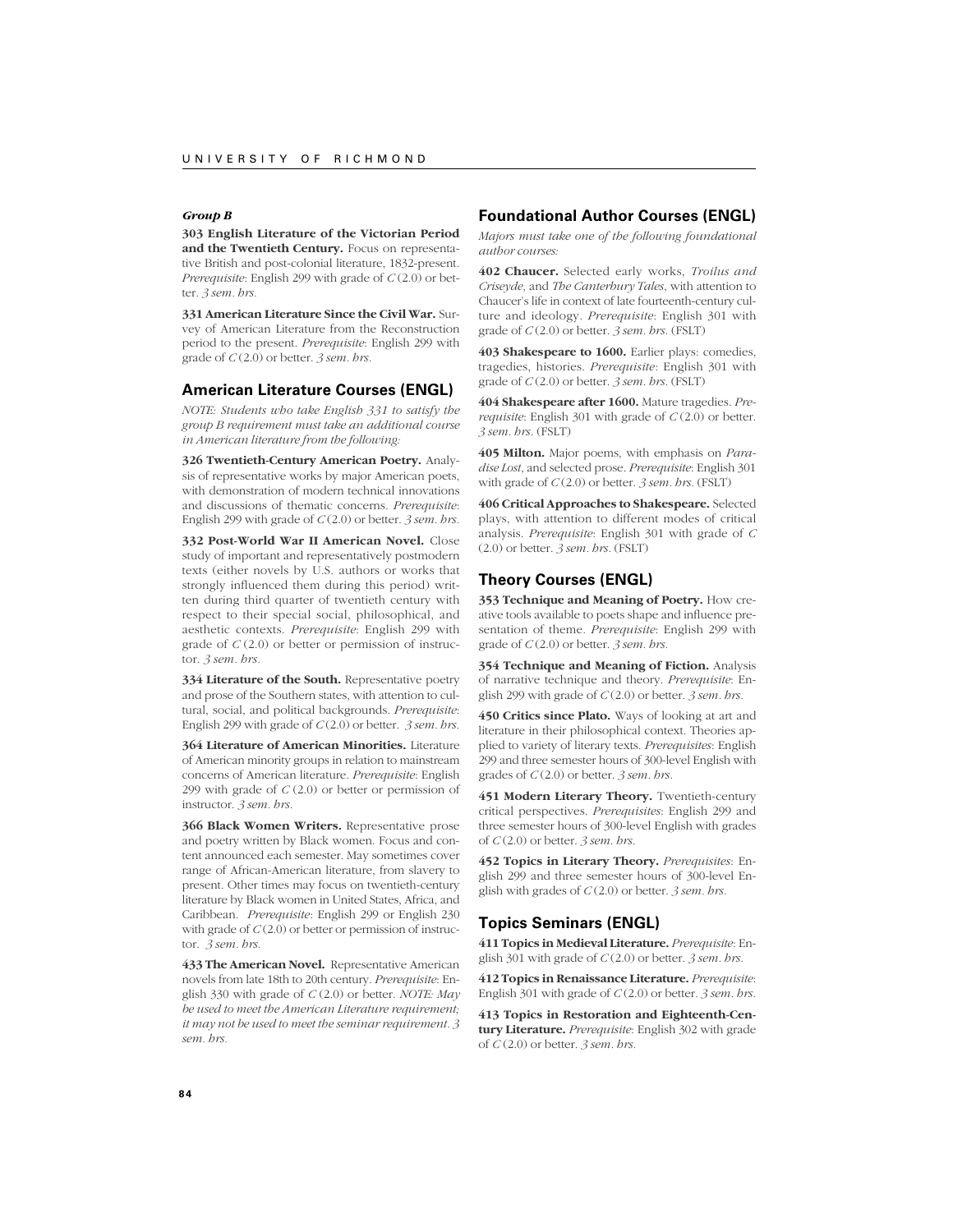**414 Topics in Romantic Literature.** *Prerequisite*: English 302 with grade of *C* (2.0) or better. *3 sem. hrs.*

**415 Topics in Victorian Literature.** *Prerequisite*: English 303 with grade of *C* (2.0) or better. *3 sem. hrs.*

**416 Topics in Twentieth-Century British Literature.** *Prerequisite*: English 303 with grade of *C* (2.0) or better. *3 sem. hrs.*

**419 Topics in Genre.** *Prerequisites*: English 299 and three semester hours of 300-level English with grades of *C* (2.0) or better. *3 sem. hrs.*

**420 Topics in Literary History.** *Prerequisites*: English 299 and three semester hours of 300-level English with grades of *C* (2.0) or better. *3 sem. hrs.*

**421 Topics in Comparative Literature.** *Prerequisites*: English 299 and three semester hours of 300 level English with grades of *C* (2.0) or better or permission of instructor. *3 sem. hrs.*

**422 Topics in Literary Themes.** *Prerequisites*: English 299 and three semester hours of 300-level English with grades of *C* (2.0) or better. *3 sem. hrs.*

**423 Topics in Literary Perspectives.** *Prerequisites*: English 299 and three-hour literature course at 300 level with grades of *C* (2.0) or better. *3 sem. hrs.*

**424 Topics in Film.** *Prerequisites*: English 299 and one 300-level literature course or English 370 with grades of *C* (2.0) or better. *3 sem. hrs.*

**430 Topics in American Literature to 1900.** *Prerequisite*: English 330 with grade of *C* (2.0) or better. *3 sem. hrs.*

**431 Topics in American Literature after 1900.** *Prerequisite*: English 330 with grade of *C* (2.0) or better. *3 sem. hrs.*

**452 Topics in Literary Theory.** *Prerequisites*: English 299 and three semester hours of 300-level English with grades of *C* (2.0) or better. 3 *sem. hrs.*

# **Elective Courses (ENGL)**

*Majors must choose two additional courses from those listed below or from the categories above.*

**327 Modern Drama.** British and American drama with attention to European backgrounds. *Prerequisite*: English 299 with grade of *C* (2.0) or better. *3 sem. hrs.*

**328 Contemporary British and American Drama.** Developments since World War II. *Prerequisite*: English 299 with grade of *C* (2.0) or better. *3 sem. hrs.*

**342 Modern Grammar.** Introduction to linguistics, including theories and practices of structuralists and transformationalists. (Meets state licensure requirements for teaching. Modern Language (MDLG) 407, Introductory Linguistics, may be substituted for this licensure requirement.) *Prerequisite*: English 103 with grade of *C* (2.0) or better. *3 sem. hrs.*

**343 Topics in Advanced Composition.** Special topics in writing with emphasis on the writing process. Can be taken for credit up to three times with change of topic. *Prerequisite*: Any 200-level English course with grade of *C* (2.0) or better. *3 sem. hrs.*

**360 Women and Creativity.** Selected women writers, their work and relationship to their society. *Prerequisite*: English 299 or Women's Studies 220 with grade of *C* (2.0) or better or permission of instructor. *3 sem. hrs.*

**367 Creative Writing.** Introduction to general principles. Students' fiction and poetry receive critical evaluation through workshops and conferences. *Prerequisite*: English 299 or three semester hours of 200-level English with grade of *C* (2.0) or better. *3 sem. hrs.*

**368 Creative Writing: Fiction.** Analysis of literary models. Discussion and evaluation of students' own fiction. *Prerequisite*: English 299 or three semester hours of 200-level English with grade of *C* (2.0) or better. *3 sem. hrs.*

**369 Creative Writing: Poetry and Drama.** Analysis of literary models. Discussion and evaluation of students' own poetry and drama. *Prerequisite*: English 299 or three semester hours of 200-level English with grade of *C* (2.0) or better. *3 sem. hrs.*

**370 History and Aesthetics of Film.** Topics include rise of studio system, major international directors, and popular genres. (Same as Art 370.) *Prerequisite*: English 299 with grade of *C* (2.0) or better. *3 sem. hrs.*

**374 Independent Study.** Individually designed course of study conducted under supervision of faculty member. *Prerequisite*: Approval of directing faculty member. *1-3 sem. hrs.*

**376 Introduction to Composition Theory and Pedagogy.** Serves as practicum for writing fellows and students seeking teacher licensure. *Prerequisite*: Permission of instructor. *3 sem. hrs.*

**380 Caribbean Literature.** Survey of Anglo-Caribbean literature with emphasis on contemporary works. *Prerequisite*: English 299 or International Studies 201 with grade of *C* (2.0) or better or permission of instructor. *3 sem. hrs.*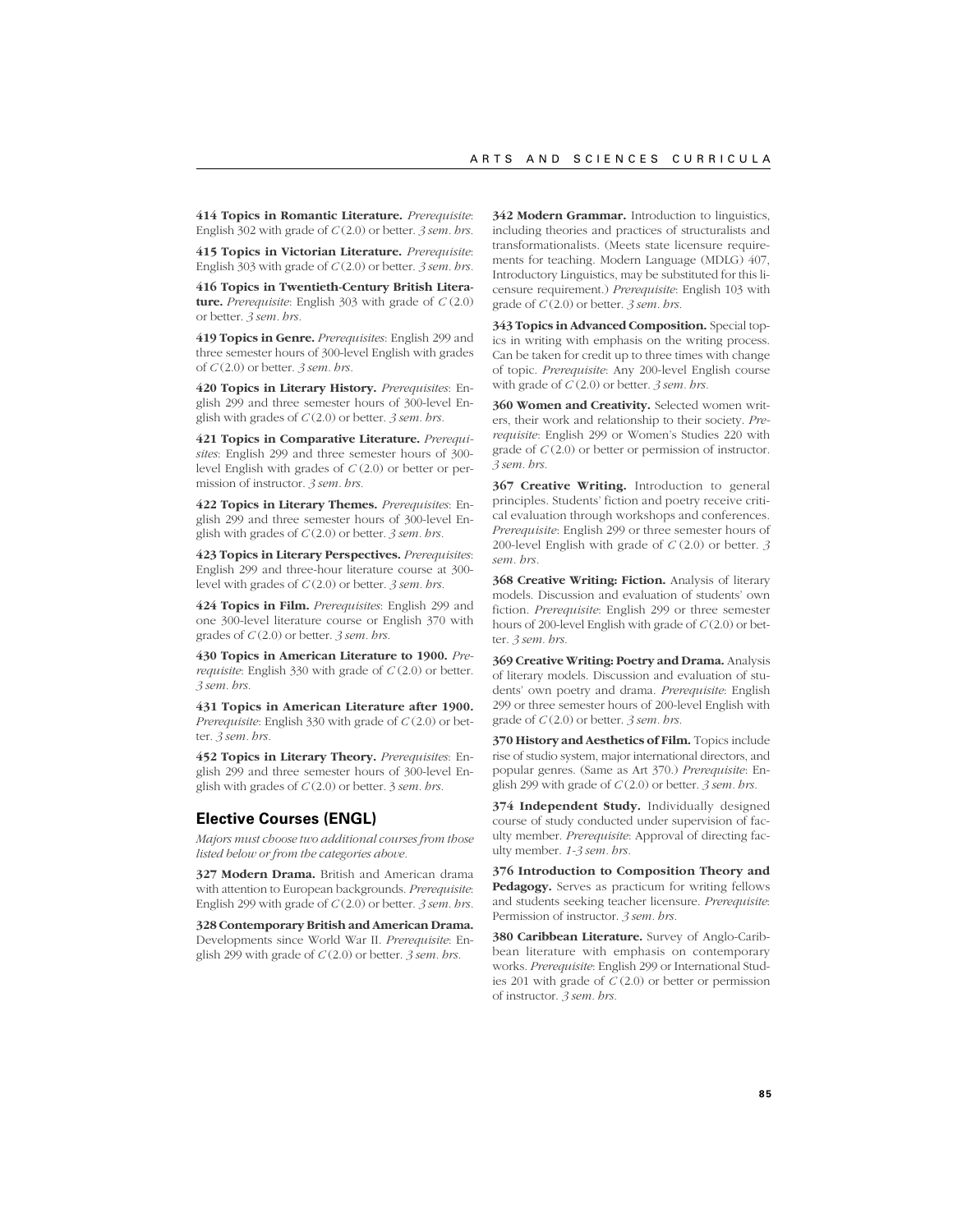**390 Interdisciplinary Studies in the Middle Ages and Renaissance.** An interdisciplinary approach to the study of Middle Ages and Renaissance. Medieval and Renaissance perspectives on topics such as love, politics, individualism, and the divine will be explored through study of selected works from literature, art, architecture, political theory, theology, and philosophy of both periods. Modern historiographical studies will also be examined in order to evaluate strengths and weaknesses of period constructions. *3 sem. hrs.*

**391 Themes and Methods in Comparative Literature.** Interdisciplinary approach to selected themes or topics in Comparative Literature. While theme may vary from year to year, it will provide basis for the study of literary relations as they exist across various boundaries: generic, historical, disciplinary, and linguistic. Will also contain component on history and theory of Comparative Literature as a discipline, as well as brief unit on journals, bibliographies, and resources particular to the discipline. *Prerequisite*: English 299 with grade of *C* (2.0) or better. *3 sem. hrs.*

**399 Selected Topics.** Topics will vary from semester to semester. *3 sem. hrs.*

**499 Thesis Direction.** Research and writing of Honors Thesis in English. *3 sem. hrs.*

## **Additional Courses (ENGL)**

The following courses may be taken for credit toward the 122 hours required for graduation, but may not be counted in the hours required for the English major.

**100A-100B Interdisciplinary Writing**. (Summer only). Provides students with critical writing/reading skills within interactive computer classroom. Focus on frames of inquiry which inform various academic disciplines. Part I (100A) includes introduction to computer technology and critical reading and writing with emphasis on personal responses to individual texts (visual and print) drawn from across disciplines, along with a short research-based assignment. Part II (100B) includes continuation of critical reading and writing with emphasis on cross-disciplinary texts, library skills orientation, research-based assignment, oral presentations, and collaboration on creating a Web site. (Limited to Summer College students). *1-1 sem. hrs.*

**375 Using Literature to Craft Classroom Writing.** (Summer only.) May not be counted for required hours in the English major. (Same as Education 375.) *3 sem. hrs.*

**388 Individual Internship.** Application of academic skills and theories in placement approved by department. Includes academic work. Supervised by member of the English faculty. Approximately 50 hours of work required for each hour of credit. No more than

three semester hours of credit may be earned in English 388. *Prerequisites*: Three semester hours of 300 level English with grade of *C* (2.0) or better, written application in advance of internship, and recommendation of the English faculty member who will supervise the internship. *1-3 sem. hrs.*

# **Environmental Studies (EVRN)**

### *John W. Bishop, Coordinator (Biology)*

The environmental studies major enables students to better understand, evaluate, and change the way humans relate to their natural world. It consists of courses in the natural sciences, social sciences, humanities, law, and business that relate directly to environmental issues, as well as environmental studies courses that help students integrate what they learn in other courses.

# **The Environmental Studies Major**

**Note:** The grade point average of all the coursework comprising the major in environmental studies must be no less than 2.00 with no course grade below *C*- (1.7).

The Environmental Studies major requires a total of 36 semester hours, including 21 hours in the following core courses:

- Introduction to Environmental Studies Environmental Ethics Environmental Economics Environmental Law and Policy Research Methods in Environmental Studies
- Senior Seminar

An additional 15 hours in elective courses that carry environmental studies credit are required, distributed as follows: six hours in natural sciences, three in social sciences, three in humanities, and three in any area. At least twoof the 36 hours applied toward the major must be the result of experiential learning.

(Note: Because the environmental studies major was not approved until May, 2000, the specific courses that will carry environmental studies credit had not been approved by the time this catalog was printed. It is anticipated, however, that the Introduction to Environmental Studies course will be offered for the first time in the spring semester of 2001 and that other courses will be phased in during the next two years.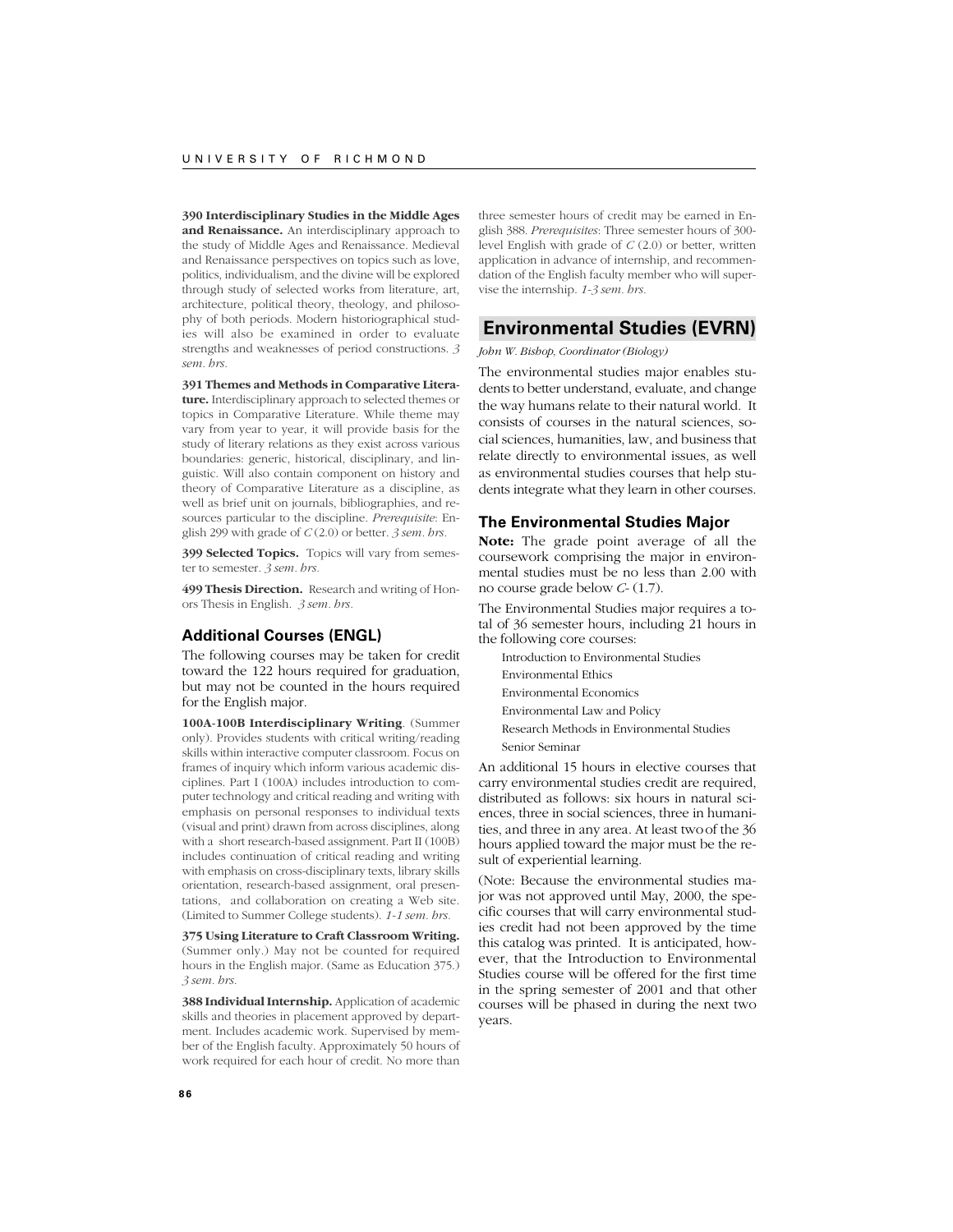# **Geography (GEOG)**

# **Geography Courses (GEOG)**

**206 World Regional Geography—Developed Regions.** World's economically developed areas (Europe, North America, Australia, CIS [former Soviet Union], Japan). *3 sem. hrs.*

**207 World Regional Geography—Developing Regions.** World's economically developing areas (Middle America, South America, Southwest Asia, Southeast Asia, India, China, Africa, Middle East). *3 sem. hrs.*

# **Health and Sport Science (HSS)**

**Note:** *The Department of Health and Sport Science will close at the end of the 2000-2001 academic year. The Department is accepting no new majors or minors. Current majors and minors are expected to complete their Health and Sport Science requirements by the end of Spring 2001. Donald W. Pate, Chair*

*Associate Professors Pate, Pierce*

*Assistant Professors C. Johnson*

# *Health (HSS)*

**Note:** The grade point average of the coursework comprising the Health major or minor must be no less than 2.00 with no course grade below *C-* (1.7).

No Health and Sport Science course, with the exception of 300, 365, and 495, may be counted more than once toward any major or minor taken within the department.

### **The Health Major**

Required Courses: 32 hours Health and Sport Science 300, 330, 331, 333, 340, 365, 366, 375, 437, 495 Nineteen hours of related course work: Biology 211-212 Chemistry 103-104 Math 119 Electives: Three hours from approved Health and Sport Science courses *And for the Bachelor of Science degree:* Mathematics 212 3 hours

### **The Health Minor**

Required Courses: 18 hours

Twelve hours from the following Health and Sport Science courses:

Health and Sport Science 300, 330, 331, 333, 340, 365, 375

Electives:

Six hours from approved Health and Sport Science courses

# *Sport Science*

**Note:** The grade point average of the coursework comprising the sport science major or minor must be no less than 2.00 with no course grade below *C-* (1.7).

No Health and Sport Science course, with the exceptions of 300, 365, and 495 may be counted more than once toward any major or minor taken within the department.

# **The Sport Science Major**

*For either the Bachelor of Arts or Bachelor of Science degree the student must select one of the following options:*

### **I. Human Movement Science:**

| Departmental Hours:                                                                                                      | 32 hours   |
|--------------------------------------------------------------------------------------------------------------------------|------------|
| Required Courses:                                                                                                        | 26 hours   |
| Health and Sport Science 300,<br>356, 365, 366, 367, 368, 468, 495                                                       |            |
| Two of the following:                                                                                                    | 6 hours    |
| Health and Sport Science<br>333, 339, 351, 354, 388, 390                                                                 |            |
| Required Courses outside of                                                                                              |            |
| HSS Department:                                                                                                          | 7-11 hours |
| Math 119, Biology 102, or 211-212                                                                                        |            |
| Recommended Courses:<br>Psychology 211, 321, 323; Physics 131, 301, 308;<br>Biology 211; Chemistry 103-104, 205-206, 327 |            |
| II. Sport Administration                                                                                                 |            |
| Departmental Hours:                                                                                                      | 30 hours   |
| Required Courses:                                                                                                        | 24 hours   |
| Health and Sport Science 300, 354, 355, 357, 359,                                                                        |            |

 $5, 35/$ , 359, 370, 388, 495 Electives: 6 hours Approved courses within the HSS Department Required Courses outside of HSS Department: 9 hours Math 119 Three hours from the following: Accounting 201, Finance 360, Computer Science 105 or 150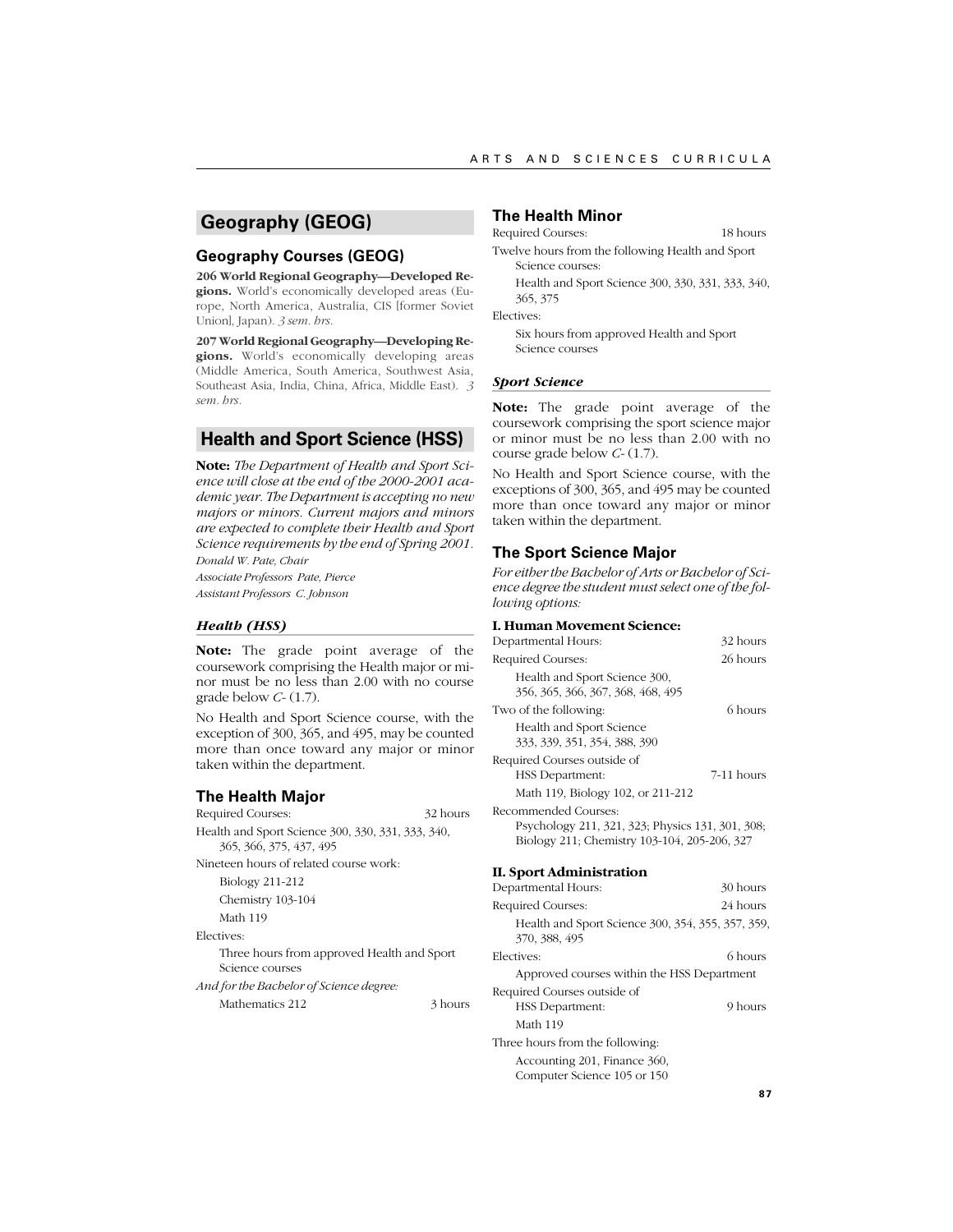Three hours from the following:

Economics 101-102, Computer Science 105 or 150

*\**A Business Administration MINOR or MAJOR is strongly recommended.

# **III. Psychology/Sociology**

| Departmental Hours:                                                          | 30 hours      |
|------------------------------------------------------------------------------|---------------|
| Required Courses:                                                            | 18 hours      |
| Health and Sport Science 300, 354,<br>355, 467, 468, 495                     |               |
| Electives:                                                                   | $12-14$ hours |
| Health and Sport Science 331, 333, 351,<br>352, 356, 365, 366, 367, 368, 388 |               |
| Required Courses outside of<br>HSS Department:                               | 7-11 hours    |
| Math 119; Biology 102, 211-212                                               |               |

Psychology or Sociology courses may be acceptable as electives upon departmental approval.

*For the Bachelor of Arts degree:* Biology 102

*For the Bachelor of Science degree:* Biology 211-212 Mathematics 212

\*For more information about the Sport Science concentrations of Exercise Physiology, Sport Psychology/Sociology, or Sport Management, contact the Health and Sport Science Department.

## **The Sport Science Minor**

| Health and Sport Science 300, 355,               |          |
|--------------------------------------------------|----------|
| 365, 367, 368                                    | 16 hours |
| Elective courses from Health and                 |          |
| Sport Science approved by                        |          |
| the department                                   | 2 hours  |
| <b>Note:</b> The Health major must take 15 hours |          |
| other than 300 and 365.                          |          |

# **The Sport Administration Minor**

| Health and Sport Science 355. |          |
|-------------------------------|----------|
| 357, 359, 370                 | 12 hours |
| Elective courses approved by  |          |
| the department                | 6 hours  |

# **Health and Sport Science Courses (HSS)**

**212 Theory of Sport Coaching.** Basic skills, theories, practices, rules analysis, and techniques for sport coaching at selected participation levels. May be repeated for credit when topics vary. *3 sem. hrs.*

**216 Outdoor Education.** Outdoor education experience in classroom and wilderness setting to allow student to gain knowledge/skills in camping, wilderness survival, canoeing, orienteering, and environmental studies. *2 sem. hrs.*

**300 Research and Evaluation in Health and Sport.** Examines use of scientific methods of collecting, organizing, and analyzing data specific to health and sport disciplines. Introduction to microcomputer program design and software application. Evaluative models of sport and health examined. *Prerequisite:* Math 119 or 129 (may be taken concurrently). *3 sem. hrs.*

**320 Sport Pedagogy and History of Sport.** Practical experience in developing lesson plans, implementing skills tests, and teaching selected sport skills in laboratory and class settings. Movement curriculum and methodology of skills pedagogy for K-12 explored. *3 sem. hrs.*

**330 Human Sexuality.** Theoretical research view of human sexuality from three perspectives: biological, behavioral, and cultural. (Same as Psychology 330.) *3 sem. hrs.*

**331 Nutrition.** Examines basic principles of nutrition with emphasis on role of nutrition in health and disease. *Prerequisite:* Chemistry 103-104. *3 sem. hrs.*

**332 Eating Behavior and Health.** Compiles contributions from nutrition, psychology, and physiology to examine how eating behaviors, weight, and body image affect one's physical and emotional well-being. *3 sem. hrs.*

**333 Drugs and Society.** In-depth analysis of drugs, the drug user, and drug-related problems in our society. (Same as Education 333.) *3 sem. hrs.*

**336 Current Health Issues.** Contemporary topics with emphasis on controversial issues. *3 sem. hrs.*

**338 Issues in Women's Health.** Global, national, and personal study of historical, contemporary, and controversial issues related to women's health. *3 sem. hrs.*

**339 Sport Nutrition.** Application of basic nutrition principles to optimize athletic performance. *3 sem. hrs.*

**340 Health Psychology.** Examination of mind-body interactions within context of both disease and wellness. Coping, adaptations, and interactions with the health system are also addressed. (Same as Psychology 340.) *3 sem. hrs.*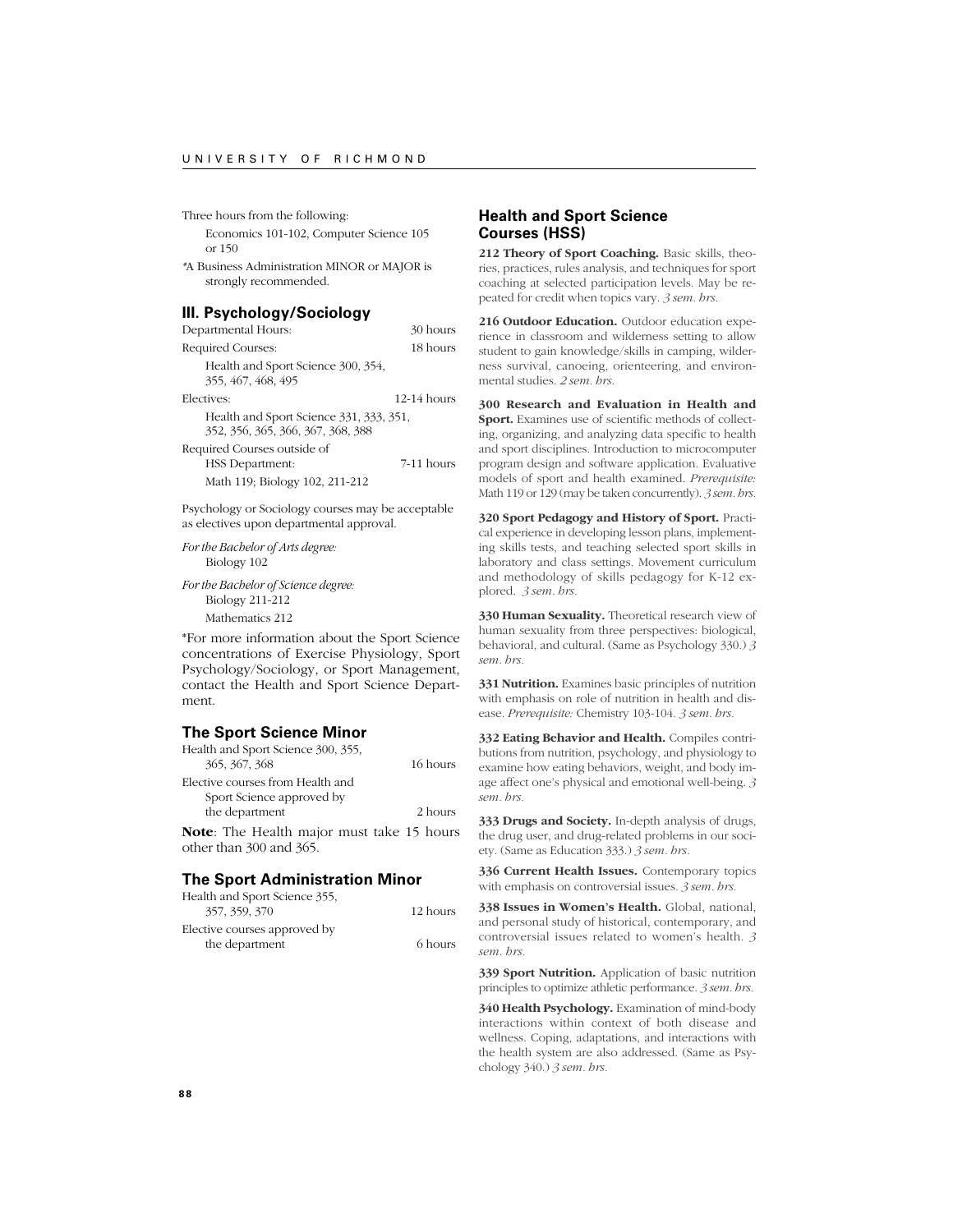**342 Dying, Death, and Grief.** (See Sociology 342.) *3 sem. hrs.*

**351 Sport Medicine I.** Introduction to injury associated with athletic competition. Emphasis on prevention, basic treatment, and management of athletic-related injuries. Laboratory experience focused on preventative taping and basic first aid techniques. *3 sem. hrs.*

**352 Sport Medicine II.** Advanced investigation into athletic-related injuries. Emphasis on evaluation, therapeutic modalities, and rehabilitation techniques. Laboratory experience focuses on joint testing, treatment applications, rehabilitation protocols, and disposition of emergency procedures. *Prerequisite*: Health and Sport Science 351. *3 sem. hrs.*

**353 History of Sport.** Survey of historical sport development from ancient times to present. *3 sem. hrs.*

**354 Sport Psychology.** Addresses psychological aspects of sport performance. Discussions include theories and models pertinent to competitive involvement in games, sport, and athletics. *3 sem. hrs.*

**355 Sport in Society.** Foundation for critical understanding of and appreciation for centrality and importance of sport in contemporary society. Several institutions of society examined in relation to sport. (Same as Sociology 355.) *3 sem. hrs.*

**356 Movement Skill Acquisition.** Gross motor learning theories and effective learning methods for normal and challenged individuals. Directed observation and related experiences in activity situations. *3 sem. hrs.*

**357 Introduction to Sport Administration.** Modern theories and guiding principles in organization and administration of sport agencies, including school, community, and private sector. *3 sem. hrs.*

**359 Health and Sport Marketing.** Foundations for applying marketing concepts to health and sport settings. *3 sem. hrs.*

**365 Human Anatomy and Physiology I.** Introduction to human anatomical structures and physiological systems (e.g., cardiovascular, muscle, nervous) related to human activities. Three lecture and two laboratory hours a week. (Same as Biology 365.) *Prerequisite*: Biology 102 or 211-212. *4-8 sem. hrs.*

**366 Human Anatomy and Physiology II.** Introduction to human anatomical structures and physiological systems (e.g., endocrine, digestive) related to mechanism of homeostasis. Three lecture and two laboratory hours a week. (Same as Biology 366.) *Prerequisite*: Biology 102 or 211-212. *4-8 sem. hrs.*

**367 Physiology of Exercise.** Functional study of physiological responses to exercise and sport in preventive health. *Prerequisite*: Health and Sport Science 365. *3 sem. hrs.*

**368 Biomechanics/Kinesiology.** Skeletal, nervous, and muscular systems and their relationship to body movement in health, sport, and exercise. Principles of physics utilized to aid in analyzing sport and medical entities. *Prerequisite:* Health and Sport Science 365 or permission of instructor. *3 sem. hrs.*

**370 Legal Issues in Sport.** Examination of basic principles of legal concepts in collegiate, professional, recreational, and high school settings. Students develop risk management plans as focus of course. *3 sem. hrs.*

**375 Pathophysiology: Mechanisms of Disease.** Examines mechanisms underlying disease processes. Addresses strategies for prevention and treatment. *Prerequisite*: Health and Sport Science 365. *3 sem. hrs.*

**388 Individual Internship.** Supervised work in situations designed to give students applied experience after completion of appropriate coursework. *Prerequisite*: Permission of department. *1-6 sem. hrs.*

**390 Independent Study.** Academic projects individually designed and pursued under supervision of faculty member. Written proposal required for approval. **Note**: No more than 6 semester hours may count from Health and Sport Science 468 and/or 390 toward major in Health and Sport Science. *Prerequisite*: Permission of department. *1-3 sem. hrs.*

**397-398 Selected Topics.** Special course offered when sufficient student interest exists in subject matter not covered in other department courses. May be repeated for credit when topics vary. *Prerequisite*: Permission of department. *2-3 sem. hrs.*

**437 Health Programs.** Planning, implementing, and evaluating health programs for variety of settings, e.g., schools, community health agencies, health care settings, and worksites. Generally taken last semester of senior year. *3 sem. hrs.*

**467 Applied Sport Psychology.** Review of theoretical models, principles, and practices in Sport Psychology. Emphasizes application of theory to field settings. *Prerequisites*: Health and Sport Science 300 and 354. *3 sem. hrs.*

**468 Independent Research.** Individual research conducted by student under faculty supervision. **Note**: No more than 6 semester hours from Health and Sport Science 468 and/or 390 may count toward major in Sport Science. *Prerequisites*: Health and Sport Science 300 and junior class standing. *1-3 sem. hrs.*

**495 Senior Forum.** Culminating academic experience highlighted by formal presentation. Central focus can be original research, experience-based learning, service learning, student teaching, or a creative Health/Sport Science project. *Prerequisite*: Senior class standing. *3 sem. hrs.*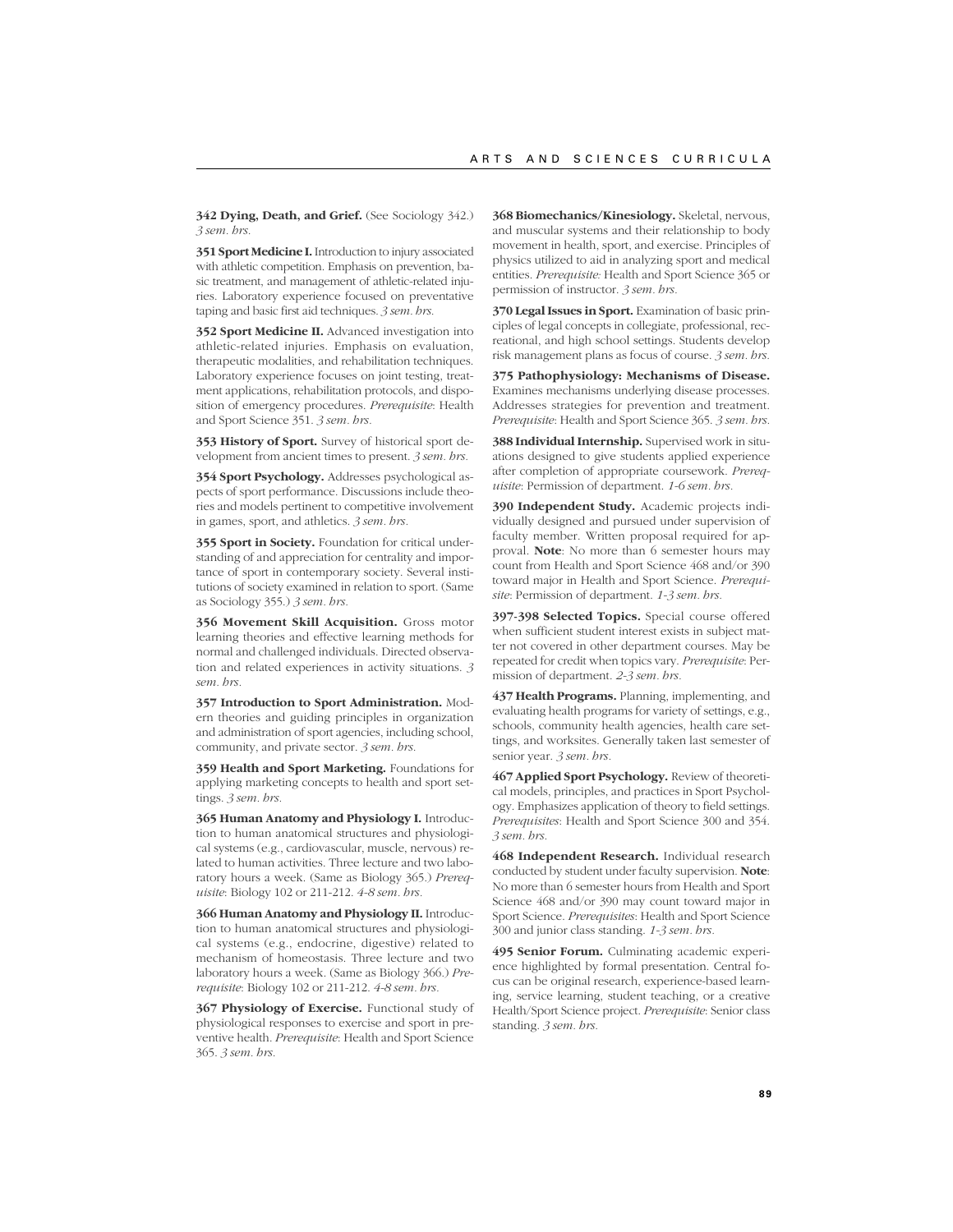# **History (HIST)**

*Hugh A. West, Chair*

*Professors Bolt, Gordon, Treadway Douglas Southall Freeman Professors George C. Herring (Spring 2001), Betram Wyatt Brown (Spring 2002) Associate Professors Bak, Kenzer, Summers, H.West Assistant Professors Drell, Holton, Watts Joint Appointments: Wolf (Professor, Law)*

**Note:** A grade of not less than *C* (2.0) is required in each course comprising the major or minor.

# **The History Major**

Thirty-three semester hours in history, including a minimum of 24 hours at the 300 level or higher, distributed as follows:

| <b>United States History</b>   |         |
|--------------------------------|---------|
| History 205, 206, 220, 302-328 | 6 hours |

| 1110001, 800, 800, 880, 908 980  |         |
|----------------------------------|---------|
| European History                 |         |
| History 201 or 202, 241, 242,    |         |
| 250, 260, 329-369                | 6 hours |
| From the following:              | 6 hours |
| East Asian History               |         |
| History 270, 371-375             |         |
| Latin American History           |         |
| History 376-380                  |         |
| Middle Eastern History           |         |
| History 280, 381-383             |         |
| African History                  |         |
| History 285, 384-387             |         |
| Research Seminar for Majors      | 3 hours |
| History 400 (except for students |         |
| in the honors program)           |         |

Elective Courses 12 hours

**Note**: (1) International and Comparative History Courses, History 392-396, may be used to satisfy course requirements in the above regional fields. A student may not apply a given International/Comparative course to more than one field. Only one course in each regional field may be satisfied with an International/Comparative course. (2) Courses offered under History 398, Selected Topics may be difficult to assign to the above regional fields. The Chair, in consultation with the course instructor, will determine which, if any, of the field requirements such courses fulfill.

# **The History Minor**

Eighteen semester hours in history, including a minimum of nine hours at the 300 level or higher.

**Note**: Students who present a score of 5 or 4 on the Advanced Placement European History examination or a 7, 6, or 5 on the International Baccalaureate History of Europe higher level examination receive credit for History 202 (three semester hours) and an additional three semester hours of 200 level history credit. Those who present a score of 5 or 4 on the Advanced Placement United States History examination receive credit for History 205-206 (six semester hours). Students who present a 7, 6, or 5 on the International Baccalaureate History of the Americas higher level examination receive six hours of 200 level history credit. These credits may be applied to the history major (including the appropriate field requirements) and minor. Students who have received Advanced Placement credit for History 202 and History 205-206 may not take these courses for credit.

# **Honors Program**

Majors who meet the Arts and Sciences requirements for departmental honors are encouraged to apply for and pursue the honors program in history. To earn honors in history a student must complete 12 semester hours in honors courses—six in intensive readings seminars in historiography (History 410-411) and six in a two-semester research seminar (History 412- 413). Honors students are exempt from History 400, but must satisfy all other requirements for the major. History 410 may be applied to any field requirement in the major; 411 may be applied to the United States field requirement.

### **Internships**

The Department of History has a program of prearranged individual internships. Interested students should apply to the department for details.

# **United States History Courses (HIST)**

**205 The United States to 1877.** Analysis of American history through pre-colonial, colonial, revolutionary, early national, antebellum, Civil War, and Reconstruction periods. *3 sem. hrs.* (FSHT)

**206 The United States since 1877.** Analysis of American history through post-Reconstruction nineteenth century, Progressive, interwar, World War II, and post-World War II periods. *3 sem. hrs.* (FSHT)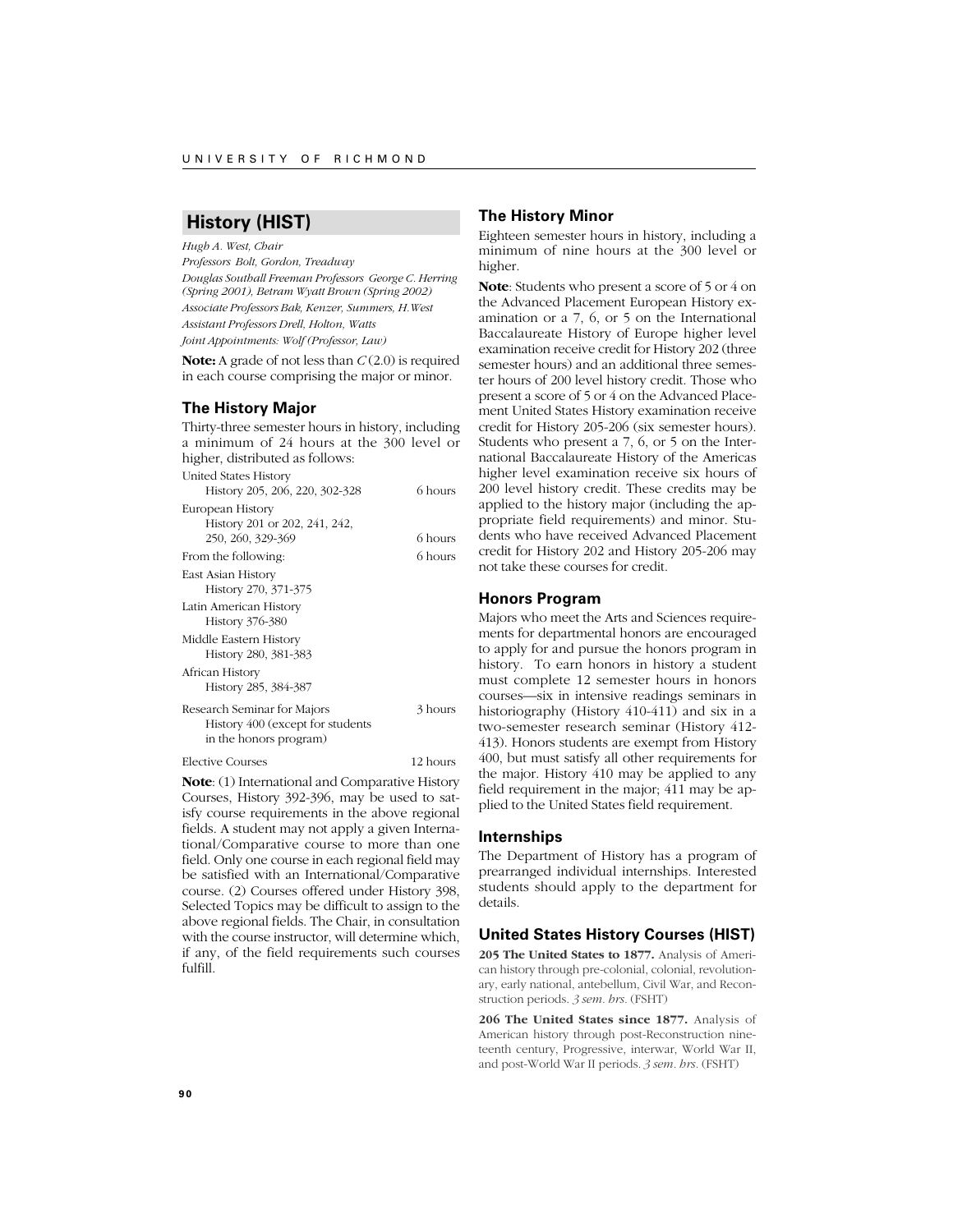**220 American Women from the Colonial Period to the Present.** Introduction to experience of women in history of America from colonial times to present. *3 sem. hrs.* (FSHT)

**302 Colonial America.** Colonial history from earliest British settlements to end of French and Indian War, 1763. *3 sem. hrs.*

**303 The American Revolution.** War of Independence and formation of the Republic, 1763-1788. *3 sem. hrs.*

**305 The Civil War and Reconstruction.** Focus on slavery and sectional controversy, secession, and the war; political, economic, and social problems of Reconstruction. *3 sem. hrs.*

**306 Late Nineteenth-Century America.** Focus on social, economic, cultural and political development of United States from 1875 to 1900. *3 sem. hrs.*

**307 The United States, 1896-1941.** Focus on Populism, Progressive Era, World War I, 1920s, Great Depression, and New Deal. Political, economic, and social factors affecting American society. *3 sem. hrs.*

**308 The United States since 1941.** American history since Great Depression, with emphasis on political, economic, and social factors affecting American society. *3 sem. hrs.*

**309 The United States in the Twentieth Century through Video and Film.** Focus on economic, political, and cultural factors that shaped America from the 1890s to the 1980s through media of film and video. Readings used to provide structure for topics dealt with through the media sources. *3 sem. hrs.*

**311 History of Virginia since 1800.** Virginia history from 1800 to present. *3 sem. hrs.*

**313 Frontier and West in American History.** The westward movement and the West, 1790 to present, with emphasis on frontier life, Native Americans, and environmental impact. *3 sem. hrs.*

**317 The Old South.** Political, economic, social, and cultural developments in South, with emphasis on the period from 1790 to 1860. *3 sem. hrs.*

**320 American Social History.** Topical approach emphasizing structure of American society and interplay of its population groups with institutions. Immigration, minorities, labor, women, marriage and family history, and everyday life. *3 sem. hrs.*

**321 American Immigration and Ethnicity.** (See American Studies 321.) *3 sem. hrs.*

**322 Jews in the American Mind.** (See American Studies 322.) *3 sem. hrs.*

**327 American Diplomatic History since 1945.** Emphasis on Cold War, containment policy, détente, and Third-World challenges to America in Middle East, Asia, Africa, and the Caribbean. *3 sem. hrs.*

**328 Americans from Africa.** Role played by African-Americans in development of America from colonial times to present. Though slavery is a major topic, emphasis is placed on post-Civil War period. *3 sem. hrs.*

# **European History Courses (HIST)**

**201 Ideas and Institutions of Western Civilization I.** Topical study of western heritage from Classical Greece through Reformation. *3 sem. hrs.* (FSHT)

**202 Ideas and Institutions of Western Civilization II.** Topical study of western heritage from rise of modern political concepts in seventeenth century to present. *3 sem. hrs.* (FSHT)

**241 Survey History of England to 1688.** Emphasis on institutional development, legal and constitutional history, the Tudors, and the civil war. *3 sem. hrs.* (FSHT)

**242 Survey History of Britain from 1688 to the Present.** Emphasis on development of cabinet government, and expansion of political participation, economic and social change, and Britain's international role. *3 sem. hrs.* (FSHT)

**250 The Crucible of Modernity: Europe, 1660- 1900.** Europe in eighteenth and nineteenth centuries with special attention to social arrangements, institutions, and attitudes that have come to be called "modern." *3 sem. hrs.* (FSHT)

260 Twentieth-Century Europe. Overview of European political, diplomatic, military, social, economic, and cultural history since 1900. *3 sem. hrs.* (FSHT)

**329 History of Greece.** Greek history from end of the Bronze Age through career of Philip II of Macedon. *3 sem. hrs.*

**330 Hellenistic Greece and Republican Rome.** Investigation of rise of the Roman hegemony in context of the Hellenistic Mediterranean. Special attention given to role of Hellenistic kings. *3 sem. hrs.*

**331 The Roman Empire.** Study of how the Romans and their Byzantine followers maintained an empire in hostile atmosphere of the first five centuries of our era. *3 sem. hrs.*

**332 Medieval Church.** Cultural, social, and political aspect of religious life in the Middle Ages. *3 sem. hrs.*

**333 European Economic History to 1450.** Development of Western European economy from height of Roman Empire through Late Middle Ages. *3 sem. hrs.*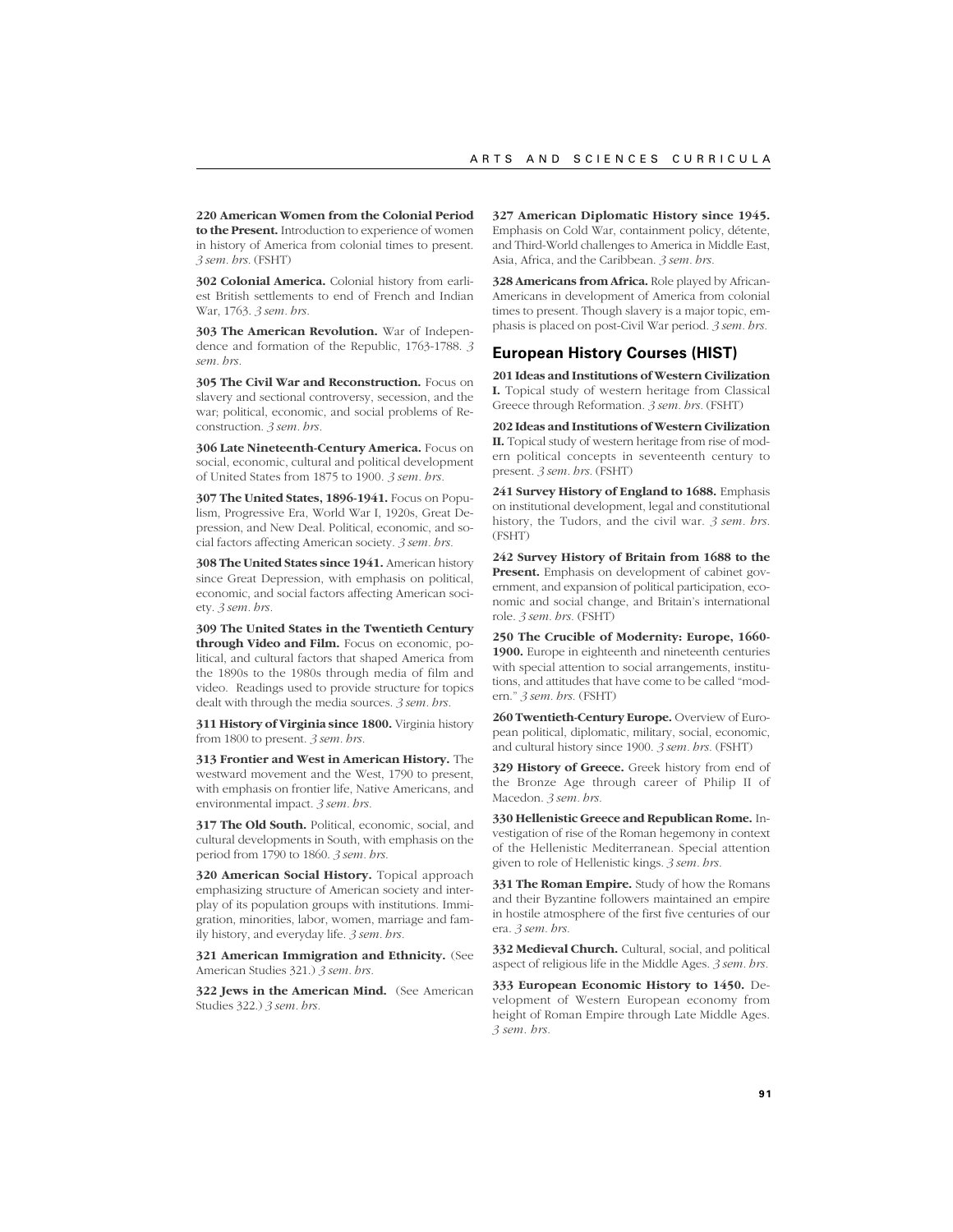**334 High and Late Middle Ages.** Social and intellectual history of Western Europe from 1100 to 1450. Emphasis on medieval roots of our modern culture. *3 sem. hrs.*

**335 Renaissance.** Culture, politics, economics, modern science, and overseas expansion of the Renaissance. *3 sem. hrs.*

**336 Reformation.** Protestant and Catholic reformations and their impact on political, social, and economic conditions. Emphasis on religious and political thought. *3 sem. hrs.*

**337 Tudor England, 1485-1603.** Political, institutional, social, and cultural study emphasizing reigns of Henry VIII and Elizabeth I. *3 sem. hrs.*

**338 Stuart England, 1603-1714.** Emphasis on conflict between Stuarts and Parliament, Cromwell and the Civil War, the Restoration, and Revolutionary settlement. *3 sem. hrs.*

**340 Russia to 1855.** Survey of Russian history from establishment of Kievan state to middle of nineteenth century. *3 sem. hrs.*

**341 France, 1589-1815.** History of the social, political, and economic institutions that helped shape the modern French state from the Age of Absolutism through the French Revolution and rise of Napoleon. *3 sem. hrs.*

**342 Family, Sex, and Marriage in Early Modern Europe.** Approach to study of Western European society and culture 1500-1800. Special focus on structures of kinship, fertility and the regulation of sex, and demographic, legal, and religious frameworks that shape the family and household. *3 sem. hrs.*

**343 History of Work in Europe.** Historical study of world of work in early modern and modern Europe. Centers on nature of work itself, how it has framed mentalities, created social classifications, informed economic thought, and shaped the political process. Topics include history of wage labor and guilds, early industry from countryside to cities, working class formation, division of labor in industry, and policing of labor. *3 sem. hrs.*

**351 Modern European Thought, 1650-1850.** Focus on nature and role of science, art, politics, religion, sex, emotion, and history. *3 sem. hrs.*

**352 Modern European Thought since 1850.** Focus on liberalism, Marxism, Freudianism, existentialism, and structuralism. *3 sem. hrs.*

**354 Modern Germany.** Prussia and Germany from 1848 to present. Emphasis on unification, political movements, Nazism, and origins and effects of World Wars I and II. *3 sem. hrs.*

**355 Georgian Britain, 1714-1837.** Constitutional, political, economic, social, and cultural developments in England, Scotland, and Ireland from accession of Hanoverians through Great Reform Bill. *3 sem. hrs.*

**356 Modern Britain.** Constitutional, political, economic, and social developments in the United Kingdom during Victorian era and twentieth century. *3 sem. hrs.*

**357 Habsburg Empire and After.** Survey of rise and fall of Habsburg Empire beginning with development of lands of the house of Habsburg from Middle Ages to Napoleonic era; political, military, diplomatic, economic, social, and cultural issues in Austrian (later Austro-Hungarian) Empire from Congress of Vienna to end of World War I; and the empire's successor states in Central Europe. *Prerequisite*: History 202, 250, or 260, or permission of instructor. *3 sem. hrs.*

**358 Modern Balkans.** Survey of Balkan history in modern times, focusing on development of Bulgaria, Romania, Albania, the Yugoslav lands, and Greece. *Prerequisite*: History 202, 250, or 260, or permission of instructor. *3 sem. hrs.*

**360 Russia since 1855.** Survey of Russian history from reforms of Alexander II to present. *3 sem. hrs.*

**362 Topics in Nineteenth-Century European History.** Historical problems from the period 1815-1914, selected on basis of student interest. *3 sem. hrs.*

**363 Communist and Socialist Thought.** Utopian Socialism, Marxism, Anarchism, and Communism. Nineteenth-century theories and movements. *3 sem. hrs.*

**364 The Early Soviet Union.** Union of Soviet Socialist Republics from ideological and political roots of Bolshevik Revolution in 1917 to outbreak of World War II. Special focus on Revolution, communist doctrine and movements, and Stalin's radical domestic policies. *3 sem. hrs.*

**365 The Late Soviet Union.** Union of Soviet Socialist Republics from outbreak of World War II to collapse of Soviet system. Special focus on domestic impact of World War II, rise of Cold War, attempts to reform and rationalize foreign and domestic policies under Stalin, and rapid disintegration of Soviet Union under Gorbachev. *3 sem. hrs.*

**367 European Diplomacy from Bismarck to Hitler.** Studies in European diplomatic history from mid-nineteenth century to World War II. *Prerequisite*: History 202, 250, or 260, or permission of instructor. *3 sem. hrs.*

**369 The Machine in Modern Society.** Interaction between society and technology in Europe and America since Industrial Revolution. Emphasis on social impact of selected major developments including steam engine, transportation and communication revolutions, household technology, the automobile, nuclear power, and the computer. *3 sem. hrs.*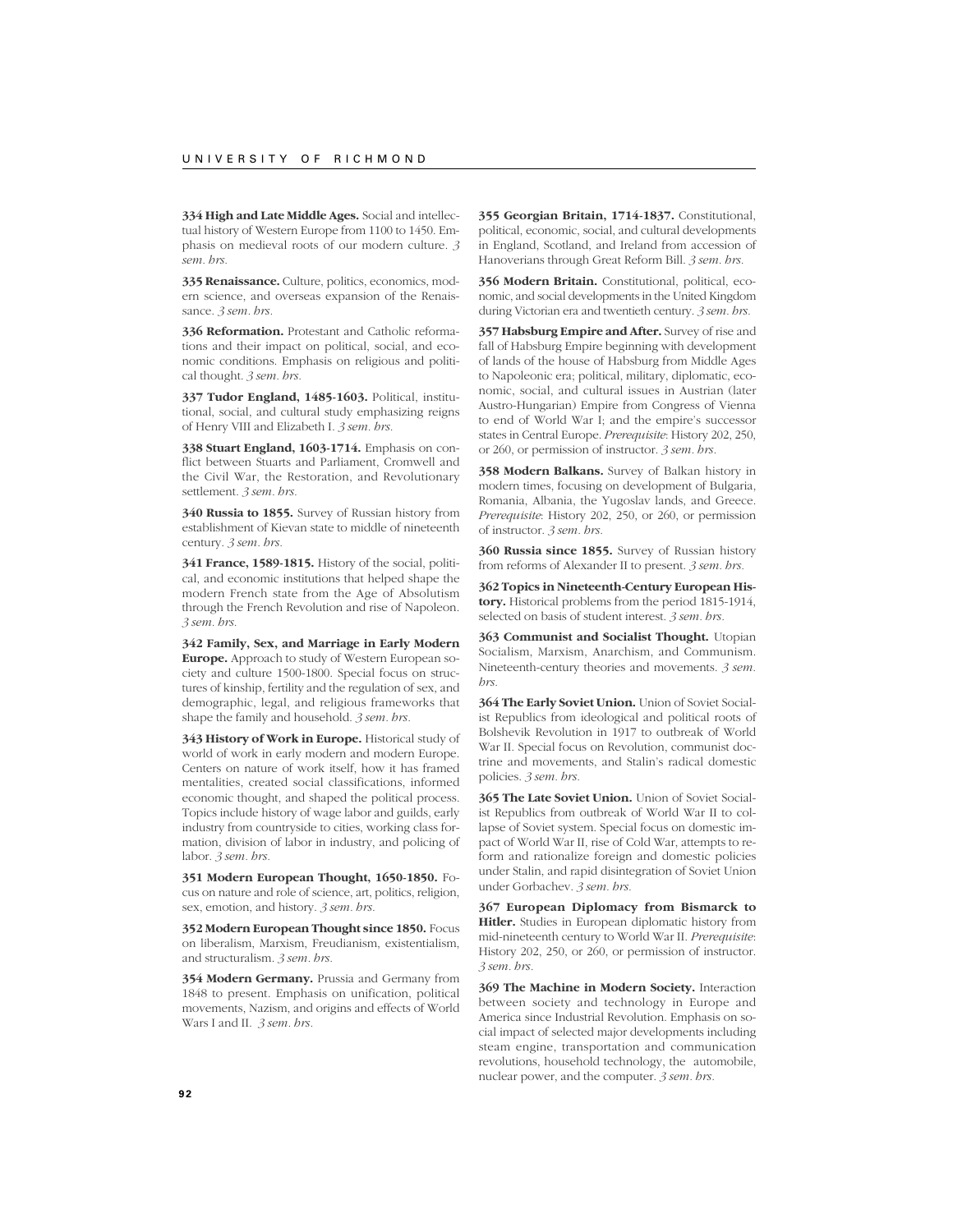# **East Asian History Courses (HIST)**

**270 East Asian Civilization.** Survey of traditional East Asian thought, institutions, and culture, with focus on China, and secondarily Japan, from earliest times to nineteenth century. *3 sem. hrs.* (FSHT)

**371 Modern Asia.** Political, social, and economic development during nineteenth and twentieth centuries. *3 sem. hrs.*

**372 Introduction to Chinese Civilization.** Survey of Chinese history to mid-nineteenth century; intellectual, institutional, and cultural development. *3 sem. hrs.*

**373 Modern China.** Western impact on China, decay of the Qing, and revolutions of twentieth century. *3 sem. hrs.*

**374 Japan in Premodern Times.** Development of Japan to nineteenth century. *3 sem. hrs.*

**375 Modern Japan.** Japan's response to Western pressures and rise to world power in nineteenth and twentieth centuries. *3 sem. hrs.*

# **Latin American History Courses (HIST)**

**376 Imperial Spain and the Americas.** Spain's encounter with the Americas: rise of Imperial Spain; conquest of indigenous societies; formation and evolution of colonial Spanish America; and Spain's decline and breakup of empire. Emphasis on Hispanic and colonial roots of modern Latin America. *3 sem. hrs.*

**377 Introduction to Modern Latin America.** Introductory survey of Latin American history from independence; focus on quest for political stability, economic development and social change. *3 sem. hrs.*

**378 Women and Gender in Latin American History.** History of women in Latin America and role of gender in evolution of society, culture and politics; from the Conquest to present. *3 sem. hrs.*

**379 The Making of Modern Brazil.** Constructing and contesting inequality in modern Brazil, with special attention to comparative issues in the study of slavery, race, gender, and ethnicity. *3 sem hrs.* (FSHT)

**380 Modern Latin American Social History.** Social conflict and social movements: peasant rebellions, immigration and ethnicity, women's and grassroots movements. *3 sem. hrs.*

# **Middle Eastern History Courses (HIST)**

**280 People and Customs of the Middle East.** Study of traditional ways of and newer influences on Islamic and other Middle Eastern people. Emphasis on cultural and religious beliefs and everyday life as revealed in firsthand accounts, literature, religious writing, and other texts. *3 sem. hrs.* (FSHT)

**381 The Modern Middle East.** Survey of Middle East from last years of Ottoman Empire to present. Emphasis on culture, Zionism, Arab nationalism, diplomacy, and the Arab-Israeli conflict. *3 sem. hrs.*

**382 Modern Middle East Topics.** In-depth investigation of selected Middle East topics to include Egypt, Palestine, resurgence of traditional Islam, and other topics important to understanding of the modern Middle East. *3 sem. hrs.*

**383 Modern Middle East Biography.** Insights into Modern Middle East through study of lives of important individuals such as Nasser, Asad, King Hussein, Ataturk, Reza Khan, King Abdul Aziz Ibn Saud, Begin and Ben Gurion. *3 sem. hrs.*

# **African History Courses (HIST)**

**285 Modern Africa.** Introduction to major issues in modern African history. *3 sem. hrs.* (FSHT)

**384 Africa, c. 1500 to c. 1900.** Introduction to economic, social, political, and intellectual history of Africa from time of trans-Atlantic slave trade to colonial conquest. *3 sem. hrs.*

**385 Africa in the Twentieth Century.** Introduction to economic, social, political and intellectual history of Africa from colonial period to present. *3 sem. hrs.*

**386 South Africa since 1500.** South Africa from precolonial period to present, with special attention to conquest, economic development, establishment of migrant labor system, segregation, and rise and fall of formal apartheid. *3 sem hrs.*

**387 Women and Gender in African History.** Women's roles in and perspectives on some of the major issues in African history, including slavery, colonialism, and development. *3 sem. hrs.* (FSHT)

# **International and Comparative History Courses (HIST)**

**392 British Empire and Commonwealth.** British imperialism from end of American Revolution through development of the modern Commonwealth. Emphasizes Canada, India, Africa, and Australia. *3 sem. hrs.*

**393 History of Canada.** Development of Canadian society and state, emphasizing factors of geography, politics, and economics; influences from France and Great Britain; problems of regionalism and nationalism; and Canadian-American relations. *3 sem. hrs.*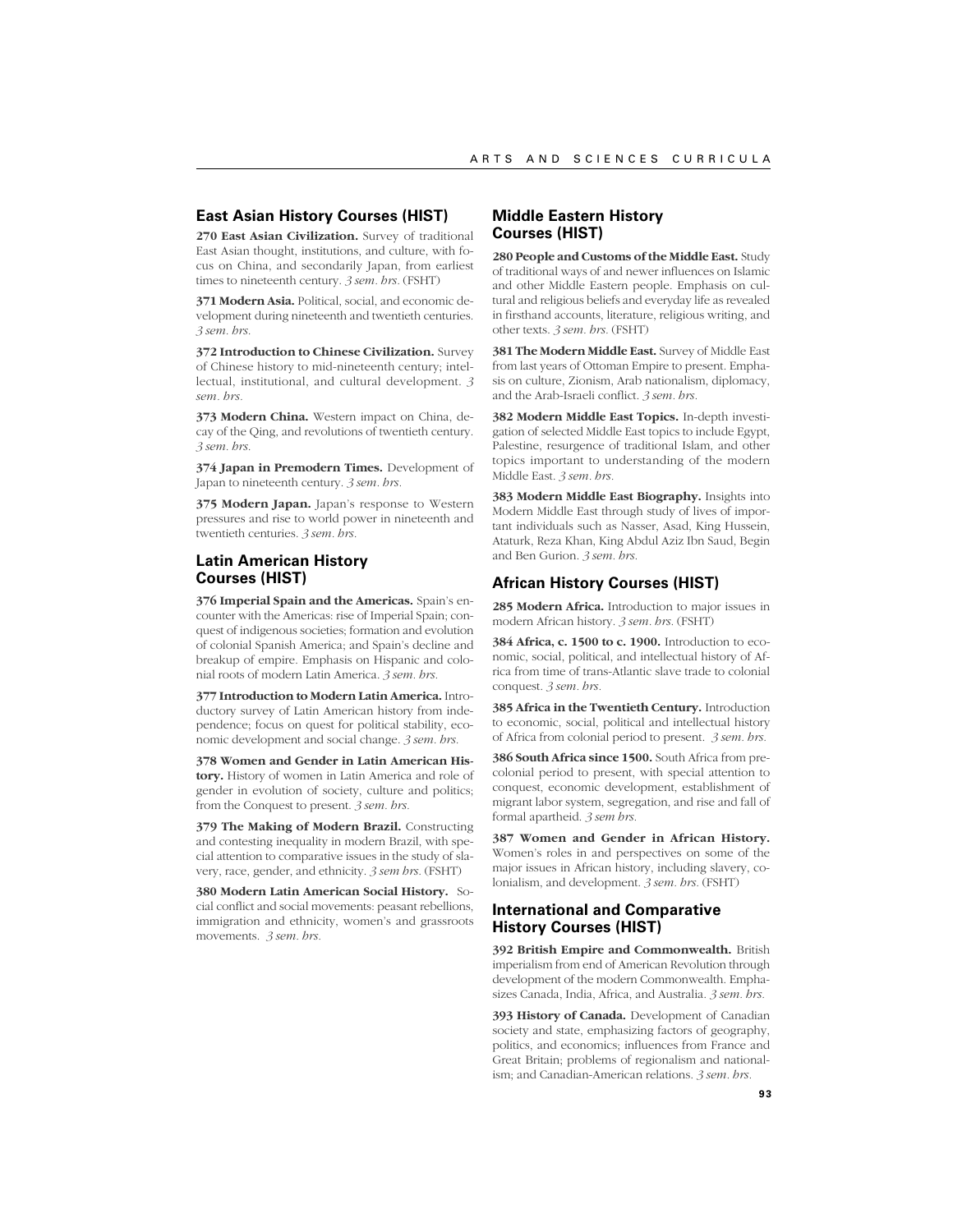**394 World War II.** Survey of World War II. Covers not only military events but also diplomacy, economics, and other aspects of the struggle in effort to show its transformative effects. *3 sem. hrs.*

**395 World Politics since 1945.** Overview of world politics and international crises and developments since end of Second World War. *3 sem. hrs.*

**396 The Vietnam Conflict.** Topical study of the United States' war with Vietnam, from its background to its consequences. Examination of Vietnam's historic efforts for independence from foreign domination, using primary documents, readings, documentary and feature films, and visiting speakers. *3 sem. hrs.*

# **Special Courses (HIST)**

**397 Historical Editing.** Introduction to editing of historical journals and service on the editorial board of a historical journal. *Prerequisites*: Student must be a member of Beta Mu chapter of Phi Alpha Theta and be serving on board of editors of the *Douglas Southall Freeman Historical Review. 1 sem. hr.*

**398 Selected Topics.** Examples include European Biography, Eastern Europe since 1815, Food and Power, Religion in African History, Rise of Big Business in America, and others arranged by department. *3 sem. hrs.*

**399 Directed Study.** Individually designed reading or research program conducted under faculty supervision. *Prerequisites*: 18 semester hours in history and permission of department. *1-3 sem. hrs.*

# **History Seminars (HIST)**

**400 Research Seminar for Majors.** Required seminar for majors taken in junior or senior year. Investigation of topic of limited focus. Substantial paper based on common reading and individual research in primary and/or secondary materials. Topics and instructors vary. See departmental chair for proposed seminar topics. Enrollment limited to ten students. *3 sem. hrs.*

**410-411 Honors Readings Seminar.** First semester: The Historian's Craft. Second semester: United States historiography. *Prerequisite*: Admission to departmental honors program. *3-3 sem. hrs.*

**412-413 Honors Research Seminar.** Research and writing of honors thesis in history. *Prerequisites*: Admission to departmental honors program. History 412 prerequisite to 413. *3-3 sem. hrs.*

# **Interdisciplinary Studies and Interdisciplinary Colloquia (IDST, COLQ)**

*Steven L. Barza, Coordinator*

Interdisciplinary Studies offers two distinct programs--Interdisciplinary Colloquia and the Self-Designed Interdisciplinary Studies Major.

# **The Interdisciplinary Colloquia**

The Interdisciplinary Colloquia, which are onesemester electives, provide an opportunity to explore a variety of topics that do not typically fall within disciplinary boundaries. They are taught on a small-group basis, stressing studentfaculty interaction, and are open to all students without prerequisites. Students should ascertain which courses are available in any given semester. The following courses are typical of the offerings:

# **Interdisciplinary Colloquia (COLQ)**

**178 Artificial Life: An Emerging Discipline.** Survey of current work being done in new field of Artificial Life whose purpose is to discover principles governing the origins and emergence of evolution, development, communication and learning by synthesizing biological phenomena. Research and methodology into formal basis for life in order to examine life-aswe-know-it in context of life-as-it-could-be. *3 sem. hrs.*

**201 Beyond Words: Perception and Meaning in Music, Dance, Poetry, and the Visual Arts.** Despite tendency to equate meaning with words, much of our perception goes beyond words. Examines our perception of nonverbal meanings in the arts. Includes attendance at variety of cultural events, such as concerts, exhibitions, operas, dance concerts, poetry readings. *3 sem. hrs.*

**203 Music and Religion in American Culture.** Discussion of various ways in which religion finds expression in folk, popular, and classical music, both sacred and secular. *3 sem. hrs.*

**205 Aristotle Across Disciplines.** Survey of Aristotle's contributions to and continued influence on the core of a liberal education. Among areas considered are aesthetics, logic, rhetoric, ethics, politics, psychology, biology, medicine, physics, and cosmology. *3 sem. hrs.*

**334 Urban Revitalization and Preservation.** Using the city of Richmond as a laboratory, a study of importance of preserving old and historic structures, districts, and artifacts, and of maintaining integrity and flavor of existing neighborhoods within context of modern urban environment. *3 sem. hrs.*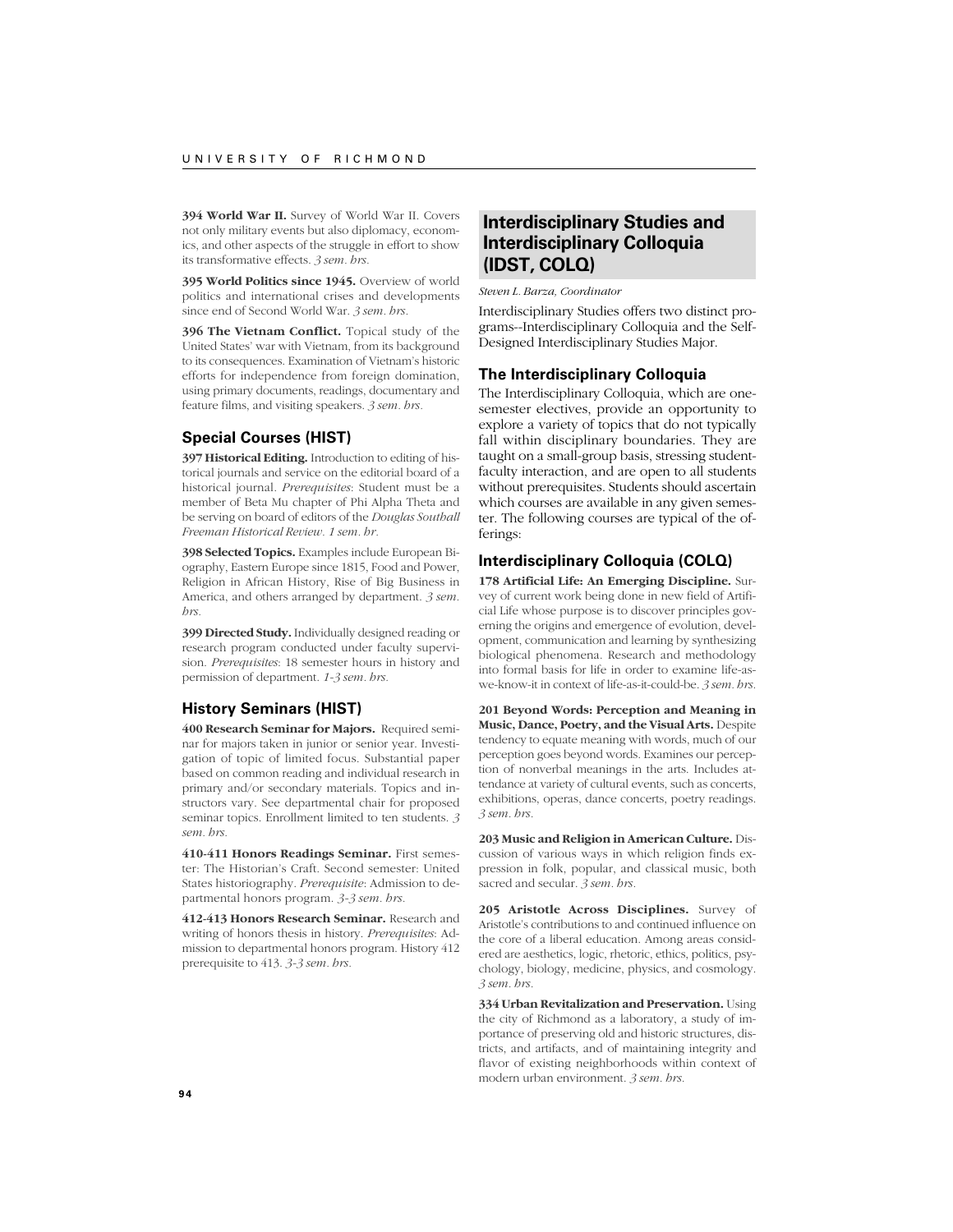### **The Interdisciplinary Studies Major**

**Note:** A grade of not less than *C* (2.0) is required in each course comprising the major. The nature of the approved program will determine whether the degree is a Bachelor of Arts or Bachelor of Science. (See pages 50-52.)

The Interdisciplinary Studies major provides a student the opportunity to propose and pursue, with faculty supervision, a unique program of study.

*For either the Bachelor of Arts or Bachelor of Science degree:* Thirty semester hours of coursework including the senior thesis.

The specific program of study is developed by the student for the junior and senior years, and consists of a theme and supporting courses. The program must be approved by two faculty advisors, the Interdisciplinary Studies coordinator, and the dean of the School of Arts and Sciences.

# **The Interdisciplinary Studies Minor**

**Note:** A grade of not less than *C* (2.0) is required in each course comprising the minor.

The Interdisciplinary Studies minor is designed for the exceptionally motivated student and is contingent upon the approval of two faculty advisors, the Interdisciplinary Studies coordinator, and the dean of the School of Arts and Sciences.

*Requirements:* Eighteen semester hours of coursework including the senior thesis.

The specific program of study is developed by the student with consultation with two faculty advisors, cohering to a central student-determined theme, involving two or more departments, culminating in a significant senior thesis. The program must be approved by two faculty advisors, the Interdisciplinary Studies coordinator, and the dean of the School of Arts and Sciences.

# **Interdisciplinary Studies Courses (IDST)**

**398-399 Senior Thesis.** For students in the Interdisciplinary Studies major. *1.5/1.5 sem. hrs.*

*The Interdisciplinary Studies program offers courses which are open to any student for elective credit. The following courses are typical of the offerings.*

**300 Technologies of Change: Information Resources, Policies, and Communities.** Focus on understanding, using, and evaluating information technologies for research, communication, manipulation of data, and presentation of ideas and results. Consideration of public policy, ethical, and technological issues related to information access, presentation, ownership, and distribution. *3 sem. hrs.*

**390 Interdisciplinary Studies in the Middle Ages and Renaissance.** (See English 390). *3 sem. hrs.*

**397 Special Topics.** Topics will vary from semester to semester. *3 sem. hrs.*

# **International Studies (IS)**

*John W. Outland, Coordinator*

The International Studies major is composed of seven concentrations which are coordinated by advisors with special expertise in the areas. Students with specific interests outside the described concentrations may petition to create an independent concentration.

### **The International Studies Major**

**NOTE**: A grade of not less than *C* (2.0) is required in all coursework comprising the major. *Required:*

#### **Enhanced Language Proficiency**

Six semester hours of 300- or 400-level coursework in the Department of Modern Languages and Literatures, *excluding courses taught in English.*

Each grade must be *C* (2.0) or higher. OR

Satisfactory completion of an approved language achievement examination for 300-level equivalency.

#### **Approved Experience Abroad**

In order to provide for a significant degree of cultural immersion, the experience abroad will be related to the student's concentration and at least a semester in length. Any program which does not meet these requirements must be approved by the concentration advisor in consultation with the program coordinator.

### **International Studies Coursework Required:**

International Studies 201 and 491

Political Science 250

An International Studies Concentration

*Within the concentration:*

27 hours selected from three or more departments WITH no more than 15 hours from a single department AND AT LEAST 15 hours above the 200 level WHILE MEETING concentration-specific requirements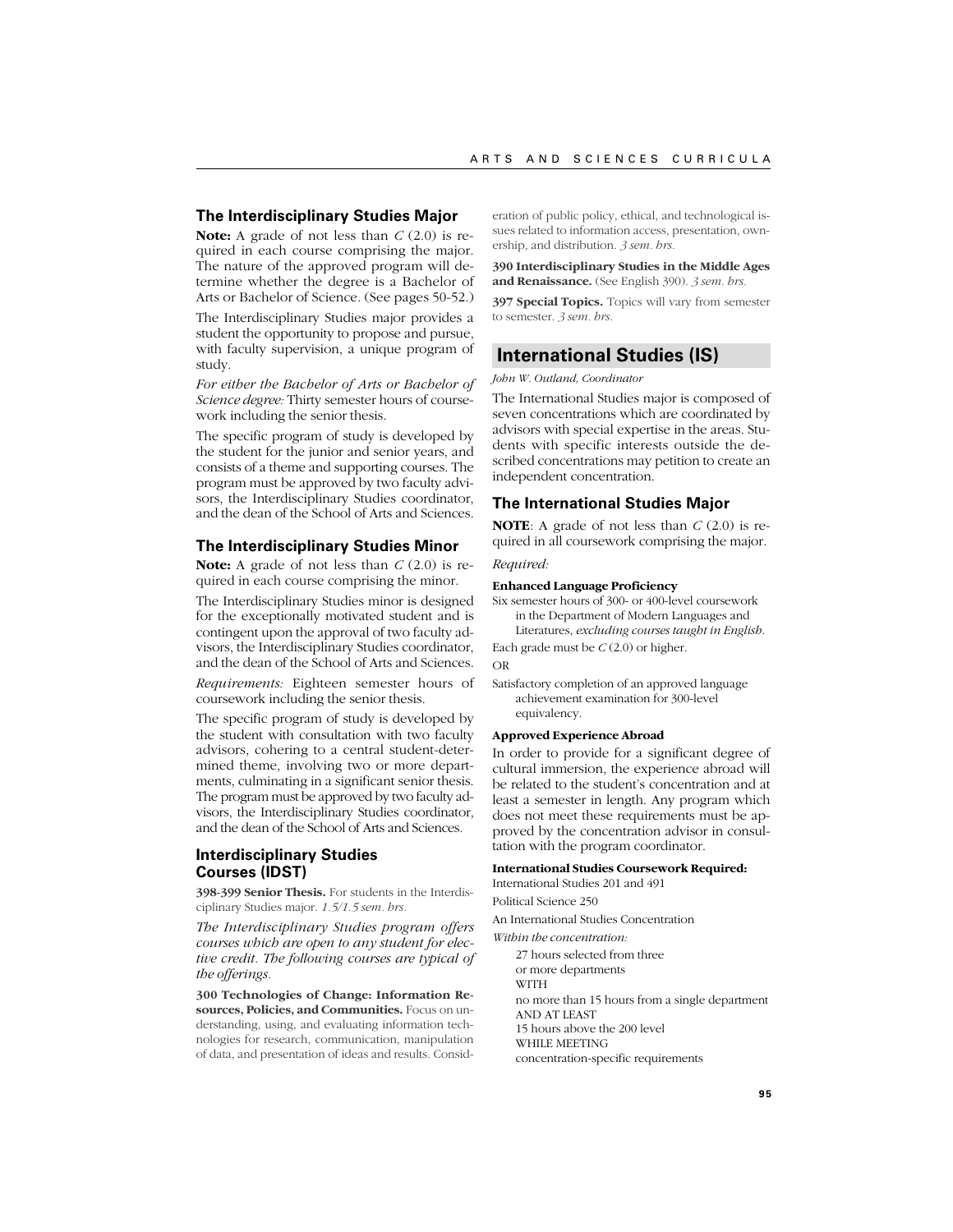# **International Studies Courses (IS)**

**201 Introduction to International Studies: Theories and Methods.** Issues in cross-cultural representation and interpretation. Analysis of origins and implications of diversity and interdependence among nations, cultures, regions. Not open to seniors except by permission of instructor. *3 sem. hrs.*

**230 Introduction to Africa.** Survey of African history, geography, institutions and current issues. *3 sem. hrs.*

**240 Gods, Spirits, and Faith in Africa.** Religious practices, institutions, and forms of experience in Africa. Topics include creation myths, apocalyptic faiths, conventional and modified versions of Islam; mission and Zionist Christianities; sorcery in contemporary politics; spirit possession and ancestor worship. *3 sem. hrs.*

**249-250 Selected Topics.** Topics and issues in International Studies. May be repeated when topics vary. *1-3/1-3 sem. hrs*

**301 Dependency and Development: An Introduction to the Third World.** Interdisciplinary overview of less developed countries. Includes history of Third World, economics, politics, population growth, urbanization, world hunger, the environment, human rights, and theories of underdevelopment. *3 sem. hrs.*

**321 Exploring Latin America: An Interdisciplinary Seminar.** Multiple disciplinary perspectives on history, society, politics, economics, and culture of Latin America. *Prerequisite*: One course on Latin America. *3 sem. hrs.*

**349-350 Selected Topics.** Selected topics in related subjects as arranged by the Associate Provost for International Education. May be repeated when topics vary. *Prerequisite*: Permission of department. *1-6/1-6 sem. hrs.*

**388 Internship.** May be taken for a grade or pass/ fail. Up to three credits may be applied towards the major, only when a grade is awarded. *Prerequisites*: International Studies 201 and permission of department. *1-3 sem. hrs.*

**390 Independent Study.** Topics independently pursued under supervision of faculty member. *Prerequisite*: Permission of department. *1-3 sem. hrs.*

**491 Senior Seminar.** Follow up on core concepts and approaches introduced in International Studies 201; sets of international issues and relationships are studied using tools and approaches of several disciplines. Seminar topics change from semester to semester. While readings are common, student's area of individual inquiry is, where possible, related to the concentration. *3 sem. hrs.*

**NOTE:** With prior approval, study abroad courses may be applied toward the major.

*The International Studies Concentrations are described below:*

# **Concentrations in International Studies**

**Please see departmental listings for descriptions of courses listed below.** Also be aware of the fact that courses may be added after this catalog is printed. For eligibility of new courses for inclusion in the major, see the concentration advisor.

# **International Studies:**

#### *Africa*

*Joseph Obi (Sociology), Advisor*

#### *Required:*

Select nine courses from the following (may include up to two courses dealing with the African diaspora, marked with an \*).

### **American Studies (AMST)**

301 The Harlem Renaissance\*

323 African-American Intellectual Leadership of the Twentieth Century

## **Anthropology (ANTH)**

205 Introduction to Cultural Anthropology

300 Gender in Cross-Cultural Perspectives

#### **Art (ART)** 279 ST: African Art \*

# **Economics (ECON)**

105 Introduction to Global Economics

211 Economic Development in Asia, Africa, and Latin America

### **English (ENGL)**

- 218 African Literature
- 231 African-American Literature\* 239 Special Topics in Literary Perspective: Carib-
- bean Literature\* 380 Caribbean Literature \*
- 
- 421 Topics in Comparative Literature: African Literature

### **French (FREN)**

- 324 Introduction to Francophone Literature
- 471-472 Francophone Studies: From Orature to Postcoloniality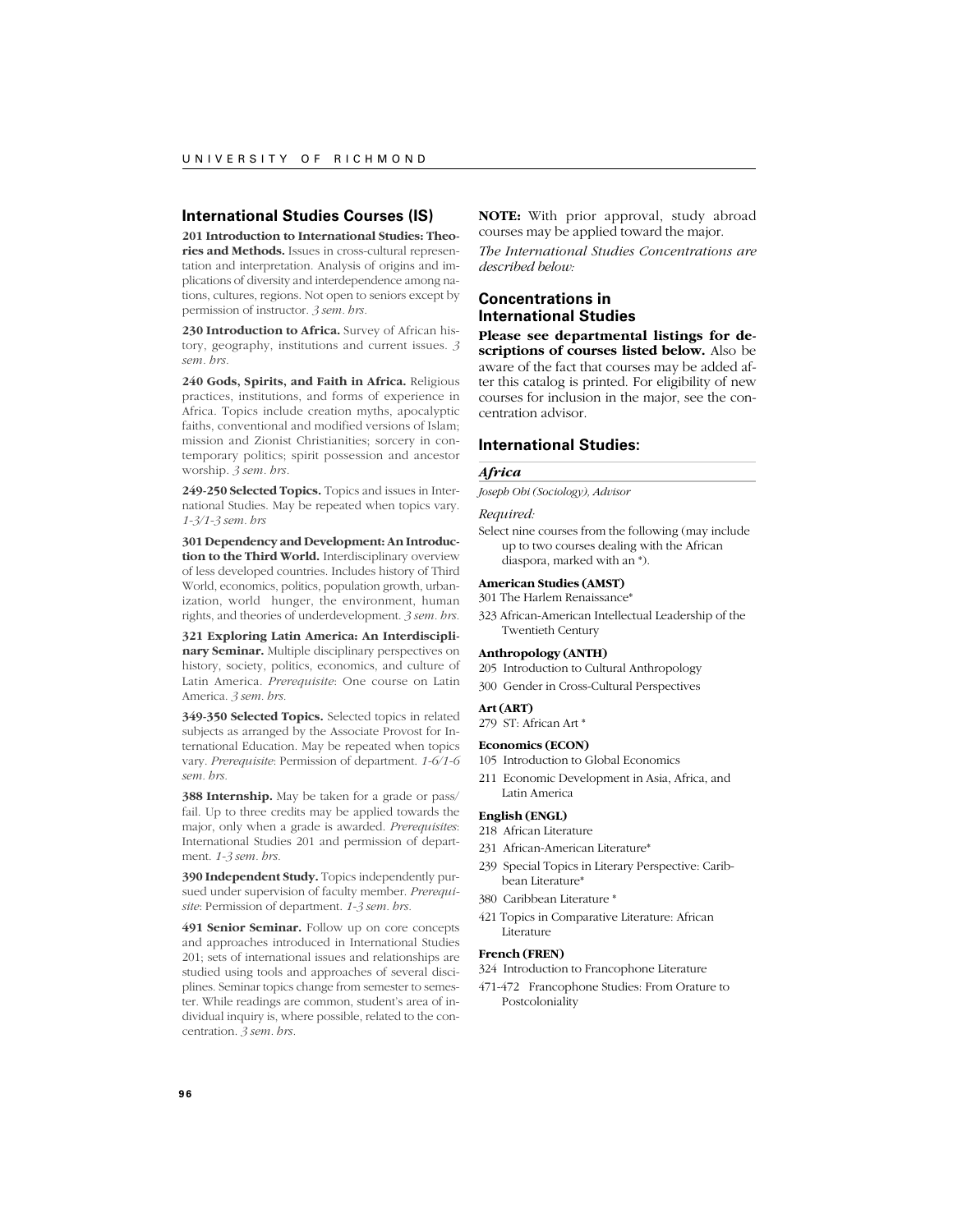#### ARTS AND SCIENCES CURRICULA

### **History (HIST)**

- 285 Modern Africa
- 328 Americans from Africa\*
- 384 Africa, c. 1500 to c. 1900
- 385 Africa in the Twentieth Century
- 386 South Africa since 1500
- 387 Women and Gender in African History

# **International Studies (IS)**

- 230 Introduction to Africa
- 240 Gods, Spirits, and Faith in Africa
- 301 Dependency and Development: An Introduction to the Third World
- 350 ST: Zimbabwe: Nation and Culture (summer, 6 hrs.)

### **Music (MUS)**

112 Topics in Music Literature: The Blues\*

### **Political Science (PLSC)**

347 Politics of Developing Nations

- 348 Politics of Africa
- **Religion (RELG)**
- 257 The Black Church in America\*
- 259 Black Religion in America \*

### **Sociology (SOC)**

323 The Black Community in Urban America\*

# **International Studies:**

### *Asia*

*Vincent Wei-cheng Wang (Political Science), Advisor*

### *Required:*

Six semesters in Chinese or Japanese at 300- or 400 level, and approved study abroad.

Select nine courses from the following list, with a minimum of three courses from each area (A and B), chosen in consultation with the concentration advisor. For eligibility of other relevant courses for inclusion in the major, see the concentration advisor.

### *Area A: Humanities*

#### **Art History (ART)**

226 Art and Culture of Japan (FSVP)

- 278 Topics in Asian Art
- 279 ST: Japanese Ceramics
- 380 Advanced Topics in Japanese Art

### **History (HIST)**

- 270 East Asian Civilization (FSHT)
- 371 Modern Asia
- 372 Introduction to Chinese Civilization
- 373 Modern China
- 374 Japan in Premodern Times
- 375 Modern Japan
- 392 British Empire and Commonwealth
- 396 The Vietnam Conflict
- 398 ST: Food and Power in Asia and Africa

#### **Religion (RELG)**

- 251 Sacred Arts of India (FSVP)
- 252 East Asian Religions (FSLT)
- 253 Body/Sex in World Religious Literature (FSLT)
- 294 ST: Hinduism and Art
- 352 Buddhism in India and Tibet
- 353 Buddhism in China and Japan
- 354 The Hindu Tradition
- 355 Selected Asian Religions
- 366 Buddhist Philosophy

#### *Area B: Social Sciences*

#### **Anthropology (ANTH)**

- 339 Peoples of the Pacific
- 340 Peoples of Southeast Asia
- 379 ST: Peoples of India
- 379 ST: Theatre and Dance in Southeast Asia

### **Economics (ECON)**

- 210 Comparative Economic Systems
- 211 Economic Development in Asia, Africa, and Latin America

### **Political Science (PLSC)**

- 343 Politics of Asia
- 345 Politics of China, Hong Kong, and Taiwan
- 358 The United States and the Pacific Rim
- 379 ST: Political Economy of East Asian Development
- 400 Senior Seminar: Comparative Political Economy - East Asia vs. Latin America

# **International Studies:**

# *International Economics*

*Jonathan B. Wight (Economics), Advisor*

# *Required:*

### **Economics (ECON)**

- 210 Comparative Economic Systems
- 211 Economic Development in Asia, Africa, and Latin America
- 310 International Trade and Finance

Select six elective courses from two or more departments in the following list:

### **Accounting (ACCT)**

320 ST: International Accounting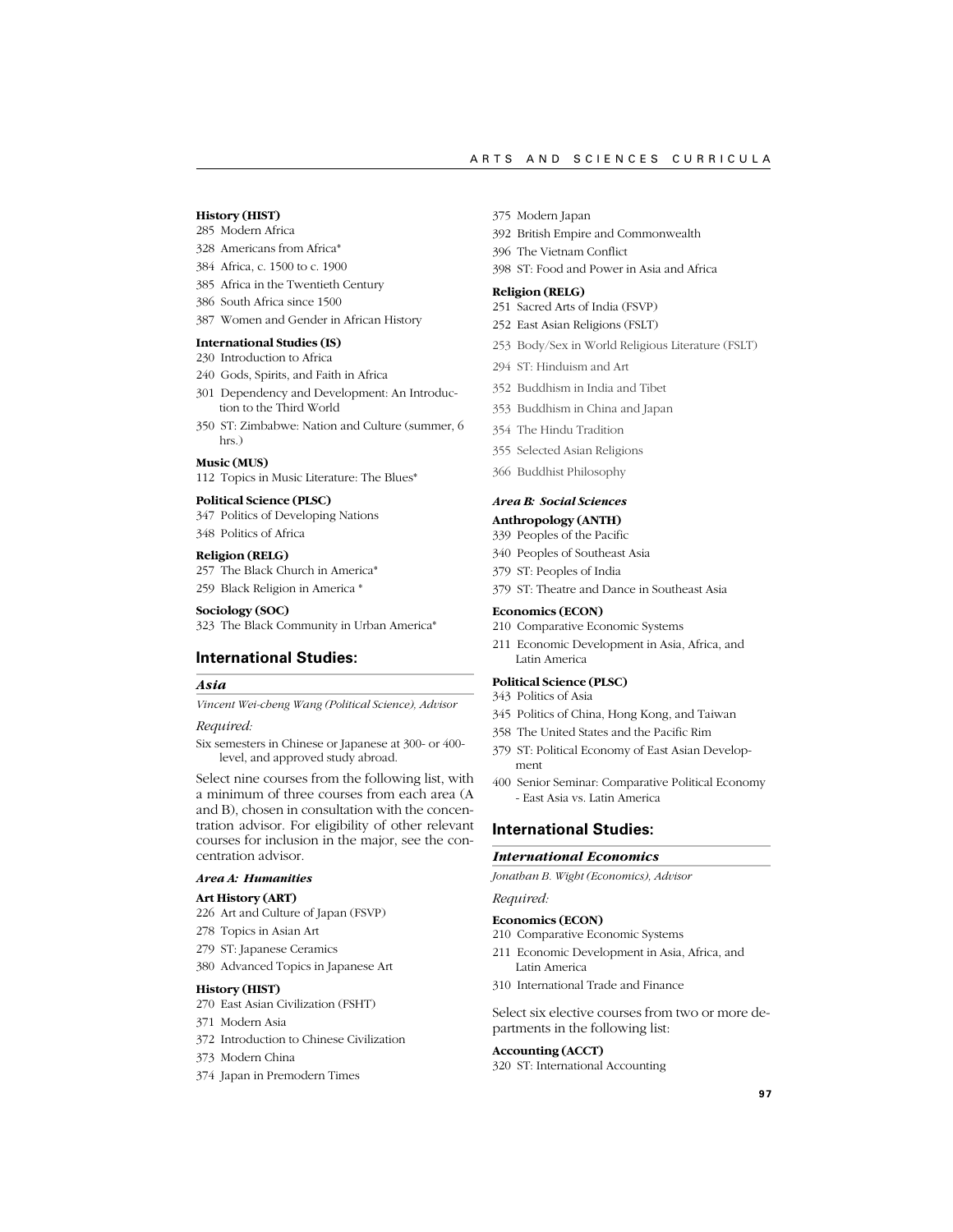### **Anthropology (ANTH)**

205 Introduction to Cultural Anthropology

- 308 Peoples of Latin America
- 336 Political Anthropology
- 338 Peoples of Africa
- 339 Peoples of the Pacific

### **Finance (FIN)**

462 International Financial Management

### **Geography (GEOG)**

206 World Geography - Developed Regions

207 World Geography - Developing Regions

# **History (HIST)**

- 260 Twentieth-Century Europe
- 270 East Asian Civilization
- 280 People and Customs of the Middle East
- 285 Modern Africa
- 327 American Diplomatic History since 1945
- 352 Modern European Thought since 1850
- 354 Modern Germany
- 356 Modern Britain
- 358 Modern Balkans
- 360 Russia since 1855
- 363 Communist and Socialist Thought
- 365 The Late Soviet Union
- 371 Modern Asia
- 373 Modern China
- 375 Modern Japan
- 377 Introduction to Modern Latin America
- 378 Women and Gender in Latin American History
- 379 The Making of Modern Brazil
- 380 Modern Latin American Social History
- 381 The Modern Middle East
- 382 Modern Middle East Topics
- 385 Africa in the Twentieth Century
- 386 South Africa since 1500
- 387 Women and Gender in African History
- 392 British Empire and Commonwealth
- 393 History of Canada
- 395 World Politics since 1945

#### **International Studies (IS)**

- 230 Introduction to Africa
- 301 Dependency and Development: An Introduction to the Third World

#### **Management Systems (MSYS)**

333 International Management

#### **Marketing (MKT)**

325 International Marketing

### **Political Science (PLSC)**

- 240 Introduction to Comparative Politics
- 312 Modern Political Theory
- 341 Great Britain, France, and Germany
- 342 Russia and the Newly Independent States
- 344 Europe Today
- 345 Politics of China, Hong Kong, and Taiwan
- 346 Politics of Cultural Pluralism
- 347 Politics of Developing Nations
- 348 Politics of Africa
- 349 Politics of Latin America and the Caribbean
- 350 American Foreign Policy
- 352 International Law and Organizations
- 355 International Development Policy
- 356 International Political Economy
- 358 The United States and the Pacific Rim

#### **Philosophy (PHIL)**

337 Social and Political Philosophy

**Religion (RELG)**

250 Introduction to World Religions

**Sociology (SOC)**

315 Population

# **International Studies:**

### *Latin America*

*Joan L. Bak (History), Advisor*

# *Required:*

**History (HIST)** 377 Introduction to Modern Latin America

#### **Anthropology (ANTH)**

308 Peoples of Latin America OR

### **Spanish (SPAN)**

312 Perspectives on Cultures and Nations of Latin America

#### **International Studies (IS)**

321 Exploring Latin American Experience: An Interdisciplinary Seminar

### At least four courses from:

**Anthropology (ANTH)**

308 Peoples of Latin America

### **Biology (BIOL)**

383 Tropical Biology and Conservation/International Studies 350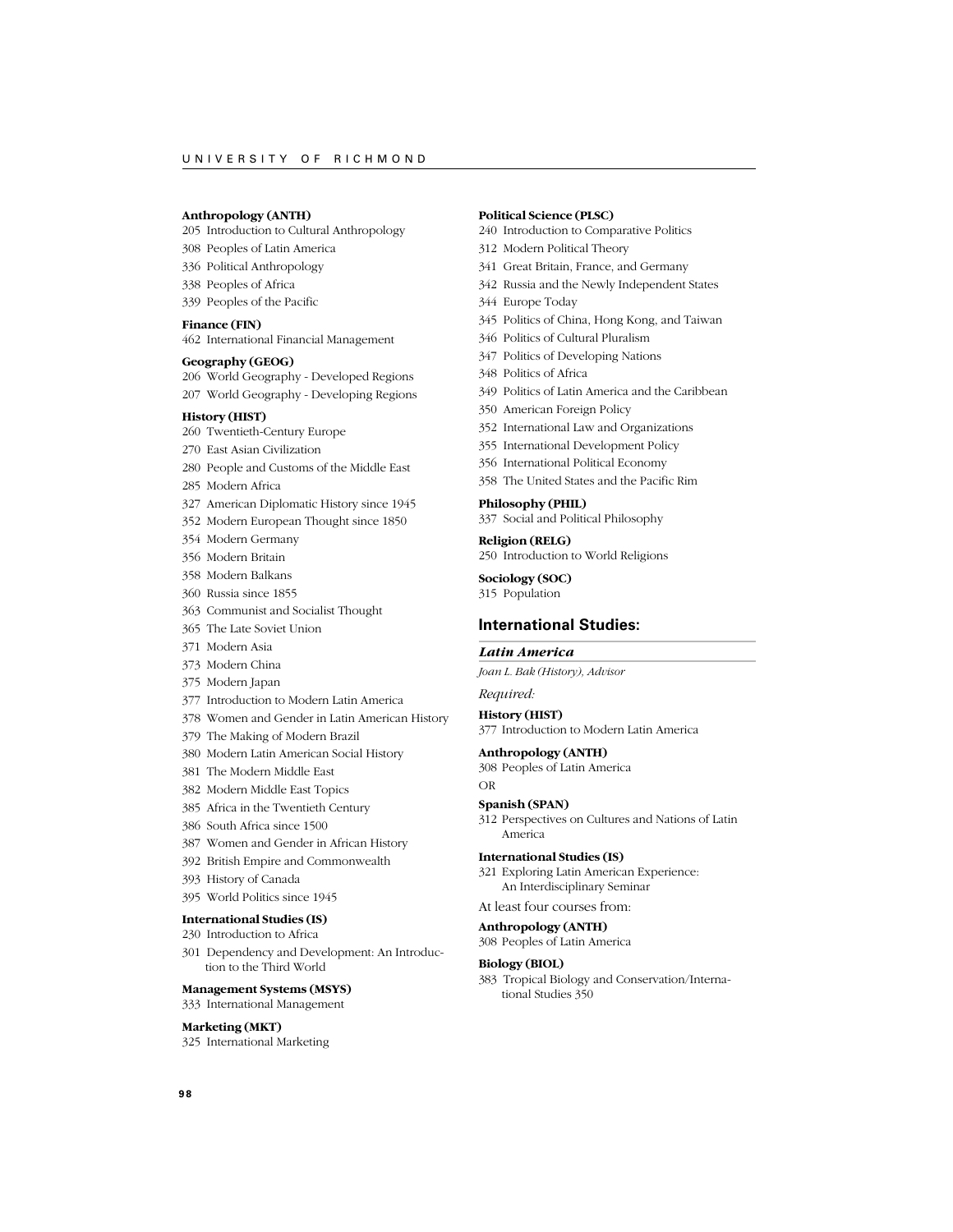### **History (HIST)**

- 376 Imperial Spain and the Americas
- 378 Women and Gender in Latin American History
- 379 The Making of Modern Brazil
- 380 Modern Latin American Social History

# **Political Science (PLSC)**

349 Politics of Latin America and the Caribbean

#### **Spanish (SPAN)**

- 312 Perspectives on Cultures and Nations of Latin America
- 331-332 Introduction to Spanish-American Literature
- 452 Spanish-American Poetic Texts
- 471 Latin-American Cinema
- 472 Contemporary Spanish-American Theater
- 475 Women and Writing in Latin America
- 477 Literature of the Spanish-Speaking Caribbean
- 485 Spanish-American Narrative
- 487 Latin America: Encounter and Conflict
- 486 Hispanic Literature of the United States

Select remaining courses of program from above and from:

#### **Economics (ECON)**

105 Introduction to Global Economics

**211** Economic Development in Asia, Africa, and Latin America

### **Geography (GEOG)**

207 World Geography - Developing Regions

#### **International Studies (IS)**

301 Dependency and Development: An Introduction to the Third World

#### **Music (MUS)**

117 Salsa Meets Jazz

#### **Political Science (PLSC)**

- 346 Politics of Cultural Pluralism
- 347 Politics of Developing Nations
- 355 Foreign Aid and Development Policy
- 356 International Political Economy

### **International Studies:**

### *Modern Europe*

*Arthur B. Gunlicks (Political Science), and Hugh A. West (History), Advisors*

### *Required:*

History 102, Political Science 344, and at least seven courses, or their equivalent, from the following list, with a minimum of two courses from each area (A, B, C), chosen in consultation with an advisor.

#### *Area A: Social Sciences/History*

#### **Economics (ECON)**

- 105 Introduction to Global Economics
- **210** Comparative Economic Systems
- 220 History of Economic Thought

# **Geography (GEOG)**

206 World Geography - Developed Regions

#### **History (HIST)**

- 242 Survey History of England from 1688 to the Present
- 250 The Crucible of Modernity: Europe, 1660-1900
- 260 Twentieth Century Europe
- 335 Renaissance
- 336 Reformation
- 337 Tudor England, 1485-1603
- 338 Stuart England, 1603-1714
- 340 Russia to 1855
- 341 France, 1589-1815
- 342 Family, Sex, and Marriage in Early Modern Europe
- 343 History of Work in Europe
- 351 Modern European Thought 1600-1850
- 354 Modern Germany
- 355 Georgian Britain, 1714-1837
- 356 Modern Britain
- 357 Habsburg Empire and After
- 358 Modern Balkans
- 360 Russia since 1855
- 362 Topics in Nineteenth-Century European History
- 364 The Early Soviet Union
- 365 The Late Soviet Union
- 367 European Diplomacy from Bismarck to Hitler
- 369 The Machine in Modern Society

### **Political Science (PLSC)**

- 240 Introduction to Comparative Politics
- 341 Great Britain, France, and Germany
- 342 Russia and the Newly Independent States

# **Spanish (SPAN)**

482 The History of Spain

# *Area B: Intellectual and Cultural History*

# **Art (ART)**

- 122 Art History: Renaissance to the Present
- 214 Northern Renaissance Art
- 215 Art of the Renaissance
- 216 Mannerism and the Baroque
- 217 Nineteenth-Century Art
- 218 Twentieth-Century Art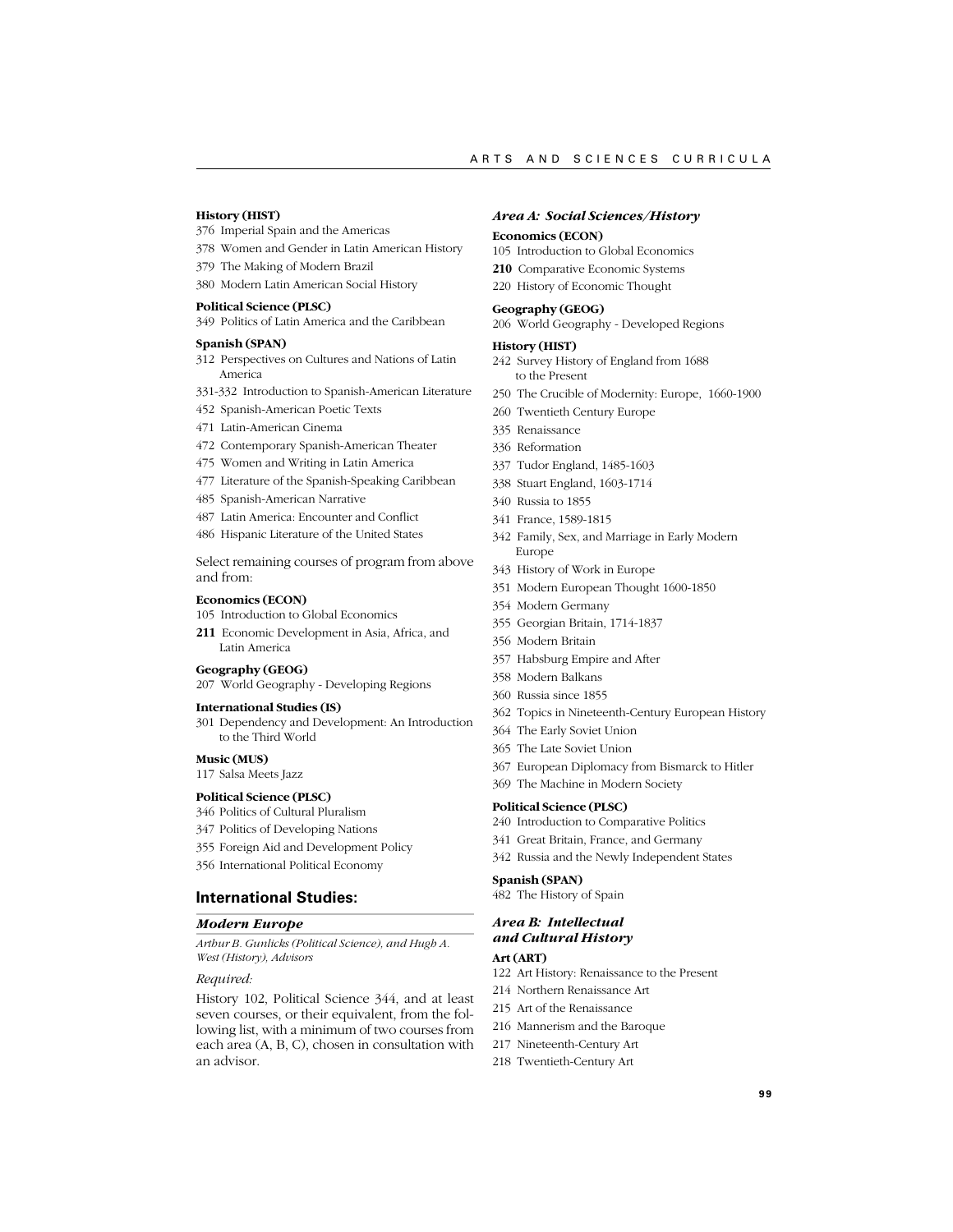# **French (FREN)**

- 311-312 Contemporary Life and Issues in the
- French-speaking World
- 465 French Film
- 487-488 Contemporary Ideas

### **History (HIST)**

- 351 Modern European Thought, 1650-1850
- 352 Modern European Thought since 1850
- 363 Communist and Socialist Thought

#### **German (GERM)**

413 Contemporary German Civilization Seminar

#### **Music (MUS)**

- 228 General History of Music
- 342 Beethoven: Renegade Genius of the String Quartet

#### **Philosophy (PHIL)**

- 272 Modern Western Philosophy
- 336 Nineteenth-Century European Philosophy
- 337 Social and Political Philosophy
- 339 Existentialism
- 343 Twentieth-Century Analytic Philosophy
- 344 Twentieth-Century Continental Philosophy

#### **Political Science (PLSC)**

312 Modern Political Theory

### **Religion (RELG)**

356 Religious Thought of the Renaissance and Reformation

#### **Russian (RUSN)**

- 311-312 Russian Civilization and Culture
- 331 Russian Mass Media

### **Spanish (SPAN)**

311 Perspectives on People and Cultures of Spain

#### *Area C: Literature*

### **English (ENGL)**

- 301 English from the Middle Ages through the Renaissance
- 302 English Literature of the Restoration through Romanticism
- 303 English Literature of the Victorian Period and the Twentieth Century

### **French (FREN)**

- 321, 322, 323 Introduction to French Literature
- 421-22 Renaissance
- 431-32 Le Siècle Classique
- 441-442 Enlightenment
- 451-452 From Romanticism to Decadence
- 461-462 Experiments in Contemporary Literary Productions

### **German (GERM)**

- 322 Introduction to German Literature
- 441 Enlightenment, Storm and Stress, Classicism
- 442 German Romanticism
- 452 Fin-de-siècle
- 465 Responses to the Third Reich in Literature and Film
- 471 Gender and Performance in Twentieth-Century Literature and Film
- 472 Multiculturalism, Identity, and Authorship in the German Context

#### **Modern Languages (MDLG)**

313-314 French Literature in Translation

#### **Russian (RUSN)**

- 321-322 Russian Literature in Translation
- 421-422 Russian Literature in the Original

#### **Spanish (SPAN)**

- 322 Introduction to Spanish Peninsular Literature
- 431 Imperial Spain: Metaphors of Harmony and Chaos
- 432 True Lies: Fiction and Truth in *Don Quixote*
- 451 Spanish Literature of Exile
- 461 The Spanish Labyrinth
- 462 Visions of Contemporary Spain

# **International Studies:**

#### *World Politics and Diplomacy*

*Ernest C. Bolt, Jr. (History) and John W. Outland (Political Science), Advisors*

### *Required:*

One course from History 327, 367, or 395; one course from Political Science 355, 356, Economics 105, 210, 211, or 310; and one course from Political Science 350 or 352. Select remaining courses of program from above and below:

# **Anthropology (ANTH)**

336 Political Anthropology

#### **Economics (ECON)**

- 105 Introduction to Global Economics
- 210 Comparative Economic Systems
- 211 Economic Development in Asia, Africa, and Latin America
- 310 International Trade and Finance

#### **Geography (GEOG)**

- 206 World Geography—Developed Regions
- 207 World Geography—Developing Regions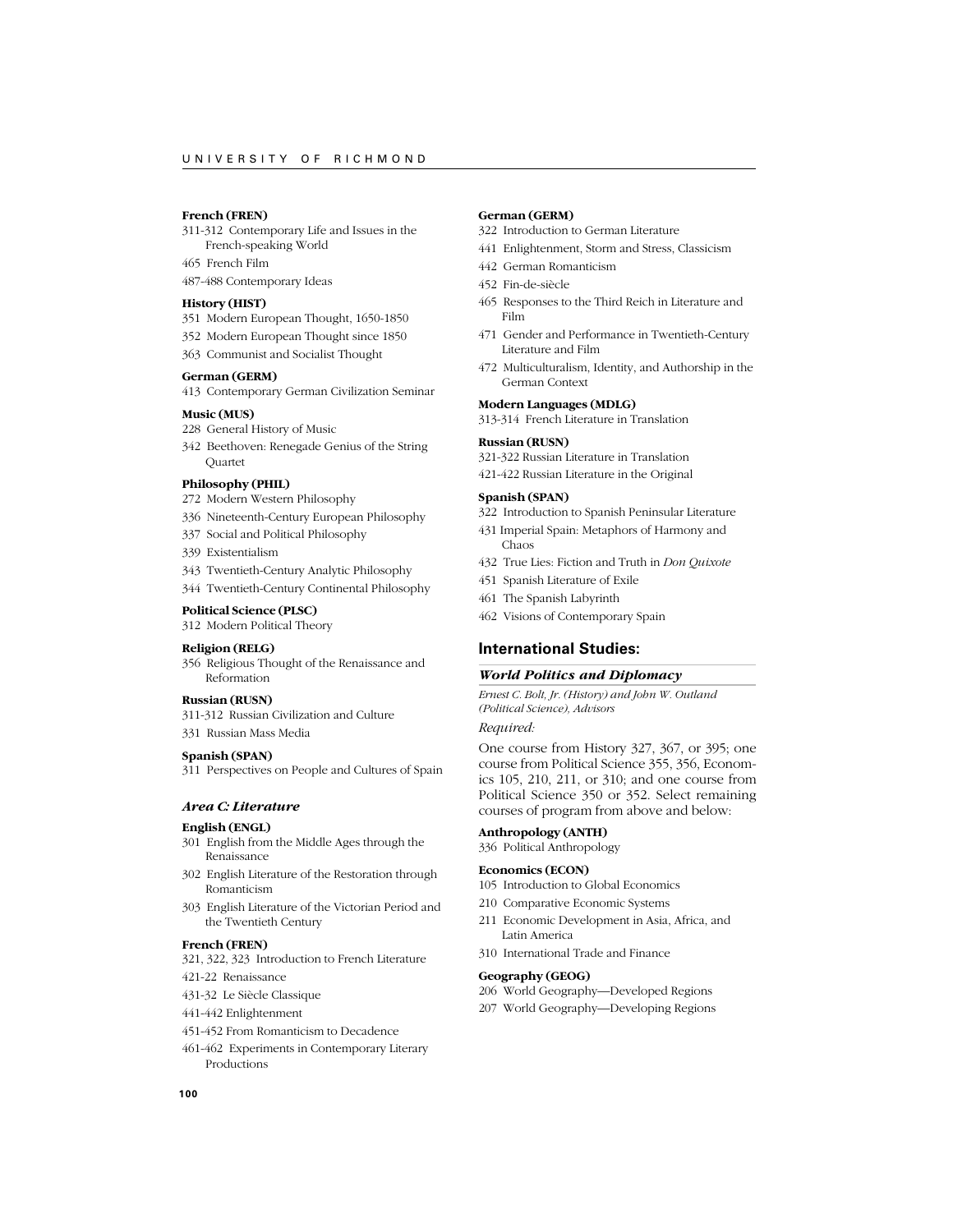#### **History (HIST)**

### 260 Twentieth-Century Europe

- 327 American Diplomatic History since 1945
- 354 Modern Germany
- 358 Modern Balkans
- 360 Russia since 1855
- 363 Communist and Socialist Thought
- 364 The Early Soviet Union
- 365 The Late Soviet Union
- 367 European Diplomacy from Bismarck to Hitler
- 371 Modern Asia
- 373 Modern China
- 375 Modern Japan
- 377 Introduction to Modern Latin America
- 379 The Making of Modern Brazil
- 381 Modern Middle East
- 382 Modern Middle East Topics
- 385 Africa in the Twentieth Century
- 392 British Empire and Commonwealth
- 394 World War II
- 395 World Politics since 1945
- 396 The Vietnam Conflict

### **International Studies (IS)**

- 230 Introduction to Africa
- 301 Dependency and Development: An Introduction to the Third World
- 321 Exploring Latin America

#### **Leadership Studies (LDSP)**

### 307 Leadership in International Contexts

354 Conflict Resolution

### **Political Science (PLSC)**

- 240 Introduction to Comparative Politics
- 341 Great Britain, France, and Germany
- 342 Russia and the Newly Independent States
- 343 Politics of Asia
- 344 Europe Today
- 345 Politics of China, Hong Kong, and Taiwan
- 346 Politics of Cultural Pluralism
- 347 Politics of Developing Nations
- 348 Politics of Africa
- 349 Politics of Latin America and the Caribbean
- 350 American Foreign Policy
- 352 International Law and Organization
- 355 International Development Policy
- 356 International Political Economy
- 358 The United States and the Pacific Rim
- 379 ST: Politics and Government of China

#### **Religion (RELG)**

250 Introduction to World Religions

# **International Studies:**

#### *Russian and East European Studies*

*Joseph C. Troncale and Yvonne Howell (Modern Foreign Languages and Literatures, Russian), Advisors*

# *Required:*

At least two courses from Russian 311, 312, 321 or 322; and at least two courses from History 365, 364, 360, 340, 358 or Political Science 342. Select remaining courses of program from above and below:

### **Anthropology (ANTH)**

300 Gender in Cross-Cultural Perspectives

#### **Art History (ART)**

- 217 Nineteenth-Century Art 218 Twentieth-Century Art
- **Economics (ECON)**
- 105 Introduction to Global Economics

**210** Comparative Economic Systems

#### **History (HIST)**

- 327 American Diplomatic History since 1945
- 340 Russia to 1855
- 358 Modern Balkans
- 360 Russia since 1855
- 363 Communist and Socialist Thought
- 364 Early Soviet Union
- 365 Late Soviet Union
- 398 ST: Eastern Europe since 1815

#### **International Studies (IS)**

301 Dependency and Development: An Introduction to the Third World

# **Music (MUS)**

228 General History of Music

#### **Philosophy (PHIL)**

- 336 Nineteenth-Century European Philosophy
- 337 Social and Political Philosophy
- 339 Existentialism

#### **Political Science (PLSC)**

- 342 Russia and the Newly Independent States
- 347 Politics of Developing Nations
- 355 Foreign Aid & Development Policy
- 356 International Political Economy

#### **Russian (RUSN)**

- 311-312 Russian Civilization and Culture
- 321 Introduction to Russian Literature I
- 322 Introduction to Russian Literature II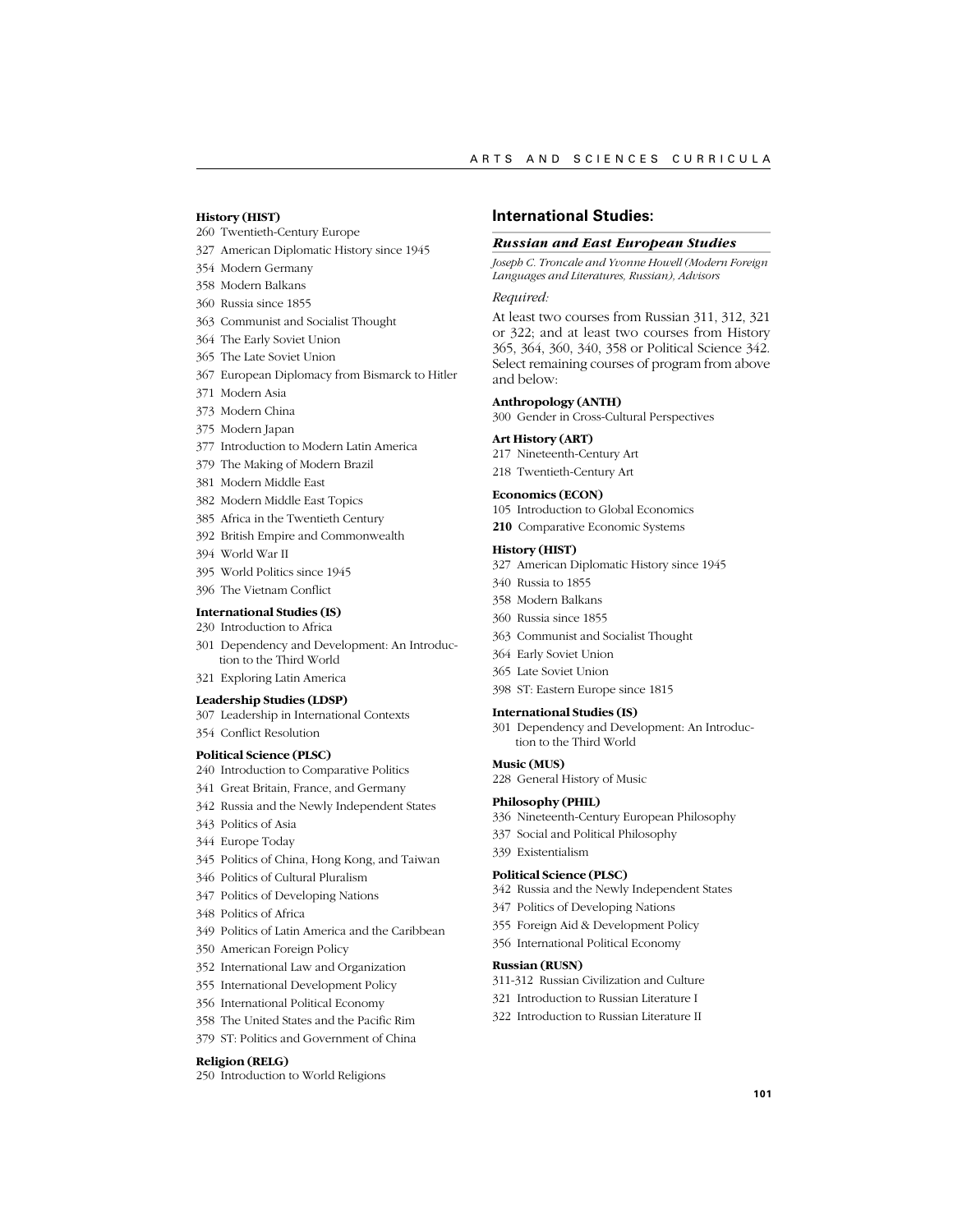421-422 Russian Literature in the Original

495-496 Independent Study

497-498 ST: e.g., Dostoevsky, History of Russian Cinema, Tolstoy

# **Individual Programs**

A student who has an interest in an international studies area not listed here may be able to develop an individual program of study to meet the concentration requirement. Such a program will have a theme supported by appropriate courses and shall be approved by the Director of International Education. Students who wish to pursue this option should visit the Office of International Education early in their college career to allow adequate time for planning.

# **Journalism (JOUR)**

*Michael Spear, Coordinator*

*Associate Professors Nash, Spear*

*Journalism professionals are also employed as adjunct faculty members.*

**Note:** The grade point average of the coursework comprising the major and the minor must be no less than 2.00 with no course grade below *C-* (1.7).

### **The Journalism Major**

Twenty-seven semester hours in journalism, including Journalism 200, 201, 301, 302, 303, 304, and three hours of 288 or approved substitute.

English 342, 367, and 368 may be used to count for no more than six of the 27 semester hours required in journalism.

# **The Journalism Minor**

Eighteen semester hours in journalism, including Journalism 200, 201, 301, 303, any 200- or 300 level Journalism course as an elective, and 3 hours of Journalism 288 or approved substitute.

*General Prerequisites:* Journalism 200 and 201 are prerequisites for some 200-level and all 300 level courses in journalism, and should be completed before the end of the sophomore year.

## **Journalism Courses (JOUR)**

**200 News Media and Society.** History and development of print and electronic media. Conflicts between free press and other social objectives. External and internal controls affecting news media and flow of information. *3 sem. hrs.* (FSSA)

**201 News Writing.** Intensive training in basic writing and reporting skills, news values, and research. Includes frequent writing assignments. *Prerequisites*: Basic typing skills, basic skills in English. *3 sem. hrs.*

**202 Feature and Magazine Article Writing.** Research and writing of news-feature and magazine articles. *Prerequisites*: Journalism 200 and 201. *3 sem. hrs.*

**203 Television News.** News reporting and production techniques of television, with emphasis on writing and some training in use of equipment. *Prerequisites*: Journalism 200 and 201. *3 sem. hrs.*

205 Photojournalism. Theory and practice of news and feature photography, darkroom technique, properties of light and film. *Prerequisites*: Journalism 200 and 201 or permission of instructor, 35mm single lens reflex camera, lab fee. *3 sem. hrs.*

**206 Public Relations.** Theory and practice of public relations. Case studies involving preparation of publicity campaigns and media relations, employee publications. *Prerequisites*: Journalism 200 and 201 or permission of instructor. *3 sem. hrs.*

**288 Practicum.** Reporting for campus news media, with class discussion of reporting assignments and editorial processes. May be repeated no more than three times. Counts as internship in regard to 12-hour limit for such courses. *Prerequisites*: Journalism 200 and 201. *1 sem. hr.*

**301 Copy Editing.** Improving news writing through practice in copy reading, editing, and discussion of news styles, grammar, usage, page design, headline writing, picture selection, news judgment. *Prerequisites*: Journalism 200 and 201. *3 sem. hrs.*

**302 Public Affairs Reporting.** Writing and reporting on public institutions such as police, courts, and legislative bodies. Interviewing and research using public documents. Frequent off-campus writing assignments. *Prerequisites*: Journalism 200 and 201. *3 sem. hrs.*

**303 Journalism Ethics, Law.** Case studies of ethical conflicts encountered in reporting and editing. Current state and federal laws regulating news media, especially libel, privacy, and freedom of information statutes. *Prerequisites*: Journalism 200 and 201. *3 sem. hrs.*

**304 Seminar.** Study of specialized field of reporting or writing. *Prerequisite*: Journalism 301. *3 sem. hrs.*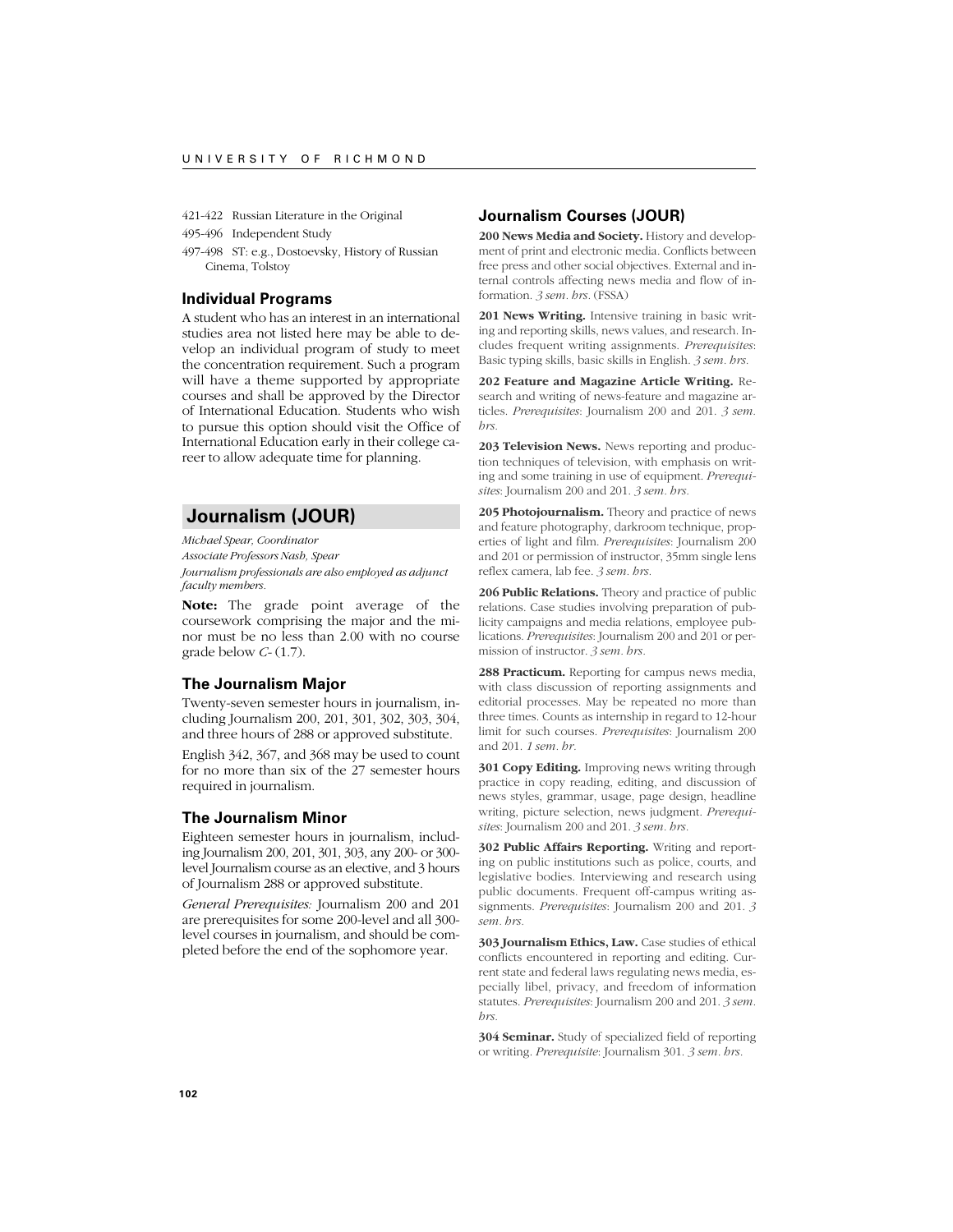**305 Precision Journalism.** Computer-assisted reporting that uses survey research methods. Emphasizes news writing techniques; includes field experiments, basic statistics, construction of questionnaires for polls, random-sample polling, and analysis of database searches. *Prerequisites*: Journalism 200 and 201. *3 sem. hrs.*

**306 Graphics and Design.** Introduction to graphics and design in newspapers; some attention given to magazines and advertising. Stresses design principles, typography, photo editing. *Prerequisites*: Journalism 200 and 201. *3 sem. hrs.*

**388 Individual Internship.** Supervised work in writing, research, or production at approved news or public relations outlet. Must be taken pass/fail. May be repeated, but not to accrue more than three hours total credit. *Prerequisite*: Journalism 201. *1-3 sem. hr.*

# **Mathematics and Computer Science (MATH and CMSC)**

*Kathy Hoke, Chair*

*Professors Bowen, Charlesworth, J. Hubbard, Kent Associate Professors Barnett, Davis, Greenfield, Hoke, Kerckhove, Nall, Ross, Withers Assistant Professors Bax, Caudill, Fenster Instructor A. Hubbard*

# **COMPUTER SCIENCE (CMSC)**

**Note:** The grade point average of the coursework comprising the major or the minor must be no less than 2.00 with no Computer Science course grade below *C-* (1.7).

# **The Computer Science Major**

*For the Bachelor of Arts degree:*

- I. Computer Science 150, 221, 222, 301, 315, and 323.
- II. Sufficient additional three-hour (or more) Computer Science courses at the 300-level to total at least 10 hours. Without departmental approval, no more than one of these courses can be an Independent Study course.
- III. Mathematics 211 and 245.

*For the Bachelor of Science degree:*

- I. Computer Science 150, 221, 222, 301, 315, and 323.
- II. Sufficient additional three-hour (or more) Computer Science courses at the 300-level to total at least 10 hours. Without departmental approval, no more than one of these courses can be an Independent Study course.
- III. Mathematics 211, 212, and 245.

IV. Two three-hour courses at the 300-level or above in Mathematics or two three-hour (or more) courses beyond the introductory level in one of the following fields: Physics (200-level or above), Chemistry (200-level or above), or Biology (beyond the introductory 211-212).

# **The Computer Science Minor**

I. Computer Science 150, 221, 222, and 301.

II. One additional three- or four-hour Computer Science course for which Computer Science 222 is a prerequisite.

# **Computer Science Courses (CMSC)**

**101 Minds and Machines.** (See Mathematics 101.) *3 sem. hrs.* (FSSR)

**105 Problem Solving Via Computer Programming.** Solving problems by writing computer programs. Introduction to computer architecture. Emphasis on symbolic reasoning rather than on use of current software tools. For non-majors. Not open to students who have completed Computer Science 150 or 221. *3 sem. hrs.* (FSSR)

**108 Digital Artmaking.** (See Studio Art 223.) *3 sem. hrs.* (FSVP)

150 Introduction to Computing. Techniques for using computers to solve problems, including top-down design and structured programming. Topics include arrays and subprograms. Three lecture and three laboratory hours a week. *Prerequisite*: None; however, strong mathematics aptitude usually predicts success in computer science. *4 sem. hrs.* (FSSR)

**Note**: Knowledge of the topics of Computer Science 150 is prerequisite to all higher numbered Computer Science courses. Students who have obtained this knowledge through a high school or some other course are permitted and encouraged to begin with Computer Science 221.

**195 Special Topics.** Special topics satisfying neither major nor minor requirements. *1-3 sem. hrs.*

**221 Data Structures.** Introduction to data structures, including stacks, queues, linked lists, and binary trees. Topics include recursion, data abstraction, and analysis of searching and sorting algorithms. *Prerequisite*: Computer Science 150. Three lecture and three laboratory hours a week. *4 sem. hrs.* (FSSR)

**222 Discrete Structures for Computing.** Sets, functions, elementary propositional and predicate logic, Boolean algebra, elementary graph theory, matrices, recurrence relations, proof techniques (including mathematical induction and proof by contradiction), combinatorics, probability, and random numbers, with applications to computing. *Corequisite*: Computer Science 221. *3 sem. hrs.*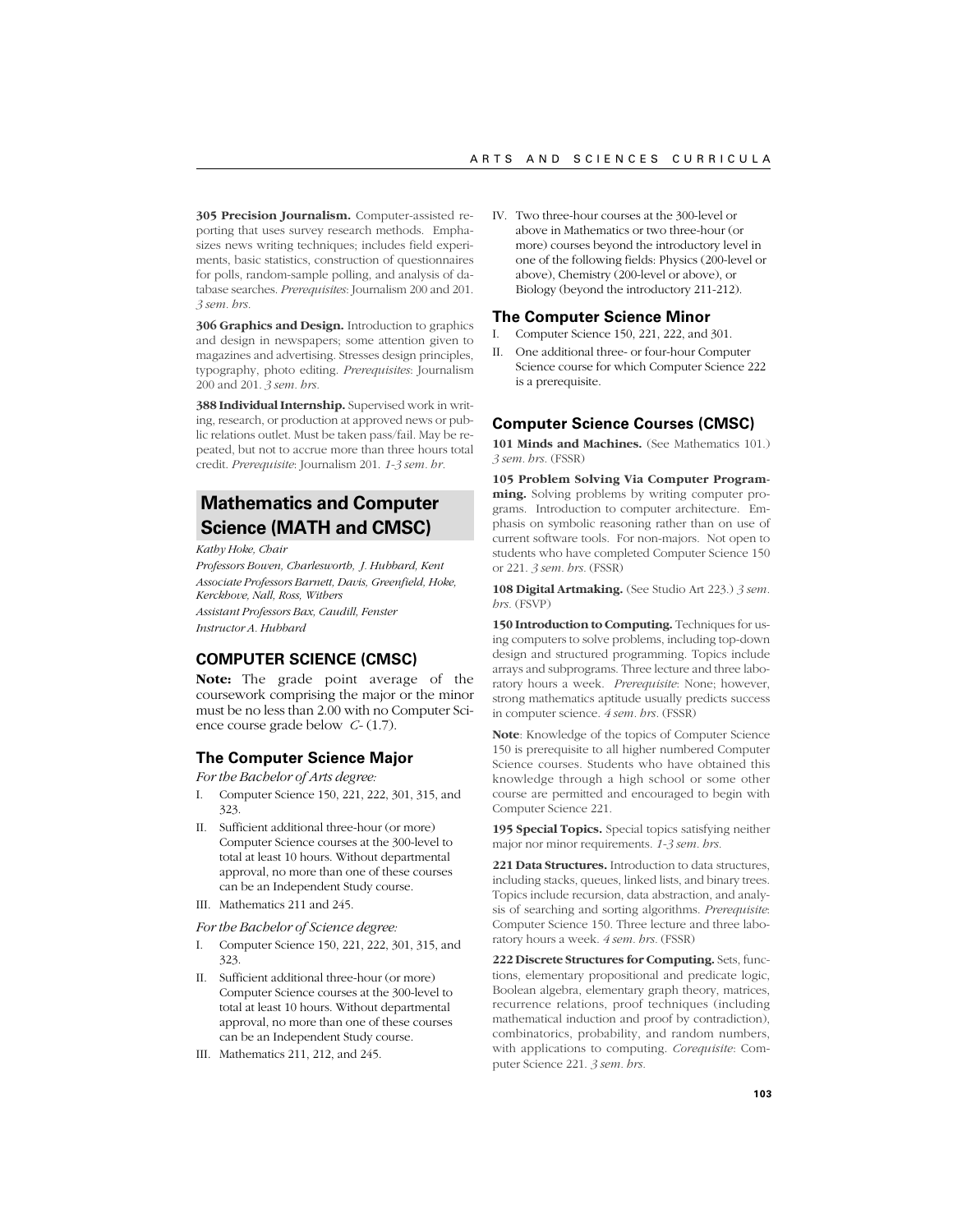**Note:** Many 300-level courses in computer science include a "consulting laboratory." This is an instructordesigned, organized, and supervised component of the course that may occur as a fourth hour of lecture or as an extra course component scheduled outside of the lecture period. Scheduling and format will be discussed at the first class session. The format may vary by instructor and course. Students are urged to contact the instructor prior to registration if they have a questions about the laboratory.

**301 Computer Systems and Architecture I.** Fundamentals of computer organization with focus on machine and assembly language levels. Topics include Boolean algebra, digital logic, data representations, study of a modern processor's architecture and assembly language, and creation of simulators and assemblers. Consulting laboratory. *Prerequisite*: Computer Science 221. *4 sem. hrs.*

**315 Algorithms.** Advanced data structures and their algorithms. Topics include balanced trees, graphs, networks, and hashing. Emphasis is given to analysis of the algorithms' time and space complexity. Consulting laboratory. *Prerequisite*: Computer Science 222. *4 sem. hrs.*

**321 Operating Systems.** Memory management, process management, structure of operating systems, and case studies. Consulting laboratory. *Prerequisites*: Computer Science 222 and 301. *4 sem. hrs.*

**322 Software Engineering Practicum.** Project-oriented course designed to implement concepts developed in other computer science courses. Principles of software engineering will be emphasized throughout. Consulting laboratory. *Prerequisites*: Computer Science 315 and 321. *4 sem. hrs.*

**323 Design and Implementation of Programming Languages.** Issues in design and implementation of programming languages, including run-time environment, binding times, and support for structured programming. Consulting laboratory. *Prerequisites*: Computer Science 301 and 315. *4 sem. hrs.*

**325 Database Systems.** Database models, including Entity-Relationship Model, Network Model, Hierarchical Model, Relational Model, and Object-Oriented Model. File structures, including B-tree indexes. Normalization of relational databases. Software development, including embedded SQL. Consulting laboratory. *Prerequisite*: Computer Science 315. *4 sem. hrs.*

**328 Numerical Analysis.** (See Mathematics 328.) *3 sem. hrs.*

**330 Theory of Computation.** Finite state machines, regular languages, push down automata, context-free languages, Turing machines, recursive functions, and related topics. *Prerequisite*: Computer Science 315. *3 sem. hrs.*

**332 Computer Networks.** Principles and techniques for data communication between computers. Topics include physical media, signalling, error detection and correction, communication protocols, routing and congestion control in large networks, application of computer networks, and recent advances. Consulting laboratory. *Prerequisite:* Computer Science 315. *4 sem. hrs.*

**333 Parallel Programming.** Principles and techniques for programming computers that have multiple processors. Writing programs for parallel computers that enhance run-time efficiency, portability, correctness, and software modifiability. Consulting laboratory. *Prerequisite:* Computer Science 315. *4 sem. hrs.*

**335 Computer Graphics.** Device independent 2 and 3-dimensional computer graphics, interactive graphics, user interfaces, and human factors. Consideration of advanced modeling and rendering. Consulting laboratory. *Prerequisites*: Mathematics 245 and Computer Science 222. *4 sem. hrs.*

**340 Directed Independent Study.** To enable wellqualified students who have completed basic requirements for major to work independently in areas not included in curriculum. *Prerequisite*: Permission of departmental chair and instructor. *1-3 sem. hrs.*

**395 Special Topics.** Selected topics in computer science. *Prerequisite*: Permission of instructor. *1-4 sem. hrs.*

**420 Senior Research.** *1-3 sem. hrs.*

# **MATHEMATICS (MATH)**

**Note:** The grade point average of the coursework comprising the major or the minor must be no less than 2.00 with no Mathematics course grade below *C-* (1.7).

## **The Mathematics Major**

*For either the Bachelor of Arts or Bachelor of Science degree:*

I. Mathematics 211, 212, 235, 245, 250, 306, and 320.

**Note**: Mathematics 306 or 320 must be completed prior to the senior year.

- II. Two of the following Mathematics courses: 307, 321, 324, 330, 331, and 336.
- III. Six additional semester hours from mathematics courses numbered 240 or higher.

*And for the Bachelor of Arts degree:* Computer Science 150.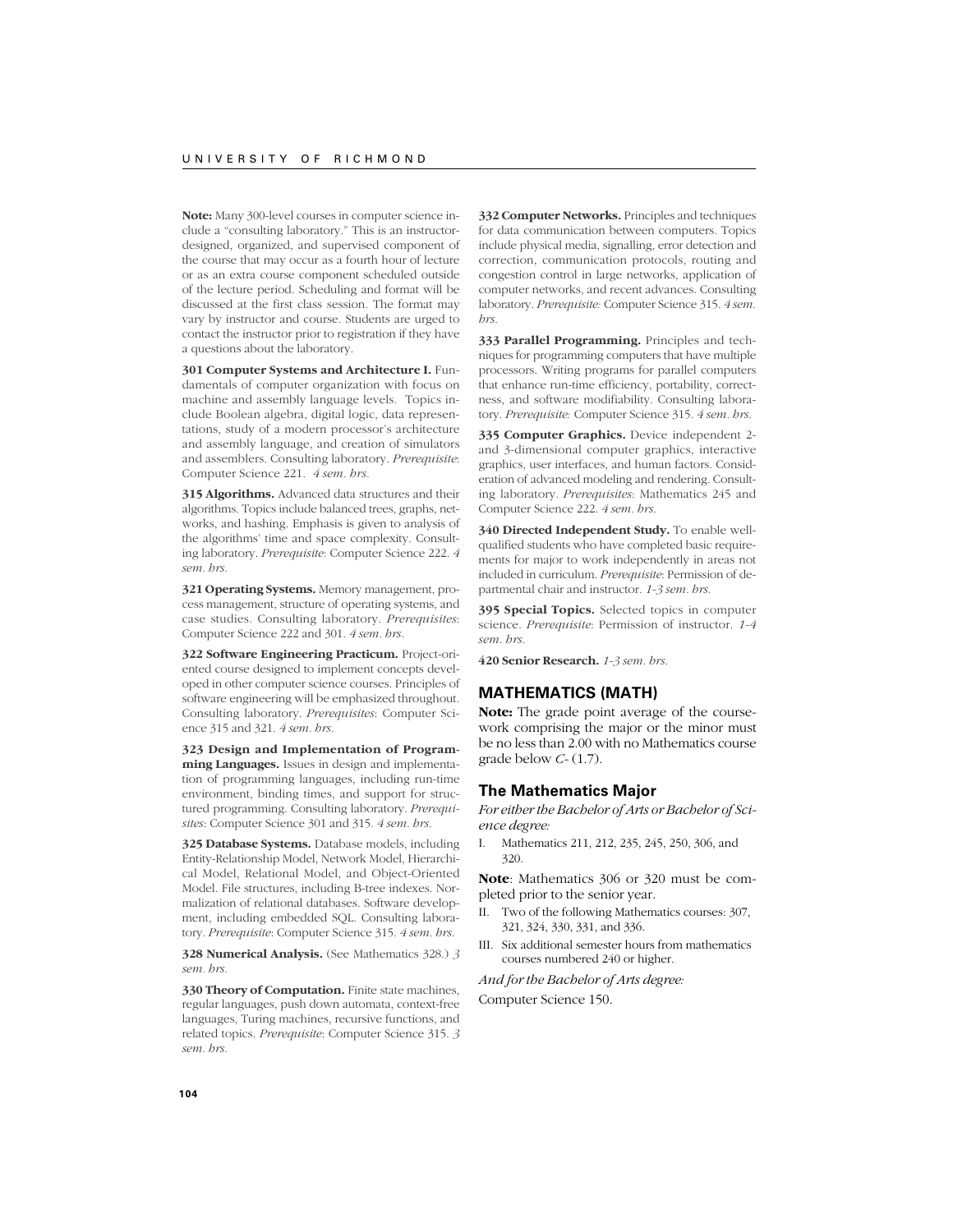*And for the Bachelor of Science degree:*

Computer Science 150, and four courses in one natural science or Computer Science with at least two of these courses at the advanced level.

## **The Mathematics Minor**

I. Mathematics 211, 212, 235, and 240 or 245.

II. Two courses at the 300-level.

# **Mathematics Courses (MATH)**

**101 Minds and Machines.** Formal deduction in propositional logic. Fundamentals of computer architecture. Elementary exploration of extent to which symbolic reasoning can be automated. (Same as Computer Science 101.) *3 sem. hrs.* (FSSR)

**102 Problem Solving Using Finite Mathematics.** Topics to demonstrate power of mathematical reasoning. Applications will be emphasized. *3 sem. hrs.* (FSSR)

**103 An Introduction to Simulation (The Mathematics of Waiting in Line).** Introduction to fundamentals of abstracting practical situations involving waiting lines (e.g. supermarket lines, assembly lines, emergency rooms, computer networks) into mathematical models. Abstracted models will be simulated using computer software to obtain approximate solutions. Introduction to statistical analysis of data is also included. *3 sem. hrs.* (FSSR)

**104 Symmetry in Tilings and Patterns.** Introduction to symmetry and its use in the generation and classification of geometric patterns. *3 sem. hrs.* (FSSR)

**119 Social Science Statistics.** Introduction to statistical methods with applications to social sciences. Sampling, hypothesis testing, analysis of variance, and nonparametric methods. Emphasis on proper use of statistical computing tools such as SPSS. *3 sem. hrs.*

**195 Special Topics.** Special topics satisfying neither major nor minor requirements. *1-3 sem. hrs.*

**211 Calculus I.** Derivative and integral; derivatives of trigonometric, exponential, logarithmic, and inverse trigonometric functions; applications of curve sketching; applications to physical, life, and social sciences; Mean Value Theorem and its applications; Fundamental Theorem of Calculus. *Prerequisite*: High school precalculus. *3 sem. hrs.* (FSSR)

**212 Calculus II.** Techniques of integration; applications of integration; improper integrals; l'Hospital's Rule; Taylor's Theorem and applications, infinite series, differential equations. *Prerequisite*: Mathematics 211 or one year of high school AP calculus. *3 sem. hrs.* (FSSR)

**235 Multivariate Calculus.** N-dimensional Euclidean space, functions of several variables, partial derivatives, multiple integrals, applications. *Prerequisite*: Mathematics 212. *3 sem. hrs.* (FSSR)

**240 Differential Equations.** Methods of solution, existence and uniqueness theorems, modeling and applications. *Prerequisite*: Mathematics 212. *3 sem. hrs.*

**245 Linear Algebra.** Vector spaces, matrices, systems of linear equations, and linear transformations. *Prerequisite*: Mathematics 212 or Computer Science 222. *3 sem. hrs.*

**250 Fundamentals of Abstract Mathematics.** Logic, quantifiers, negations of statements with quantifiers, set theory, induction, counting principles, relations and functions, cardinality. Emphasis on methods of proof and proper mathematical expression. *Prerequisite:* Mathematics 212. *3 sem. hrs.*

306-307 Abstract Algebra I and II. Systematic study of theory of groups, rings, and fields. *Prerequisites*: Mathematics 245 and 250 (Mathematics 250 may be taken concurrently). Mathematics 306 is prerequisite to 307. *3-3 sem. hrs.*

**310 Advanced Calculus.** Topics from multivariable calculus, theorems of Green, Gauss, and Stokes, uniform convergence, partial differential equations. Fourier series or calculus of variations. *Prerequisite*: Mathematics 235. *3 sem. hrs.*

**315 Modern Geometry.** Geometry of surfaces in 3 dimensional space, including lengths, areas, angles, curvature, and topology. Classification of Euclidean isometries. Classification of compact surfaces having constant Gaussian curvature. *Prerequisites*: Mathematics 235 and 245. *3 sem. hrs.*

**320-321 Real Analysis I and II.** Topological properties of real line and Euclidean space. Convergence, continuity, differentiation, and integration properties of real-valued functions of real variables. *Prerequisites*: Mathematics 235 and 250. Mathematics 320 is prerequisite to 321. *3-3 sem. hrs.*

**323 Discrete Mathematical Models.** Graph models; Markov chain models; Queueing theory models; Applications of discrete probability. *Prerequisite*: Mathematics 245. *3 sem. hrs.*

**324 Continuous Mathematical Models.** Continuous models in modern applications. Primary focus on practical understanding of the modeling process, with goals of developing individual modeling skills, and ability to critically read modeling reports in scholarly journals. Mathematical topics include ordinary differential and partial differential equations. *Prerequisites*: Mathematics 240 and 245. *3 sem. hrs.*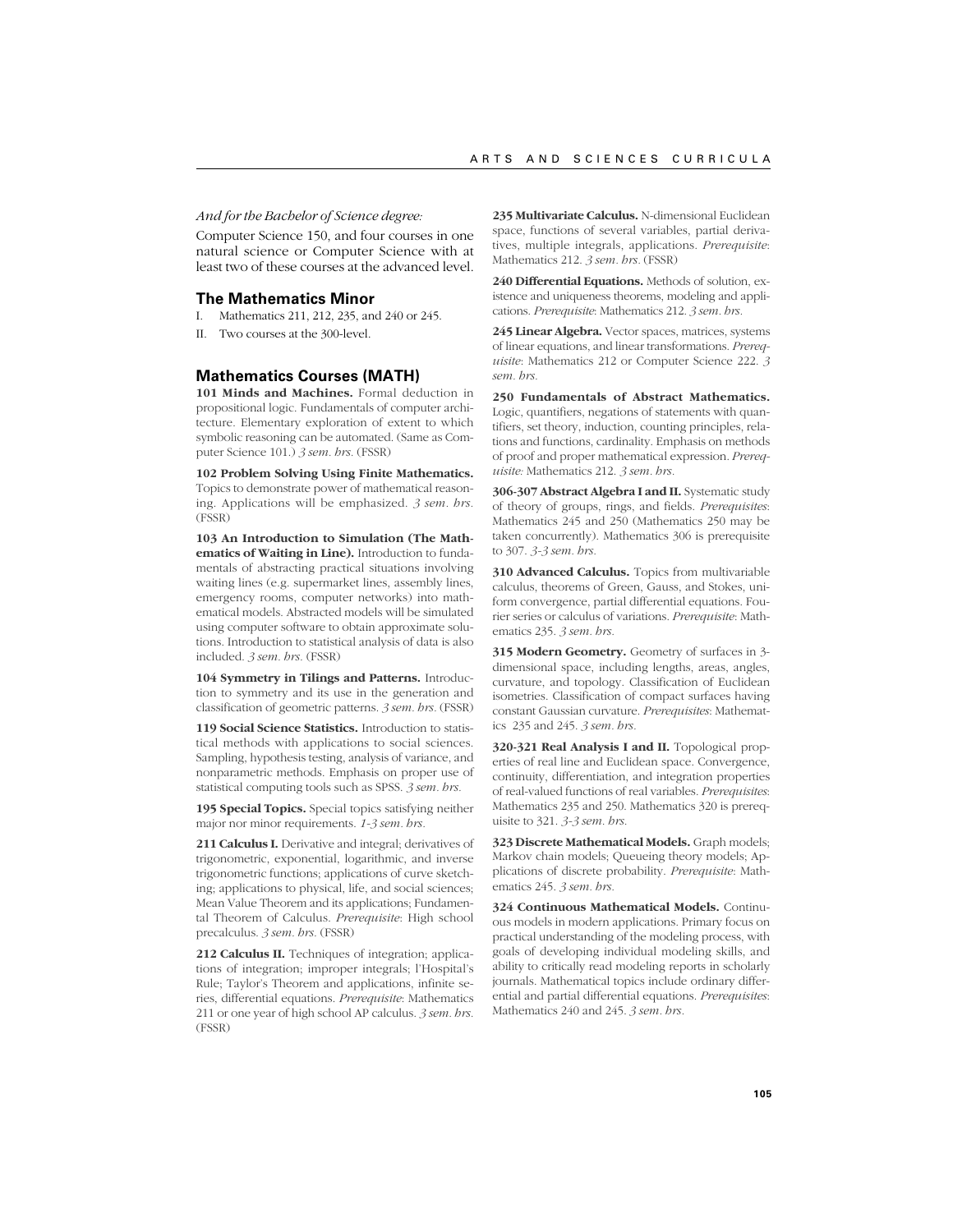**328 Numerical Analysis.** Analysis and implementation of algorithms used in applied mathematics, including root finding, interpolation, approximation of functions, integration, and solutions to systems of linear equations. (Same as Computer Science 328.) *Prerequisites*: Mathematics 212, 245, and Computer Science 150. *3 sem. hrs.*

**329-330 Mathematical Statistics I and II.** Descriptive statistics for experimental data, combinatorial analysis and probability, probability distribution functions, introduction to the problems of estimation, and the testing of hypotheses. Multivariate methods. *Prerequisites*: Mathematics 235 and 245. Mathematics 329 is prerequisite to 330. *3-3 sem. hrs.*

**331 Complex Analysis.** Introduction to calculus of functions of single complex variable, including series, calculus of residues, and conformal mapping. *Prerequisite*: Mathematics 310 or Physics 301. *3 sem. hrs.*

**336 Operations Research.** Linear and Integer Programming: algorithms, complexity, sensitivity, and duality. Applications such as assignments, networks, scheduling. *Prerequisite*: Mathematics 323. *3 sem. hrs.*

**340 Directed Independent Study.** For well-qualified students who wish to work independently in areas not included in curriculum. *Prerequisite*: Permission of departmental chair and instructor. *1-3 sem. hrs.*

**350 Coding Theory.** Error-correcting codes are used to ensure reliable electronic communication in everything from compact disc players to deep space transmission. Topics include linear codes, design theory, cyclic codes, counting arguments for nonexistence, and decoding algorithms. *Prerequisite*: Math 245 or permission of instructor. *3 sem. hrs.*

**355 Cryptography.** History and development of "secret codes" with applications to electronic commerce, diplomatic and military communications, and computer security. Emphasis on mathematical structures underlying classical, arithmetic, algebraic, mechanical, electronic, and public-key cryptosystems. *Prerequisites*: Math 245 and either Math 240 or Computer Science 222 or permission of instructor. *3 sem. hrs.*

**395 Special Topics.** Selected topics in mathematics. *Prerequisite*: Varies with topic. *1-3 sem. hrs.*

**420 Senior Research.** *1-3 sem. hrs.*

# **Military Science (MLSC)**

*James R. Meredith, Lieutenant Colonel, U. S. Army, Chair Professor Meredith*

*Assistant Professors Cook, Schweichler*

The objective of the Military Science Program is to provide the leadership and management foundation required for military service as a commissioned officer or in a civilian counterpart position. In support of this objective the curriculum includes classroom instruction and off-campus activities geared to the development of leadership skills. The program is divided in two general parts: the Basic Course and the Advanced Course.

The Basic Course is offered to first-year and sophomore students. Enrollment carries no Army commitment and there is no obligation to enroll for successive course offerings. United States Army ROTC scholarship students must participate in field exercises and leadership laboratory. Non-scholarship students must attend selected out-of-classroom activities.

The Advanced Course is restricted to juniors and seniors. There are physical and academic requirements for entrance established by the Department of Military Science. Participation provides a \$200 monthly stipend, and requires a contractual obligation to the United States Army. Advanced Course students must participate in all field training exercises and leadership laboratories. Advanced course students may participate in the University's study abroad program.

Students who satisfactorily complete degree requirements, professional military education requirements, and the Military Science Program will be commissioned as second lieutenants in the United States Army Reserve. United States Army ROTC scholarships are available on a competitive basis.

**Note:** Up to six semester hours may be applied toward graduation for ROTC Basic Camp Attendance and/or prior military service.

# **Military Science Courses (MLSC)**

**101 Basic Military Science.** Organization, structure, role, and customs and traditions of the United States Army. Leadership development. Introduction to basic map reading. *Prerequisite*: First-year or sophomore class standing, or permission of departmental chair. *2 sem. hrs.*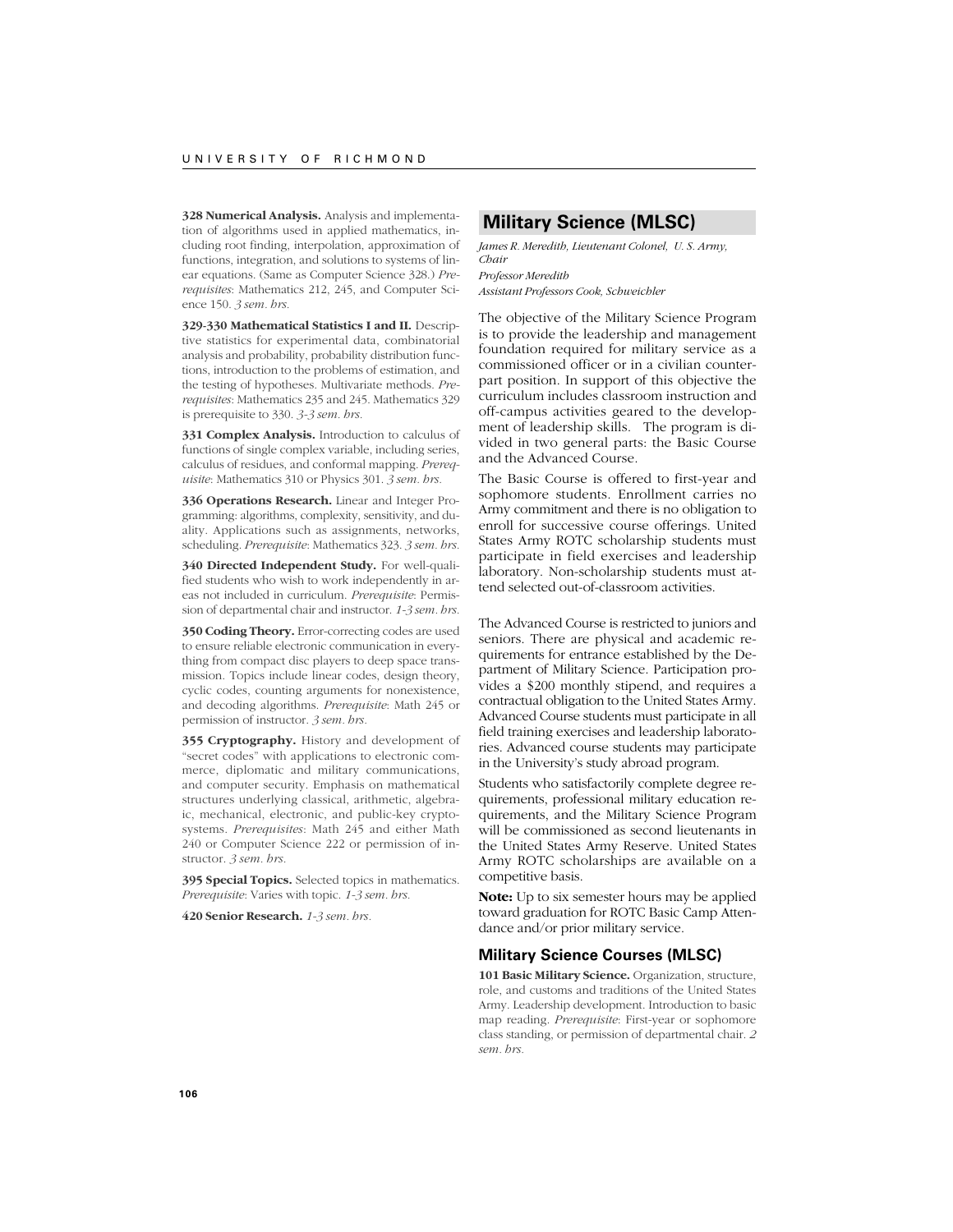**201 Basic Military Science: Military Leadership.** Factors of military leadership. Uses case studies to examine common character traits of leaders in relation to different leadership styles. Introduces professional military ethics and helps student to identify personal leadership traits through practical exercises. *Prerequisite*: Military Science 101 or permission of departmental chair. *2 sem. hrs.*

**202 Basic Military Science: Military History.** Traces development of American military system from Colonial Period to present. Analyzes principles of war, their applicability in selected battles, role of military professionals in shaping United States policy, and where the military profession fits in society. *3 sem. hrs.*

204 ROTC Basic Camp. Five weeks of training at a military installation. Travel pay and salary provided through Department of Military Science. No military service obligation. Basic Camp graduates are eligible to enroll in Advanced Military Science courses. Amount of academic credit awarded for Basic Camp depends upon amount of basic military science credit previously earned. Graded pass/fail. *Prerequisite*: Permission of departmental chair. *0-6 sem. hrs.*

**205 Leadership Development and Training.** Introduction to the learning, training, and application of basic military skills in a military environment. Begins with methods of instruction, training assessment, and planning effective training. Focuses on training the trainer with emphasis on development of self-confidence and oratory skills using military common skills tasks as a vehicle. Further focuses on techniques in assessing, team building, individual counseling, and development. *Prerequisites*: Military Science 201 and 202 or permission of departmental chair. *2 sem. hrs.*

**301-302 Advanced Military Science.** Management principles and leadership, instructional methods; organization and function of Army branches; theory and dynamics of unit operations; and exercise of command. Physical training mandatory. Two class hours and two laboratory hours a week. *Prerequisite*: Permission of departmental chair. *2-2 sem. hrs.*

**303-304 Advanced Military Science.** Staff organization and procedures, training management, logistics, administration of military law, and exercise of command and professional ethics. Physical training mandatory. Two class hours and two laboratory hours a week. *Prerequisite*: Permission of departmental chair. *2-2 sem. hrs.*

**390 Independent Study.** In-depth exploration of a subject not included in other courses offered by the department to be done independently but under the supervision of a faculty member. *Prerequisites*: Two semesters of Military Science and permission of instructor. *1-2 sem. hrs.*

# **Modern Languages and Literatures**

#### *Julie C. Hayes, Chair*

*Professors Hayes, Ravaux-Kirkpatrick, Terry Associate Professors Bonfiglio, Bradley-Cromey, Feldman, Ferman, Howell, Kasongo, Perry, Troncale Assistant Professors Bower, Decker, Hermida-Ruiz, O'Donnell, Rubio*

*Instructors Booth, Dean*

*Director of the Chinese Language Program Tan Director of the Intensive Language Program in French Semones*

*Director of the Italian Language Program Marcin Director of the Japanese Language Program Suzuki Director of the Intensive Language Program in Spanish Peebles*

*Director of the Multi-Media Language Laboratory Ross*

Introductory courses in literature, numbered 321-332, fulfill the Literary Studies field-of-study requirement in the general education curriculum.

**Note**: The grade point average of the coursework comprising the major or the minor must be no less than 2.00 with no course grade below *C-* (1.7).

# **The Modern Languages and Literatures Majors (available in French, German, and Spanish)**

### **French Major**

Thirty-three hours above the 200-level, including French 305 and at least 12 hours at the 400 level, distributed as follows:

| Language                          | 9 hours |
|-----------------------------------|---------|
| Literature and Culture            |         |
| a. Introduction to                |         |
| Literature $(321-324)$            | 9 hours |
| $b. 400$ -level $(411$ and above) | 9 hours |
| c. Elective                       | 6 hours |

# **German Major**

Thirty hours above the 200-level, including at least 12 hours at the 400-level.

| Language         | 9 hours |
|------------------|---------|
| Literature:      |         |
| at the 300-level | 6 hours |
| at the 400-level | 9 hours |
| Culture          | 3 hours |
| Elective         | 3 hours |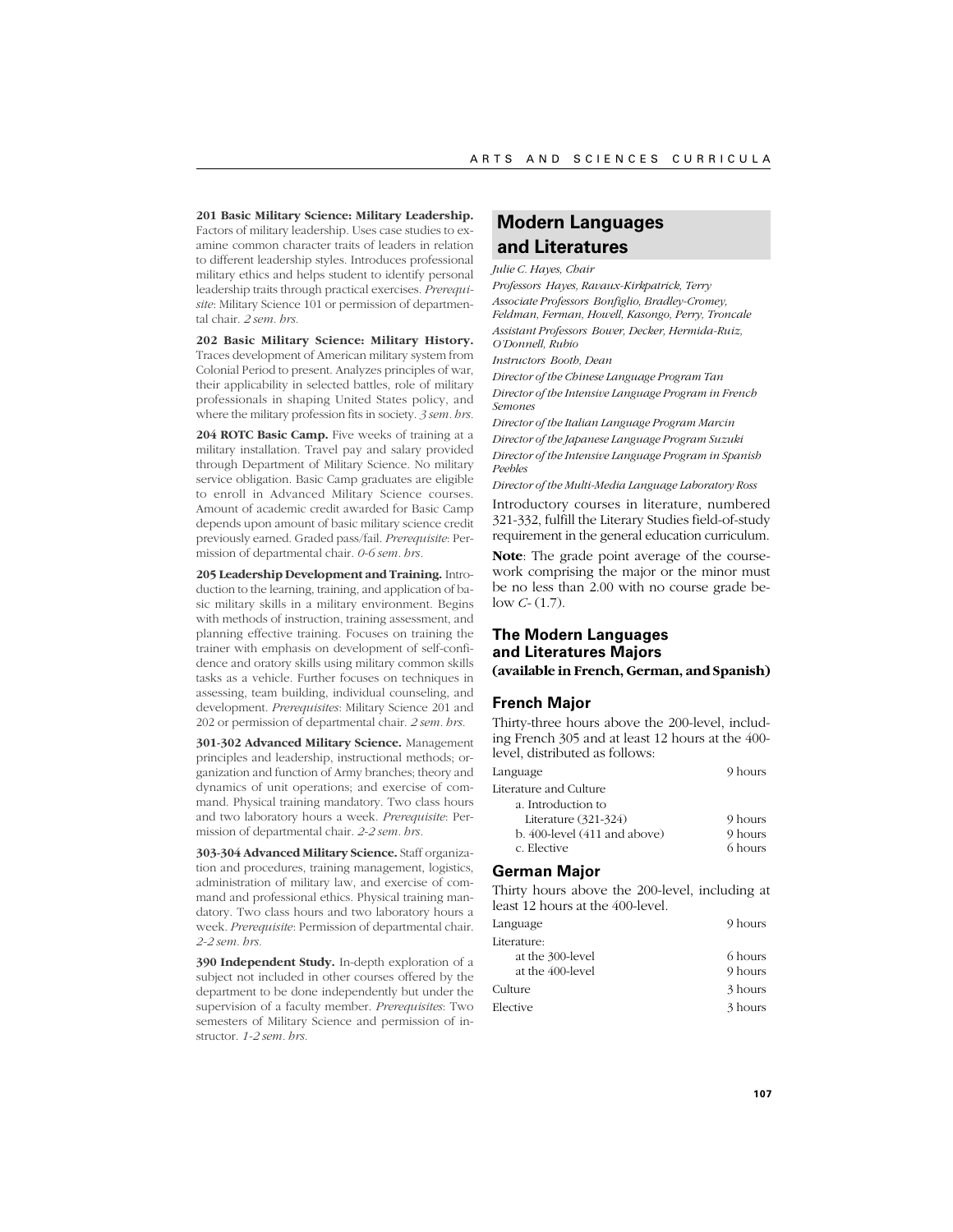# **Spanish Major**

Thirty-three hours above the 200-level, including Spanish 305 and at least 12 hours at the 400 level.

Language 9 hours of which at least 3 hours is at the 400-level Literature and Culture: 300-level, including 12 hours Spanish 311 and/or 312

| $\sigma$ $\mu$ anon $\sigma$ , $\sigma$ anon $\sigma$ , $\sigma$ $\sigma$<br><b>AND</b> |         |
|-----------------------------------------------------------------------------------------|---------|
| 400-level                                                                               | 9 hours |
| Elective                                                                                | 3 hours |

At least 15 of the 30 hours must be taken on the University of Richmond campus in the language of the major. If the student participates in a study abroad program, at least three of these 15 hours must be taken upon return from the program.

Students who demonstrate advanced or superior proficiency in Spanish and who are pursuing a major or a minor in Spanish must complete the requirements for each with courses *other than* 301, 305, 306, or 402. Spanish 404 must be taken. The nine (9) hours language requirement for the major and the six (6) hours language requirement for the minor are thus waived; however, the total number of hours required for the major and minor remains the same.

Students who demonstrate advanced or superior proficiency and who wish to take Spanish courses as electives (not pursuing a major or minor) must follow the same criteria.

See International Studies curriculum for the following majors: Latin American Studies, Russian and East European Studies, Modern Europe.

# **Study Abroad**

Study and travel abroad are strongly encouraged for all students. The department offers summer study programs in Berlin, Germany; La Rochelle, France; Salamanca, Spain; San Jose, Costa Rica; St. Petersburg, Russia; Quito, Ecuador; and Japan. In addition, there are exchange agreements for study during the academic year in Argentina, France, Germany, Japan, Mexico, Russia, and Spain; others are being negotiated.

# **The Modern Languages and Literatures Minors (available in French, German, Russian and Spanish)**

Eighteen semester hours in one modern foreign language above the 200 level including:

Language:

| 300 level        | 6 hours |
|------------------|---------|
| Literature:      |         |
| 300 level        | 6 hours |
| Electives:       |         |
| 400 level        | 3 hours |
| 300 or 400 level | 3 hours |

# **Administration**

*Placement*: A student who desires to continue study of a language begun elsewhere or spoken as a native tongue will be placed for continuation by the Department of Modern Languages and Literatures. The determination of level may be by the score received on the College Board Achievement Test in a given language, by the evaluation of a required placement test, or, in special cases, by interview. Students who meet the foreign language communication skills requirement by placement may not take for credit 100- or 200-level courses in the same language.

*Sequential Credit:* Once the 100 or 200 level is begun, continuation, if any, must be to the next higher level within the sequence of courses. Students cannot receive credit toward graduation for 100- or 200-level sequential coursework which is taken after credit has been earned in coursework more advanced in the sequence.

*Medium of Instruction:* All courses taught in the department are taught in the respective language with the exception of the courses listed in the Modern Languages category and designated courses in Russian.

# **Chinese Courses (CHIN)**

**101-102 Elementary Chinese.** Introduction to standard Chinese (Putonghua) with emphasis on spoken language as it is used today. Reading and writing of new-style characters (Jiantizi). Study of Chinese cultural forms that underlie the language. Admission by interview and permission of department. *Prerequisite:* 101 is prerequisite to 102. *4-4 sem. hrs.*

**201-202 Intermediate Chinese.** Reinforcement and expansion of skills in speaking; additional reading and study of Jiantizi. Appreciation of Chinese culture. *Prerequisites:* 102 is prerequisite to 201; 201 is prerequisite to 202. *4-4 sem. hrs.* (202 only, COM2)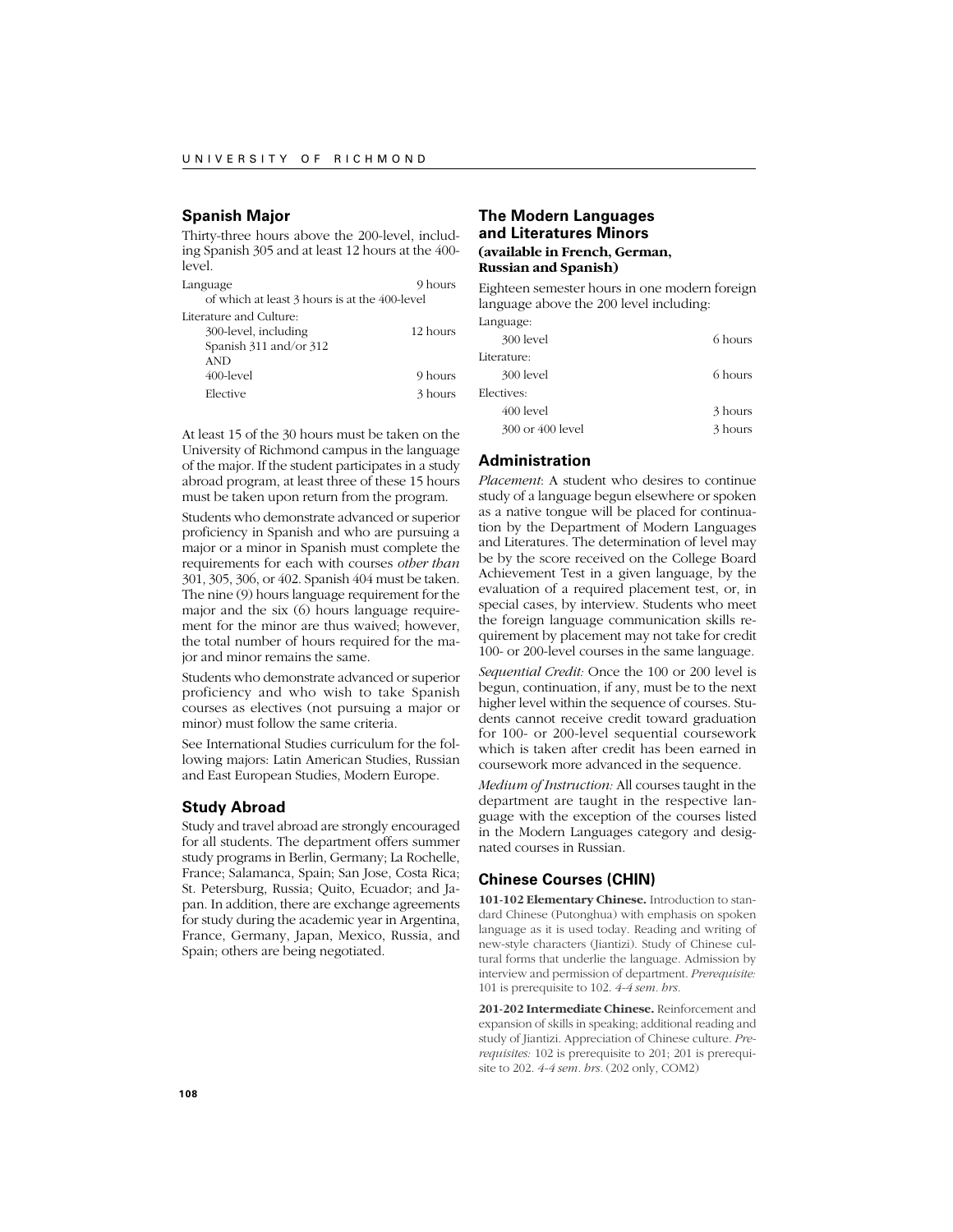**301 Conversational Chinese.** Development of competent aural, oral communication, and writing skills in Chinese, with stress on vocabulary extension, pronunciation, and grammatical and communicative accuracy. Materials in relation to business documents and transactions commonly used in China will also be discussed. *Prerequisite*: Chinese 202. *3 sem. hrs.*

**311 Insights into Chinese Culture.** Introduction to major current issues and influential figures on political, social, and in particular, cultural scenes of China, Hong Kong, and Taiwan, with reference to relevant historical background. *Prerequisites:* Chinese 202. *3 sem. hrs.*

**495-496 Independent Study.** Special projects individually pursued under supervision of faculty member. *Prerequisite*: Permission of instructor. *1-3 sem. hrs.*

**497-498 Selected Topics.** Special interest topics offered at department's discretion. Recent topics include Contemporary Readings in Culture, Literature, and History; and Romance. *Prerequisite*: Chinese 301 or permission of instructor. *1-4/1-4 sem. hrs.*

## **French Courses (FREN)**

**121 Intensive Elementary French.** Introduction to French language and culture. Emphasis on oral communication. Development of elementary reading and writing skills. *6 sem. hrs.*

**221 Intensive Intermediate French.** Reinforcement of communicative language skills. Increased emphasis on reading, writing, and culture. *Prerequisite*: French 121 or permission of department. *6 sem. hrs.* (COM2)

*General Prerequisite for French 301 through 324: French 221 or permission of department. It is strongly recommended that French 305 be taken prior to the literature courses 321-324.*

**301 French Conversation.** Development of speaking ability in French, with stress upon vocabulary expansion, pronunciation, and communicative accuracy, through representations of French culture in film and other media. *3 sem. hrs.*

**305 French Composition.** Development of competent writing skills on variety of topics. *3 sem. hrs.*

**306 Commercial French.** Essential vocabulary and concepts specific to French business, and introduction to basic workings of French business including correspondence. *3 sem. hrs.*

**311 Life and Issues in the French-Speaking World.** Exploration of significant themes and issues in contemporary French and Francophone culture set in the context of French history and cultural traditions. *3 sem. hrs.*

**321 Introduction to French Literature: Poetry.** Introduction to French poetry and literary analysis. Fundamental questions concerning nature of poetry as artistic phenomenon. *3 sem. hrs.* (FSLT)

**322 Introduction to French Literature: Theater.** Introduction to French theater through literary analysis of representative plays from Middle Ages to twentieth century. *3 sem. hrs.* (FSLT)

**323 Introduction to French Literature: Prose.** Introduction to French literature and literary-critical analysis emphasizing both narrative and non-narrative prose. *3 sem. hrs.* (FSLT)

**324 Introduction to Francophone Literature.** Introduction to Francophone texts by African, Caribbean, Maghrebian, and Canadian writers from Negritude era to Post-Colonial period. *3 sem. hrs.* (FSLT)

388 Individual Internship. (See Modern Languages 388.) *3 sem. hrs.*

**401 French Phonetics.** *Prerequisite*: French 301 or permission of department. *3 sem. hrs.*

**402 Advanced French Conversation.** Development of advanced speaking skills beyond 301 level. *Prerequisite*: French 301 or permission of department. *3 sem. hrs.*

**404 Advanced Composition and Syntax.** *Prerequisite*: French 305 or permission of department. *3 sem. hrs.*

**407 Introductory Linguistics.** (See Modern Languages 407.) *3 sem. hrs.*

**409 Contemporary Literary Theory.** (See Modern Languages 409.) *3 sem. hrs.*

**410 The Teaching of Modern Foreign Language.** (See Modern Languages 410.) *3 sem. hrs.*

*Prerequisite to 400-level French courses are two of the following: French 321, 322, 323, 324, the equivalent, or permission of department.*

**411-412 The French Middle Ages: Alterity and Modernity.** Analysis of issues such as orality and literacy, governance, social order, human values and ideals, authorship, gender, and artistic production as manifested in significant texts from eleventh to fifteenth centuries. *3-3 sem. hrs.*

**421-422 Renaissance.** Exploration of literature of a France transformed by Reformation and Renaissance: the poetry of love; devotion and play; the prose of wisdom. Recent topics: Montaigne and Self-knowledge; Ronsard, Du Bellay and the Invention of Love. *3-3 sem. hrs.*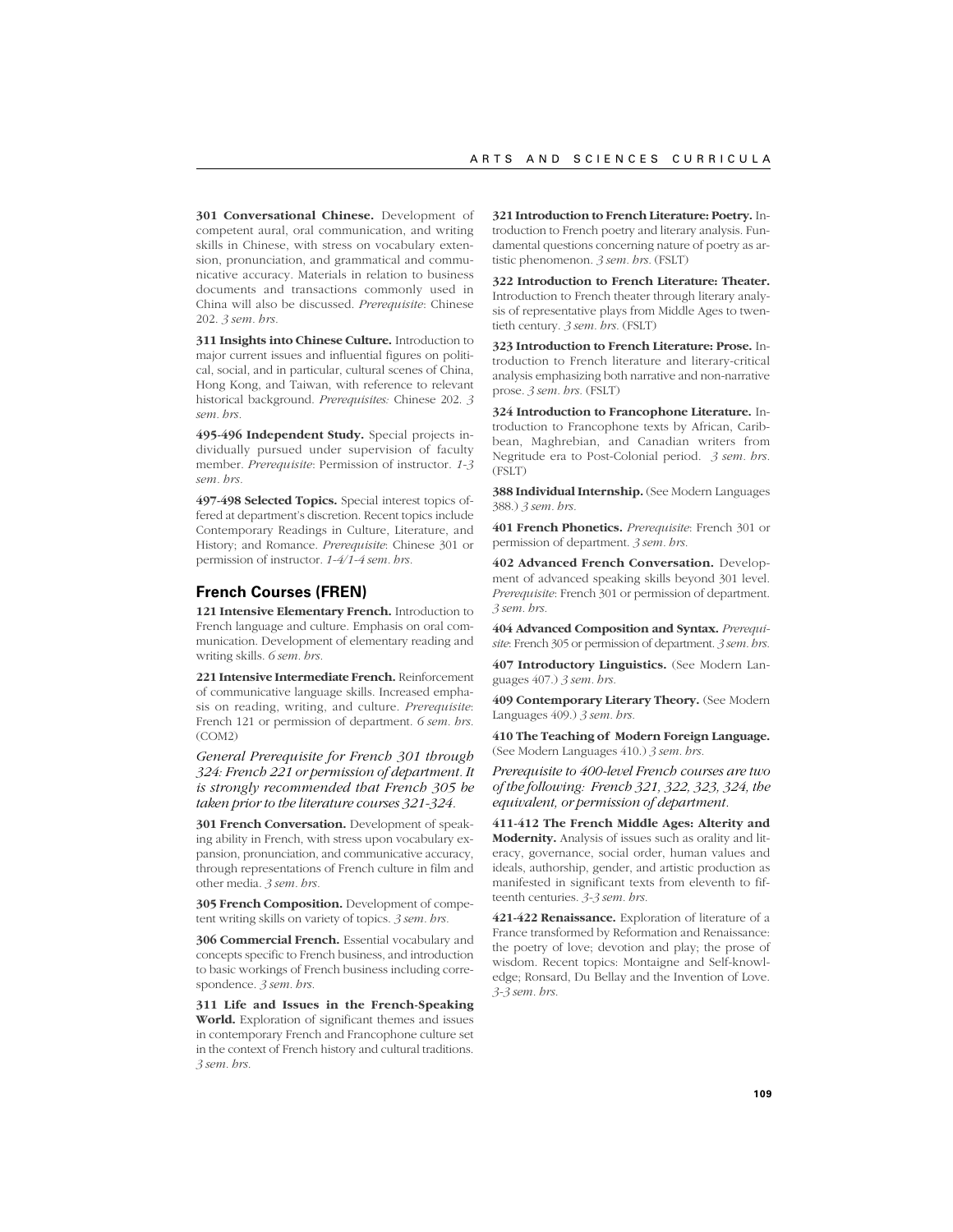**431-432 Le Siècle Classique.** Exploration of both triumphs and powerful tensions within seventeenthcentury culture, with attention to such issues as political patronage of the arts, women intellectuals and salon culture, courtly life at Versailles, social satires of Molière, and place of dissent within the absolutist state. *3-3 sem. hrs.*

**441-442 Enlightenment.** Literary and philosophical texts of eighteenth century, emphasizing questions on selfhood, social life, gender relations and power. Topics include the Libertine Tradition, Novel and Society, Enlightenment Women, Transgression. *3-3 sem. hrs.*

**451-452 From Romanticism to Decadence.** Issues of gender, subjectivity, and socio-historical context in works by poets, novelists, and historians in the numerous and varied cultural movements of nineteenth-century France. Topics include: Desire and Representation in the Novel, La Fin de Siècle, Symbolist Poetry, Romanticism. *3-3 sem. hrs.*

**461-462 From Modern to Postmodern.** Trends in twentieth-century and contemporary French poetry, drama, and fiction, set in the context of painting, film, and other experimental art forms. Recent topics include otherness, gender, creativity, the nature of truth, and the quest for self-expression. *3-3 sem. hrs.*

**465 French Film.** Survey of development of French Cinema with emphasis on contemporary period. Introduction to film aesthetics and film theories. Film topics include: French current events and trends, personal and social challenges, ethnicity, women's issues, historical or political perspectives, etc. *3 sem. hrs.*

**471-472 Francophone Studies.** Literary and cultural studies of modern Francophone texts by African, Caribbean, Québecois, Maghrebian, and other Frenchspeaking writers. Recent topics include: tradition, postcolonialism, and modernity; aesthetics; négritude; writers and the international audience. *3-3 sem. hrs.*

**487-488 Contemporary Ideas.** Readings and discussion of recent works which have provoked political or intellectual debate in France and the French-speaking world. *3-3 sem. hrs.*

**495-496 Independent Study.** Special projects individually pursued under supervision of faculty member. *Prerequisite*: Permission of department. *1-3/1-3 sem. hrs.*

**497-498 Selected Topics.** Experimental topics based on student and faculty interests. Recent topics: Autobiography; The Emergence of Drama; Learning, Love, and Literature in Medieval France; The Letter in Philosophy and Literature; Women Writing in French. *1- 4/1-4 sem. hrs.*

#### **German Courses (GERM)**

**101-102 Elementary German.** Introduction to German language and culture. *Prerequisite*: German 101 is prerequisite to 102. *3-3 sem. hrs.*

**201-202 Intermediate German.** Active practice and reinforcement of language skills and study of culture. *Prerequisite*: German 102 or permission of department. German 201 is prerequisite to 202. *3-3 sem. hrs.* (202 only, COM2)

**301-302 German Conversation and Composition.** Development of fluency through conversation on topics selected for learning most common idiomatic expressions. Practice in composition. German 321 or 322 may be taken concurrently. *Prerequisite*: German 202 or permission of department. *3-3 sem. hrs.*

**305 German Grammar and Composition.** Concise review of basic principles of German grammar and development of competent writing skills. German 321 or 322 may be taken concurrently. *Prerequisite*: German 202 or permission of department. *3 sem. hrs.*

**321-322 Introduction to German Literature.** Introduction to analysis and interpretation of literary texts in their aesthetic, historical, socio-economic, and cultural contexts. Attention to representation, polyphony, rhetorical devices, and politics of text. Development of written critical apparatus. German 301 or 302 may be taken concurrently. *Prerequisite*: German 202 or permission of department. *3-3 sem. hrs.* (FSLT)

**388 Individual Internship.** (See Modern Languages 388.) *3 sem. hrs.*

**402 Advanced German Conversation.** Discussion at advanced level of fundamental themes in development of German thought or production of German play. *Prerequisite*: German 301-302 or permission of department. *3 sem. hrs.*

**404 Advanced Composition and Syntax.** Advanced grammar, syntax, and stylistics. *Prerequisite*: German 301-302 or 305 or permission of department. *3 sem. hrs.*

**407 Introductory Linguistics.** (See Modern Languages 407.) *3-3 sem. hrs.*

**409 Contemporary Literary Theory.** (See Modern Languages 409.) *3 sem. hrs.*

**410 The Teaching of a Modern Foreign Language.** (See Modern Languages 410.) *3 sem. hrs.*

**413 Contemporary German Civilization Seminar.** Interdisciplinary focus on contemporary German culture from perspectives of literature, history, sociology, arts, political science, religion, philosophy, and natural sciences. *Prerequisite*: One 300-level course in German or permission of department. *3 sem. hrs.*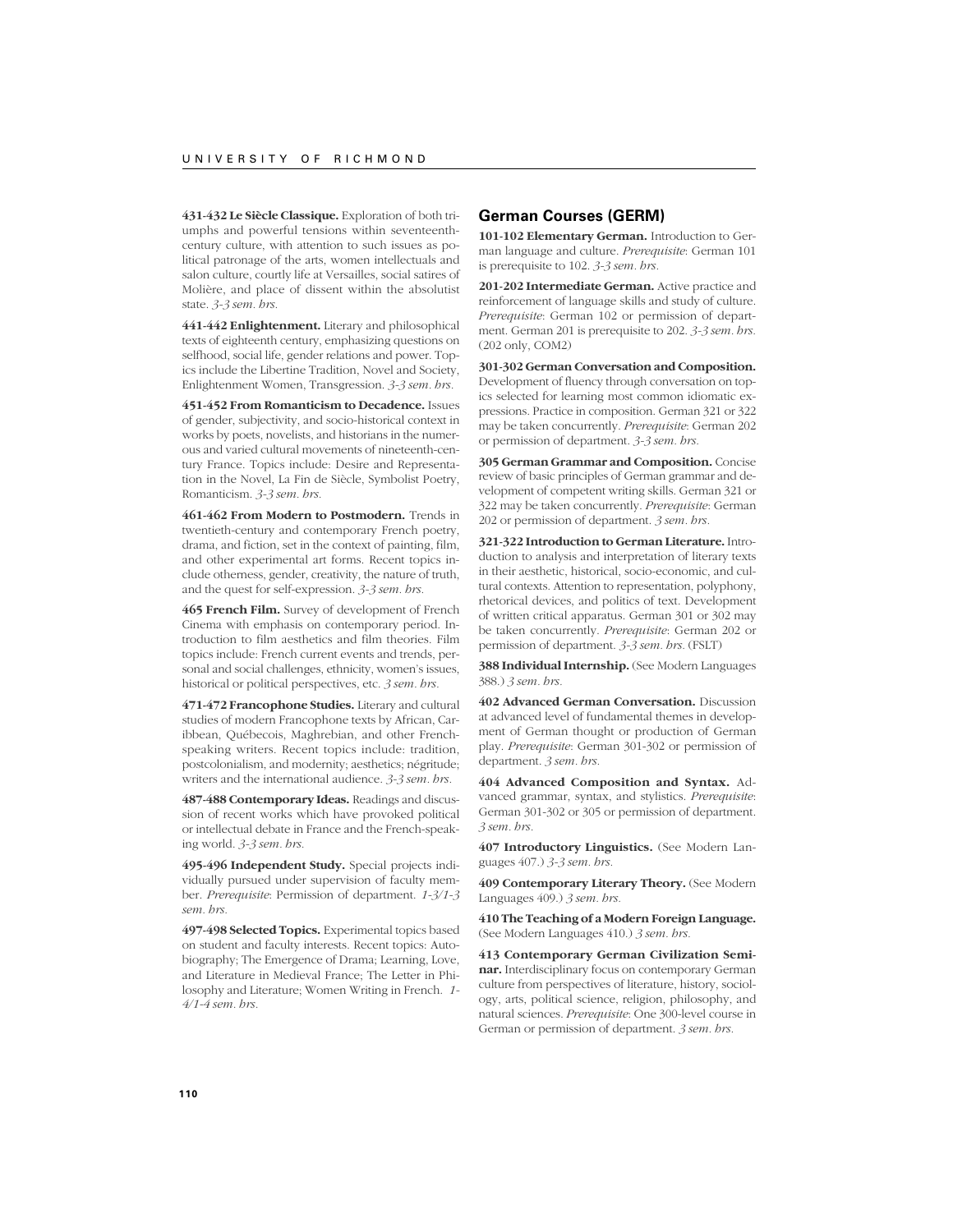*Prerequisite to 400-level German literature courses: German 321 or 322 or permission of department.*

**441 Enlightenment, Storm and Stress, Classicism.** Survey of major writers and movements of eighteenth century, such as Lessing, Kant Winckelmann, Klopstock, Goethe, and Schiller. *3 sem. hrs.*

**442 German Romanticism.** German Romantic movement as contrasted with Classicism. Includes such authors as Schlegel, Tieck, Novalis, and Eichendorff. *3 sem. hrs.*

**452 Fin-de-siècle.** Survey of major writers and thinkers who mark transition from nineteenth to twentieth centuries and to modernity, such as Marx, Freud, Nietzsche, Andreas-Salomé, Wedekind, Schnitzler, Mann, Kafka, and Brecht. *3 sem. hrs.*

**465 Responses to the Third Reich in Literature and Film.** Critical analyses of texts and films dealing with subject of the Third Reich and the Holocaust. Reading texts include writings by Christa Wolf and Ruth Klüger as well as interviews and poetry. Film viewings include examples from Nazi cinema as well as contemporary filmic responses to the Third Reich. *3 sem. hrs.*

**471 Gender and Performance in Twentieth-Century Literature and Film.** Examination of various treatments of gender and the construction of gender as a mutable category in social interaction in twentieth-century German literature and film. *3 sem. hrs.*

**472 Multiculturism, Identity, and Authorship in the German Context.** Investigation of literary and filmic texts from Expressionism to the present to examine increasing diversity and complexity of identities and social relations in the German context. *3 sem. hrs.*

**495-496 Independent Study.** Special projects individually pursued under supervision of faculty member. *Prerequisite*: Permission of department. *1-3/1-3 sem. hrs.*

**497-498 Selected Topics.** Special interest topics offered at department's discretion. *1-4/1-4 sem. hrs.*

# **Italian Courses (ITAL)**

**101-102 Elementary Italian.** Introduction to Italian language and culture; development of skills in listening, speaking, reading, and writing. Italian 101 is prerequisite to 102. *3-3 sem. hrs.*

**201-202 Intermediate Italian.** Active reinforcement and practice of listening, speaking, reading, and writing, within contemporary cultural contexts. *Prerequisite*: Italian 102 or permission of department. Italian 201 is prerequisite to 202. *3-3 sem. hrs.* (202 only, COM2)

**301 Italian Conversation.** Development of competence in speaking and comprehension of Italian. Emphasis will be placed on vocabulary expansion, pronunciation, and grammatical and communicative accuracy. *Prerequisite*: Italian 202 or 221. *3 sem. hrs.*

**311 Encounters with Italian Culture.** Political, social, linguistic, historical and artistic aspects of contemporary Italian culture and the Italian cultural tradition. *Prerequisite*: Italian 202 or 221. *3 sem. hrs.*

**321 Readings in Contemporary Italian Literature.** Introduction to literary and cultural analysis of short texts by variety of major modern authors. *Prerequisite*: Italian 202 or 221. *3 sem. hrs.*

388 Individual Internship. (See Modern Languages 388.) *3 sem. hrs.*

**495-496 Independent Study.** Special projects individually pursued under supervision of faculty member. *Prerequisite*: Permission of department. *1-3/1-3 sem. hrs.*

## **Japanese Courses (JAPN)**

**101-102 Elementary Japanese.** Basic speaking, reading, and writing (hiragana, katakana, and simple kanji) with emphasis on oral performance in class. *Prerequisite*: Japanese 101 is prerequisite to 102. *4-4 sem. hrs.*

201-202 Intermediate Japanese. Further development of skills in speaking, reading, and writing (appr. 250 kanji), continued emphasis on oral performance. *Prerequisite*: Japanese 102 or permission of department. Japanese 201 is prerequisite to 202. *4-4 sem. hrs.* (202 only, COM2)

**301-302 Japanese Conversation.** Continued development of speaking, reading, and writing (with concentration of joyo kanji list). Strong emphasis on contemporary oral language of Japan. *Prerequisite*: Japanese 202 or permission of department. Japanese 301 is prerequisite to 302. *3-3 sem. hrs.*

**310 Japanese Culture—Programmed Activities.** (Summer only; taught in Japan.) Practical approach to relationship between Japanese language and culture. Emphasis on oral and written skills in weekly schedule of three to four days in local business along with three days in class. *Prerequisite*: Japanese 302 or permission of department. *3 sem. hrs.*

**495-496 Independent Study.** Special projects individually pursued under supervision of faculty member. *Prerequisite*: Japanese 302 or permission of department. *1-3/1-3 sem. hrs.*

**497-498 Selected Topics.** Special interest topics offered at department's discretion. Prerequisite: Permission of department. *3-3 sem. hrs.*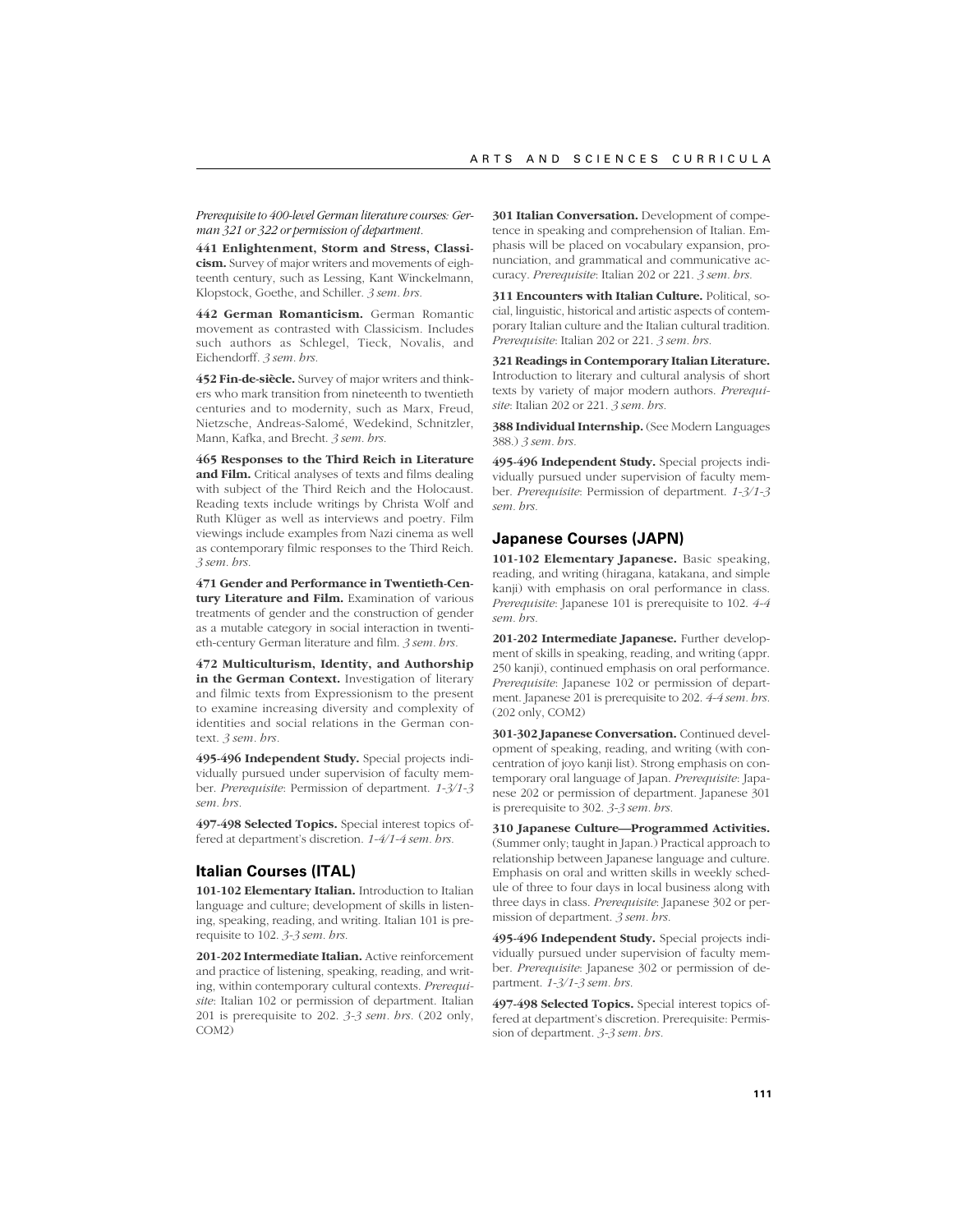#### **Modern Languages Courses (MDLG)**

All courses under Modern Languages are taught in English; they have no prerequisite, except for 410. 400-level courses are available as elective credit towards a French, German, or Spanish major.

**200 English as a Second Language.** (Offered in the Summer English Institute only.) Intensive work on advanced oral, reading, and composition skills for non-native speakers of English. Emphasis on reading comprehension, composition, and speaking skills appropriate for American college work, and on understanding of American cultural milieu. *Prerequisite*: Admission to the University of Richmond with a TOEFL score of at least 530, but less than 630, or permission of instructor. *2 sem. hrs.*

**201 Intermediate English as a Second Language.** Structured tutorial support for nonnative speakers of English in reading, writing, listening, and speaking. *Prerequisite*: Modern Language 200 or permission of instructor. *1-3 sem. hrs.*

**313-314 French Literature in Translation.** Introduction to French literature through analysis of major and representative texts. *3-3 sem. hrs.* (313 only, FSLT)

**319-320 Hispanic Literature in Translation.** Hispanic masterpieces in translation. Not available as elective credit towards the Spanish major or minor. *3- 3 sem. hrs.*

**321-322 Russian Literature in Translation.** (See Russian 321-322.) *3-3 sem. hrs.* (FSLT)

**388 Individual Internship.** Students lead drill sections of elementary and intermediate language courses in French, German, Italian, and Spanish. Internship credit does not count toward a major or minor in the language. *Prerequisite*: Admission by audition. *3 sem. hrs.*

**407 Introductory Linguistics.** General, historical, and/or descriptive linguistics. *Prerequisite*: Completion of Communication Skills II-Foreign Language requirement. (Same as French, German, and Spanish 407.) *3 sem. hrs.*

**409 Contemporary Literary Theory.** Recent developments in critical theory, including post-structuralist, feminist, and psychoanalytic perspectives. *3 sem. hrs.*

**410 The Teaching of a Modern Foreign Language.** Theory and practice of teaching second or foreign language, including English as second language, at different levels. Designed to enable teachers to meet state licensure requirements. *Prerequisite*: 18 semester hours in one modern foreign language or permission of department. (Same as French, German, and Spanish 410.) *3 sem. hrs.*

**495-496 Independent Study.** Special projects individually pursued under supervision of faculty member. *Prerequisite*: Permission of department. *1-3/1-3 sem. hrs.*

**497-498 Selected Topics.** Experimental and special interest topics offered at department's discretion. Recent topics: Freud; Cultures in Translation; Constructions of Identity. *1-4/1-4 sem. hrs.*

#### **Russian Courses (RUSN)**

**101-102 Elementary Russian.** Introduction to Russian language and culture. *Prerequisite*: Russian 101 is prerequisite to 102. *4-4 sem. hrs.*

**201-202 Intermediate Russian.** Active practice and reinforcement of language skills and study of culture. *Prerequisite*: Russian 102 or permission of department. Russian 201 is prerequisite to 202. *4-4 sem. hrs.* (202 only, COM2)

**301-302 Russian Conversation.** Emphasizes development of spoken Russian and comprehension of contemporary Russian within cultural context. *Prerequisite*: Russian 202 or permission of department. Russian 301 is prerequisite to 302. *3-3 sem. hrs.*

**305 History of Russian Language.** Study of structure of Russian directed toward vocabulary building. Topics include etymology, prefixation, suffixation, word formation, and morphology. *Prerequisite*: Russian 202 or permission of department. *3 sem. hrs.*

**311-312 Russian Civilization and Culture.** Interdisciplinary approach to development of Russian civilization from medieval times to present. Considers impact of pre-revolutionary Russia (311) and the Soviet period (312) on contemporary Russian identity. Cultural patterns traced through Russian art, music, religion, science, women's issues, environmental and social challenges, and everyday life. In English. No prerequisites. *3-3 sem. hrs.*

**321 Introduction to Russian Literature I.** Introduction to Russian literature and critical literary analysis. From Pushkin and Gogol through Dostoevsky and Tolstoy. Taught in English. No prerequisite. *3 sem. hrs.* (FSLT)

**322 Introduction to Russian Literature II.** Introduction to Russian literature and critical literary analysis. Includes Modernism, Soviet Socialist Realism, and contemporary Russian fiction. All readings in English. *3 sem. hrs.* (FSLT)

**331 Russian Mass Media.** Builds reading and comprehension skills based on current events reported in Russian newspapers, journals, and on television. *Prerequisite*: Russian 301-302, which may be taken concurrently. *3 sem. hrs.*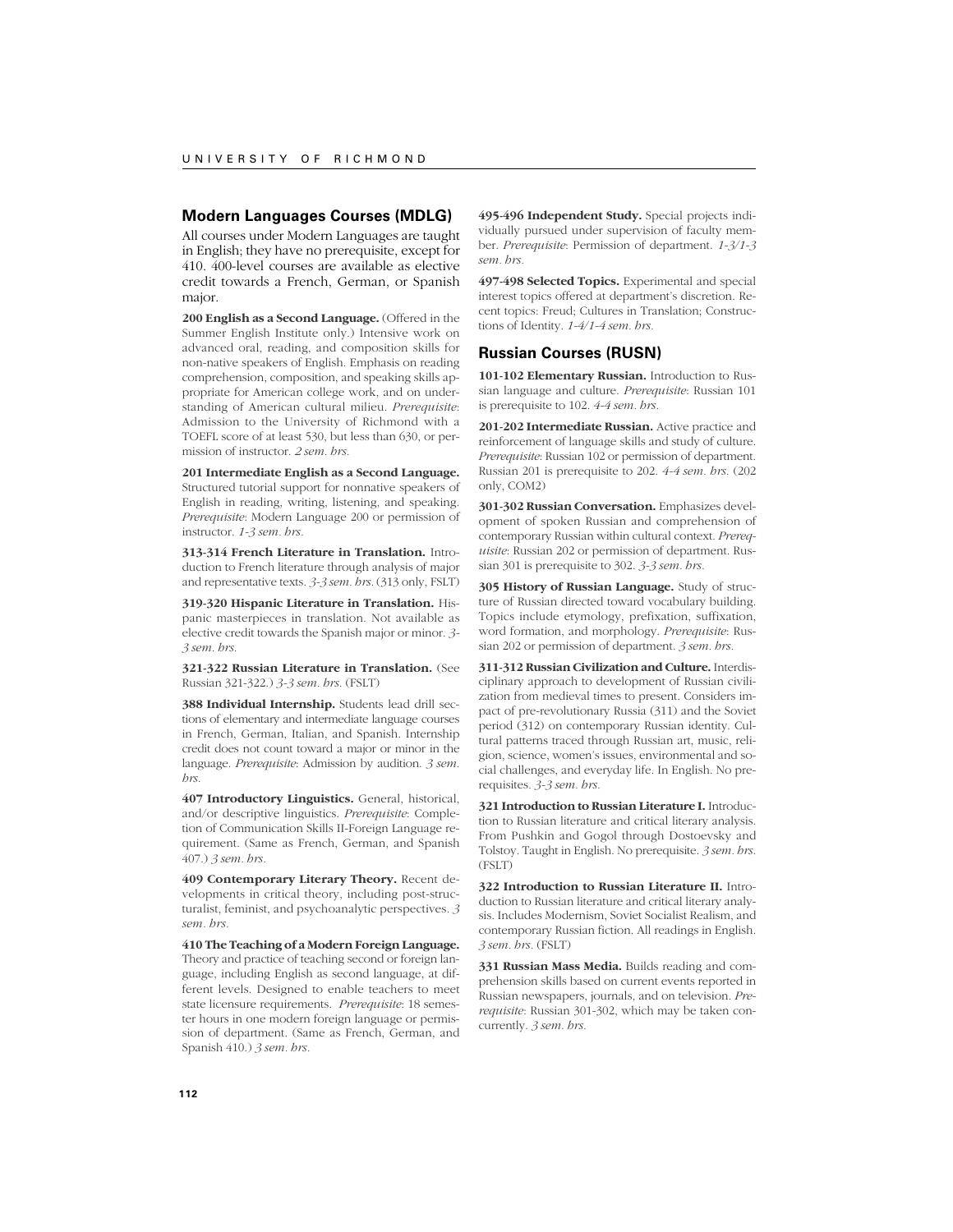**401-402 Advanced Russian.** Discussion in Russian at advanced level of selected topics and readings in Russian literature. *Prerequisite*: Russian 301-302 or permission of department. *3-3 sem. hrs.*

**407 Introductory Linguistics.** (See Modern Languages 407.) *3-3 sem. hrs.*

**410 The Teaching of a Modern Foreign Language.** (See Modern Languages 410.) *3 sem. hrs.*

**421-422 Russian Literature in the Original.** First semester: Literature prior to 1917; second semester: Soviet period. Textual selections from major Russian authors read and discussed in Russian. *Prerequisite*: Russian 301-302. *3-3 sem. hrs.*

**495-496 Independent Study.** Special projects individually pursued under supervision of faculty member. *Prerequisite*: Permission of department. *1-3/1-3 sem. hrs.*

**497-498 Selected Topics.** Special interest topics offered at department's discretion. *Prerequisite*: Permission of department. *2-3/2-3 sem. hrs.*

#### **Spanish Courses (SPAN)**

**121 Intensive Elementary Spanish.** Introduction to Spanish language and culture. Emphasis on oral communication. Development of elementary reading and writing skills. *6 sem. hrs.*

**221 Intensive Intermediate Spanish.** Reinforcement of communicative language skills. Increased emphasis on reading, writing, and culture. *Prerequisite*: Spanish 121 or permission of department. *6 sem. hrs.* (COM2)

*General prerequisites for Spanish 301-332 (Spanish 306 excepted)*: *Spanish 221 or permission of department.*

301 Spanish Conversation. Further developing aural and oral communication skills and reviewing aspects of grammar problematic to nonnative speakers. *3 sem. hrs.*

**305 Spanish Grammar and Composition.** Grammar review with objective of developing writing skills. It is recommended that Spanish 301 be taken concurrently. *3 sem. hrs.*

**306 Commercial Spanish.** Further developing aural and oral communication skills relative to commercial documents and transactions commonly used in Hispanic world. Practice in writing based on materials needed for conducting business in Spanish. *3 sem. hrs.*

**311 Perspectives on Peoples and Cultures of Spain.** Study of society, arts, history, and ideas of Spain. *3 sem. hrs.*

**312 Perspectives on Cultures and Nations of Latin America.** Study of society, arts, history, and ideas of Latin America. *3 sem. hrs.*

**321-322 Introduction to Spanish Peninsular Literature, I-II.** Introduction to Spanish Peninsular literature and critical literary analysis. Focus is on primary texts dating from eleventh to eighteenth centuries (321); from eighteenth through twentieth centuries (322). *3-3 sem. hrs.* (FSLT)

**331-332 Introduction to Spanish-American Literature, I-II.** Introduction to Spanish-American literature and critical literary analysis. Focus on primary texts dating from fifteenth through nineteenth centuries (331); twentieth century (332). *3-3 sem. hrs.* (FSLT)

388 Individual Internship. (See Modern Languages 388.) *3 sem. hrs.*

**402 Advanced Spanish Conversation.** Development of advanced speaking skills to participate effectively in both formal and informal conversations, social and abstract topics. *Prerequisites*: Spanish 301 and 305 or permission of department. *3 sem. hrs.*

**404 Advanced Composition and Syntax.** Analysis of grammatical structure of Spanish. Writing practice. *Prerequisites*: Spanish 301 and 305 or permission of department. *3 sem. hrs.*

**407 Introductory Linguistics.** (See Modern Languages 407.) *3 sem. hrs.*

**409 Contemporary Literary Theory.** (See Modern Languages 409.) *3 sem. hrs.*

**410 The Teaching of a Modern Foreign Language.** (See Modern Languages 410.) *3 sem. hrs.*

*Prerequisites to Spanish courses above 410: Spanish 321 or 322 or 331 or 332 or permission of department.*

**421 Arabs, Jews and Christians from Frontier to Empire: Medieval Spanish Literature.** Analysis of significant impact of conflictive coexistence of Christians, Arabs and Jews on Medieval Spain. *3 sem. hrs.*

**431 Imperial Spain: Metaphors of Harmony and Chaos.** Study of literary responses to new constitution of Spain as Empire and new definitions of Spanish identity. *3 sem. hrs.*

**432 True Lies: Fiction and Truth in** *Don Quijote***.** Study of Cervantes' successful formula for the novel. Will analyze conflict between fiction and truth as basis for new realist novel proposed by Cervantes. *3 sem. hrs.*

**451 Literature of Exile.** Study of various meanings and experiences of exile in Spain during eighteenth and nineteenth centuries. *3 sem. hrs.*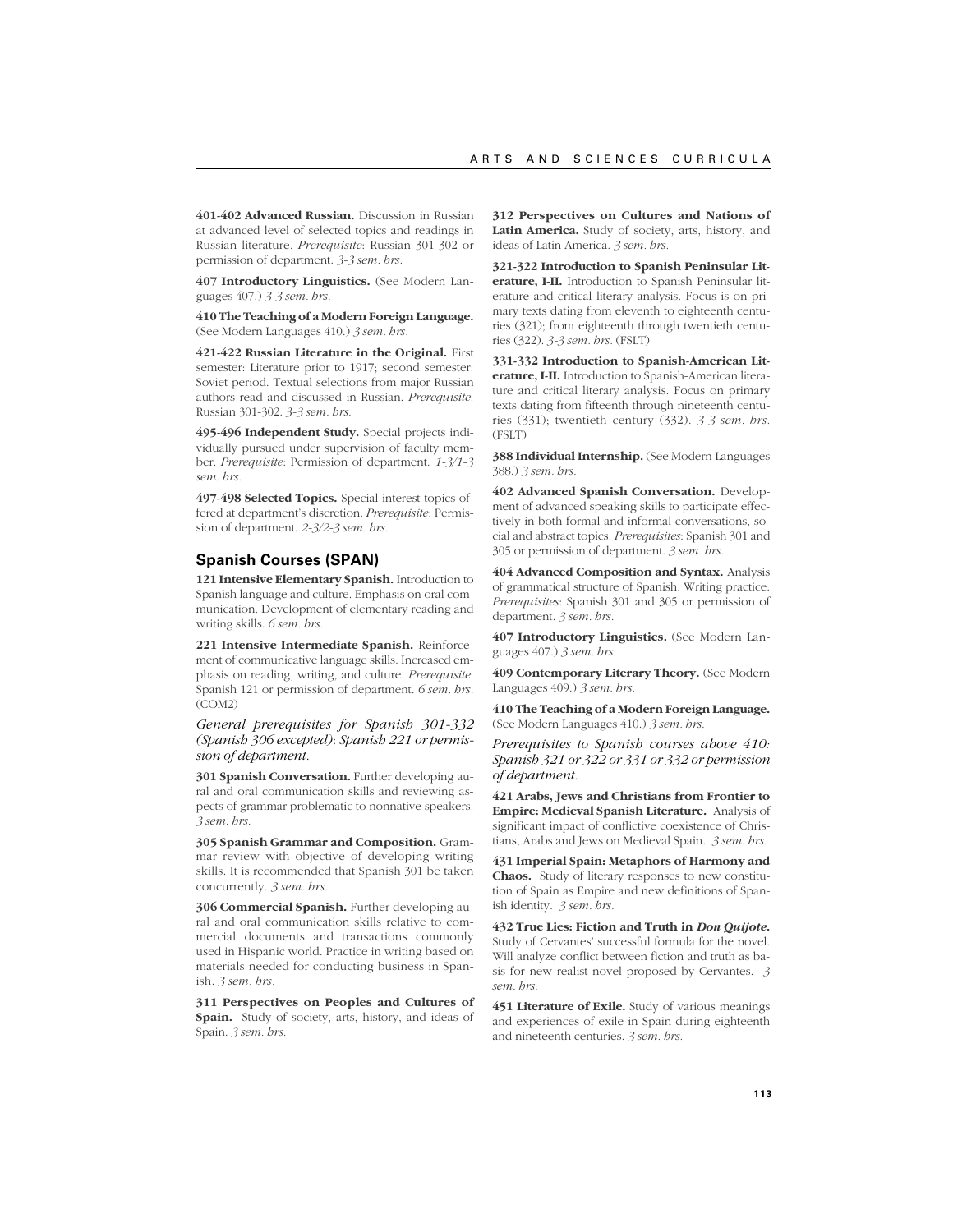**452 Spanish-American Poetic Texts.** Study of communicative power of poetic language with special emphasis given to identification of basic tools for interpreting poetic texts and individual and general cultural milieu which each poem represents. *3 sem. hrs.*

**461 The Spanish Labyrinth.** Question of Spain's national identity as addressed by the Generation of 1898. Attention given to various ways these writers attempt to bring order to chaos as they try to rediscover meaning of pain and significance of being Spanish. *3 sem. hrs.*

**462 Visions of Contemporary Spain.** Study of impact of the Civil War on literary representations of Spain. Attention will be given to social realism, subjective realism, imaginative expression, and literature as self expression. *3 sem. hrs.*

**471 Latin American Cinema.** Study of prominent examples of Latin American film production with special attention paid to aesthetic aspects of cinematographic language and cultural questions embodied in films examined. *3 sem. hrs.*

**472 Contemporary Spanish-American Theater.** Study of leading contemporary theatrical movements in Spanish America with focus on universal aspects of language of theater and uniqueness of Spanish-American themes and trends. *3 sem. hrs.*

**475 Women and Writing in Latin America.** Question of representation and self-representation of women in selected Spanish-American texts. Attention given to recently developed theories relevant to women's writing and concerns. *3 sem. hrs.*

**477 Literature of the Spanish-Speaking Caribbean.** Study of texts representative of multiple ethnic and cultural influences (indigenous, European, and African) at play in Caribbean basin. *3 sem. hrs.*

**481 The Arts in Spain.** Emphasis on architecture, sculpture, painting, music; some attention to applied arts. *3 sem. hrs.*

**482 The History of Spain.** Institutions, ideas, personalities, with emphasis on confluence of Christian, Moslem, and Jewish civilizations, and on life and problems of modern Spain. *3 sem. hrs.*

**485 Spanish-American Narrative.** Study of representative Spanish-American novels and/or short stories from nineteenth and twentieth centuries. Attention given to technical aspects of literary narrative as well as cultural contexts within which each work was created. *3 sem. hrs.*

**486 Hispanic Literature of the United States.** Comprehensive study of Hispanic American's struggle for identity in light of his/her historical, ethnic, economic, and cultural position in the United States. Significant focus on Mexican-American literary expression. *3 sem. hrs.*

**487 Latin America: Encounter and Conflict.** Thematic study of representative Spanish- American texts, focusing on search for identity and confrontation occurring between different societies, systems of thought, and cultures. *3 sem. hrs.*

**495-496 Independent Study.** Special projects individually pursued under supervision of faculty member. *Prerequisite*: Permission of department. *1-3/1-3 sem. hrs.*

**497-498 Selected Topics.** Special interest topics offered at department's discretion. *1-4/1-4 sem. hrs.*

# **Music (MUS, MSAP, MSEN)**

*Fred Cohen, Chair Professor Anderson Associate Professors Becker, Cable, Cohen, Davison Assistant Professors Broening, Riehl Quartet-in-Residence Shanghai Quartet Director of Accompaniment Kong Director of the Modlin Center for the Arts Panoff Over thirty adjunct music faculty members teach applied music lessons. Adjuncts are professional musicians including principals of the Richmond Symphony.*

#### **Degree Programs in Music**

The Department of Music offers two degree programs: the Bachelor of Arts and the Bachelor of Music in Performance. The Bachelor of Arts degree program offers the breadth of liberal arts and sciences, through electives and the general education requirements, together with a major in music. The Bachelor of Music degree program is a specialized curriculum that provides for extensive study in music performance.

#### **Information for Prospective Majors**

All prospective music majors must take a theory placement test at the beginning of their first semester of study. A Continuation Exam at the end of four semesters of applied study on the student's primary instrument and a theory exam after completion of Music 212 are required. Approval to continue as a music major is based on these exams.

# **Requirements in Music Degree Programs**

# *General Requirements*

The following requirements must be satisfactorily completed for either the Bachelor of Arts degree with a major in music, or the Bachelor of Music degree.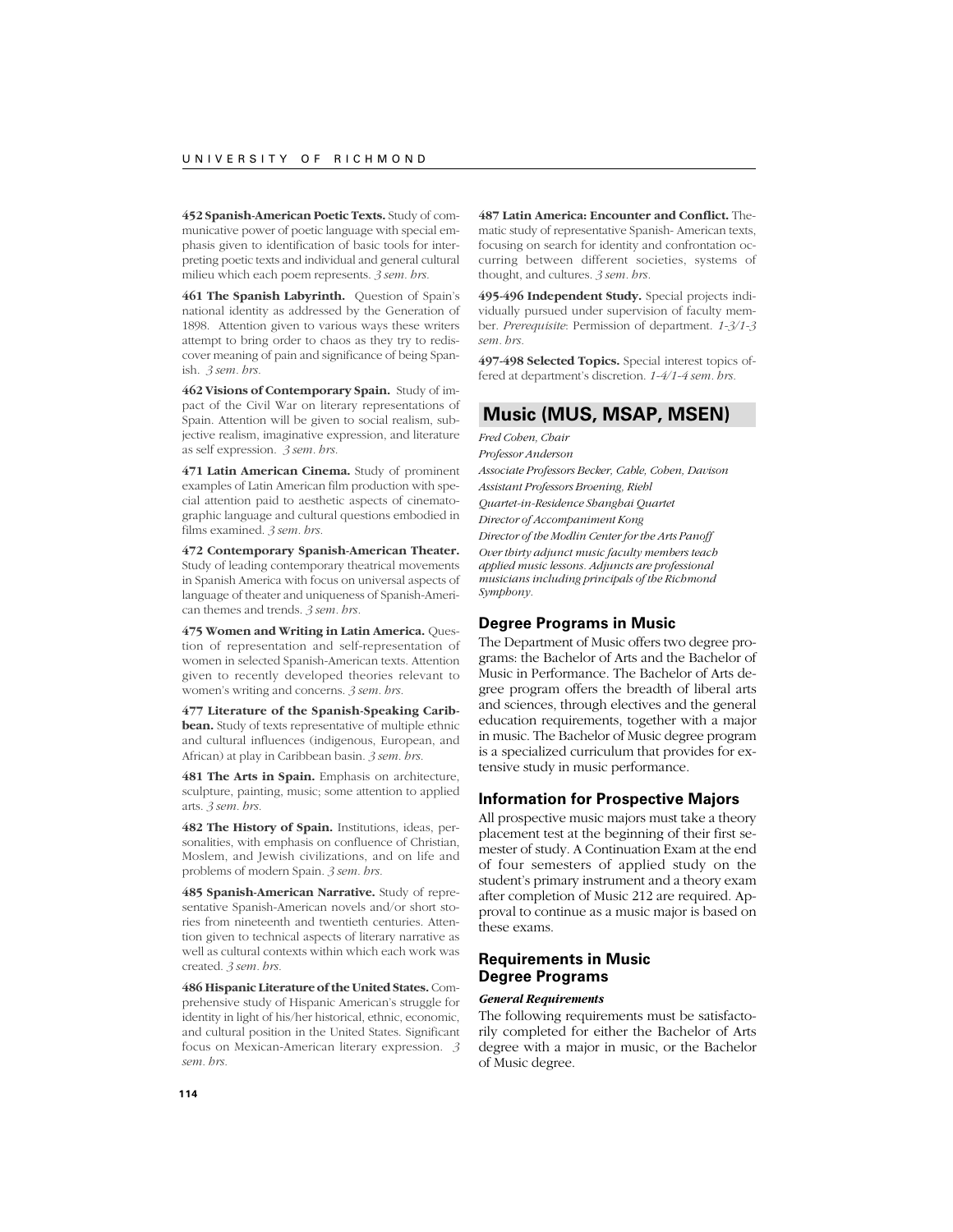Keyboard Skills: Music Theory 155-156, 157-158, 1-1, 1-1 hours OR Competence demonstrated by examination Major Instrument: At the end of 4 semesters of applied study, pass a Continuation Exam. Senior Seminar: Music 401, 2 hours Performance Attendance: Music 095, Concert Experience Satisfactorily completed each semester student is a major, 0 hours Academic Achievement: The grade point average of the music coursework must be no less than 2.00 with no course grade below *C* (2.0). **Bachelor of Arts, Music Major, Degree Requirements** In addition to the *General Requirements* stated above, 48 semester hours in the Department of Music:

#### *Required:*

| 109 Elementary Musicianship                                | 4 hours   |  |
|------------------------------------------------------------|-----------|--|
| 110 Tonal Harmony I:<br>Common Practice Period             | 4 hours   |  |
| 211 Tonal Harmony II:<br>Chromaticism                      | 4 hours   |  |
| 212 Analytic Approaches to<br>Contemporary Music           | 4 hours   |  |
| 227-228 General History of Music                           | 4-4 hours |  |
| 9 semester hours of applied courses on major<br>instrument |           |  |

4 semester hours in large performing ensemble

2 semester hours in small performing ensemble *(Pianists may substitute three hours in large and three hours in small performing ensembles for the performing ensemble requirement)*

9 semester hours in Music History and Literature above Music 228, or Music in Popular Culture above 200, or Music Theory above Music 212, or Music Technology, excluding ensembles, keyboard skills, applied courses, and Music 388 (Internship)

# **Bachelor of Music, Degree Requirements**

#### *Music Core Requirements*

In addition to the *General Requirements* stated below, 81 semester hours in the Department of Music: 109 Elementary Musicianship 4 hours 110 Tonal Harmony I: Common Practice Period 4 hours 211 Tonal Harmony II: Chromaticism 4 hours 212 Analytic Approaches to Twentieth-Century Music 4 hours 213 Computer Music 3 hours 227-228 General History of Music 4-4 hours

24 semester hours of applied courses on major instrument

8 semester hours in large performing ensemble

4 semester hours in small performing ensemble *(Pianists may substitute three hours in large and three hours in small performing ensembles for the performing ensemble requirement)*

18 semester hours in Music History and Literature above Music 228, or Music in Popular Culture above 200, or Music Theory above Music 212, or Music Technology, excluding ensembles, keyboard skills, applied courses, and Music 388 (Internship) A Junior Recital

A Senior Recital

#### *Liberal Arts Requirement*

| Core 101-102, Exploring Human                  |           |
|------------------------------------------------|-----------|
| Experience                                     | 3-3 hours |
| Communication Skills I, Expository Writing     |           |
| English 103, Introduction to                   |           |
| <b>Expository Writing</b>                      | 3 hours   |
| OR                                             |           |
| Exemption by AP or achievement scores Communi- |           |

Passing the 202 level (or its equivalent) of Chinese, French, German, Italian, Spanish, Japanese or Russian

cation Skills II, Foreign Language

Academic elective courses outside of music, including one course from social/behavioral sciences and one course from natural sciences/ mathematics, sufficient to bring the total to at least 30 semester hours.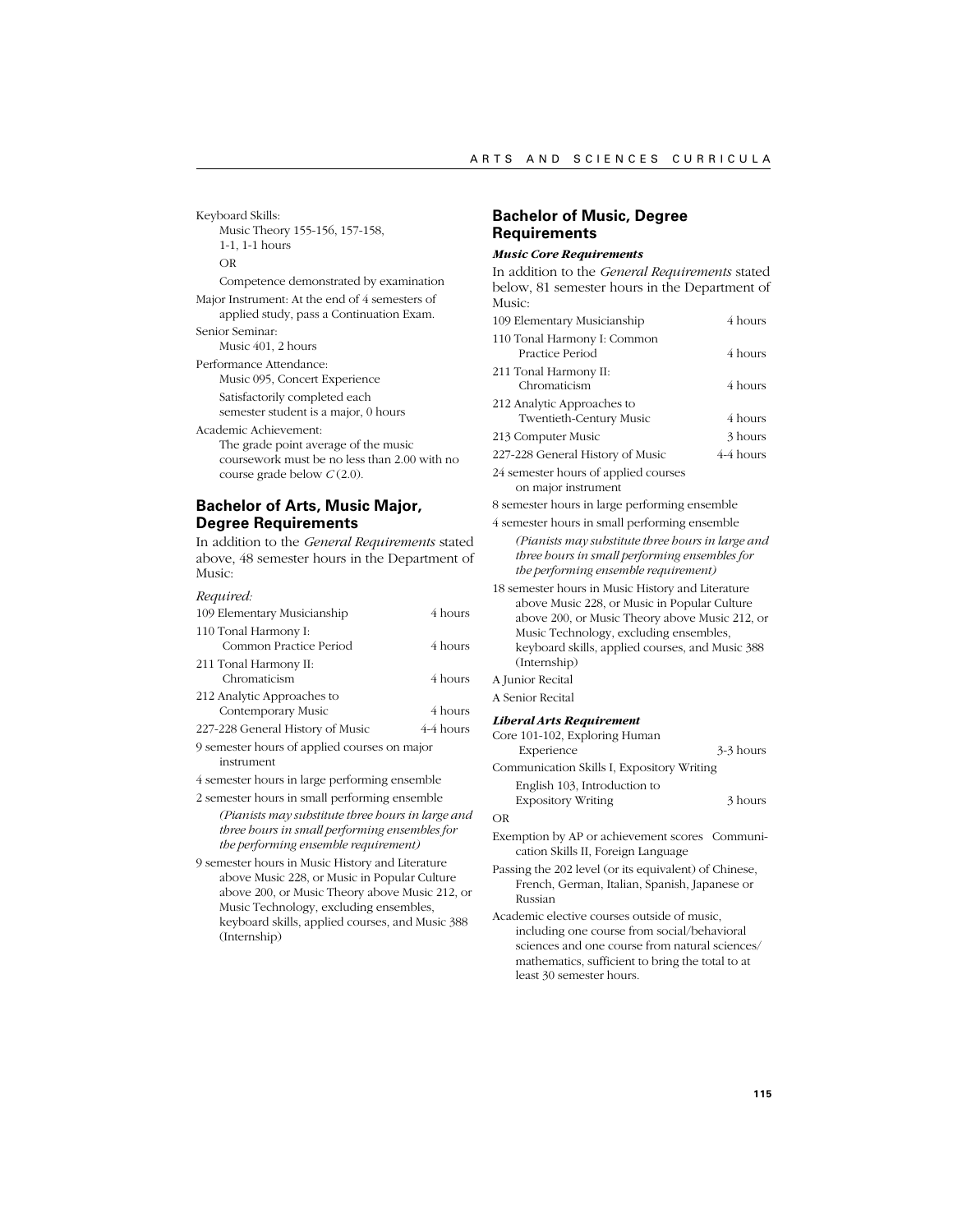# **Interdisciplinary Concentration in Music Theatre for Music, and Theatre Majors**

See page 149.

# **Interdisciplinary Concentration in Arts Technology for Studio Art, Music, and Theatre Majors**

See pages 145-146.

#### **Music Minor, Degree Requirements**

**Note:** A grade of not less than *C* (2.0) is required in each course comprising the minor.

Twenty-four semester hours in the Department of Music, including:

#### *Required:*

Music Theory

109 Elementary Musicianship 4 hours

At least 4 semester hours selected from:

Music History

227-228 General History of Music 4-4 hours AND 3-4 semester hours from Music History and Literature or Music in Popular Culture above Music 200, except Music 310 and 388

3-4 semester hours in Music Theory or Music Technology above 109

2 semester hours of applied courses

2 semester hours in large performing ensembles

6 semester hours in music electives, at least 3 of which must be above Music 200, excluding ensembles, keyboard skills, applied courses, or Music 388

## **Music in Popular Culture Courses (MUS)**

**115 All That Jazz.** For general student. Survey of cultural history of jazz; of jazz styles from 1917 to present; and of evolution of jazz from African music, music of slavery, ragtime and blues. Includes concert attendance and performance project. *3 sem. hrs.* (FSVP)

**116 The Music Scene.** For general student. Survey of classical music. Organized around attending selected concerts in Richmond; study of classical music genres. Includes concert attendance and performance project. *3 sem. hrs.* (FSVP)

**117 Salsa Meets Jazz.** For general student. Traces influx of Latin-American music into North American jazz. Connects music and dances of Cuba, Puerto Rico, Argentina , and Brazil to their subsequent synthesis in jazz. *3 sem. hrs.* (FSVP)

**118 The Life and Music of Duke Ellington.** For general student. Musician and bandleader Edward Kennedy Ellington was one of the most prolific American composers of the twentieth century. Examines his life and considers aspects of his unique contribution to jazz history. *3 sem. hrs.* (FSVP)

**119 Broadway Musical Theatre.** (See Theatre Arts 119.) *3 sem. hrs.* (FSVP)

**120 The Music and Poetry of Jazz.** For general student. Exploration of form, rhythm, and sound of jazz and its impact upon poets who respond to jazz in all its musical and cultural overtones. Music includes range of jazz: from early blues to free jazz and experimental music. *3 sem. hrs.* (FSVP)

**121 Music in Film.** For general student. Study of interaction of music and visual image in Hollywood film; emphasis on nature of musical meaning, music and association, and music as a cultural code. *3 sem. hrs.* (FSVP)

**122 Madonna and Yo-Yo Ma: Music in the 1990s.** For general student. Study of interaction of classical and popular music today. Broad-based consideration of such topics as musical imagery, representation, and interpretation. *3 sem. hrs.* (FSVP)

**123 Truth in Music.** For general student. Explores aspects of truth as they pertain to the musical arts. Considers such issues as authenticity, music and reality, music and representation, influences of technology, and composer/performer intentions. *3 sem. hrs.*

**126 Side by Side with Sondheim.** For general student. Focuses on Broadway musicals of Stephen Sondheim. Provides basic background in music theory and listening skills and culminates with performances of scenes from Sondheim's works by class members. *3 sem. hrs.* (FSVP)

**229 Music and Society.** Explores effects of social, economic, and political structures on composition, performance, and listening of music. Topics include autonomous music and aesthetic ideology, the role of the composer in several historical periods, and new modes of listening developed in response to electronic dissemination of music. *Prerequisites*: Any 100 level music course or experience in music ensemble or permission of instructor. *3 sem. hrs.*

### **Music History and Literature Courses (MUS)**

**095 Concert Experience.** Attendance at selected live concerts. May be repeated. Graded Satisfactory/Unsatisfactory. *Prerequisite:* Music Major. *0 sem. hrs.*

**112 Topics in Music Literature.** Special topics for general student. May be repeated for credit when topics vary. *3 sem. hrs.*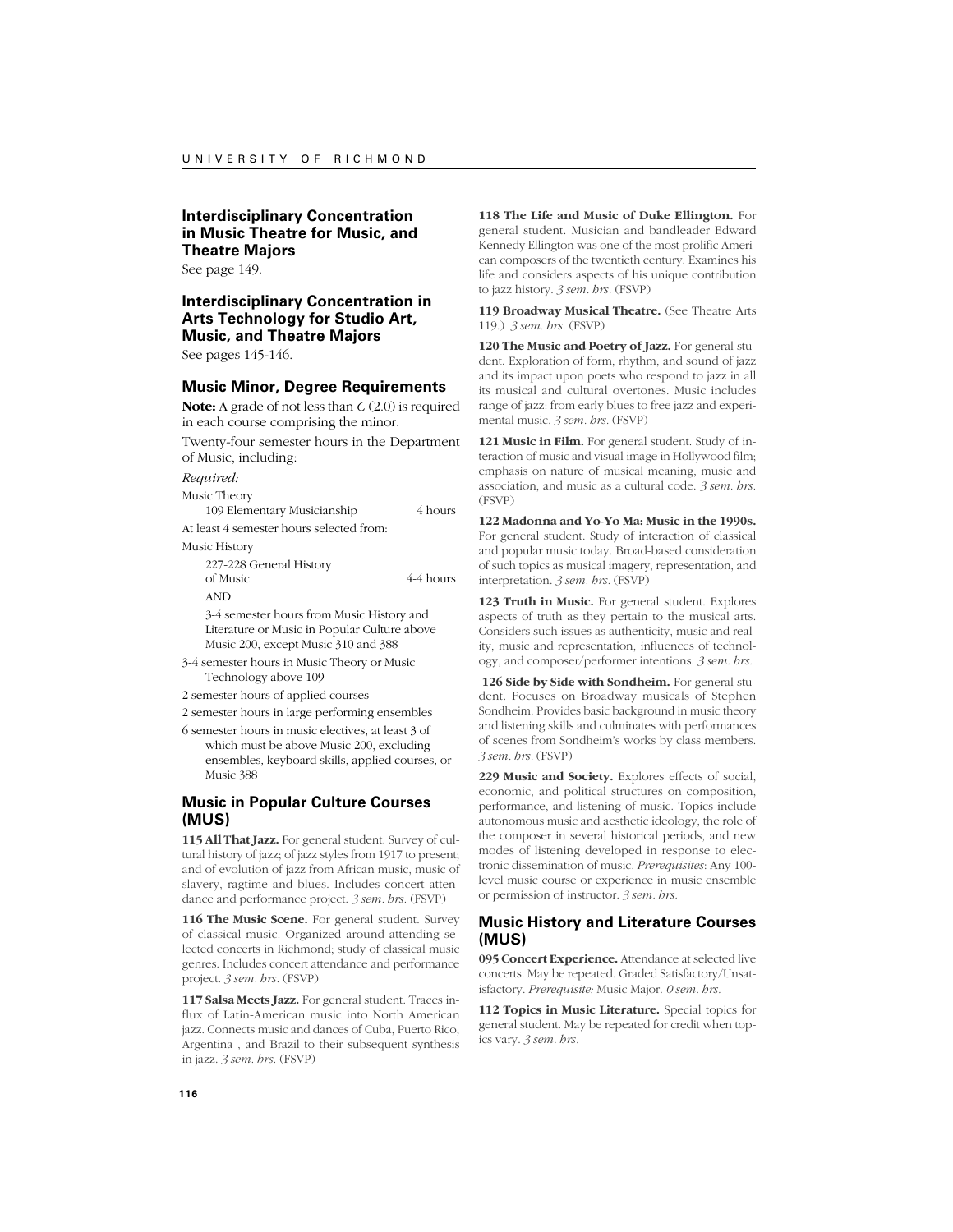**227-228 General History of Music.** Chronological study of development of Western music from its ancient beginnings. First semester: from antiquity to 1750; second semester: 1750 to present. *Prerequisite*: Music 109 or permission of instructor. *4-4 sem. hrs.*

231 Global Music. Introduction to concepts and practices of music outside Western European art tradition. Relationship between musical style and other aspects of culture. *3 sem. hrs.* (FSVP)

**310 Managing Performing Arts Organizations.** Review of topics essential for successful management of performing arts organizations. Includes organizational structure, budget development and management, strategic planning, marketing, audience development, box-office management, and related topics. *Prerequisite*: Music 109 or permission of instructor. *3 sem. hrs.*

**338 Special Topics in Music History or Theory.** Selected topics such as musical genre or works of specific composer. May be repeated for credit when topics vary. *Prerequisite*: Music 227 or 228 or permission of instructor. *3 sem. hrs.*

**339 Passion and Pleasure: Study of Secular Vocal Music, 1600 to present.** Study of use of text in popular secular vocal music, beginning in 1600 and ending with the popular music of our time. Areas of concentration include solo song, solo cantata, opera, blues, funk, and rock. *Prerequisite*: Music 227 or 228 or permission of instructor. *3 sem. hrs.*

**342 Beethoven: Renegade Genius of the String Quartet.** In-depth look at the string quartets of Beethoven, as well as those of important predecessors, contemporaries, and successors. Includes cultural, historical, and biographical perspectives. Cotaught by members of the Shanghai Quartet. *Prerequisite*: Music 227 or 228 or permission of instructor. *3 sem. hrs.*

**343 The Mass from Plainchant to Pärt.** Study of representative musical settings of the Mass from middle ages to present day; emphasis on tensions between artistic expression and liturgical function. *Prerequisite*: Music 227 or 228 or permission of instructor. *3 sem. hrs.*

**388 Individual Internship.** *Prerequisite*: Permission of department. *1-3 sem. hrs.*

**401 Senior Seminar.** Seminar for senior majors. Research topics and presentations chosen from the following according to student's area of concentration: performance, music history, music theory, composition. *Prerequisite*: Senior Music Major or permission of instructor. *2 sem. hrs.*

#### **Music Theory Courses (MUS)**

**107 Music Fundamentals.** For students with little or no previous training in theory or piano. Practical understanding of intervals, scales, keys, chord structures, and rhythm, using keyboard and sight-singing as vehicles of instruction. Does not count toward music major degree. *3 sem. hrs.* (FSVP)

**109 Elementary Musicianship.** Comprehensive study of essential musical skills. Extensive application of musical materials: composition, ear-training, sight skills. *4 sem. hrs.* (FSVP)

**110 Tonal Harmony I: Common Practice Period.** Study and application of harmonic practice in Western music of seventeenth through nineteenth centuries. Written musical exercises include original compositions and written analyses of selections from tonal literature. Continuation of musicianship exercises from Music 109. *Prerequisite*: Music 109. *4 sem. hrs.*

**155-156 Keyboard Skills.** Development of keyboard proficiency, including reading and interpretive skills, keyboard harmony, transposition, harmonization, improvisation, and technique. Class twice weekly. *1-1 sem. hrs.*

**157-158 Keyboard Skills.** Extension of 155-156. *Prerequisite*: Keyboard Skills 156 or proficiency examination for appropriate level. *1-1 sem. hrs.*

**211 Tonal Harmony II: Chromaticism.** Continuing work in study and application of harmonic practice in Western music of late eighteenth through early twentieth centuries. Written musical exercises include original compositions and written analyses of selections from chromatic literature. Continuation of musicianship exercises from Music 109. *Prerequisite*: Music 110 or permission of instructor. *4 sem. hrs.*

**212 Analytic Approaches to Contemporary Music.** Study and application of techniques of analysis applicable to contemporary Western music. Written exercises include original compositions and written analyses of selections from the literature. Continuation of musicianship exercises from Music 109. *Prerequisite*: Music 109 or permission of instructor. *4 sem. hrs.*

**229 Conducting.** Essentials of orchestral and choral conducting. Practical experience in directing. *Prerequisite*: Music 109 or permission of instructor. *3 sem. hrs.*

**307 Composition.** Directed projects in various styles for traditional and/or electronic media. May be repeated for credit. *Prerequisite*: Permission of instructor. *1-3 sem. hrs.*

**308 Tonal Counterpoint.** Study and application of tonal counterpoint. Written musical exercises include original compositions and written commentary on excerpts from tonal literature. *Prerequisite*: Music 110. *3 sem. hrs.*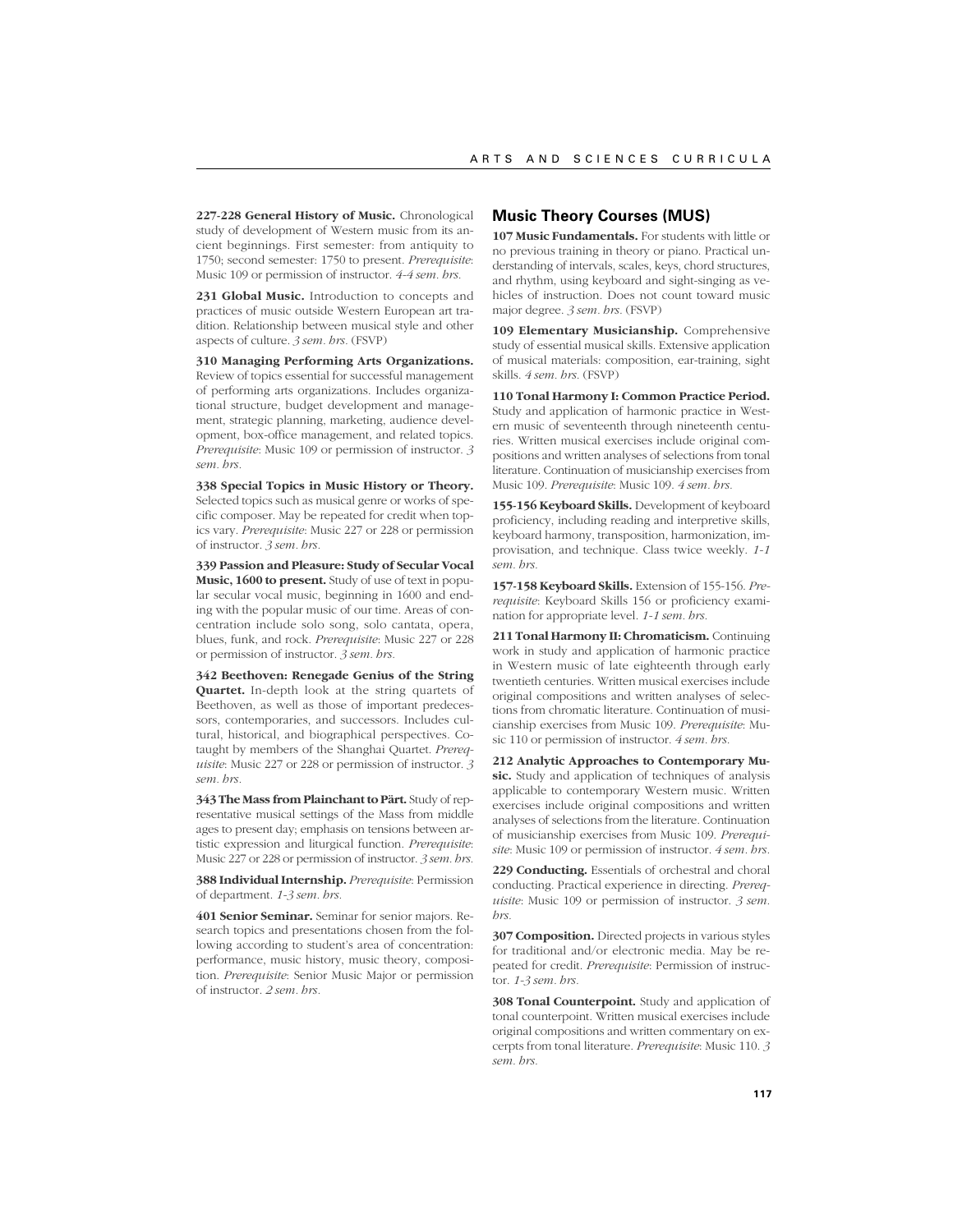**309 Orchestration.** Study of instrumentation and orchestration. Written exercises include arrangements and original works for instrumental or vocal ensembles. *Prerequisite*: Music 211 or permission of instructor. *3 sem. hrs.*

**338 Special Topics in Music History or Theory.** Selected topics such as Musical genre or works of specific composer. May be repeated for credit when topics vary. *Prerequisites*: Music 109 and 227 or 228 or permission of instructor. *3 sem. hrs.*

## **Music Technology Courses (MUS)**

213 Computer Music. Study of techniques and aesthetics of computer-generated music with extensive laboratory experience in Music Technology Lab. Emphasis on MIDI technology and application. *Prerequisite*: Music 109 or permission of instructor. *3 sem. hrs.*

**313 Advanced Computer Music.** Continuation of Music 213. Exploration of audio computer systems, including digital recording and mixing devices. Creation and transcription of music for computer controlled performance. *Prerequisite*: Music 213 or permission of instructor. *3 sem. hrs.*

# **Music Education Courses (MUS)**

**305 Introduction to Music Education.** Basic principles, purposes, and philosophies of music education. Overview of each level (elementary, middle school, senior high) including directed observations. Participation in weekly seminars, reviewing current music education methods and materials. *Prerequisite*: Music Theory 109. *3 sem. hrs.*

**346 Pedagogy and Literature.** Pedagogical techniques and literatures of student's major performance area and application of these in teaching situations. Topic varies. *Prerequisite*: 4 semesters of individual instruction. *3 sem. hrs.*

**347 Teaching Woodwind Instruments.** Basic techniques of teaching and playing woodwind instruments. *Prerequisite:* Music 305. *1 sem. hr.*

**348 Teaching Brass Instruments.** Basic techniques of teaching and playing brass instruments. *Prerequisite:* Music 305. *1 sem. hr.*

**349 Teaching Percussion Instruments.** Basic techniques of teaching and playing percussion instruments. *Prerequisite:* Music 305. *1 sem. hr.*

**350 Teaching String Instruments.** Basic techniques of teaching and playing string instruments. *Prerequisite:* Music 305. *1 sem. hr.*

# **Honors and Independent Study Courses (MUS)**

**391-392-393-394 Honors Course.** *3 sem. hrs. each.*

**395 Independent Study.** Directed research by selected students. *Prerequisite*: Invitation of department. *1-3 sem. hrs.*

#### **Large Performing Ensembles (MSEN)**

*Prerequisite for All Ensembles:* **Audition with ensemble's director. Auditions are open to all students.**

191 University Orchestra. Study and performance of works for symphony orchestra. One three-hour rehearsal weekly, plus additional sectionals. Regular performances on and off campus. May be repeated. *1 sem. hr.*

**192 Jazz Ensemble.** Study and performance of Big Band repertoire from swing era to present. Two one and one-half hour rehearsals weekly, with two or more concerts each year. May be repeated. *1 sem. hr.*

**193 University Band.** Study and performance of wind band literature. Wind Ensemble of 50-60 members and Pep Band of selected players. Two on-campus concerts and brief tour by the Wind Ensemble and performances at home football and basketball games by Pep Band. Two one and one-half hour rehearsals weekly. May be repeated. *1 sem. hr.*

**194 University Choir.** Mixed chorus. Study and perform *a cappella* and accompanied choral literature appropriate to the group from variety of style periods and origins. Regular performances on and off campus, biannual tour. May be repeated. *1 sem. hr.*

## **Small Performing Ensembles (MSEN)**

*Prerequisite for All Ensembles:* **Audition with ensemble's director. Auditions are open to all students.**

**195 Jazz Combo.** Small jazz ensemble. Regular performances on and off campus. May be repeated. *Prerequisites*: Permission of instructor. *1 sem. hr.*

**196 Schola Cantorum.** Small mixed chorus; study and perform choral literature appropriate to the group from variety of style periods and origins; emphasis on *a cappella* repertoire. Regular performances on and off campus; biannual tour. May be repeated. *Prerequisite*: Permission of instructor. *1 sem. hr.*

**197 Woodwind Ensemble.** Study and performance of woodwind trio, quartet, quintet, or woodwind choir literature. Two rehearsals weekly. May be repeated. *1 sem. hr.*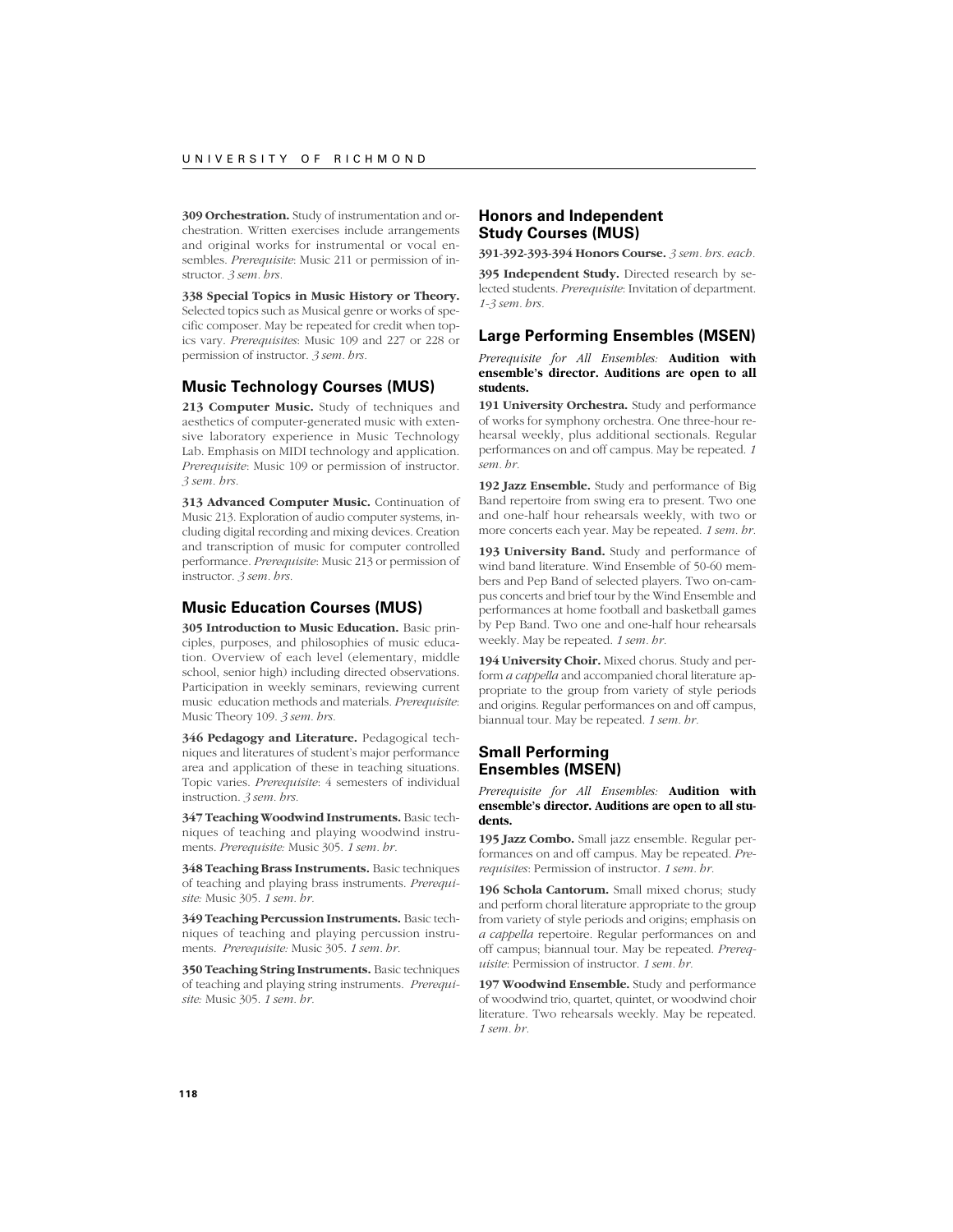**198 Brass Ensemble.** Study and performance of brass trio, quartet, quintet, or brass choir literature. Two rehearsals weekly. May be repeated. *1 sem. hr.*

**199 Percussion Ensemble.** Study and performance of percussion literature. May be repeated. *1 sem. hr.*

**200 String Ensemble.** Study and performance of string ensemble literature. May be repeated. *1 sem. hr.*

201 Chamber Music. Study and performance of chamber music. Coaching by various members of the Department of Music including members of the Shanghai Quartet. May be repeated. *1 sem. hr.*

**202 Guitar Ensemble.** Study and performance of guitar ensemble literature. May be repeated. *1 sem. hr.*

#### **Applied Music Courses**

*Prerequisite for Applied Courses:* **Placement at the discretion of department.**

# **CLASS INSTRUCTION COURSES (MUS)**

130 Class Guitar. Introduction to the guitar through folk music. *1 sem. hr.*

**131 Class Piano.** For beginning piano student. Introduction to elements of music via the keyboard. *1 sem. hr.*

# **INDIVIDUAL INSTRUCTION COURSES (MSAP)**

One-credit courses are for the first four semesters of study. Semesters 5-8 may be taken for two credits. Three-credit courses are for Music Majors or with departmental permission.

**Note:** Individual instruction courses require an additional fee per course, **non-majors only**. See "Special Fees," page 15.

# **Offered without credit. May be repeated.**

- **060 Voice.** *0 sem. hrs.*
- **061 Piano.** *0 sem. hrs.*
- **062 Organ.** *0 sem. hrs.*
- **063 Guitar.** *0 sem. hrs.*
- **064 Flute.** *0 sem. hrs.*
- **065 Oboe.** *0 sem. hrs*.
- **066 Clarinet.** *0 sem. hrs.*
- **067 Saxophone.** *0 sem. hrs.*
- **068 Bassoon.** *0 sem. hrs.*
- **069 French Horn.** *0 sem. hrs.*
- **070 Trumpet.** *0 sem. hrs.*

**071 Trombone/Baritone.** *0 sem. hrs.*

**072 Tuba.** *0 sem. hrs.*

**073 Percussion.** *0 sem. hrs.*

**074 Violin.** *0 sem. hrs.*

**075 Viola.** *0 sem. hrs.*

**076 Cello.** *0 sem. hrs.*

**077 String Bass/Electric Bass.** *0 sem. hrs.*

**078 Harp.** *0 sem. hrs.*

**079 Miscellaneous Instruments.** *0 sem. hrs.*

#### **For first four semesters of study.**

**160 Voice.** *1 sem. hr.* **161 Piano.** *1 sem. hr.* **162 Organ.** *1 sem. hr.* **163 Guitar.** *1 sem. hr.* **164 Flute.** *1 sem. hr.* **165 Oboe.** *1 sem. hr.* **166 Clarinet.** *1 sem. hr.* **167 Saxophone.** *1 sem. hr.* **168 Bassoon.** *1 sem. hr.* **169 French Horn.** *1 sem. hr.* **170 Trumpet.** *1 sem. hr.* **171 Trombone/Baritone.** *1 sem. hr.* **172 Tuba.** *1 sem. hr.* **173 Percussion.** *1 sem. hr.* **174 Violin.** *1 sem. hr.* **175 Viola.** *1 sem. hr.* **176 Cello.** *1 sem. hr.* **177 String Bass/Electric Bass.** *1 sem. hr.*

**178 Harp.** *1 sem. hr.*

**179 Miscellaneous Instruments.** *1 sem. hr.*

# **May be taken for semesters five-eight of study.**

**260 Voice**. 2 sem. hrs. **261 Piano.** *2 sem. hrs*. **262 Organ.** *2 sem. hrs.* **263 Guitar.** *2 sem. hrs*. **264 Flute.** *2 sem. hrs*. **265 Oboe.** *2 sem. hrs.* **266 Clarinet.** *2 sem. hrs.* **267 Saxophone.** *2 sem. hrs.*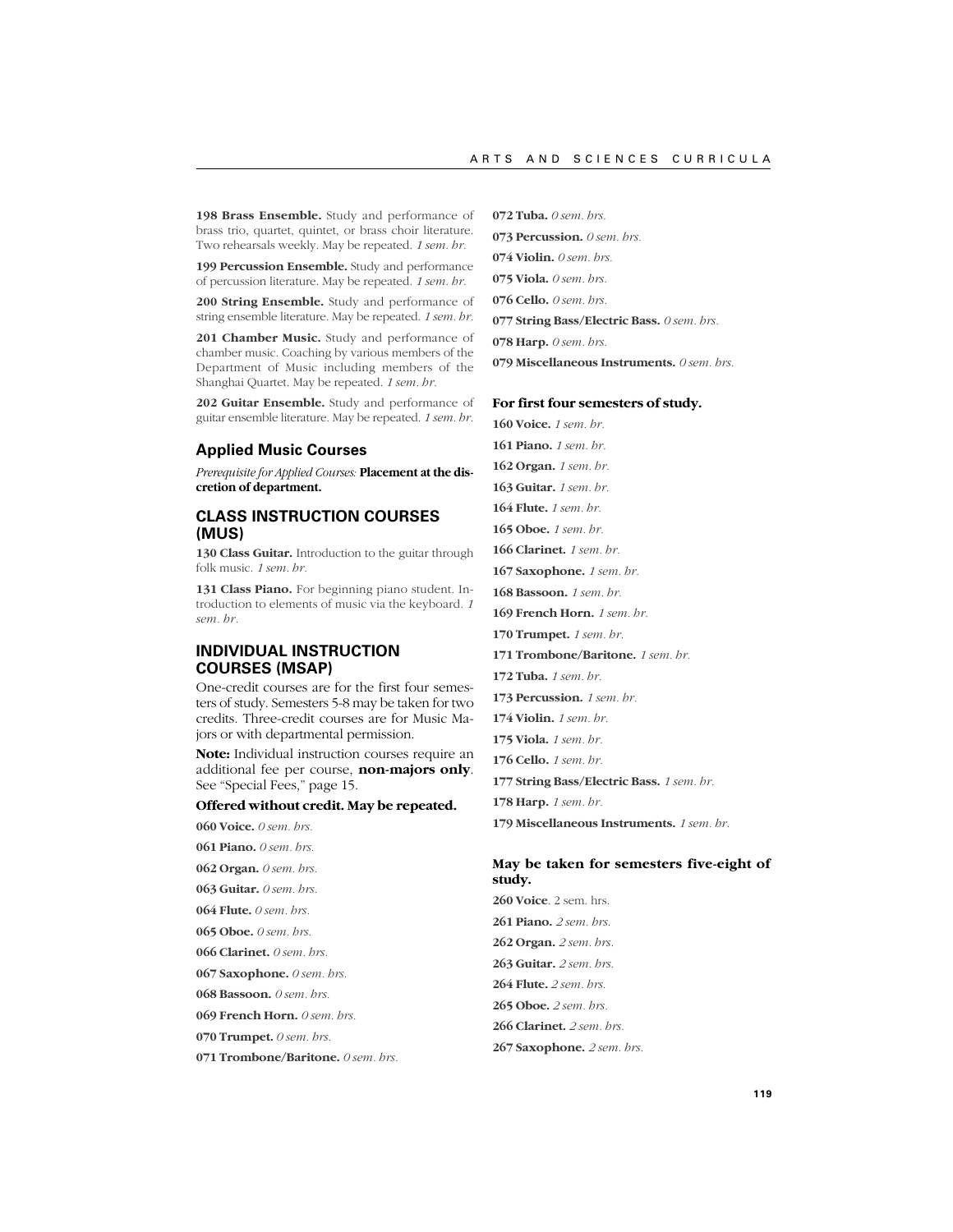**268 Bassoon.** *2 sem. hrs.*

**269 French Horn.** *2 sem. hrs*.

**270 Trumpet.** *2 sem. hrs.*

- **271 Trombone/Baritone.** *2 sem. hrs.*
- **272 Tuba.** *2 sem. hrs.*
- **273 Percussion.** *2 sem. hrs.*
- **274 Violin.** *2 sem. hrs.*
- **275 Viola.** *2 sem. hrs.*
- **276 Cello.** 2 sem. hrs.
- **277 String Bass/Electric Bass.** *2 sem. hrs.*

**278 Harp.** *2 sem. hrs*.

**279 Miscellaneous Instruments.** *2 sem. hrs*.

#### **For Music Majors or with departmental permission.**

**360 Voice.** *3 sem. hrs.*

**361 Piano.** *3 sem. hrs.*

- **362 Organ.** *3 sem. hrs.*
- **363 Guitar.** *3 sem. hrs.*
- **364 Flute.** *3 sem. hrs.*
- **365 Oboe.** *3 sem. hrs.*
- **366 Clarinet.** *3 sem. hrs.*
- **367 Saxophone.** *3 sem. hrs.*
- **368 Bassoon.** *3 sem. hrs.*
- **369 French Horn.** *3 sem. hrs.*
- **370 Trumpet.** *3 sem. hrs.*
- **371 Trombone/Baritone.** *3 sem. hrs.*
- **372 Tuba**. *3 sem. hrs.*
- **373 Percussion.** *3 sem. hrs.*
- **374 Violin.** *3 sem. hrs.*
- **375 Viola.** *3 sem. hrs.*
- **376 Cello.** *3 sem. hrs.*
- **377 String Bass/Electric Bass.** 3 sem. hrs.
- **378 Harp.** *3 sem. hrs.*
- **379 Miscellaneous Instruments.** *3 sem. hrs.*

# **Philosophy (PHIL)**

*James Hall, Chair Professors Hall, McWhorter, Shapiro Associate Professor Schauber Assistant Professors Goddu, McCormick*

#### **The Philosophy Major**

Note: No more than one grade below *C* (2.0) will be counted toward the major.

1. Thirty-three semester hours in the philosophy department, composed of:

- A. Philosophy (PHIL)
	- 251 Symbolic Logic
	- 271 Ancient Greek Philosophy
	- 272 Modern Western Philosophy
	- 343 Twentieth-Century Continental Philosophy
	- 344 Twentieth-Century Analytic Philosophy
	- 351-2 Philosophical Methods: Majors'/Minors' Seminar
- B. One 300-level course in value theory and its applications, such as:
	- 360 Ethics
	- 364 Philosophy of Law,

or another specific course such as may be approved by the department from year to year.

C. Three electives, at least one of which must be at the 300 level.

2. Fifteen approved semester hours in related fields.

#### **The Philosophy Minor**

Note: A grade of not less than *C-* (1.7) is required in each course comprising the minor.

Fifteen semester hours in the philosophy department, composed of:

- A. Philosophy (PHIL)
	- 271 Ancient Greek Philosophy
	- 272 Modern Western Philosophy
- B. Three electives, at least one of which must be at the 300 level.

All 200-level courses are open to first-year students. All 300-level courses presume some previous exposure to philosophy or a related area of study.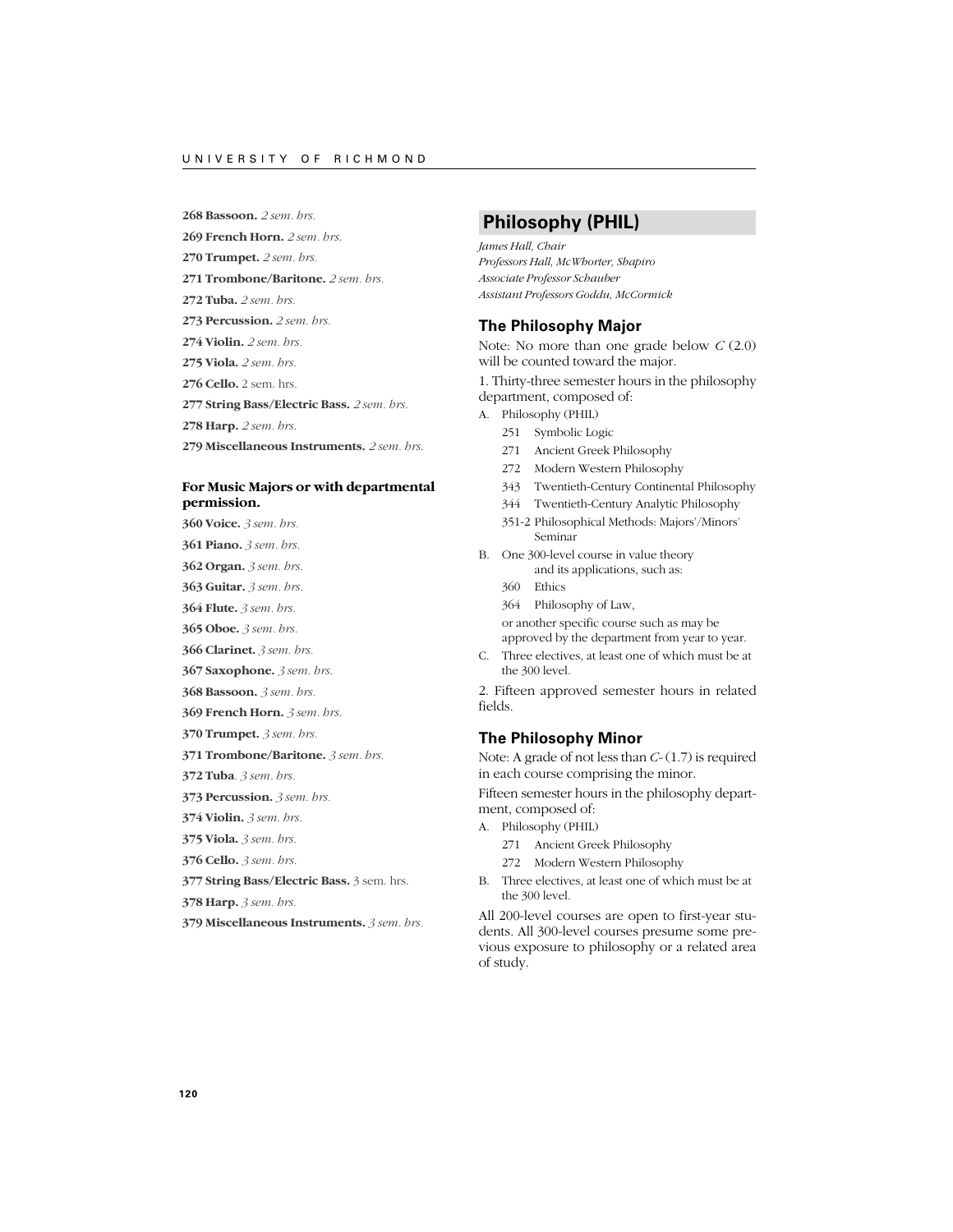#### **Philosophy Courses (PHIL)**

**220 Contemporary Moral Issues.** Philosophical introduction to ethics. Aims to clarify, organize and sharpen our ideas about moral concerns of everyday life, and to examine and critique prominent moral theories. Topics may include abortion, euthanasia, capital punishment, animal rights. *3 sem. hrs.*

**251 Elementary Symbolic Logic.** Introduction to modern logic beginning with truth-functions and covering formal proofs (propositional and predicate) through level of multiply-general and relational statements. No mathematical applications. Recommended for pre-law and pre-computer studies. *3 sem. hrs.* (FSSR)

**258 Introduction to Feminist Theories.** Introductory survey of social, political and philosophical theories espoused, developed, and used by feminist thinkers. *3 sem. hrs.*

**260 Philosophical Problems in Law and Society.** Examination of purpose and justification for legal limits on individual liberty, with special attention to problems of liability and punishment. *3 sem. hrs.*

**271 Ancient Greek Philosophy.** Introduction to ancient Western philosophy, with emphasis on Plato and Aristotle. Discussion of both the development of philosophical thought and topics such as: What is knowledge? Why should I be moral? and What is the good life? *3 sem. hrs.* (FSHT)

**272 Modern Western Philosophy.** Study of development of modern philosophy from Descartes to Kant. Readings from Descartes, Hume, and Kant; some attention may be given to other modern philosophers such as Leibniz, Spinoza, Locke, and Berkeley. Readings drawn from primary texts. *3 sem. hrs.* (FSHT)

281 Philosophy of Art. Conceptual problems about art, the artist, and aesthetic judgment. Role of intention, intellect, and inspiration in both creation and craft. Is objective judgment and criticism possible? *Prerequisite*: One previous philosophy course or, for art history majors, permission of department. (Same as Art 281.) *3 sem. hrs.*

**289 Science, Pseudo-science, and the Paranormal.** Examines such things as Big-Foot, Bridie Murphy, Demon Possession, Astrology, Poltergeists, Telepathy, Crystal Power, Tarot Reading, Space-Alien Abductions, Homeopathy, and similar traditional and New Age "paranormal phenomena." Its point is to learn and internalize the techniques and characteristics of responsible inquiry. Extensive reading and discussion, in-class presentation (on assigned topic), major paper (on free topic), and final examination. *3 sem. hrs.*

**298 Power and Politics**. Examination and appraisal of classical liberal political philosophies --particularly their treatment of consent, rebellion, and political change--in light of twentieth-century civil rights movements. Theorists studied include John Locke and various American revolutionaries such as James Madison. Movements studied are the Montgomery Bus Boycott of 1955-56, the Birmingham desegregation movement of 1963, and the gay and lesbian movement of the 1990s. Studies will evaluate liberalism as both a descriptive and prescriptive theory. Lecture/discussion format. *3 sem. hrs.*

**299 Philosophy of Science.** General introduction to philosophy of science dealing with structure of scientific theories, nature of scientific activity, and scientific world picture. Note: No prerequisite for junior and senior science majors. *3 sem. hrs.*

**336 Nineteenth-Century European Philosophy.** Examination of movements and individuals; emphasis on Kierkegaard's and Marx' response to Hegel. Previous work in philosophy or good background in history and/or literature is presumed. *3 sem. hrs.*

**337 Social and Political Philosophy.** Examination of major theories in social and political philosophy, both historical and current. *3 sem. hrs.*

**339 Existentialism.** Systematic study of conditions of human experience to develop and justify descriptive categories for understanding of persons and their world. Readings from Kierkegaard, Nietzsche, Heidegger, and Sartre. *3 sem. hrs.*

**343 Twentieth-Century Analytic Philosophy.** Critical examination of twentieth-century topics and thinkers in the Analytic tradition. *3 sem. hrs.*

**344 Twentieth-Century Continental Philosophy.** Critical examination of twentieth-century topics and thinkers in the French and German traditions. *3 sem. hrs.*

**350 Topics Seminar: Historical.** Selected topics in philosophy arranged historically. Recent topics: Kant, Hegel, Critical Theory, Heidegger. May be repeated for credit when topic differs. *3 sem. hrs.*

**351-352 Philosophical Methods: Majors'/Minors' Seminar.** Reading, writing, critiquing, presenting, and defending philosophical essays. Techniques of analysis and hermeneutics. Preparation of proposal, bibliography and partial draft of a senior project, including extensive presentation and critique of work in progress. Required for majors; open to minors. Ordinarily taken in junior year. *Prerequisite:* Permission of department. *3-3 sem. hrs.*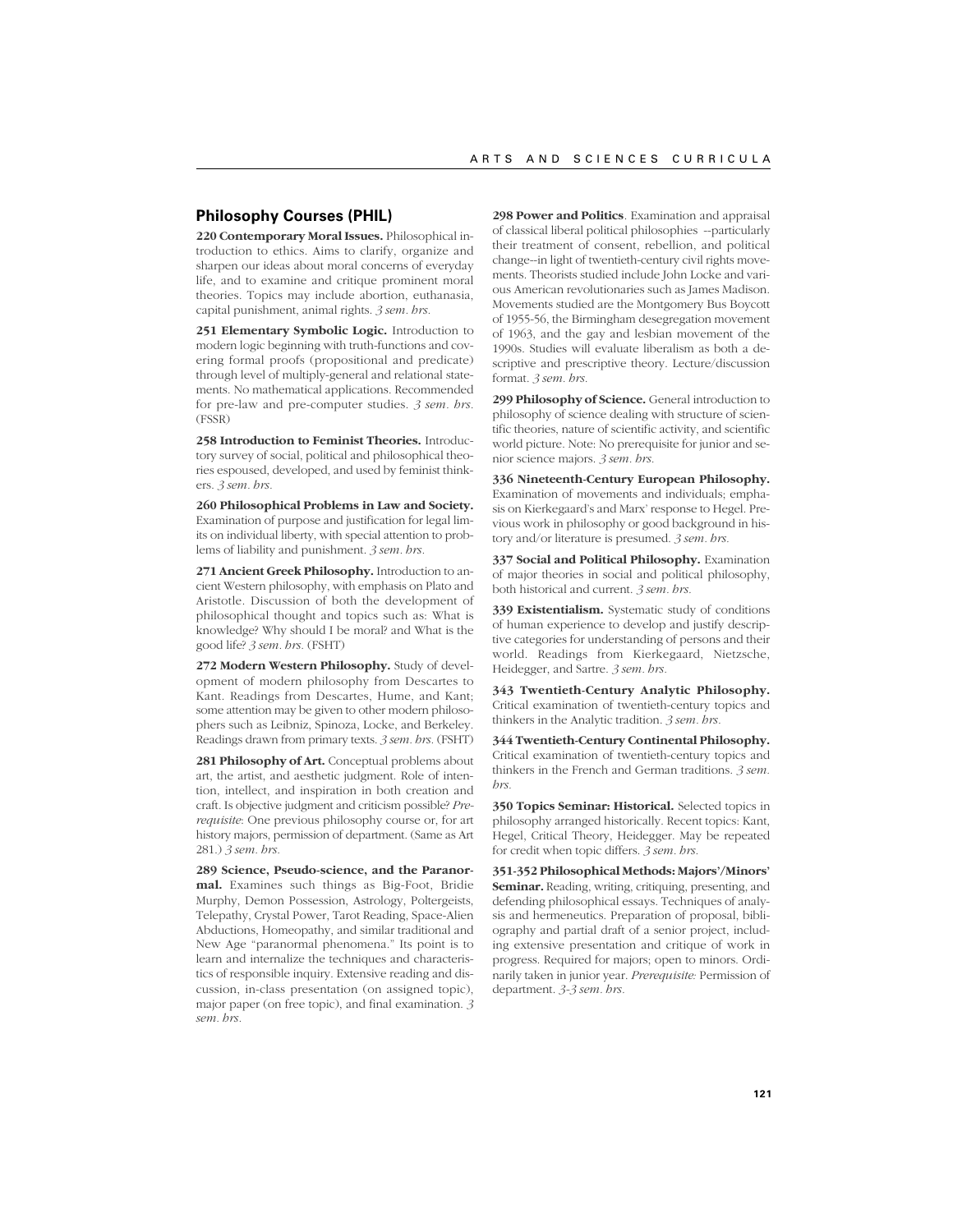**357 Nietzche.** Devoted to analysis and understanding of some of the main philosophical themes and writing of Friedrich Nietzsche (1844-1900), such as: critique of Western morality and religion; affirmation of creativity and life of this world; eternal recurrence of all things, and diagnosis of modern nihilism and suggestions as to how it might be overcome. Close reading of a number of texts by Nietzsche. Lecture/discussion format. *3 sem. hrs.*

**358 Topics in Feminist Philosophy.** Examination of recent and contemporary feminist theory. *3 sem. hrs.*

**359 Thinking and Seeing: Philosophy and the Visual Arts.** Devoted to exploring some questions having to do with the meaning and significance of the visual arts. Among topics of the course are: relation between words and visual images, use of art as a way of learning about ourselves and the world, phenomenology of visual experience, and criteria for interpreting the meaning of art works. Theorists include G.E. Lessing and representative thinkers from such recent tendencies as phenomenology, existentialism, deconstruction, and psychoanalysis. *3 sem. hrs.*

**360 Ethics.** Critical examination of main types of ethical theory. Discussion of current topics and controversies, as well as fundamental questions about the object of morality and the objectivity and justification of moral evaluations. *3 sem. hrs.*

**362 Philosophy of Religion.** Is there such a thing as religious knowledge? Can a rational individual believe in God(s)? Alternative conceptions of use and meaning of theological language (description, ritual, belief formation, moral persuasion). Transcendence. Mysticism and logic. *Prerequisite*: One previous philosophy course or, for religion majors, permission of department. *3 sem. hrs.*

**364 Philosophy of Law.** Alternative ways of conceiving of law. Such legal concepts as right and strict liability. Such problems as nature of judicial decisionmaking process, tension between crime control and due process, rationale of legal punishment, insanity defense. *Prerequisite*: One previous philosophy course. *3 sem. hrs.*

**365 Action, Responsibility, and Free Will.** Examination of a core philosophical puzzle--can responsible action be both free and determined?--in writings of classical and contemporary philosophers. Seminar format, with multiple written and oral critiques, term paper, mid-term and final exams. *3 sem hrs.*

**380 Topics Seminar: Issues.** Selected topics in philosophy arranged by issues. Recent topics: The Emotions: Rationality, Ideology and Difference; Action and Free Will. May be repeated for credit when topic differs. *3 sem. hrs.*

**386 Honors Seminar.** Seminar for honors students on topic selected mutually by instructor and those enrolled. *Prerequisite:* Permission of department. *3 sem. hrs.*

**390 Independent Study.** Faculty member directs student's reading and study. *Prerequisite:* Permission of department. *1-3 sem. hrs.*

**395 Honors Thesis.** Supervised completion of research thesis begun and approved in Majors' Seminar. *3 sem. hrs.*

# **Physics (PHYS)**

*Gerard P. Gilfoyle, Chair Associate Professors Gilfoyle, Rubin, Vineyard Assistant Professor Fetea*

#### **The Physics Major**

**Note:** A grade of not less than *C* (2.0) is required in each physics course included in the major.

*For the Bachelor of Arts degree:*

28 semester hours in physics courses approved by the department including:

Physics 101-102 or 131-132

Physics 205, 221, 397-398, 497-498

Mathematics 212

15 semester hours in courses outside of physics approved by the department

This degree is offered primarily for students who wish to prepare for interdisciplinary or medical sciences studies, or to earn a cultural degree.

*For the Bachelor of Science degree:*

Physics 205, 301, 303, 305, 308, 397 398, 401, 402, 497-498

3 semester hours of experimental

work including Physics 221 Chemistry 103-104

Mathematics 245

7 semester hours in courses outside physics approved by the department

#### **The Physics Minor**

Seventeen semester hours in physics courses, including at least nine semester hours in courses numbered above 200, excluding 397-398 and 497-498. A grade of not less than *C-* (1.7) is required in each physics course included in the minor.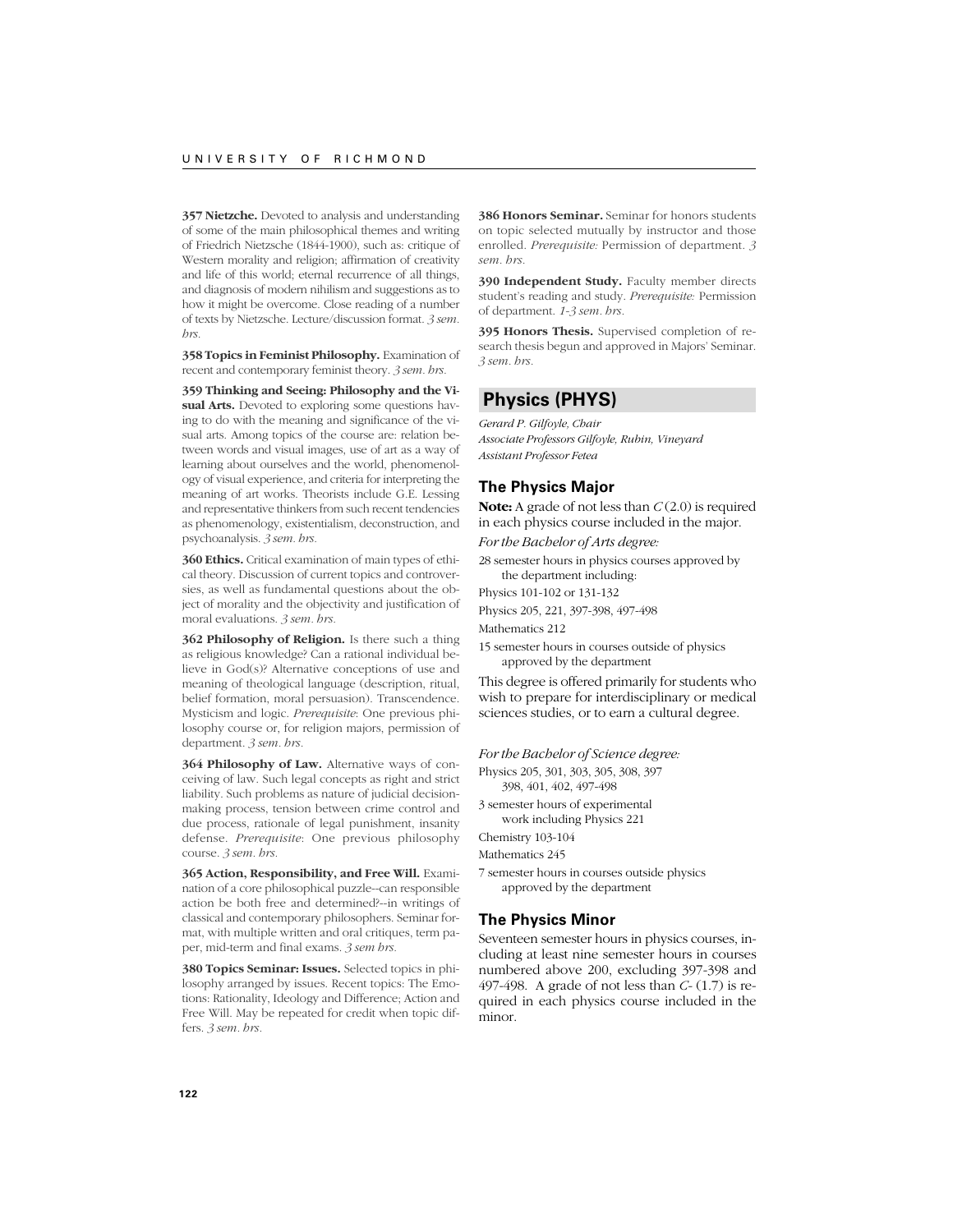*Notes*

The beginning courses in Physics (101, 102, 121, 123, 125, 131, and 132) offer different approaches to the subject matter depending on the student's intended major. Any of these courses may be used for partial fulfillment of the natural science fields-of-study requirement for general education.

Physics 121, 123, and 125 are general courses for students whose intended major is in other than the natural and mathematical sciences.

For students intending to major in the natural or mathematical sciences, Physics 131-132 is the recommended option; however, Physics 101- 102 is also acceptable for these majors. Students should consult with the department of their intended major for more information concerning this option.

#### **Physics Courses (PHYS)**

**101-102 General Physics.** Basic course without calculus. Mechanics, heat, sound, magnetism, electricity, light, and modern physics. Includes laboratory. Note: Physics 101 not prerequisite to 102. *Prerequisites*: Algebra and trigonometry. A student may not receive credit for both Physics 101 and 131; nor for Physics 102 and 132. *4-4 sem. hrs.* (101 or 102, FSNP)

**121 Astrophysics.** Celestial motions, stellar structure, cosmology, and related problems including appropriate concepts of elementary physics. For nonscience majors. Includes laboratory. *4 sem. hrs.* (FSNP)

**123 Waves.** Sources and properties of waves in matter and fields and related elements of mechanics, electricity, and optics. For nonscience majors. Includes laboratory. *4 sem. hrs.* (FSNP)

**125 Elements of Physics.** Principles and applications of physics. Topics selected from mechanics, sound, light, electricity, magnetism, heat, and modern physics. For nonscience majors. Includes laboratory. *4 sem. hrs.* (FSNP)

**131-132 General Physics with Calculus.** Calculusbased introductory course. Mechanics, heat, sound, magnetism, electricity, and light. Includes laboratory. *Prerequisites*: Math 211 (or 111)-212 (may be taken concurrently). Physics 131 is prerequisite to 132 unless permission is granted by the instructor. A student may not receive credit for both Physics 131 and 101, nor for 132 and 102. *4-4 sem. hrs.* (131 or 132, FSNP)

**205 Introduction to Modern Physics.** Quantization of matter and energy, waves vs. particles, atomic spectra, atomic structure, Schroedinger equation. *Prerequisite*: Physics 132 or permission of department. *3 sem. hrs.*

**215 Computational Methods in Physics.** Projectoriented: applying computers to solution of problems in physical sciences. *Prerequisites*: Physics 132 and some familiarity with at least one higher-level computer language. *3 sem. hrs.*

**216-217 Electronics.** Basic electronics and instrumentation for science majors. Study of dc and ac circuits, diodes, rectifiers, operational amplifiers, binary logic, Boolean algebra, digital circuits, analog-digital conversion, transducers, and computer interfacing. Includes laboratory. *Prerequisites*: Physics 101-102 or 132. *4-4 sem. hrs.*

**221-222 Intermediate Laboratory.** Experiments in classical and modern physics emphasizing independent work. Six laboratory hours a week. *Prerequisite*: Physics 101-102 or 132. *2-2 sem. hrs.*

**301 Mathematical Methods in Physics.** Selected mathematical topics needed for upper-level work in physics. Topics taken from vector calculus, matrices, calculus of variations, orthogonal functions, and complex analysis. *Prerequisite*: Physics 132 or permission of department. *3 sem. hrs.*

**303 Mechanics.** Mathematical analysis of physical laws pertaining to dynamics of particles and rigid bodies. Introduction to moving coordinate systems and Lagrange's and Hamilton's methods. *Prerequisite*: Physics 301 or permission of department. *3 sem. hrs.*

**305-306 Electricity and Magnetism.** Electrostatic fields and potentials, dielectrics, magnetic fields and potentials. Maxwell's equations, electromagnetic waves. *Prerequisite*: Physics 301 or permission of department. Physics 305 is prerequisite to 306. *3-3 sem. hrs.*

**308 Statistical Mechanics.** Statistical methods applied to description of physical systems. Statistical calculation of thermodynamic quantities, laws of thermodynamics, statistical distributions, and classical and quantum statistics of ideal gases. *Prerequisite*: Physics 301 or permission of department. (Same as Chemistry 308.) *3 sem. hrs.*

**321 Advanced Laboratory.** Application of fundamental experimental techniques to advanced physics problems from mechanics, electromagnetism, and thermal, modern, atomic, nuclear, and particle physics. Three to six laboratory hours a week. *Prerequisite*: Physics 221 or permission of department. *1-2 sem. hrs.*

**381-382 Research.** Six hours a week of laboratory or independent study. *Prerequisite*: Permission of department. *2-2 sem. hrs.*

**397-398 Junior Seminar.** Required of all third-year physics majors. Does not count in hours required for minor. *1-1 sem. hrs.*

**123**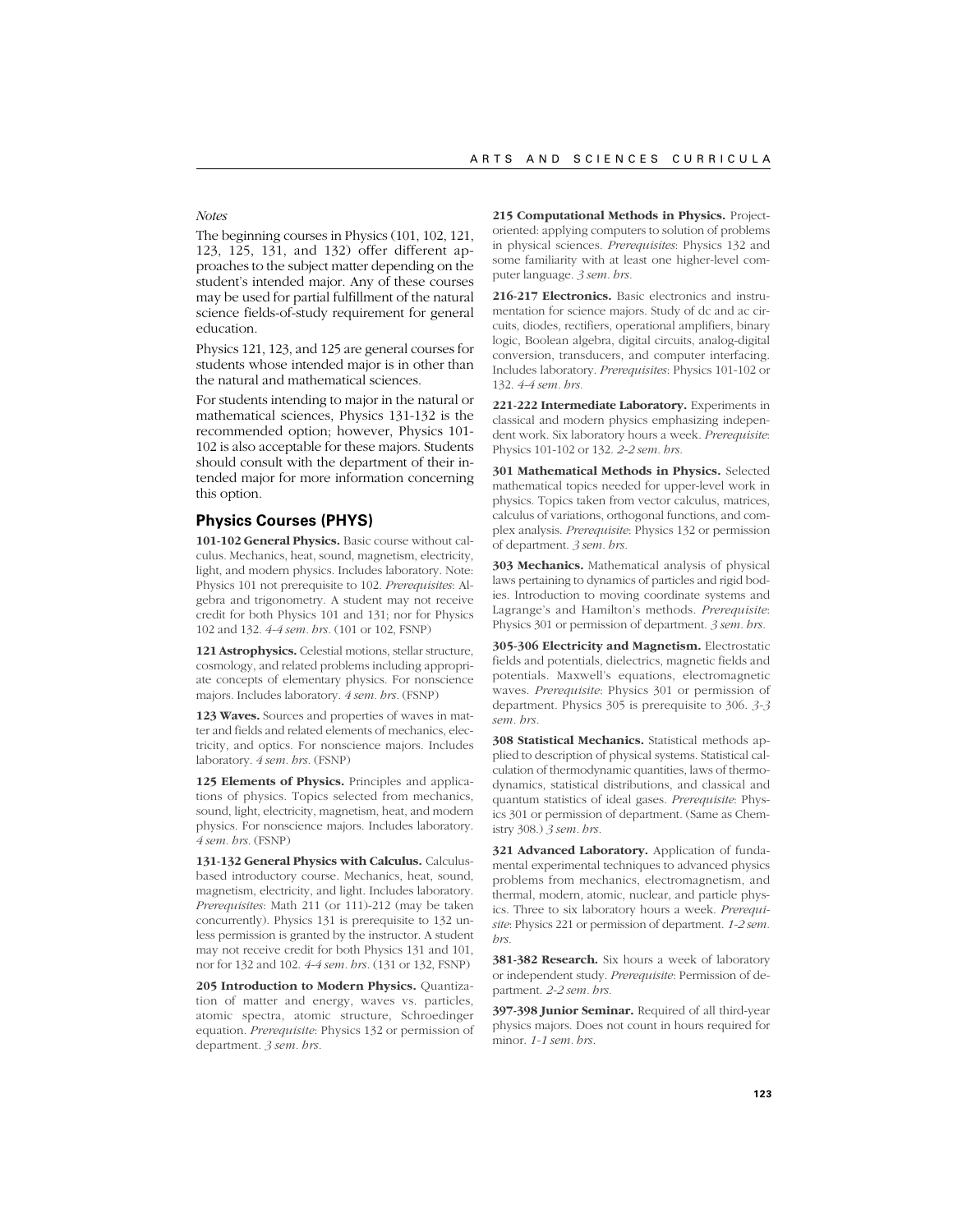**401-402 Quantum Mechanics.** Wave mechanics and quantization, Schroedinger equation for variety of potentials, hydrogen atom in detail, perturbation methods. *Prerequisites*: Chemistry 310 or Physics 205, 303, and Mathematics 245 or permission of department. Physics 401 is prerequisite to 402. (Same as Chemistry 401-402.) *3-3 sem. hrs.*

**404 Theoretical Physics.** Application of mathematics to selected topics in physics. *Prerequisite*: Physics 301 or permission of department. *3 sem. hrs.*

**479 Special Topics.** Topics include Particle and Nuclear Physics, Solid State, Modern Optics, Relativity, Field Theory. *Prerequisite*: Permission of department. *3 sem. hrs.*

**497-498 Senior Seminar.** Required of all senior physics majors. Does not count in hours required for minor. *1-1 sem. hrs.*

# **Political Science (PLSC)**

*Arthur Gunlicks, Chair Professors Gunlicks, Outland, E. West, Whelan Associate Professors Carapico, Kandeh, Palazzolo Assistant Professors Jones-DeWeever, Wang*

#### **The Political Science Major**

**Note:** The grade point average of the coursework in political science comprising the major, including required courses, must be 2.00 or above with no course grade below *C-* (1.7).

Thirty semester hours in political science, at least 21 of which must be at the 300 level or above, including:

Political Science 220, 371, 400

Two of the following: 221, 240, 250

One of the following: 311, 312, 315

In addition to the 30 hours in political science, Mathematics 119 (preferred), Economics 274, or equivalent is required as a prerequisite for Political Science 371.

The major must include a minimum of 18 semester hours of University of Richmond political science courses. No more than six hours credit toward the major can be given for courses offered by other departments or schools at the University of Richmond.

The department recommends additional coursework in political science and related fields beyond that specified for the major. Study abroad is also encouraged. Students who have an interest in attending law or graduate school should consult with the department chair about undergraduate courses that they should consider taking.

## **The Political Science Minor**

**Note:** The grade point average of the coursework comprising the minor, including required courses, must be 2.00 or above with no course grade below *C-* (1.7).

Eighteen semester hours in political science, at least 12 of which must be at the 300 level or above, including:

Political Science 220, 371 (prerequisite Math 119) One of the following: 221, 240, 250

#### **Political Science Courses (PLSC)**

**220 Introduction to American Government.** Basic roles, structures, and functions of American political institutions and introduction to American political process. *3 sem. hrs.*

**221 Introduction to Public Policy.** Contemporary social and economic problems in America, public policies adopted or proposed to deal with them, and ways of analyzing those problems and policies. *3 sem. hrs.* (FSSA)

**240 Introduction to Comparative Politics.** Concepts, approaches, classifications, and models useful in comparing political structures and processes. Political systems characteristic of countries with different cultures and levels of economic development. *3 sem. hrs.* (FSSA)

**250 Introduction to International Relations.** Framework for analyzing contemporary international system: goals of nation-states and other actors; how such actors attempt to achieve their goals; and some forces which help or hinder attainment of goals. *3 sem. hrs.* (FSSA)

**300 Bureaucracy and Public Policy.** Examination of nature of bureaucracy and power of public sector bureaucrats and agencies to shape, create, implement, resolve disputes about, and evaluate public policies. *Prerequisite*: Political Science 220, 221 or permission of instructor. *3 sem. hrs.*

**303 Metropolitan Problems and Politics.** Analysis of and practical involvement with major issues affecting metropolitan governments. *Prerequisite*: Political Science 220 or permission of instructor. *3 sem. hrs.*

**304 Virginia Government and Politics.** Virginia government at state, county, municipal, and special district levels. Emphasis on legislative, executive, and judicial organization; state politics and intergovernmental relations. *Prerequisite*: Political Science 220 or permission of instructor. *3 sem. hrs.*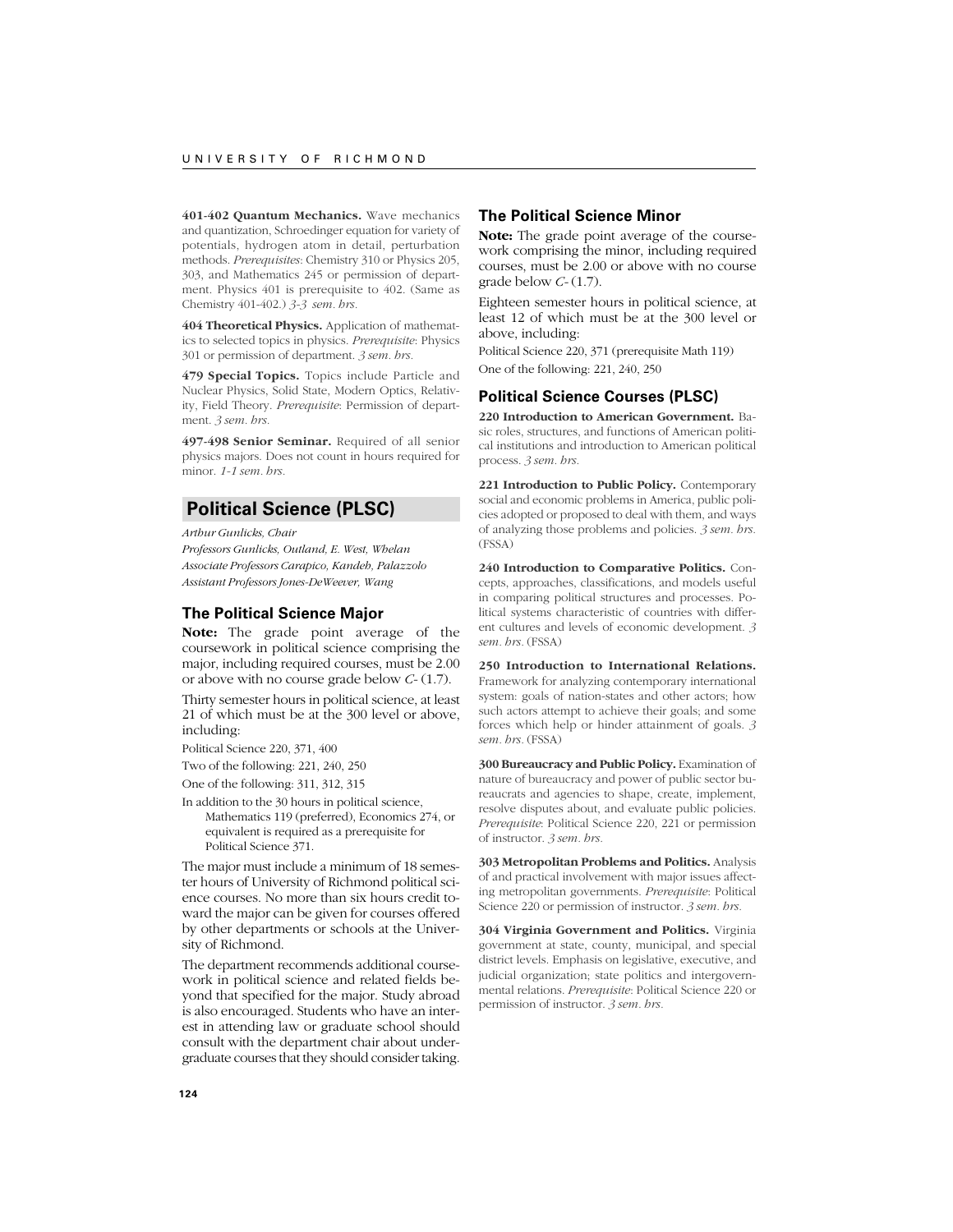**307 Public Management.** Comparative analysis of management in public and private sectors. Focuses on the managerial position and public administration as a profession. *Prerequisite*: Political Science 220 or permission of instructor. *3 sem. hrs.*

**311 Political Theory: Plato to Locke.** Enduring basic issues in political theory studied through writings of Western civilization's great philosophers. *3 sem. hrs.*

**312 Modern Political Theory.** Ideas of major political philosophers of late eighteenth, nineteenth, and twentieth centuries, such as Rousseau, Burke, Hegel, Marx, J.S. Mill, and Nietzsche. *3 sem. hrs.*

**315 American Political Theory.** Political thought in America from colonial times to present, emphasizing themes of liberty, individualism, community, and national purpose. *3 sem. hrs.*

**321 Women and Power in American Politics.** Examines women's access to and exercise of power in the U.S., and effects of government power on women's lives. Takes conscious account of differences with respect to race, ethnicity, class, and sexuality. *Prerequisite*: Political Science 220 or Women's Studies 220 or permission of instructor. *3 sem. hrs.* (FSSA)

**322 Public Opinion and Public Policy.** Examines relationship between public opinion and public policy by identifying democratic values, public preferences, and interactions between elected officials and people they govern. *Prerequisite*: Political Science 220 or permission of instructor. *3 sem. hrs.*

**324 The Politics of Social Welfare.** Development and adequacy of programs addressing needs of "the deserving poor" in the U.S. Insights into why some programs fail and others succeed. Course is usually offered in conjunction with Virginia Union University. *Prerequisite*: Political Science 220 or permission of instructor. *3 sem. hrs.*

**325 Minority Politics.** Comparative examination of the history, problems, and political role of minority groups in the U.S. *Prerequisite*: Political Science 220. *3 sem. hrs.*

**326 Legislative Process.** Organization and functions of American Congress. *Prerequisite*: Political Science 220 or permission of instructor. *3 sem. hrs.*

**327 The American Presidency.** Political leadership in American political system from perspective of Chief Executive. Particular attention to expansion and use of presidential power. *Prerequisite*: Political Science 220 or permission of instructor. *3 sem. hrs.*

**328 American National Government.** Research seminar on national policy-making process. For advanced political science students. *Prerequisite*: Political Science 220 or permission of instructor. *3 sem. hrs.*

**329 Campaigns and Elections.** Analysis of institutions and process of American electoral system and behavior of American electorate. *Prerequisite*: Political Science 220 or permission of instructor. *3 sem. hrs.*

**331 Constitutional Law.** Role of United States Supreme Court in American politics studied through examination of landmark constitutional decisions pertaining to functional and territorial distribution of governmental powers. *Prerequisite*: Political Science 220 or permission of instructor. *3 sem. hrs.*

**333 Civil Rights/Liberties.** Analysis of contemporary legal status and interpretation of constitutional rights and liberties. Emphasis on landmark Supreme Court decisions involving various provisions of the Bill of Rights and the Fourteenth Amendment. *Prerequisite*: Political Science 220 or permission of instructor. *3 sem. hrs.*

**336 American Constitutional History.** Background, adoption, and development of the Constitution, with emphasis on role of Supreme Court and judicial review in American history and on changing interpretations of key provisions in the Constitution. *3 sem. hrs.*

**337 Politics and the Legal System.** Analysis of structure, processes, and personnel of American legal system. Emphasis on decision making of private parties, judges, juries and attorneys in context of civil litigation and criminal prosecution. *Prerequisite*: Political Science 220 or permission of instructor. *3 sem. hrs.*

**341 Great Britain, France, and Germany.** Geographical and historical settings, political cultures, political parties and elections, executives, legislatures, bureaucracies, and legal systems in three major Western European countries. Comparisons of public policies and responses to challenges of welfare state. *Prerequisites*: Political Science 220 and 240 or permission of instructor. *3 sem. hrs.*

**342 Russia and the Newly Independent States.** Recent developments in the former Soviet Union. Ethnic, cultural, religious, and economic diversity; political institutions, parties, and elections; and current leaders. *Prerequisite*: Political Science 240 or permission of instructor. *3 sem. hrs.*

**343 Politics of Asia.** Study of historical, cultural, and social forces shaping contemporary politics of Asia. Comparative survey of major political systems and critical examination of key issues. Attempts to link Asian Studies with mainstream political science. *3 sem. hrs.*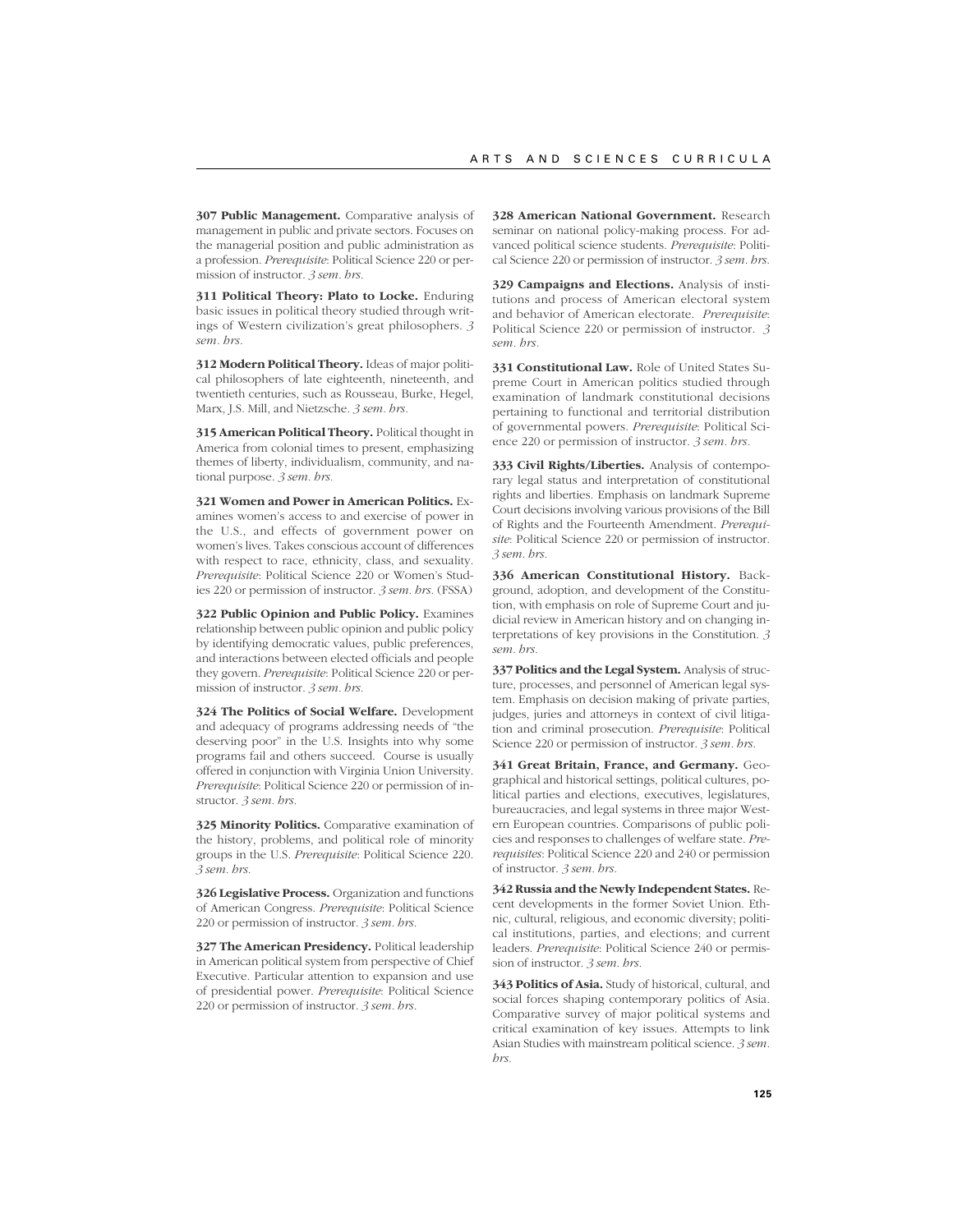**344 Europe Today.** Political, social, ethnic, and economic developments in Western Europe since WWII. Formation of European institutions such as European Union, Council of Europe, and NATO. Cooperation and conflict among European states, parties, and interest groups. *3 sem. hrs.*

**345 Politics of China, Hong Kong, and Taiwan.** Study of contemporary political history of China; analysis of political systems of the People's Republic of China, the Hong Kong Special Administrative Region, and the Republic of China on Taiwan; and discussion of key political, economic, and military issues. *3 sem. hrs.*

**346 Politics of Cultural Pluralism.** Comparative examination of politicization of race, ethnicity, religion, and caste in contemporary world. *Prerequisite*: Political Science 220, 240, 250, or International Studies 201 or permission of instructor. *3 sem. hrs.*

**347 Politics of Developing Nations.** Comparative analysis of political, social, and economic development or modernization of nations in Africa, Asia, and Latin America. Topics include influence of ideology, revolution and reform, national integration, neo-imperialism and dependency, and economic growth and equality. *Prerequisite*: Political Science 240 or 250 or permission of instructor. *3 sem. hrs.*

**348 Politics of Africa.** Comparative study of state formation, nation-building, political economy, social structure/movements, selected regions and countries in Africa. *Prerequisite*: Political Science 240 or 250 or permission of instructor. *3 sem. hrs.*

**349 Politics of Latin America and the Caribbean.** Influence of historical, social, and cultural forces on contemporary politics of Latin America and the Caribbean. Effects of social structure and underdevelopment on processes of democratization, institution building, national integration, and economic development. Case studies of selected countries illustrate major themes and issues explored. *Prerequisite*: Political Science 240 or 250 or permission of instructor. *3 sem. hrs.*

**350 American Foreign Policy.** Sources, substance, and purposes of U.S. foreign and defense policy. *Prerequisite*: Political Science 220 or 250 or permission of instructor. *3 sem. hrs.*

**352 International Law and Organization.** Development, processes, and functions of contemporary international law and organization. Emphasis on conflict management, promotion of economic and social welfare, and development of community. *Prerequisite*: Political Science 250 or permission of instructor. *3 sem. hrs.*

**355 International Development Policy.** Assistance policies of wealthy nations and multilateral organizations, development policies and problems of poor or underdeveloped nations, and dynamics of economic, political, environmental, and cultural transactions. *Prerequisite*: Political Science 250 or permission of instructor. *3 sem. hrs.*

**356 International Political Economy.** Politics, processes, and institutions underlying contemporary global economic interdependence, with special focus on international trade, finance, and assistance; alternative theoretical models for understanding these events, processes, and institutions. *Prerequisite*: Political Science 250 or permission of instructor. *3 sem. hrs.*

**358 The United States and the Pacific Rim.** Study of changing U.S. role in the Asia-Pacific region, U.S. relations with the major powers in the region, and salient regional and bilateral political, security, and economic issues. *3 sem. hrs.*

**371 Introduction to Political Research and Analysis.** Approaches, orientations, theories, scope, and methods used in study of politics, exemplified primarily through practical exercises and readings. *Prerequisites*: Political Science 220 and Mathematics 119 or Economics 274, or permission of instructor. *3 sem. hrs.*

**372 Applied Research.** Application of advanced research techniques in such areas as public opinion, voting, and policy evaluation. *Prerequisite*: Political Science 371 or permission of instructor. *3 sem. hrs.*

**379 Selected Topics.** Examples include Comparative Public Policy, Deficits and Public Interest, Political Terrorism, and Leadership and Women's Movements. *1- 3 sem. hrs.*

**388 Individual Internship.** *Prerequisites*: Permission of department chair. *1-6 sem. hrs.*

**390 Independent Study.** *Prerequisite*: Permission of department chair. *1-3 sem. hrs.*

**393 Seminar.** Selected topics of special interest to advanced students. *3 sem. hrs.*

**395 Legislative Internship.** Combines weekly seminar on the state legislative process with work as assistant to a state legislator, government agency, interest group, or press during session of the Virginia General Assembly. *Prerequisites*: Political Science 220 and permission of instructor. *6 sem. hrs.*

**400 Senior Seminar.** Reading and research focusing on important topics in political science. Both topics and instructors change from semester to semester. *Prerequisites*: Senior status and completion of 21 hours in political science. *3 sem. hrs.*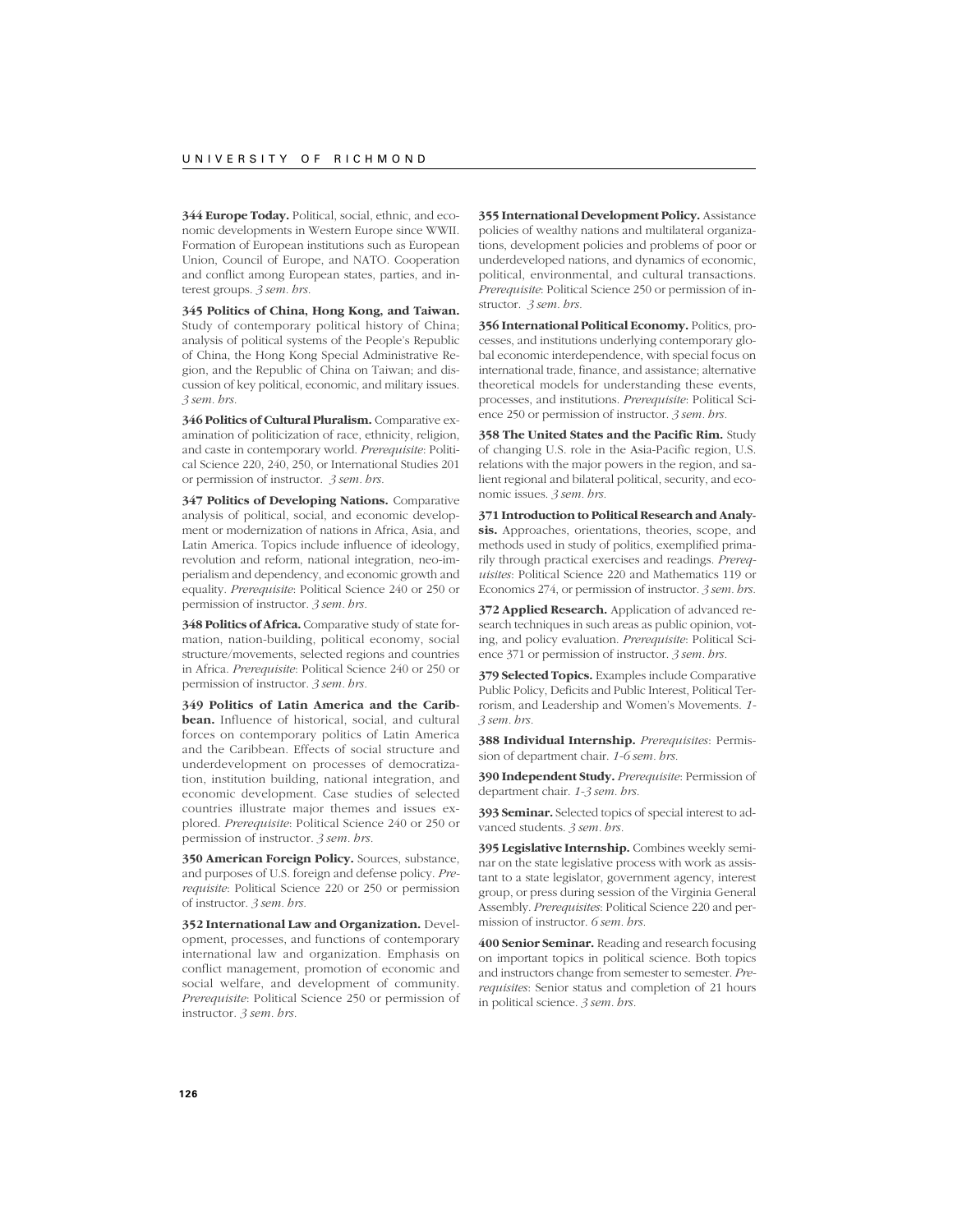# **Psychology (PSYC)**

*Scott T. Allison, Chair Professors Allison, Newcomb Associate Professors Berry, Hopkins, Kinsley, Kozub, Li, Sholley Assistant Professor Bagwell Clinical Assistant Professors Churchill, Stott*

**Note**: The grade point average of the department-specific and related area coursework comprising the major or minor must be no less than 2.00 with no course grade below *C*- (1.7).

## **The Psychology Major**

The Department of Psychology offers a rigorous, hierarchically organized curriculum which combines the highest expectations of achievement with a nurturing environment rich in opportunities for personal engagement and intellectual stimulation. Our central mission is to provide an academic setting for students to become skilled, adaptable, and highly capable of working collaboratively; to excel in the best graduate and professional schools or in the most competitive entry-level employment opportunities; and to lead productive lives characterized by a lifetime of learning, leadership, and service. We seek to offer our students a distinctive experience of engagement—a love of learning and involvement with the community—which is brought together by a unique interaction among the quality of our student experience and the dedication of our faculty to excellence in teaching and scholarship.

Our faculty share in the vision that education is as much of an activity as it is a body of knowledge. As professional educators, we embrace pedagogical strategies that place special emphasis on the scientific process, on intellectual challenge and complexity, on engagement in primary source readings, on interactive and collaborative learning, on critical and analytical thinking, on making full use of current technologies, on professional ethics, on effective oral and written expression, on recognizing multicultural perspectives, on appreciating psychology's unique position within the liberal arts, on involvement in the intellectual and cultural community, and on respect for individual differences. These emphases of our curriculum reflect our goals and aspirations as educators; they represent directions for both stimulating and challenging the intellectual curiosity of our students; moreover, they pervade all levels of our

undergraduate curriculum, from our introductory course to our most advanced courses.

*For the Bachelor of Arts degree:*

35 semester hours in psychology including:

Psychology 100 or 101

Psychology 200

One course in the 250-299 series

- One Methods & Analyses course and corequisite in the 310-328 series
- One Methods & Analyses course and corequisite in the 330-348 series

One course in the 433-449 series

*For the Bachelor of Science degree:*

35 semester hours in psychology, including:

Psychology 100 or 101

Psychology 200

One course in the 250-299 series

One Methods & Analyses course and corequisite in the 310-328 series

One Methods & Analyses course and corequisite in the 330-348 series

Two courses in the 433-449 series

17 semester hours in related areas,

consisting of: Math 211-212 Either Mathematics 235, 240, 245, or Computer Science 150 Either Biology 211 and 212, Chemistry 103-104, Physics 101-102, or Physics 131-132

#### *And for all degrees:*

No more than four semester hours selected from courses numbered 250-299 may be applied to the 35 semester hours required in psychology. No more than three semester hours of internship or six semester hours of Psychology 361 may be applied to the major.

# **Interdisciplinary Concentration in Neuroscience for Biology and Psychology Majors**

See page 149.

### **The Senior Capstone Experience**

The Psychology Department's Senior Capstone Experience is intended to provide psychology majors with an intensive and integrative experience in psychology to culminate their undergraduate careers.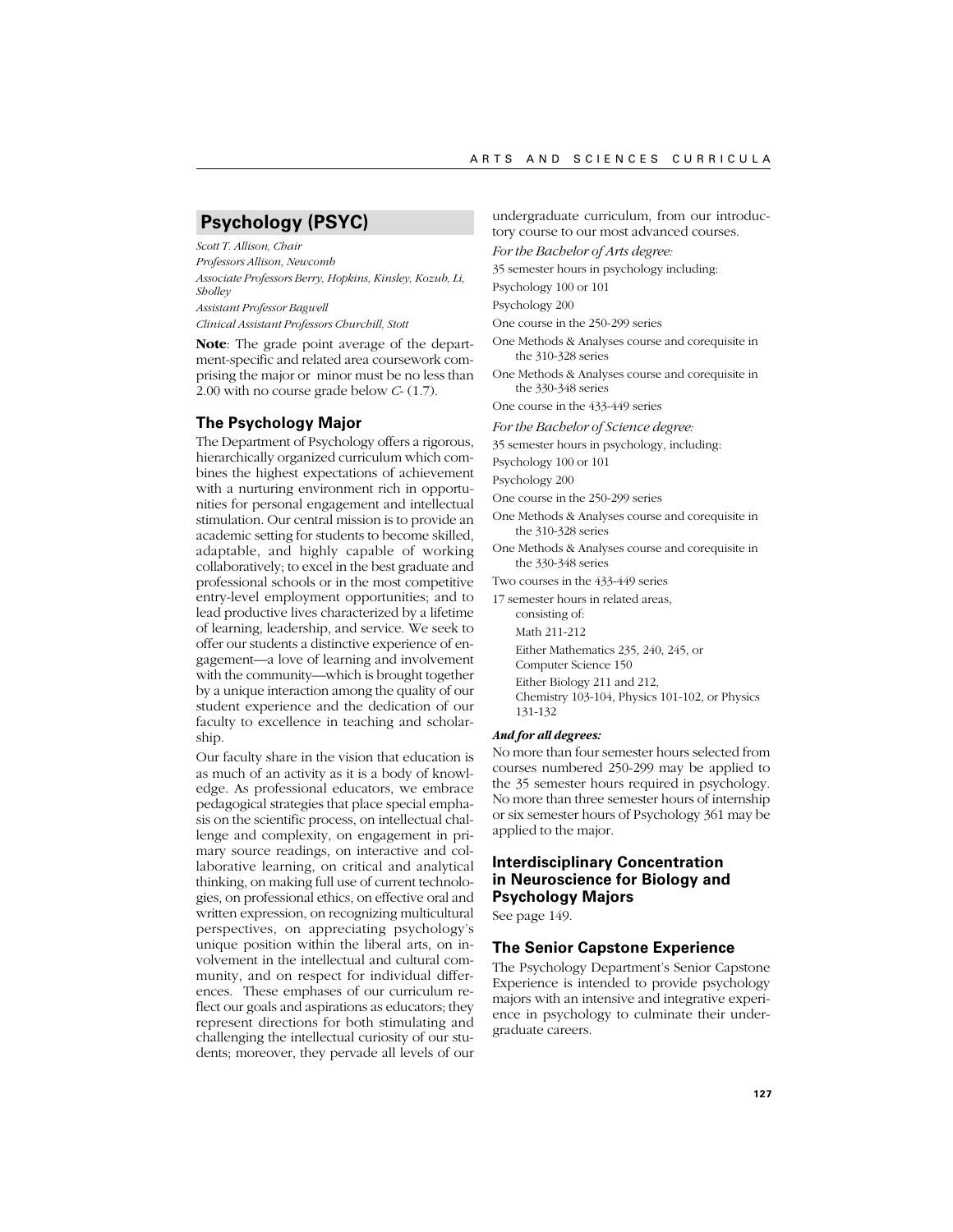Students pursuing either the Bachelor of Arts or the Bachelor of Science degree must choose one of three Senior Capstone options:

**Option 1:** Advanced Seminar. One course in the Psychology 433-449 series to be taken during the fall or spring semester of the student's senior year.

**Option 2:** Senior Research and Advanced Seminar. One course in the Psychology 433-449 series to be taken during the fall or spring semester of the student's senior year, and collaboration with a faculty member on a year-long senior research project.

**Option 3:** Senior Honors Research and Two Advanced Seminars. One course in the Psychology 433-449 series to be taken during the fall semester of the student's senior year, a second course from this series to be taken during spring of the senior year, and collaboration with a faculty member on a year-long senior honors research project.

### **The Psychology Minor**

Twenty-four semester hours in Psychology including:

Psychology 100 or 101

Psychology 200

One course in the 250-299 series

- One Methods & Analyses course and corequisite in the 310-328 series
- One Methods & Analyses course and corequisite in the 330-348 series

#### **Study Abroad**

Psychology majors are encouraged to take advantage of study abroad. The key to successful integration of a study abroad experience with a psychology major is early and careful planning with the student's advisor and department chair. In most cases students will want to have their final three semesters on campus. Therefore, if a student antcipates participating in a study abroad program, the best times to be away are the sophomore year, the first semester of the junior year, or during a summer.

#### **Psychology Courses (PSYC)**

**100 Introduction to Psychological Science.** Scientific exploration of human behavior, with emphasis on scientific and technological skills involved in process of conducting psychological research. Three lecture and two laboratory hours a week. (Students who have completed Psychology 101 may not enroll in Psychology 100). *4 sem. hrs.* (FSSA)

**101 Introduction to Psychological Science.** Intensive examination of psychology as a natural science. Emphasis on promoting application of scientific method toward understanding psychological phenomena. Three lecture and two laboratory hours a week. *4 sem. hrs.* (Students who have completed Psychology 100 may not enroll in Psychology 101.)

#### *Prerequisite to all of the following psychology courses: Psychology 100 or 101.*

**200 Methods and Analyses.** Introduction to research methods and statistical procedures in psychological science. Emphasis on mastering fundamental scientific and technological skills associated with literature review, research design, experimental manipulation, data collection, data analysis, data graphics, data interpretation, and scientific writing. Five lecture and two laboratory hours a week. *4 sem. hrs.*

*Note: To be eligible for enrollment in 300-level and 400-level psychology courses, students must pass Psychology 200 with a grade of C- (1.7) or better.*

## **Overview of Course Series 230-249 (PSYC)**

*Designed primarily for non-majors, these courses may not be taken for credit toward the major or minor.*

**249 Special Topics.** Special course offerings to explore specific directions within subdiscipline of psychology. *Prerequisite:* State when course is offered. *3 sem. hrs.*

# **Overview of Course Series 250-299 (PSYC)**

*These courses represent the second curricular level within the major and minor. Emphasis is on the integration of theory and research across two or more disciplines or sub-disciplines. Psychological theories, issues, and research.*

**299 Integrated Topics.** Special course offerings that provide an integrative perspective of psychological theories, issues, and research across two or more disciplinary (or subdisciplinary) contexts. *Prerequisite:* Psychology 100 or 101. *3 sem. hrs.*

## **Overview of Course 300 (PSYC)**

*Recommended for majors who are planning to attend graduate school in psychology. Psychology 399 may be substituted for Psychology 300.*

**300 History and Systems of Psychology.** History of psychology and of major schools of thought and their viewpoints. *Prerequisites*: Psychology 250-299 series requirements. *3 sem. hrs.*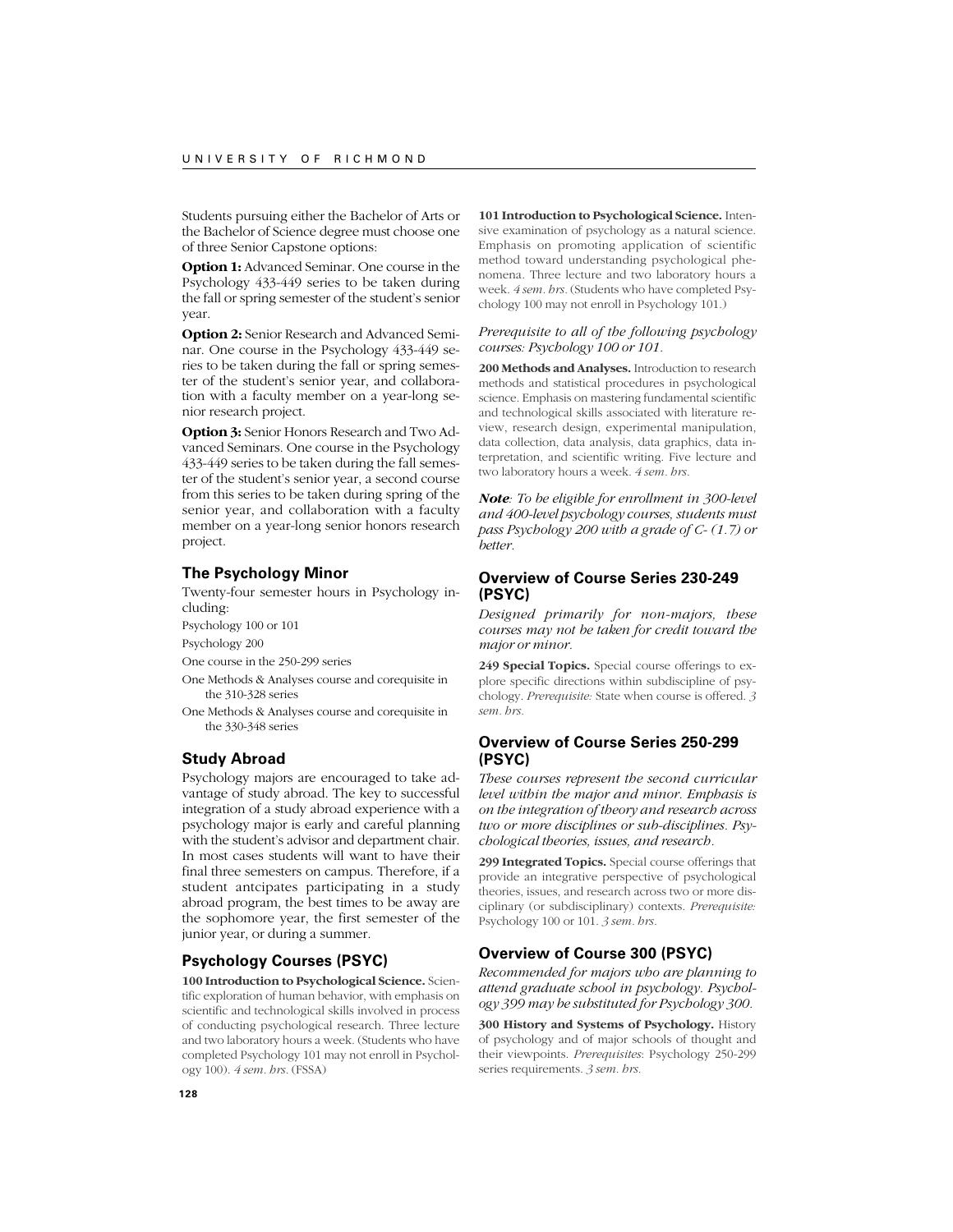# **Overview of Course Series 311-348 (PSYC)**

*The odd-numbered courses focus on the critical analysis of theory and research within a subdisciplinary area of psychology. Students may enroll in an odd-numbered course without enrolling in its companion (even-numbered) methods and analyses course.*

*The even-numbered courses are laboratorybased offerings that focus on the application of specific methodologies and statistical analyses associated with a subdisciplinary area of psychology. Students may not enroll in an evennumbered course without also enrolling in its companion (odd-numbered) theory-based course.*

**311 Child Development.** Critical examination of research and theory on developmental changes and processes from prenatal through preadolescent periods. Emphasis on theoretical and empirical work on historical foundations, behavior genetics, attachment, development of perception, cognition, language, and social contexts and relationships. *3 sem. hrs.*

**312 Child Development: Methods and Analyses.** Intensive laboratory experience focusing on conceptual, methodological, and analytical skills employed in investigation of child development. *Corequisite*: Psychology 311. *3 sem. hrs.*

**313 Social Psychology.** Critical overview of current theory and research in social psychology, with emphasis on conceptual and empirical work on social cognition, social influence, affective processes, attraction, altruism, aggression, and group dynamics. *3 sem. hrs.*

**314 Social Psychology: Methods and Analyses.** Intensive laboratory experience focusing on methodological, computing, and statistical skills indigenous to experimental social psychology. *Corequisite*: Psychology 313. *3 sem. hrs.*

**315 Adult Development.** Critical examination of research, theory, and methods of cognitive processes associated with adulthood and aging, including thinking, learning, intelligence, memory, problem solving, creativity, and wisdom. *3 sem. hrs.*

**316 Adult Development: Methods and Analyses.** Intensive coverage of experimental and statistical methods used to study cognitive processes in adulthood. Extensive use of computers to design and analyze research pertinent to cognitive aging. *Corequisite*: Psychology 315. *3 sem. hrs.*

**317 Psychopathology.** Critical examination of research and theory in psychopathology and behavior disorders including the phenomenology, etiology, assessment, and treatment of major forms of psychological disorders. Emphasis on an integrative approach incorporating clinical, developmental, biological, and sociocultural perspectives. *3 sem. hrs.*

**318 Psychopathology: Methods and Analyses.** Intensive laboratory experience focused on conceptual, methodological, and analytical skills used in clinical psychology and investigation of psychopathology and behavior disorders. *3 sem. hrs.*

**327 Behavioral and Social Bases: Theory and Research.** Critical overview of theory and research in a behavioral or social subdiscipline of psychology. *3 sem. hrs.*

**328 Behavioral and Social Bases: Methods and Analyses.** Methodology and analytic procedures used in psychological research with in-depth application to a behavioral or social subdiscipline of psychology. *Corequisite*: Psychology 317. *3 sem. hrs.*

**331 Behavioral Neuroscience.** Biological and physiological processes involved in central and peripheral regulation of animal and human behavior. *3 sem. hrs.*

**332 Behavioral Neuroscience: Methods and Analyses.** Intensive experience with techniques and approaches used in design, execution, and analysis of research in behavioral neuroscience. *Corequisite*: Psychology 321. *3 sem. hrs.*

**333 Cognitive Science.** Critical examination of interdisciplinary studies of knowledge representation, information processing, and learning with theories and methods drawn from psychology, computer science, linguistics, philosophy, and neuroscience. *3 sem. hrs.*

**334 Cognitive Science: Methods and Analyses.** Intensive experience with techniques used in computer simulation, experimental program design, and data processing and analysis in interdisciplinary study of cognition. *Corequisite*: Psychology 323. *3 sem. hrs.*

335 Learning and Memory. Topics include classical conditioning, instrumental learning, principles of reinforcement, punishment and avoidance condition, stimulus generalization and discrimination, retention and forgetting, nature and functioning of memory, and learning and performance of motor skills. *3 sem. hrs.*

**336 Learning and Memory: Methods and Analyses.** Intensive experience with implementing methodology and analytic approaches used in study of learning and memory. *Corequisite*: Psychology 325. *3 sem. hrs.*

**347 Biological and Cognitive Bases: Theory and Research.** Critical overview of theory and research in a biological or cognitive subdiscipline of psychology. *3 sem. hrs.*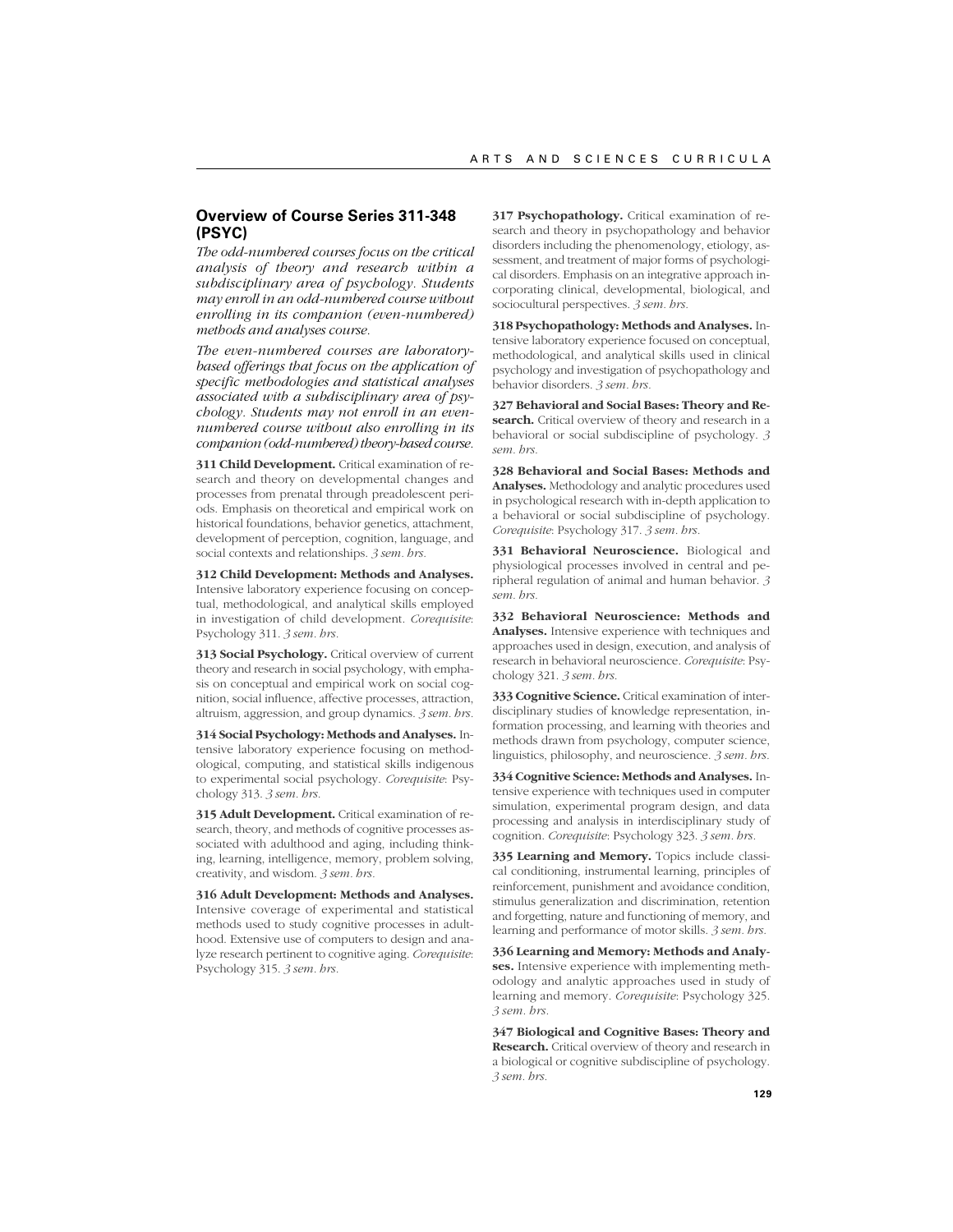**348 Biological and Cognitive Bases: Methods and Analyses.** Methodology and analytic procedures used in psychological research with in-depth application to a biological or cognitive subdiscipline of psychology. *Corequisite*: Psychology 327. *3 sem. hrs.*

## **Overview of Course Series 350-359 (PSYC)**

*Special opportunities for exploration of topics in depth after introduction to a subarea of psychology.*

**359 Special Topics.** Special course offerings to explore specific direction within subdisciplinary area of psychology. *Prerequisite*: Stated when course is offered. *3 sem. hrs.*

# **Overview of Course Series 361-399 (PSYC)**

*These courses provide intensive study with opportunity for individualized direction.*

**361 Independent Research.** Individual research conducted in collaboration with faculty. Note: No more than six semester hours may count toward a psychology major. *Prerequisite*: Permission of supervising instructor. *1-3 sem. hrs.*

**388 Individual Internship.** Supervised independent work in field situation designed to give student applied experience after completion of appropriate coursework in subarea of psychology. *Prerequisite*: Course from the Psychology series 250-299 appropriate to the internship setting. *1-3 sem. hrs.*

**399 Junior Thesis.** Critical overview of major developments in history and philosophy of science, with specific focus on philosophy, history, and current status of psychological science. Emphasis placed on developing individual research proposals for senior honors research. *Prerequisites*: Minimum overall grade point average of 3.30 and permission of instructor. *4 sem. hrs.*

## **Overview of Course Series 433-499 (PSYC)**

*Prerequisites: Completion of all 200-level requirements. Completion of a Methods and Analyses course in the Psychology 311-329 series is strongly recommended but not required.*

**433 Multivariate Statistics.** Multiple variable research design and applied multivariate analyses, including multiple regression, factor analysis, and multivariate analysis of variance. *4 sem. hrs.*

**434 Tests and Measurements.** Application of measurement theory to development and evaluation of educational and psychological tests. *4 sem. hrs.*

**435 Advanced Personality and Social Psychology.** Critical examination of theory and research associated with interface between personality and social psychology. *4 sem. hrs.*

**436 Developmental Psychopathology.** Intensive analysis of description, etiology, and development of individual patterns of behavioral maladaptation in childhood and adolescence with critical evaluation of child and family treatment approaches. *4 sem. hrs.*

**438 Group Processes.** In-depth analysis of psychology of group formation, group conflict, group decision-making, and intergroup relations. Emphasis on critical analysis of current theory and research on collective phenomena. *4 sem. hrs.*

**439 Psychoneuroendocrinology.** Important modulatory roles the brain and hormones play in display and control of various social behaviors and physiological phenomena in humans and other animals. *4 sem. hrs.*

**440 Advanced Neuroscience.** Advanced interdisciplinary examination of field of neuroscience, including biochemistry of the neuron, biology of the brain, and creation of pyschology out of nervous tissue. *4 sem. hrs.*

**441 Clinical Neuroscience**. Examination of ways in which brain function is modified to create symptomotology and syndromes that comprise clinical topics in psychology. The contrast between psychological and biological bases of disorder is considered. *4 sem. hrs.*

**442 The Neurobiology of Relationships.** Examination of complex array of behaviors that animals display toward each other from the perspective of evolutionary pressures that shaped extant neurobiology. Focus on inextricable link between human and animal origins. *4 sem. hrs.*

**449 Advanced Seminar.** Special intensive seminar offerings based on student demand and faculty availability. *4 sem. hrs.*

**461-462 Senior Research.** Senior research project completed in collaboration with faculty mentor. *3-3 sem. hrs.*

**491-492 Senior Honors.** Advanced research opportunity for selected students requiring completion and presentation of senior thesis. *Prerequisite*: Departmental invitation. *3-3 sem. hrs.*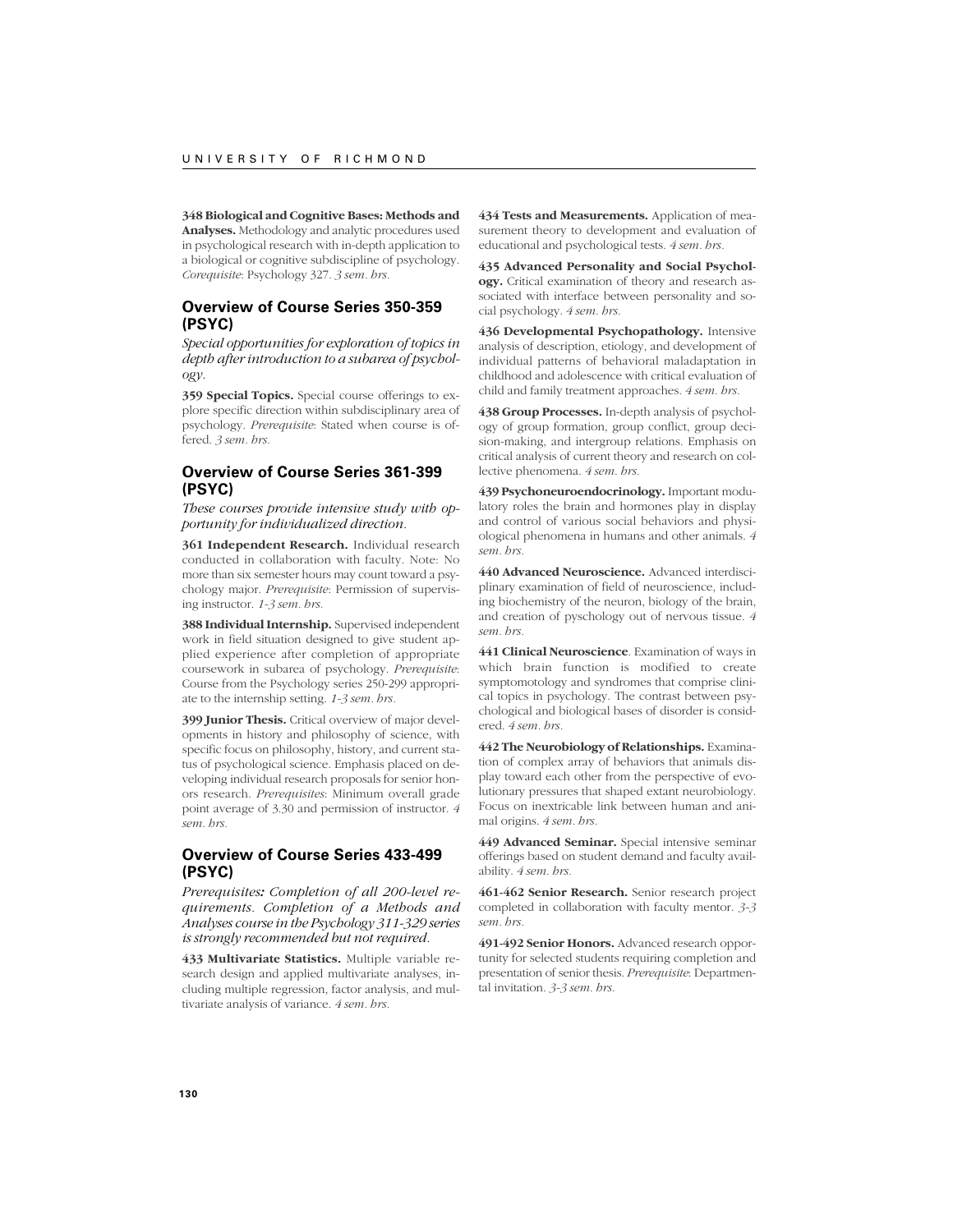# **Religion (RELG)**

*Frank E. Eakin, Jr., Chair Professor Eakin Associate Professors Bergren, Davis, Shaw Assistant Professor Geaney, Winiarski*

**Note**: The grade point average of the coursework comprising the major or the minor must be no less than 2.00 with no course grade below *C-* (1.7).

#### **The Religion Major**

Thirty semester hours in religion, including six hours in Biblical Studies, (three hours each from 230s/330s and 240s/340s), three hours in Historical Studies (250s/350s), three hours in a study significantly oriented toward a nonwestern religion (250, 251, 252, 253, 352, 353, 354, 355, 360, or 366), three hours in Ethical-Theological Studies (260s/360s), Major Seminar (Religion 398), plus 18 semester hours in related fields as approved by the Department. (A course used to satisfy the non-western requirement may not be used to satisfy any other requirement for the major). It is recommended that the religion major take at least three 300 level courses. Each student will develop the major program in consultation with the departmental chair.

The department encourages dual majors of religion with other disciplines in the humanities and social sciences, and special consideration will be given to students completing majors in two disciplines. Certain closely related courses in other departments may be included within the required 30 semester hours of religion, with departmental approval in each case.

#### **The Religion Minor**

Eighteen semester hours in religion with at least three semester hours each in Biblical Studies (230s/330s, 240s/340s), Historical Studies (250s/ 350s), Ethical-Theological Studies (260s/360s), and in a course significantly oriented toward a non-Western religion (see major requirements above). At least six semester hours must be 300 level coursework.

## **Religion Courses (RELG)**

**200 Symbol, Myth, and Ritual.** Symbols, myths, and rituals as recurring expressions of religion in both individual and communal focus. *3 sem. hrs.* (FSSA)

**201 The Bible as Literature.** Literary analysis of selected Biblical passages, with text viewed as autonomous entity. Attention to both intention of author(s) and message understood by recipient(s). Emphasis to student's direct involvement in textual analysis. *3 sem. hrs.* (FSLT)

**230 The History of Israel.** Israel's historical development through collaborative study of Israel's ideas and institutions within context of Ancient Near East. *3 sem. hrs.* (FSHT)

**231 The Bible and Western Culture.** Different ways in which Biblical passages have been translated and interpreted. Special attention to passages which have had significant cultural impact or which are focus of current controversy. *3 sem. hrs.*

**232 Introduction to Biblical Hebrew.** Principles and structure of Biblical Hebrew with translation of selected Old Testament narratives. *3 sem. hrs.*

**240 Introduction to the New Testament.** Cultural milieu, development, and thought of New Testament. *3 sem. hrs.*

**241 Introduction to Early Christian Era.** Survey of history of early Christianity, beginning with Jesus and his religious background, to about 120 A.D. Focus on primary texts: New Testament and other early Christian literature. *3 sem. hrs.* (FSHT)

#### *Restriction: Students may not take both Religion 240 and 241 for credit.*

**242 Jesus and Christian Origins.** Investigates diversity of historical sources for Jesus. Detailed attention to selected ancient documents and modern interpretations. *3 sem. hrs.*

**243 The World of the New Testament.** Religious and philosophical movements, besides Christianity, that flourished in Mediterranean world 200 B.C. to 200 A.D. Focus on "Greco-Roman" religions, Judaism, and Gnosticism. *3 sem. hrs.*

**250 Introduction to World Religions.** Survey of major beliefs, practices, symbols, and sacred texts in selected religious traditions. *3 sem. hrs.*

**251 Sacred Arts of India.** Introduction to Indian religions focusing on artistic expressions, roles of yoga and meditation in creativity, and use of images to experience the divine. *3 sem. hrs.* (FSVP)

**252 East Asian Religions.** Survey of East Asian religious traditions presenting comprehensive overview of Daoist, Confucian, Buddhist, and Shinto traditions through analysis of selected texts. *3 sem. hrs.* (FSLT)

**253 Body/Sex in World Religious Literature.** Exploration of theoretical ideas about body and sexuality in world religious literature focusing on connection between sexuality and construction of identity in various religious perspectives. *3 sem. hrs.* (FSLT)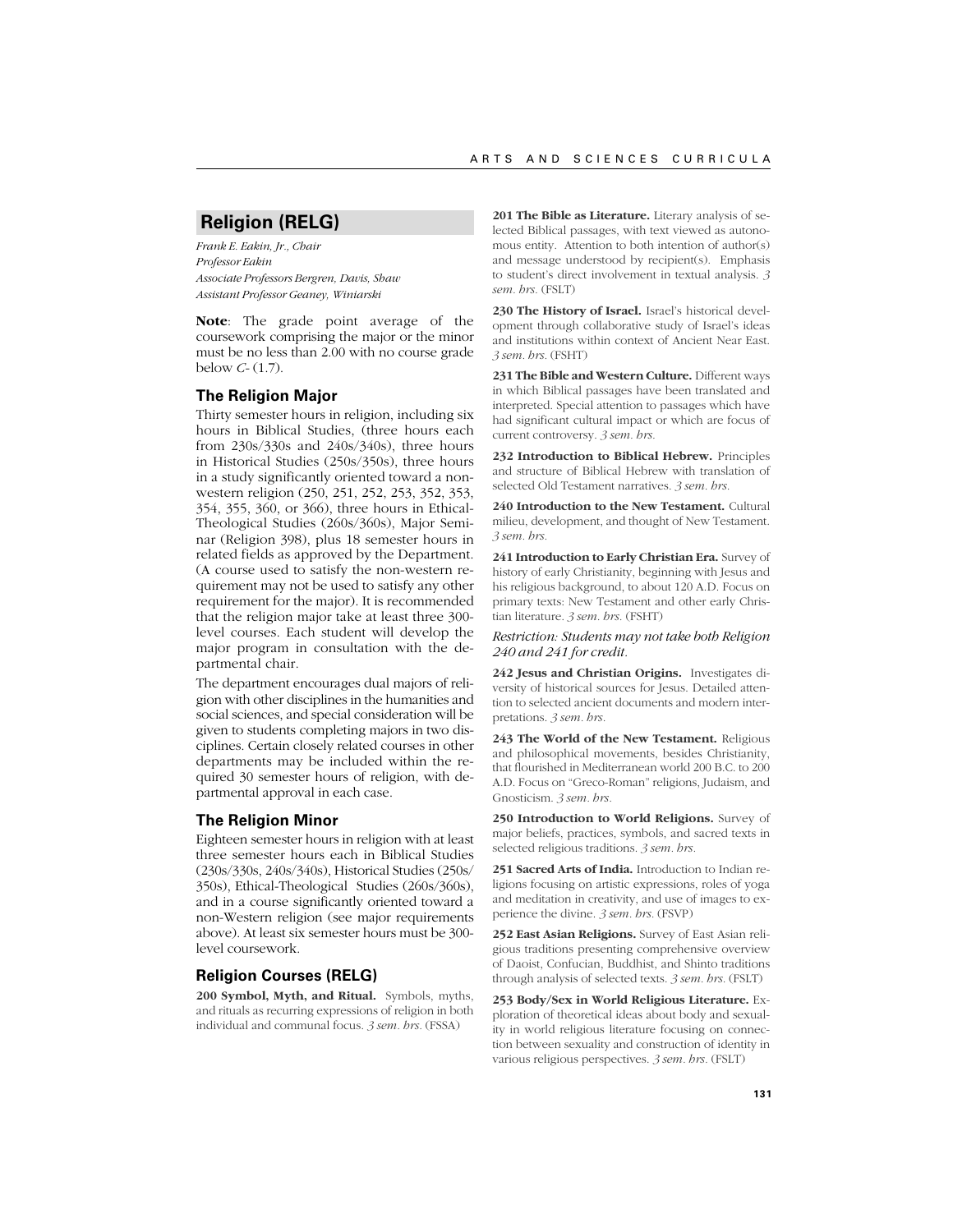**254 Interaction of Church and State in Contemporary America.** Relation between religion and state over past 50 years as reflected in decisions of U.S. Supreme Court. Special attention to issues such as school prayer, evolution, Bible reading, Sunday closing laws, and abortion. *3 sem. hrs.*

**255 Fundamentalism and Evangelicalism in America.** Historical perspective on rise of American fundamentalism since 1870, and course of broader evangelicalism of which it is part. Examines issues of Biblical authority, Christian exclusivism, and role of Biblical criticism in theological controversy. Analysis of current debates on such topics as creationism, humanism, school prayer, and abortion. *3 sem. hrs.* (FSHT)

**256 Introduction to the History of Christianity.** Survey of Christianity from beginnings to contemporary manifestations, with emphasis on topics such as early heresies, councils, interplay with political activity, impact of Protestant Reformation, challenge of Enlightenment, and variety of popular movements spawned by Christianity. *3 sem. hrs.*

**257 The Black Church in America.** Survey of historical development of the black church in America, from antebellum era to present. *3 sem. hrs.*

**258 Medieval Religious Thought.** History of European religious thought in the Middle Ages through reading and analysis of primary texts in translation, supplemented by interpretive materials drawn from secondary literature. *3 sem. hrs.* (FSHT)

**259 Black Religion in America.** Survey of black religious movements, including the black church, Black Jews, and the Nation of Islam. *3 sem. hrs.*

**260 History of Judaism.** Pre-exilic Yahwism to contemporary denominational Judaism. Attention to development of beliefs and practices. *3 sem. hrs.* (FSHT)

**261 Introduction to Christian Faith.** Christian convictions regarding Jesus and the Trinity, revelation and the Bible, creation and God, sin and salvation as interpreted and debated among contemporary thinkers. Also, Biblical basis and historical development of topics. *3 sem. hrs.*

*Restriction: Students may not take both 261 and 361 for credit.*

**262 Introduction to Religion and Personality**. How person is understood by religious thinkers East and West and relation of religious thought about person to psychological research. How religion fits into personality development. *3 sem. hrs.*

**263 Religion and the Arts.** Interactions of religious beliefs and practices with the visual and performing arts in selected traditions. *3 sem. hrs.* (FSVP)

**264 From Jesus to Christ.** Recent research in ongoing quest of historical Jesus. How views of Jesus' identity and aims developed within Christian circles until the Council of Chalcedon in 451 C.E. Emphasis on sources, methods, and principal types of results reached by differing historians. *3 sem. hrs.* (FSHT)

**265 Religion and Moral Decisions.** Role of religion in shaping individual and social moral practices and beliefs. Emphasis given to role of social scientific theories and methods in interpretation of beliefs and institutions. *3 sem.hrs.* (FSSA)

**266 Television: Ethics for Hire?** TV comedy and drama to determine ethical structures. To ask, does TV have a responsibility to say something and if so, who will decide about content? How is high culture related to popular culture in the area of ethical claims? Enrollment limited to specified number of students of given class standing and other criteria. *3 sem. hrs.*

**267 Varieties of Christian Ethics.** Historical and contemporary approaches to ethics in the Christian traditions. Authors discussed will include Aquinas, Luther, Calvin, and contemporary thinkers on war, abortion, and sexuality. *3 sem.hrs.* (FSSA)

**268 Religion and Literature.** Religious beliefs, practices, and institutions as expressed in literature of various traditions. Emphasis on modern and contemporary works. *3 sem. hrs.* (FSLT)

**293-294 Selected Topics.** Special course offered at introductory level when sufficient faculty or student interest exists in subject matter not covered in other religion courses. May be repeated for credit when topics vary.*1-3/1-3 sem. hrs.*

*General prerequisite for 300-level courses applies to first-year and sophomore students only: a 200-level religion course or permission of instructor.*

**331 The Hebrew Prophets.** Emergence of Israelite prophetic movement in its ancient Near Eastern context, with application to contemporary social, political, ethical, and religious problems. *3 sem. hrs.*

**332 Hebrew and Christian Wisdom Literature.** Development of Biblical wisdom literature. Pre-Biblical, Hebrew, and Christian wisdom selections. *3 sem. hrs.*

**340 Varieties of Early Christianity.** Major varieties of Christianity that flourished in first two centuries A.D.: their origins and interactions. Consideration of Pauline, Johannine, and Marcionite strands; Jewish Christianity; Gnosticism; Montanism; etc. *3 sem. hrs.*

**341 Paul and Christian Origins.** Writings of Paul, with emphasis on diversity and early history of Christian Church, its theology and milieu. Reactions to Pauline thought. *3 sem. hrs.*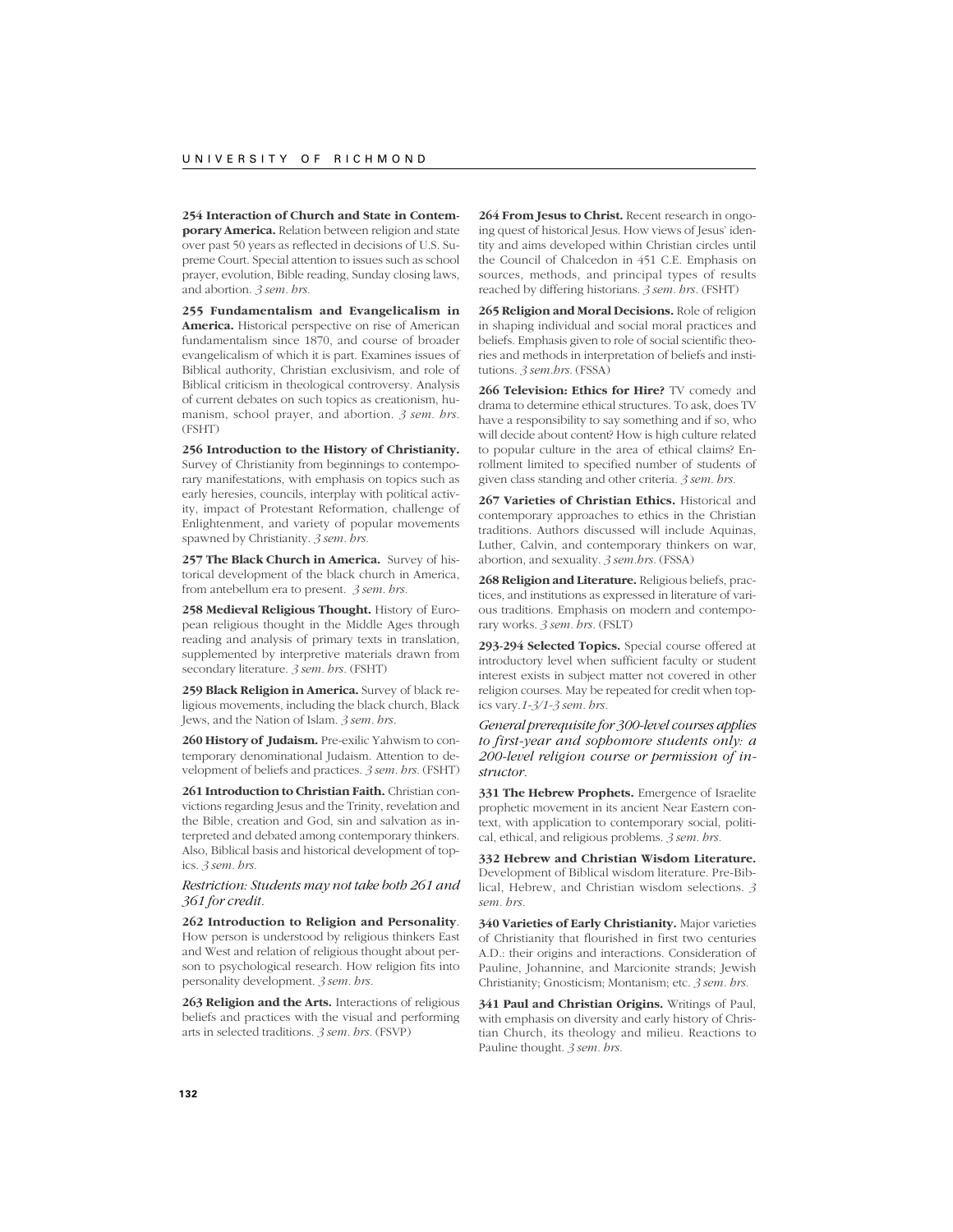**342 John in Early Christian Literature.** Early Christian writings attributed to or associated with John. Primary attention to Gospel of John; also, study of Letters, Acts, Apocalypse, and Apocryphon of John. *3 sem. hrs.* (FSLT)

**343 Apocalyptic Visions of the End.** Origin and development of views concerning imminent end of world. Focus on Jewish and Christian traditions, with some attention to other strands. *3 sem. hrs.*

**352 Buddhism in India and Tibet.** Survey of major historical movements, philosophical developments, and cultural expressions in India and Tibet. *3 sem. hrs.*

**353 Buddhism in China and Japan.** Survey of major historical movements, philosophical developments, and cultural expressions in China and Japan. *3 sem. hrs.*

**354 The Hindu Tradition.** Major themes in Hindu belief and practice: mysticism, devotion, ritual, yoga, and renunciatory and ecstatic movements. *3 sem. hrs.*

**355 Selected Asian Religions.** Intensive study of one of the following religious traditions: Daoism, Confucianism, or Zen. *3 sem. hrs.*

**356 Religious Thought of the Renaissance and Reformation.** History of religious thought in Europe, 1400-1600. Topics may include Christian humanism, fate and free will, the authority of Scripture, and the conquest of the New World. *Prerequisite*: Religion 258 or permission of instructor. *3 sem. hrs.*

**357 Religion in the Development of American Society.** Relates religious thought to social, economic, and political developments to demonstrate major role of religion in shaping American culture. *3 sem. hrs.*

**359 American Judaism.** Emphasis on role of Jewish people beginning with their entrance into New Amsterdam in 1654; major immigration periods and precipitating factors; emergence of anti-Jewish reactions; and some contributions of Jews. *3 sem. hrs.*

**360 Goddess Traditions Ancient and Modern.** Survey of major prehistoric and historical goddesses and exploration of contemporary relevance of goddess spirituality. *3 sem. hrs.*

**361 Christian Beliefs.** Development and ongoing interpretation of central affirmations of Christian faith. For students with background in modern Biblical studies. *Prerequisite*: Religion 230 or 240 or 241 or permission of instructor. *3 sem. hrs.*

#### *Restriction: Students may not take both 261 and 361 for credit.*

**362 Modern Religious and Anti-Religious Thinkers.** Critical examination of selected proponents and opponents of religious faith. Emphasis varies term by term upon questions such as God, Christ, the Bible, or religious authority. *3 sem. hrs.*

**363 Contemporary Christian Thought.** Concentrated examination of seminal thinker such as Paul Tillich, or group or movement addressing one or more theological issues in common such as narrative theology. *3 sem. hrs.*

**364 Cross-Cultural Psychology of Religion.** Examination of relationship between psychology and religion from the perspective of a variety of cultural traditions. *3 sem. hrs.*

**365 Problems in Comparative Religious Thought.** Examination of philosophical problems in cross-cultural communication, particularly translation, rationality, and relativism. *3 sem. hrs.*

**366 Buddhist Philosophy.** Major Buddhist philosophical developments, beginning in India and culminating in contemporary Zen philosophy. *3 sem. hrs.*

**369 Problems in Social Ethics.** Selected issues of social concern as addressed by various religious traditions in contemporary context. Such topics as sexuality, war, abortion, euthanasia, and environmentalism. *3 sem. hrs.*

**370 Leadership and Religious Values.** ( See Leadership 387.) *3 sem. hrs.*

**388 Individual Internship.** Application of academic skills and theories in placement supervised by Religion Department faculty member. Application must be presented to and approved by the Department prior to internship. *1-3 sem. hrs.*

**391-392 Honors Course.** *3-3 sem. hrs.*

**393-394 Selected Topics.** Special course offered when sufficient student interest exists in subject matter not covered in other religion courses. May be repeated for credit when topics vary. *Prerequisite*: Permission of instructor. *1-3/1-3 sem. hrs.*

**395-396 Independent Study.** Specialized study to provide maximum freedom in research and investigation. *Prerequisite*: Permission of instructor. *1-3/1-3 sem. hrs.*

**398 Major Seminar.** Examination of selected issues in study of religion. *3 sem. hrs.*

# **Rhetoric and Communication Studies (RHCS)**

*Scott Johnson, Chair Associate Professor Johnson, Thomas Assistant Professors Mifsud, Sahlstein Director of Speech Center Hobgood Director of Debate Stone*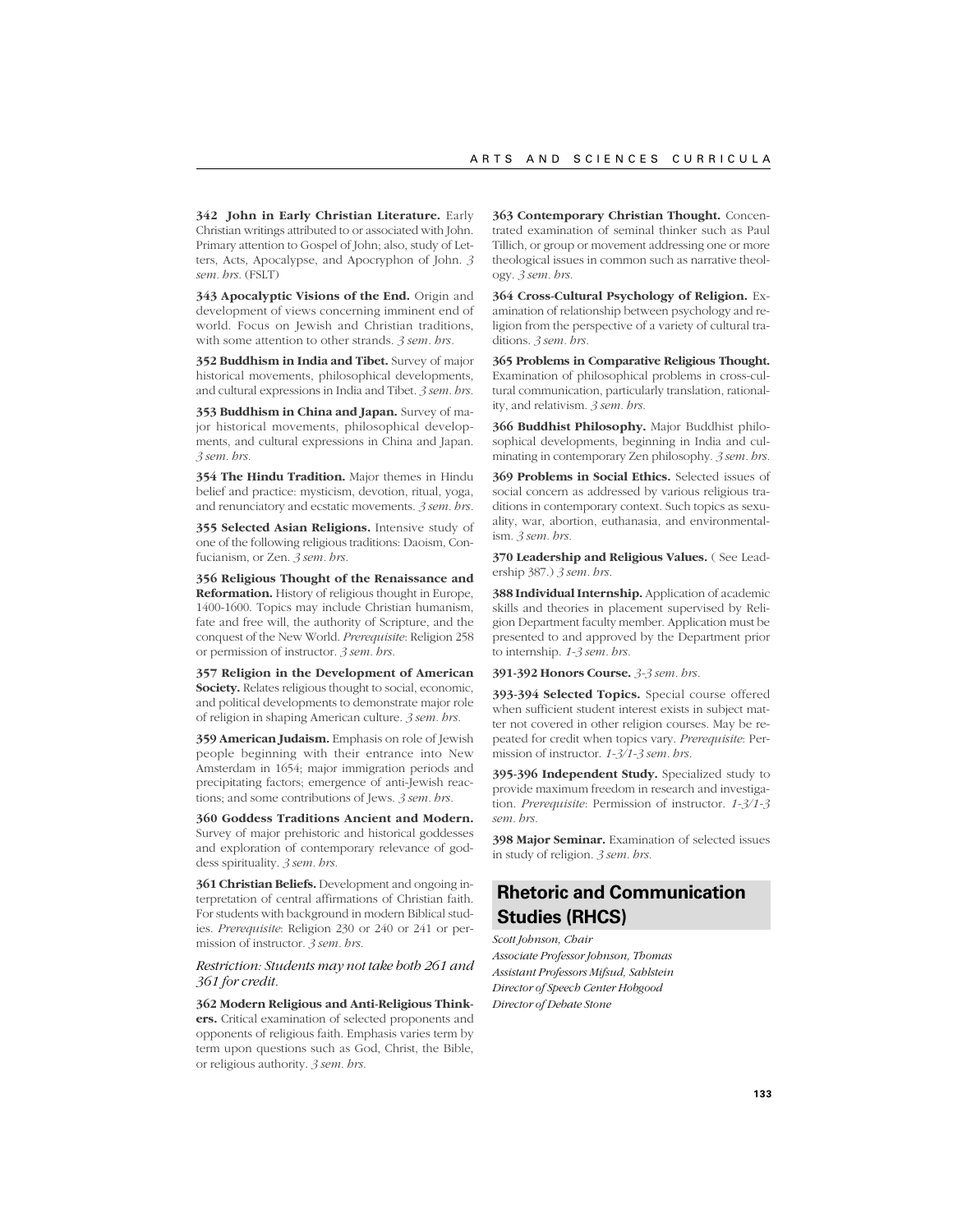# **The Rhetoric and Communication Studies Major**

**Note:** A grade of *C+* or higher must be achieved in both RHCS 101 and RHCS 105, or permission from the department must be obtained, prior to admission to the major. GPA in the major must be 2.0 or higher, with no course grade below a *C-* (1.7) counting toward the major.

Thirty-three semester hours as follows:

Eighteen semester hours of required RHCS courses including 101, 105, 301\*, 305\*, 318, and 319\*\*. (\*Concurrent registration for 301 and 305 required for majors.) (\*\*Note prerequisite for RHCS 319: MATH 119)

#### AND

Fifteen semester hours of RHCS elective courses approved by the department. At least nine hours of electives must be at or above the 300 level. Elective courses may be drawn from either the Rhetoric or the Communication Studies categories, with a minimum of six semester hours required from each category.

*Limitations:* RHCS 312/313 (Seminar) may be counted more than once toward the major. No more than three semester hours each of internship and independent study may count toward the major. Internships are strongly recommended and are graded pass/fail. Practicum credits will not count toward the major and are graded pass/fail.

# **The Rhetoric & Communication Studies Minor**

Eighteen semester hours including RHCS 101, 105, and 12 elective hours, at least six of which must be at or above the 300 level. No credit toward the minor for internships or practica.

#### **Rhetoric Courses (RHCS)**

**101 Rhetoric and Public Address.** Introduction to rhetoric as an idea and a practice. Emphasizes theories of rhetorical design processes, in particular, theories of invention, arrangement, style, memory, and delivery. *3 sem. hrs.*

**201 Argumentation and Debate.** In-depth introduction to principles of public advocacy. Skills-oriented course emphasizing casewriting, presentation, analysis, refutation, cross-examination, and logical fallacies. Classroom practice. *3 sem. hrs.*

**222 Business and Professional Speech.** Making the business presentation and giving the corporate advocacy speech. Application to workplace of skills in listening, problem solving, interviewing, conducting meetings. *Prerequisite*: Rhetoric and Communication Studies 101. *3 sem. hrs.*

**301 Classical Rhetoric.** Roots of modern rhetorical theory in writings of Greek and Roman teachers of rhetoric. *3 sem. hrs.*

**306 Persuasion.** Examines theories of motivation, audience, and message creation to enhance abilities to understand, critique, and design persuasive discourse. Includes study of advertising, politics, workplace, and interpersonal relations. *Prerequisite*: Rhetoric and Communication Studies 101. *3 sem. hrs.*

**311 Advanced Rhetoric and Public Address.** Performance course for advanced students. Strategic planning for persuasive speaking, including audience analysis, subject matter expertise, and delivery techniques for greater effectiveness. *Prerequisite*: Rhetoric and Communication Studies 101. *3 sem. hrs.*

**313 Rhetoric Seminar.** Special topics courses in areas such as rhetoric in film, history of rhetoric, and rhetorical theory. *Prerequisite*: Established by instructor. *3 sem. hrs.*

**318 Rhetorical Criticism.** History and development of leading critical methodologies and theories. Studies in criticism of influential speeches in history. Criticism and analysis of contemporary speeches. *Prerequisite*: Rhetoric and Communication Studies 101. *3 sem. hrs.*

**320 Speech Writing.** History of professional speech writing from classical times to present. Attention to status and impact of modern political and business speech writers. Emphasis on writer/speaker relationship, audience analysis, speech structure, use of data, writing in an oral style. *Prerequisite*: Rhetoric and Communication Studies 101. *3 sem. hrs.*

**325 History of Public Address.** Critical study of selected speakers, speech content, and speech effect on significant issues (including gender, race, class, and religion) across historical eras and cultures. *3 sem. hrs.*

**343 Political Rhetoric.** Analysis of American political systems from rhetorical perspective, using several theoretical frameworks and applied research. Examine interpretive processes on which political arguments and ideologies are based. Study impact of language on issues, candidates, and campaigns. Develop perspective of government's role in the "ongoing conversation" of politics, and evaluate rules, choices, and strategies employed in different political arenas. *3 sem. hrs.*

**134**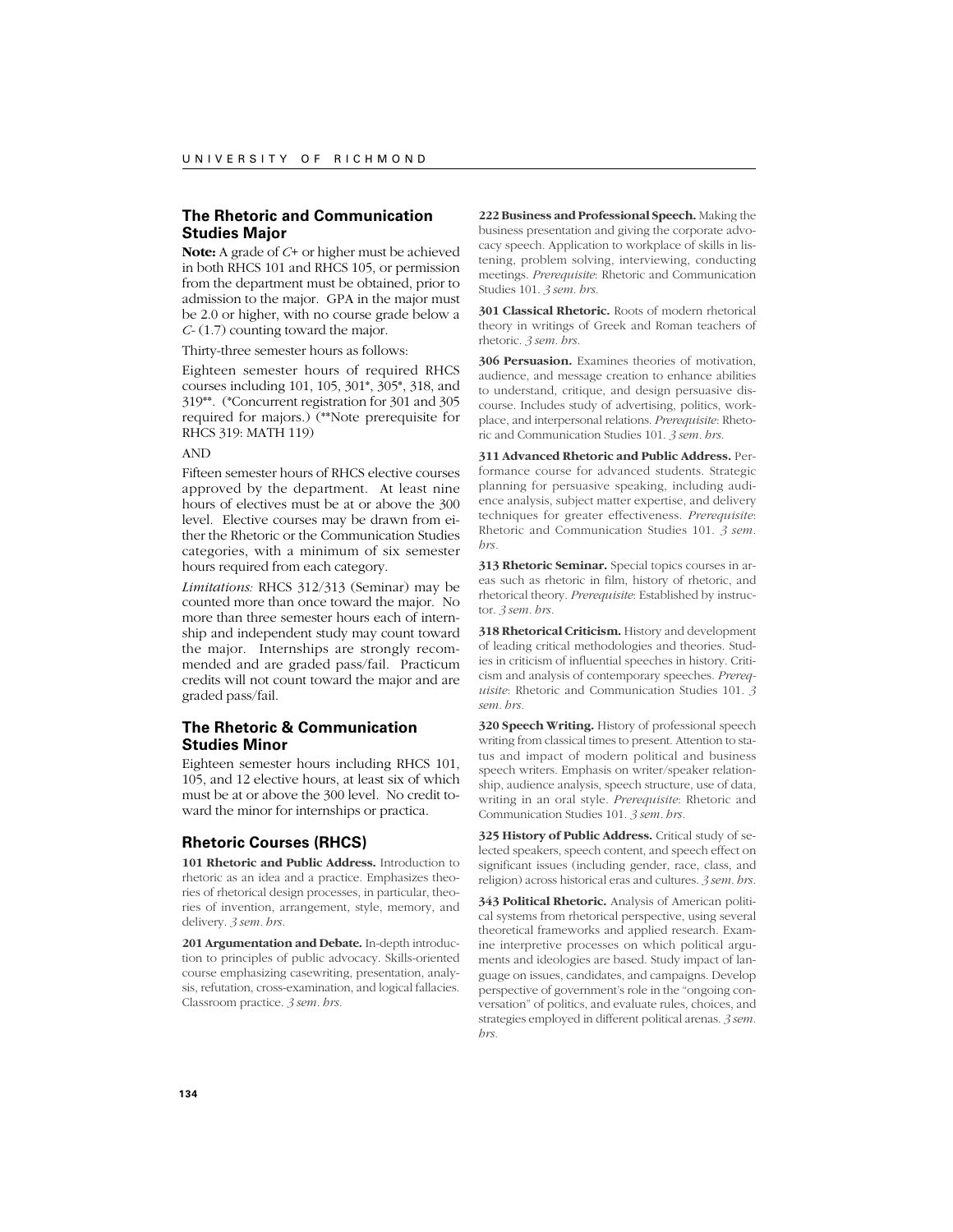**351 Medieval to Modern Rhetorics.** Introduction to nature, scope, function, and value of rhetorical theory in Medieval, Renaissance, and Enlightenment cultures. Key figures include St. Augustine, Boethius, Trebizond, Peter Ramus, Giambattista Vico, George Campbell, Hugh Blair, and Richard Whately. *3 sem. hrs.*

**361 Contemporary Perspectives on Rhetoric.** Survey of leading contemporary rhetorical theorists with emphasis on those who provide alternative views to classical and neo-Aristotelian theories including symbolic interactionist approaches, postmodern approaches, and standpoint approaches. *Prerequisite*: Rhetoric and Communication Studies 101. *3 sem. hrs.*

# **Communication Studies Courses (RHCS)**

**105 Interpersonal Communication.** Survey of theory and practice relating to one-to-one communication. Exploration of role of communication and meaning in development of self, perceptions, and relationships. Introduction to social scientific study of communication. *3 sem. hrs.* (FSSA)

**206 Group Communication.** Group Communication theory and methodology; participation in group discussion relating theory to specific communication problems. *3 sem. hrs.*

**305 Communication Theory.** Survey of leading human communication theories put forward in varied areas of communication behavior, including interpersonal, group, and public communication. *Prerequisite*: Rhetoric and Communication Studies 105. *3 sem. hrs.*

**312 Communication Studies Seminar.** Special topics courses in areas such as conflict management, gender communication, and family communication. *Prerequisite*: Established by instructor. *3 sem. hrs.*

**319 Research Methods and Analysis in Communication.** Introduction to research design, methods, and analysis in communication studies. Quantitative and qualitative methodologies will be considered, with emphasis on design, execution, and critical interpretation of research. *Prerequisite*: Math 119. *3 sem. hrs.*

**335 Organizational Communication.** Presents fundamental principles of organizational communication theory, methods, and practices, applied to concrete examples from organizational experience. *Prerequisite*: Rhetoric and Communication Studies 105. *3 sem. hrs.*

**340 Cross-Cultural Communication.** Studies dynamics of cross-cultural communication. Emphasis on familiarizing students with issues relating to diversity and improving students' skills in communicating across cultural barriers. *Prerequisite*: Rhetoric and Communication Studies 105. *3 sem. hrs.*

**345 Advanced Theories in Interpersonal Communication.** In-depth exploration of specific theories in area of interpersonal communication. Will focus on role of communication in creating, maintaining, repairing, and transforming individual's sense of self and other. From this foundation, students will explore essence of dialogue, most specifically through works of Buber, Bakhtin, Arnett, and Baxter. *Prerequisite*: Rhetoric and Communication Studies 105. *3 sem. hrs.*

### **Elective Courses (RHCS)**

**315 Independent Study.** *Prerequisite*: Permission of instructor. *Restriction:* No more than 3 semester hours of independent study may count toward the major or minor. *1-3 sem. hrs.*

**332 Practicum.** Understanding communication through practical oral performance: debate, oral interpretation, public address. Fifty hours work for one hour of practicum credit. Includes research and written work appropriate to the speech activity involved. Eight hours maximum credit. Graded pass/fail only. *Prerequisite*: Permission of department. *1-3 sem. hrs.* Restriction: Does not count for Rhetoric and Communication Studies major or minor.

**333 Theory and Pedagogy.** For students who have successfully applied for positions as student consultants and speech fellows at the Speech Center. *3 sem. hrs.*

**388 Individual Internship.** Practical application of speech communication principles and skills in a supervised, out-of-class environment. Graded pass/fail only. *Prerequisite*: Faculty approval before beginning work. *1-3 sem. hrs.* Restriction: No more than 3 semester hours of internship may count for Rhetoric and Communication Studies major.

**498-499 Honors Thesis Writing.** Advanced research and writing opportunity for Departmental Honors students. Requires completion and presentation of honors thesis. *Prerequisite*: Membership in departmental honors program. *3-3 sem. hrs.*

# **Sociology and Anthropology (SOC, ANTH)**

*Joan Neff, Chair*

*Professors Lewellen, Wingrove*

*Associate Professors Cavalcanti, Neff, Nourse, Obi, Wharton*

*Assistant Professors Stewart*

*Professionals from the field are also employed as adjunct faculty. Upper-level courses are taught on a rotating basis.*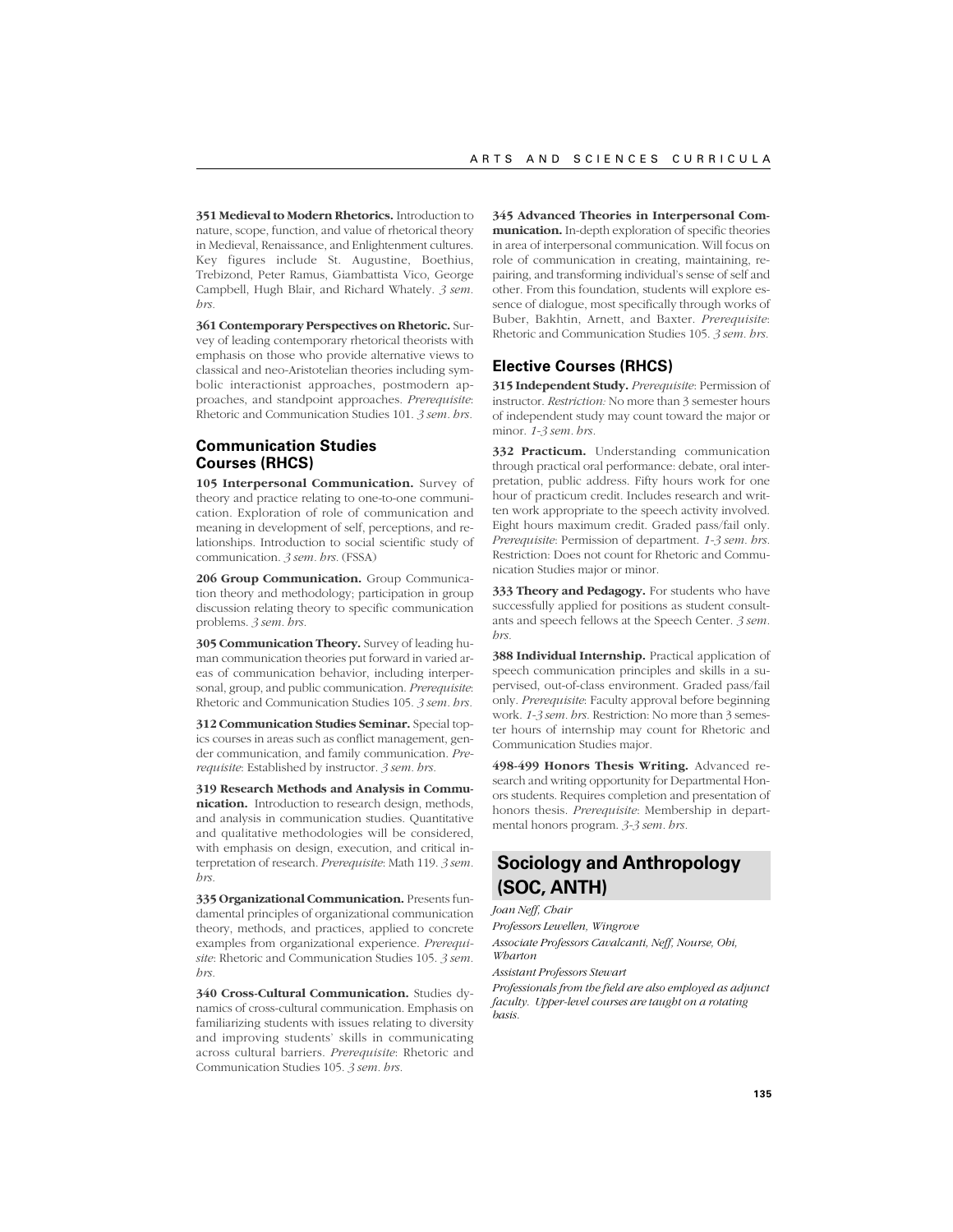#### *Anthropology(ANTH)*

#### **The Anthropology Minor**

**Note:** The grade point average of the anthropology coursework comprising the minor must be no less than 2.00 with no course grade below *C-* (1.7).

Anthropology 205 and 15 additional semester hours of anthropology.

### **Anthropology Courses (ANTH)**

**205 Introduction to Cultural Anthropology.** The various ways in which people make cultural meaning out of their lives, especially in non-Western cultures. Cross-cultural perspective on social structure, religion, economy, and politics. *3 sem. hrs.* (FSSA)

**300 Gender in Cross-Cultural Perspectives.** Crosscultural analysis of masculinity and femininity. Diversity and variation. *3 sem. hrs.*

**301 Dependency and Development: An Introduction to the Third World.** (See International Studies 301.) *3 sem. hrs.*

**304 Ritual, Witchcraft, & Divination.** Role of religion in tribal, peasant, and industrial cultures, including myth, ritual, symbolism, and relation of religion to social structure. *3 sem. hrs.*

**306 Leadership in Cultural and Historical Context.** (See Leadership 306.) *Prerequisites:* Anthropology 205 or Sociology 301. *3 sem. hrs.*

**307 Native American Heritage.** Historical development, culture, variability, and present issues of Native Americans north of the Rio Grande. *3 sem. hrs.*

**308 Peoples of Latin America.** Anthropological overview of Latin American cultures and subcultures, including close studies of particular pre-Columbian civilizations and contemporary tribal peoples, peasants and urbanites. *3 sem. hrs.*

**326-327 Directed Independent Study.** *Prerequisites:* Anthropology 205 with a grade of C- or above and permission of department chair. *1-3/1-3 sem. hrs.*

**336 Political Anthropology.** Power, authority, and conflict in cross-cultural perspective, especially in preindustrial societies. Development of theory in political anthropology; types of political systems; evolution of political systems; contemporary theory. *3 sem. hrs.*

**338 Peoples of Africa.** Anthropological approach to history, economics, kinship, religion, and gender in various African areas. *3 sem. hrs.*

**339 Peoples of the Pacific.** Melanesian, Polynesian, Micronesian. Anthropological approach to history, economy, kinship, religion, and gender relationships. *3 sem. hrs.*

**340 Peoples of Southeast Asia.** Broadly covers cultural diversity and continuities of mainland and island Southeast Asia. Religion, gender, colonialism, and economics will be discussed in general terms. *3 sem. hrs.*

**379 Selected Topics.** Examples include Marriage and Kinship, Peoples of India, and others arranged by the department. May be repeated for credit if topics differ. *1-3 sem. hrs.*

**388 Individual Internship.** Supervised independent field work. *Prerequisites:* Anthropology 205 with a grade of C- or above, six additional hours of Anthropology, and permission of department chair. *3 sem. hrs.*

**389 Research Practicum.** For junior or senior level students. Work closely with professor on research project: design, data collection, data analysis. *Prerequisites*: Anthropology 205 with a grade of *C-* or above, six additional hours in anthropology or closely related field, and permission of department chair. *1-3 hrs.*

#### *Sociology (SOC)*

**Note:** The grade point average of the sociology coursework comprising the major or the minor must be no less than 2.00 with no course grade below *C-* (1.7). A grade of *C-* or above is required for all upper level sociology courses, except as noted.

### **The Sociology Major**

Thirty-three semester hours in Sociology (at least 21 taken at the University of Richmond), including 101, 300, and 334. Mathematics 119 is a prerequisite to Sociology 300, but does not count toward the major or minor. Sociology courses are divided into five categories: Gender and Society, Structure and Inequality, Institutions and Practices, Regional and Transnational Studies, and Social Control and Social Order. Students must take at least one course within each category. For specific courses within categories, check with a Sociology advisor or refer to the posting on the web. One three-credit Anthropology course may be counted toward the Sociology major.

#### **The Sociology Minor**

Eighteen semester hours in sociology, including 101, 210, 334, and nine additional hours of sociology, selected from at least three different categories (see above).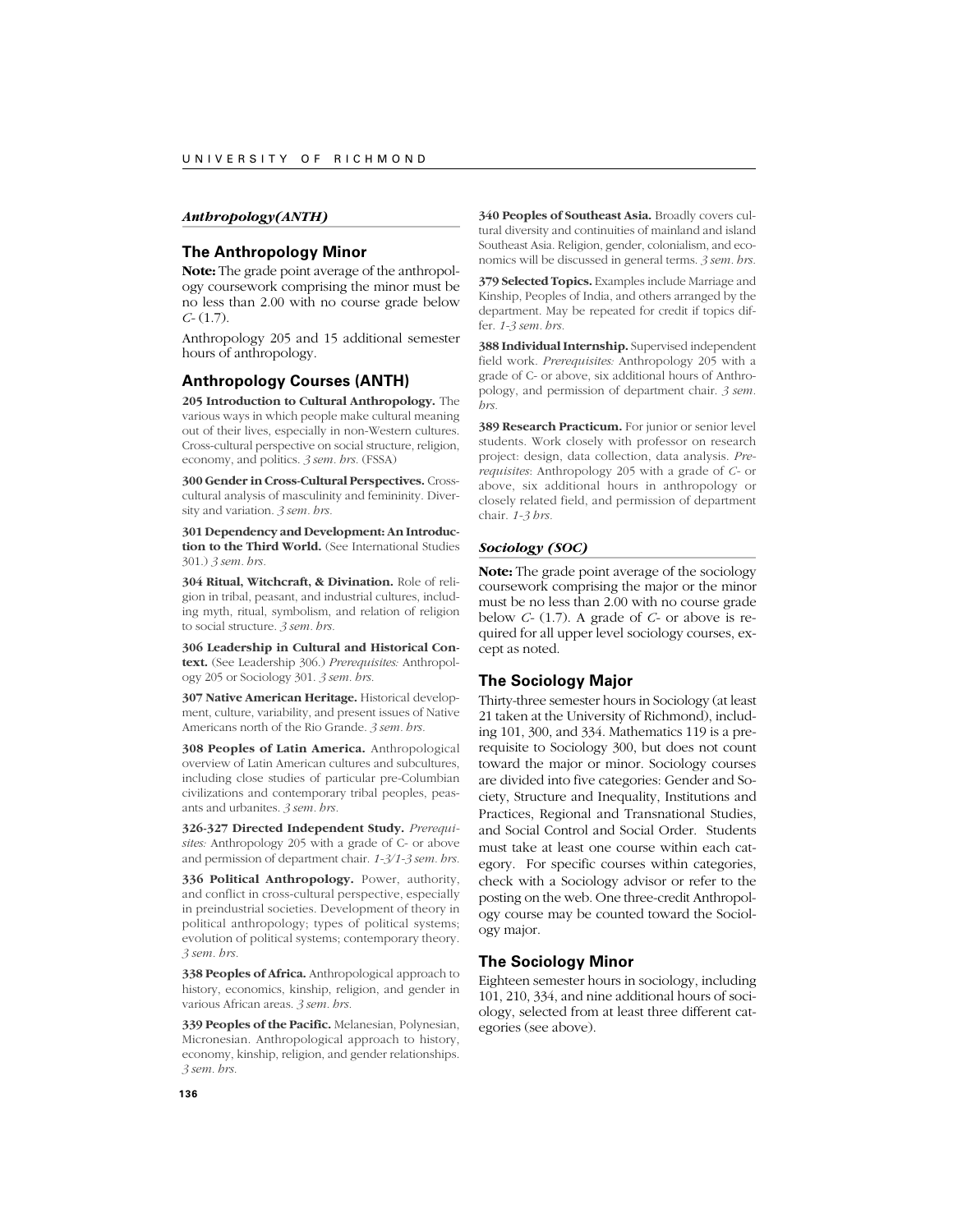## **Sociology Courses (SOC)**

**101 Introduction to Sociology.** Fundamental concepts and principles of sociology. Culture, socialization, social structure, stratification, social control, institutions, population, and social change. *3 sem. hrs.* (FSSA)

**220 Introduction to Women's Studies: The Sociology of Women.** Personal and social development of women in American society. Conditions and events that shape women's lives and consciousness. Similarities and diversity across race, social class, and age. (See Women's Studies 220.) *3 sem. hrs.* (FSSA)

**230 Introduction to Africa: The Sociology of Africa.** (See International Studies 230.) *3 sem. hrs.*

**300 Fundamentals of Sociological Research.** Research design and methods; data analysis and presentation; interpretation of findings and relationship to sociological theory. *Prerequisites*: Sociology 101 and Mathematics 119. *3 sem. hrs.*

**302 Social Movements.** Examination of various types of social movements and theoretical perspectives that explain them. Includes movement origins, structure and organization, goals and strategies, how movements change, and how they affect the larger society. Analysis of social, economic, and political contexts in which movements develop. *Prerequisite*: Sociology 101. *3 sem. hrs.*

**303 Sociology of Families.** Family as social institution; historical, social class, ethnic, racial, economic contexts, and variations. Intersection with religious, state, and educational institutions. *Prerequisite*: Sociology 101. *3 sem. hrs.*

**305 Deviance.** Varieties of social deviance; sociological explanations for and current methods of dealing with such behavior. Drug and alcohol abuse, sexual deviance, suicide, mental illness, and child and spouse abuse. *Prerequisite*: Sociology 101. *3 sem. hrs.*

**309 Social Problems.** Personal-social disorganization and maladjustment: physical and mental handicaps; economic inadequacies; programs and methods of social treatment and control. *Prerequisite*: Sociology 101. *3 sem. hrs.*

**310 Criminology.** Laws; prevalence and distribution of crime; theories of crime; varieties of criminal behavior; police actions; court actions; the penal system. *Prerequisite*: Sociology 101. *3 sem. hrs.*

**311 Juvenile Delinquency.** Meaning of juvenile delinquency; measurement, prevalence, and distribution of juvenile delinquency; theories of delinquency; police actions; court actions; juvenile institutions. *Prerequisite*: Sociology 101. *3 sem. hrs.*

**313 Field Investigation of the Juvenile and Adult Criminal Justice Systems.** (Summer only.) Steps in adult and juvenile criminal justice processes from arrest through court procedures, incarceration. Innovative rehabilitative treatments. Students participate in series of field experiences. Readings from sociological literature. *Prerequisite*: Sociology 101 or permission of instructor. *3 sem. hrs.*

**315 Population.** Distribution, composition, and growth of population; relation of quantity to resources; population trends and problems. *Prerequisite*: Sociology 101. *3 sem. hrs.*

**316 Race and Ethnicity in America.** Native peoples; immigration and settlement of U.S.; racial and ethnic groups; prejudice and discrimination; race relations in racially and culturally diverse society. *Prerequisite*: Sociology 101. *3 sem. hrs.*

**317 Medical Sociology.** Social factors contributing to physical and mental illness; demography of illness etiology and epidemiology; social factors in recognition and definition of health and illness; social and economic variation in health care; medicalization of deviance; drug and alcohol use and abuse. *Prerequisite*: Sociology 101 or permission of instructor. *3 sem. hrs.*

**318 Social Stratification.** Principal structural units of society; interrelationship of class and status; influence on social institutions, personality, and group behavior. *Prerequisite*: Sociology 101. *3 sem. hrs.*

**319 Sociology of Sex and Gender.** Social construction of gender and sexuality. Focus on U.S., some cross-cultural comparisons; negotiation of sex and gender in everyday settings, e.g., work and family. *Prerequisite*: Sociology 101 or 220. *3 sem. hrs.*

**320 Sociology of Religion.** Religion and society; social nature of religious phenomena; interaction of religious beliefs and practices with secular societies; interplay of religion and politics in American experience; social functions of mainstream religion; emergence of new religious movements. *Prerequisite*: Sociology 101. *3 sem. hrs.*

**322 Collective Behavior.** Social interaction in mass behavior; structure and functioning of crowds, audiences, publics, and mass movements. *Prerequisite*: Sociology 101. *3 sem. hrs.*

**323 The Black Community in Urban America.** Life as viewed by black residents: family, economy, law, education, health, housing, welfare, recreation, politics, and religion. *Prerequisite*: Sociology 101. *3 sem. hrs.*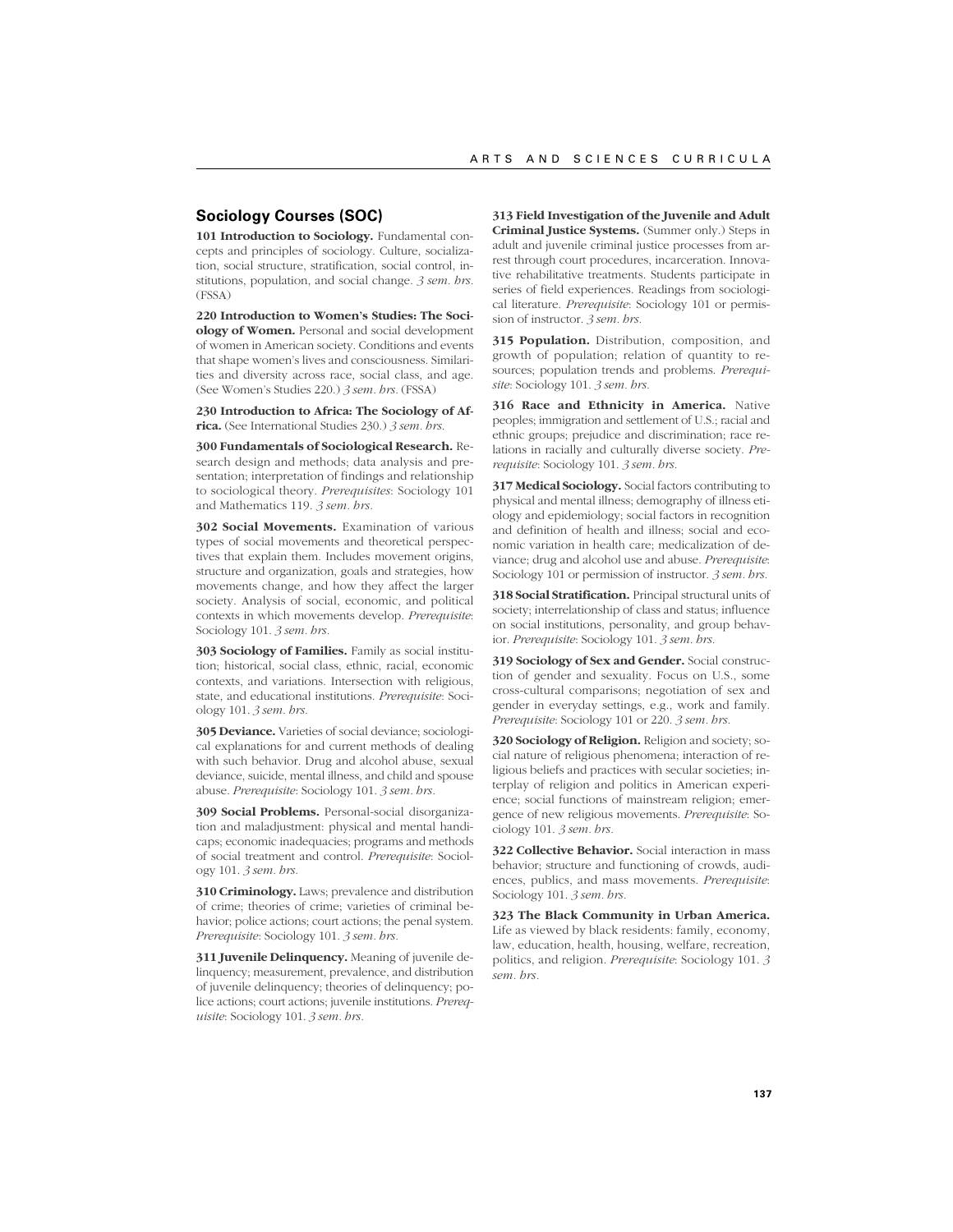**324 Law and Society.** Variations within and between legal systems; social nature of the legal system; legal profession; gender, social class, ethnic, cultural background effects; sociological issues within civil and criminal law; organization and interaction within American legal system. *Prerequisite*: Sociology 101. *3 sem. hrs.*

**325 Self and Society.** Elements of identity formation and how identity formation has changed during the twentieth century. How transition from an agrarian to an industrial to an informational society compartmentalized human lives, creating more complex choices. How contemporary Americans develop resources to cope with relationships and the consequences they face as they try to live meaningful lives. *Prerequisite:* Sociology 101. *3 sem. hrs.*

**326-327 Directed Independent Study.** *Prerequisites*: Sociology 101 and permission of department chair. *1-3/1-3 sem. hrs.*

**328 Social Gerontology.** Processes of aging and characteristics of the aged; social adjustment, retirement, mobility, living arrangements, public and private programs of finance and care. *Prerequisite*: Sociology 101. *3 sem. hrs.*

**329 Education and Society.** The school as system; changing organizational forms; public and private education; functions in society; key problem areas; gender, social class, ethnic, cultural background effects. *Prerequisite*: Sociology 101. *3 sem. hrs.*

**334 Sociological Theory.** History of sociological thought, major theoretical perspectives, contemporary issues. *Prerequisites*: Sociology 101 and six additional hours in sociology or in a closely related field. *3 sem. hrs.*

**342 Dying, Death, and Grief.** Analysis of current American attitudes toward death and dying. Social/ emotional responses of dying patient's relatives, friends, and various helping professionals. Meaning and function of grief. Cross-cultural data included where possible. (Same as Health and Sport Science 342.) *3 sem. hrs.*

**355 Sport in Society.** (See Health and Sport Science 355.) *3 sem. hrs.*

**371 Urban Ecology.** (See Biology 371.) *3 sem. hrs.*

**379 Selected Topics.** Examples include Industrial Sociology, Minorities through Media, Changing Workers/ Changing Families, Crisis in Central America, and others arranged by department. May be repeated for credit if topics differ. *Prerequisite*: Sociology 101. *1-3 sem. hrs.*

**388 Individual Internship.** Supervised independent field work. *Prerequisites*: Sociology 101, 12 additional hours of sociology, and permission of department chair. *3 sem. hrs.*

**389 Research Practicum.** For junior or senior level majors. Work closely with professor on research project: design, data collection, data analysis. *Prerequisites*: Sociology 101, 210, and six additional hours of sociology and permission of department chair. *1-3 sem. hrs.*

# **Speech**

(See Rhetoric and Communication Studies)

# **Theatre and Dance (THTR, DANC)**

*W. Reed West, Chair Associate Professors Schoen, West Assistant Professor Holland Director of Costume and Makeup Allen Director of Dance Daleng Assistant Director of Dance Van Gelder Each year two professional guest artists join the faculty to work with students and in productions. Additional professionals from the field are also employed as adjunct*

*faculty members. Upper-level courses are taught on a rotating basis.*

# *Dance (DANC)*

# **The Dance Minor**

Twenty-one semester hours to include the following:

| Theatre 115                                                                                                               | 3 hours |
|---------------------------------------------------------------------------------------------------------------------------|---------|
| Dance History 250                                                                                                         | 3 hours |
| Choreography 255                                                                                                          | 3 hours |
| Performance Dance 256, 257,<br>259, 260, 261, 262, 263, 266, 267,<br>306, 361, 362, 363, 366,<br>Technical Theatre/Design | 6 hours |
| Theatre Arts 201, 202, 204,<br>206, 213, 301, 302                                                                         | 3 hours |
| Elective in Dance or Theatre                                                                                              | 3 hours |
| Limitations                                                                                                               |         |

# No course credit hours can be counted toward

both a major in Theatre and a minor in Dance. Theatre 115 is not required if you are also a Theatre major.

## **Dance Courses (DANC)**

**250 Dance History.** Study of the development of dance from its primitive beginnings to present. Studio time includes improvisation and choreography. *3 sem. hrs.* (FSVP)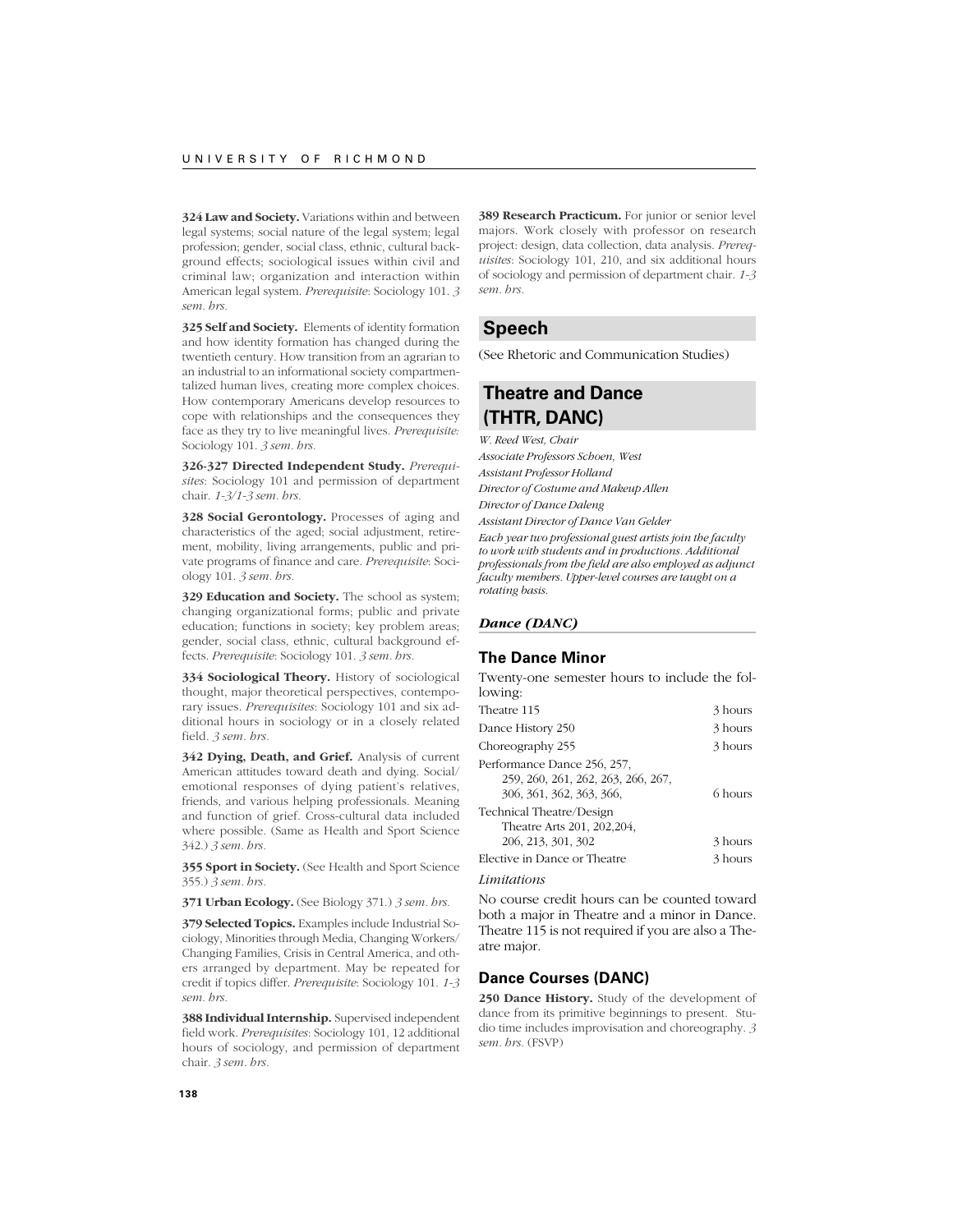**255 Choreography.** Study of choreographic process covering fundamentals of movement composition. *3 sem. hrs.* (FSVP)

**256 Beginning Jazz Dance.** Introduction to jazz dance as an eclectic form of artistic expression with emphasis on rhythm and technique. *3 sem. hrs.*

**257 Beginning Ballet.** Introductory course in Ballet as a theatrical art form. Study of basic ballet terminology, understanding of correct body placement and a general knowledge of performing elementary ballet technique. *3 sem. hrs.*

**259 Beginning Tap Dance.** Introduction to tap dance, a theatrical form of artistic expression with development of a movement vocabulary based on rhythms made with taps. *3 sem. hrs.*

**260 Beginning Modern Dance.** Introduction to modern dance as a diverse form of expression with development of language of movement. *3 sem. hrs.*

**261 Intermediate Jazz Dance.** Continuation of Beginning Jazz, emphasizing advanced technique, vocabulary and style. *Prerequisite*: Previous jazz technique. *3 sem. hrs.*

**262 Intermediate Tap Dance.** Continuation of study of tap dance technique, using movement to build strength and coordination. Syncopated rhythms are explored with the sounds of the taps. *Prerequisite*: Previous tap dance technique. *3 sem. hrs.*

**263 Intermediate Modern Dance.** Continuation of Beginning Modern Dance, emphasizing intermediate technique and development of an aesthetic vocabulary of contemporary modern dance. *Prerequisite*: Previous modern dance technique. *3 sem. hrs.*

**266 Intermediate Ballet.** Continuation of Beginning Ballet, emphasizing advanced technique and vocabulary. *Prerequisite*: Previous ballet technique. *3 sem. hrs.*

**267 Movement for the Actor.** Study and exploration of movement for the actor through improvisation and guided exercises. *3 sem. hrs.*

**306 University Dancers.** Technique, rehearsal, and performance of dance works choreographed by dance faculty, students and visiting choreographers. May be repeated. *Prerequisite*: Audition or invitation by director. *1 sem. hr. Fall - 1 sem. hr. Spring.*

**361 Advanced Jazz Dance.** Continuation of Intermediate Jazz, emphasizing advanced technique, vocabulary and style. *Prerequisite*: Previous intermediate jazz technique. *3 sem. hrs.*

**362 Advanced Tap Dance.** Continuation of study of tap dance technique, using movement to build strength and coordination. Syncopated rhythms are explored with the sounds of the taps. *Prerequisite*: Previous intermediate tap dance technique. *3 sem. hrs.*

**363 Advanced Modern Dance.** Continuation of Intermediate Modern Dance, emphasizing advanced technique and developing an aesthetic vocabulary of contemporary modern dance. *Prerequisite*: Previous intermediate modern dance technique. *3 sem. hrs.*

**366 Advanced Ballet.** Continuation of Intermediate Ballet, emphasizing advanced technique and vocabulary. *Prerequisite*: Previous intermediate ballet technique. *3 sem. hrs.*

**312 Special Topics in Dance.** Offered on an asneeded basis. Representative topics include: Special Topics in Tap Dance, Special Topics in Ballet, Special Topics in Jazz Dance, Special Topics in Modern Dance, Dance History, Advanced Choreography, Dance Theory, Music for Dancers, and Kinesology. *1- 3 sem. hrs.*

#### *Theatre (THTR)*

**Note:** The grade point average of the coursework comprising the major or the minor must be no less than 2.00 with no course grade below *C-* (1.7).

#### **The Theatre Major**

Thirty semester hours, including Rhetoric and Communication Studies 101 and Theatre 309; and:

| History/Theory (Theatre 325                           |         |
|-------------------------------------------------------|---------|
| or Dance 250)                                         | 3 hours |
| Performance (Theatre 212, 308,                        |         |
| 320, 327, 328, or Dance 255,                          |         |
| 256, 257, 259, 260, 261, 262,                         |         |
| 263, 266, 267, 306, 361, 362,                         |         |
| 362, 363, 366)                                        | 6 hours |
| Technical Theatre/Design                              |         |
| (Theatre 201, 202, 204,                               |         |
| 206, 213, 301, 302)                                   | 6 hours |
| Literature/Criticism                                  |         |
| (Theatre 220, 221, 222)                               | 3 hours |
| Electives in Theatre or Dance (three hours must be at |         |
| the 300 level)                                        | 6 hours |
|                                                       |         |

#### *Limitations*

Theatre 330-341 (Practica) and 388 (Internship) cannot be counted in the major.

No course credit hours can be counted toward both a major in Theatre and a minor in Dance.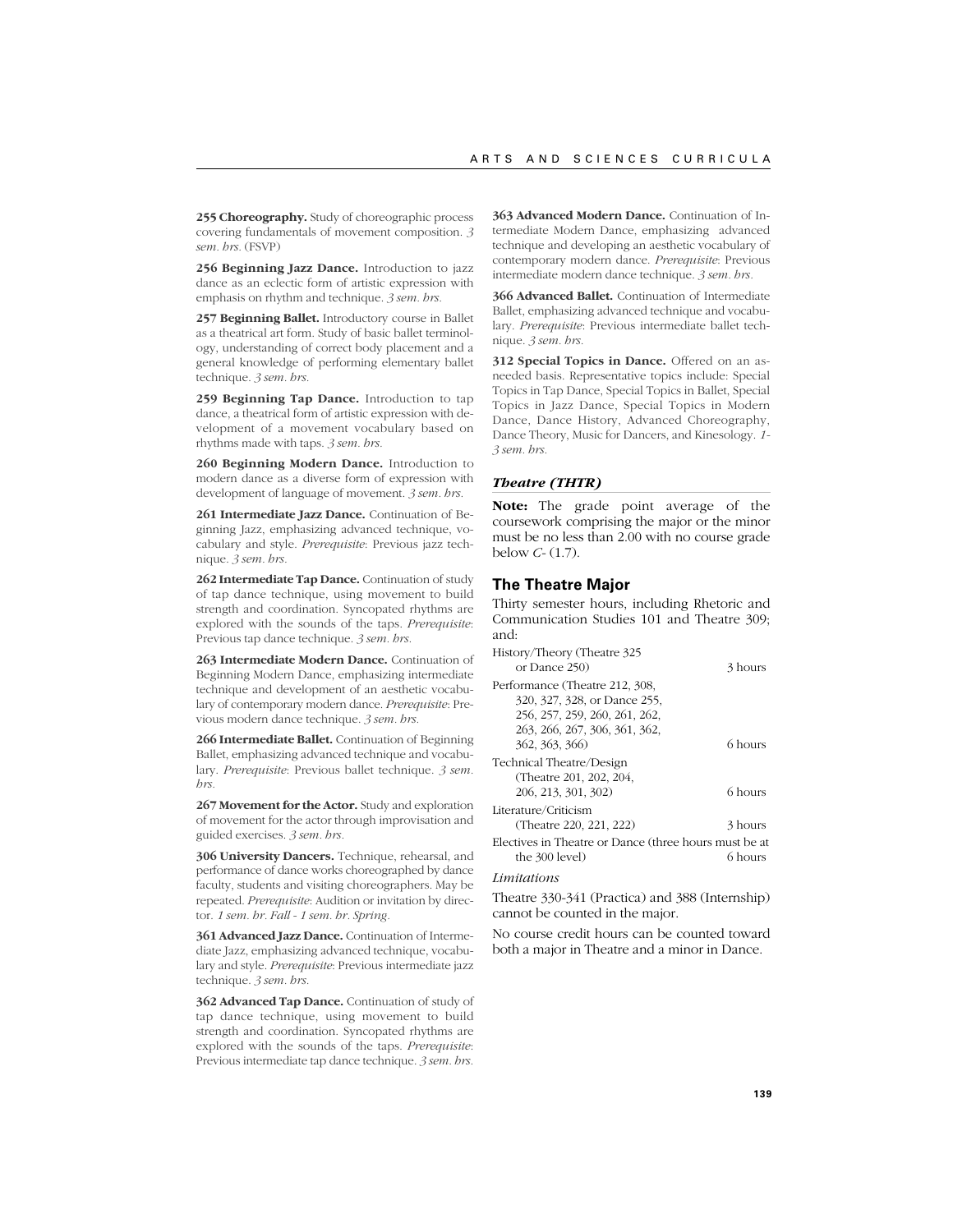# **The Theatre Minor**

| Twenty-one semester hours, including Rhetoric |         |
|-----------------------------------------------|---------|
| and Communication Studies 101 and:            |         |
| Theatre History/Theory (309, 325)             | 3 hours |
| Performance (212, 308, 320,                   |         |
| 327, 328)                                     | 3 hours |
| Technical Theatre/Design (201,                |         |
| 202, 204, 206, 213, 301, 302)                 | 3 hours |
| Literature/Criticism (220, 221, 222)          | 3 hours |
| Electives in Theatre or Dance (three          |         |
| hours must be at 300 level)                   | 6 hours |

#### *Limitations*

Theatre 315 (Independent Study), 330-341 (Practica) and 388 (Internship) cannot be counted in the minor.

#### **Honors Program**

Students electing to fulfill requirements for the honors program in the Department of Theatre and Dance must designate six hours of honors credit in upper level classes. This will require the student to do additional work over and above the normal requirements of the course. In addition, the student must take Theatre 380, Honors Thesis Preparation, and Theatre 381, Honors Performance/Thesis. The student must have attained a departmental GPA of 3.30 by the beginning of the fall semester of the senior year. The student must maintain that GPA, along with an overall GPA of no less than 3.0, through the completion of the program. Students should declare their intention to seek honors and meet with the Honors Coordinator in their sophomore year. Students who have not declared by the second semester of their junior year are disqualified from further honors consideration. Those who have declared that they are seeking honors will be considered candidates until they fail to meet one of the program requirements.

# **Interdisciplinary Concentration in Dramatic Studies for English or Theatre Majors**

See page 147.

# **Interdisciplinary Concentration in Music Theatre for Music, and Theatre Majors**

See page 149.

# **Interdisciplinary Concentration in Arts Technology for Studio Art, Music, and Theatre Majors**

See pages 145-146.

#### **Theatre Courses (THTR)**

**115 Theatre Appreciation.** Theatre as collaborative art from perspective of audience member as critic. Observation and evaluation of theatre work in progress and performance with accent on field study and interaction with theatre professionals. Lab component: 8 hours, to be arranged. *3 sem. hrs.* (FSVP)

**119 Broadway Musical Theatre.** Survey of the Broadway Musical Theatre from 1920s to present day. Provides basic background in music theory and culminates with performance of a musical written and produced by class members. In addition to regular class meetings, weekly labs are held for rehearsals and presentation of special topics. (See Music 119.) *3 sem. hrs.*

201 Production I: Stagecraft. Technical aspects of scenery; theory and practical applications. Laboratory hours required. *3 sem. hrs.* (FSVP)

**202 Production II: Stage Lighting.** Mechanics and artistic aspects of stage lighting in theory and in practice; designing and executing light plots. Laboratory hours required. *3 sem. hrs.*

**204 Production Management.** Principles of stage management, equipment operation (sound and light), and property supervision. Practical application stressing efficient production. Laboratory hours required. *3 sem. hrs.*

**206 Introduction to Costume.** Introduction to role of costume designer as collaborative artist in theatre process. Survey of historical implications for design. Basic skills of costume construction. Laboratory assignments with mainstage productions. *3 sem. hrs.* (FSVP)

**212 Basics of Acting.** Basic methods of analysis and performance techniques necessary to generate believable human behavior on stage. Study of roots (mind/ body processes), not ends of acting (performance). Class exercises to develop and discipline actor's physical, vocal, and imaginative equipment. Laboratory assignments with major productions. *3 sem. hrs.* (FSVP)

**213 Fundamentals of Stage Makeup.** Art and application of theatrical makeup, realism to fantasy. Corrective makeup; specialty makeup (aging, scars, beards, animal faces). Laboratory assignments in conjunction with all major productions. *3 sem. hrs.*

**220 Readings in Classical Theatre.** Examination of classical plays as basis for production and performance. All plays in English. *Prerequisite*: Majors and minors only. *1 sem. hr.*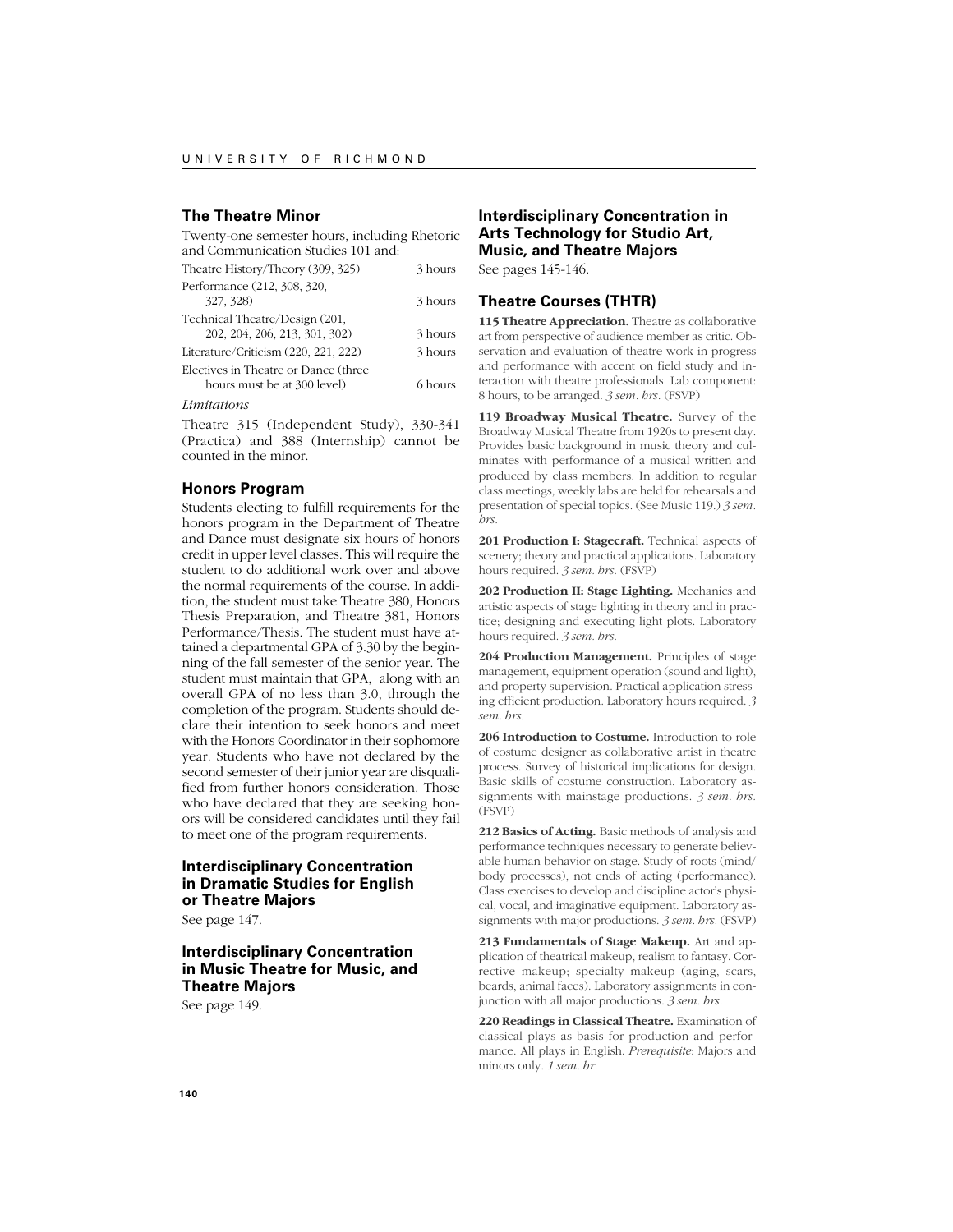**221 Readings in Modern Theatre.** Examination of modern plays as basis for production and performance. All plays in English. *Prerequisite*: Majors and minors only. *1 sem. hr.*

**222 Readings in Contemporary Theatre.** Examination of contermporary plays as basis for production and performance. All plays in English. *Prerequisite*: Majors and minors only. *1 sem. hr.*

**301 Scene Design.** Artistic aspects of stage setting in theory and in practice. Consideration of mechanical perspective, watercolor sketching, color schemes, and history of period design. Laboratory hours required. *Prerequisite*: Theatre 201 or permission of instructor. *3 sem. hrs.* (FSVP)

**302 Scene Painting.** Study of function of scenic artist in theory and practice. Hands-on approach to scene painting. *Prerequisite*: Theatre 201 or permission of instructor. *3 sem. hrs.* (FSVP)

**308 Basics of Directing.** Principles and techniques of directing the realistic modern play. Case studies and scene work. One-act play prepared for production by each student. Laboratory assignments with major productions. *Prerequisite*: Theatre 212 or 325 (or permission of instructor). *3 sem. hrs.*

**309 Theatre History.** Survey of theatre history, primitive through modern. Accent on theatre practices established long ago but still present. Great plays (via performances on tape and film); performance sites, players, and theatre practitioners (slides and film strips). *3 sem. hrs.*

**310 Managing Performing Arts Organizations.** (See Music 310.) *Prerequisite*: Theatre Major or Dance Minor. *3 sem. hrs.*

**312 Special Topics.** Representative topics: Acting for the Camera, Advanced Costume, Advanced Directing, Advanced Makeup, Critical Theory, History of Apparel, Improvisation, Performance Theory, Stage Combat. *Prerequisite*: Permission of instructor. *3 sem. hrs.*

**315 Independent Study.** *Prerequisite*: Permission of instructor. *1-3 sem. hrs.* Restriction: Prospectus must be submitted and approved prior to the end of advance registration. Does not count for Theatre or Dance minor.

**320 Advanced Acting: Twentieth-Century Acting Styles and Theory.** Concentrated scene study class that explores relationship between twentieth-century dramatic literature and acting techniques and theories that developed to meet demands of these plays. By preparing scenes from various modern genres of theatre, acting students examine techniques and research methods necessary to unlock performance elements of the most demanding dramas of the last 100 years. *Prerequisite*: Theatre 212 or permission of instructor. *3 sem. hrs.*

**325 Script Analysis.** Systematic approach to understanding and realizing the theatrical implications of playscripts. Script study as if in preparation for mounting production. Laboratory hours required. *3 sem. hrs.* (FSLT)

327 Acting Shakespeare I. Introduction to methods of textual analysis and literary research necessary to prepare a Shakespearean play for performance. *Prerequisite*: Theatre 212 or permission of instructor. *3 sem. hrs.*

328 Acting Shakespeare II. Introduction to emotional, physical, and vocal techniques necessary for performing a Shakespearean play. Builds on work of Theatre 327 in providing students with analytical means and research methods necessary to make informed artistic decisions. *Prerequisite*: Theatre 327. *3 sem. hrs.*

**380 Honors Thesis Preparation.** Research and preparation for honors thesis or project in Theatre or Dance. *Prerequisite*: Acceptance in the Department Honors Program. *3 sem. hrs.*

**381 Honors Performance/Thesis.** Research and writing honors thesis or realization (including rehearsals and all drawings) of a creative honors project in Theatre or Dance. *Prerequisite*: Acceptance in the Department Honors Program. *3 sem. hrs.*

#### **Practica:**

|                              | <b>330 Stage Management</b> 5-1-1.5-2-3 sem. brs.         |
|------------------------------|-----------------------------------------------------------|
|                              | <b>331 Theatre Administration.</b> 5-1-1. 5-2-3 sem. brs. |
| 332 Costume                  | $.5 - 1.5 - 2 - 3$ sem. brs.                              |
| 333 Lighting                 | $.5 - 1 - 1.5 - 2 - 3$ sem. brs.                          |
| 334 Direction                | $.5 - 1.5 - 2 - 3$ sem. brs.                              |
| 335 Scenic Design            | $1-2-3$ sem. brs.                                         |
| 336 Choreography             | $1-2-3$ sem. brs.                                         |
| 337 Acting                   | $1-2-3$ sem. brs.                                         |
| <b>338 Technical Theatre</b> | .5-1-2-3 sem. brs.                                        |
| 339 Makeup                   | $.5-1$ sem. br.                                           |
| <b>340 Theatre Dance</b>     | $.5-1-2$ sem. brs.                                        |
| 341 Theatre Orchestra        | $1.5-3$ sem. brs.                                         |

Understanding theatre arts through analysis of and participation in creative theatrical efforts. Fifty hours work for one hour of practicum credit. Includes research and written work appropriate to the theatrical activity involved. Twelve hours maximum credit; six hours maximum per semester. *Prerequisite*: Permission of department. *Restriction*: Does not count for Theatre or Dance major or minor.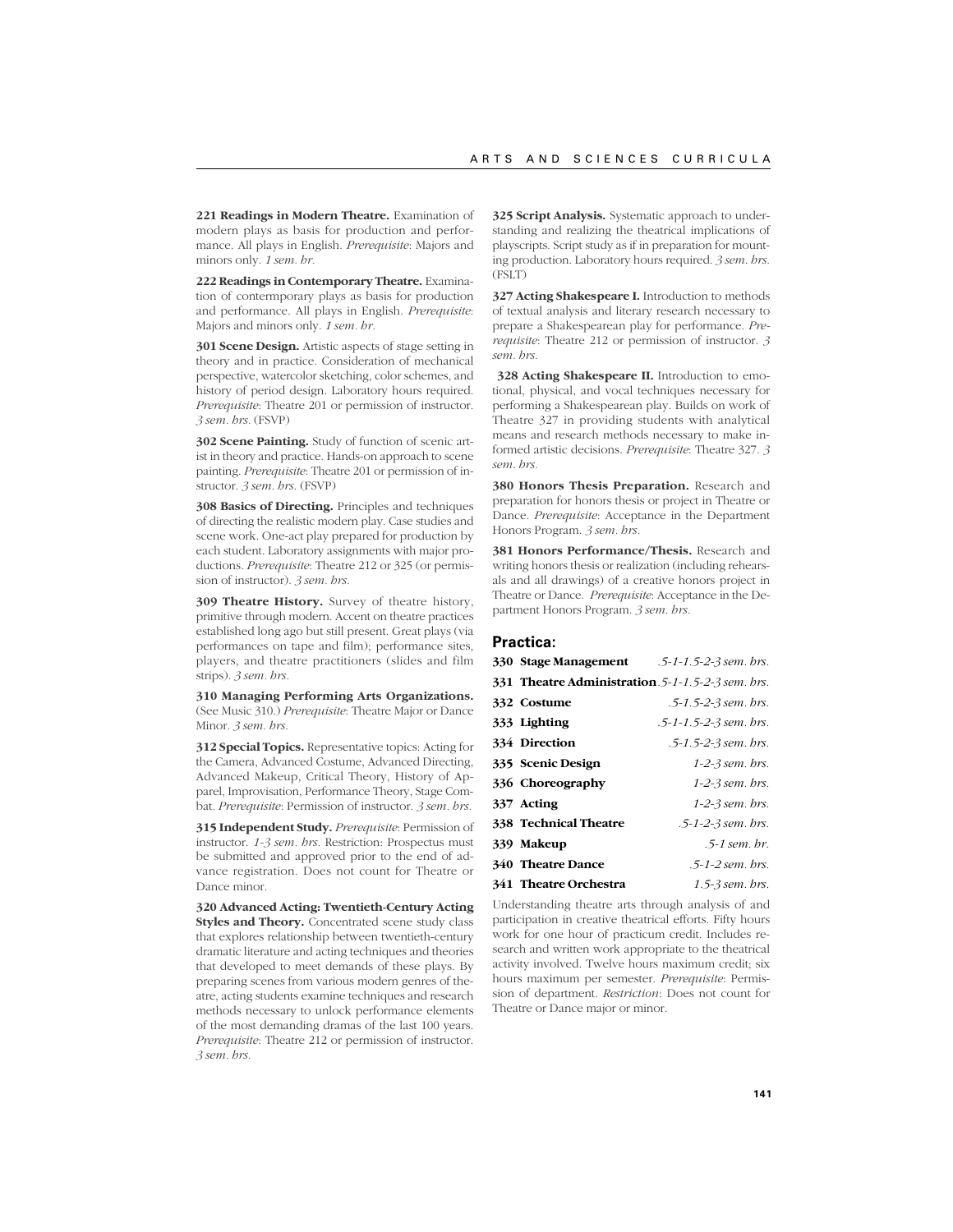**388 Individual Internship.** Practical application of theatre and dance principles and skills in supervised, out-of-class environment. Graded pass/fail only. *Prerequisites*: Majors and minors only; faculty approval before beginning work. *1-3 sem. hrs. Restriction*: Does not count for theatre major or minor or dance minor.

# **Urban Practice and Policy (URPP)**

*Stuart L. Wheeler, Coordinator (Classical Studies)*

The Urban Practice and Policy program offers the opportunity to examine in detail the built environment which human beings have created for themselves as an artificial protection from the world of nature and the problems inherent in such an artificial system. Ranging across four schools and nine departments and programs, the student of Urban Practice and Policy examines the procedures which have been used and continue to be used to reinforce and manage the urban system; the economic structures which undergird urban prosperity; the challenges the urban system creates for the natural world; the diversity of populations and physical structures within the urban system; the use, maintenance, and preservation of these physical structures; and the policies which affect, reflect, and regulate these components.

## **The Urban Practice and Policy Major**

**Note:** The grade point average of the coursework comprising the major must be no less than 2.00 with no course grade below *C-*  $(1.7)$ .

The major consists of 30 semester hours of academic work including six from:

URPP 209 The Built Environment, 3 AND URPP 498 Major seminar, 3 OR

URPP 499 Independent Study, 3

The remaining 24 hours should be taken from the following courses. One course is required from each of the four divisions outlined below. The remaining 12 hours are to be selected from among the courses below according to the individual major's interests or course availability. An internship may be substituted for one of the four elective courses (see below). Other courses not listed below proposed by the individual major and approved by the coordinator as appropriate may be counted toward the elective portion of the major.

#### **The Urban Practice and Policy Minor**

**Note:** The grade point average of the coursework comprising the minor must be no less than 2.00 with no course grade below *C-*  $(1.7)$ .

The major consists of 18 semester hours of academic work, three of which must be from:

URPP 209 The Built Environment, 3

The remaining 15 hours in the minor should be taken from the following courses. One course is required from each of three of the four divisions outlined below. The remaining six hours are to be selected from among the courses below according to the individual minor's interests or course availability. An internship may be substituted for one of the two elective courses (see below). Other courses not listed below proposed by the individual minor and approved by the coordinator as appropriate may be counted toward the elective portion of the minor.

### **Urban Practice and Policy Courses (URPP)**

**209 The Built Environment.** Survey of history of the city from ancient times to present. Emphasizes reciprocity of the natural and artificial resources necessary for an urban environment; studies urban fabric from point of view of diversity of human and architectural components; examines policies which regulate the urban ecosystem. Guest presentations by selected members of University of Richmond faculty, staff of the City of Richmond, and representatives of selected Richmond civic and cultural organizations augment the course. (Same as Classics 209.) *3 sem. hrs.*

**388 Individual Internship.** Supervised work experience in the urban environment. *3 sem. hrs.*

**498 Major Seminar.** Directed by faculty member approved by the Urban Practice and Policy coordinator. Culminates in carefully researched and written paper which synthesizes the major experience. Choice of subject partially dictated by curriculum choices. Students work cooperatively in defining appropriate research techniques and in sharing and critiquing elements of paper at each state of development. *3 sem. hrs.*

**499 Independent Study.** May be taken in lieu of Urban Practice and Policy 498 with the approval of coordinator. *3 sem. hrs.*

See the departmental listings for descriptions of the following courses offered for Urban Practice and Policy credit.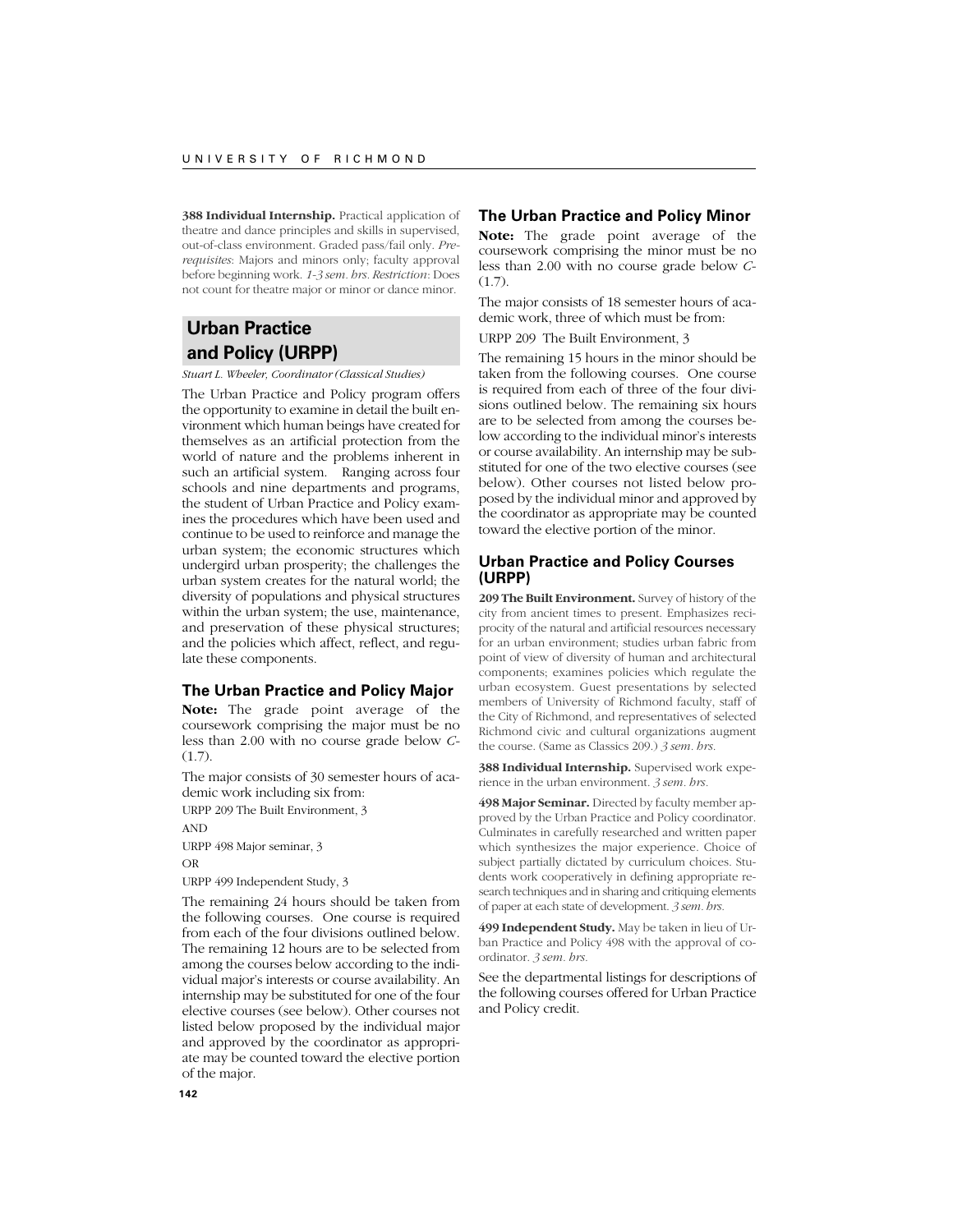#### *Management and Economy*

#### **Economics (ECON)**

101 Principles of Microeconomics

331 Labor Economics

## **Leadership (LDSP)**

303 Leadership in Political Contexts

305 Leadership in Community and Volunteer Organizations

**Management Systems (MSYS)** 330 Organizational Behavior

#### **Political Science (PLSC)**

303 Metropolitan Problems and Politics 307 Public Management

#### *Cultural Diversity*

**Leadership (LDSP)** 488 Community Problem Solving

**Psychology (PSYC)** 215 Human Diversity

**Sociology (SOC)** 316 Race and Ethnicity in America 318 Social Stratification 323 The Black Community in Urban America

#### *Environment*

**Biology (BIOL)** 317 Urban Ecology

**Economics (ECON)** 230 Environmental Economics

**Interdisciplinary Colloquia (COLQ)** 334 Urban Revitalization and Preservation

#### *Policy*

**Economics (ECON)** 102 Principles of Macroeconomics

**Leadership (LDSP)** 357 Analyzing and Making Policy

**Political Science (PLSC)** 300 Bureacracy and Public Policy 322 Public Opinion and Public Policy

# **Wellness Program (WELL)**

#### *Carol Johnson, Director*

The Wellness Program (URWell) is a Student Affairs Campus Recreation Program. It is responsible for the URAWARE Plus2 (wellness requirement) for all students for bachelor's degrees (except the University Scholar's Program). It is a three-part requirement that includes 1) an alcohol education session, 2) a wellness topic of choice, and 3) a wellness topic of choice. Each part is graded with an S or U (Satisfactory/Unsatisfactory).

**Note:** Students completing the previous HSS 150 course will not have to complete the new wellness requirement. All students who entered after May 1996 and have not completed the previous HSS 150 course must complete the new wellness requirement for graduation.

#### **Wellness Courses (WELL)**

**085 URAWARE: Alcohol Awareness Program.** An alcohol prevention/education program designed to assist students in making positive decisions regarding alcohol issues. Students must satisfactorily complete this component of the wellness requirement their first semester on campus. Each session is a four-hour special date offering that includes activities, discussion, and personal assessment. Students are required to purchase a study guide from the bookstore prior to their session. *0 sem. hr.* (WEL1)

 (Beginning Summer 2000, the wellness requirement carries no credit, but to cover cost of instruction is billed at tuition rate equivalent to 1 hour of credit.)

**090 PLUS2: Wellness Topics.** The wellness topic component of the wellness requirement. Students will be offered a choice of health and wellness topics every semester. Sample topics include nutrition, sexual health, complementary medicine, and fitness. Students are required to satisfactorily complete two topics for graduation. Topic sessions run for six weeks, 90 minutes each week. Students are encouraged to complete this component of the wellness requirement before or during their junior year. *0 sem. hr.* (WEL2)

(Beginning Summer 2000, the wellness topics carry no credit, but to cover cost of instruction are billed at tuition rate equivalent to .5 hours of credit for each.)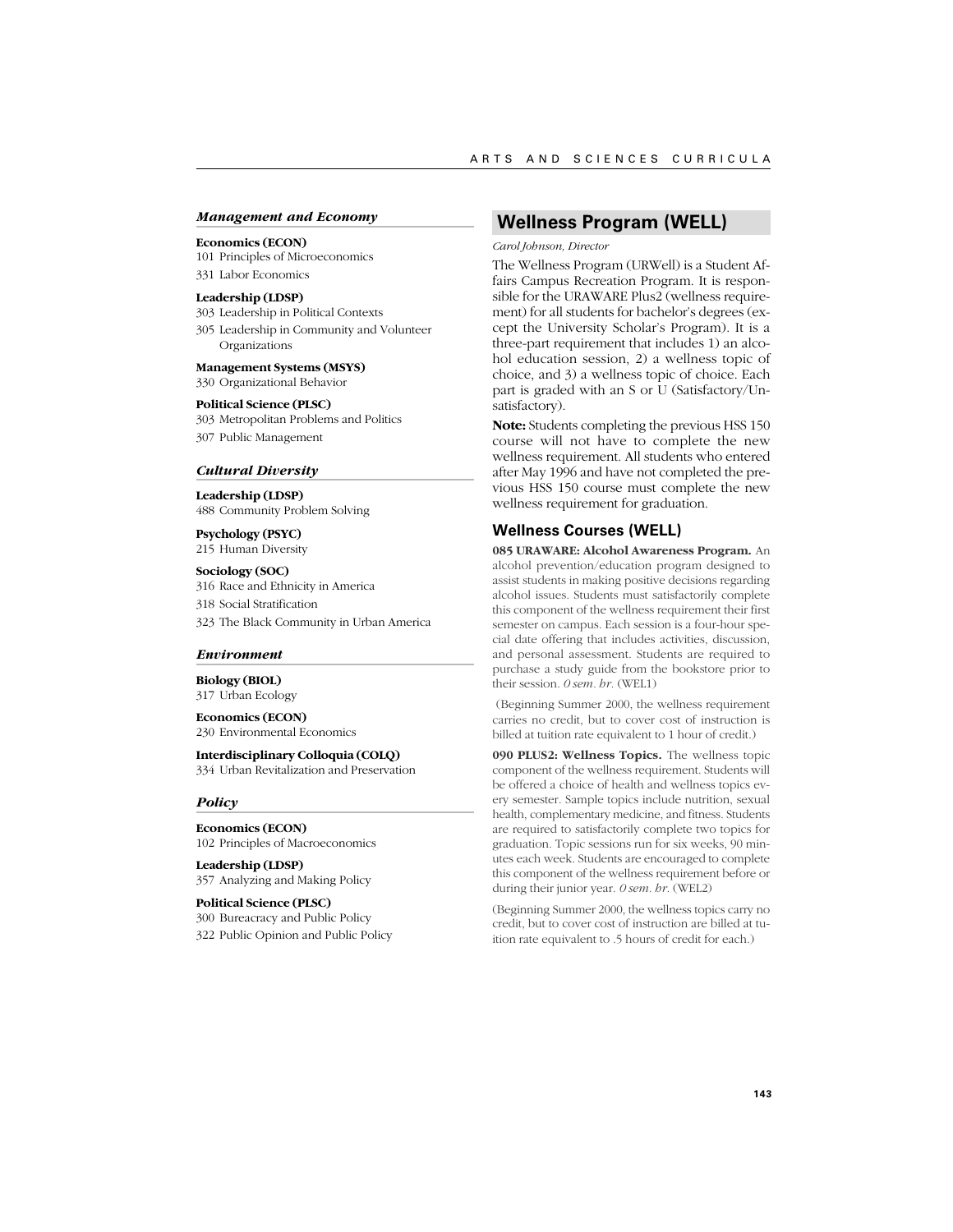# **Women's Studies (WMST)**

*Jennifer Nourse, Coordinator (Sociology)*

**Note:** The grade point average of the coursework comprising the major or the minor must be no less than 2.00 with no course grade below *C* (2.0).

#### **The Women's Studies Major**

Thirty semester hours, including Women's Studies/Sociology 220 (Introduction to Women's Studies: the Sociology of Women), Women's Studies 221 (Introduction to Feminist Theories), and 24 additional hours to be distributed as follows:

- 3 hours from cross-listed courses in the humanities/ arts (e.g., Art, Classical Studies, English, History, Modern Foreign Languages & Literatures, Music, Philosophy, Religion)
- 3 hours from cross-listed courses in social sciences (e.g., Anthropology, Economics, Political Science, Psychology, Sociology)
- 3 hours from cross-listed courses in the natural sciences or health and sport science (e.g., Biology, Chemistry, Health and Sport Science, Physics)
- 3 hours from cross-listed courses focusing on international, non-American, contexts (e.g., Anthropology, Modern Languages, History, Religion)

12 hours of additional cross-listed courses (electives)

In addition, 17 or more of the above hours must be taken above the 200-level, and no more than six hours of internship credit may be counted toward the major.

#### **The Women's Studies Minor**

Eighteen semester hours, including Women's Studies/Sociology 220 (Introduction to Women's Studies: the Sociology of Women), Women's Studies 221 (Introduction to Feminist Theories), and 12 additional hours, from at least three departments, including no more than three hours of internship credit.

#### **Women's Studies Courses (WMST)**

**201 Will Colloquium.** Introductory course for the WILL program. *Prerequisite*: WILL Program participant. *1 sem. hr.*

**220 Introduction to Women's Studies: The Sociology of Women.** Examines personal and social development of women in American society. Conditions and events that shape women's lives and consciousness: gender socialization, education, work, marriage,

motherhood, sexuality, violence against women, new opportunities for growth and change. Includes women's similarities and diversities across race, social class, and age. (Same as Sociology 220.) *3 sem. hrs.* (FSSA)

**221 Introduction to Feminist Theories.** Overview of historical and contemporary feminist thought. Looks at theories central to the development of a variety of theoretical positions, including but not limited to liberal feminism, cultural feminism, Freudian feminism, materialist feminism, existentialist feminism, radical feminism, French feminism, and multicultural feminism. Also incorporates appraisals and critiques of these positions from within feminist thought. *3 sem. hrs.*

**301 WILL Senior Seminar:** Capstone Course for the WILL program. *Prerequisite:* WILL Program participant. *2 sem. hrs.*

**302 Women and the Law.** Traditional and contemporary relationship of women to the law. Includes study of legal history and of factors bearing on women's legal status. *3 sem. hrs.*

**303 Women in Television: Representations, Images, and Stereotypes.** Examination of female roles in television drama, comedy, and advertising. Content analysis of selected programs and ads reflecting television history to reveal patterns of representation of women against a background of social attitudes and political actions. *3 sem. hrs.*

**379 Selected Topics.** Varying issues of current relevance and importance to Women's Studies. May be repeated for credit if topics differ. *1-3 sem. hrs.*

**388 Individual Internship.** *Prerequisite*: Permission of department. *3-6 sem. hrs.*

**398 Independent Study.** Pass/fail grading may be designated by department for certain enrollments. *Prerequisite*: Permission of department. *1-3 sem. hrs.*

See the departmental listings for descriptions of the following courses offered for Women's Studies credit. Courses marked with an asterisk (\*) *may or may not* carry Women's Studies credit in any given semester. Check with the instructor and the Women's Studies Coordinator before enrolling in any course on this list. A comprehensive listing of courses is published each semester and should be taken as the final arbiter for Women's Studies credit.

#### **Anthropology (ANTH)**

300 Gender in Cross-Cultural Perspective

## **Biology (BIOL)**

370 Women in Science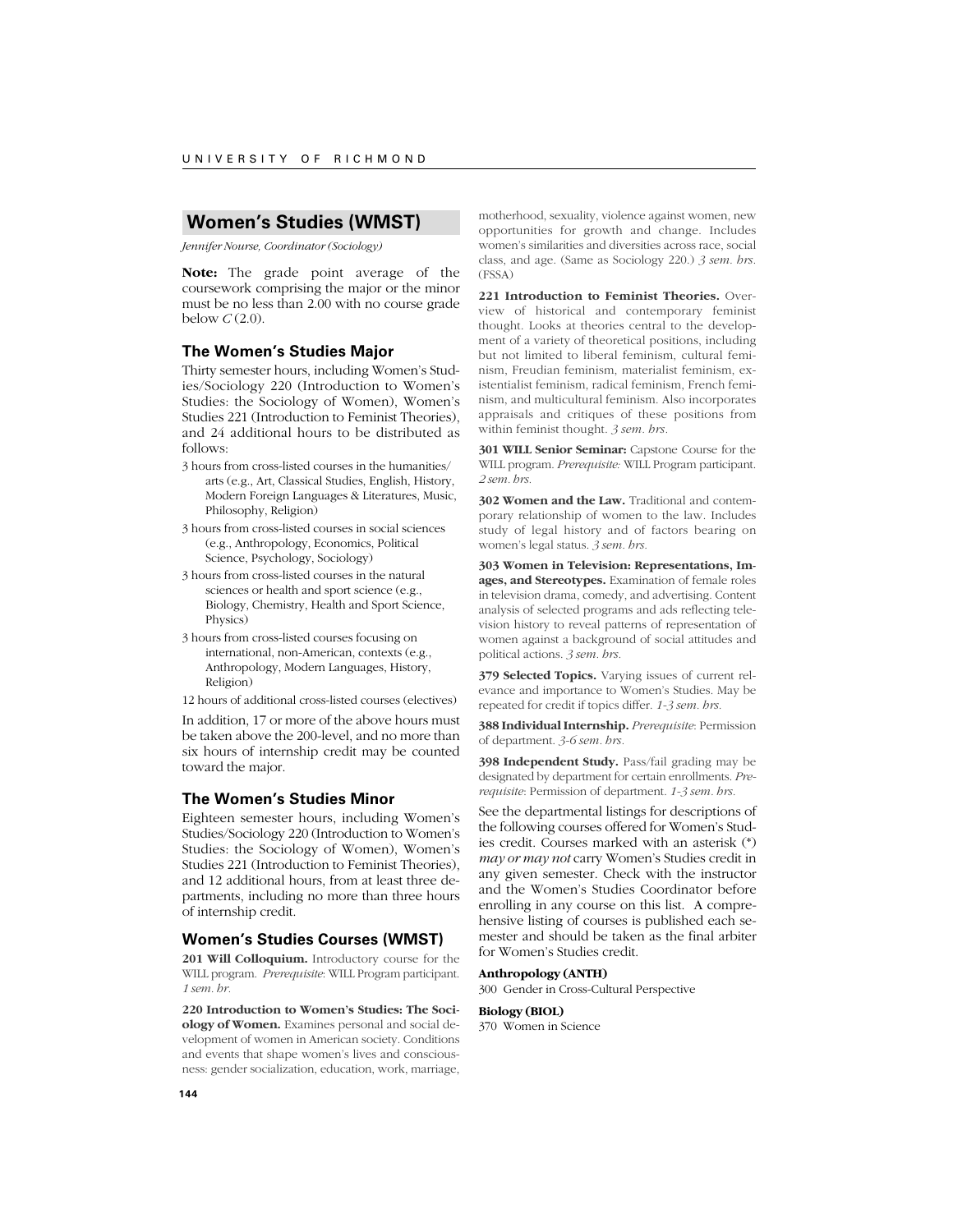#### **Classics (CLSC)**

304 The Feminine in Greco-Roman Literature 308 Women in Greece and Rome

### **Economics (ECON)**

232 Women and Gender Issues in Economics

# **English (ENGL)**

- 203 Children's Literature
- \*224 Great Novels: Deceit, Desire, and the Novel
- 225 Selected Fiction by Women
- 226 Love and War in Medieval Literature
- 230 Women in Modern Literature
- 360 Women and Creativity
- 366 Black Women Writers

### **French (FREN)**

- 452 From Romanticism to Decadence: Desire and Representation in the Nineteenth-Century French Novel
- 497 ST: Women Writers in French

### **German (GERM)**

- 471 Gender and Performance in Twentieth-Century Literature and Film
- 472 Multiculturalism, Identity and Authorship in German Context (WMST 379/GERM 472 when taught in English)

### **Health and Sport Science (HSS)**

- 330 Human Sexuality
- 332 Eating Behavior and Health
- 338 Issues in Women's Health

# **History (HIST)**

- 220 American Women from the Colonial Period to the Present
- 387 Women and Gender in African History

### **Leadership (LDSP)**

\*390 Selected Topics

### **Philosophy (PHIL)**

- 258 Introduction to Feminist Theories (same as Women's Studies 221)
- 358 Topics in Feminist Philosophy

### **Psychology (PSYC)**

\*449 Advanced Seminar: Psychology of Gender

### **Religion (RELG)**

- 253 Body/Sex in World Religious Literature
- 360 Goddess Traditions Ancient and Modern
- \*394 ST: Women, Gender, Sexuality and World Religions

#### **Sociology (SOC)**

- 220 Introduction to Women's Studies: The Sociology of Women (same as Women's Studies 220)
- 303 Sociology of Families
- 319 Sociology of Sex and Gender

### **Spanish (SPAN)**

475 Women and Writing in Latin America

# **Interdisciplinary Concentrations Within Disciplinary Majors**

# **Interdisciplinary Concentration in Arts Technology for Studio Art, Music, and Theatre Majors**

The Interdisciplinary Concentration in Arts Technology, approachable by Studio Art, Music and Theatre Majors, provides curricular links for students interested in further performance and academic experiences in the area of arts technology.

Students take courses from the department in which they have declared their major, plus a combination of three courses from the non-major departments. In addition, students are required to complete a Senior Paper or Senior Project to be taken as an Independent Study in their major department. Each participating department designates at least one faculty member to coordinate the curriculum with individual students.

### *Designated Courses for Theatre Majors*

In addition to requirements for the Major, you must take one of the following courses: THTR 202 Lighting Design, 3 OR

THTR 204 Production Management, 3

You must choose three of the following from the Department of Art and Art History or the Department of Music:

ARTS 122 Design I, 3

ARTS 222 Design II, 3

- ARTS 223 Digital Artmaking, 3
- ARTS 322 Design III, 3

MUS 109 Elementary Musicianship, 3

MUS 213 Computer Music, 3

- MUS 313 Advanced Computer Music, 3
- Except for ARTS 222 and ARTS 322, normal prerequisites may be modified or waived by consent of instructor.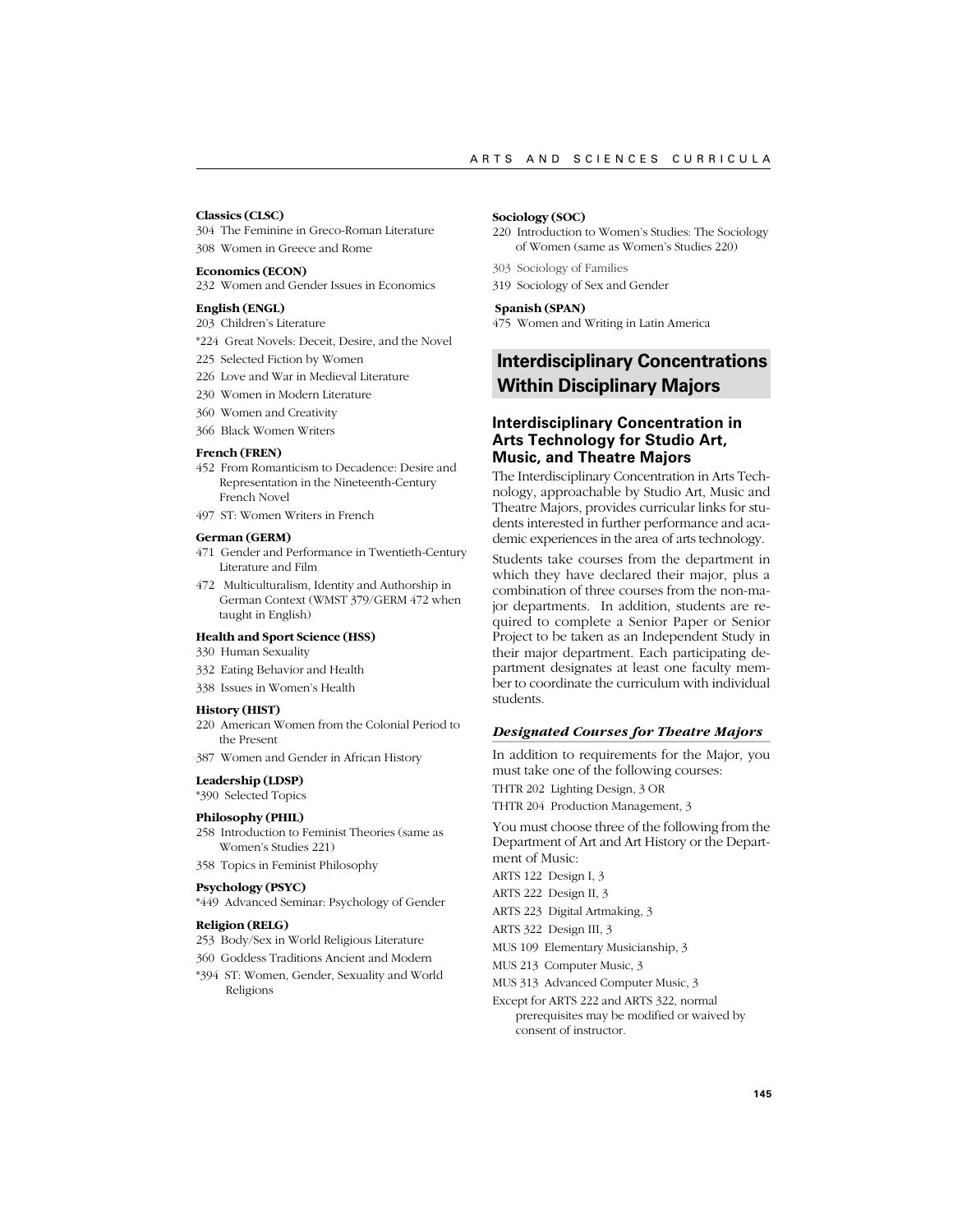# *Designated Courses for Studio Art Majors*

In addition to requirements for the Major, you must complete one of the following courses: ARTS 222 Design II, 3 OR

ARTS 223 Digital Artmaking, 3

You must choose three of the following from the Department of Music or the Department of Theatre and Dance:

MUS 109 Elementary Musicianship, 3

MUS 213 Computer Music, 3

MUS 313 Advanced Computer Music, 3

THTR 202 Lighting Design, 3

THTR 204 Production Management, 3

Except for ARTS 222 and ARTS 322, normal prerequisites may be modified or waived by consent of instructor.

# *Designated Courses for Music Majors*

In addition to requirements for the Major, you must complete the following:

Required courses:

MUS 213 Computer Music, 3

MUS 313 Advanced Computer Music, 3

You must choose three of the following from the Department of Art and Art History or the Department of Theatre and Dance:

THTR 202 Lighting Design, 3

THTR 204 Production Management, 3

ARTS 122 Design I, 3

ARTS 222 Design II, 3

ARTS 223 Digital Artmaking, 3

ARTS 322 Design III, 3

Except for ARTS 222 and ARTS 322, normal prerequisites may be modified or waived by consent of instructor.

### *Additional Recommended Courses:*

CMSC 221-222 Fundamentals of Computing I-II, 3-3 CMSC 301-302 Computer Systems and Architecture I-II, 3-3 CMSC 335 Computer Graphics, 3 MATH 245 Linear Algebra, 3 PHYS 101-102 General Physics, 4-4, OR PHYS 131-132 General Physics with Calculus, 4-4

PHYS 216-217 Electronics, 4-4

# **Interdisciplinary Concentration in Biochemistry for Chemistry Majors**

**Note:** Credit will be given for the concentration in biochemistry or the minor in biology but not both. A grade of not less than *C-* (1.7) is required in each course applied to the hours needed in the main field of study.

The Interdisciplinary Concentration in Biochemistry was created for those chemistry majors pursuing a Bachelor of Science degree who desire a concentration in biochemistry.

Students are required to complete at least 46 hours including:

Chemistry 103-104 (or 151), 205-206, 300-301 (or 302), 309-310, 326, and 327

Three courses chosen from Biology 213, 214, 301, 307, 314, 325, 336, 338, 339, 340, and 342

Three semester hours of Chemistry 320 including a senior paper on an approved topic

Eight semester hours in Physics

Six semester hours in related fields approved by the department.

Also recommended: Two full years of either biology or physics.

# **Interdisciplinary Concentration in Comparative Literature for English Majors**

The basic assumption behind this concentration is that literary studies can be unduly limited by restricting the context and parameters of scholarly inquiry to the literary works of one particular literary tradition, usually defined in fairly narrow geographical and linguistic terms. Comparative Literature in the broadest sense may be defined as the text-based investigation of themes, issues, and works of art, free from the fetters of artificial geographical, cultural, political, or disciplinary demarcations. As such, students of Comparative Literature achieve a greater awareness of certain boundaries involved in the traditional study of literature--national, linguistic, generic, disciplinary, etc.--and of the issues and advantages involved in crossing those boundaries. In this concentration, students willing to acquire additional linguistic and disciplinary skills will develop the habits and tools necessary to address problems or topics of interest from a number of literary and disciplinary perspectives.

Majors who complete all the requirements for this course of study will be granted a B.A. in English with an Interdisciplinary Concentration in Comparative Literature.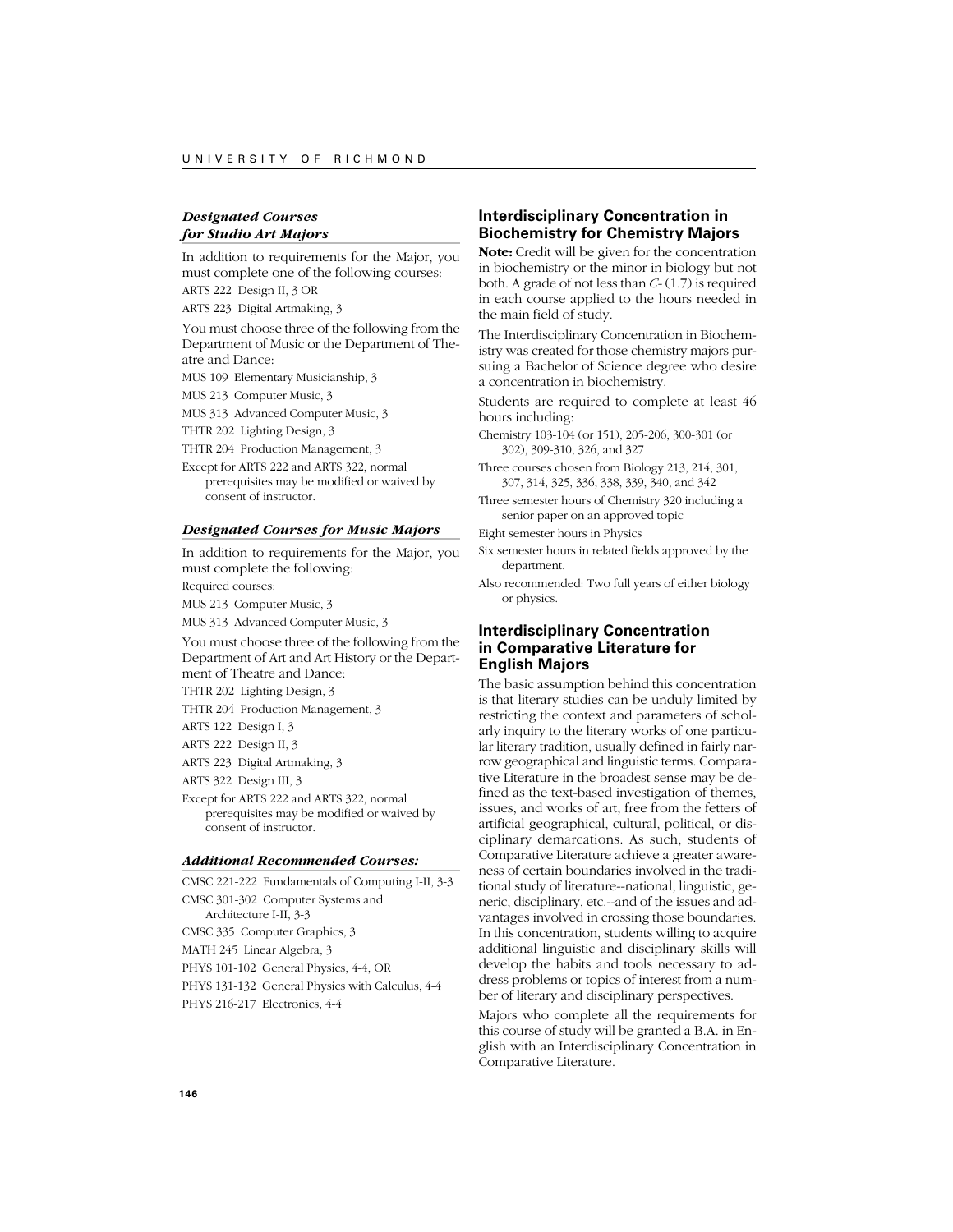*Concentration Requirements:*

- **A.** Three credit hour: English 391/IDST 391: Methods and Themes in Comparative Literature
- **B.** Six credit hours in upper-level literature courses from either the Modern Languages or Classics Departments, in the original language.
- **C.** Six credit hours in fields outside of literature. (Students will choose from ancillary fields like philosophy, art history, religious studies, etc., in support of their research concentration, and subject to approval of concentration coordinator).
- **D.** Three credit hours: A three-credit independent study culminating in a substantial research project. Honors students could use this research project as their Honors Thesis.

# **Interdisciplinary Concentration in Dramatic Studies for English or Theatre Majors**

The Interdisciplinary Concentration in Dramatic Studies, approachable by English and by Theatre majors, structures the curriculum bridging the fields. Drama is both text and performance; both conceptions are valuable to the dramatist or to the student of drama. English classes analyze the structure and linguistic achievement of playscripts, surveying the canon of great and important plays through the centuries. Theatre classes emphasize the production principles and techniques required to transfer the playwright's conception from the page onto the stage. Majors who complete all requirements for this course of study will be granted a B.A. in English with an Interdisciplinary Concentration in Dramatic Studies or a B.A. in Theatre with an Interdisciplinary Concentration in Dramatic Studies.

*Concentration Requirements:*

**A.** Twelve credit hours chosen from designated courses to include one course from the student's major department and three from the student's non-major department (normal prerequisites can be modified with the consent of the instructor). Students will choose from among the following:

# **English (ENGL)**

- 327 Modern Drama (taught at least every two years)
- 328 Contemporary Drama (taught at least every two years)
- 369 Creative Writing: Poetry and Drama (taught every year)
- 399 Selected Topics, as appropriate
- 403 Shakespeare to 1600
- 404 Shakespeare after 1600
- 406 Critical Approaches to Shakespeare
- 411-452 Topics Seminars, as appropriate

### **Theatre (THTR)**

- 212 Basics of Acting (taught every semester)
- 308 Basics of Directing
- 309 Theatre History (taught on a two-year rotation)
- 312 Special Topics, as appropriate (including Modern Theatre History and History of the Musical)
- 325 Script Analysis (taught on a two-year rotation)
- **B.** A final senior-level paper or project, taken as Independent Study (ENGL 374/THTR 315) within the major department, combining theoretical and practical approaches to an appropriately focused dramatic experience. Knowledge of theatrical tradition would be brought to bear on a contemporary challenge in playwriting, staging, acting, or criticism. **Note:** Theatre majors must declare this concentration by March 15 of their third year to accommodate scheduling of production assignments.

# **Interdisciplinary Concentration in Medieval and Renaissance Studies for English Majors**

The Concentration was created for English majors interested in deepening their knowledge of the cultures of the Middle Ages and Renaissance through interdisciplinary study. It thus requires that in addition to taking upper level courses in Medieval and Renaissance English literature, majors also explore these periods from the perspective of other academic disciplines including, but not limited to, the history of art and architecture, foreign literatures, philosophy, religious studies, and history. It is hoped that the breadth of knowledge and intellectual flexibility that interdisciplinary study fosters will enable students in this Concentration to undertake more complex kinds of research projects and achieve more sophisticated levels of critical thinking and writing than might otherwise have been possible. Majors who complete all requirements for this course of study will be granted a B.A. in English with an Interdisciplinary Concentration in Medieval and Renaissance Studies.

#### *Concentration Requirements:*

**A.** Three credit hours: English 390/IDST 390: Interdisciplinary Studies in the Middle Ages and Renaissance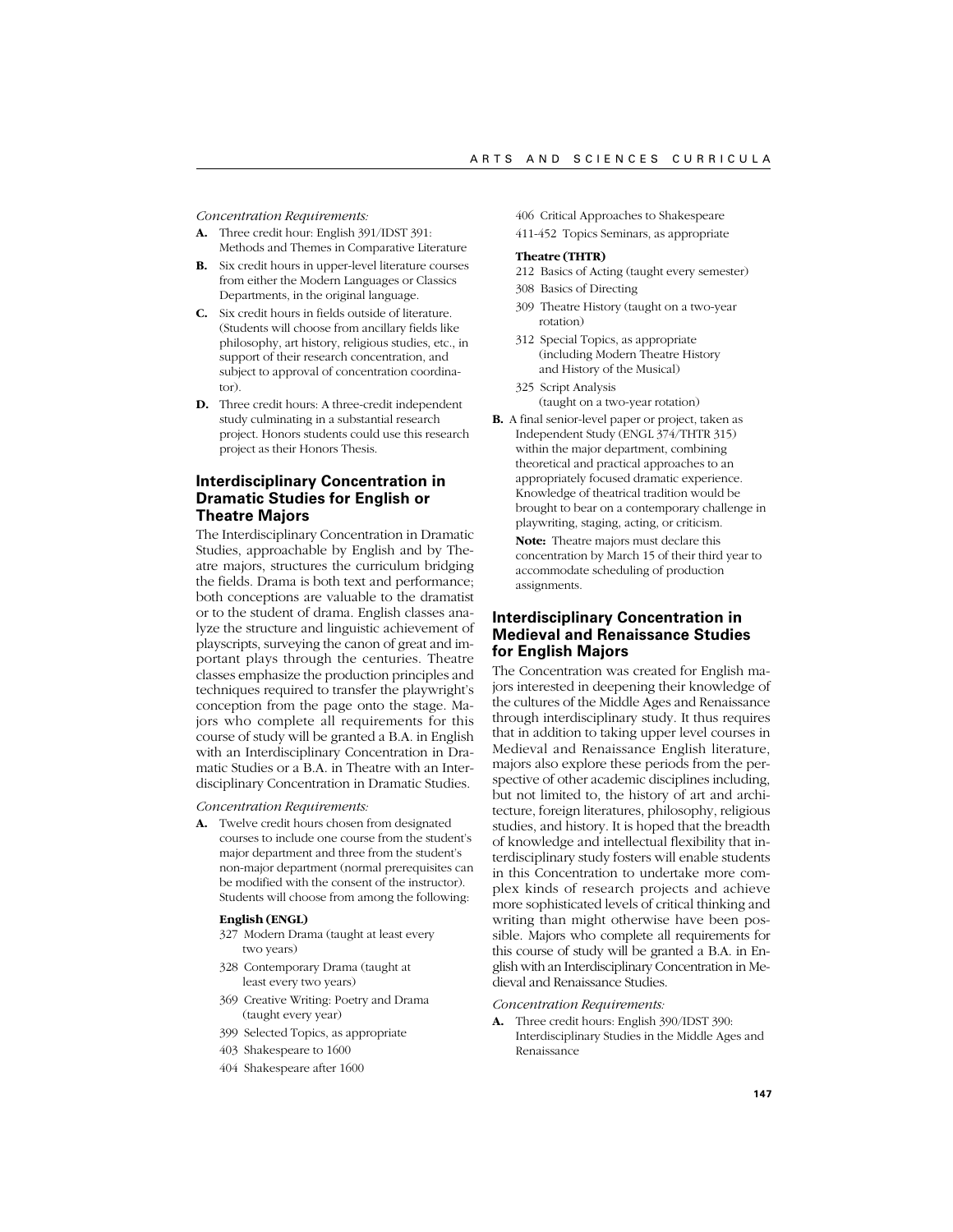**B.** Six credit hours:

- One 400 level course in Medieval literature

- One 400 level course in Renaissance literature Students will choose from among the following:

# **English (ENGL)**

402 Chaucer

- 403 Shakespeare to 1600
- 404 Shakespeare after 1600
- 405 Milton
- 406 Critical Approaches to Shakespeare
- 411 Topics in Medieval Literature
- 412 Topics in Renaissance Literature
- 506 Graduate Seminar in Shakespeare (with instructor permission)
- 511 Graduate Seminar in Medieval Literature (with instructor permission)
- 512 Graduate Seminar in Renaissance Literature (with instructor permission)
- Prerequisite for 400-level courses in Medieval and Renaissance literature is: English 301 English Literature from the Middle through the Renaissance.
- **C.** Nine credit hours: Three 3-credit courses from at least two different departments outside the English department.

Students will choose from among the following:

# **Art (ART)**

- 314 Northern Renaissance Art
- 315 Art of the Renaissance
- 316 Mannerism and Baroque Art

#### **French (FREN)**

- 411-12 The French Middle Ages: Alterity and Modernity
- 421-22 Renaissance

#### **History (HIST)**

- 241 Survey History of England to 1603 332 Medieval Church
- 333 European Economic History to 1450
- 334 High and Late Middle Ages
- 335 Renaissance
- 337 Tudor England, 1485-1603
- 338 Stuart England, 1603-1714 Music (MUS)
- 331 Medieval and Renaissance Music Religion (RELG)
- 258 Medieval Religious Thought

### **Spanish (SPAN)**

321 Spanish Peninsular Literature, I

421 Arabs, Jews, and Christians from Frontier to Empire: Medieval Spanish Literature

432 True Lies: Fiction and Truth in *Don Quixote* Special courses in Medieval and Renaissance topics which are offered only infrequently may be substituted with prior approval from the departmental coordinator of the Medieval and Renaissance Studies Concentration.

**D.** A final critical paper examining one or more works relevant to the major to be completed in the junior or senior year preferably as the final project in ENGL 390/IDST 390 or in another appropriate upper-division English course with prior approval from the Concentration Coordinators.

Students will also be encouraged to consider enrolling in any number of the following courses.

These courses will not, however, count toward the 18 hours in Medieval and Renaissance Studies required of English major Concentrators.

### **Art (ART)**

121 Art History: Prehistory through the Middle Ages

122 Art History: Renaissance to the Present

301/CLSC 301 Greek Art and Archeology

302/CLSC 302 Roman Art and Archeology

#### **Classics (CLSC)**

306 The Classical Tradition

### **English (ENGL)**

226 Love and War in Medieval Literature

- 234 Shakespeare
- 236 On the Road—Literature of Quest and Pilgrimage

### **French (FREN)**

431 Le Siècle Classique

# **Greek (GREK)**

301 Greek Epic 302 Greek Drama

### **History (HIST)**

201 Ideas and Institutions of Western Civilization 331 The Roman Empire

#### **Philosophy (PHIL)**

281 Philosophy of Art 362 Philosophy of Religion

### **Religion (RELG)**

241 Introduction to Early Christian Era

- 243 The World of the New Testament
- 340 Varieties of Early Christianity
- 341 Paul and Christian Origins
- 342 John and Early Christian Literature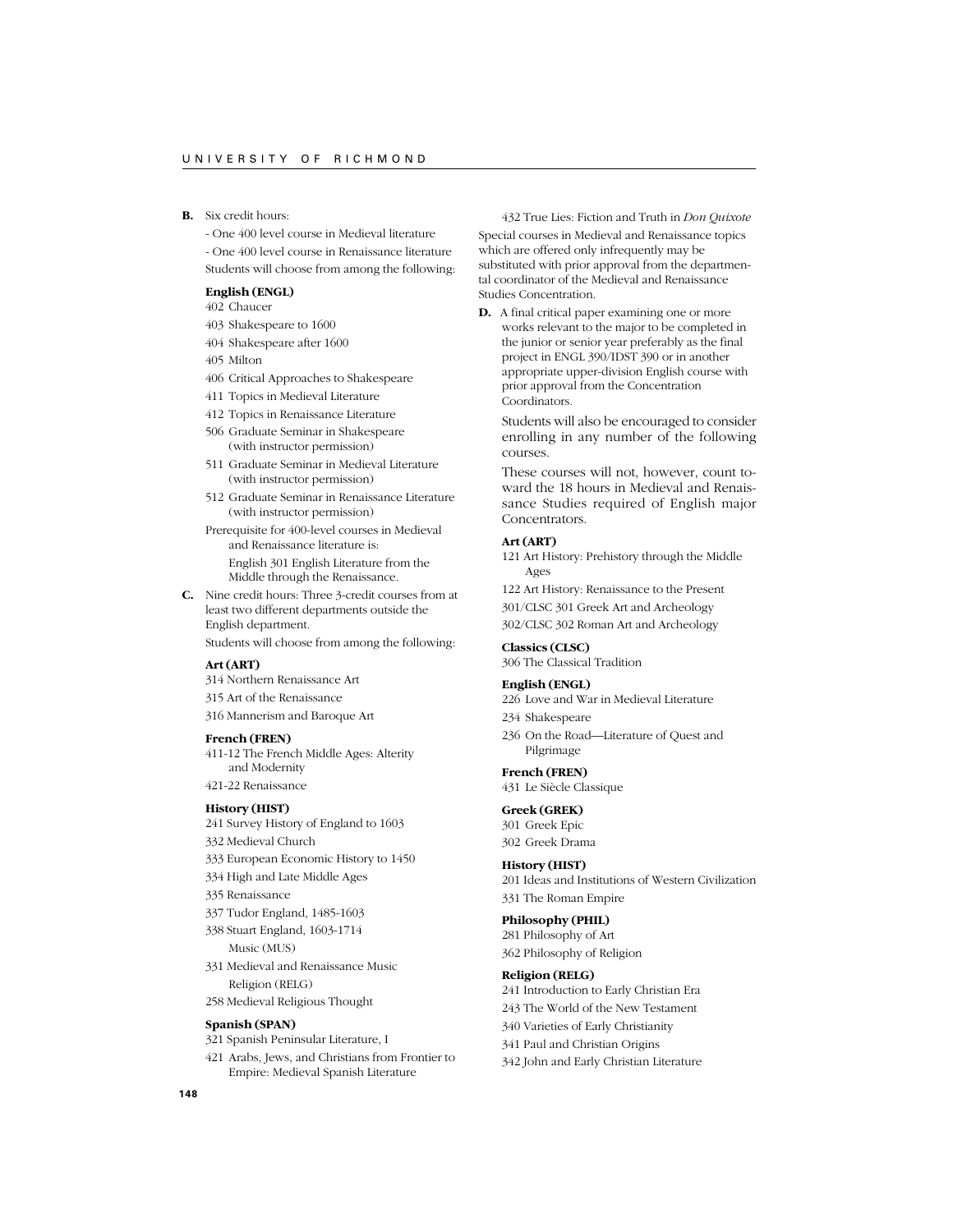# **Interdisciplinary Concentration in Music Theatre for Music, and Theatre Majors**

The Interdisciplinary Concentration in Music Theatre approachable by both Music and Theatre Majors, provides curricular links for students interested in further performance and academic experiences in the area of musical theatre.

# *Requirements for Bachelor of Arts, Music, with Emphasis in Music Theatre*

In addition to requirements for the Major, you must complete the following:

*Required courses:*

MUS 123 Musical Theatre, 3 MUS 395 Independent Study, 3

THTR 212 Basics of Acting, 3 A performance component: an acting or technical

- support role in a UR Players musical theatre production or equivalent. One of the following courses:
- DANC 267 Movement for the Stage, 3 DANC 225 Choreography, 3

(Normal prerequisites may be modified or waived by consent of instructor.)

### *Designated Courses for Theatre Majors*

In addition to requirements for the Major, you must complete the following:

*Required courses:*

- THTR 119 Musical Theatre, 3
- Two of the following courses from the Department of Music:
- MUS 109 Elementary Musicianship, 3 AND
- Three semesters of a Performing Ensemble (counts as one 3-hour course) , OR
- Three semesters of Applied Lessons (counts as one 3-hour course), OR
- A combination of performing ensembles and lessons adding up to three hours of study
- Normal prerequisites may be modified or waived by consent of instructor.

There will be two faculty coordinators: one in each major to advise students in the concentration.

# **Interdisciplinary Concentration in Neuroscience for Biology and Psychology Majors**

Majors in Biology or Psychology with a special interest in neurobiology or behavior may apply to pursue an Interdisciplinary Concentration in Neuroscience. Because of the scheduling demands of the concentration, students are strongly encouraged to apply during the fall semester of the sophomore year.

### *Designated Courses for Biology Majors*

 To complete the Neuroscience Concentration, a biology major must complete: Biology 211, 212, 213, and 214

Chemistry 103-104 (or 151), and 205-206

Mathematics 211-212

Psychology 200, 321, and 322

- At least 16 hours selected from Biology 308, 311, 312, 338, 344 or Psychology 323, 324, 440, 442, 449 with at least three of these courses from Biology; and at least one additional neuroscience-related course in Psychology.
- An approved research project in neuroscience (Biology 349-350) which culminates in a paper.

# *Designated Courses for Psychology Majors*

To complete the Neuroscience Concentration, a psychology major must complete 68 semester hours in psychology, including:

Psychology 100 or 101

Psychology 200

- One Methods & Analyses course and corequisite in the 310-328 series
- One Methods & Analyses course and corequisite in the 330-348 series

One approved course in the 433-449 series

Either Psychology 461/462 or Psychology 491/492

Math 211 and 212

Biology 212, 214

- Any two of Biology 308, 311,312, 338, or 344
- Chemistry 103-104 (or 151), 205, 206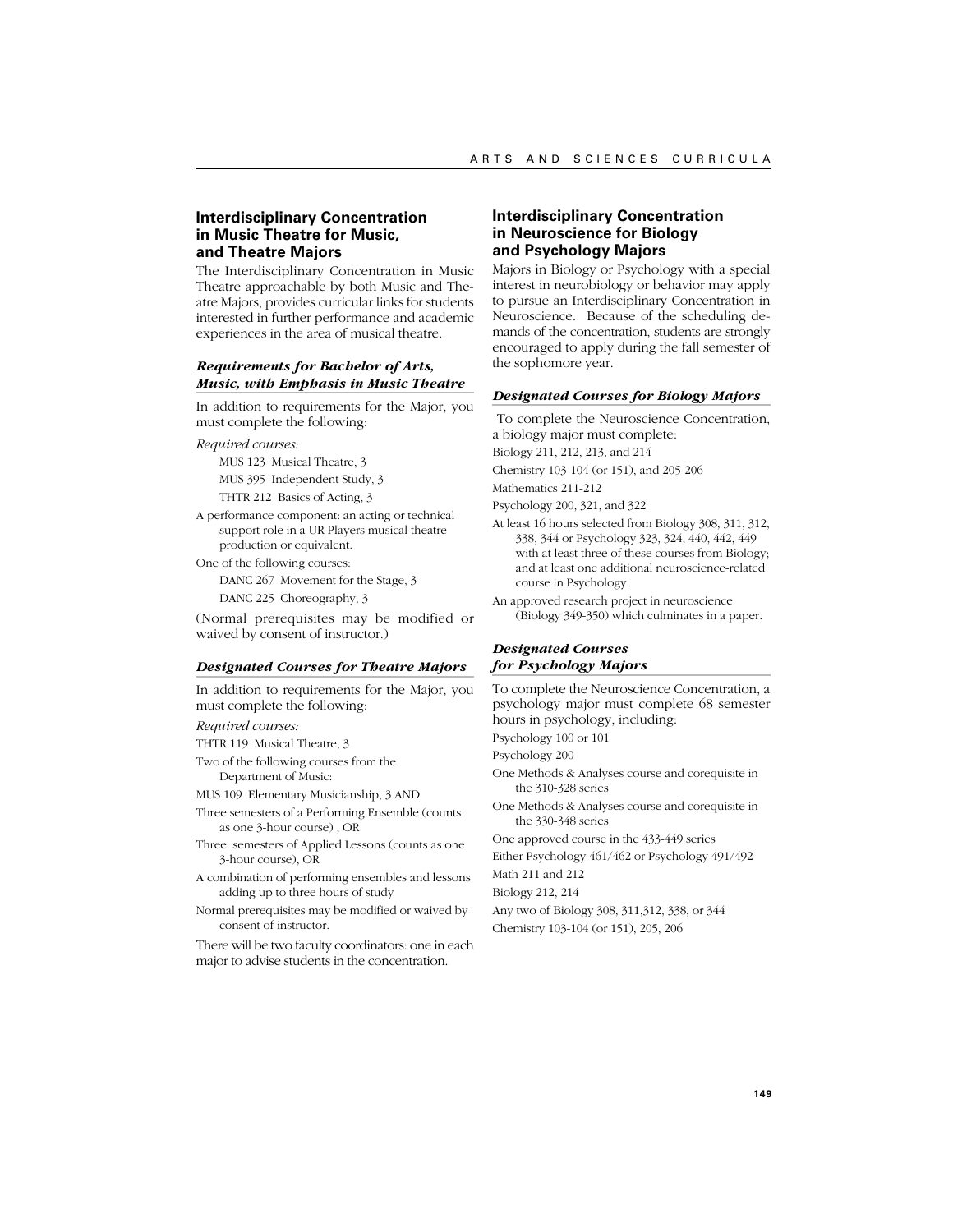# **A CADEMIC P ROGRAMS**

# **T H E E. C LAIBORNE R OBINS S CHOOL O F B USINESS**

# **Mission—School of Business**

The mission of The E. Claiborne Robins School of Business is to provide business and economics education that meets the highest national standards at the undergraduate level and addresses regional needs at the graduate level. Teaching, intellectual contributions, and service are the components of our mission and are stressed in the following order:

# **Teaching**

Our faculty is highly aware and sensitive to the diverse educational needs of our students and is continuously engaged in improving its teaching skills and content.

- ~ The faculty engages in activities that enhance the communication of knowledge and is actively involved in creating new instructional materials and presentation methodologies.
- ~ The School is pursuing interdisciplinary opportunities with other schools or departments of the University, and with external constituencies in order to develop our students into capable leaders and effective citizens.
- ~ Our faculty is actively involved in educating leaders who can contribute to business in a continuously changing global environment.
- ~ Our programs are targeted to students at different stages in the development of their careers.

# **Intellectual Contributions**

Scholarly work that provides significant insights into business and economic theories, analysis, practices and policy, as well as interdisciplinary inquiry, are both valuable and consistent with our mission.

- ~ The faculty engages in interdisciplinary inquiry, drawing from the various disciplines of the University.
- Scholarly work that is innovative and provides significant contribution to instruction in the various disciplines is encouraged.

# **Service**

The faculty of the School of Business play an active role in interacting with their professional, University, and community constituencies.

- Business and government leaders and alumni are frequently called upon to add relevance to our mission.
- We actively encourage professional relationships between departments, with other schools in the University, and with other universities and professional organizations.
- The faculty shares knowledge with the business community through work assignments, seminars, internships, research, and involvement in community service organizations.
- The faculty of The E. Claiborne Robins School of Business also is engaged in activities that will shape the future of the School and the University.

The School of Business offers the degree of Bachelor of Science in Business Administration. In addition to satisfying the general degree requirements for graduation, candidates for a business degree must complete the curricular requirements outlined in the sections which follow and maintain at least a 2.00 grade point average on all School of Business coursework. Other degree requirements include: (1) completing an approved personal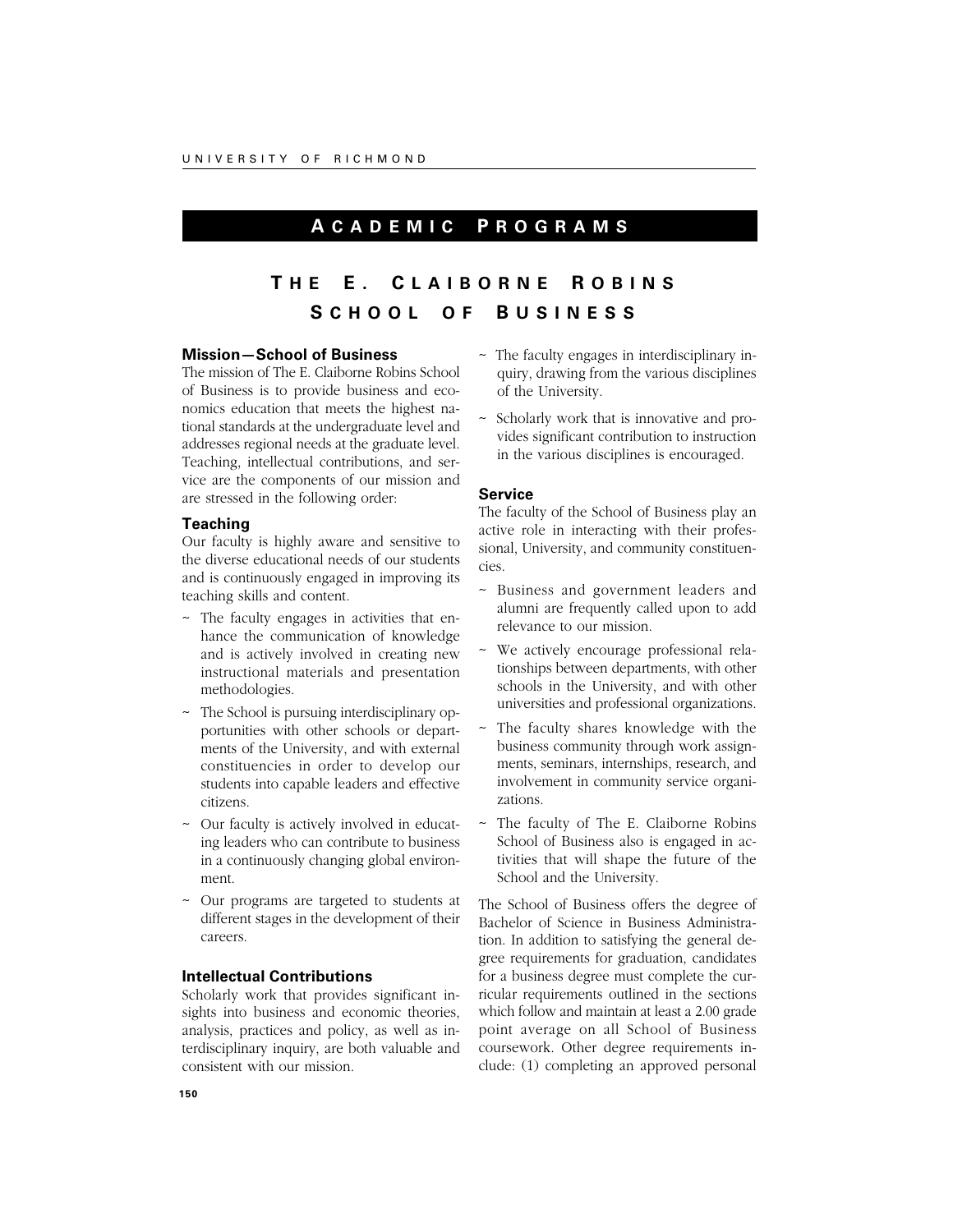portfolio (guidelines available from the Portfolio Office) containing examples of student work and (2) completing two courses which emphasize speech and presentation skills. (The designation in the Business School is SPS. Courses may be available in Liberal Arts under a different designation.)

# **Portfolio/Personal Development Program**

Students seeking a degree from the School of Business will participate in the Student Portfolio/Personal Development Program. Through a process of inductive learning and educational planning, this program aims to strengthen the development of critical skills in business school students. These skills include: integrating basic technical knowledge, skills and abilities into all areas of business; creatively solving complex business problems; communicating in a highly effective manner; initiating, organizing, and leading change; and engaging in appropriate ethical and professional behaviors. Students will be required to attend programming and complete assignments associated with this program each semester. They will also create and maintain dynamic, interactive virtual portfolios of personal goals and achievements related to their continuous development in each of these competency areas.

# **Bachelor of Science in Business Administration**

# *I. General Education Requirements*

Courses used to satisfy the First-Year Core Course, the Communication Skills, and the Wellness requirements of the General Education Requirements may not be used to meet the fields-of-study requirements for the degree. The First-Year Core Course must be taken in the first year of matriculation. The Communication Skills and the URAWARE Wellness requirements are normally met in the first year of university study, and should not be postponed beyond the second year.

# **A. First-Year Core Course**

A student may satisfy this requirement by passing CORE 101-102.

### **B. Communication Skills I - English 103**

- A student may satisfy this requirement by meeting one of the following alternatives:
- (1) Passing English 101-102 (no longer offered at the University of Richmond), completing English 103 with a grade of *C* (2.0) or higher, or presenting a score of 5 or 4 on either Advanced Placement exam in English, or presenting a core of 5, 6, or 7 on the IB Higher Level English exam
- (2) Presenting a score on the SAT-II Subject Test - Writing/English Composition or the ACT acceptable to the Department of English

*Only alternative (1) carries semester hours credit toward a degree.*

# **C. Communication Skills II - Foreign Language**

A student may satisfy this requirement in a modern foreign language or in a classical language by meeting one of the following alternatives:

- (1) Passing the intermediate (122 or 202) level of one language, presenting a score of 5 or 4 on a Modern Foreign Language or Latin Advanced Placement test, or presenting a score of 5, 6, or 7 on an IB High Level exam in a Modern Foreign Language
- (2) Presenting a score on the SAT-II Subject Test acceptable to the language faculty concerned, or a score of 3 on a Modern Foreign Language Advanced Placement test
- (3) Making an acceptable score on a departmental placement test
- (4) For non-native English speakers, obtaining an acceptable score on the TOEFL

*Only alternative (1) carries semester hours credit toward a degree.*

# **D. Wellness Requirement**

A student may satisfy this degree requirement by satisfactorily completing Wellness 085, URAWARE: Alcohol Awareness Program, and two sections of Wellness 090, PLUS2: Wellness Topics.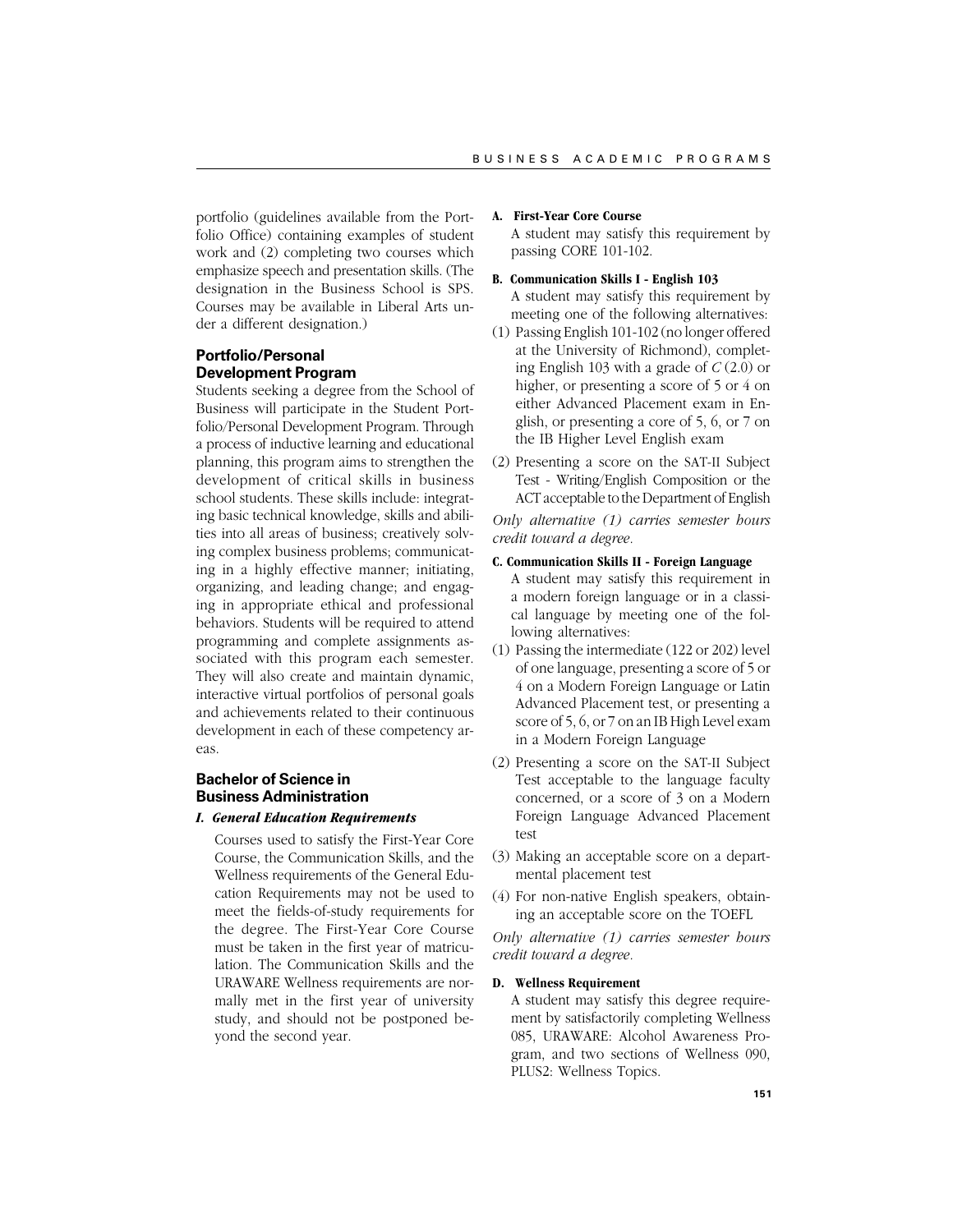# **E. Fields of Study**

A student may satisfy the fields-of-study requirements by passing one approved course in each of the areas of historical studies, literary studies, social analysis, symbolic reasoning, and visual and performing arts, and two approved courses in natural sciences from two different subject areas. Such courses must have been approved by the General Education Committee and the faculties of the Schools of Arts and Sciences, Business, and Leadership Studies as meeting these requirements.

Courses meeting general education requirements are designated in this catalog following the course description, as well as in the *Schedule of Classes*. All courses used to meet general education requirements must be passed with a grade of *D-* (.7) or higher, with the exception of English 103, which requires a *C* (2.0) or higher. No general education courses may be taken Pass/ Fail.

*Summary of General Education Requirements*

# *First-Year*

Core Course, *6 credits*

# *Communication Skills*

Expository Writing, *3 credits* Foreign Language, *up to 16 credits*<sup>a</sup> Oral Communication

# *Wellness*

URAWARE, *non-credit* Plus2 (two topics of choice), *non-credit*

# *Fields of Study*

Historical Studies, *3 credits* Literary Studies, *3 credits* Natural Science, *8 credits* Social Analysis, *3 credits* Symbolic Reasoning, *3 credits* Visual and Performing Arts, *3 credits*

# **Total:** *up to 48 credits*

a Variable credits; may be satisfied by a demonstration of proficiency upon entrance to the University.

### *II. Pre-Business Courses*

The following courses are required of all students:

### **Accounting (ACCT)**

201 Fundamentals of Financial Accounting

202 Fundamentals of Managerial Accounting

# **Economics (ECON)**

101 Principles of Microeconomics

102 Principles of Macroeconomics

### **Business Administration (BUAD)**

- 201 Business Statistics
- 203 Software Tools and Applications

### *III. Core Courses*

The following courses are required of all students except as noted.

### **Marketing (MKT)**

320 Marketing Management

# **Management Systems (MSYS)**

- 330 Organizational Behavior
- 340 Operations Management

### **Finance (FIN)**

360 Principles of Financial Management

# **Business Administration (BUAD)**

- 301 Quantitative Analysis for Business and Economics (must be completed by the end of the junior year)
- 391 Essentials of Information Technology (not required of accounting majors)
- 392 Ethical, Social and Legal Responsibilities of Business
- 397 Strategic Management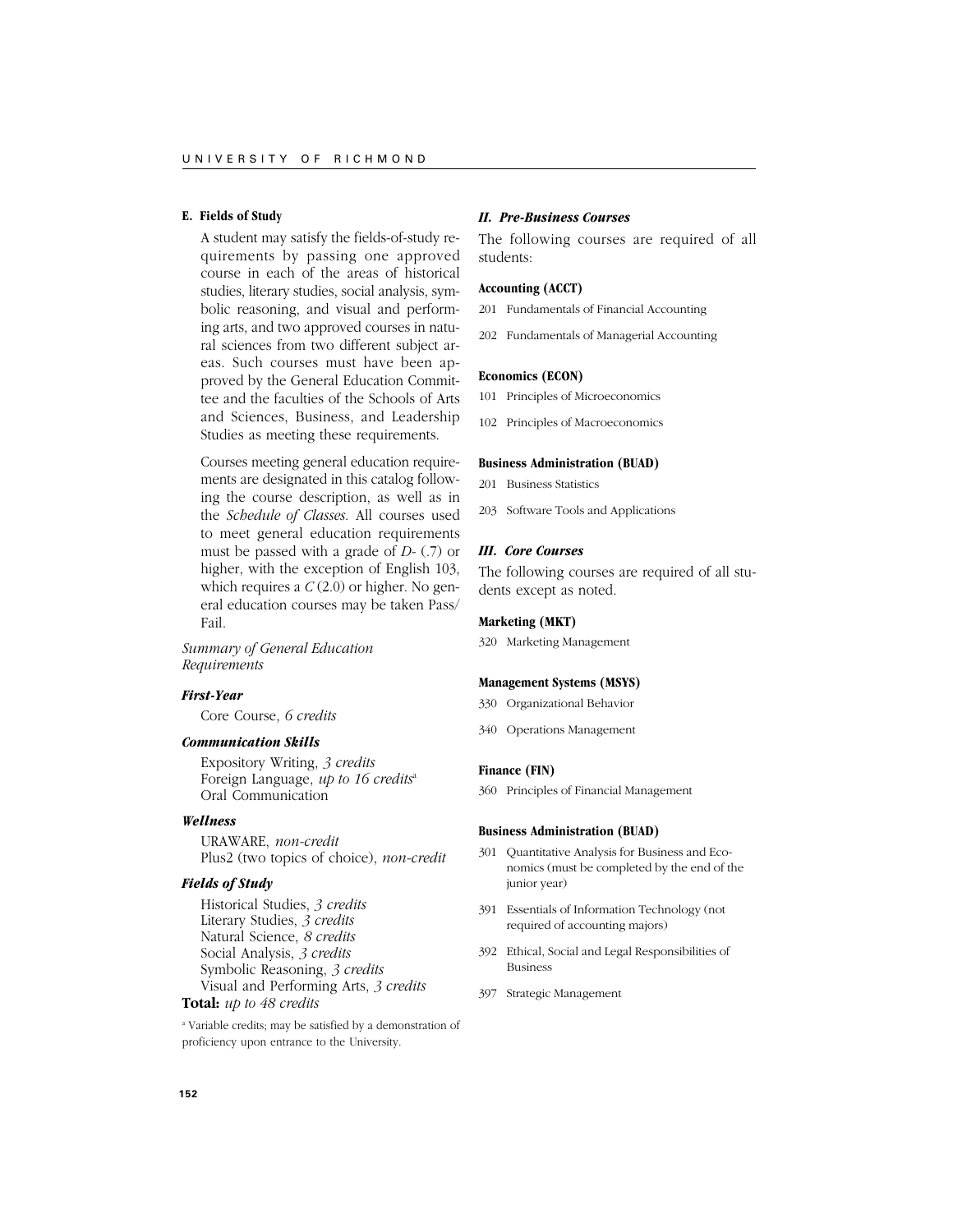# *IV. Major Fields*

A student must complete a major field in addition to the core courses.

# *The Accounting Major (four-year program)*

*Required Accounting courses:* The major in accounting requires the following 18 hours of accounting courses: 301-302 Intermediate Financial Accounting I, II

305 Cost and Managerial Accounting

- 307 Accounting Information Systems
- 312 Tax Accounting
- 317 Auditing

### *Electives*:

Students must take one of the following accounting courses:

- 316 Advanced Managerial Accounting
- 319 Financial Accounting Theory and Issues
- 329 Survey of Accounting Theory

Students must also take three additional hours of Economics (Economics 274 cannot be taken for this elective credit).

*Other Requirement*: Students must earn a minimum of 90 hours of academic credit outside of the accounting discipline. Students must obtain a grade point average of no less than 2.0 in the accounting coursework comprising the major.

Substitutions in the accounting major are permitted if approved by the chair of the Department of Accounting.

# *The Professional Accounting Major (150-hour program)*

# *Required Accounting courses:*

The major in professional accounting requires the following 18 hours of accounting courses to be taken prior to a student's final year: 301-302 Intermediate Financial Accounting I, II

- 305 Cost and Managerial Accounting
- 307 Accounting Information Systems
- 312 Tax Accounting
- 317 Auditing

The following nine hours of accounting courses must be taken in a student's final year: 329 Survey of Accounting Theory

Six additional hours of accounting courses (if a student participates in the International Experience described below, Accounting 315, International Accounting Issues, must be taken as part of this six hour requirement).

*Experience*: A student must complete one of the following two experiences, normally in the second semester of the student's fourth year of study.

*Internship:* An approved work experience with an accounting firm, business organization, or other entity for a minimum of 15 weeks. An approved academic component must be included. The internship will carry three hours of academic credit.

International Program: The international experience will be an educational opportunity at an approved foreign university where the student will be expected to earn at least 12 hours of academic credit.

*Other Requirement*: Students must earn either a major or minor in an area of study outside of business. Students must earn a minimum of 150 hours of academic credit, 113 of these hours must be earned outside of the accounting discipline, and at least 50 percent of the total academic hours in courses outside business. Students must obtain a grade point average of no less than 2.0 in the accounting coursework comprising the major.

Substitutions in the accounting major are permitted if approved by the chair of the Department of Accounting.

# *The Business Administration Major*

### *Concentration area:*

Twelve hours minimum chosen from a single Business School department except the Department of Accounting. A maximum of 15 hours can be taken in any area of concentration. No more than six hours of the concentration may be required by a department.

Electives: 24 hours of which three hours must be in Economics and three hours in leadership studies or liberal arts. Economics 274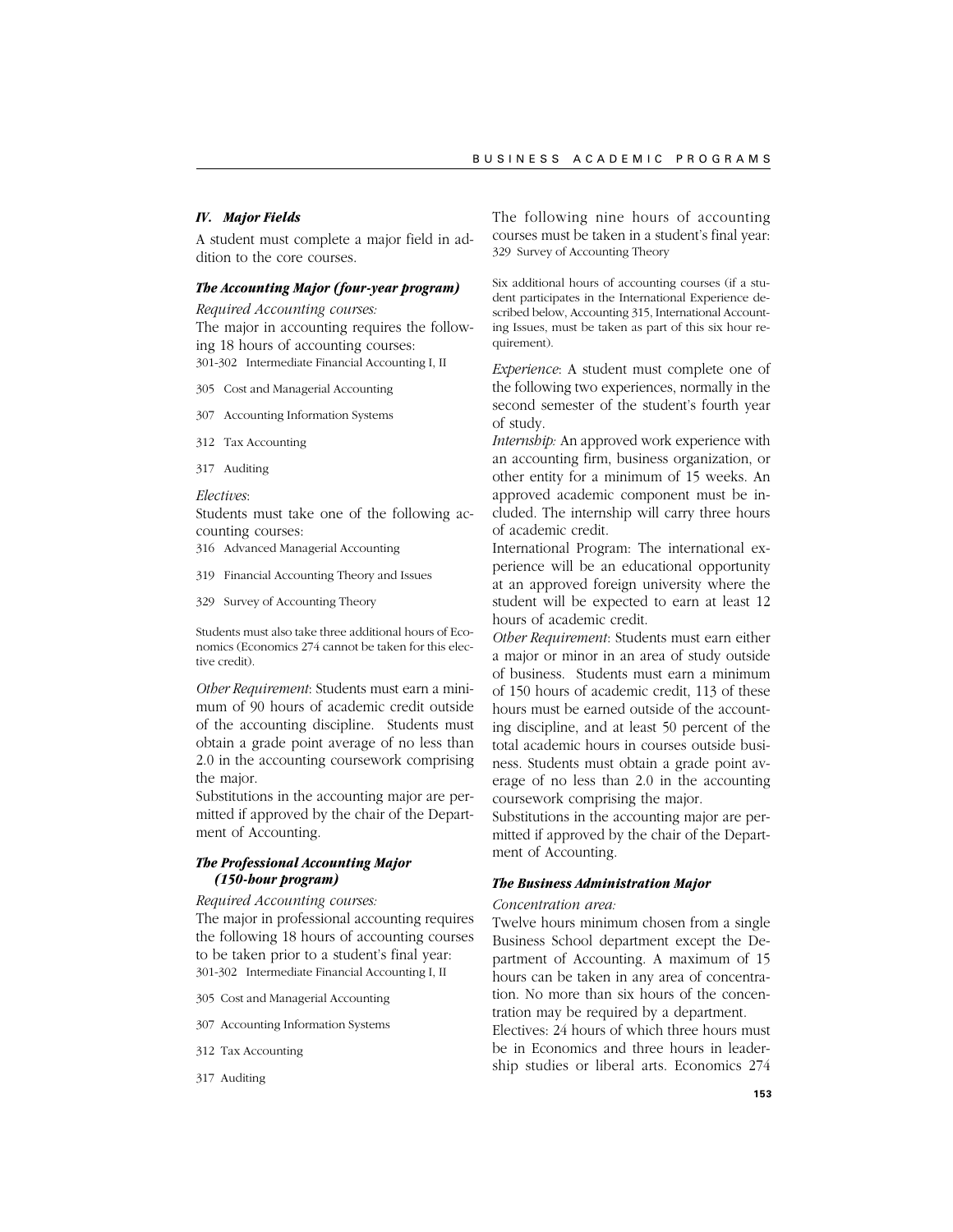cannot be taken for elective credit.

Business Administration majors must choose a concentration from the following areas: Economics, Finance, International Business, Marketing, or Management Systems.

### *Economics Major*

Students who complete all of the requirements for the degree of Bachelor of Science in Business Administration can major in economics. Business Administration students may apply Business Administration 301 toward the 30 semester hours of economics required for the major.

Required courses for the major include: Economics 101, 102, 270, 271, and 272; four economics electives (two of which must be at the 300 level); and ECON 380, Senior Capstone Experience. In addition: BUAD 203, Software Tools and Applications; and 18 semester hours in closely related fields are required, 12 hours of which must be at the 300-level (degree requirements for the School of Business satisfy this requirement for the major).

**Note:** A grade point average of *C* (2.00) is required in the major, with no course grade below a *C-* (1.7) in Economics 271 and 272.

Majors are strongly encouraged to take Economics 101 and 102 during their first year, and Economics 271 and 272 during their second year.

Students may plan their course load to pursue a general degree in Economics or to study a specific area in Economics. Voluntary elective fields have been developed in the areas of Business Economics, International Economics, Economic History, Public Policy and Quantitative Economics. Students are encouraged to speak with their academic advisor about the options available to them. Students interested in pursuing a graduate degree in Economics are encouraged to take Math 235, Multivariate Calculus; Math 240, Differential Equations; and Math 245, Linear Algebra.

# *Finance Concentration Program Tracks (suggested courses and sequences)*

# *Requirements:*

### **Finance (FIN)**

360 Principles of Financial Management

- 461 Advanced Financial Management
- (1)CFA Track (Emphasis on Investments and Securities)

# **Finance (FIN)**

#### 366 Investments

- 462 International Financial Management
- 467 Portfolio Management and Analysis
- 468 Student Managed Investment Fund (Senior Year)
- *Suggested Supporting Courses:*

# **Accounting (ACCT)**

320 Financial Statement Analysis

### **Economics (ECON)**

200 The Economics of Money, Banking, and Financial Markets

# (2)CCM Track (Emphasis on Cash

Management/Corporate Finance)

# **Finance (FIN)**

- 366 Investments (Fall or Spring semester)
- 462 International Financial Management
- 464 Essentials of Cash Management (Senior Year)

*Suggested Supporting Courses:*

### **Accounting (ACCT)**

320 Financial Statement Analysis

### **Economics (ECON)**

371 Money and Banking and Public Policy

# NOTES:

- 1) Program tracks do not affect the finance concentration requirements of the BSBA degree.
- 2) IB students taking Finance 462 need nine additional hours in finance courses, including Finance 461, to complete a finance concentration.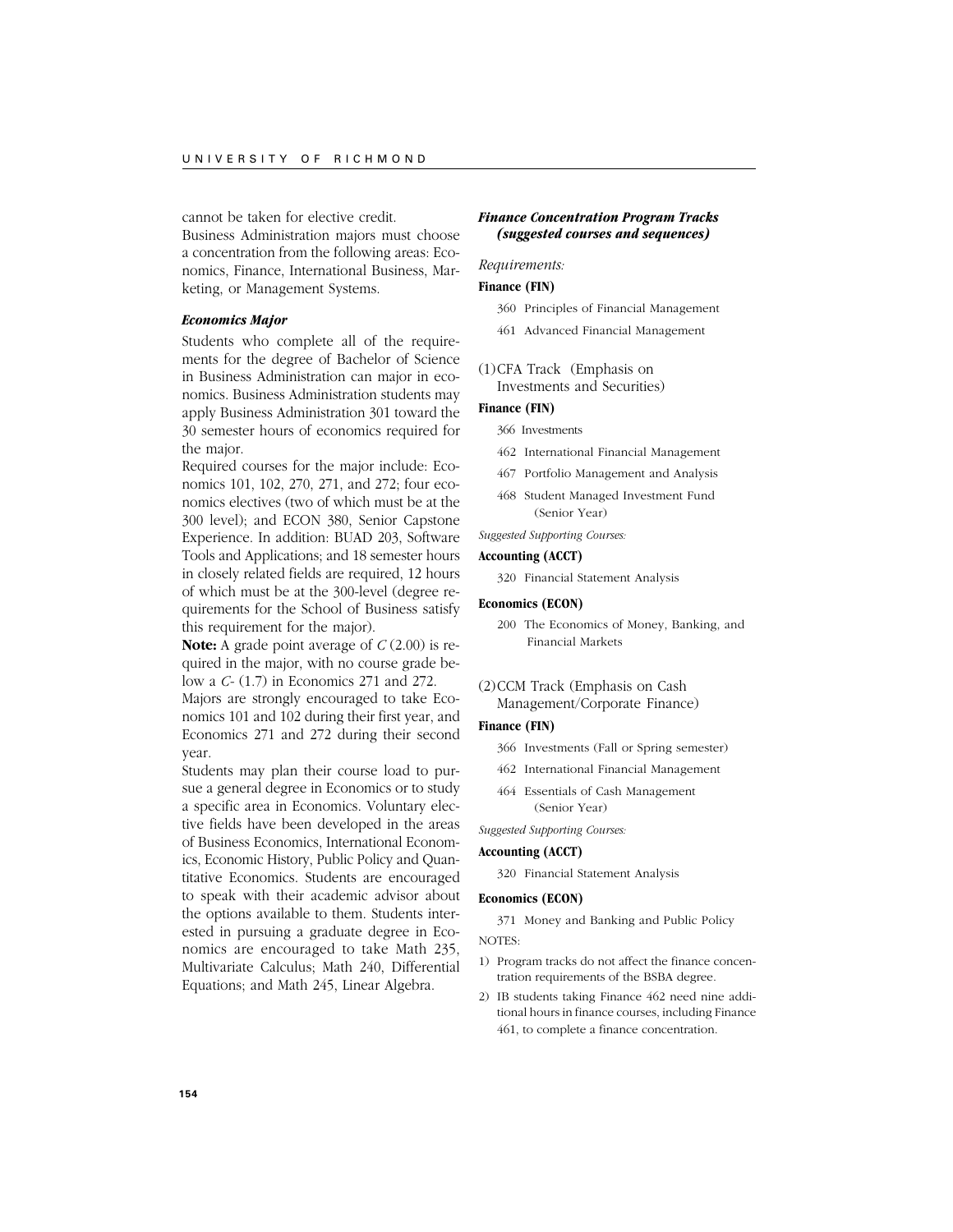# *The International Business Concentration*

# *Requirements:*

- (1)All International Business students must have a primary major or concentration in Accounting, Economics, Finance, Marketing or Management and complete the following international knowledge and experience requirements.
- (2) International Environment Knowledge Requirement:
	- (A) International Economics. One course from the following:

# **Economics (ECON)**

- 375 International Trade and Finance
- 379 Economic Development in Asia, Africa and Latin America
- 380 Comparative Economic Systems
- (B) International Culture. One course with an international focus from any one of the following areas: art history, philosophy, foreign literature, classics, music, or religion.
- (C) International Social Science. One course with an international focus from any one of the following areas: anthropology, history, international studies, political science, or sociology.
- (D) International Physical Environment. One course with an international focus from any one of the following areas: biology, ecology, geography, or environmental studies.

NOTE: International focused courses taken to meet the University's General Education fieldsof-study requirements can be used to satisfy the International Business concentration's international knowledge requirements.

- (3) International Business Knowledge Requirement:
	- (A) All students are required to take International Business 381, International Business Environment.

# (B) One course from the following:

# **Accounting (ACCT)**

315 International Accounting Issues

or

# **Finance (FIN)**

462 International Financial Management

(C) One course from the following:

# **Marketing (MKT)**

325 International Marketing

# or

# **Management Systems (MSYS)**

333 International Management

(D) All students are required to take International Business 390, Seminar in Selected International Business Topics. With prior approval of both the Director of International Business Studies and the Director of International Studies, an International Studies senior seminar course may be substituted.

NOTE: One course from the international business concentration may also be used toward another business/economics concentration or major if applicable to that concentration or major.

(4) International Experience Requirement:

- (A) Complete two of the following:
	- 1 Demonstrate proficiency in the business aspect of a foreign language.
	- 2. Successfully complete study at the university level in a foreign country.
	- 3. Work or live in a foreign country beyond a study abroad experience.
- (B) Complete an international work experience at a U.S. based or foreign firm. If this requirement is completed in a foreign country, it fulfills the above requirement to work or live in a foreign country.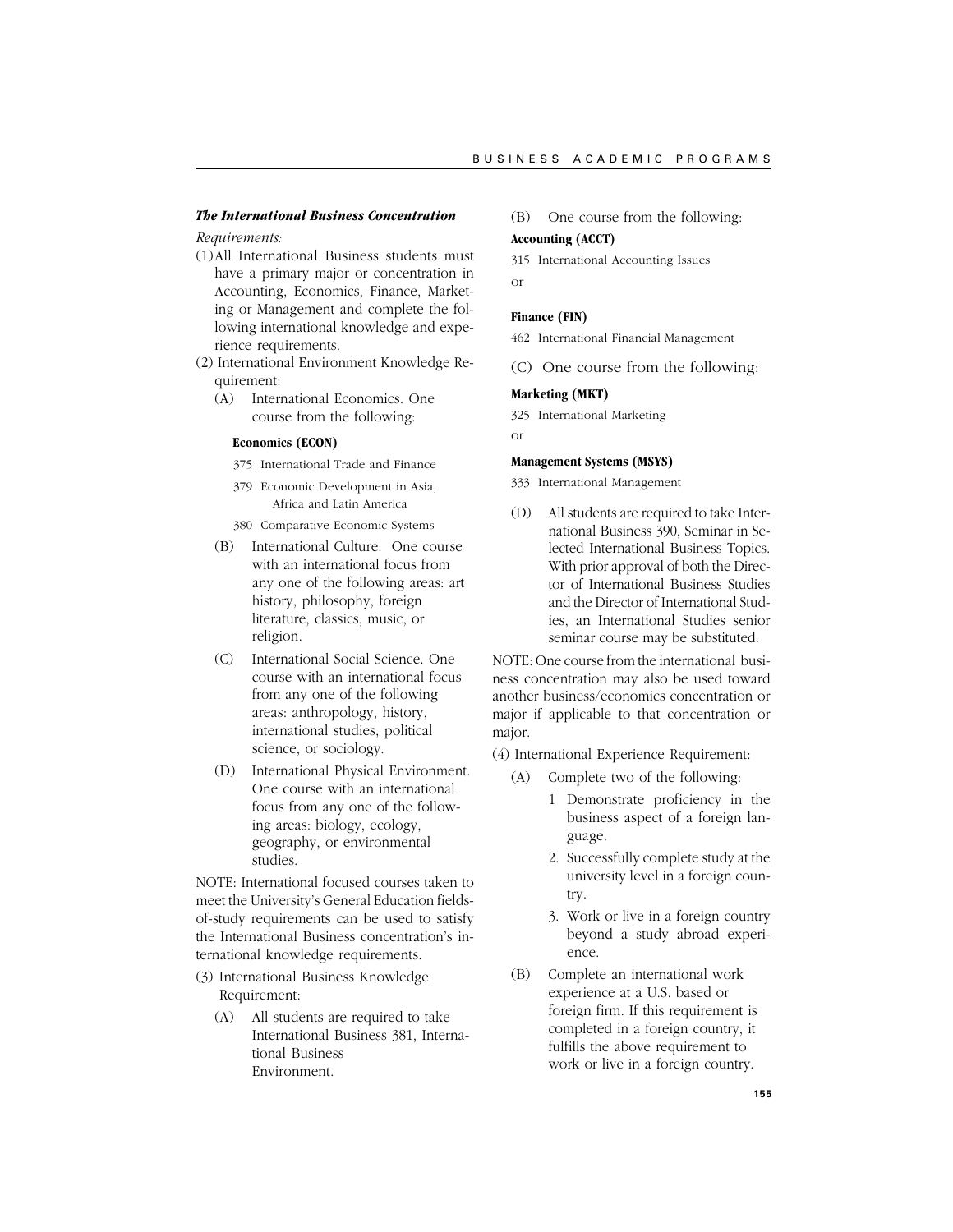NOTE: Courses taken at an approved foreign university may be transferred back to the University of Richmond to satisfy international business concentration requirements, one concentration elective, one core course not in concentration, and business electives required by The E. Claiborne Robins School of Business. All such courses must be approved by the Director of International Business Studies. Approval by the respective Department Chairperson is required to meet concentration requirements. Coursework in subjects outside the Business School must also be approved by the appropriate Departmental Chairperson. Approval prior to enrollment guarantees fulfillment of requirements.

# *The Business Administration Minor*

# *Requirements:*

Completion of Economics 101-102 and 21 semester hours in business school coursework, including:

#### **Accounting (ACCT)**

201 Fundamentals of Financial Accounting

202 Fundamentals of Managerial Accounting

# **Business Administration (BUAD)**

201 Business Statistics

#### **Marketing (MKT)**

320 Marketing Management

### **Management Systems (MSYS)** 330 Organizational Behavior

340 Operations Management

### **Finance (FIN)**

360 Principles of Financial Management

The Business Minor student should complete the Accounting 201-202 and Economics 101-102 requirements prior to enrolling in any other business administration course.

Where the course numbers for a two-semes-

# **C URRICULA**

ter course are separated by a hyphen, generally, either half of the course may be taken independently for credit and in any order unless a prerequisite is stated.

**Note**: Undergraduate courses at the University of Richmond long were numbered in the range 0-399, with 300-level being the most advanced. Beginning with the 1990 fall term, undergraduate course numbers may extend through the 400-level denoting senior level courses; however, not all departments have renumbered their courses. Therefore, it should not necessarily be concluded that a department with 400-level courses has more advanced offerings than a department having only 300-level courses as its highest.

*General Prerequisites:* Except by permission of the Dean, Accounting 201-202, Economics 101-102 and Business Administration 201 are prerequisites to all other courses in the School of Business. The business minor program requires

a student to complete Accounting 201-202 and Economics 101-102 prior to taking any other business class.

# **Accounting (ACCT)**

*Joe Ben Hoyle, Chair*

*Professor Jones*

*Associate Professors Geiger, Hoyle, Lawrence, Sanborn, Slaughter,*

*Assistant Professors Clikeman, O'Connell, Walden*

### *Mission—Accounting Department*

The mission of the Accounting Department of The E. Claiborne Robins School of Business at the University of Richmond is to achieve and maintain a reputation for excellence in accounting education at the undergraduate level by combining superior instruction with relevant supporting intellectual inquiry and supportive practical experience, and to provide appropriate graduate experiences to enhance the goal of liberally educated professionals.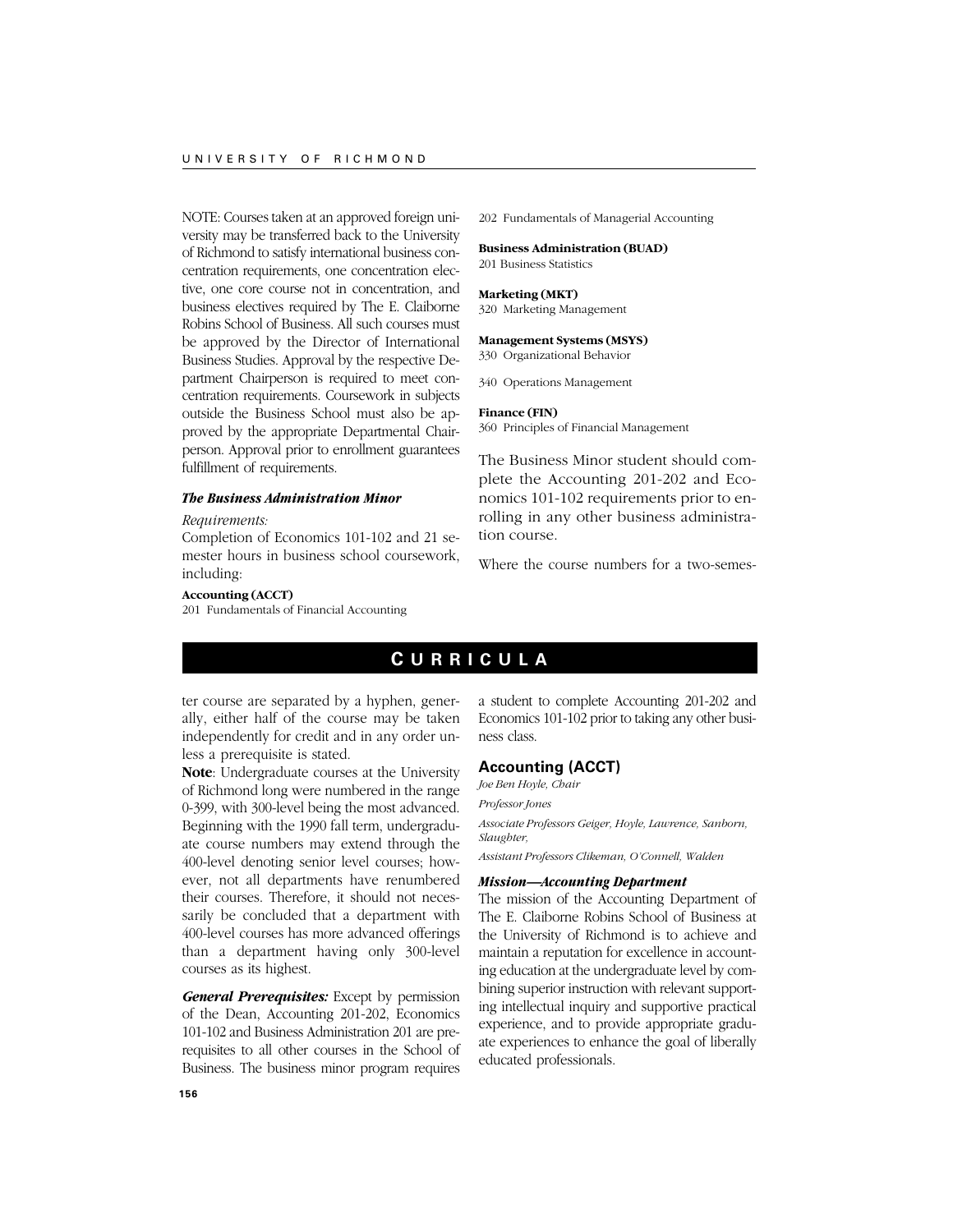### **Accounting Courses (ACCT)**

**201 Fundamentals of Financial Accounting.** Basic theory, concepts, and procedures necessary to develop and interpret financial (external) accounting data. *3 sem. hrs.*

**202 Fundamentals of Managerial Accounting.** Basic theory, concepts, and procedures necessary to develop and interpret managerial (internal) accounting data. *Prerequisite*: Accounting 201. *3 sem. hrs.*

**301-302 Intermediate Financial Accounting I, II.** Instruction on technical development on primary aspects of the income statement, balance sheet and statement of cash flows. Teaching methodologies include group work, class discussion, computer and written assignments, problem solving exercises and a community volunteer project as well as traditional lectures. *Prerequisite*: Accounting 301 is prerequisite to 302. *3-3 sem. hrs.*

**305 Cost and Managerial Accounting.** Study of effective product and service costing and use of accounting information for effective planning and control decisions, with emphasis on world-class organizations. *3 sem. hrs.*

**307 Accounting Information Systems.** Introduction to information systems with specific emphasis on accounting, users, business processes, and risk considerations. *3 sem. hrs.*

**311 Advanced Financial Accounting.** Specialized problem solving in accounting for partnerships, business combinations and consolidations, and not-forprofit units. *Prerequisite*: Accounting 302. *3 sem. hrs.*

**312 Federal Taxation.** Introduction to U.S. Federal taxation of business enterprises in the United States. Subjects covered include a determination of taxable income, exclusions, deductions, and credits. Will include a brief overview of individual taxation. *3 sem. hrs.*

**313 Advanced Federal Taxation.** Expanded study of Federal tax laws affecting the various corporate entities, partnerships, estates, and trusts. Will also cover additional topics involving individual taxation. *Prerequisite*: Accounting 305 and 312. *3 sem. hrs.*

**315 International Accounting Issues.** Survey of comparative accounting principles with major trading partners, problems in international performance evaluation, transfer pricing, and tax minimization issues for multinational corporations. Stresses decision making for multinational companies through the case approach. *Prerequisite*: Accounting 202. *3 sem. hrs.*

**316 Advanced Managerial Accounting.** Specialized topics in strategic cost management. Emphasis on role of accounting information in strategy development and implementation, includes state-of-the-art techniques such as target costing, capacity management, lean production methods, activity-based management, theory of constraints, and environmental costing. *Prerequisite*: Accounting 305. *3 sem. hrs.*

**317 Auditing.** Professional standards for evaluating and reporting on financial statements, and the ethical, legal, and competitive environment of auditing. *Prerequisite*: Accounting 302. *3 sem. hrs.*

**318 Advanced Auditing.** Specialized audit topics including operational and compliance audits, attestation engagements, statistical sampling, use of generalized audit software, audits of computer systems and workpaper preparation. *Prerequisite*: Accounting 317. *3 sem. hrs.*

**319 Financial Accounting Theory and Issues.** Contemporary accounting theory, issues, and developments within profession including international and ethical dimensions of accounting. Teaching methodologies include group work, class presentations and discussion and written assignments as well as traditional lectures. *Prerequisite*: Accounting 302. *3 sem. hrs.*

**320 Selected Topics.** Examination of major accounting or auditing area not covered in other courses. Uses case/seminar approach. *Prerequisite*: Permission of instructor. *3 sem. hrs.*

**329 Survey of Accounting Theory.** Studies development of underlying concepts throughout the accounting discipline. Analyzes current evolution of accounting thought in theory and practice. *Prerequisites*: Accounting 302 and 305. *3 sem. hrs.*

### **Economics (ECON)**

*J. Patrick Raines, Chair*

*Professors Dolan, Raines*

*Associate Professors Cook, Craft, Dean, McGoldrick, Nicholson, Schmidt, Wight*

### **Economics Courses (ECON)**

**101 Principles of Microeconomics.** Provides students with the analytical perspective to think critically about market system and social objectives it may serve. Topics include supply and demand, market structure, production, market failure (e.g., pollution), and benefits and costs of government intervention. *3 sem. hrs.* (FSSA)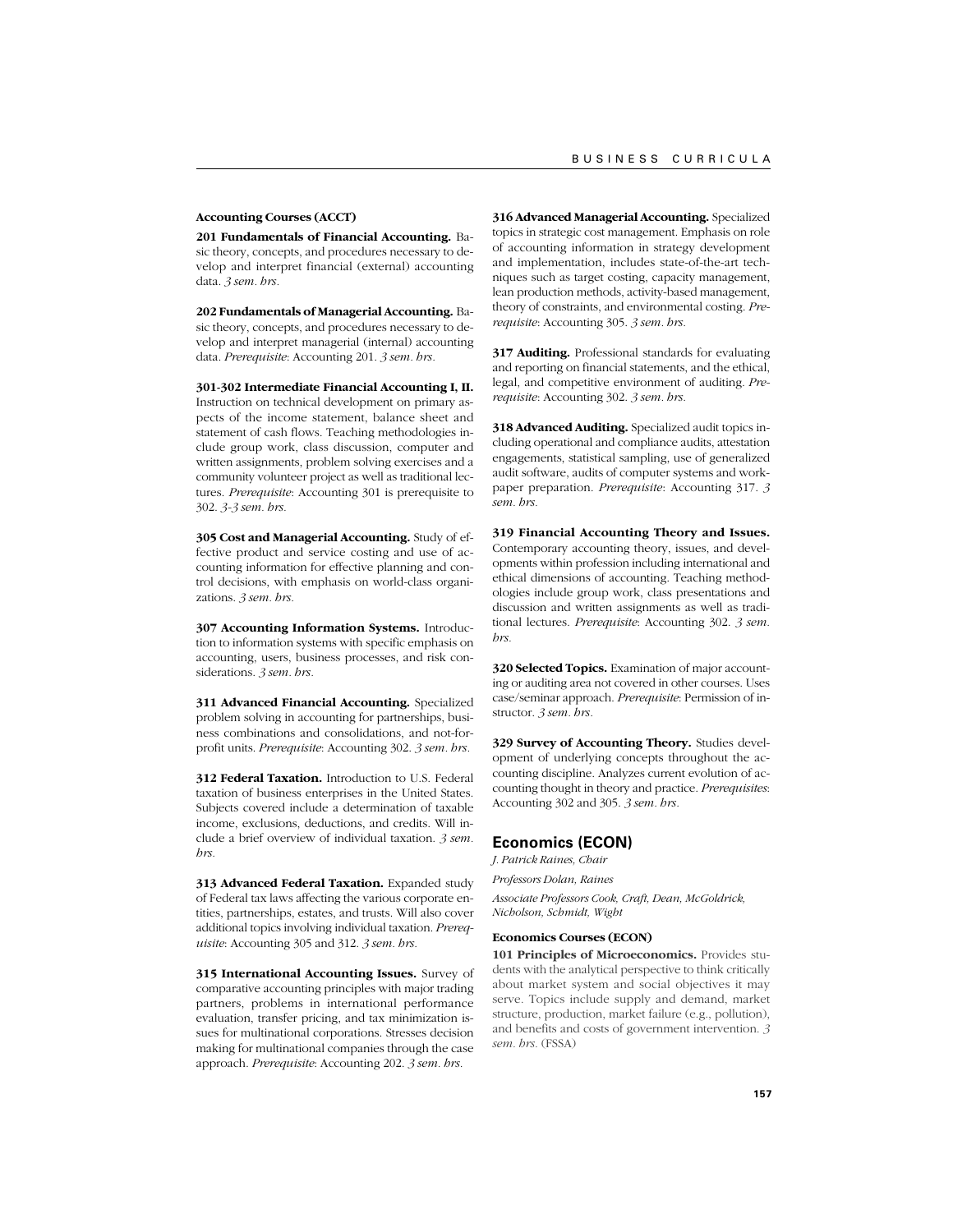**102 Principles of Macroeconomics.** The study of national income determination within a global economy. Topics include inflation, unemployment, GDP dermination, money supply, balance of payments, currency markets, and role of fiscal and monetary policies. *Prerequisite*: Economics 101 or permission of instructor. *3 sem. hrs.*

**105 Introduction to Global Economics.** Survey of international economic issues for nonmajors. The U.S.'s role in the global economy is covered analytically, historically, and institutionally, with special attention given to balance of payments analysis, exchange rate determination, gains from trade, trade policy, the IMF, GATT, and other topics. **Note:** This course has no prerequisites and fulfills no prerequisites for other economics or business courses. *3 sem. hrs.*

*Prerequisite: Economics 101 and 102 are prerequisite to the following economics courses.*

### **200-209 Business Economics (ECON)**

**200 The Economics of Money, Banking, and Financial Markets.** Role and functions of money; operation of financial institutions; structure and influence of Federal Reserve System; effects of money and credit on economic activity. *3 sem. hrs*.

**201 Managerial Economics.** Fundamental, theoretical, analytical tools of economics as applied to decision making; illustrations from empirical studies and cases. **Note:** This course is not recommended for students who are majoring in economics. *3 sem. hrs.*

### **210-219 International Economics (ECON)**

**210 Comparative Economic Systems.** Comparative analysis of economic systems operating in world's major industrial nations. Economic institutions, banking system, labor-management relations, and public finance examined in U.S., Western Europe, Japan, and CIS (former Soviet Union). *3 sem. hrs.*

**211 Economic Development in Asia, Africa, and Latin America**. Comparative analysis of economic growth, income and wealth distribution, trade and finance, population, agriculture, and industrialization in Latin America, Africa, and Asia. *3 sem. hrs.*

### **220-229 Economic History (ECON)**

**220 History of Economic Thought.** Survey of development of economic analysis with emphasis on contributions from Adam Smith through J.M. Keynes. *3 sem. hrs.*

**221 American Economic History.** Applies basic economic theory and concepts to study of American history. Topics include: Native American development before and after the arrival of Europeans, Jamestown, indentured servitude, the American Revolution, 19th century banking, transportation revolutions, slavery, the Civil War, the Populist Movement, the Great Depression, and the Civil Rights Movement. *3 sem. hrs.*

# **230-239 Public Policy (ECON)**

**230 Environmental Economics.** Development and application of economic principles to understand and evaluate causes and solutions to environmental problems such as pollution and conservation. Topics include economics of biodiversity protection, global warming, natural resource damage assessment, measurement of environmental values, and alternative strategies for pollution control. Special attention given to optimal use of exhaustible and renewable natural resources. *3 sem. hrs.*

**231 Law and Economics.** Application of economic analysis to field of law. Using goals of efficiency and wealth maximization, shows how economic theory can unify property law, contract law, tort law, criminal law, and family law, as well as offer new insights to old problems. *3 sem. hrs*.

**232 Women and Gender Issues in Economics.** Designed to point out differences in economic circumstances of men and women. Topic discussions include educational attainment, labor market participation decisions, joblessness, poverty, and associated policy. Different theoretical explanations (neoclassical, Marxist, institutionalist, and feminist) are covered and students evaluate rationale for each theory. *3 sem. hrs.*

**260 Selected Economic Topics.** Major areas in economics, application of economic principles, and analysis of policy issues. *1-3 sem. hrs.*

### **Intermediate Core (ECON)**

**270 Symbolic Reasoning for Economists.** Introduction into basic statistical methods most frequently encountered in economic analysis. Topics include descriptive statistics, probability theory, functions of one or more random variables, sampling theory, statistical inference, and simple linear regression. Prior knowledge of statistics not required (Cannot be used in Business School concentration area.) *3 sem. hrs.* (FSSR)

**271 Microeconomic Theory.** Theory of price determination in both output and input markets; in-depth analysis of behavior of individual consumers, firms, and industries under various market structures; theories of exchange and distribution. A basic foundation in calculus (e.g. Math 211) is assumed. *3 sem. hrs.*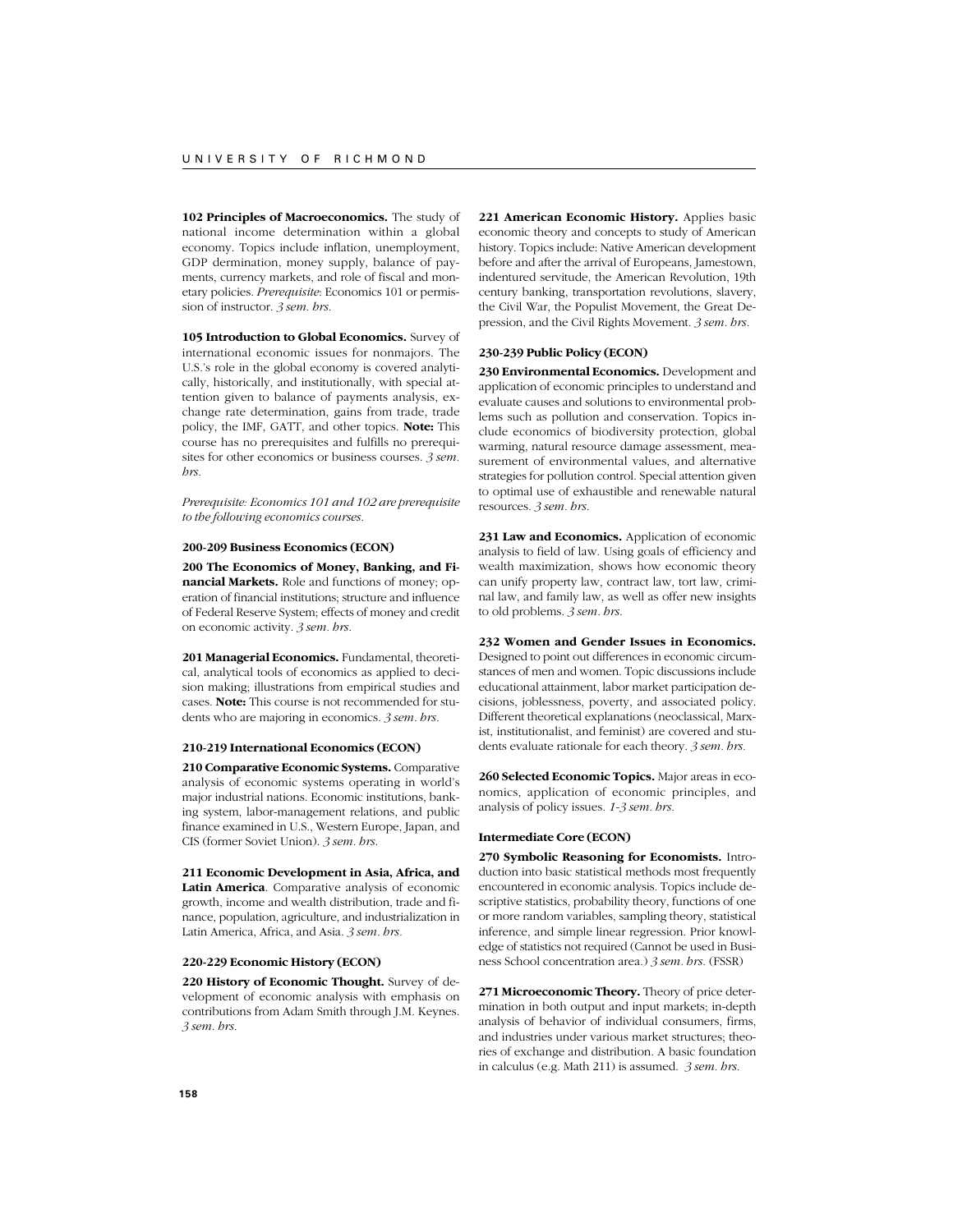**272 Macroeconomic Theory.** Theory of national income determination; short/medium-run monetary and fiscal policy issues are examined using Keynesian and New Classical models; long-run analysis focuses on recent extensions of the Neo-classical growth model. *3 sem. hrs.*

### **Advanced Electives (ECON)**

*The following 300-level courses require the prerequisites listed in the course description in addition to Economics 101 and 102.*

#### **300-309 Business Economics (ECON)**

**300 Industrial Organization and Public Policy.** Designed to identify features of industries with various degrees of competition. Issues to be explored include: identifying dominant firm, tight or loose oligopoly, competitive and monopoly industries; product vs. geographic markets; technological innovations; collusion, product differentiation; mergers; advertising; efficiency; price discrimination; etc. In addition, antitrust policies will be reviewed as they pertain to these issues. **Note:** This course may also be applied to the Public Policy area. *Prerequisites:* Economics 271. *3 sem. hrs.*

### **310-319 International Economics (ECON)**

**310 International Trade and Finance.** Introduction to basic argument for free trade with emphasis on general equilibrium analysis; survey of trade restrictions including theory of tariffs, quotas, subsidies and preferential trade agreements. International monetary theory; determination of exchange rates in spot and forward markets; extension of national income model to international markets. *3 sem. hrs.*

### **330-339 Public Policy (ECON)**

Also see Economics 300, Industrial Organization and Public Policy in the Business Economics section.

**331 Labor Economics.** Economic analysis of labor markets including labor supply, investment in human capital, labor demand, and wage determination. Policy issues include labor unions, discrimination, and analysis of government programs affecting labor markets. *Prerequisite:* Economics 271. *3 sem. hrs.*

**332 Public Economics.** Economic analysis of government spending and taxation with particular emphasis on current public policy issues (e.g., social security, health care, and fundamental income tax reform). *Prerequisite:* Economics 271. *3 sem. hrs*.

#### **340-349 Quantitative Economics (ECON)**

**340 Econometrics.** Basic concepts in matrix algebra and statistical inference; classical linear regression model; problems of estimation in linear regression; applications to macro and microeconomics; simultaneous equation systems. *Prerequisite:* Economics 270. *3 sem. hrs.*

**341 Mathematical Economics**. Examines various economic concepts by means of mathematical analysis. *Prerequisite:* Economics 271. *3 sem. hrs.*

#### **Additional 300-level Electives (ECON)**

**360 Selected Economic Topics.** Major areas in economics, application of economic principles, and analysis of policy issues. *Prerequisite:* A core course to be announced. *1-3 sem. hrs.*

#### **Capstone Experience (ECON)**

**380 Senior Capstone Experience**. Students will be required to complete one or more of the following courses of study: a senior research thesis, a major seminar, a cumulative exam, a teaching practicum, an experiential learning project, or another experience approved by the Capstone Coordinator. **Note:** Participation in the Honors program fulfills the Capstone requirement. *Prerequisites:* Economics 270, 271, 272, and Senior standing. *3 sem. hrs.*

# **Honors (ECON)**

**390 Honors in Economics**. Honors seminar. *Prerequisite:* Departmental invitation. *3 sem. hrs.*

**391 Honors in Economics.** Capstone independent research project and Honors paper. **Note:** Participation in the Honors program fulfills the Capstone requirement. *Prerequisite:* Departmental invitation. *3-3 sem. hrs.*

# **Finance (FIN)**

*M. Carol Lancaster, Chair Professors Stevens Associate Professors Earl, Lancaster Assistant Professors Charlton, Conover, North*

**Note**: Finance 461 is required in the Finance concentration area. Also, students planning to enroll in Finance 468 should complete Finance 366 during their junior year.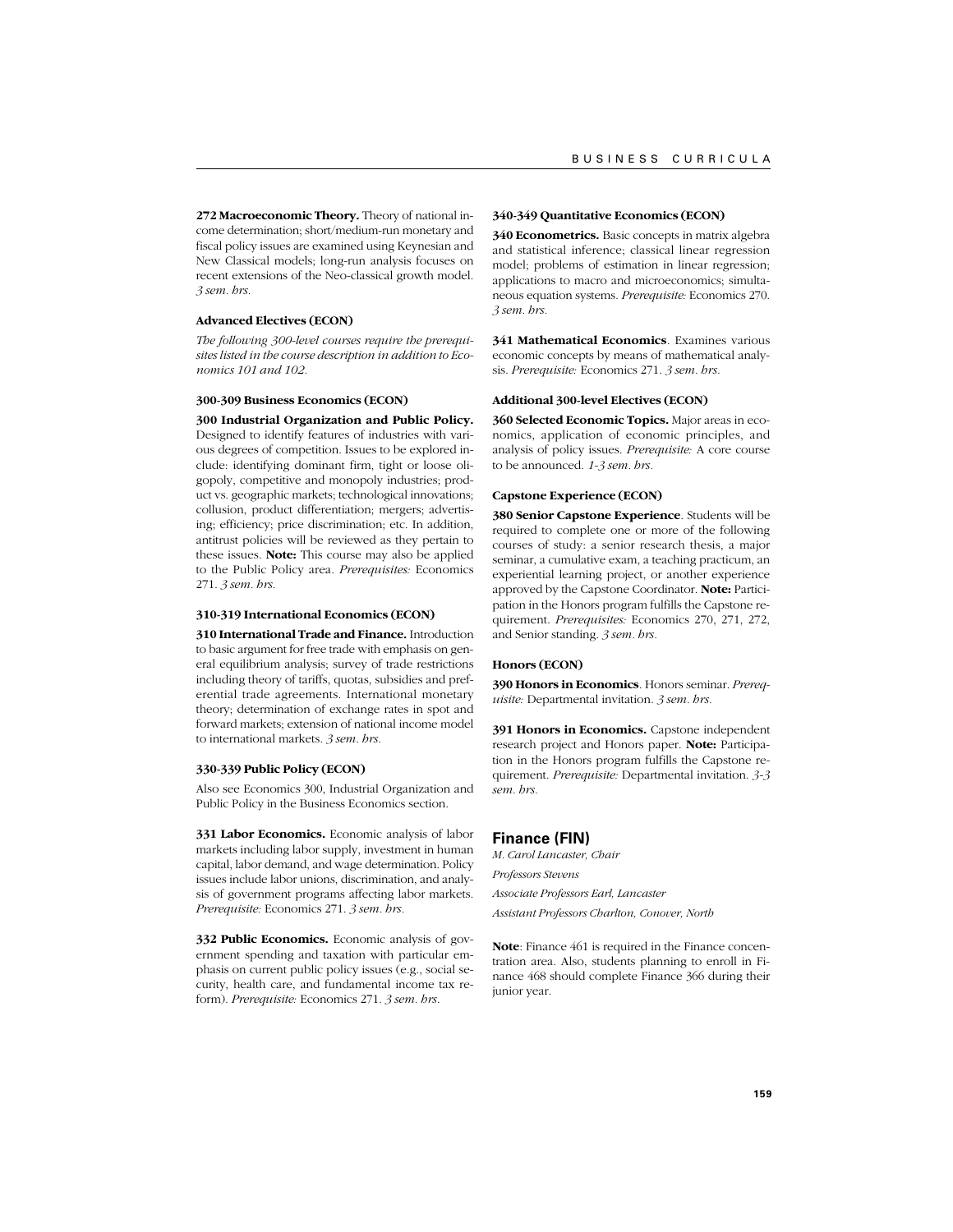### **Finance Courses (FIN)**

**360 Principles of Financial Management.** Analysis and examination of financing, investment and dividend decisions of business organizations. Financial management in the global environment. *Prerequisites*: Accounting 201-202, Economics 101-102, and Business Administration 201. *3 sem. hrs.*

*Prerequisite: Finance 360 is prerequisite to all the following finance courses.*

**363 Risk Management and Insurance.** Risk management, principles and theory of insurance, personal and business needs served by insurance. *3 sem. hrs.*

**366 Investments.** Security markets, investment theory, security valuation and selection. Application of investment concepts. International, derivative and option markets. *3 sem. hrs.*

**369 Selected Topics in Finance.** Topics depend on mutual interests of instructor and students. Intended primarily as elective for finance and business administration students. *Prerequisite*: Permission of instructor. *3 sem. hrs.*

**461 Advanced Financial Management.** Case study analysis of financial policies and strategies of businesses. Asset and liability management, working capital policies, profit distribution, global competition, risk assessment and their contribution to market value. Financial market implications for financial management. *Prerequisite:* Senior Standing or permission of department. *3 sem. hrs.*

**462 International Financial Management.** Focuses on study and analysis of financial markets confronting globally-oriented firms. Currency markets, international capital markets, risk exposure, risk management techniques and valuation principles in global economy. Emphasis on application of financial management principles for multinational firms. *Prerequisite:* Senior Standing or permission of department. *3 sem hrs.*

**464 Essentials of Cash Management.** Focuses on fundamental knowledge and skills required to be a cash manager in a modern business. Integrates coverage of 16 topical areas in the Certified Cash Management (CCM) curriculum with current event readings and cases. Designed to conform to requirements of the CCM Associate Program, allowing students to participate in the program's testing and certification process. *Prerequisites:* Accounting 201, 202, Business Administration 391, Finance 360, and senior standing or permission of department. *3 sem. hrs.*

**467 Portfolio Management and Analysis.** Analyzing financial data and analysis of securities. Selection of securities and portfolios to meet investment objectives and measure portfolio performance. International dimensions of portfolio management and risk/ return matrix. *Prerequisite*: Finance 366, senior standing or permission of department. *3 sem. hrs.*

**468 Student Managed Investment Fund.** Authority and attendant responsibilities of managing part of University of Richmond's endowment fund. Initial value of portfolio was \$200,000. Enrollment is open to seniors only and is limited. Students enroll in fall semester for two consecutive semesters with grade awarded at end of spring term. *Corequisite*: Finance 467. *Prerequisites*: Finance 366 and permission of department. *3 sem. hrs.*

# **International Business (IBUS)**

Thomas J. Cossé, *Director*

#### **International Business Courses (IBUS)**

**381 International Business Environment.** Introduction to the fields of international business focusing on economic, cultural,political and legal environments in which business is conducted. *Prerequisite*: Economics 102 and junior standing in International Business concentration, or permission of instructor. 3 *sem. hrs.*

**390 Seminar in Selected International Business**

**Topics.** Senior-level capstone seminar for students in International Business concentration. Students conduct research and present findings on topics that integrate and demonstrate their knowledge of international business operations and international environments. Past topics have included Doing Business in Asia and Doing Business in the New Europe. *Prerequisite*: Senior standing or permission of instructor. *3 sem. hrs.*

# **Management Systems (MSYS)**

*D. Neil Ashworth, Chair*

*Professors Ashworth, Ireland, New, Newman, Rose, Wright*

*Associate Professors Eylon, Litteral*

*Assistant Professors Brown, Coughlan, Rondeau*

*Visiting Professor Schnorbus, Stewart*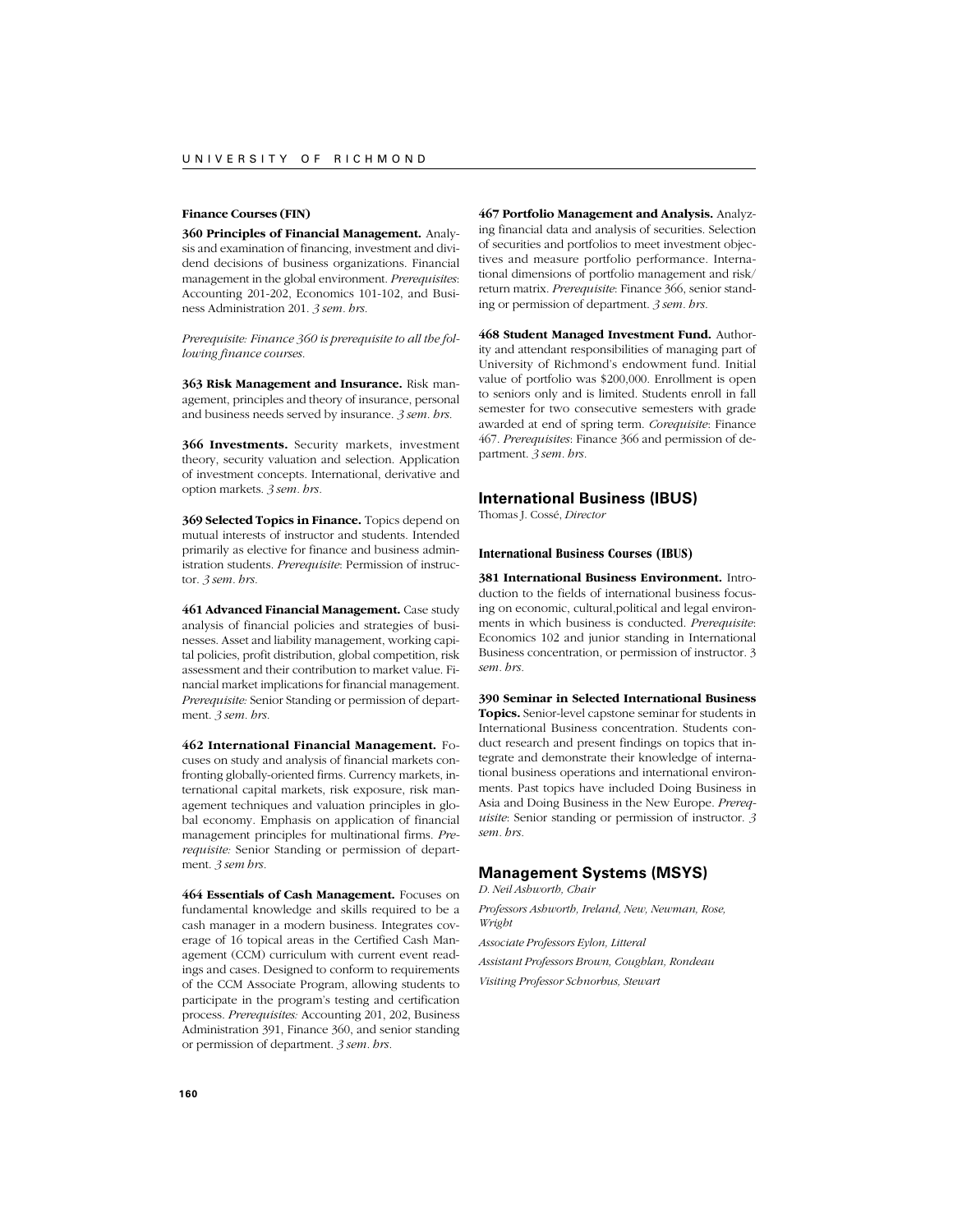### **Management Systems Courses (MSYS)**

**330 Organizational Behavior.** Behavioral science concepts and their application to analysis of individual and group behavior in an organizational setting. Conceptual areas include: personality, motivation, learning, perception, communications, attitudes, and small groups. *3 sem. hrs.*

**331 Personnel/Human Resource Management.**

Human resources decisions made by managers in general, and personnel managers in particular. Steps in employment relationship including job design, human resources requirements, staffing, training, goal setting, performance assessment, rewards, and human resource planning and development. *Prerequisite*: Management Systems 330 or permission of instructor. *3 sem. hrs.*

**333 International Management.** Introduction to management challenges businesses face in international environment. Includes overview of cultural factors and their impact on issues such as motivation, communication, recruitment, selection, and training. *Prerequisite*: Management Systems 330. *3 sem. hrs.*

**340 Operations Management.** Variables and structure of business operations. Introduction to quantitative decision techniques in solving basic operating problems. *Prerequisite*: Business Administration 201 or equivalent. *3 sem. hrs.*

*Prerequisite: Management Systems 340 is prerequisite to the following management systems courses.*

341 Problems in Management. Case-oriented study of application of managerial functions to analysis and solution of problems in business organizations. *3 sem. hrs.*

**345 Management Science.** Application of quantitative methods. Typical business problem areas: scheduling, inventories, queues, allocation of resources, and market strategies. *3 sem. hrs.*

**346 Systems Analysis and Design.** Focuses on issues related to developing information systems using modern, desk-top tools. Will help students learn specific data and process modeling techniques, and experience design process, which will increase their chances of a *quality* end-user solution when they are in a real business situation. *3 sem. hrs.*

**347 Entrepreneurship.** Process of new venture formation from idea generation to startup. Emphasis on small business strategies, business plan mechanics, venture capitalization, and role of the independent entrepreneur in today's society. *3 sem. hrs.*

**348 Environmental Management.** Study of various challenges being faced by today's organizations created by heightened concern for the protection of our natural environment. Topics studied include such issues as air and water pollution, waste management, and global warming. *Prerequisite:* Permission of instructor. *3 sem. hrs.*

**349 Selected Topics in Management.** Intended primarily as elective for students in business administration or to provide introductions to branches of management not covered in other courses. *Prerequisite*: Permission of instructor. *3 sem. hrs.*

### **Marketing (MKT)**

*Harold W. Babb, Chair Professors Babb, Cossé, Giese Associate Professors Lascu, Pfaff, Weisenberger*

#### **Marketing Courses (MKT)**

**320 Marketing Management.** Activities by which the planning and exchange of ideas, goods, and services are explained from inception to final consumption. Analysis of markets and their environment, development of marketing strategy, evaluation and control of marketing programs. *Prerequisites*: Accounting 201, 202 and Economics 101-102. *3 sem. hrs.*

# *Prerequisite: Marketing 320 is prerequisite to the following marketing courses.*

**321 Problems in Marketing.** Application of marketing concepts to analysis and formulation of marketing programs using case studies. *3 sem. hrs.*

**Note**: Marketing 321 is required in the Marketing concentration area.

**322 Product Management.** Decisions made by brand manager as product moves through its life cycle including new product development, product management, and product portfolio assessment. Uses case study and lecture. *3 sem. hrs.*

**323 Advertising.** Managerially-oriented course which focuses primarily on role of media in advertising plan. Consideration of underlying social, ethical, economic, and legal issues in advertising. *3 sem. hrs.*

**324 Sales Management.** Sales force management program, allocation of sales effort; recruiting; selection and training, motivation, supervision, compensation, evaluation, and control of the sales force. *3 sem. hrs.*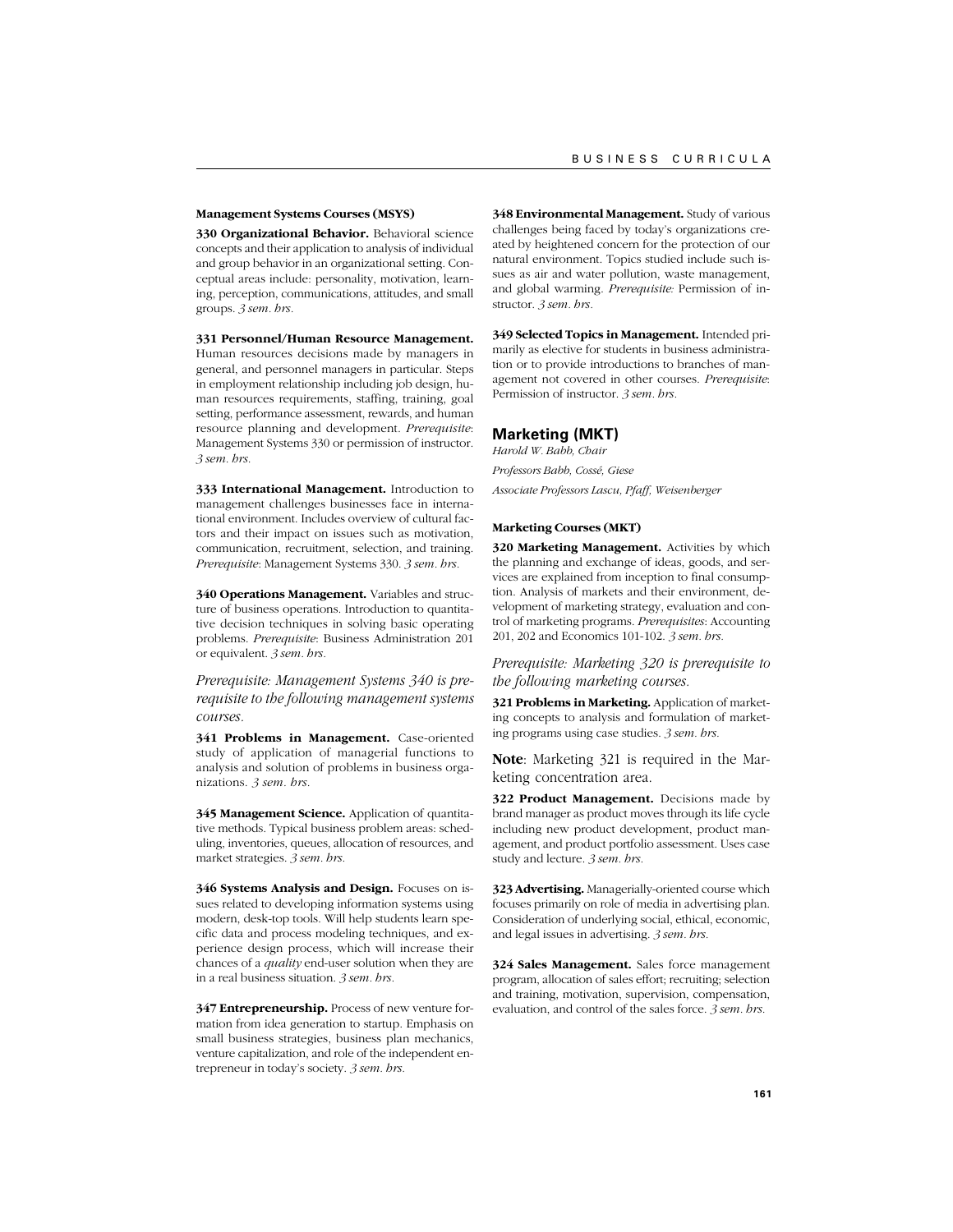325 International Marketing. Global market and its influence on domestic as well as international marketing including cultural, political, and economic factors. Analysis includes screening of foreign markets for entry of U.S. products and subsequent development of market plans as well as strategic responses to effect of international trade on U.S. market. *3 sem. hrs.*

**326 Marketing Research.** Concepts, methodology, and techniques. Research design and statistical analysis. Validity and reliability of research information. *Prerequisite*: Business Administration 301. *3 sem. hrs.*

**327 Consumer Behavior.** Emphasis on understanding of individuals as consumers and organizational buyers; actions consumers engage in while selecting, purchasing, and using products or services in order to satisfy needs and desires. Focus on psychological, emotional, social, and physical processes that precede or follow these actions; how offerings can be targeted more efficiently and effectively to consumer. *3 sem. hrs.*

**329 Selected Topics in Marketing.** Major areas in marketing such as retailing, personal selling, industrial marketing, service marketing and advanced market research. Specific area varies by semester. *Prerequisite*: Permission of instructor. *3 sem. hrs.*

**428 Strategic Market Planning.** Senior level honors course. Students working in small teams act as "consultants" to local businesses in developing a strategic market plan for their assigned company. Formal written reports and presentations will be developed and presented. *Prerequisite*: Recommendation by faculty member and permission of instructor. *3 sem. hrs.*

#### **Business Administration (BUAD)**

Faculty from all departments in the School of Business provide instruction in this area.

**Note**: There is no business administration concentration area.

#### **Business Administration Courses (BUAD)**

**101 Introduction to Business.** Multidisciplinary course that exposes student to functional areas of business. Focus on acquiring understanding of language and structure of business through study of its functional components: accounting, economics, finance management, and marketing. (Open to firstand second-year students ONLY.) *3 sem. hrs.*

**201 Business Statistics.** Theory, methodology, and applications of statistics to contemporary business problems. Includes Bernoulli and Poisson processes, sampling distributions, statistical inference, analysis of variance, regression, and correlation. *3 sem. hrs.*

**203 Software Tools and Applications.** Laboratory course that provides introduction to software packages with applications for business decision making. Emphasis on understanding spreadsheet applications, but includes sessions on word processing and graphics software and database searches. Open to first and second-year students only *1 sem. hr.*

**301 Quantitative Analysis for Business and Economics.** Mathematical and statistical techniques and their applications to business decisions. Exposure to variety of useful quantitative techniques commonly used in various business disciplines. *Prerequisites*: Economics 101-102 and Business Administration 201 or Economics 274. *3 sem. hrs.*

**389 Directed Independent Study.** Specialized study or directed research in area of business or economics. *Prerequisite*: Permission of instructor. *1-3 sem. hrs.*

**391 Essentials of Information Technology.** Introduction to how computerized information technology supports today's businesses and various functional areas of business. Includes telecommunications, IT development approaches, management of technological changes, and ethical responsibilities of information management. Some use of microcomputer systems software and e-mail, with specific assignments changing to reflect current trends and issues. *3 sem. hrs.*

**392 Ethical, Social, and Legal Responsibilities of Business.** Ethical and legal issues in business world are discussed and analyzed from a philosophical, historical, legal, and behavioral approach. Current ethical and legal cases serve to highlight changing value choices and resulting consequences, as well as legal problems experienced by business people. *3 sem. hrs.*

**396 Advanced Business Law.** Principles of law relating to Uniform Commercial Code; emphasis on sales, commercial paper, secured transfers, banking laws, bailments and documents of title. Other areas covered include real and personal property laws, insurance law and trusts and estates. *Prerequisite*: Business Administration 392. *3 sem. hrs.*

**397 Business Policy and Strategy.** Analysis of strategic business problems. Case method to develop decision-making ability in policy formulation and administration. *Prerequisites*: Business Administration 301, Marketing 320, Management Systems 330 and 340, Finance 360. *3 sem. hrs.*

*\*\*Students interested in earning more than one undergraduate degree should refer to "The Second Undergraduate Degree" on pages 43-44.*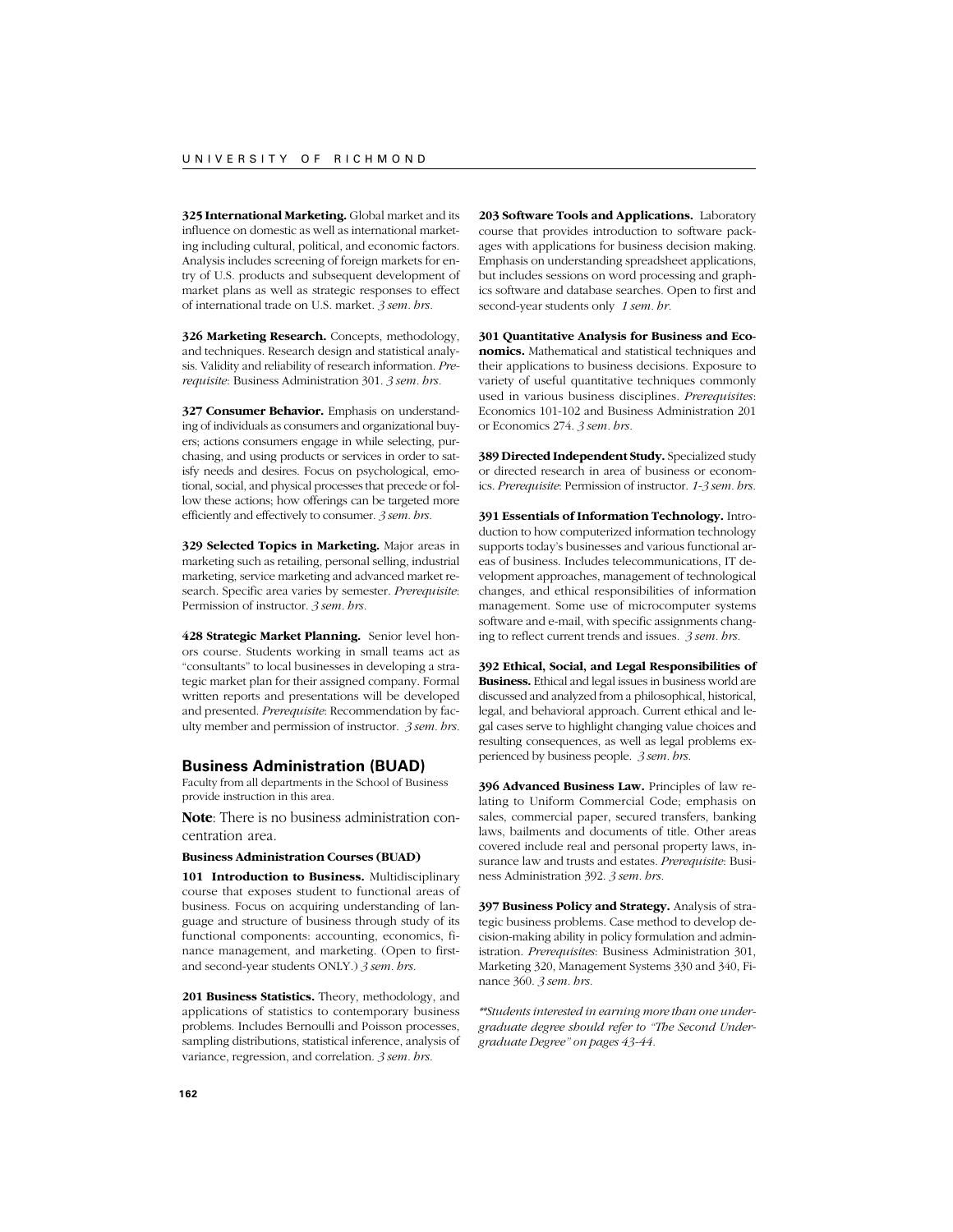# **A CADEMIC P ROGRAMS**

# **J EPSON S CHOOL O F L EADERSHIP S TUDIES**

The Jepson School of Leadership Studies offers the degree of Bachelor of Arts. To earn this degree a candidate must complete satisfactorily the curricular requirements outlined in the following sections and meet the general degree requirements previously stated under "Graduation" in the chapter "Academic Procedures."

# **Bachelor of Arts**

# *I. General Education Requirements*

Courses used to satisfy the First-Year Core Course, the Communication Skills, and the Wellness requirements of the General Education Requirements may not be used to meet the fields-of-study requirements for the degree. The First-Year Core Course must be taken in the first year of matriculation. The Communication Skills and the URAWARE Wellness requirements are normally met in the first year of university study, and should not be postponed beyond the second year.

# **A. First-Year Core Course**

A student may satisfy this requirement by passing CORE 101-102.

- **B. Communication Skills I English 103** A student may satisfy this requirement by meeting one of the following alternatives:
- (1) Passing English 101-102 (no longer offered at the University of Richmond), completing English 103 with a grade of *C* (2.0) or higher, or presenting a score of 5 or 4 on either Advanced Placement exam in English, or presenting a core of 5, 6, or 7 on the IB Higher Level English exam
- (2) Presenting a score on the SAT-II Subject Test - Writing/English Composition or the ACT acceptable to the Department of English

*Only alternative (1) carries semester hours credit toward a degree.*

# **C. Communication Skills II - Foreign Language**

A student may satisfy this requirement in a modern foreign language or in a classical language by meeting one of the following alternatives:

- (1) Passing the intermediate (122 or 202) level of one language, presenting a score of 5 or 4 on a Modern Foreign Language or Latin Advanced Placement test, or presenting a score of 5, 6, or 7 on an IB High Level exam in a Modern Foreign Language
- (2) Presenting a score on the SAT-II Subject Test acceptable to the language faculty concerned, or a score of 3 on a Modern Foreign Language Advanced Placement test
- (3) Making an acceptable score on a departmental placement test
- (4) For non-native English speakers, obtaining an acceptable score on the TOEFL

*Only alternative (1) carries semester hours credit toward a degree.*

# **D. Wellness Requirement**

A student may satisfy this degree requirement by satisfactorily completing Wellness 085, URAWARE: Alcohol Awareness Program, and two sections of Wellness 090, PLUS2: Wellness Topics.

# **E. Fields of Study**

A student may satisfy the fields-of-study requirements by passing one approved course in each of the areas of historical studies, literary studies, social analysis, sym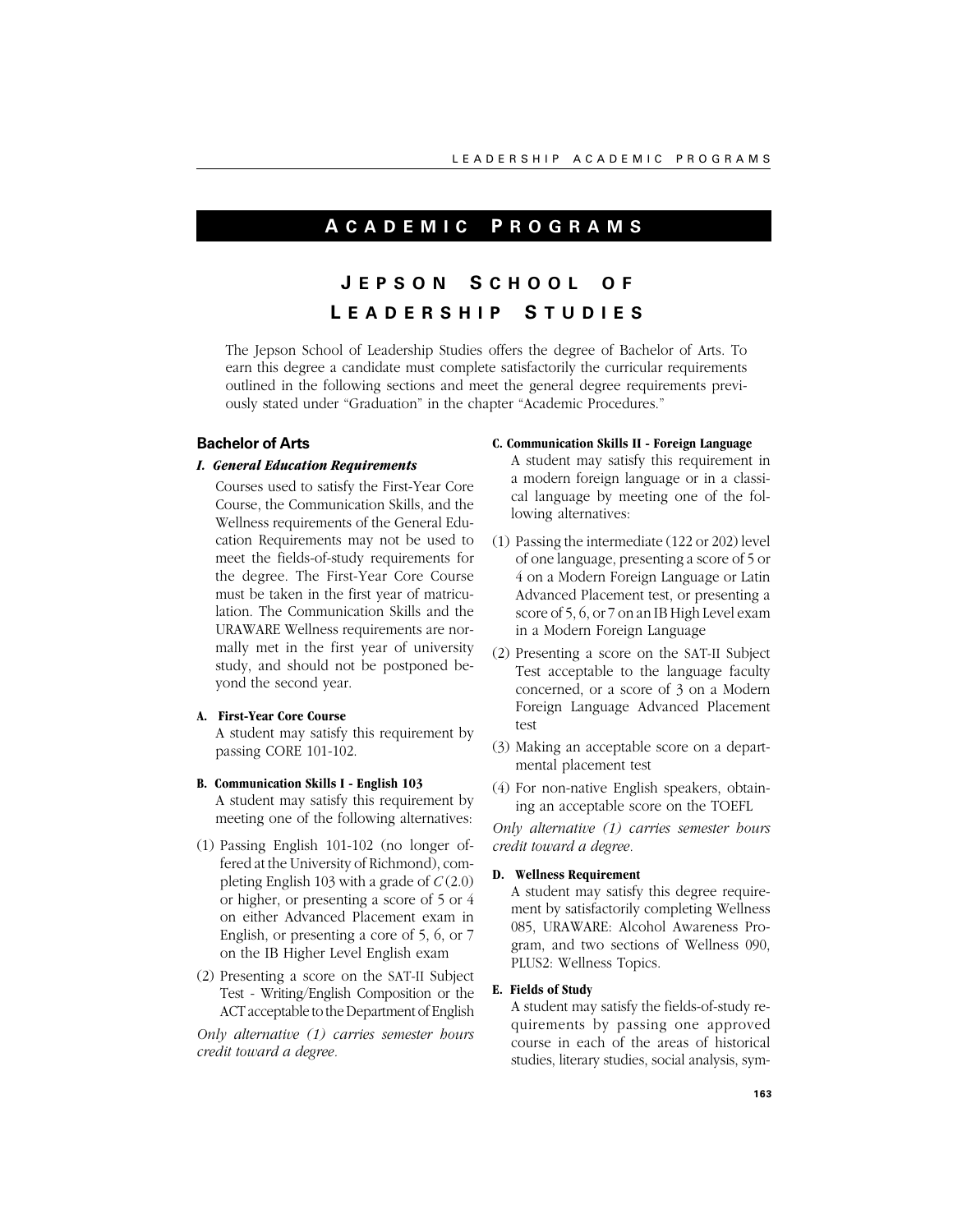bolic reasoning, and visual and performing arts, and two approved courses in natural sciences from two different subject areas. Such courses must have been approved by the General Education Committee and the faculties of the Schools of Arts and Sciences, Business, and Leadership Studies as meeting these requirements.

Courses meeting general education requirements are designated in this catalog following the course description, as well as in the *Schedule of Classes*. All courses used to meet general education requirements must be passed with a grade of *D-* (.7) or higher, with the exception of English 103, which requires a *C* (2.0) or higher. No general education courses may be taken Pass/Fail.

*Summary of General Education Requirements*

### *First-Year*

Core Course, *6 credits*

# *Communication Skills*

Expository Writing, *3 credits* Foreign Language, *up to 16 credits*<sup>a</sup> Oral Communication

# *Wellness*

URAWARE, *non-credit* Plus2 (two topics of choice), *non-credit*

# *Fields of Study*

Historical Studies, *3 credits* Literary Studies, *3 credits* Natural Science, *8 credits* Social Analysis, *3 credits* Symbolic Reasoning, *3 credits* Visual and Performing Arts, *3 credits*

# **Total:** *up to 48 credits*

a Variable credits; may be satisfied by a demonstration of proficiency upon entrance to the University.

# **II. The Leadership Studies Major**

Students wishing to major in leadership studies must apply for admission to the Jepson School during the fall semester of their second year.

They must also complete Leadership Studies 201, Foundations of Leadership Studies,

before the spring of the second year or before taking any other leadership studies course. An approved research methods course is also required of all majors. A grade point average of *C+* (2.30) is required in all coursework comprising the major, with no course grade below a *C* (2.0).

The leadership studies major consists of 40 semester hours of coursework including the following:

| A. Prerequisite: 201 |  | $3$ hrs. |
|----------------------|--|----------|
|----------------------|--|----------|

- B. Core courses 12 hrs. 300, 301, 350, 351 (all required)
- C. Competencies 6 hrs. 353, 354, 356, 357, 358 (choose two)
- D. Contexts 6 hrs. 302, 303, 304, 305, 306, 307 (choose two)
- E. Integrative/Experiential 10-13 hrs. 370, 488, 497-498 or 499
- F. Leadership Studies Elective 0-3 hrs. (choose one from C or D above or LDSP 386, 387, 389, 390, or 491)

Students who major in leadership studies must also satisfactorily complete an approved leadership concentration or a minor or a second major in another field in either the School of Arts and Sciences or The E. Claiborne Robins School of Business. Information on leadership concentrations may be obtained from the Associate Dean.

### *The Leadership Studies Minor*

Students wishing to pursue the minor in leadership studies must apply for selection to the minor program during the fall semester of their second year.

The leadership studies minor consists of 22 semester hours in leadership studies as noted below. Leadership Studies 201 is a prerequisite to all other leadership studies courses and must be completed before the spring semester of the student's second year.

- A. Prerequisite: 201 3 hrs.
- B. Core Courses: 300, 301, 350, 351 (all required) 12 hrs.
- C. Service Learning:  $370$  1 hr.
- D. Leadership Studies Electives 6 hrs.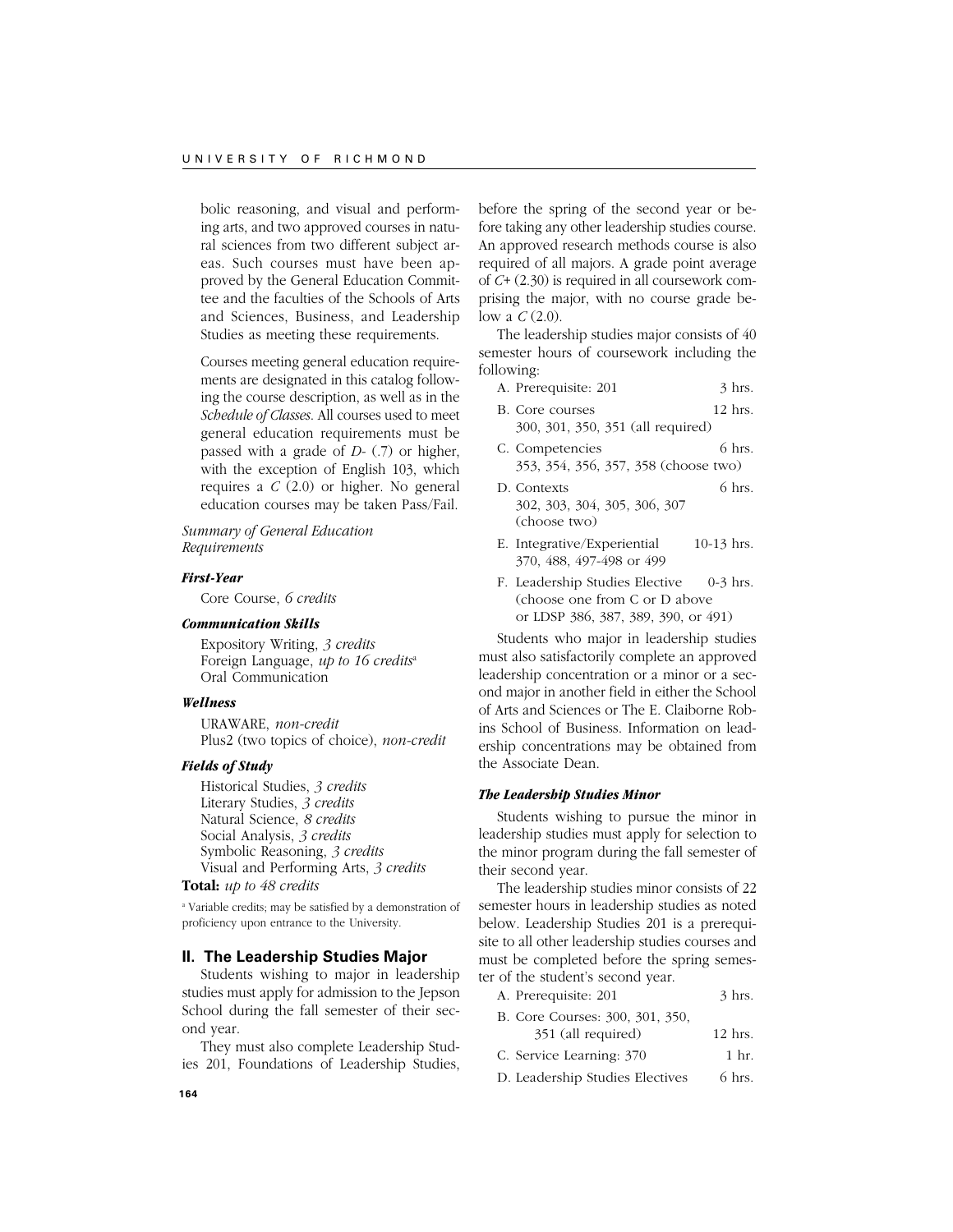# **C URRICULA**

# **Leadership Studies (LDSP)**

*Professors Ciulla, Couto, Hickman, Jablin, Rosenblum Associate Professor Wren*

*Assistant Professors Faier, Hicks, Keller, Price*

### **Introductory Courses (LDSP)**

**201 Foundations of Leadership Studies.** General introduction to and analysis of historical and current theories of leadership. Study of leadership as social process involving interaction of leaders and followers in different contexts; examination of critical thinking, ethics, and methods of inquiry as they pertain to process and study of leadership; general analysis of leadership competencies, such as leading groups and individuals. *3 sem. hrs.* (FSSA)

*Leadership Studies 201 is a prerequisite to all other Leadership Studies courses. It is not open to first-year students in the Fall semester.*

### **Core (LDSP)**

**300 History and Theories of Leadership.** Analysis of historical concepts and contemporary theories of leadership. Emphasis on application of theoretical concepts to actual leadership situations. *Prerequisite:* Leadership 301. *3 sem. hrs.*

**301 Critical Thinking and Methods of Inquiry.** Examination of knowledge and argumentation as they pertain to leadership. Analysis of scientific methodology and logic, language and interpretation, and their influence on study and practice of leadership. *Prerequisite:* Admission to the Jepson School of Leadership Studies as a major or minor. *3 sem. hrs.*

**350 Ethics and Leadership.** Study of how moral values and assumptions shape concepts and practice of leadership. Includes role of values in determining moral obligations of leaders and followers, in shaping moral environments, and in policy making and vision. *Prerequisite:* Leadership 351. *3 sem. hrs.*

**351 Leading Groups.** Group theory, concepts, research, and principles of application. Understanding how groups function. Development of skills necessary to lead and work effectively in groups through group exercises, computer simulations and experiential learning. *Prerequisite:* Leadership 300. *3 sem. hrs.*

### **Competencies (LDSP)**

**353 Leadership and Motivation.** Examination and evaluation of theories of human motivation as they apply to leadership. Application of motivation principles to leadership situations through case analysis, simulation and role play. Analysis of concepts of needs theory, reinforcement theory, and cognitive theory of motivation in specific contextual settings. *Prerequisite:* Leadership 300. *3 sem. hrs.*

**354 Conflict Resolution.** Understanding principles and dynamics of achieving workable unity. Discussion of negotiating techniques and ethical issues related to use of such techniques by leaders. Use of simulations and exercises to practice skills for resolving conflicts. *3 sem. hrs.*

**356 Leading Change.** Study of types of change including moral, cognitive/intellectual, social, cultural, and aesthetic. Focus on leader's ability to envision and implement change and on how different contexts shape that ability. *3 sem. hrs.*

**357 Analyzing and Making Policy.** Examination of leadership in analysis, making, and conduct of policy. Analysis of choices, roles, and moral dimensions involved in cycle of policy. Comparison of policy making and leadership in different contexts. *3 sem. hrs.*

**358 Communicating and Leading.** Explores characteristics of competent leadership communication (in terms of both knowledge and skills) in a variety of situations, including dyadic, group, organizational and extra-organizational contexts. Stresses interdependence of leader-follower communication, and roles and functions of messages and message activity (for example, message sending, interpreting, creating and storing) in the leadership process. *Prerequisite or corequisite:* Leadership 300. *3 sem. hrs.*

#### **Contexts (LDSP)**

**302 Leadership in Organizations.** Focus on leadership theory and research within and across formal organization settings such as public/private, profit/ non-profit, professional/non-professional, and unitary/multidivisional. Examination of rational, natural, and open systems and how leadership differs in each system. *Prerequisite:* Leadership 300. *3 sem. hrs.*

**303 Leadership in Political Contexts.** Informal and formal processes by which power and authority are exercised and leadership is selected within political systems in various settings. Examination of leadership in basic processes and institutions of government through case study of legislative issues. *3 sem. hrs.*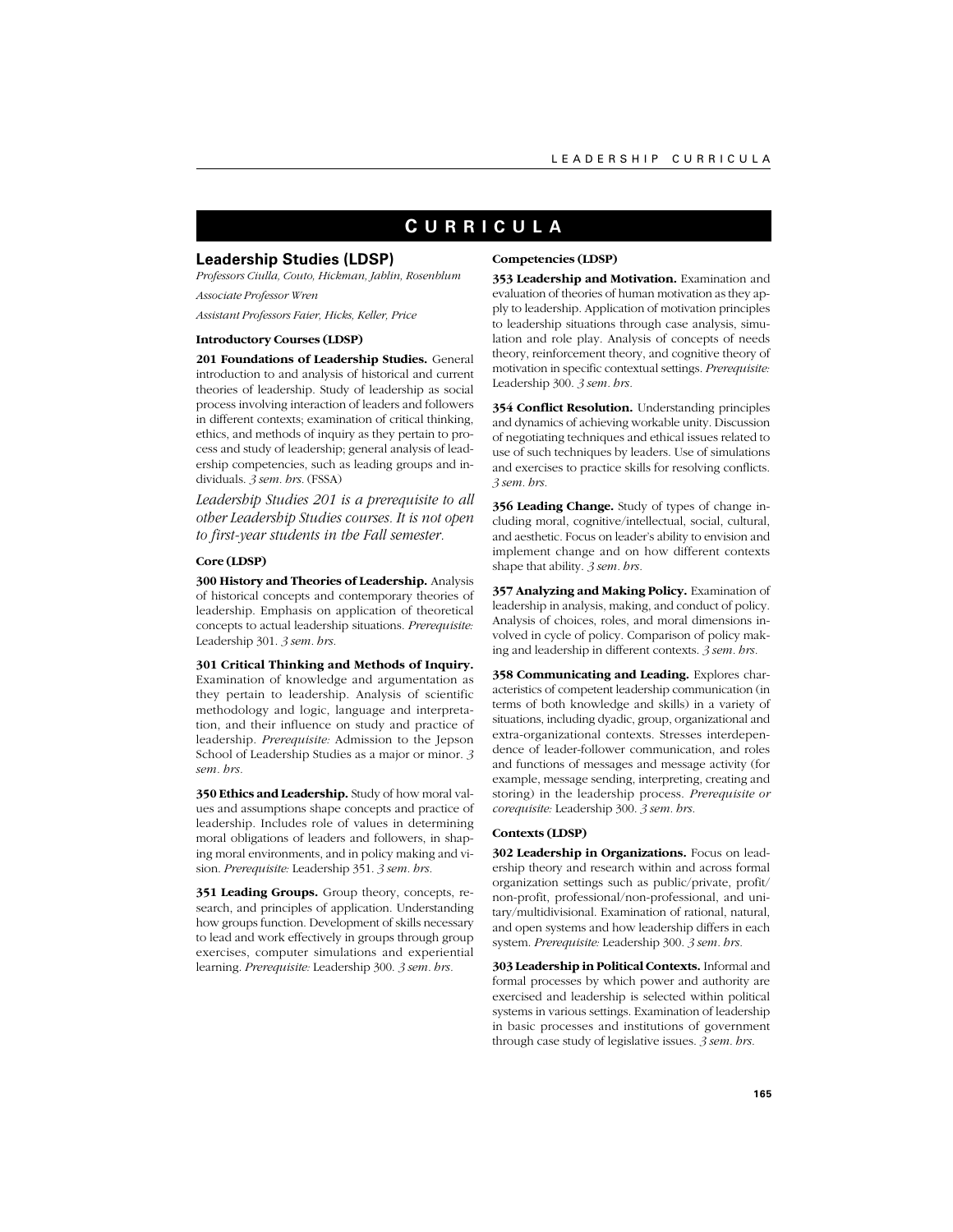**304 Leadership in Social Movements.** Exploration of history of leadership in social movements. Comparison and contrast of forms, mechanisms, and practices of leadership in various stages of a social movement. Examination of values of leaders as expressed through stories of ordinary people involved in leadership in social movements. *3 sem. hrs.*

**305 Leadership in Community and Volunteer Organizations.** Examination of leadership in non-profit sector organizations ranging from United Way to small neighborhood associations. Differentiation of leadership roles within organizations by structure, size, membership, and mission. Examination of responsibility for leadership as it pertains to voluntary organizations. *3 sem. hrs.*

**306 Leadership in Cultural and Historical Context.** Analysis of impact of larger contextual factors on the process of leadership. Exploration of role of longterm social, political, economic, and intellectual forces, as well as the influence of cultural norms and values. Emphasis on application to actual leadership situations. *3 sem. hrs.*

**307 Leadership in International Contexts.** Comparative study of leadership in other cultures and in cross-cultural organizations. Topics include cultural and ethical influences on leadership, the relationship between leaders and followers in other cultures and problems of cross-cultural leadership. *Prerequisite:* Leadership 201 or International Studies 201. *3 sem. hrs.*

#### **Selected Issues in Leadership Studies (LDSP)**

**386 Leadership in a Diverse Society.** Focuses on historical and contemporary issues concerning the role, responsibility, and process of leadership in diverse communities, organizations, or groups. Students use readings, projects, and class exercises to examine leadership in diverse settings and in the classroom. *May be used to satisfy a context or competency course requirement. 3 sem. hrs.*

**387 Leadership and Religious Values.** Study of how persons draw, directly and indirectly, on their religious based moral convictions as they lead and serve in various spheres of pluralistic, public life. Focus on appropriate role(s) of religion in politics, the workplace, schools and universities, and civic organizations. (See Religion 370). *May be used to satisfy a context or competency course requirement. 3 sem. hrs.*

**389 Research Methods in Leadership Studies.** Indepth examination of various research methods used in study of leadership. Consideration of issues associated with design of studies, collection of various kinds of data, writing research proposals and reports, and analysis of data. *Prerequisite*: Leadership 301 or permission of instructor. *3 sem. hrs.*

**390 Selected Topics.** Topics developed by Jepson School faculty, visiting faculty, or faculty in other schools of the University that address particular issues in leadership. Examples may include Creative Collaboration, Entrepreneurial Leadership, and Systems Thinking. *3 sem. hrs.*

**491 Independent Study.** Special projects pursued individually under supervision of faculty member. *Prerequisite*: Permission of school. *1-6 sem. hrs.*

**492 Directed Study.** Group reading and research in a specified area of leadership studies under faculty supervision. *Prerequisite*: Permission of instructor. *3 sem. hrs.*

### **Integrative/Experiential (LDSP)**

*The following courses are restricted to leadership studies majors and minors only.*

**370 Service Learning.** Exploration of leadership as service to society in variety of community service settings. Relating theories and principles of leadership to practice through concrete, specific tasks representing service to population in need. Accompanied by weekly seminar. *1 sem. hr.*

**488 Internship: Practicum.** Applied experience in field of leadership studies. Observations of leaders in governmental, corporate, or non-profit settings. Graded pass/fail only. May not be taken prior to Spring semester of third year. *Corequisite*: Internship Seminar. *3 sem. hrs.*

**488 Internship: Seminar.** Weekly seminar which accompanies Internship Practicum. May not be taken prior to Spring semester of third year. *Corequisite*: Internship Practicum. *3 sem. hrs.*

**497-498 Senior Project I and II.** Senior Project I: Design and development of research proposal, including identification of project, literature review, and selection of methodology. Senior Project II: Implementation of project design, including data collection and analysis and completion of final project paper. Senior capstone experience, recommended for leadership studies majors interested in pursuing a major project or graduate studies. *Prerequisite:* Leadership 497 and permission of project advisor are prerequisites to 498. *3-3 sem. hrs.*

**499 Senior Seminar.** Senior capstone experience intended to engage majors in an intensive and integrative study of one or more leadership issues. *3 sem. hrs.*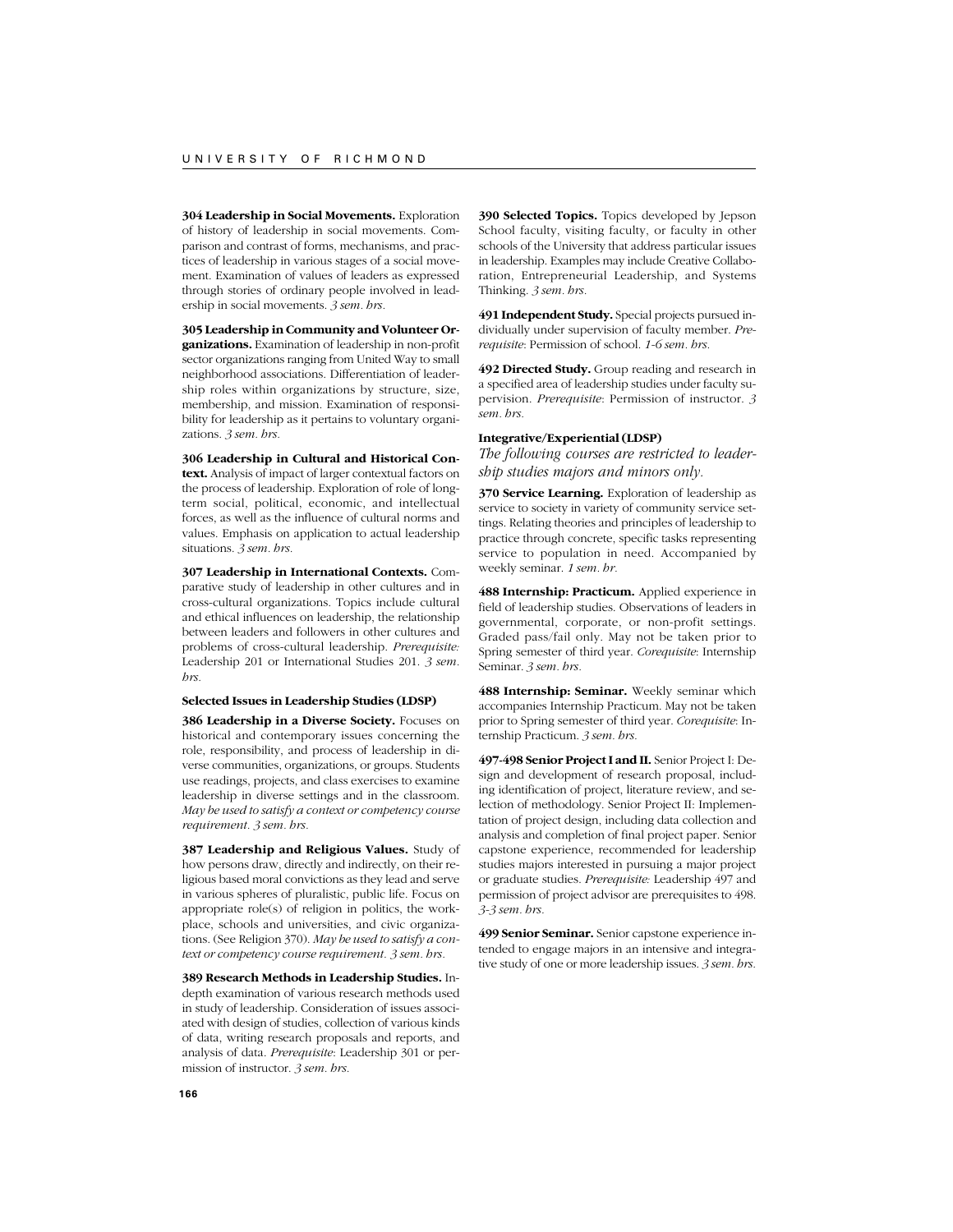# **D IRECTORY**

# **Board of Trustees**

# *Officers*

**Robert L. Burrus Jr.**, *Rector* **Elaine J. Yeatts**, *Vice Rector* **William E. Cooper, Ph.D.**, *President* **Carolyn R. Martin**, *Secretary* **Herbert C. Peterson**, *Assistant Secretary and Treasurer*

# *Corporate Trustees*

*(excluding Emeritus Trustees)*

*Term Expiring June 30, 2001*

**Robert F. Brooks Sr., J.D.**, *Richmond, Va.* **Robert L. Burrus Jr., J.D.**, *Richmond, Va.* **John B. Clarke**, *Richmond, Va.* **Edward Eskandarian**, *Boston, Mass.* **John D. Gottwald**, *Richmond, Va.* **J. Earlene Jessee**, *Richmond, Va.* **Thomas C. Leggett, D.C.S.**, *South Boston, Va.* **Dennis A. Pryor**, *Richmond, Va.* **H. Norman Schwarzkopf, D.L.S.**, *Tampa, Fla.* **Frederick P. Stamp Jr., J.D.**, *Wheeling, W.Va.*

# *Term Expiring June 30, 2002*

**Lewis T. Booker, J.D., LL.D**, *Richmond, Va.* **Ann Carol Marchant,** *Richmond, Va.* **James C. Roberts,** *Richmond, Va.* **Claire M. Rosenbaum, Ph.D.**, *Manakin-Sabot, Va.* **Richard L. Sharp, D.C.S.**, *Richmond, Va.* **Jeremiah J. Sheehan**, *Richmond,Va.* **Robert S. Ukrop**, *Richmond, Va.* **William G. Wilson**, *Waynesboro, Va.* **Marshall B. Wishnack**, *Richmond, Va.*

## *Term Expiring June 30, 2003*

**Suzanne B. Baker**, *Winston-Salem, N.C.* **Isam E. Ballenger**, *Richmond,Va.* **William C. Bosher Jr.**, *Mechanicsville,Va.* **Otis D. Coston Jr.**, *McLean, Va.*

**John R. Davis Jr.**, *Richmond, Va.* **Brian L. Hawkins**, *Boulder, Colo.* **Rebecca C. Massey**, *Richmond, Va.* **Thomas H. Neuhoff**, *Dallas, Texas* **Paul B. Queally,** *New York, N.Y.* **Elaine J. Yeatts**, *Richmond, Va.*

# *Term Expiring June 30, 2004*

**Austin Brockenbrough III,** *Richmond, Va.* **Dale P. Brown,** *Cincinnati, Ohio* **Martha A. Carpenter, M.D., D.Sc.,** *Charlottesville, Va.* **Richard E. Connors,** *New York, N.Y.* **Grace E. Harris, Ph.D., D.S.S.,** *Richmond, Va.* **Judith Owen Hopkins, M.D.,** *Winston-Salem, N.C.* **Virginia Ann Kamsky,** *New York, N.Y.* **Robert E. Rigsby,** *Richmond, Va.* **E. Claiborne Robins Jr., LL.D.,** *Richmond, Va.* **Charles W. Sweet,** *Chicago, Ill.*

#### *Trustees Emeriti*

**Floyd D. Gottwald Jr., D.C.S.** *(2003), Richmond, Va* **William B. Graham** *(2002), Irvington, Va.* **Joseph A. Jennings, D.S.C.** (*2001*), *Richmond, Va.* **Robert C. King Sr.** *(2003), Richmond, Va.* **W. Dortch Oldham, LL.D.** *(2000), Nashville, Tenn.* **Stanley F. Pauley,** *Richmond, Va* **David P. Reynolds, D.C.S.** *(2003), Richmond, Va.* **Gilbert M. Rosenthal, LL.D.** *(2002), Richmond, Va.* **Charles H. Ryland, LL.B., LL.D.** *(2002), Warsaw, Va.* **Henry F. Stern,** *(2000), Richmond,Va.* **F. Carlyle Tiller, D.C.S.** *(2003), Palm City, Fla.* **C. Porter Vaughan Jr., D.C.S.** *(2003), Richmond, Va.* **E. Carlton Wilton, D.C.S.** *(2002), Richmond, Va.*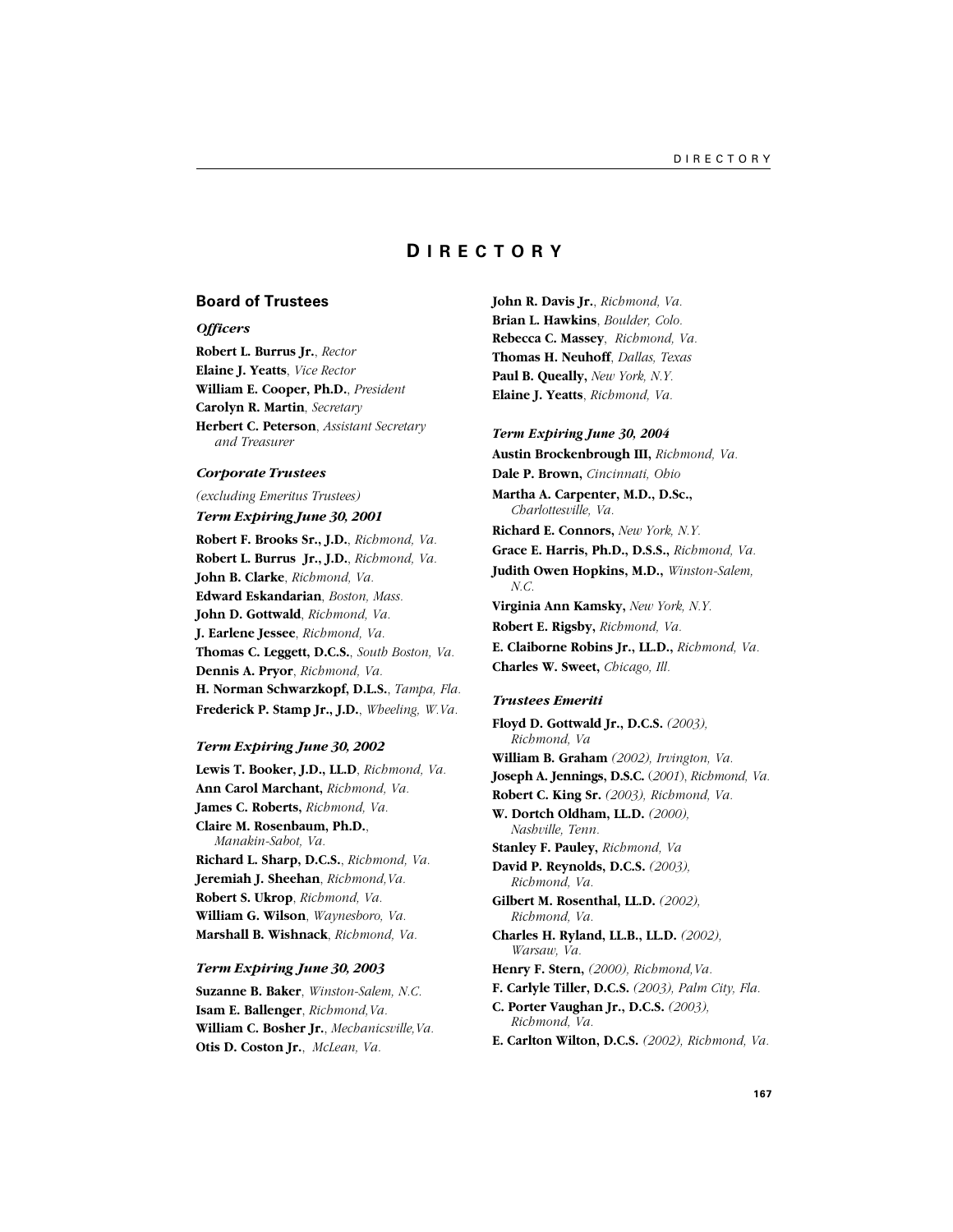# **Administration**

# *The University*

**William E. Cooper**, *President* **Richard L. Morrill**, *Chancellor and University Professor* **E. Bruce Heilman**, *Chancellor* **Leonard S. Goldberg**, *Vice President, Student Affairs* **Herbert C. Peterson**, *Vice President, Business and Finance and Treasurer* **Louis W. Moelchert Jr.**, *Vice President, Investments* **D. Chris Withers**, *Vice President, Development and University Relations* **Ellen Waite-Franzen**, *Vice President, Information Services* **Daniel J. Palazzolo**, *Special Assistant to the President for Academic Affairs* **Julie E. Tea**, *Director of Special Projects, Office of the President* **Carolyn R. Martin**, *Executive Assistant to the President* **Carolyn S. Boggs**, *University Registrar* **James D. Miller**, *Director of Athletics* **David D. Burhans**, *Chaplain to the University* **James R. Rettig**, *University Librarian*

# *University Deans*

**Uliana F. Gabara**, *Dean, International Education* **Patricia C. Harwood**, *Dean, Westhampton College* **David E. Leary**, *Dean, School of Arts and Sciences* **Richard A. Mateer**, *Dean, Richmond College* **James L. Narduzzi**, *Dean, School of Continuing Studies* **Karen L. Newman**, *Dean, The E. Claiborne Robins School of Business* **John R. Pagan**, *Dean, The T. C. Williams School of Law* **Anne W. Perkins**, *Interim Dean, Jepson School of Leadership Studies* **Pamela W. Spence**, *Dean of Admission*

### *Academic Associates*

**Patricia J. Brown,** *Associate Dean, School of Continuing Studies* **Thomas J. Cossé,** *Director, International Business Programs, The E. Claiborne Robins School of Business* **Christopher J. Gruber,** *Director of Admission* **Dona J. Hickey**, *Associate Dean for Research Support and Director of the Graduate School of Arts and Sciences, School of Arts and Sciences* **Joseph F. Kent III**, *Associate Dean for Academic Operations, School of Arts and Sciences* **Andrew F. Newcomb**, *Associate Dean for Planning and Director of Program and Resource Development, School of Arts and Sciences* **Ian Stewart**, *Associate Dean and Director, The Richard S. Reynolds Graduate School, The E. Claiborne Robins School of Business*

**Terry M. Weisenberger**, *Associate Dean for Undergraduate Business Programs, The E. Claiborne Robins School of Business*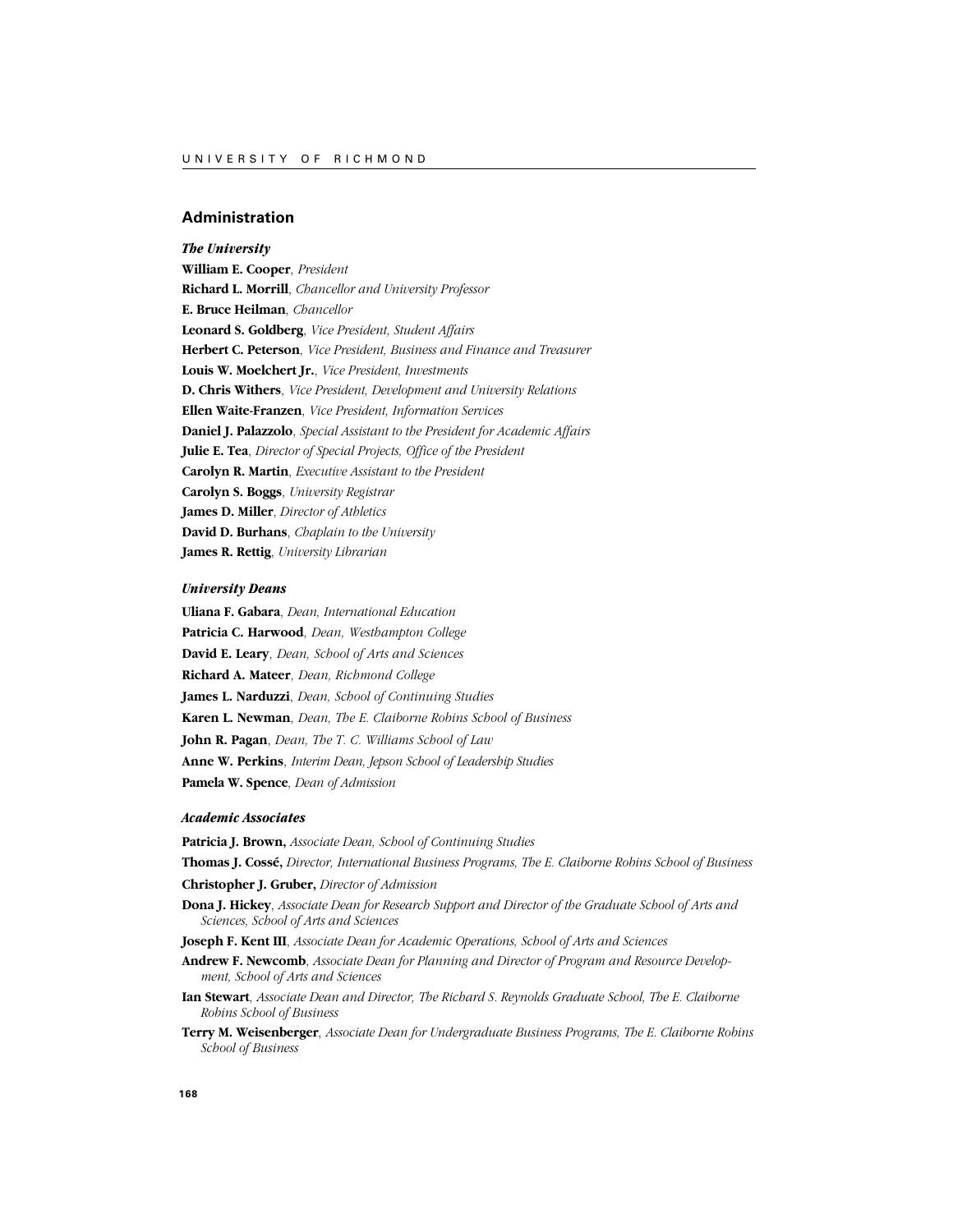# **Faculty of the School of Arts and Sciences**

The year given designates the year of appointment. The year with ( ) is the year of first appointment.

**Abrash, Samuel A.,** *Associate Professor of Chemistry;* 1990 B.A. (University of Chicago), Ph.D. (University of California at Berkeley) **Addiss, Stephen,** *Professor of Art History, Tucker-Boatwright Professor in the Humanities;* 1992 M.A. (Harvard University), M.A., Ph.D. (University of Michigan) **Allen, Nancy H.,** *Director of Costuming and Make-Up,* 1989 B.A. (University of California at Santa Cruz), M.A. (Claremont Graduate School), Ph.D. (University of Wisconsin at Madison) **Allen, Thomas M.,** *Assistant Professor of English,* 2000 B.F.A., M.F.A. (Virginia Commonwealth University) **Allison, Scott T.,** *Professor of Psychology;* 1987 B.A. (University of California at San Diego), Ph.D. (University of California at Santa Barbara) **Anderson, Gene H.,** *Professor of Music and Director of Band;* 1982 B.A. (Luther College), M.A., Ph.D. (University of Iowa) **Bagwell, Catherine L.,** *Assistant Professor of Psychology;* 1999 B.S. (University of Richmond), M.A., Ph.D. (Duke University) **Bak, Joan L.,** *Associate Professor of History and International Studies;* 1978 B.A. (Stanford University), M.Phil., Ph.D. (Yale University) **Barnett, B. Lewis, III,** *Associate Professor of Computer Science;* 1990 B.S. (Furman University), M.S.C.S., Ph.D. (University of Texas) **Barza, Steven L.,** *Associate Professor of English;* 1978 B.A. (Cornell University), M.F.A., Ph.D. (University of Iowa) **Bax, Eric,** *Assistant Professor of Computer Science*, 1998 B.S., M.S. (California Institute of Technology), Ph.D. (Furman University) **Becker, Richard,** *Associate Professor of Music;* 1975 B.M. (University of Rochester), M.M. (Boston University) **Bergren, Theodore A.,** *Associate Professor of Religion;* 1991 A.B. (Princeton University), M.T.S. (Harvard University Divinity School), Ph.D. (University of Pennsylvania) **Berry, Jane M.,** *Associate Professor of Psychology;* 1991 B.A., M.A., Ph.D. (Washington University) **Bishop, John W.,** *Professor of Biology;* 1966 B.A. (Rutgers University), M.S., Ph.D. (Cornell University) **Blake, Holly J.,** *Coordinator of the WILL Program and Lecturer in Women's Studies;* 1992 B.A. (College of Wooster), M.A., (State University of New York at Binghamton) **Bolt, Ernest C., Jr.,** *Professor of History,The Samuel Chiles Mitchell-Jacob Billikopf Professor in History;* 1966 B.A. (Furman University), M.A., Ph.D. (University of Georgia) **Bonfiglio, Thomas P.,** *Associate Professor of German;* 1984 B.S. (University of Rochester), M.A. (University of Toronto), M.A. (University of Wisconsin), Ph.D. (Indiana University) **Bowen, J. Van, Jr.,** *Professor of Mathematics,* 1968 B.S. (University of Richmond), M.S., Ph.D. (Virginia Polytechnic Institute) **Bower, Kathrin M.,** *Assistant Professor of German;* 1995 B.A. (University of Vermont), M.A., Ph.D. (University of Wisconsin at Madison) **Bradley-Cromey, Nancy,** *Associate Professor of French;* 1992 B.A. (Wells College), M.A. (Middlebury College School of Italian), M.A., Ph.D. (University of Wisconsin) **Broening, Benjamin P.,** *Assistant Professor of Music;* 1999 B.A. (Wesleyan University), M.M. (Yale University), M.Phil. (Cambridge University), Ph.D. (University of Michigan) **Brown, Mavis H.,** *Associate Professor of Education;* 1978 B.S., M.S. (Radford College), Ph.D. (Texas Woman's University)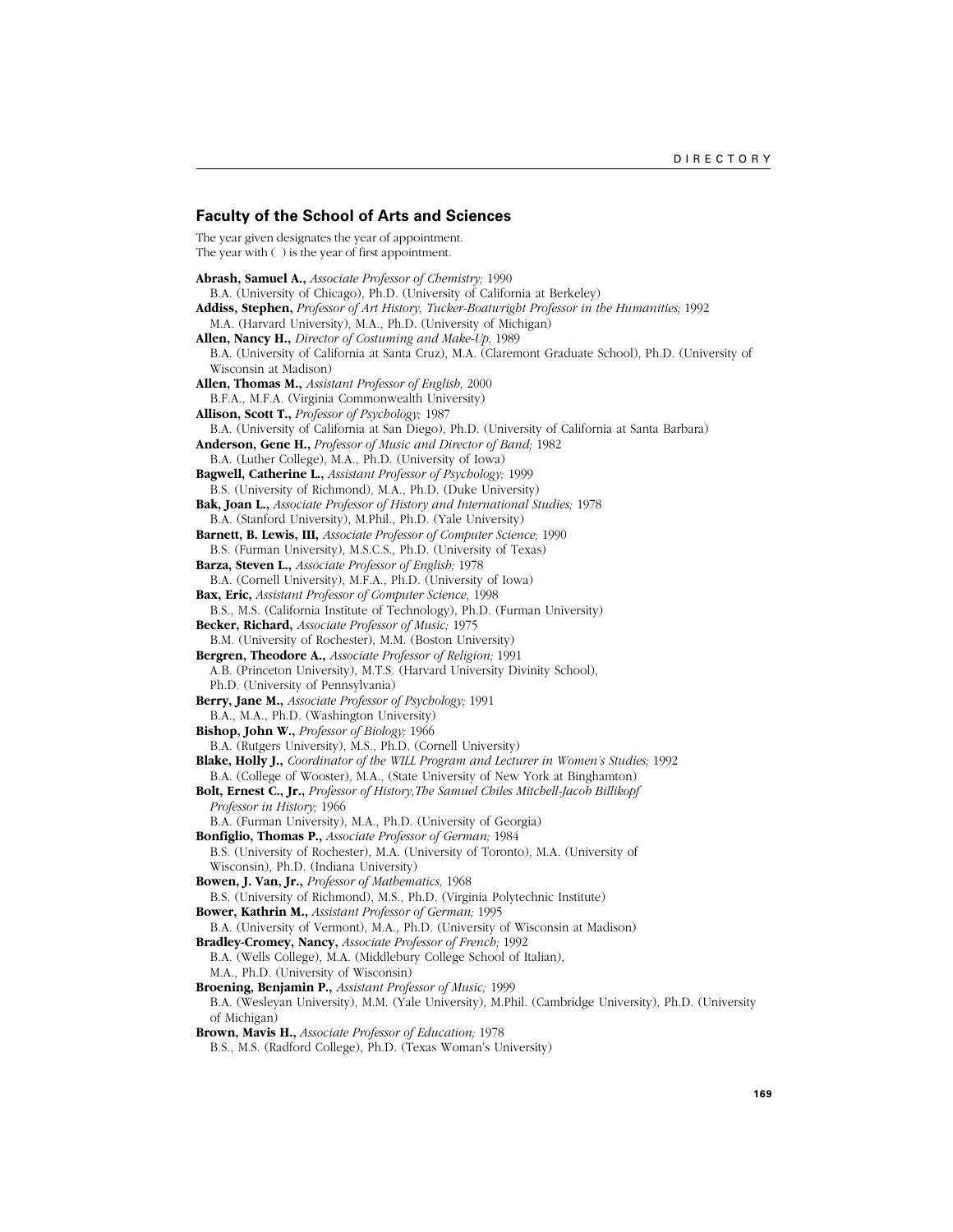**Cable, Jennifer A.,** *Associate Professor of Music;* 1993 B.M. (Oberlin College), M.M., D.M.A. (Eastman School of Music) **Carapico, Sheila,** *Associate Professor of Political Science;* 1985 B.A. (Alfred University), M.A., Ph.D. (State University of New York at Binghamton) **Caudill, Lester F., Jr.,** *Assistant Professor of Mathematics;* 1995 B.S., M.S., Ph.D., (Texas A&M University) **Cavalcanti, H.B.,** *Associate Professor of Sociology;* 1993 B.Th. (Seminário Teológico Batista de Norte), B.Law (Universidade Católica de Pernambuco), M.Div. (Southern Baptist Theological Seminary), M.A., Ph.D. (Vanderbilt University) **Charlesworth, Arthur T.,** *Professor of Mathematics and Computer Science;* 1976 B.S. (Stetson University), A.M., Ph.D. (Duke University), M.S., Computer Science (University of Virginia) **Churchill, Mary M.,** *Clinical Psychologist and Adjunct Assistant Professor of Psychology;* 1989 B.A., M.A., Ph.D. (University of Cincinnati) **Clough, Stuart C.,** *Associate Professor of Chemistry;* 1973 B.S. (University of Richmond), Ph.D. (University of Florida) **Cohen, Alfred S.,** *Associate Professor of Music;* 1986 B.A. (University of California at Santa Cruz), M.F.A., D.M.A. (Cornell University) **Cook, Frank J.,** *Assistant Professor of Military Science;* 2000 B.S. (James Madison University) **Cook, Robert Winston, Jr.,** *Associate Professor of Economics;* 1980 B.A. (University of Richmond), Ph.D. (Virginia Polytechnic Institute) **Craft, Erik D.,** *Associate Professor of Economics;* 1994 B.A. (St. Lawrence University), M.S., Ph.D. (University of Chicago) **Daleng, Myra W.,** *Director of Dance;* 1981 B.A. (University of Maryland), M.S. (James Madison University) **Dance, Daryl Cumber,** *Professor of English;* 1992 A.B., M.A. (Virginia State College), Ph.D. (University of Virginia) **Davis, G. Scott,** *Associate Professor of Religion, The Lewis T. Booker Professorship of Religion and Ethics;* 1994 A.B. (Bowdoin College), Ph.D. (Princeton University) **Davis, James A.,** *Associate Professor of Mathematics, The Roger Francis and Mary Saunders Richardson Chair in Mathematics;* 1988 B.S. (Lafayette College), M.S., Ph.D. (University of Virginia) **Davison, Michael A.,** *Associate Professor of Music;* 1986 B.M.E. (Eastman School of Music), M.S.T. (University of Wisconsin at Whitewater), D.M.A. (University of Wisconsin at Madison) **de Sá, Rafael O.,** *Associate Professor of Biology;* 1992 Licenciado en Ciencias Biologicas (Universidad Mayor de la Republica Oriental del Uruguay), M.A. (University of Kansas), Ph.D. (University of Texas at Austin) **Dean, David H.,** *Associate Professor of Economics;* 1987 B.A. (Hobart College), M.A., Ph.D. (Rutgers University) **Decker, Christopher M.,** *Instructor of Spanish;* 1997 B.A. (Trinity College at Oxford), M.S. (Tulane University) **Denton, Margaret Fields,** *Associate Professor of Art History;* 1990 B.A. (George Washington University), M.A. (Tulane University), Ph.D. (New York University-Institute of Fine Arts) **Dolan, Robert C.,** *Professor of Economics;* 1980 B.A. (Hobart College), M.A., Ph.D. (Rutgers University) **Dominey, Raymond N.,** *Associate Professor of Chemistry;* 1986 A.A. (Pensacola Junior College), B.S. (University of West Florida), Ph.D. (Massachusetts Institute of Technology) **Drell, Joanna H.,** *Assistant Professor of History;* 2000 B.A. (Wellesley College), Ph.D. (Brown University)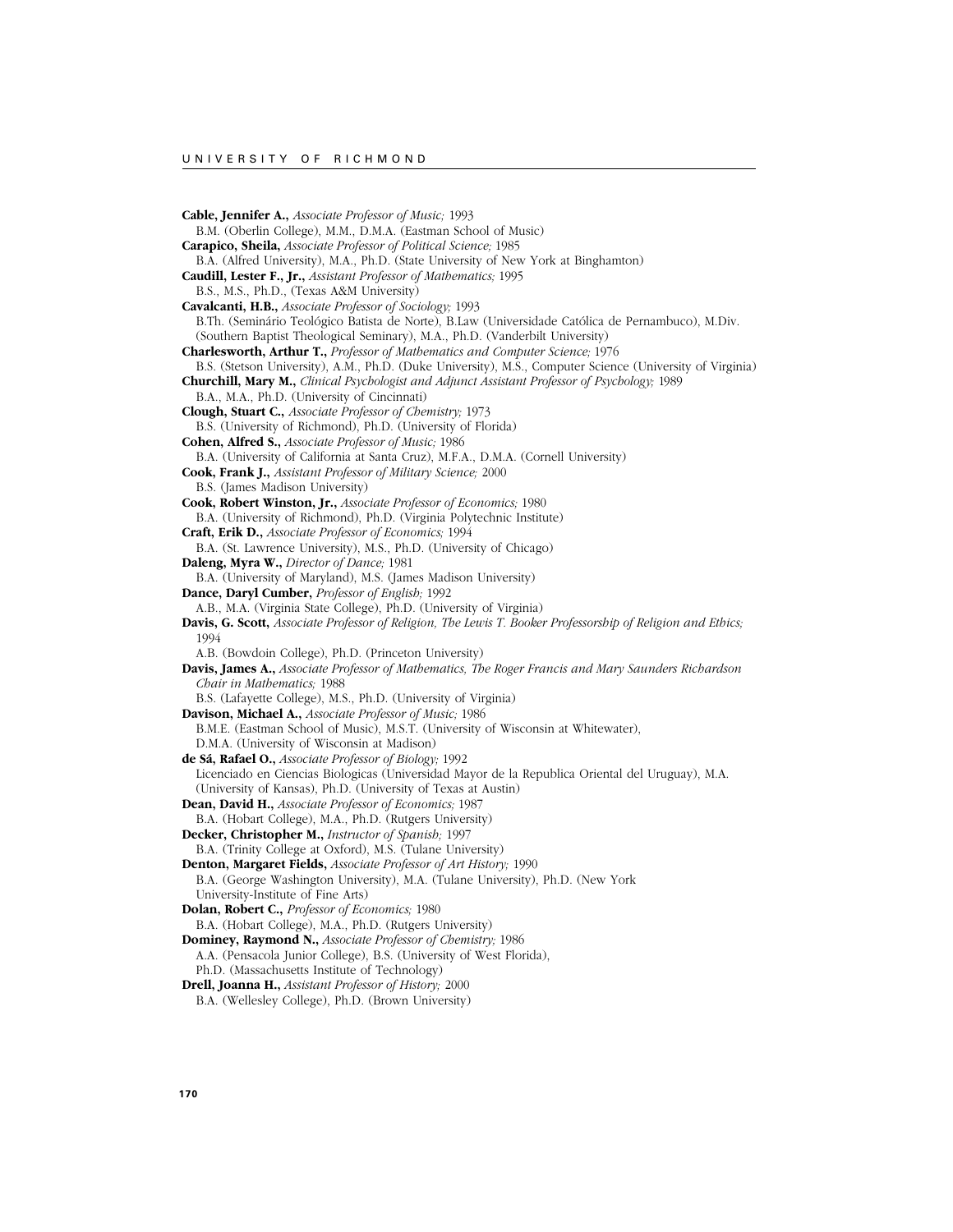**Eakin, Frank E., Jr.,** *Professor of Religion, The Marcus M. and Carole M. Weinstein, and Gilbert M. and Fannie S. Rosenthal Jewish and Christian Studies Chair;* 1966 B.A. (University of Richmond), B.D. (Southern Baptist Theological Seminary), Ph.D. (Duke University) **Elhai, Jeffrey,** *Assistant Professor of Biology;* 1996 B.A. (Pomona College), M.A., Ph.D. (State University of New York at Stony Brook) **Essid, Joseph,** *Director of the Writing Center;* 1992 B.A. (University of Virginia), M.A., Ph.D. (Indiana University) **Feldman, Sharon G.,** *Associate Professor of Spanish;* 2000 B.A (University of Pennsylvania), M.A.(New York University), Ph.D. (University of Texas at Austin) **Fenster, Della D.,** *Assistant Professor of Mathematics;* 1994 B.A. (University of Mississippi), M.A. (BostonCollege), Ph.D. (University of Virginia) **Ferguson, Geraldine H.,** *Director of Chemistry Laboratories;* 1994 B.A. (Mount St. Agnes College), M.S. (The Catholic University of America) **Ferman, Claudia,** *Associate Professor of Spanish;* 1992 M.A. (Universidad Nacional de Buenos Aires), Ph.D. (Arizona State University) **Fetea, Mirela Simona,** *Assistant Professor of Physics;* 2000 B.Sc., M.Sc. (University of Timisoara, Romania), Ph.D. (University of Cape Town) **Gabara, Uliana F.,** *Associate Provost of International Education and Coordinator of International Studies;* 1983 B.A. (Bennington College), M.A. (University of Warsaw), Ph.D. (University of Virginia) **Geaney, Jane M.,** *Assistant Professor of Religion;* 1997 B.A. (College of the Holy Cross), M.A., Ph.D. (University of Chicago) **Gilfoyle, Gerard P.,** *Associate Professor of Physics;* 1987 A.B. (Franklin and Marshall College), Ph.D. (University of Pennsylvania) **Givens, Terryl L.,** *Associate Professor of English;* 1988 B.A. (Brigham Young University), M.A., Ph.D. (University of North Carolina) **Goddu, Geoffrey C.,** *Assistant Professor of Philosophy;* 2000 B.A (Hamilton College), M.A., Ph.D. (University of Massachusetts at Amherst) **Goldman, Emma W.,** *Associate Professor of Chemistry;* 1984 B.A., M.A. (Vassar College), Ph.D. (Massachusetts Institute of Technology) **Goodner, Bradley W.,** *Assistant Professor of Biology;* 1994 B.S. (Texas A&M University), Ph.D. (Purdue University) **Gordon, John L., Jr.,** *Professor of History;* 1967 A.B. (Western Kentucky University), M.A., Ph.D. (Vanderbilt University) **Greenfield, Gary R.,** *Associate Professor of Mathematics and Computer Science;* 1981 B.A. (University of California at Los Angeles), Ph.D. (Oregon State University) **Gruner, Elisabeth R.,** *Assistant Professor of English and Women's Studies;* 1993 A.B. (Brown University), M.A., Ph.D. (University of California at Los Angeles) **Gunlicks, Arthur B.** *Professor of Political Science and International Studies;* (1968), 1980 B.A. (University of Denver), Ph.D. (Georgetown University), (University of Freiburg), (University of Gottingen) **Gupton, John T., III,** *Professor of Chemistry;* 1999 B.S., (Virginia Military Institute), M.S., Ph.D. (Georgia Institute of Technology) **Hall, James H., Jr.,** *Professor of Philosophy, The James Thomas Professorship in Philosophy;* 1965 A.B. (The Johns Hopkins University), Ph.D. (University of North Carolina at Chapel Hill) **Harwood, Patricia C.,** *Dean, Westhampton College, and Associate Dean, School of Arts and Sciences;* 1986 B.A. (Longwood College), M.A. (Middle Tennessee State University), Ed.D. (The College of William and Mary) **Hayden, W. John,** *Professor of Biology, The D.A. Kuyk Chair of Biology;* 1980 B.A. (University of Connecticut), M.S., Ph.D. (University of Maryland) **Hayes, Julie C.,** *Professor of French;* 1982 B.A. (Austin College), M.A., Ph.D. (Northwestern University) **Hermida-Ruiz, Aurora,** *Assistant Professor of Spanish;* 1995 B.A. (Universidad de Sevilla), M.A. (University of Virginia) **Hewett-Smith, Kathleen M.,** *Associate Professor of English;* 1991 B.A. (University of Colorado at Boulder), M.A., Ph.D. (University of California at Irvine)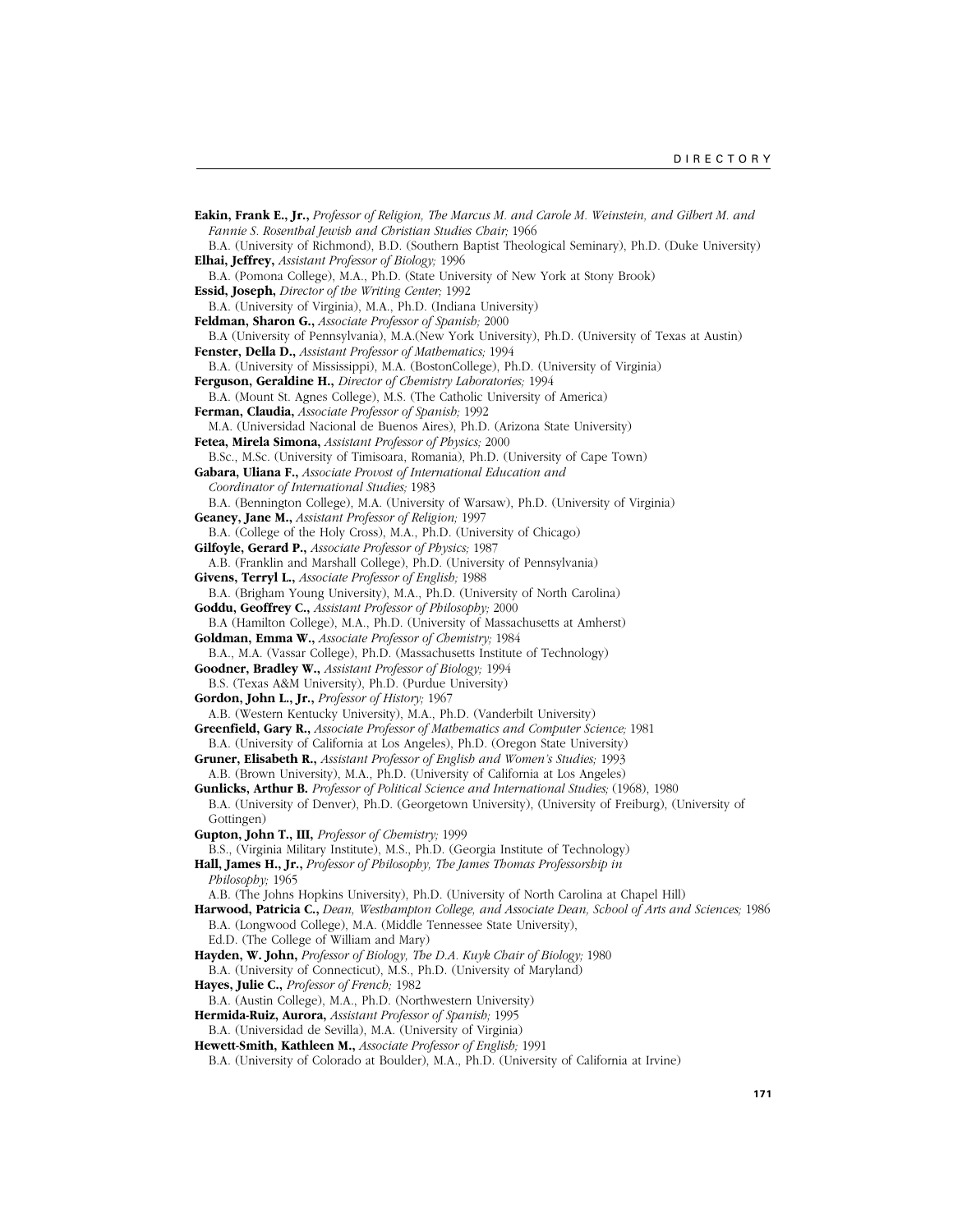**Hickey, Dona J.,** *Associate Dean for Research Support and Director, Graduate School of Arts and Sciences, and Professor of English;* 1984 B.A., M.A., Ph.D. (University of Wisconsin at Milwaukee) **Hicks, Douglas A.,** *Assistant Professor of Leadership Studies and Religion;* 1998 A.B.(Davidson College), M.Div. (Duke University), Ph.D. (Harvard University) **Hilliard, Raymond F.,** *Professor of English;* 1976 B.A. (University of Maryland), Ph.D. (University of Rochester) **Hobgood, Linda B.,** *Director of the Speech Center;* 1996 B.A., M.A. (University of Virginia) **Hoke, Katherine W.,** *Associate Professor of Mathematics;* 1985 B.S. (College of Charleston), M.S., Ph.D. (University of North Carolina) **Hicks, Douglas A.,** *Assistant Professor of Leadership Studies and Religion;* 1998 A.B.(Davidson College), M.Div. (Duke University), Ph.D. (Harvard University) **Holland, Dorothy J.,** *Assistant Professor of Theatre;* 1999 B.S. (Skidmore College), M.F.A. (Sarah Lawrence College), Ph.D. (University of Washington) **Holton, Abner L. (Woody),** *Assistant Professor History;* 2000 B.A. (University of Virginia), Ph.D. (Duke University) **Hopkins, Warren P.,** *Director of Counseling and Psychological Services and Associate Professor of Psychology;* 1976 B.A. (Washington and Lee University), M.A. (Kent State University), Ph.D. (University of Tennessee) **Howell, Yvonne,** *Associate Professor of Russian;* 1991 B.A. (Dartmouth College), M.A., Ph.D. (University of Michigan) **Hubbard, Anita H.,** *Director of the Computer Science Laboratories;* 1983 B.S.(University of Tennessee), M.S. (University of North Carolina at Chapel Hill), M.S. (Pennsylvania State University) **Hubbard, John R.,** *Professor of Mathematics and Computer Science;* 1983 A.B. (University of Rochester), A.M., Ph.D. (University of Michigan), M.S. (Pennsylvania State University) **Ivey, George N.,** *Senior Associate Director of Athletics and Associate Professor of Education;* (1976), 1982 B.Ed. (University of Omaha), B.S. (State University of New York at Albany), M.S. (Troy State University), Ed.S., Ed.D. (The College of William and Mary), Graduate (United States Army Command and General Staff College), Graduate (Naval War College) **Jiang, Yi-Wen,** *Member of the Shanghai Quartet, the University's Quartet-in-Residence;* 1994 B.M. (The Central Conservatory of Music), M.M. (Rutgers University) **Johnson, Charles W., Jr.,** *Professor of Art History;* 1967 B.M.Ed. (Westminster College), M.S.M. (Union Theological Seminary, New York City), Ph.D. (Ohio University) **Johnson, Scott D.,** *Associate Professor of Speech Communication;* 1996 B.A. (University of Minnesota), M.A. (University of Wisconsin), Ph.D. (Bowling Green State University) **Jones, Suzanne W.,** *Associate Professor of English and Women's Studies;* 1984 B.A., M.A. (The College of William and Mary), Ph.D. (University of Virginia) **Jones-DeWeever, Avis A.,** *Assistant Professor of Political Science;* 2000 B.A. (Virginia State University), M.A.( University of Akron), Ph.D. (University of Maryland at College Park) **Kandeh, Jimmy D.A.,** *Associate Professor of Political Science;* 1992 B.A. (University of Sierra Leone), M.A., Ph.D. (University of Wisconsin at Madison) **Kanters, René P. F.,** *Director of Computer-Assisted Science Education;* 2000 Kandidaats, Doctoraal, Ph.D. (University of Nijmegen) **Kasongo, Kapanga M.,** *Associate Professor of French;* 1992 Licence en Pédagogie Appliquée, Graduat en PédagogieAppliquée (Université Nationale du Zaïre), M.A. (University of Durham, England), Ph.D. (Vanderbilt University) **Keiler, Leslie S.,** *Assistant Professor of Education;* 2000 B.S., M.S. (Stanford University), M.A. (Columbia University), Ph.D. (University of Oxford) **Kent, Joseph F., III,** *Associate Dean for Academic Operations, and Professor of Computer Science;* 1973 B.A., M.A., M.C.S., Ph.D. (University of Virginia)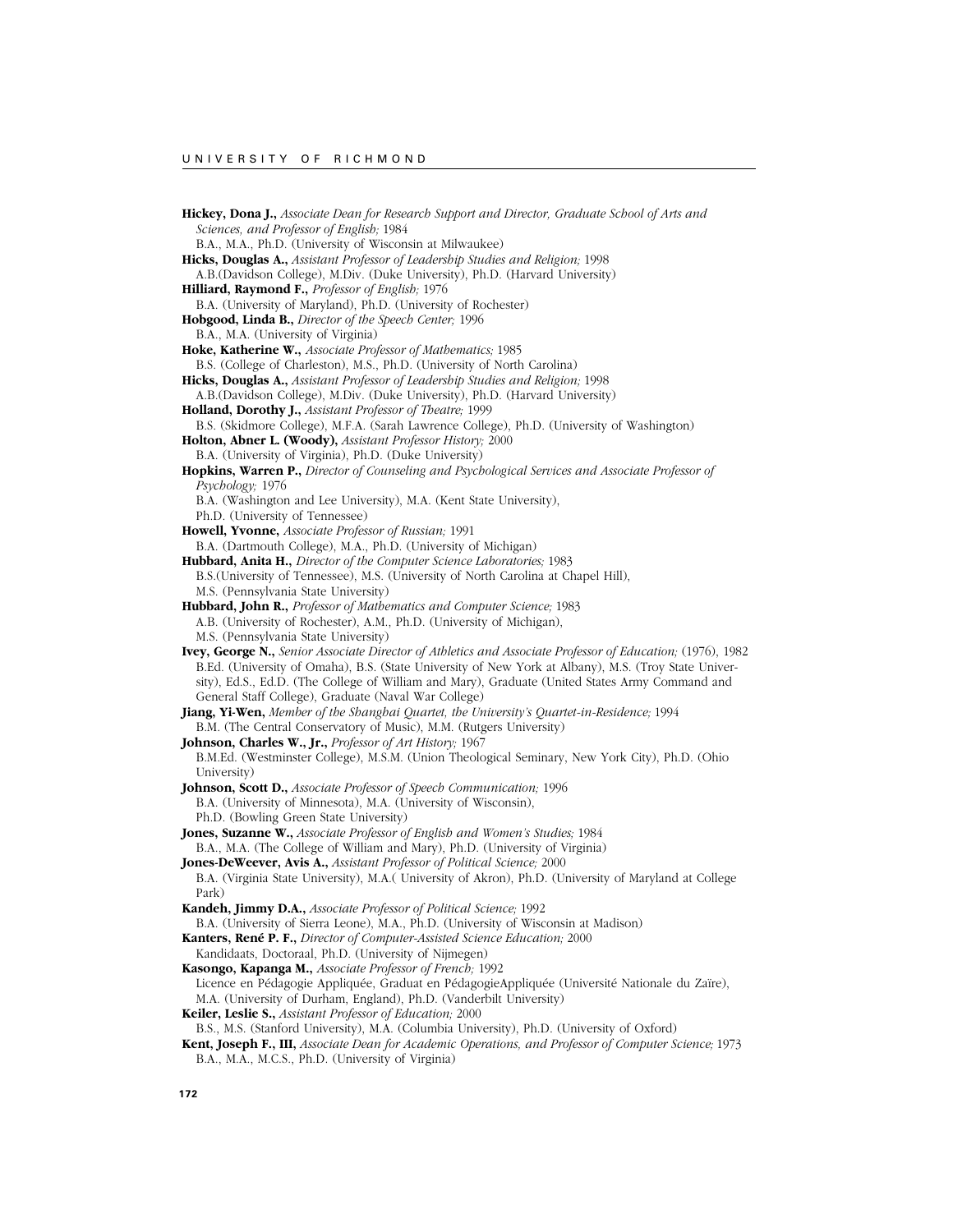**Kenzer, Robert C.,** *Associate Professor of History and American Studies, The William Binford Vest Professor of History;* 1993 B.A. (University of California at Santa Barbara); M.A., Ph.D. (Harvard University) **Kerckhove, Michael G.,** *Associate Professor of Mathematics;* 1988 B.S. (University of Wisconsin), M.S., Ph.D. (Brown University) **Kingsley, Roni J.,** *Associate Professor of Biology;* 1988 B.S. (Queens College, City University of New York), M.S., Ph.D. (University of South Carolina) **Kinsley, Craig H.,** *Associate Professor of Psychology;* 1989 B.A. (State University of California, Sonoma), M.A. (Catholic University), Ph.D. (State University of New York at Albany) **Kish, Valerie R.,** *Professor of Biology, The Clarence E. Denoon, Jr. Professorship of Science;* 1993 B.S. (University of Kentucky), M.A. (Indiana University), Ph.D. (University of Michigan) **Kong, Joanne L.,** *Director of Accompaniment;* 1999 B.M. (University of Southern California), M.M., D.M.A. (University of Oregon) **Kozub, Frederick J.,** *Associate Professor of Psychology;* 1968 B.A. (State University of New York at Buffalo), M.A. (Hollins College), Ph.D. (University of Virginia) **Larkin, Edward J.,** *Assistant Professor of English;* 1999 B.A. (University of Harvard), M.A., Ph.D. (Stanford University) **Laskaris, Julie,** *Assistant Professor of Classical Studies;* 1996 B.A. (New York University), M.A. (University of California at Los Angeles) **Lawrence, Dulce,** *Assistant Director of the Intensive Language Program in Spanish;* 1991 B.A., M.A. (University of Richmond) **Leary, David E.,** *Dean, School of Arts and Sciences, and Professor of Psychology;* 1989 B.A. (San Luis Rey College), M.A. (San José State University), Ph.D. (University of Chicago) **Lessem, Paula B.,** *Director of the Biology Laboratories;* 1996 B.S. (Pennsylvania State University), M.S., Ph.D. (Rutgers University) **Lewellen, Ted C.,** *Professor of Anthropology;* 1978 B.A. (Alaska Methodist University), M.A. (New York University), Ph.D. (University of Colorado, Boulder) **Li, Hong Gang,** *Member of the Shanghai Quartet, the University's Quartet-in-Residence;* 1990 **Li, Ping,** *Associate Professor of Psychology;* 1996 B.A., M.A. (Peking University), Ph.D (Leiden University) **Li, Wei Gang,** *Member of the Shanghai Quaret, the University's Quartet-in-Residence;* 1990 B.M. (Shanghai Conservatory of Music), M.M. (Northern Illinois University) **Loxterman, Alan S.,** *Professor of English;* 1970 A.B. (Kenyon College), M.A. (University of Chicago), Ph.D. (The Ohio State University) **MacAllister, Joyce B.,** *Associate Professor of English;* 1979 B.A., M.Ed. (University of Arizona), M.A. (University of Texas at El Paso), Ph.D.(University of Texas at Austin) **Marcin, Lorenza A.,** *Director of the Italian Language Program;* 2000 Dottore (Universita di Urbino) **Mateer, Richard A.,** *Dean, Richmond College, Associate Dean, School of Arts and Sciences, and Associate Professor of Chemistry;* 1966 A.B. (Centre College), (University of Kentucky), Ph.D. (Tulane University) **Marx, John B.,** *Assistant Professor of English;* 2000 B.A. (New York University), M.A., Ph.D. (Brown University) **McCormick, Miriam,** *Assistant Professor of Philosophy;* 2000 B.A., Ph.D. (McGill University) **McGoldrick, KimMarie,** *Associate Professor of Economics;* 1992 B.S. (State University of New York at Oswego), M.A., Ph.D. (State University of New York at Binghamton) **McMurtry, Josephine B.,** *Professor of English;* 1969 B.A. (Texas Woman's University), Ph.D. (Rice University) **McWhorter, Ladelle,** *Associate Professor of Philosophy and Women's Studies;* 1992 B.A. (Birmingham-Southern College), M.A., Ph.D. (Vanderbilt University)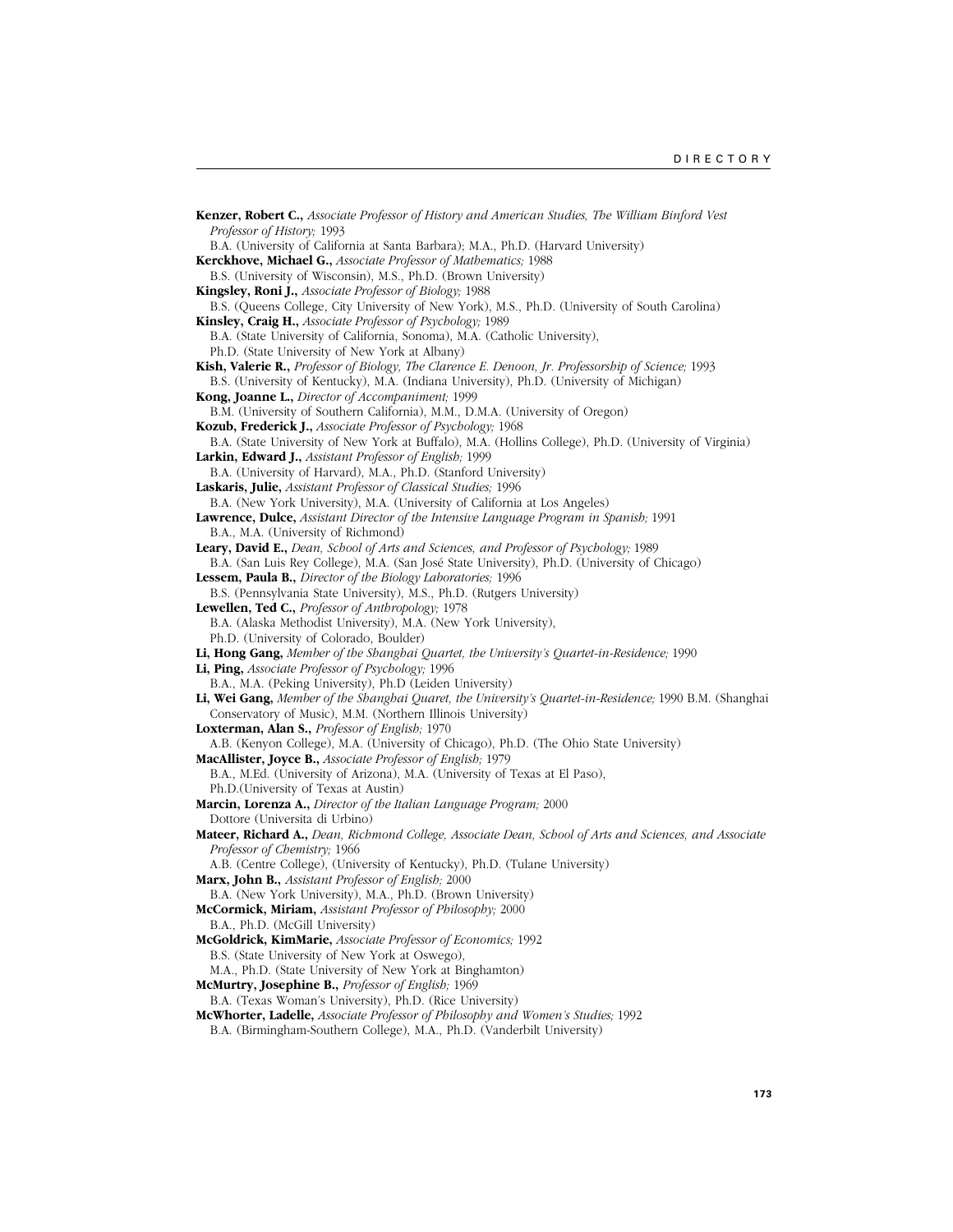**Meredith, James R.,** *Professor of Military Science;* 1998 B.S. (United States Military Academy) **Moore, David P.,** *Director of Field Placement;* 1999 B.S. (North Carolina State University), M.S. (University of Virginia), Ed.D. (Virginia Polytechnic Institute) **Myers, William H.,** *Professor of Chemistry;* 1973 B.A. (Houston Baptist College), Ph.D. (University of Florida) **Nall, Van C.,** *Associate Professor of Mathematics;* 1984 B.A. (University of the South), Ph.D. (University of Houston) **Narduzzi, James L.,** *Dean, School of Continuing Studies, and Associate Professor of Political Science;* 1994 A.B. (Miami University), M.A., Ph.D. (American University) **Nash, Stephen P.,** *Associate Professor of Journalism;* 1980 B.A., B.S. (San Francisco State University), M.J. (University of California at Berkeley) **Neff, Joan L.,** *Associate Professor of Sociology and Criminal Justice;* 1980 B.A. (University of Delaware), M.A., Ph.D. (The Ohio State University) **Nelson, Robert M.,** *Professor of English;* (1969), 1975 B.A. (University of Virginia), M.A., Ph.D. (Stanford University) **Newcomb, Andrew F.,** *Associate Dean for Planning, Director of Program and Research Development, and Professor of Psychology;* 1984 A.B. (Occidental College), Ph.D. (University of Minnesota) **Nicholson, Robert H.,** *Associate Professor of Economics;* 1972 B.S. (University of Delaware), M.S., Ph.D. (North Carolina State University) **Nourse, Jennifer W.,** *Associate Professor of Anthropology;* 1990 B.A. (University of Tennessee), M.A., Ph.D. (University of Virginia) **Obi, Joseph E., Jr.,** *Associate Professor of Sociology and International Studies;* 1992 B.Sc. (University of Ibadan), M.S. (University of Illinois at Urbana-Champaign), M.A., Ph.D. (Brandeis University) **O'Donnell, Kevin J.,** *Assistant Professor of Spanish;* 2000 B.B.A. (St. Norbert College), M.A. (Roosevelt University), Ph.D. (University of Chicago) **Outland, John W.,** *Professor of Political Science and International Studies;* 1969 B.A. (Whittier College), Ph.D. (Syracuse University) **Palazzolo, Daniel J.,** *Associate Professor of Political Science;* 1989 B.A. (Trinity College), M.A. (University of Houston),Ph.D. (University of Virginia) **Panoff, Kathleen,** *Director of the George M. Modlin Center for the Arts;* 1995 B.M., M.M. (University of Cincinnati) **Pate, Donald W.,** *Associate Professor of Health and Sport Science;* (1973), 1982 B.S., M.S. (Moorhead State College), Ph.D. (University of Utah) **Peebles, Edward M.,** *Director of the Intensive Language Program in Spanish;* 1997 B.A., M.A. (University of Virginia) **Perry, Katrina,** *Associate Professor of French;* 1990 B.A. (University of California at Santa Cruz), M.A., Ph.D. (Cornell University) **Pierce, Edgar F., Jr.,** *Associate Professor of Health and Sport Science;* 1988 B.A. (University of Richmond), M.Ed., Ph.D. (University of Virginia) **Radice, Gary P.,** *Associate Professor of Biology;* 1990 B.A. (Wittenberg University), Ph.D. (Yale University) **Raines, J. Patrick,** *Associate Professor of Economics, The F. Carlyle Tiller Chair in Business;* 1982 B.A., M.A., Ph.D. (University of Alabama) **Ravaux-Kirkpatrick, Françoise R.,** *Professor of French; The William Judson Gaines Chair of Modern Foreign Languages;* 1973 Baccalaureat en Philosophie, Centre National de Tele-Enseignement Vanves (Université de Paris), M.A., Ph.D. (Michigan State University) **Reiner, Maren Bogen,** *Director of Biology Laboratories;* 1988 B.S. (MaryWashington College), M.S. (New York University) **Reynolds, Penny S.,** *Assistant Professor of Biology;* 1996 B.Sc., M.Sc., (University of Guelph), M.S. Ph.D. (University of Wisconsin at Madison)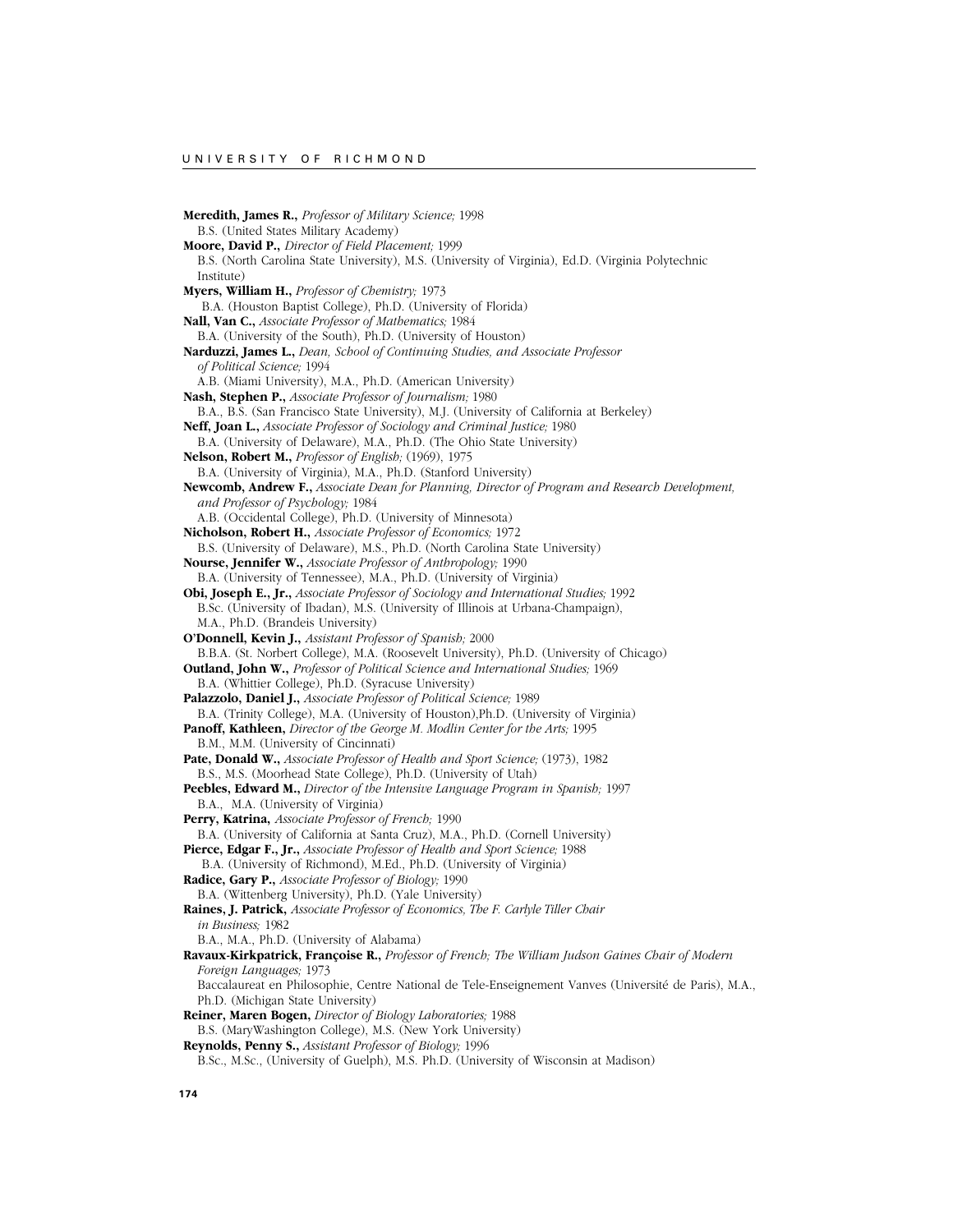**Rhodes, D. Mark,** *Associate Professor of Art;* 1987 B.F.A. (Murray State University), M.F.A. (Southern Illinois University) **Riehl, Jeffrey S.,** *Assistant Professor of Music;* 1995 B.S. (Lebanon Valley College), M.M. (Westminster Choir College) **Ross, Andrew F.,** *Director of the Multimedia Language Laboratory;* 1999 B.A., M.A. (Washington State University), Ph.D. (University of California at Berkeley) **Ross, William T.,** *Associate Professor of Mathematics;* 1992 B.S. (Fordham University), M.S., Ph.D. (University of Virginia) **Rubin, Philip D.,** *Associate Professor of Physics;* 1993A.B. (University of Pennsylvania), M.A., M.S., Ph.D. (University of California at Los Angeles) **Russell, Anthony P.,** *Associate Professor of English;* 1992 B.A., M.Phil., Ph.D. (Yale University) **Sahlstein, Erin M.,** *Assistant Professor of Communication Studies;* 2000 B.S. (Iowa State University), M.A. (University of Wisconsin at Milwaukee), Ph.D. (University of Iowa) **Schauber, Nancy E.,** *Associate Professor of Philosophy; 1993* A.B. (St. John's College), M.A. (University of Virginia), Ph.D. (Yale University) **Schmidt, Robert M.,** *Associate Professor of Economics;* 1981 B.A. (University of Wisconsin at Madison), M.A., Ph.D. (Duke University) **Schoen, Walter L.,** *Associate Professor of Theatre;* 1991 B.A. (Pennsylvania State University), M.F.A. (University of California at San Diego) **Schwartz, Louis,** *Associate Professor of English;* 1989 B.A. (State University of New York at Albany), M.A., Ph.D. (Brandeis University) **Schweichler, Steven R.,** *Assistant Professor of Military Science;* 2000 B.S. (State University of New York at Fredonia) **Semones, Lara E.,** *Director of the Intensive Language Program in French;* 2001 B.A. (University of Richmond), M.A. (University of Connecticut) **Shapiro, Gary,** *Professor of Philosophy, The Tucker-Boatwright Professorship in the Humanities;* 1991 B.A. (Columbia College), Ph.D. (Columbia University) **Shaw, Miranda E.,** *Associate Professor of Religion;* 1991 B.A. (The Ohio State University), M.T.S. (Harvard University Divinity School), M.A., Ph.D. (Harvard University) **Sholley, Barbara K.,** *Associate Professor of Psychology and Women's Studies;* 1972 A.A. (Hershey Junior College), A.B., M.S., Ph.D. (Ohio University) **Simpson, Dean W.,** *Associate Professor of Classical Studies;* 1982 B.A. (Dickinson College), M.Phil. (University College, Dublin), Ph.D. (National University of Ireland) **Sjovold, Erling A.,** *Assistant Professor of Art;* 2000 B.S. (University of California at Berkeley), M.F.A. (The School of the Art Institute of Chicago) **Smallwood, Peter D.,** *Assistant Professor of Biology;* 1997 B.S. (The Ohio State University), M.S. (University of North Carolina at Chapel Hill), Ph.D. (University of Arizona) **Softic', Tanja,** *Associate Professor of Art;* 2000 B.F.A. (Academy of Fine Arts of the University of Sarajevo), M.F.A. (Old Dominion University) **Spear, Michael M.,** *Associate Professor of Journalism;* 1983 B.A. (Guilford College), M.A. (University of North Carolina at Chapel Hill) **Stenger, Krista Jane,** *Assistant Professor of Biology;* 1994 B.A. (University of Virginia), M.S. (Virginia Commonwealth University), Ph.D. (Medical College of Virginia/Virginia Commonwealth University) **Stevenson, Christopher L.,** *Associate Professor of Chemistry;* 1993 B.S. (University of North Carolina at Chapel Hill), Ph.D. (University of Florida) **Stevenson, Walter N.,** *Associate Professor of Classical Studies;* 1990 B.A. (Carleton College), Ph.D. (Brown University) **Stewart, Susan D.,** *Assistant Professor of Sociology;* 2000 B.A. (State University of New York at Fredonia), M.A., Ph.D. (Bowling GreenUniversity) **Stohr-Hunt, Patricia M.,** *Assistant Professor of Education;* 1994 B.S. (State University of New York at Stony Brook), M.Ed., Ph.D. (State University of New York at Buffalo)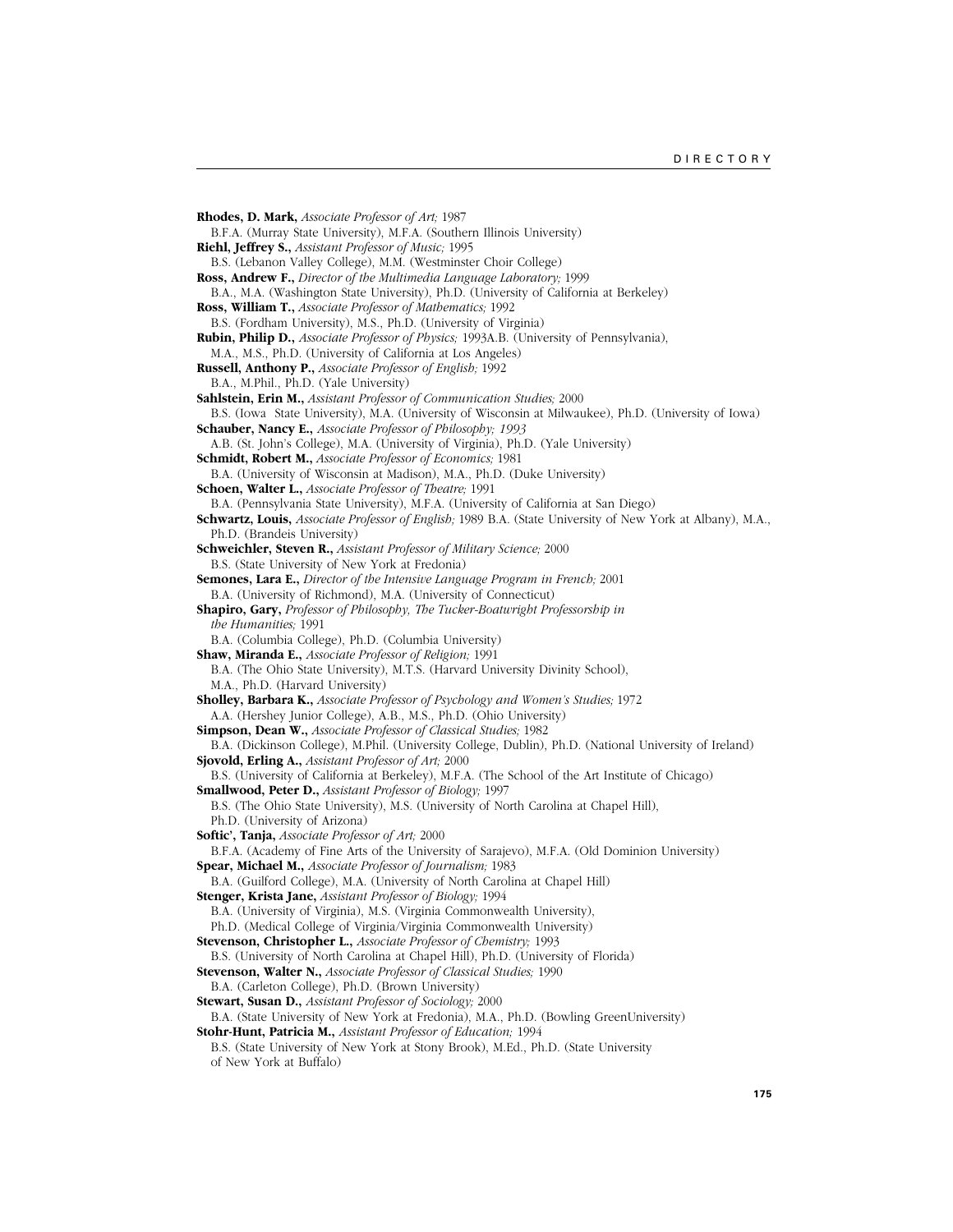**Stone, Jason E.,** *Director of Debate;* 1999 B.A. (Southeastern Louisiana University), M.A. (Ball State University) **Summers, L. Carol,** *Associate Professor of History;* 1991 B.A. (Swarthmore College), M.A., Ph.D. (The Johns Hopkins University) **Suzuki, Akira,** *Director of the Japaese Language Program;* 1989 B.A. (Aoyama Gakuin University), M.A., Graduate Study (University of Pittsburgh), Graduate Study (Cornell University) **Tan, Rose L.,** *Director of the Chinese Language Program;* 1999 B.A. (National Cheng Kung University), M.Phil. (The Chinese University of Hong Kong) **Taylor, Welford D.,** *Professor of English, The James A. Bostwick Chair of English;* 1964 B.A., M.A. (University of Richmond), Ph.D. (University of Maryland) **Terry, Robert M.,** *Professor of French;* 1968 B.A. (Randolph-Macon College), Ph.D. (Duke University) **Thomas, David Allen,** *Associate Professor of Speech Communication;* 1986 B.A., M.A. (Hardin-Simmons University), Ph.D. (Michigan State University) **Treadway, John D.,** *Professor of History;* 1980 B.A. (Florida State University), Ph.D. (University of Virginia) **Tremaine, Louis E.,** *Associate Professor of English and International Studies;* 1981 A.B. (Occidental College), M.A., Ph.D. (Indiana University) **Troncale, Joseph C.,** *Associate Professor of Russian;* 1979 B.A. (Loyola University), M.A. (University of Arizona), Ph.D. (Cornell University) **Van Gelder, Anne N.,** *Assistant Director of Dance;* 1999 B.A. (Virginia Intermont College), M.F.A. (University of Utah) **Vineyard, Michael F.,** *Associate Professor of Physics, The Robert Edward and Lean Frazer Loving Chair in Physics;* 1986 B.S. (Stockton State College), M.S., Ph.D. (Florida State University) **Waller, Richard,** *Executive Director of University Museums and Director of the Marsh Gallery;* 1990 B.A. (Mankato State University), M.A. (University of Wisconsin), M.F.A. (Yale University) **Wang, Vincent W.,** *Assistant Professor of Political Science;* 1996 B.A. (National Taiwan University), M.A. (JohnsHopkins University), Ph.D. (University of Chicago) **Watts, Sydney E.,** *Assistant Professor of History;* 1999 B.A. (Sarah Lawrence College), M.A., Ph.D. (Cornell University) **West, Ellis M.,** *Professor of Political Science;* 1968 B.A. (University of Richmond), (Yale Divinity School), (New York University School of Law); M.A., Ph.D. (Emory University) **West, Hugh A.,** *Associate Professor of History and International Studies;* 1978 B.A., M.A., Ph.D. (Stanford University) **West, Warwick Reed, III,** *Associate Professor of Theatre;* 1985 B.A. (University of Richmond), M.F.A. (Wayne State University) **Wharton, Carol S.,** *Associate Professor of Sociology and Women's Studies;* 1982 B.A. (Marshall University), M.S. (The Ohio State University), Ph.D. (Michigan State University) **Wheeler, Stuart L.,** *Associate Professor of Classical Studies;* 1967 B.A. (The College of William and Mary), M.A.T. (Vanderbilt University) **Whelan, John T.,** *Professor of Political Science;* 1970 B.S. (Canisius College), M.A., Ph.D. (University of Pittsburgh) **Wight, Jonathan B.,** *Associate Professor of Economics and International Studies;* 1982 B.A. (Duke University), M.A., Ph.D. (Vanderbilt University) **Wingrove, C. Ray,** *Professor of Sociology, The Irving May Chair in Human Relations;* 1971 B.A. (University of Richmond), M.A., Ph.D. (University of North Carolina at Chapel Hill) **Winiarski, Douglas L.,** *Assistant Professor of Religion;* 2000 B.A. (Hamilton College), M.T.S. (Harvard Divinity School), Ph.D. (Indiana University) **Withers, Nathaniel R.,** *Associate Professor of Mathematics and Computer Science;* 1970 B.S., M.A. (The College of William and Mary), M.S., D.A. (Carnegie-Mellon University) **Wohl, Debra L.,** *Assistant Professor of Biology;* 1999 B.A. (University of Michigan), M.S., Ph.D. (University of Georgia) **Wolf, Michael A**., *Professor of Law and History*; 1988 B.A. (Emory University), J.D. (Georgetown University), A.M., Ph.D. (Harvard University)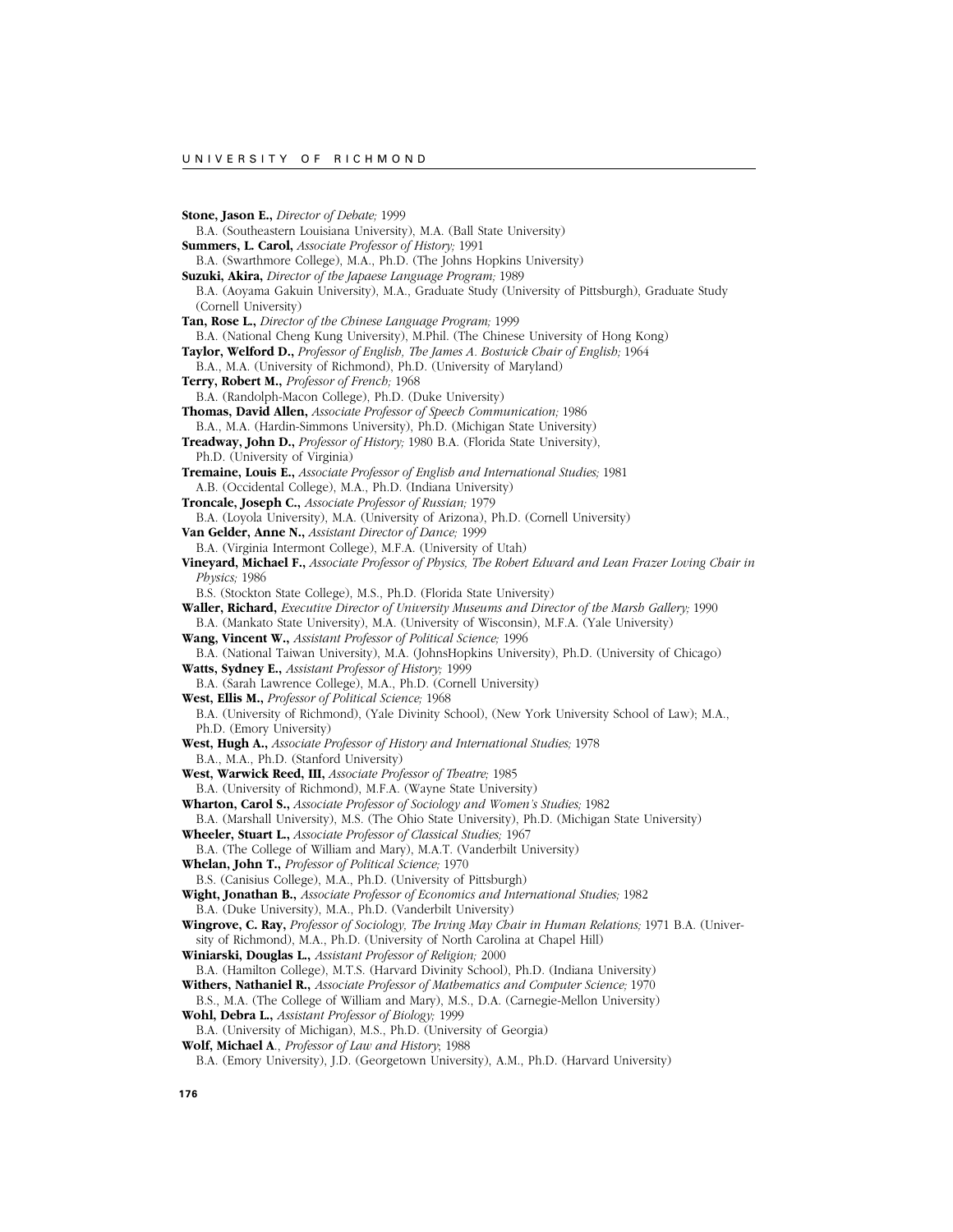# **Faculty Librarians**

**Gwin, James E.,** *Collection Development Librarian;* 1975 A.B. (University of Chattanooga), M.Ln. (Emory University), M.P.A. (Virginia Commonwealth University) **Hall, Bonlyn G.,** *Music Librarian;* 1971 B.S. (University of North Carolina), M.L.S. (State University of New York College at Geneseo), M.M. (University of Maryland) **Hillner, Melanie M.,** *Science Librarian;* 1987 A.B. (Earlham College), M.S.L.S. (University of Kentucky) **Lenville, Jean,** *Serials Librarian;* 1993 B.A. (Emerson College), M.S. (Simmons College) **Maxwell, Littleton M.,** *Business Librarian;* 1971 B.A. (Randolph-Macon College), M.L.S. (University of Kentucky), M.B.A. (University of Richmond) **McCulley, G. Lucretia,** *Head, Outreach and Instruction Services;* 1987 B.A. (Salem College), M.S.L.S. (University of Tennessee at Knoxville) **McDonald, Leigh H.,** *Head of Cataloging;* 1987 B.A. (University of Richmond), M.S.L.S. (University of North Carolina) **Porterfield, Paul C.,** *Head, Media Resource Center;* 1987 A.B. (Roanoke College), M.S.L.S. (Atlanta University), Ed.S. (Georgia State University) **Rettig, James,** *University Librarian;* 1998 B.A., M.A. (Marquette University), M.A. (University of Wisconsin at Madison) **Sielaff, B. McKinley,** *Government Information Librarian;* 2000 B.A., M.L.S. (Rutgers University), M.P.A. (University of Wyoming) **Stevens, Lee Katherine,** *Humanities Librarian;* 1991 B.A. (University of Richmond), M.A. (University of Virginia), M.S.L.S. (Catholic University of America) **Whitehead, Marcia E.,** *Humanities Librarian;* 1985 A.B. (Brown University), M.L.S. (University of Rhode Island), Ph.D. (University of Texas at Austin) **Williams, Lila E.,** *Systems Administrator/Cataloging Librarian;* 1970 B.A. (Bridgewater College), M.L.S. (Uiversity of Pittsburgh) **Woodall, Nancy K.,** *Social Studies Librarian;* 1992 B.A. (University of North Carolina), M.L.S. (University of South Carolina)

# **Retired Arts and Sciences Faculty**

**Alley, Robert S.,** *Professor of Humanities, Emeritus;* 1963 B.A. (University of Richmond), B.D. (Southern Baptist Theological Seminary), M.A., Ph.D. (Princeton University) **Atkins, H. Pearce,** *Professor of Mathematics, Emeritus;* 1958 A.B. (Cornell University), M.Sc. (Brown University), Ph.D. (University of Rochester) **Bell, Catherine,** *Registrar of Westhampton College, Emerita;* 1950 B.A. (University of Richmond), M.A. (Duke University) **Bell, Robert H.,** *Assistant Professor of Chemistry;* 1961 B.S. (Virginia Polytechnic Institute), B.S. Pharm., Graduate Study (Medical College of Virginia) **Blick, Kenneth A.,** *Professor of Psychology, Emeritus;* 1967 B.A., M.A. (University of Richmond), Ph.D. (Tulane University) **Boggs, John C., Jr.,** *Professor of English; Emeritus,* (1957), 1962 A.B. (Duke University), M.A., Ph.D. (Columbia University) **Bogle, Emory C.,** *Associate Professor of History, Emeritus;* 1967 B.A. (Dakota Wesleyan University), M.A., Ph.D. (University of Maryland) **Brown, Irby B.,** *Professor of English, Emeritus;* 1959 B.A. (University of Richmond), M.A., Ph.D. (University of Virginia) **Bunting, Suzanne K.,** *Professor of Music, Emerita;* 1961 B.A. (University of Richmond), M.M. (University of Michigan), Student of Hans Vollenweider (Zurich) in organ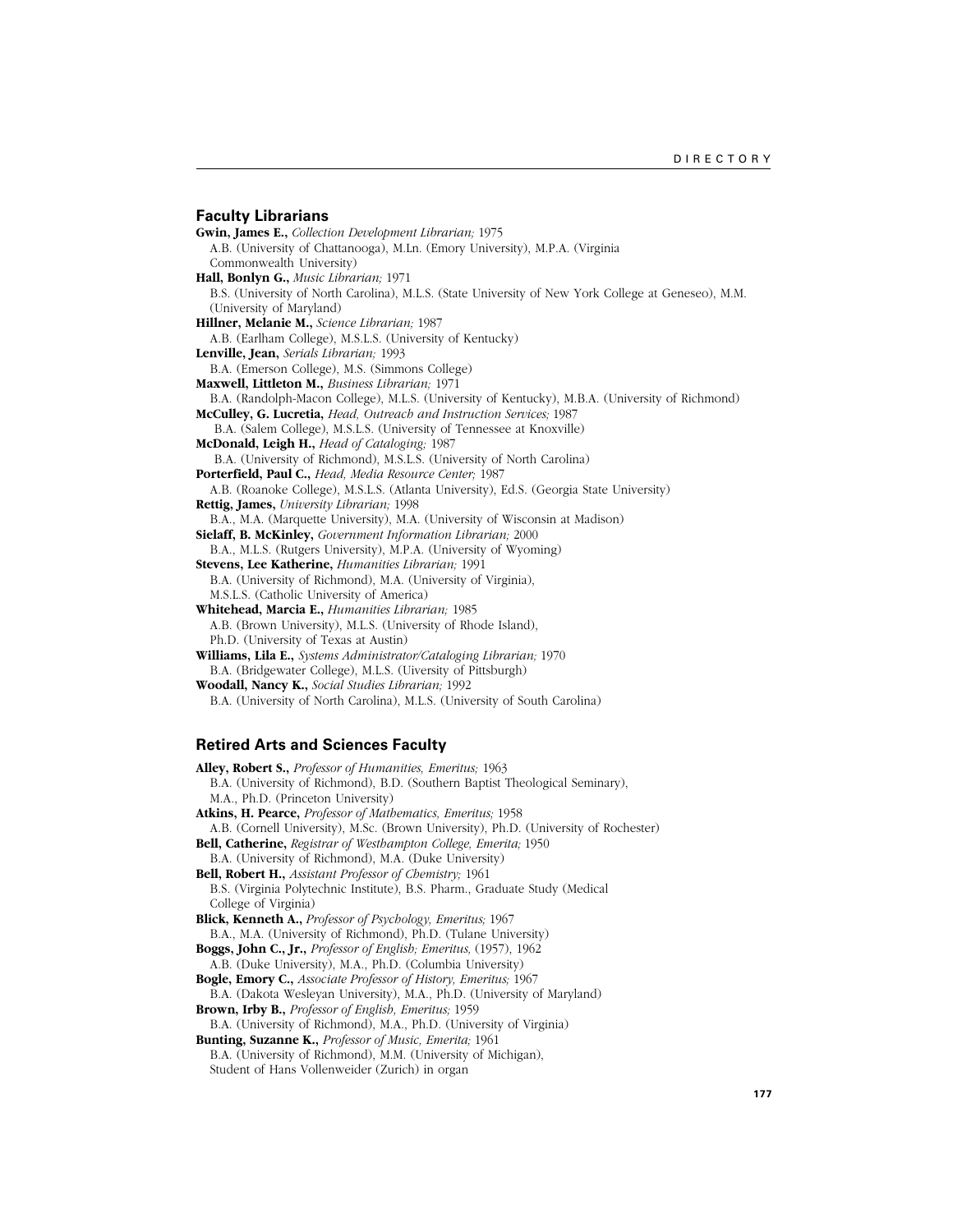**Campbell, Addison D.,** *Professor of Physics, Emeritus;* 1955 B.S. (Hampden-Sydney College), M.S. (University of Richmond), Ph.D. (University of North Carolina) **Campbell, Jeanne B.,** *Associate Professor of Art and Curator of the Marsh Gallery, Emerita;* (1944), 1959 Student (Richmond Professional Institute, Colorado Springs Fine Arts Center, Skowhegan School of Painting and Sculpture) **Cardounel, Humberto I.,** *Professor of Spanish, Emeritus;* 1963 Dr. en Dro., Dr. en C.S.P.E. (University of Havana, Havana, Cuba), M.A., Ph.D. (University of Maryland) **Chapman, Augusta S.,** *Associate Professor of Health and Sport Science, Emerita;* 1955 A.B. (Hollins College), M.S. (Smith College) **Cobbs, H. Bruce,** *Professor of Education, Emeritus;* 1974 B.A. (Mount Union College), M.Ed. (Texas Christian University), Ph.D. (The Ohio State University) **Daniel, W. Harrison,** *Professor of History, Emeritus, The William Binford Vest Chair of History, Emeritus;* 1956 B.A. (Lynchburg College), B.D., M.A. (Vanderbilt University), Ph.D. (Duke University) **Dawson, Albert C.,** *Professor of Spanish, Emeritus;* 1966 B.A. (University of Richmond), M.A., Ph.D. (University of Wisconsin) **Decker, R. Dean,** *Associate Professor of Biology;* 1966 B.S., M.S. (Purdue University), Ph.D. (North Carolina State University) **Dickerson, Lynn C., II,** *Professor of English, Emeritus;* 1970 B.A. (University ofRichmond), B.D., Th.M. (Southeastern Baptist Seminary), Ph.D. (Emory University) **Dickinson, Jean Neasmith,** *Associate Professor of Psychology, Emerita;* (1943), 1963 B.A. (University of Richmond), M.S. (University of Rochester) **Dunham, R. Sheldon, Jr.,** *Assistant Professor of German;* 1968 A.B., Ph.D. (University of North Carolina at Chapel Hill) **Eicher, B. Keith,** *Professor of Education, Emeritus;* 1971 B.S., M.S. (Southern Illinois University), Ed.D. (Northern Illinois University) **Erb, James B.,** *Professor of Music, Emeritus;* 1954 B.A. (Colorado College), Teaching Certificate in Voice (Vienna State Academy of Music), M.M. (Indiana University), A.M., Ph.D. (Harvard University) **Graeber, Max C.,** *Professor of Speech Communication, Emeritus, and Dean of University College, Emeritus;* 1967 B.S. (Indiana University), M.A., Ph.D. (Bowling Green State University) **Gray, Clarence J.,** *Professor of Modern Foreign Languages, Emeritus, and Dean of Administration, Emeritus;* 1946 B.A. (University of Richmond), M.A. (Columbia University), Ed.D. (University of Virginia), Certificate (Centros de Estudios Historicos, Madrid, Spain) **Griffin, Barbara J.,** *Director, Graduate School of Arts and Sciences, Associate Dean, School of Arts and Sciences, and Professor of English, Emerita;* 1970 B.A. (Wichita State University), M.A. (Wayne State University), Ph.D. (Indiana University) **Hart, Philip R., Sr.,** *Professor of Religion, Emeritus;* 1956 B.A. (University of Richmond), B.D. (Southern Baptist Theological Seminary), M.A. (Columbia University), Ph.D. (University of Edinburgh) **Horgan, Robert J.,** *Professor of Political Science, Emeritus;* 1967 A.B., M.A. (University of North Dakota), Ph.D. (University of Notre Dame) **Humbert, Richard E.,** *Professor of Health and Physical Education, Emeritus;* 1955 B.A., M.A. (University of Richmond), Ed.D. (Calvin Coolidge College) **James, Robison B.,** *Professor of Religion, The George and Sallie Cutchins Camp Professor of Bible and Solon B. Cousins Professor of Religion, Emeritus;* 1962 B.A. (University of Alabama), B.D. (Southern Baptist Theological Seminary), (University of Edinburgh), Ph.D (Duke University) **Jordan, E. Williamson,** *Associate Professor of Health and Sport Science;* 1966 B.A. (University of Richmond), M.Ed. (University of North Carolina)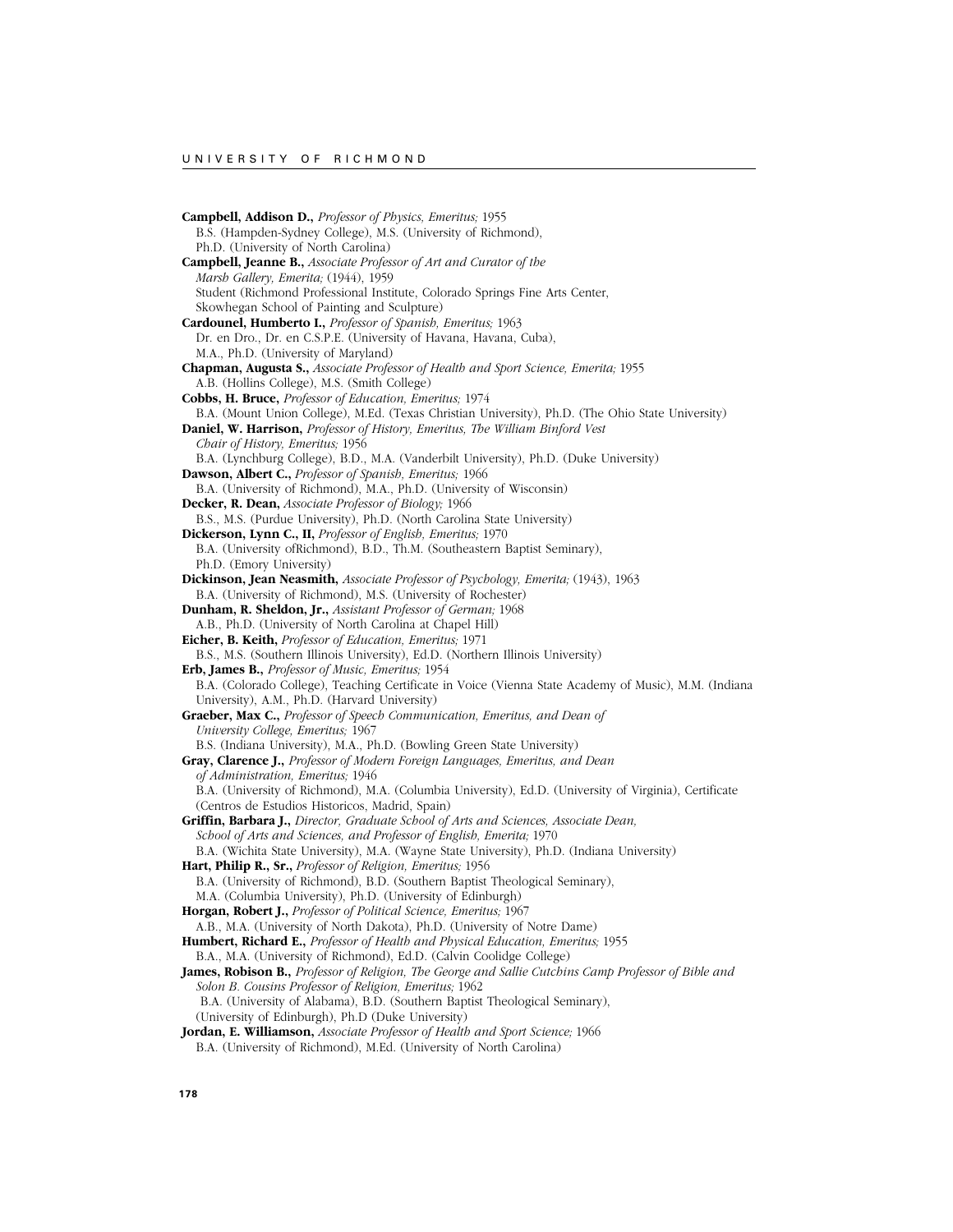**Key, Francis,** *Assistant Professor of Mathematics, Emeritus;* 1941 B.S. (Washington and Lee University) M.A. (Duke University) **Leftwich, Francis B.,** *Professor of Biology;* 1964 | B.A., M.A. (University of Richmond), Ph.D. (University of Tennessee) **Lockey, William H., Jr.,** *Associate Professor of Speech Communication and Theatre Arts, Emeritus;* 1963 B.F.A. (Carnegie Institute of Technology), M.A. (Columbia University), Certificate (University of Birmingham, England) **MacDonald, Robert A.,** *Professor of Spanish, Emeritus;* 1955 B.A. (University of Buffalo), M.A., Ph.D. (University of Wisconsin) **Major, R. Wayne,** *Professor of Physics, Emeritus;* 1966 B.S. (Denison University), M.S. (Iowa State University), Ph.D. (Virginia Polytechnic Institute) **Monk, Clarence,** *Associate Professor of Mathematics, Emeritus;* 1959 B.A., B.S. (Emory and Henry College), M.S., Ph.D. (Columbia University) **Oberg, Charlotte H.,** *Associate Professor of English;* 1970 B.A., M.A. (University of Richmond), Ph.D. (University of Virginia) **Pendleton-Kirby, Catharine C.,** *Assistant Professor of Music, Emerita;* (1963), 1966 B.Mus. (Woman's College of the University of North Carolina) **Penninger, F. Elaine,** *Professor of English, Emerita;* 1963 A.B. (Woman's College of the University of North Carolina), M.A., Ph.D. (Duke University) **Peple, Edward C.,** *Professor of English, Emeritus;* 1937 B.A. (University of Richmond), A.M., Ph.D. (Harvard University) **Powell, W. Allan,** *Professor of Chemistry, Emeritus;* 1952 B.S. (Wake Forest College), (University of Pittsburgh), Ph.D. (Duke University) **Reams, Willie M., Jr.,** *Professor of Biology;* 1964 B.S. (University of Richmond); Ph.D. (The Johns Hopkins University) **Rhodenhiser, O. William,** *Professor of Religion, Emeritus, The George and Sallie Cutchin Camp Professor of Bible and The Solon B. Cousins Professor of Religion, Emeritus;* 1955 B.A. (University of Richmond), Th.M., Ph.D. (Southern Baptist Theological Seminary) **Robert, Joseph Clarke,** *Professor of History, Emeritus; 1961* A.B., LL.D. (Furman University), A.M., Ph.D. (Duke University), Litt.D (Washington and Lee University), L.H.D. (Medical College of Virginia) **Rilling, John R.,** *Professor of History, Emeritus;* 1959 B.A. (University of Minnesota), M.A., Ph.D. (Harvard University) **Rohaly, Kathleen A.,** *Professor of Health and Sport Science and Women's Studies, Emerita;* 1971 B.S. (Lock Haven State College), M.S. (Pennsylvania State University), Ph.D. (The Ohio State University) **Rudolf, Homer,** *Professor of Music, Emeritus;* 1976 B.A. (Jamestown College), M.A. (University of Southern California), Ph.D. (University of Illinois at Urbana-Champaign) **Ryle, J. Martin,** *Professor of History, Emeritus;* 1964 A.B. (Furman University), M.A., Ph.D. (Emory University) **Seaborn, James B.,** *Professor of Physics, The Robert Edward and Lena Frazer Loving Chair in Physics, Emeritus;* (1965), 1970 B.S., M.S. (The Florida State University), Ph.D. (University of Virginia) **Selby, Talbot R.,** *Professor of Classical Studies, Emeritus;* 1962 A.B., Ph.D. (University of North Carolina) **Stokes, Marion J.,** *Professor of Mathematics, Emerita;* (1950), 1953 B.A. (Randolph-Macon Woman's College), M.A. (University of Virginia) **Tarver, Jerry L.,** *Professor of Speech Communication;* 1963 B.A., M.A., Ph.D. (Louisiana State University) **Taylor, Elizabeth B.,** *Professor of Mathematics, Emerita;* (1952), 1957 B.A. (Winthrop College), M.A. (Duke University), Ph.D. (Columbia University) **Taylor, Jackson J.,** *Professor of Physics, Emeritus;* 1948 B.S. (University of Richmond), M.S. (Cornell University) **Thorn, William H.,** *Professor of History, Emeritus;* 1962 B.A. (DePauw University), Ph.D. (University of Rochester)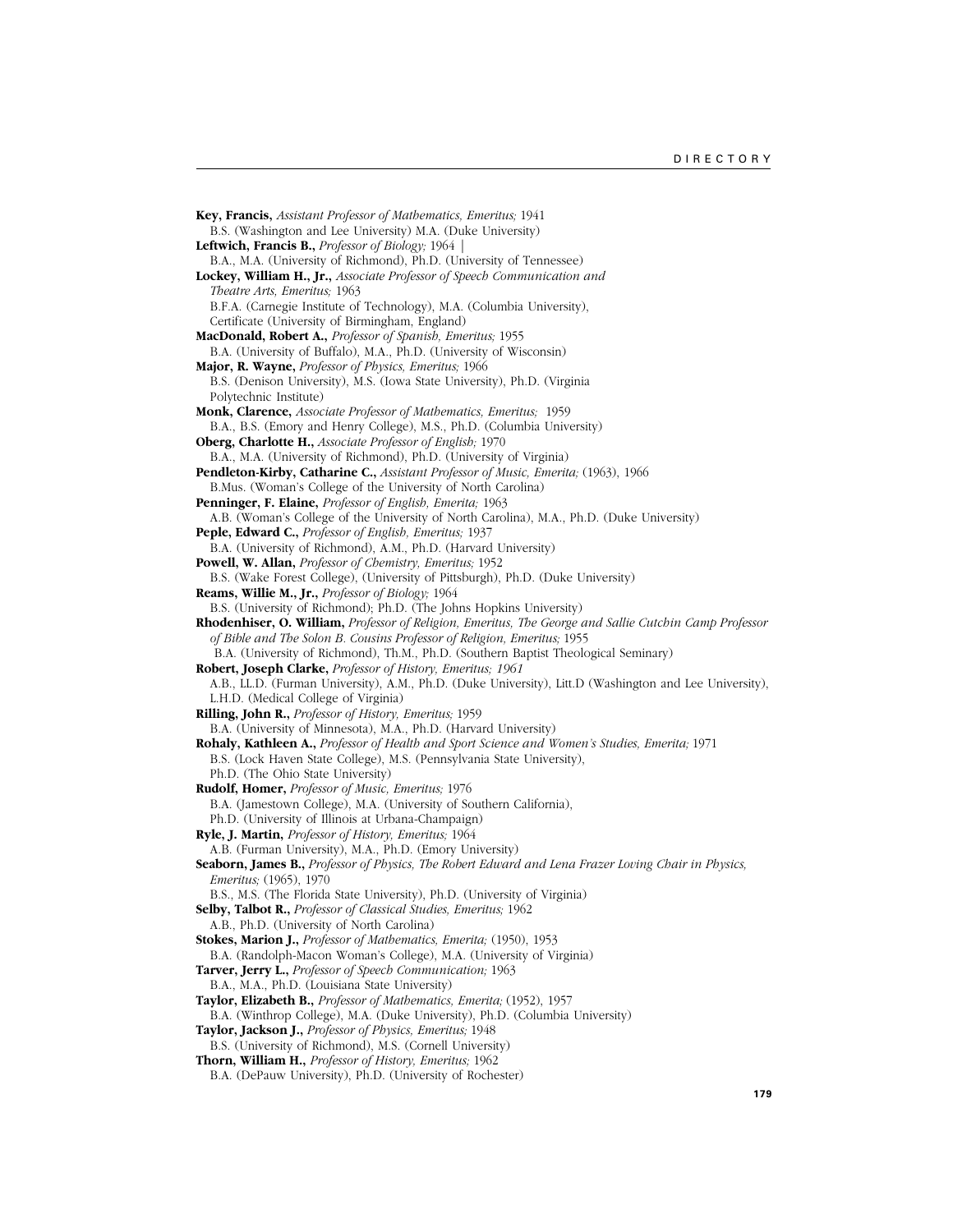**Traynelis-Yurek, Elaine F.,** *Professor of Education, Emerita;* 1980 B.A., M.A., Ed.D. (West Virginia University) **Tromater, L. James,** *Professor of Psychology;* 1966 B.A. (Bethany College), M.A. (University of Illinois), Ph.D. (Texas Christian University) **Underhill, Frances A.,** *Professor of History, Emerita;* 1964 A.B., A.M. (University of Michigan), Ph.D. (Indiana University) **Ward, Harry M.,** *Professor of History, William Binford Vest Professor of History, Emeritus;* 1965 B.A. (William Jewell College), M.A., Ph.D. (Columbia University) **Welsh, John D.,** *Professor of Theatre, Emeritus;* 1965 B.A. (University of Richmond), M.A., Ph.D. (Tulane University) **Westin, R. Barry,** *Professor of History, Emeritus;* 1961 B.A. (Grove City College), M.A., Ph.D. (Duke University) **West, Warwick R., Jr.,** *Professor of Biology, Emeritus;* 1952 B.S. (Lynchburg College), Ph.D. (University of Virginia) **Wheeler, Charles H., III,** *Vice President for Financial and Business Affairs and Treasurer, Emeritus, and Professor of Mathematics, Emeritus;* 1928 S.B. (Washington and Jefferson College), Ph.D. (The Johns Hopkins University), D.Sc. (Washington and Jefferson College), LL.D. (University of Richmond) **Willett, Doris L.,** *Assistant Professor of Mathematics, Emerita;* (1962), 1965 B.S., M.A. (Western Carolina College), Graduate Study (University of North Carolina), (North Carolina State University), (University of Virginia)

# **Faculty of the School of Business**

The year given designates the year of appointment. The year with ( ) is the year of first appointment.

**Ashworth, D. Neil**, *Professor of Management Systems;* 1981 B.B.A. (University of Kentucky), M.Comm. (University of Richmond), M.B.A., Ph.D.(University of South Carolina) **Babb, Harold W.**, *Professor of Marketing;* 1977 B.S. (University of Richmond), M.S. (Virginia Commonwealth University), Ph.D.(Virginia Polytechnic Institue and State University) **Brown, Michelle L.**, *Assistant Professor of Management Systems,* 1994 Fellow (Life Management Institute), M.B.A., Ph.D. (York University) **Charlton, William T. Jr.**, C.F.A., *Assistant Professor of Finance,* 1995 B.S. (Texas A&M University), M.B.A. (St. Mary's University), Ph.D. (The University of Texas-Austin) **Clikeman, Paul M.,** C.P.A., C.I.A., *Assistant Professor of Accounting,* 1995 B.S. (Valparaiso University), M.B.A. (University of Chicago), Ph.D. (University of Wisconsin) **Conover, C. Mitchell**, *Assistant Professor of Finance;* 2000 B.A. (University of Maryland), M.B.A.(East Carolina University), Ph.D. (Florida State University) **Cook, Robert Winston, Jr.**, *Associate Professor of Economics;* 1980 B.A. (University of Richmond), M.A., Ph.D. (Virginia Polytechnic Institute and State University) **Cossé, Thomas J.**, *Professor of Marketing and Director of International Business Programs;* 1975 B.S.B.A. (University of Southwestern Louisiana), M.B.A., Ph.D. (University of Arkansas) **Coughlan, Richard S.**, *Assistant Professor of Management Systems;* 1998 B.S. (University of Virginia), M.B.A., M.S., Ph.D. (University of Arizona) **Craft, Erik D.**, *Associate Professor of Economics,* 1994 B.A. (St. Lawrence University). M.A., Ph.D. (University of Chicago) **Dean, David H.**, *Associate Professor of Economics;* 1987 B.A. (Hobart College), M.A., Ph.D. (Rutgers University) **Dolan, Robert C.**, *Professor of Economics;* 1980 B.A. (Hobart College), M.S., Ph.D. (Rutgers University) **Earl, John H., Jr.**, C.F.A., C.I.C., C.L.U., C.H.F.C., A.R.M., C.F.P., *Associate Professor of Finance;* 1981 B.B.A., M.S.B.A. (University of Massachusetts at Amherst), Ph.D. (Arizona State University),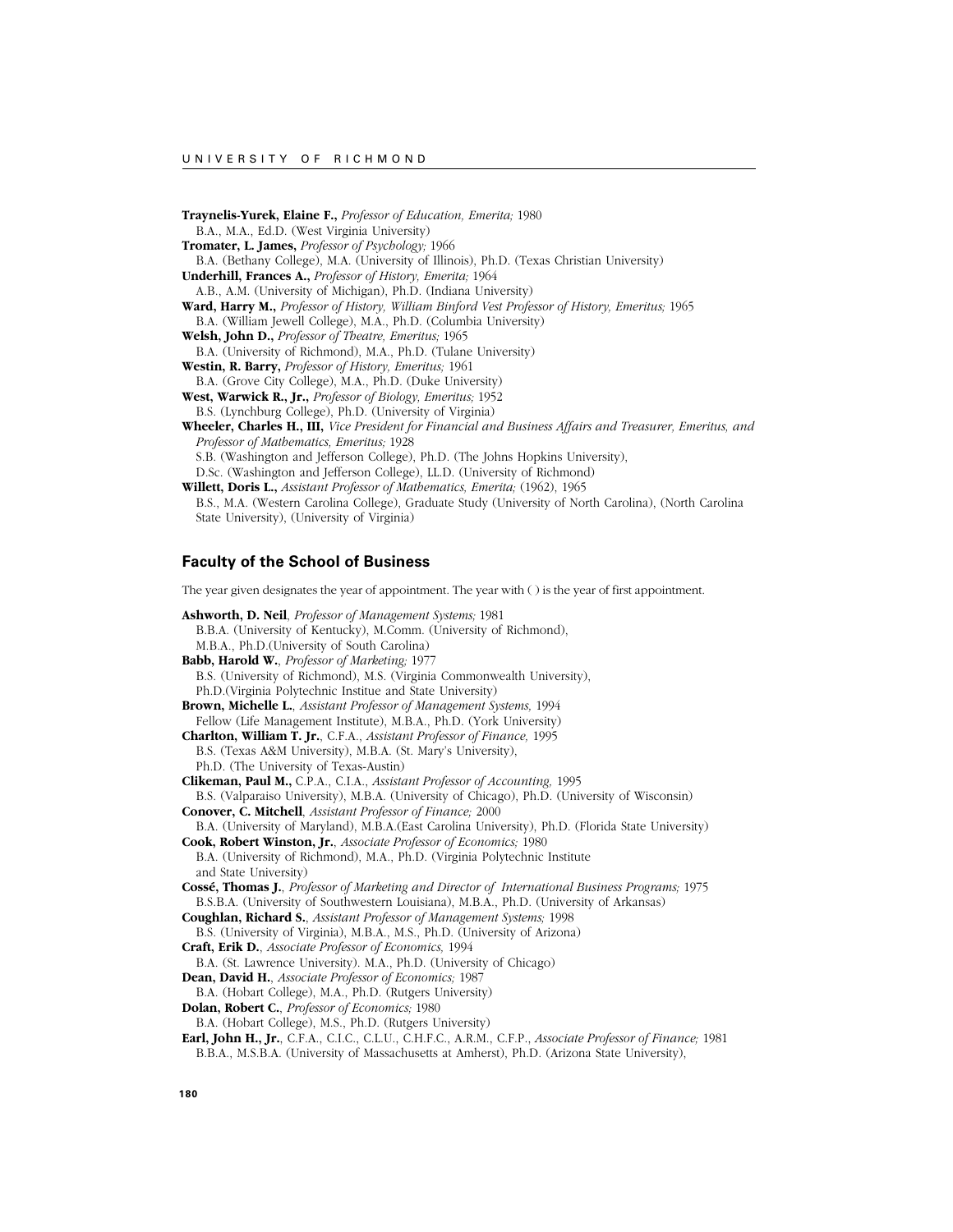**Eylon, Dafna**, *Associate Professor of Management;* 1994 B.A. (Tel-Aviv University), Ph.D. (University of British Columbia) **Fagan, Marbury A. II,** C.P.A., *Director of Software Instruction***,** 1994 B.S., M.B.A. (University of Richmond) **Geiger, Marshall A.,** *Associate Professor of Accounting;* 2000 B.S.B.A. (Bloomsburg University of Pennsylvania), M.S., Ph.D. (The Pennsylvania State University) **Giese, Thomas D.**, *Professor of Marketing;* 1978 B.S., M.S. (Southern IllinoisUniversity), Ph.D. (University of Mississippi) **Hoyle, Joe Ben,** C.P.A.*, Associate Professor of Accounting;* 1979 B.A. (Duke University), M.A. (Appalachian State University) **Ireland, R. Duane,** *Professor of Management and W. David Robbins Chair of Business Policy***,** 2000 B.B.A., M.B.A., Ph.D. (Texas Tech University) **Lancaster, M. Carol**, *Associate Professor of Finance;* 1989 B.S.E. (University of Arkansas), M.B.A., D.B.A. (Louisiana Tech University) **Lascu, Dana-Nicoleta**, *Assiociate Professor of Marketing;* 1991 B.A. (University of Arizona), M.I.M. (American Graduate School of International Management), Ph.D. (University of South Carolina) **Lawrence, Carol M.,** *Associate Professor of Accounting,* 1996 B.A. (Washington University), B.S. (Indiana University Southeast), M.B.A., Ph.D. (Indiana University) **Litteral, Lewis Andy**, *Associate Professor of Management Systems;* 1982 B.S. (Georgia Southern College), M.S., Ph.D. (Clemson University) **McGoldrick, KimMarie**, *Associate Professor of Economics;* 1992 B.S. (State University of New York at Oswego), M.A., Ph.D. (State University of New York at Binghamton) **New, J. Randolph**, *Professor of Management*; 1994 B.S., B.A. (University of Arkansas), M.B.A. (University of Arkansas), Ph.D. (Arizona State University) **Newman, Karen L.**, *Professor of Management and Dean, The E. Claiborne Robins School of Business*; 1999 B.S. (Purdue University), M.B.A., Ph.D. (University of Chicago) **Nicholson, Robert H.**, *Associate Professor of Economics;* 1972 B.S. (University of Delaware), M.S., Ph.D. (North Carolina State University) **North, David S.**, *Assistant Professor of Finance*; 2000 B.A. (Michigan State University), M.B.A. (University of Notre Dame) **O'Connell, Brendan T.**, *Assistant Professor of Accounting*; 2000 B.S. (University of Ballarat), Graduate Diploma (Securities Institut. of Australia), Masters of Bus, Ph.D. (Monash University) **Pfaff, John F.,** *Associate Professor of Marketing*; 1997 A.B. (Brown University), M.B.A. (New York University), Ph.D. (University of Washington) **Raines, J. Patrick**, *Professor of Economics, The F. Carlyle Tiller Chair in Business;* 1982 B.A., M.A., Ph.D. (University of Alabama) **Rondeau, Patrick, J.,** C.P.I.M.*, Assistant Professor of Management Systems,* 1997 B.S. (University of Wisconsin), M.B.A. (Mankato State University), Ph.D. (University of Toledo) **Rose, John S.**, *Professor of Management Systems;* 1977 A.B., A.M. (University of Michigan), Ph.D. (Northwestern University) **Sanborn, Robert H.**, *Associate Professor of Accounting;* 1988 B.A. (The Johns Hopkins University), M.B.A. (Boston University), Ph.D. (University of Georgia) **Schmidt, Robert M.**, *Associate Professor of Economics, The CSX Chair in Management and Accounting,* 1981 B.A. (University of Wisconsin-Madison), M.A., Ph.D. (DukeUniversity) **Schnorbus, Roger,** *Visiting Professor in Management Systems,* 1997 B.S. (St. Francis College), M.B.A. (Wharton School, University of Pennsylvania)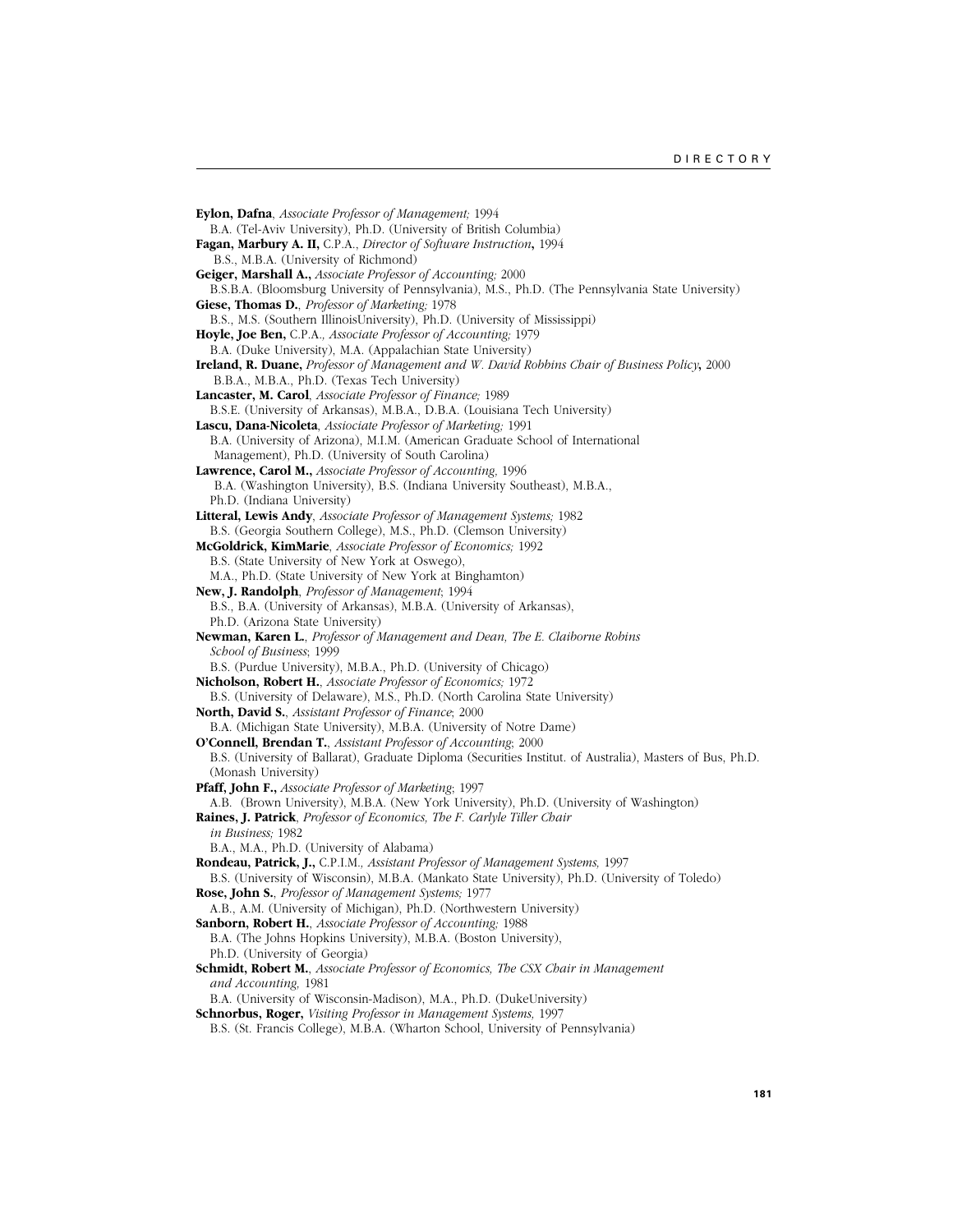**Slaughter, Raymond L,** C.P.A.*, Associate Professor of Accounting;* 1977 B.A. (Kentucky State University), M.B.A. (University of Pennsylvania), J.D. (Howard University), LL.M. (The College of William and Mary) **Stevens, Jerry L.**, C.C.M., *Professor of Finance, The Joseph A. Jennings Chair in Business;* 1987| B.S. (Southwest Missouri State University), M.S., Ph.D. (University of Illinois) **Stewart, Ian,** *Visiting Professor of Management Systems and Associate Dean and Director, The Richard S. Reynolds Graduate School;* 1997 M.B.A. (University of Richmond), D.B.A. (University of Romande) **Walden, W. Darrell,** C.P.A., *Assistant Professor of Accounting*, 1995 (1994) B.S. (Virginia Union University), M.S. (Syracuse University), Ph.D. (Virginia Commonwealth University) **Weisenberger, Terry M.**, *Associate Professor of Marketing and Associate Dean for Undergraduate Business Programs;* 1977 B.S., M.B.A., Ph.D. (Michigan State University) **Wight, Jonathan B.**, *Associate Professor of Economics;* 1982 B.A. (Duke University), M.A., Ph.D. (Vanderbilt University) **Wright, Richard W.,** *Professor of Management and The E. Claiborne Robins Distinguished University Chair*, 2001 B.A., M.B.A. (Dartmouth College), D.B.A. (Indiana University)

## **Retired Business Faculty**

**Bettenhausen, Albert E.**, *Assistant Professor of Business Administration and Associate Dean, The E. Claiborne Robins School of Business, Emeritus;* 1971 B.S. in B.A. (University of Richmond), M.B.A. (University of Florida) **Bird, Francis A.,** C.P.A., *Professor of Accounting, Emeritus;* 1972 B.S. (Drexel University), M.S., Ph.D. (The Pennsylvania State University), **Edwards, N. Fayne**, *Professor of Economics, Emeritus;* 1968 B.S. (Virginia Polytechnic Institute and State University), Ph.D. (University of Kentucky) **Goodwin, James C., Jr.**, *Professor of Management Systems, Emeritus;* 1976 B.S., M.B.A. (Louisiana State University), Ph.D. (University of North Carolina) **Jones, Phillip A., Sr.**, *Professor of Accounting, Emeritus;* 1973 B.A. (Harpur College), M.A. (State University of New York at Binghamton), Ph.D. (Michigan State University) **Jung, Clarence R., Jr.**, *Professor of Economics, Emeritus;* 1966 B.A. (DePauw University), M.A., Ph.D. (The Ohio State University) **King, Robert L.**, *Professor of Marketing and Director of International Business Studies;* 1990 B.B.A. (University of Georgia), M.A., Ph.D. (Michigan State University), Doctor Honoris Causa (Oskar Lange Academy of Economics, Wroclaw, Poland) **Partain, Robert T.**, *Professor of Business Administration, Emeritus;* 1963 B.B.A., M.B.A. (North Texas State University), Ph.D. (University of Texas) **Phillips, Robert Wesley**, *Professor of Finance, Emeritus;* 1974 B.A. (Denison University), M.B.A. (Ohio University), D.B.A. (Indiana University) **Robbins, W. David**, *Professor of Business Policy, Emeritus; Dean Emeritus of The E. Clai-borne Robins School of Business; The W. David Robbins Chair of Business Policy;* 1959 B.A. (North Texas State University), M.B.A. (Northwestern University), Ph.D. (The Ohio State University) **Whitaker, David A.**, *Professor of Economics, Emeritus;* 1969

B.S. (Virginia Commonwealth University), M.S. (Virginia Polytechnic Institute and State University), Ph.D. (University of Florida)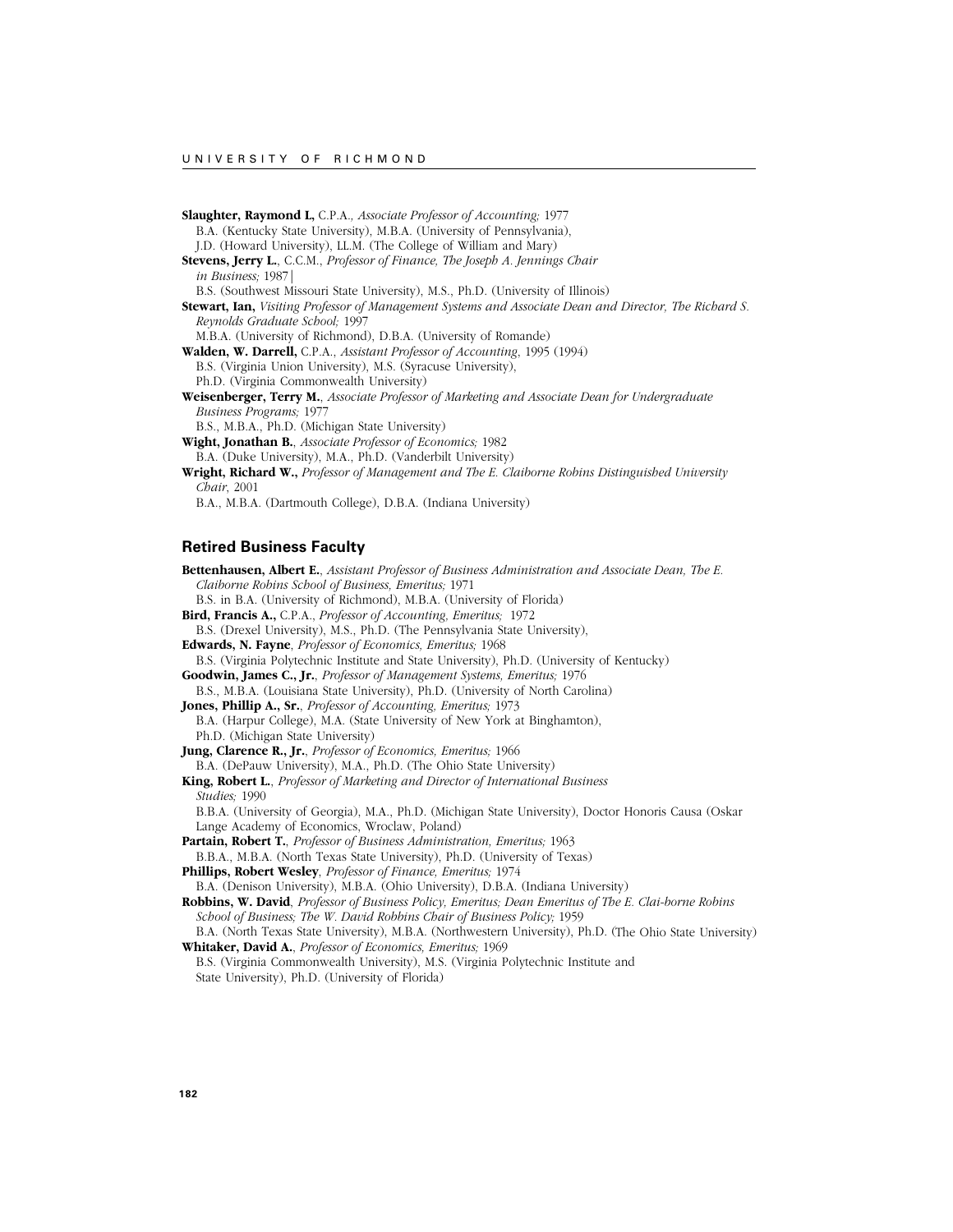#### **The Management Institute**

**Bolger, Kimberley G.**, *Executive Director, The Management Institute;* 2000 A.B. (Dartmouth College)

- **Dunsing, Richard J.**, *Associate Professor of Organization Development, The Management Institute;* 1967 B.A. (Knox College), M.B.A. (Northwestern University)
- **Lawson, Jerry,** *Assistant Professor of Organizational Development,* 1994
- B.A. (King College), M.S., Ph.D. (Virginia CommonwealthUniversity) **Meluch, Jeanette M.**, *Assistant Professor of Management Development;* 1988

B.A. (The Ohio State University), M.A. (George Washington University)

### **Faculty of the School of Leadership Studies**

The year given designates the year of appointment.

**Ciulla, Joanne B.,** *Professor of Leadership Studies, The Coston Family Chair in Leadership and Ethics;* 1991

B.A. (University of Maryland), M.A. (University of Delaware), Ph.D. (Temple University)

**Couto, Richard A.,** *Professor of Leadership Studies, The George Matthews and Virginia Brinkley Modlin Chair in Leadership Studies;* 1991

B.A. (Marist College), M.A. (Boston College), Ph.D. (University of Kentucky)

- **Faier, Elizabeth A.,** *Assistant Professor of Leadership Studies;* 1999
- B.A. (Cornell University), M.A., Ph.D. (Indiana University)

**Hickman, Gill R.,** *Professor of Leadership Studies;* 1992

B.A. (University of Denver), M.P.A. (University of California at Los Angeles), Ph.D. (University of Southern California)

- **Hicks, Douglas A.,** *Assistant Professor of Leadership Studies and Religion,* 1998
- A.B. (Davidson College), M.Div., (Duke University), Ph.D. (Harvard University)
- **Jablin, Fredric M.,** *Professor of Leadership Studies, The E. Claiborne Robins Distinguished Professorship of Leadership Studies;* 1994

B.A. (State University of New York at Buffalo), M.A. (University of Michigan), Ph.D. (Purdue University)

**Keller, Tiffany,** *Assistant Professor of Leadership Studies;* 1997

B.A. (University of Iowa), Ph.D. (State Unversity of New York at Buffalo) **Perkins, Anne W.,** *Interim Dean, Jepson School of Leadership Studies;* 1994

B.A., M.A. (University of Richmond), Ed.D. (The College of William and Mary)

**Price, Terry L.,** *Assistant Professor of Leadership Studies,* 1998

B.A. (University of North Carolina-Chapel Hill), M.A. (University of Arizona),

M.Litt. (University of Oxford), Ph.D. (University of Arizona)

**Rosenblum, John W.,** *Dean, Jepson School of Leadership Studies; Professor of Leadership Studies;* 1996 A.B. (Brown University), M.B.A., D.B.A. (Harvard University)

**Wren, Thomas,** *Associate Professor of Leadership Studies;* 1992 B.A. (Denison University), J.D. (University of Virginia), M.A. (George Washington University), M.A., Ph.D. (The College of William and Mary)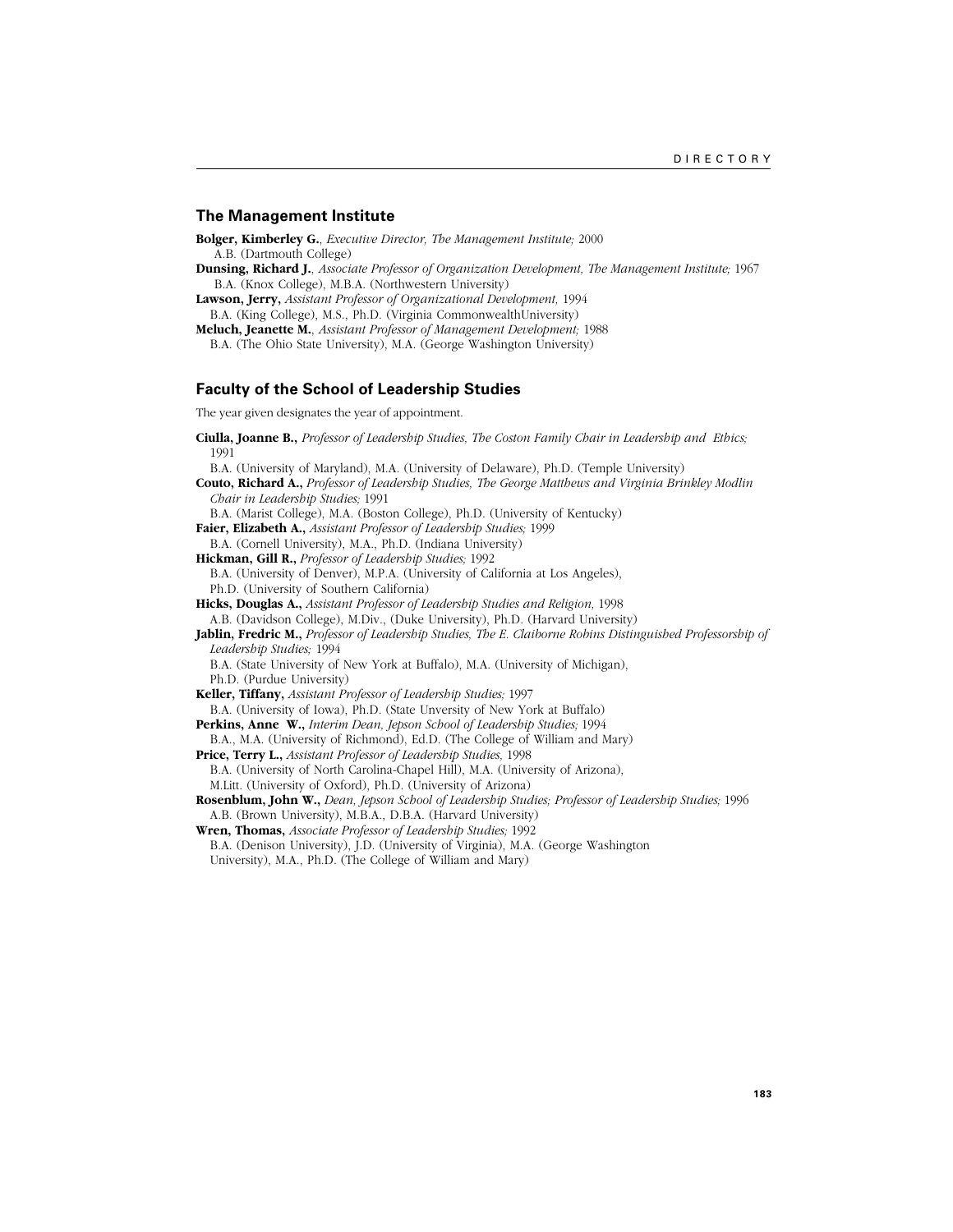## **Awards and Prizes**

**The Tanner Award,** founded in 1882 by Colonel William E. Tanner of Richmond, in honor of his parents, John F. and Harriet L. Tanner, is given to the graduate most proficient in Greek.

**The James D. Crump Prize,** founded in 1893 by Mr. Crump, is given annually to a student for excellence in mathematics.

**The J. Taylor Ellyson Award in History,** established in 1912 by Lieutenant Governor J. Taylor Ellyson of Richmond, is given to the student in the Department of History who presents the best piece of original investigation on Virginia or Southern history.

**The Charles T. Norman Awards,** endowed by Mr. Norman in 1922, are given annually to the best graduate in English in Richmond College, and to the best graduate in Business Administration in The E. Claiborne Robins School of Business, as determined by the appropriate faculty in each case.

**The McAdams Prize** was established in 1930 by Colonel Thomas Branch McAdams of Baltimore, for the student in the junior class of Richmond College who has rendered the most outstanding service to the University and to his fellow students. It is awarded by vote of a committee of officials and student representatives.

**The Samuel Chiles Mitchell Award,** an annual cash prize in memory of Dr. Mitchell, is given to the best graduate in history in Richmond College. The award was established by Dr. Jacob Billikopf in 1948 and endowed in 1968 by Mrs. Billikopf.

**The Clara Becker Epps and Lily Becker Epps Award,** an annual cash prize, was established by the Alumnae of Richmond Female Institute - Woman's College of Richmond in honor of Clara Becker Epps and Lily Becker Epps, to be given to the senior, preferably a descendant of an alumna of the R.F.I. - W.C.R. or of Westhampton College, for the outstanding four-year academic record at Westhampton College.

**The Garnett Ryland Award in Chemistry,** established in 1951 by friends, former students, and family of Dr. Ryland, is a cash prize given annually to the outstanding graduating student in Richmond College or Westhampton College majoring in chemistry.

**The Robert Edward Loving Award in Physics,** established in 1954 by the University of Richmond Chapter of Sigma Pi Sigma, is given each year to a senior in Richmond College or Westhampton College on the basis of general academic achievement and promise for advanced study in physics.

**The University Mace Award,** established in 1947 by a gift in honor of Douglas Southall Freeman, Rector, Board of Trustees. Recorded upon this mace in each successive year for a full century, beginning with the session of 1947-48, is the name of the outstanding student of the University of Richmond.

**The Modern Foreign Languages Award,** established in 1957 by the University of Richmond Foreign Film Society and friends, is a prize given annually to the outstanding seniors majoring in the Department of Modern Foreign Languages and Literatures (not more than one award in each language major).

**The Willie M. Reams Award in Biology,** established in 1969 by Dr. Willie M. Reams, Jr. of Richmond, in honor of his father, is given annually by vote of the Department of Biology faculty to the senior who shows outstanding achievement in biology and promise for advanced study.

**The Spencer D. Albright Book Award,** established in 1971 by friends and former students of Dr. Albright, under the sponsorship of Pi Sigma Alpha, is given annually to the outstanding graduate in the Department of Political Science.

**The George Matthews Modlin Award for Student Book Collections,** established in 1971 by the University faculty in honor of Dr. Modlin upon his retirement as president of the University, is given annually to the senior with the best personal library acquired while at the University.

**The J. Stanton Pierce Award,** established in 1971 by friends and former students of Dr. Pierce, is a cash prize given to a junior chemistry major who, in the opinion of the Department of Chemistry faculty, will most likely reflect credit on the University and the Department.

**The Clarence J. Gray Achievement Awards for Excellence in Scholarship and Leadership** were established in 1973 by members of the Class of 1933, Richmond College, in honor and recognition of their classmate and his efforts over the years to encourage outstanding achievement in these fields. These awards, one each in Richmond College, Westhampton College, and The E. Claiborne Robins School of Business, are given annually to the graduating senior in each division who is a member of both Phi Beta Kappa (or Beta Gamma Sigma) and Omicron Delta Kappa (or Mortar Board), as applicable, and who is adjudged to have the outstanding four-year record in scholarship and leadership at the University of Richmond. Recipients are selected by a committee of designated officials and student representatives.

**The Clarence E. Denoon Scholarship Award in the Natural Sciences,** established in 1974 by Dr. Clarence E. Denoon, Jr. in memory of his father, is given annually to a senior for excellence in the natural sciences, as determined by the faculty of the science departments.

**The Roy Jesson Music Prize,** established in 1974 by the friends of Dr. Jesson, is a cash prize given annually to a student of music who excels in performing, conducting, or composing.

**The John Neasmith Dickinson Research Awards for Undergraduates,** established in 1977 in memory of John Neasmith Dickinson by his family and friends, are awarded annually to a biology major and a psychology major to aid in carrying out research projects during the recipients' senior year.

**The Helen Reba Humbert Senior Award,** established in 1977 in memory of Helen Reba Humbert by her family and friends, is given annually to a graduating senior man or woman on the basis of athletic, leadership, and scholastic attributes.

**The Philip Frederick, Jr., Memorial Award in Art,** established in 1981 by Ann P. Frederick, is awarded to a student in studio art or art history on the basis of character, ability, and academic excellence as determined by the departmental chair and faculty of the Department of Art.

**The Margaret L. Ross Award,** established in 1982 by a Westhampton College alumna in memory of Professor Margaret L. Ross, is awarded to the best all-around graduating senior in English in Westhampton College.

**The James W. Jackson Award,** established in 1983 in honor of James W. Jackson, Social Science and Documents Librarian, 1974-1983, is awarded annually to the junior or senior student enrolled in an upper-division course who has completed the most outstanding research paper in education, health and sport science, history, political science, psychology, or sociology.

**The Mary Madison Bowen Award,** established in 1985 by Dr. J. Van Bowen in memory of his mother, a Westhampton College alumna, is given annually to the graduate most proficient in Latin.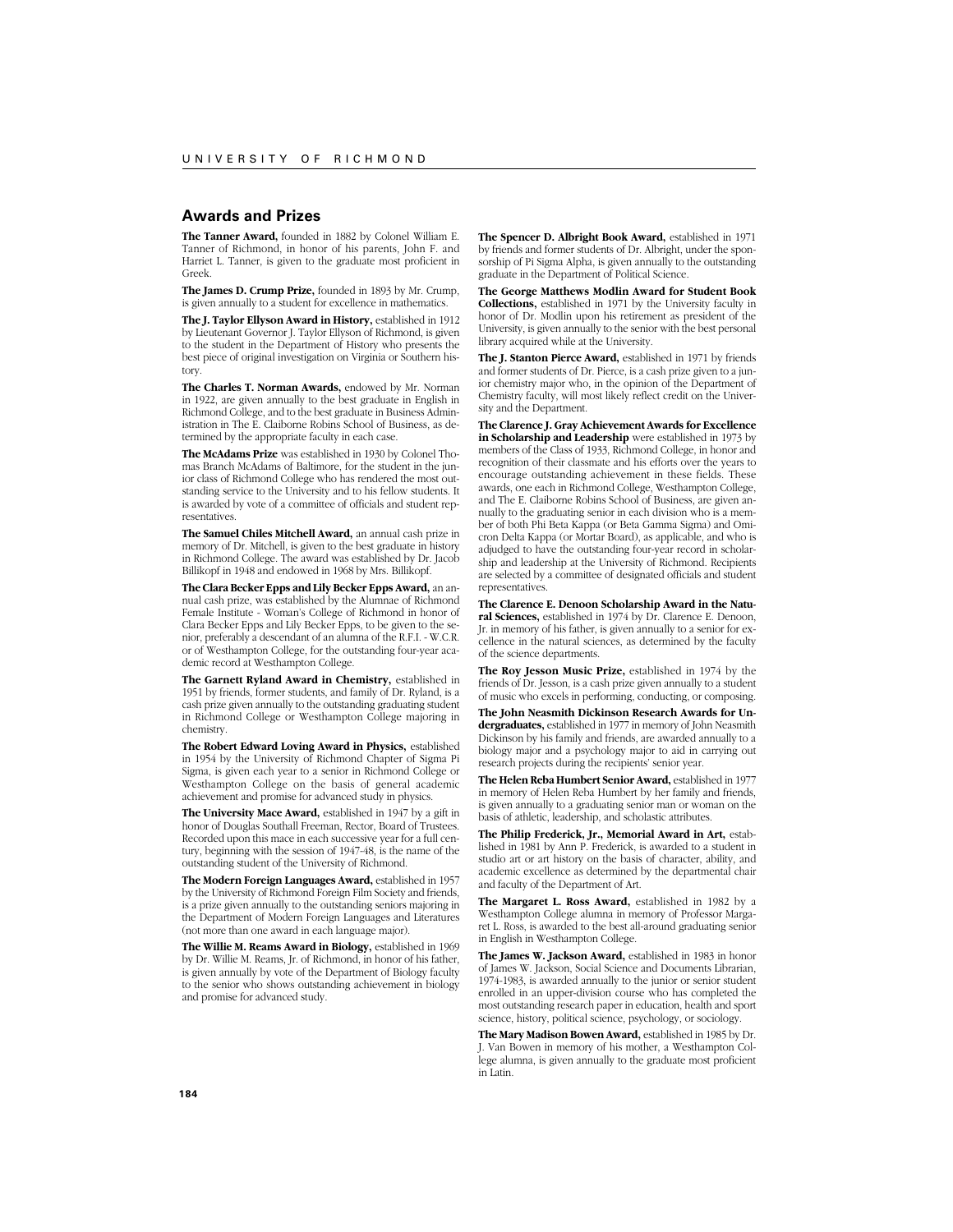**The Priscilla Poteat Humbert Award,** established in 1985 in memory of Priscilla PoteatHumbert by the Department of Health and Sport Science and friends, is awarded annually to a graduating student who exemplifies qualities of humanitarianism, leadership, and scholarship.

**The E. Bruce Heilman Leadership Award,** established in 1986 by the undergraduate student government associations, is awarded annually to a graduating senior who has demonstrated outstanding character and leadership in service to the University.

**The James A. Sartain Award,** established in 1986 by the Department of Sociology in memory of Dr. James A. Sartain, Professor of Sociology, 1963-1986, is awarded to the sociology student who best exemplifies the qualities personified by Dr. Sartain: scholarship, humanitarianism, integrity, and commitment to the ideals of the University.

**The Frances W. Gregory Award,** established in 1987 in honor of Dr. Frances W. Gregory, Professor of History, 1950-1980, is a cash prize awarded to the best graduating senior in history in Westhampton College. Nominations for the award are initiated by the faculty of the Department of History.

**The Joseph C. Robert Award for Achievement in Scholarship and Leadership,** established in 1987 by the Department of History in honor of Dr. Joseph C. Robert, Professor of History, 1961-1971, is awarded to a graduating history major for outstanding scholarship and leadership in the department and University. Nominations for the award are initiated by the faculty of the Department of History.

**The Lynn C. Dickerson Award,** established in 1988 by Dr. Lynn C. Dickerson, is awarded to the outstanding graduating senior in the Department of Religion as determined by the faculty of the Department of Religion.

**The Robert F. Smart Award in Biology,** established in 1988 by Dr. Robert F. Smart, is awarded by the Department of Biology faculty to the Richmond College or Westhampton College junior or senior biology major for the most outstanding research proposal for summer research.

**The Jackson J. Taylor Best Senior Seminar in Physics Award,** established in 1989 in honor of Professor Jackson Johnson Taylor, Professor of Physics, 1948-1986, by the Taylor and Hesch children to recognize the student judged by the faculty of the Department of Physics to have presented the best senior seminar.

**The Bobby Chandler Awards in Art and Music,** established in 1989 by Mr. Homer H. "Kip" Kephart in memory of Mr. Bobby Chandler, are cash prizes awarded each to an outstanding art major and to an outstanding music major as selected respectively by the faculty of the Department of Art and by the faculty of the Department of Music.

**The Computer Science Prize,** established in 1990 by Mary Church Kent and Joseph F. Kent, is a cash prize awarded annually to the outstanding graduate in computer science as determined by the faculty of the Department of Mathematics and Computer Science.

**The Philip R. Hart Prize,** established in 1991 by friends and former students of Dr. Hart, awarded by the Department of Religion to an undergraduate student whose scholarly attainment in the study of religion and achievement in student leadership stand in the tradition of those contributions and commitments of Professor Hart.

**The Renée Elmore Memorial Scholarship,** established in 1993 in memory of Miss Renée Elmore by the Class of '93 and her parents and friends, supports current and future UR students in their progress toward graduation. This scholarship is unique in that students wrote the criteria, raised the money, and select the recipient each year. Miss Elmore would have graduated with the Class of 1993.

**The James MacGregor Burns Award**, established in 1994 by Mr. and Mrs. Robert S. Jepson, Jr. is given to a graduating senior in recognition of his or her accomplishments as a student in the Jepson School of Leadership Studies. The winner of the award has demonstrated an outstanding grasp of knowledge associated with leadership studies, exclled in his or her studies at the University generally, been actively involved in service to the school, University, and community, shown an ability to generalize and apply leadership theory and research in unique and imaginative ways, and has displayed the capacity to both lead others and help others lead themselves.

**The Hesch Award**, established in 1995 by the family of Dr. C. J. Hesch, is awarded annually to an outstanding student who has made significant contributions to the music department through participation in ensembles, applied lessons, and/or classes.

**The R. E. Loving Book Awards,** granted annually by the Epsilon Chapter of Virginia of Phi Beta Kappa, are presented to the student from Richmond College and the student from Westhampton College with the best academic records based upon the first four semesters of work.

**The Alpha Kappa Psi Scholarship Key** is awarded annually by the Delta Zeta Chapter of Alpha Kappa Psi to the senior student pursuing a degree in The E. Claiborne Robins School of Business who has attained the highest average for the two years of collegiate work.

**The Ernst & Young Awards** are given to the outstanding junior and senior in accounting.

**The Virginia Society of Certified Public Accountants Award** is given to the outstanding graduate in accounting.

**The Wall Street Journal Award** is presented annually by the Finance Department of The E. Claiborne Robins School of Business to a graduating senior in recognition of sustained interest and scholarly achievement in business.

**The William L. Lumpkin Track Leadership Award,** established in 1997 in memory of Dr. William L. Lumpkin, by University of Richmond alumni on the 1948-49 cross country team coached by Dr. Lumpkin, awarded to an undergraduate member of the track team based on outstanding academic and athletic performance and citizenship.

**The Robert L. Taylor Award for Excellence in Economics**, established in 1997 in memory of Robert L. Taylor by Dr. and Mrs. Robert L. Taylor, Jr. and their children, Rachel and Rebecca, awarded to a graduating senior who demonstrates academic excellence through the highest overall grade point average in **Economics** 

**The Austin E. Grigg and Helen W. Grigg Award for Excellence in Psychology**, established in 1998 in memory of Austin E. Grigg and Helen W. Grigg by their son and friends, awarded to the graduate who best combines academic excellence, leadership, and outstanding promise in the field psychology.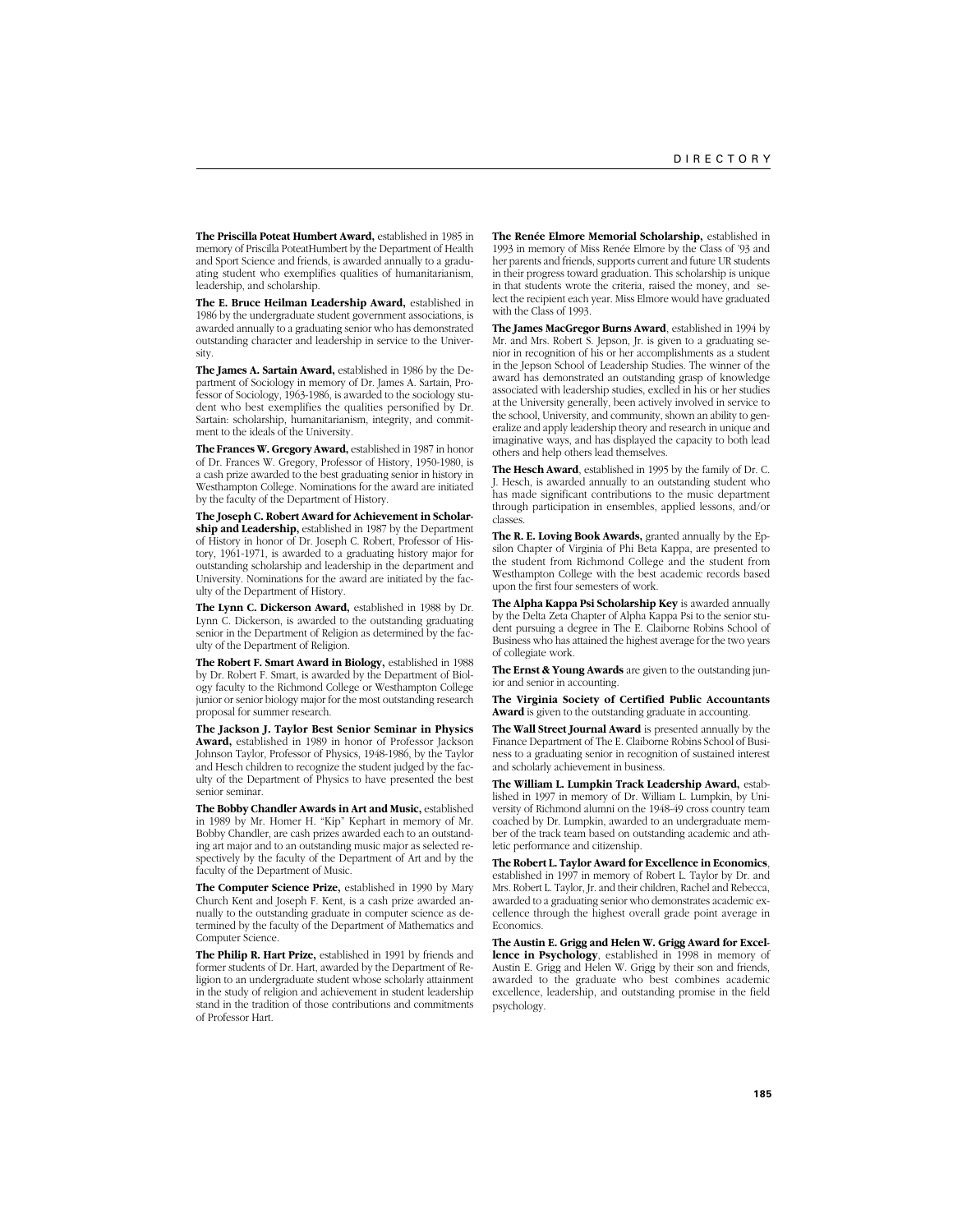Academic Calendar, 3-4

Academic Standing, 40-41 Academic Honor Statute, 21 Academic Deficiencies, 40-41 Academic Procedures, 33-44 Academic Reports, 39 Academic Skills Center, 28 Accounting, 153 Accreditation, 7 Activities, 23-24 Administration, 168 Admission, 14 Advanced Credit for Veterans, 34 Advanced Placement, 33 Advising, Academic, 28 Alcoholic Beverages, 22 American Studies, 56-58 Anthropology, 135-136 Applied Music, 119-120 Art, 58-62 Art History, 58-60 Art, Studio, 60-62 Astronomy, 62 Athletics: Health and Sport Science, Academic, 87-89 Intercollegiate, 24 Intramural and Club, 24 Attendance, Class, 36 Auditing Courses, 35 Automobiles, 22 Awards and Prizes, 184-185 Bachelor of Arts, Requirements, 50-52 Bachelor of Music, Requirements, 53-54 Bachelor of Science, Requirements, 52 Bachelor of Science in Business Administration, 152-156 Biology, 62-66 Board of Trustees, 167 Bookstore, 26 Business Administration, 162 Business School of (see School of Business, The E. Claiborne Robins) Campus Recreation, 24 Campus Visit, 11 Calendars, Academic (2000-2002), 3-4 Career Development Center, 19 Change of Registration, Course or Section, 35 Chaplaincy, 19-20 Charges, 15-18

# **I NDEX**

Chemistry, 66-68

Chinese, 108-109 Class Standing of Students, 40 Classical Civilization, 68-79 Classical Studies, 69-71 Classics in English, 71-72 Classwork, Limits of, 35 Clubs and Organizations, 23-24 College Level Examination Program (CLEP), 33-34 Commencement Attendance, 43 Computer Science, 103-104 Computing Resources, 8-9 Conduct, Standards of, 22 Confidentiality, 27 Contents, 2 Coordinate Education, 9-10 Costs, Tuition, Room and Board, 15 Counseling and Psychological Services (CAPS), 20 Course Administration, 36-39 Courses of Instruction: School of Arts and Sciences, 49-149 School of Business, 156-162 School of Leadership Studies, 165-166 Creative Writing Program, 53 Credit by Examination, 33-34 Credit System, Academic, 38-39 Criminal Justice, 72-73 Dance (see Theatre and Dance) Dean's List, 40 Deferred Payments, 16 Degrees and Requirements: School of Arts and Sciences, 50-53 School of Business, 152-157 School of Leadership Studies, 163-164 Degree with Honors, 43 Deposit Upon Acceptance, 16 Dining Services, 24-25 Disability Accommodations, 20 Drugs, 22 Early Admission, 12 Early Decision Plan, 12 Economics: School of Arts and Sciences, 73-76 School of Business, 157-159 Education, 76-81 English, 81-86 Environmental Studies, 86-87 Evaluation in Courses, 37-38 Examinations, 37

Faculty, Listing of: Arts and Sciences, active, 169-177 retired, 177-180 School of Business active, 180-183 retired, 182 School of Leadership Studies, 183 Film (see American Studies, Art, English, Religion) Finance, 159-160 Financial Affairs, 15-18 Financial Aid, 17-18 First-Year Core Course, 56 Food Service, 24-25 Foreign Languages: Classical, 69-71 Modern, 107-114 Foreign Student Advising, 32 Foreign Study, 30-32 Fraternities, Social, 23 French, 107, 109-110 Full Time Status, 35 Geography, 87 General Education Curriculum, 45-48 German, 107, 110-111 Grade Points, 38 Grading Policies, 38 Graduate School of Business, 10 Graduate School of Arts and Sciences, 9 Graduation Requirements: Application, 42-43 Attendance at Commencement, 43 Curriculum and Achievement, 41 Financial and Administrative Responsibility, 42 Honors, 43 Time Limits, 41 Work at the University, 42 Grants, 17-18, 55 Greek, 69-70 Greek Social Organizations, 23 Health and Sport Science, 87-89 Health Services, 20-21 Health Center, Student, 20-21 History, 90-94 Holidays, University, 37 Home-Schooled Students, 13 Honor Societies and Organizations, 21 Honor System, Richmond College, 21 Honor System, Westhampton College, 21 Honors, Degree, 43 Honors Program, 53 Housing, Student, 22 Identification Card, 26 Information Services, 7-9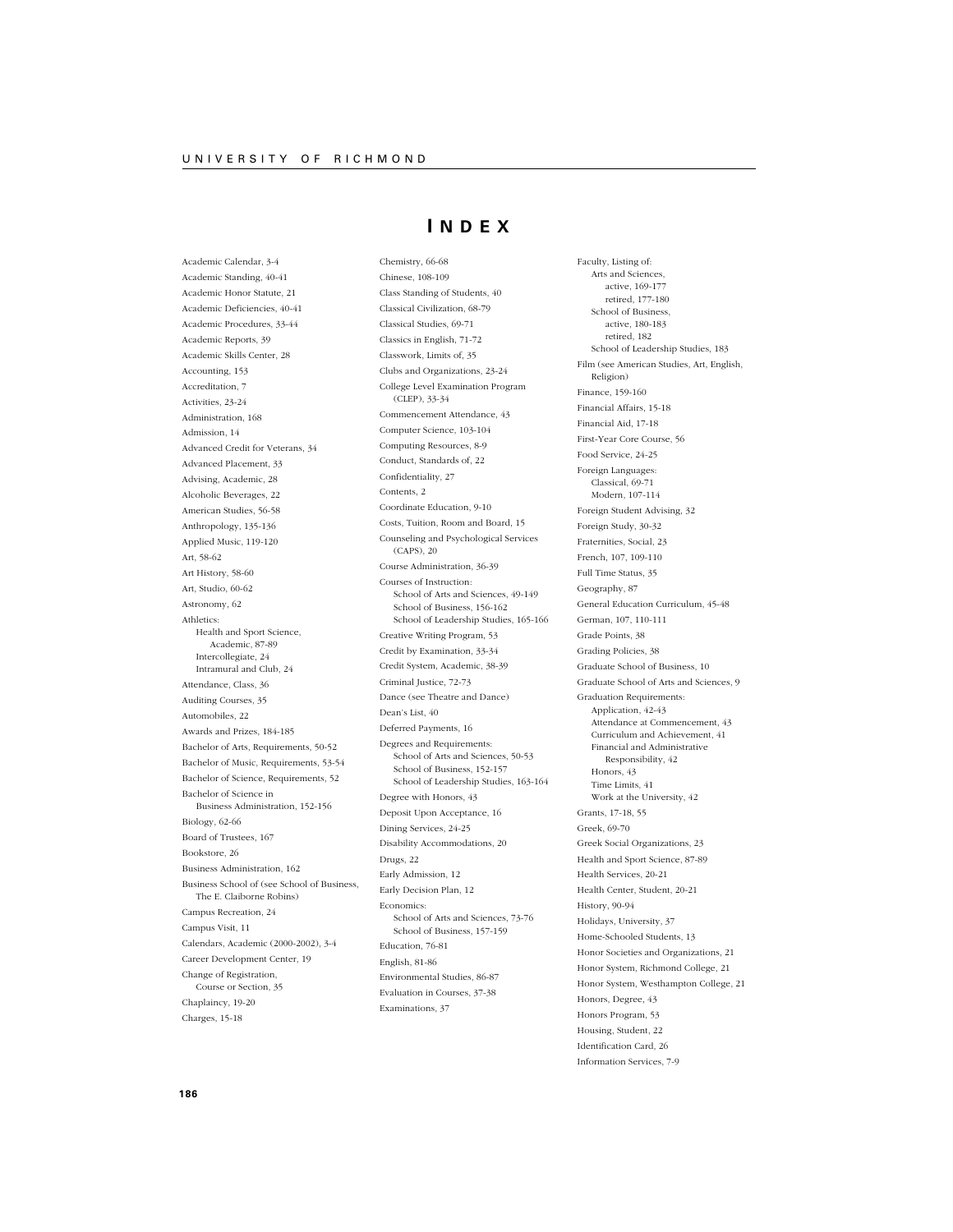Intercollegiate Athletics, 24 Interdisciplinary Concentrations Within Disciplinary Majors, 145-149 Interdisciplinary Studies, 54-55, 94-95 Interdisciplinary Colloquia, 94 International Admission, 13 International Education, 29-32 International Student Advising, 32 International Studies, 95-102 International Studies Concentrations: Africa, 96-97 Asia, 97 International Economics, 97-98 Latin America, 98-99 Modern Europe, 99-100 World Politics and Diplomacy, 100-101 Russian and East European Studies, 101-102 Internship Program, 56 Italian, 111 Japanese, 111 Jobs, 19 Journalism, 102-103 Late Payment Fee, 16 Late Registration Fee, 16 Latin, 70-71 Latin Honors, Degree with, 43 Law, The T. C. Williams School of, 7 Librarians, 177 Library Resources, 7-8 Licensure of Teachers, 76-77 Limits of Work, 35 Loans, 17-18 Majors, Academic: Declaration of, 42 School of Arts and Sciences, 56-149 School of Business, 153-162 School of Leadership Studies, 164 Management Systems, 160-161 Marketing, 161 Marine Studies, 55, 63 Masters Degree, Early Beginning, 55 Mathematics, 103-106 Meal Plans, 24-25 Military Science, 106-107 Minor Option, 55 Modern Languages and Literatures, 107-114 Motorized Vehicles, 22 Multicultural Affairs, 20 Music, 114-120 Music, Applied, 119-120 Music Ensembles, 118-119 Music History, Literature, and Appreciation, 116-118 Music Theory, 117-118

Organizations, 23-24 Pass-Fail Option, 35-36 Payment, Terms of, 16-17 Philosophy, 120-122 Physical Education (see Health and Sport Science) Physics, 122-124 Political Science, 124-126 Prerequisites, Course, 35 Privacy, Right to, 27 Prizes, Awards and, 184-185 Professional Accounting, 153 Professional Studies, Degree Credit for, 53 Programs, Special, 53-55 Psychology, 127-130 Psychological Services, Counseling and, 20 Readmission to the University, 41 Refunds, 17 Registration, 34-36 Religion, 131-133 Religious Activities, 19-20, 23-24 Religious Organizations, 23-24 Repeated Courses, 36 Research Program, Undergraduate, 55 Residence Life, 22-23 Rhetoric and Communication Studies, 133-135 Richmond College, 7, 10 Right to Privacy, 27 Room Reservations, 22-23 Russian, 108, 112-113 Scholarships, 17-18, 50 School of Arts and Sciences, 49-50 Curriculum Requirements, 49-50 Curricula, 56-149 School of Business, The E. Claiborne Robins, 150 Accreditation, 7 Admission Requirements, 14 Courses of Instruction, 157-163 Degree Requirements, 151-156 Description, 9-10 Faculty, 180-183 Major Fields, 153-162 Portfolio/Personal Development Program, 151 Objectives, 150 The Richard S. Reynolds Graduate School of Business, 10 School of Leadership Studies, Jepson, 163-166 Admission Requirements, 14 Courses of Instruction, 165-166 Degree Requirements, 163-164 Description, 10 Faculty, 183

Second Undergraduate Degree: Concurrent Second Degree, 44 Consecutive Second Degree, 43-44 Sociology, 135-138 Sororities, Social, 23 Spanish, 108, 113-114 Special Charges, 15 Speech Center, 28 Speech Communication (See Rhetoric and Communication Studies) Standards of Conduct, 22 Statement of Purpose of the University, 6 Student Employment, 17-18 Student Financial Aid, 17-18 Student Government, 24 Student Services, 19-21 Studio Art, 60-62 Study Abroad, 30-32 Teacher Education, Admission to, 77 Teacher Preparation, 76-79 Teachers, Licensure of, 77 Terms of Payment, 16-17 Theatre and Dance, 138-142 Time Limits, 41 Transfer Credit, 34 Transfer Students, 12-13 Trustees, Board of, 167 Undergraduate Research Program, 55 University of Richmond, 6-10 University Scholars, 50 Urban Practice and Policy, 142-43 Vehicles, Motorized, 22 Veterans, Advanced Credit for, 34 Visiting Student Status, 39 Wellness Program, 143 Westhampton College, 7, 10 WILL Program, 28-29 Withdrawal from Class, 35 Withdrawal from the University, 17 Women's Studies, 144-145 Work Taken Elsewhere: Abroad, 39 In the United States, 39, 42 Writing Center, 28 Zoology (see Biology)